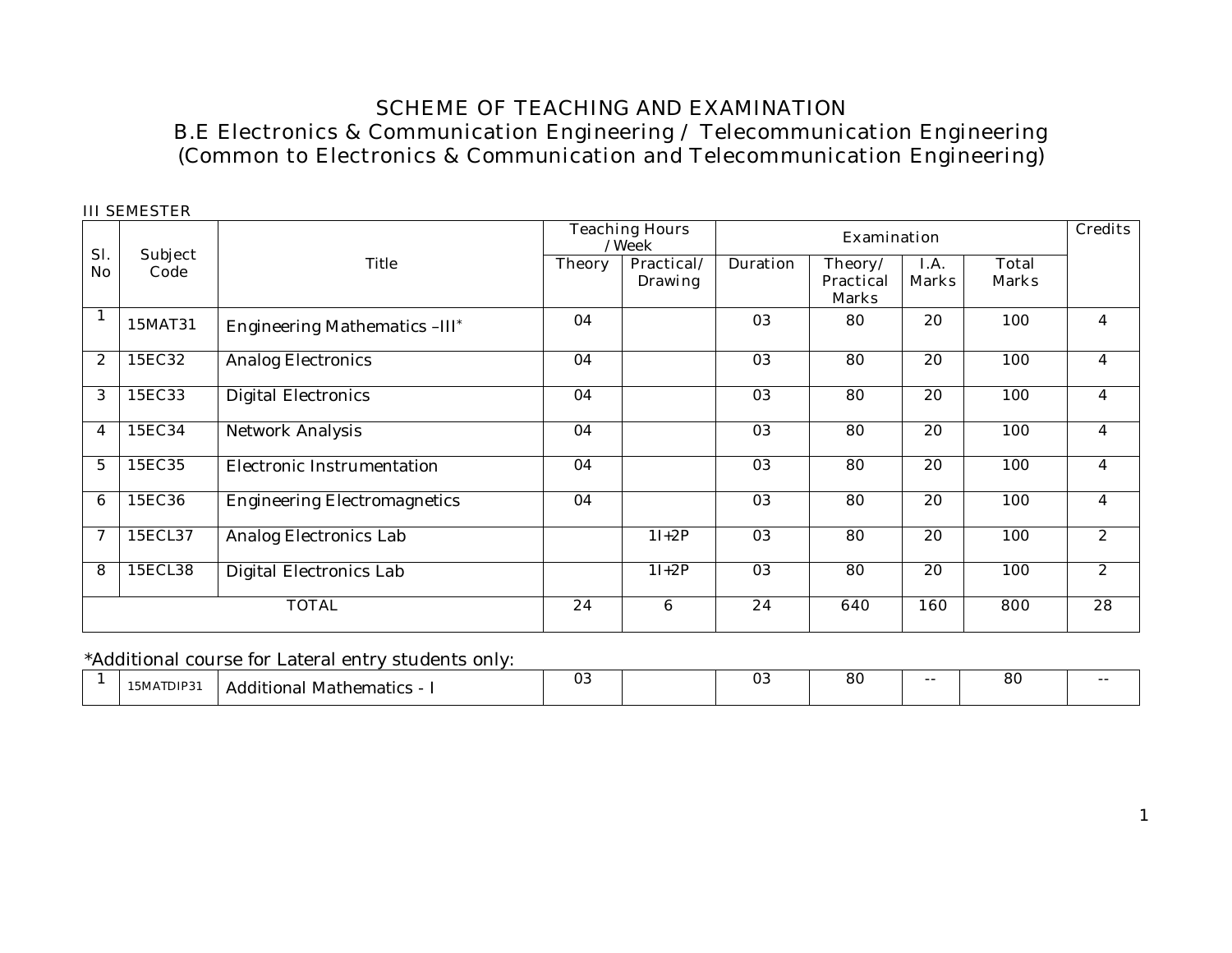# **SCHEME OF TEACHING AND EXAMINATION B.E Electronics & Communication Engineering / Telecommunication Engineering (Common to Electronics & Communication and Telecommunication Engineering)**

|                | <b>IV SEMESTER</b>     | Title                               |               | <b>Teaching Hours</b><br>/Week     |                 | <b>Credits</b>                              |                      |                              |                |
|----------------|------------------------|-------------------------------------|---------------|------------------------------------|-----------------|---------------------------------------------|----------------------|------------------------------|----------------|
| Sl.<br>No      | <b>Subject</b><br>Code |                                     | <b>Theory</b> | <b>Practical</b><br><b>Drawing</b> | <b>Duration</b> | Theory/<br><b>Practical</b><br><b>Marks</b> | I.A.<br><b>Marks</b> | <b>Total</b><br><b>Marks</b> |                |
| $\perp$        | 15MAT41                | Engineering Mathematics -IV*        | 04            |                                    | 03              | 80                                          | 20                   | 100                          | $\overline{4}$ |
| 2              | 15EC42                 | Microprocessor                      | 04            |                                    | 03              | 80                                          | 20                   | 100                          | $\overline{4}$ |
| 3              | 15EC43                 | <b>Control Systems</b>              | 04            |                                    | 03              | 80                                          | 20                   | 100                          | $\overline{4}$ |
| $\overline{4}$ | 15EC44                 | <b>Signals and Systems</b>          | 04            |                                    | 03              | 80                                          | 20                   | 100                          | $\overline{4}$ |
| $\overline{5}$ | 15EC45                 | Principles of Communication Systems | 04            |                                    | 03              | 80                                          | 20                   | 100                          | $\overline{4}$ |
| 6              | 15EC46                 | <b>Linear Integrated Circuits</b>   | 04            |                                    | $\overline{03}$ | 80                                          | $\overline{20}$      | 100                          | $\overline{4}$ |
| $\tau$         | 15ECL47                | Microprocessor Lab                  |               | $1I+2P$                            | $\overline{03}$ | 80                                          | $\overline{20}$      | 100                          | $\overline{2}$ |
| 8              | 15ECL48                | Linear ICs and Communication Lab    |               | $1I+2P$                            | 03              | 80                                          | 20                   | 100                          | 2              |
|                |                        | <b>TOTAL</b>                        | 24            | 06                                 | 24              | 640                                         | 160                  | 800                          | 28             |

\*Additional course for Lateral entry students only:

|  | $\overline{\phantom{a}}$<br>1)IP4<br>5MA | . .<br>.<br>- Additional Mathematics<br> | $\cap$<br>υJ |  | ∩c<br>υJ | 80 | $- -$ | $\Omega$<br>ου | $- -$ |
|--|------------------------------------------|------------------------------------------|--------------|--|----------|----|-------|----------------|-------|
|--|------------------------------------------|------------------------------------------|--------------|--|----------|----|-------|----------------|-------|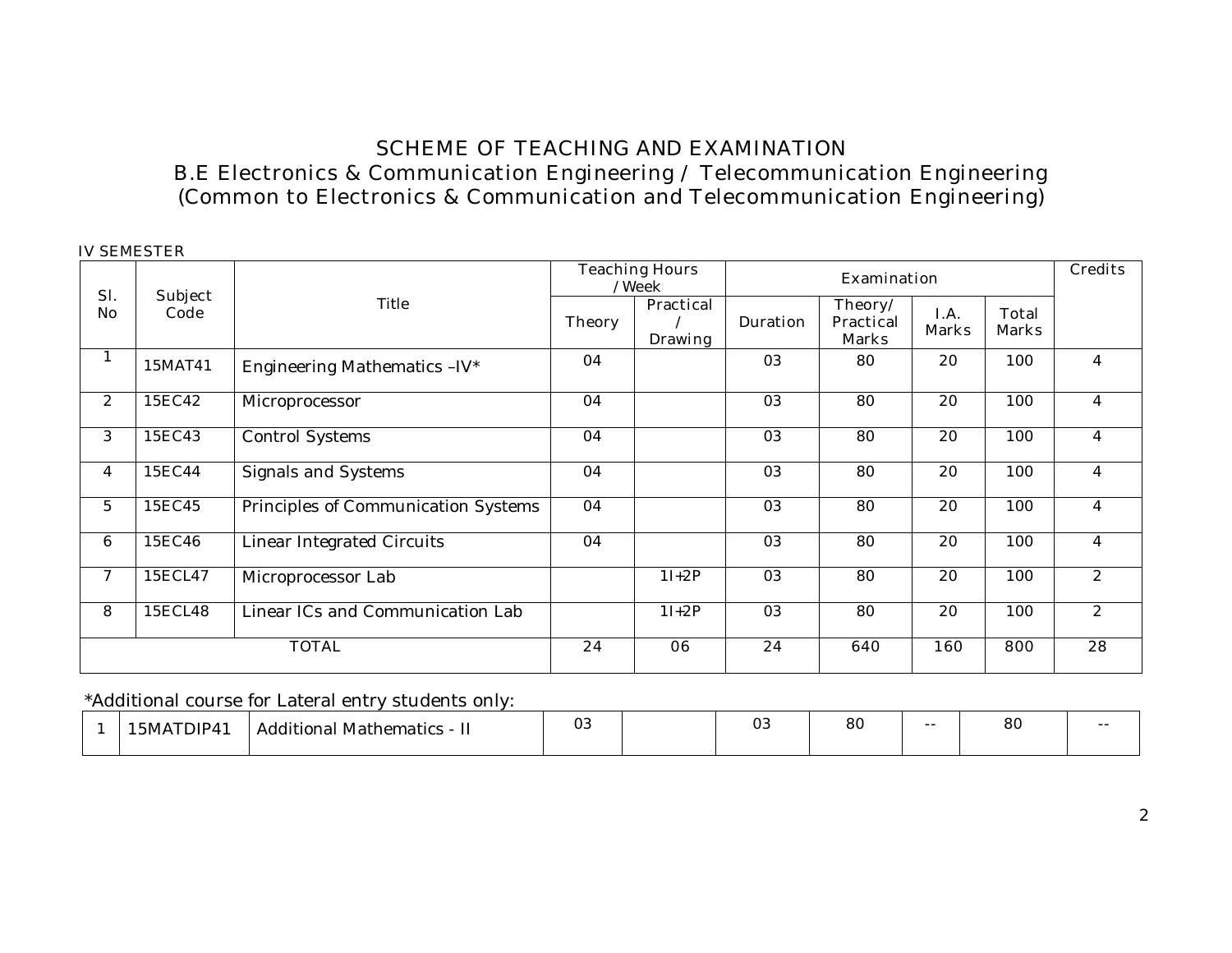# **SCHEME OF TEACHING AND EXAMINATION B.E.: Electronics & Communication Engineering**

 **V SEMESTER** 

| Sl.            | <b>Subject</b> |                                                | <b>Teaching Hours</b><br>/Week |                              | <b>Examination</b> |                                             | <b>Credits</b>       |                              |                  |
|----------------|----------------|------------------------------------------------|--------------------------------|------------------------------|--------------------|---------------------------------------------|----------------------|------------------------------|------------------|
| No             | Code           | <b>Title</b>                                   | <b>Theory</b>                  | <b>Practical</b><br>/Drawing | <b>Duration</b>    | Theory/<br><b>Practical</b><br><b>Marks</b> | I.A.<br><b>Marks</b> | <b>Total</b><br><b>Marks</b> |                  |
| $\mathbf{1}$   | 15ES51         | Management and Entrepreneurship<br>Development | 04                             |                              | 03                 | 80                                          | 20                   | 100                          | $\overline{4}$   |
| $\mathbf{2}$   | 15EC52         | Digital Signal Processing                      | 04                             |                              | 03                 | 80                                          | 20                   | 100                          | $\overline{4}$   |
| 3              | 15EC53         | Verilog HDL                                    | 04                             |                              | 03                 | 80                                          | 20                   | 100                          | $\overline{4}$   |
| $\overline{4}$ | 15EC54         | Information Theory & Coding                    | 04                             |                              | 03                 | 80                                          | 20                   | 100                          | $\overline{4}$   |
| $\overline{5}$ | 15EC55X        | Professional Elective-1                        | 03                             |                              | 03                 | 80                                          | 20                   | 100                          | 3                |
| 6              | 15EC56X        | Open Elective-1                                | 03                             |                              | 03                 | 80                                          | 20                   | 100                          | 3                |
| 7              | 15ECL57        | DSP Lab                                        |                                | $1I+2P$                      | 03                 | 80                                          | 20                   | 100                          | $\mathbf{2}$     |
| 8              | 15ECL58        | HDL Lab                                        |                                | $1I+2P$                      | 03                 | 80                                          | 20                   | 100                          | $\boldsymbol{2}$ |
| <b>TOTAL</b>   |                |                                                | 22                             | 06                           | 24                 | 640                                         | 160                  | 800                          | 26               |

|         | <b>Professional Elective-1</b>          |  |         | Open Elective - $1^*$ (List offered by EC/TC Board only) |
|---------|-----------------------------------------|--|---------|----------------------------------------------------------|
|         | 15EC551 Nanoelectronics                 |  | 15EC561 | Automotive Electronics                                   |
| 15EC552 | Switching & Finite Automata Theory      |  | 15EC562 | Object Oriented Programming Using C++                    |
| 15EC553 | <b>Operating System</b>                 |  | 15EC563 | 8051 Microcontroller                                     |
| 15EC554 | <b>Electrical Engineering Materials</b> |  |         |                                                          |
|         | 15EC555   MSP430 Microcontroller        |  |         |                                                          |

**1. Professional Elective:** Elective relevant to chosen specialization/ branch.

**2. \* Open Elective List**: For other Open Electives offered by other Boards, refer the Scheme of other Boards or Consolidated list in VTU Website.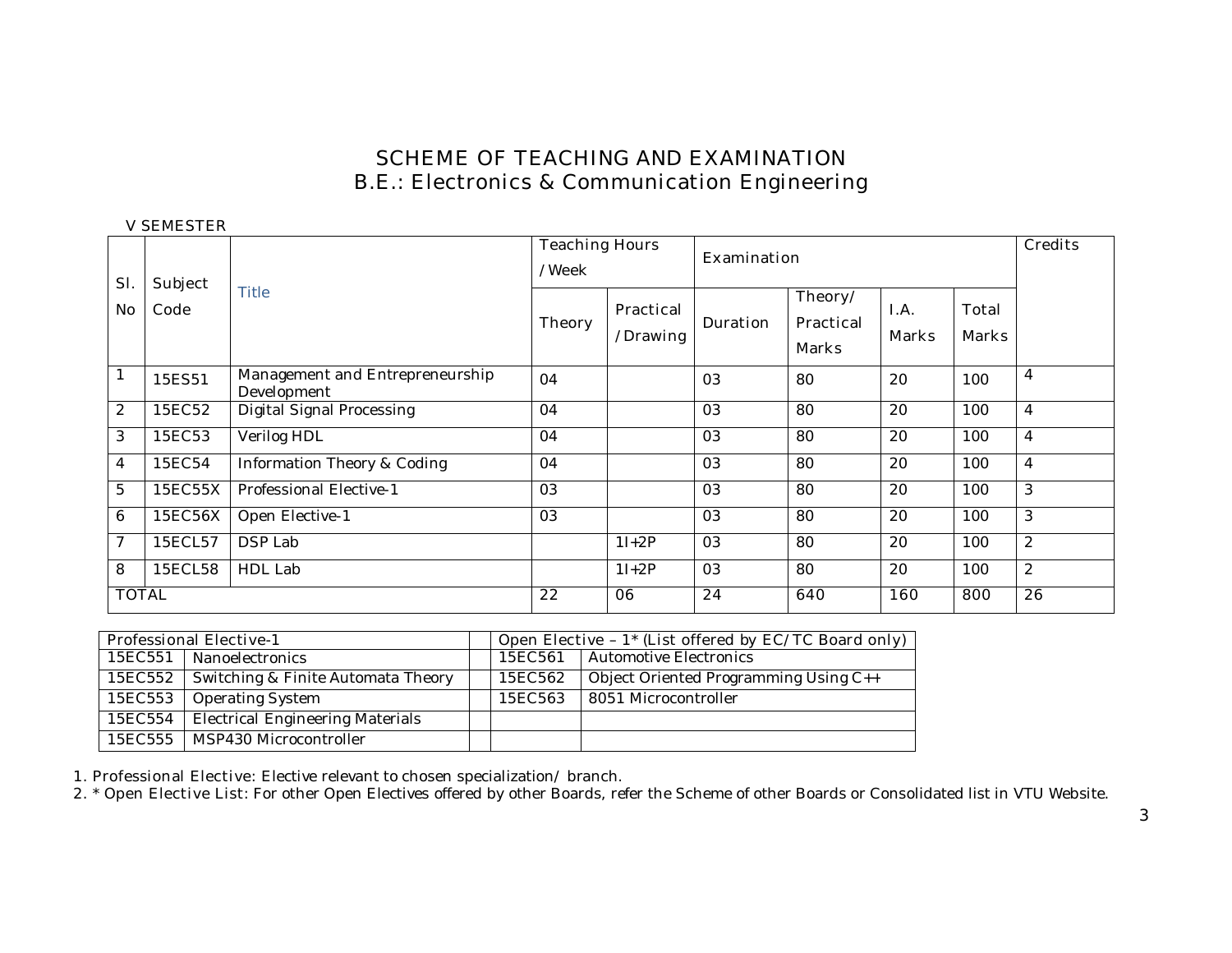# **SCHEME OF TEACHING AND EXAMINATION B.E.: Electronics & Communication Engineering**

#### **VI SEMESTER**

| Sl.          | <b>Subject</b> |                                        |               | <b>Teaching Hours</b><br>/Week |                 | <b>Credits</b>                              |                             |                              |                |
|--------------|----------------|----------------------------------------|---------------|--------------------------------|-----------------|---------------------------------------------|-----------------------------|------------------------------|----------------|
| No           | Code           | Title                                  | <b>Theory</b> | Practical/<br><b>Drawing</b>   | <b>Duration</b> | Theory/<br><b>Practical</b><br><b>Marks</b> | <b>I.A.</b><br><b>Marks</b> | <b>Total</b><br><b>Marks</b> |                |
| 1            | 15EC61         | Digital Communication                  | 04            |                                | 03              | 80                                          | 20                          | 100                          | $\overline{4}$ |
| $\mathbf{2}$ | 15EC62         | ARM Microcontroller & Embedded Systems | 04            |                                | 03              | 80                                          | 20                          | 100                          | 4              |
| 3            | 15EC63         | <b>VLSI</b> Design                     | 04            |                                | 03              | 80                                          | 20                          | 100                          | 4              |
| 4            | 15EC64         | <b>Computer Communication Networks</b> | 04            |                                | 03              | 80                                          | 20                          | 100                          | 4              |
| 5            | 15EC65X        | Professional Elective-2                | 03            |                                | 03              | 80                                          | 20                          | 100                          | 3              |
| 6            | 15EC66X        | Open Elective-2                        | 03            |                                | 03              | 80                                          | 20                          | 100                          | 3              |
| $\mathcal I$ | 15ECL67        | Embedded Controller Lab                |               | $1I+2P$                        | 03              | 80                                          | 20                          | 100                          | $\mathbf{2}$   |
| 8            | 15ECL68        | Computer Networks Lab                  |               | $1I+2P$                        | 03              | 80                                          | 20                          | 100                          | $\mathbf{2}$   |
|              |                | <b>TOTAL</b>                           | 22            | 6                              | 24              | 640                                         | 160                         | 800                          | 26             |

|         | <b>Professional Elective-2</b>          | Open Elective $-2^*$ (List offered by EC/TC Board only) |                                               |  |  |  |  |
|---------|-----------------------------------------|---------------------------------------------------------|-----------------------------------------------|--|--|--|--|
|         | 15EC651   Cellular Mobile Communication |                                                         | 15EC661   Data Structures Using $C_{++}$      |  |  |  |  |
| 15EC652 | Adaptive Signal Processing              |                                                         | 15EC662 Power Electronics                     |  |  |  |  |
|         | 15EC653   Artificial Neural Networks    |                                                         | 15EC663   Digital System Design using Verilog |  |  |  |  |
| 15EC654 | Digital Switching Systems               |                                                         |                                               |  |  |  |  |
|         | 15EC655   Microelectronics              |                                                         |                                               |  |  |  |  |

**1. Professional Elective:** Elective relevant to chosen specialization/branch.

**2. \* Open Elective List**: For other Open Electives offered by other Boards, refer the Scheme of other Boards or Consolidated list in VTU Website.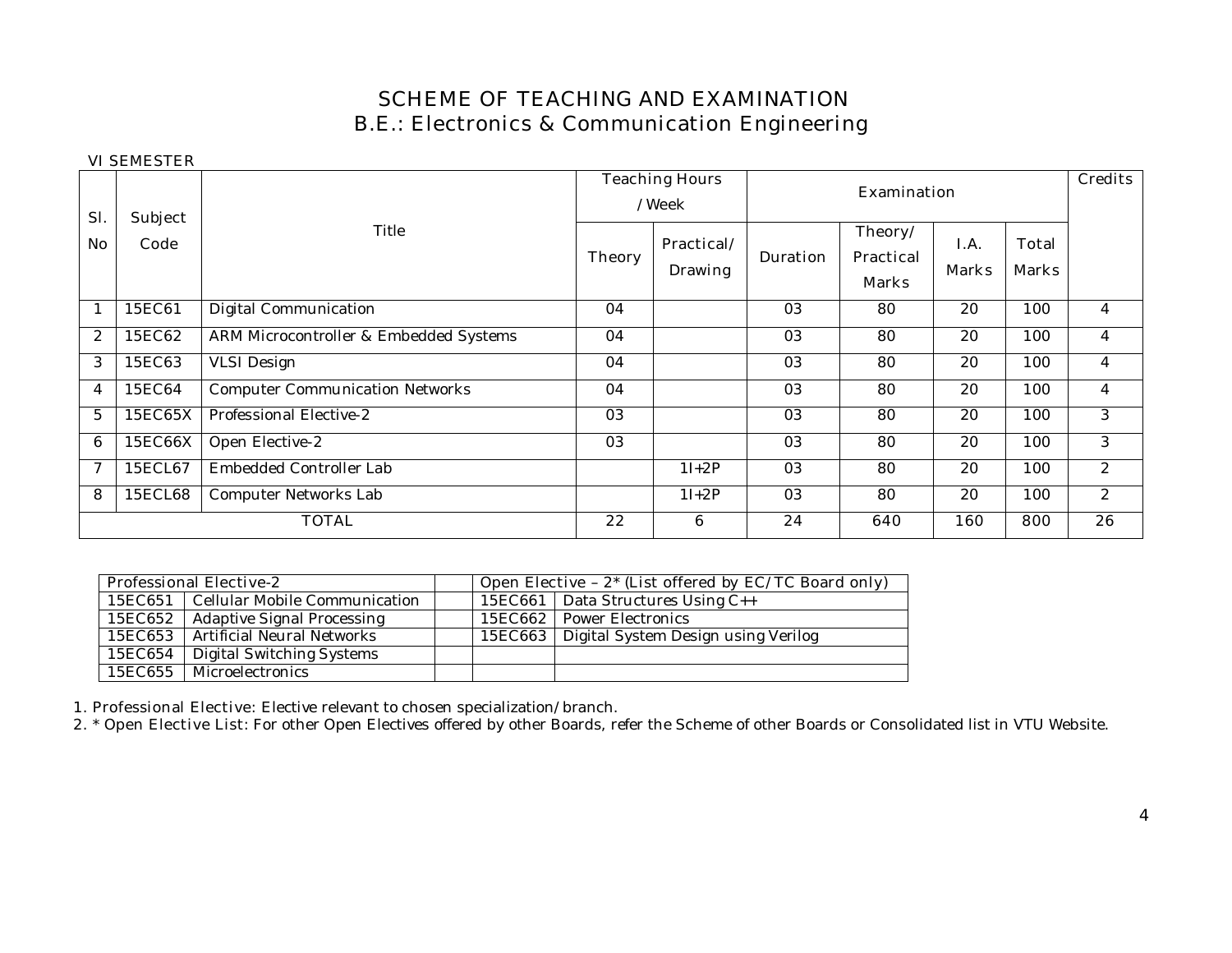# **SCHEME OF TEACHING AND EXAMINATION B.E.: Electronics & Communication Engineering**

|                  | VII QERIEQ LEIV        |                                                | <b>Teaching Hours</b><br>/Week |                                  |                 |                      | <b>Examination</b>                          |                              | <b>15EC</b>           |
|------------------|------------------------|------------------------------------------------|--------------------------------|----------------------------------|-----------------|----------------------|---------------------------------------------|------------------------------|-----------------------|
| Sl.<br>No        | <b>Subject</b><br>Code | Title                                          | <b>Theory</b>                  | <b>Practic</b><br>al/Dra<br>wing | <b>Duration</b> | I.A.<br><b>Marks</b> | Theory/<br><b>Practical</b><br><b>Marks</b> | <b>Total</b><br><b>Marks</b> |                       |
|                  | 15EC71                 | Microwave and Antennas                         | 04                             |                                  | 03              | 20                   | 80                                          | 100                          | 4                     |
| $\boldsymbol{2}$ | 15EC72                 | <b>Digital Image Processing</b>                | 04                             |                                  | 03              | 20                   | 80                                          | 100                          | 4                     |
| 3                | 15EC73                 | <b>Power Electronics</b>                       | 04                             |                                  | 03              | 20                   | 80                                          | 100                          | 4                     |
| 4                | 15XX74X                | Professional Elective-3                        | 03                             |                                  | 03              | 20                   | 80                                          | 100                          | 3                     |
| 5                | 15EC75X                | Professional Elective-4                        | 03                             |                                  | 03              | 20                   | 80                                          | 100                          | 3                     |
| 6                | 15ECL76                | <b>Advanced Communication Lab</b>              |                                | $1I+2P$                          | 03              | 20                   | 80                                          | 100                          | $\overline{2}$        |
| 7                | 15ECL77                | VLSI Lab                                       |                                | $1I+2P$                          | $\overline{03}$ | 20                   | 80                                          | 100                          | $\overline{2}$        |
| 8                | 15ECP78                | Project Work Phase-I + Project work<br>Seminar |                                | 03                               |                 | 100                  | $\overline{\phantom{0}}$                    | 100                          | $\mathbf{2}^{\prime}$ |
|                  |                        | <b>TOTAL</b>                                   | 18                             | 09                               | 21              | 240                  | 560                                         | 800                          | 24                    |

**VII SEMESTER** 

|         | <b>Professional Elective-3</b>      | <b>Professional Elective-4</b> |                                  |
|---------|-------------------------------------|--------------------------------|----------------------------------|
| 15EC741 | Multimedia Communication            | 15EC751                        | DSP Algorithms and Architecture  |
| 15EC742 | <b>Biomedical Signal Processing</b> | 15EC752                        | IoT and Wireless Sensor Networks |
| 15EC743 | Real Time Systems                   | 15EC753                        | Pattern Recognition              |
| 15EC744 | Cryptography                        | 15EC754                        | Advanced Computer Architecture   |
| 15EC745 | CAD for VLSI                        | 15EC755                        | Satellite Communication          |

**1. Project Phase –I + Project Work Seminar:** Literature Survey, Problem Identification, Objectives and Methodology. Submission of Synopsis and Seminar.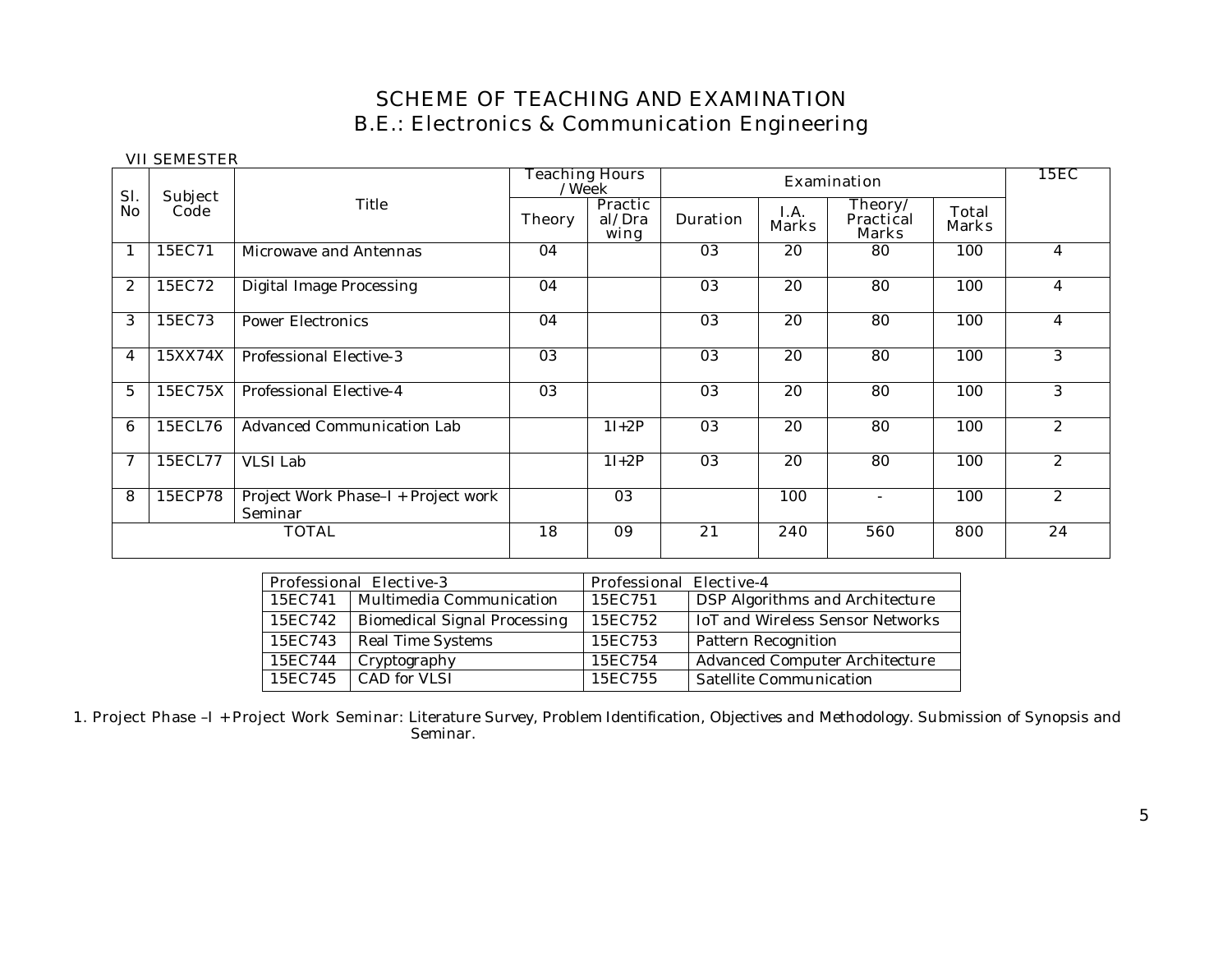# **SCHEME OF TEACHING AND EXAMINATION B.E.: Electronics & Communication Engineering**

#### **VIII SEMESTER**

|              |                        |                                                  |               | <b>Teaching Hours</b><br>/Week |                 |                      | Examination                                 |                              | <b>Credits</b> |
|--------------|------------------------|--------------------------------------------------|---------------|--------------------------------|-----------------|----------------------|---------------------------------------------|------------------------------|----------------|
| Sl.<br>No    | <b>Subject</b><br>Code | Title                                            | <b>Theory</b> | Practical/<br><b>Drawing</b>   | <b>Duration</b> | I.A.<br><b>Marks</b> | Theory/<br><b>Practical</b><br><b>Marks</b> | <b>Total</b><br><b>Marks</b> |                |
|              | 15EC81                 | Wireless Cellular and LTE 4G<br><b>Broadband</b> | 4             | $\overline{\phantom{m}}$       | 3               | 20                   | 80                                          | 100                          | 4              |
| $\mathbf{2}$ | 15EC82                 | Fiber Optics & Networks                          | 4             | $\overline{\phantom{0}}$       | 3               | 20                   | 80                                          | 100                          | 4              |
| 3            | 15EC83X                | Professional Elective-5                          | 3             | $\overline{\phantom{m}}$       | 3               | 20                   | 80                                          | 100                          | 3              |
| 4            | 15EC84                 | Internship/Professional Practice                 |               | <b>Industry Oriented</b>       | 3               | 50                   | 50                                          | 100                          | 2              |
| 5            | 15ECP85                | Project Work                                     |               | 6                              | 3               | 100                  | 100                                         | 200                          | 6              |
| 6            | 15ECS86                | Seminar                                          |               | 4                              |                 | 100                  |                                             | 100                          |                |
|              |                        | <b>TOTAL</b>                                     | 11            | 10                             | 15              | 310                  | 390                                         | 700                          | 20             |

|                                             | <b>Professional Elective -5</b> |  |  |  |  |  |  |
|---------------------------------------------|---------------------------------|--|--|--|--|--|--|
| 15EC831<br>Micro Electro Mechanical Systems |                                 |  |  |  |  |  |  |
| 15EC832                                     | Speech Processing               |  |  |  |  |  |  |
| 15EC833                                     | Radar Engineering               |  |  |  |  |  |  |
| 15EC834                                     | Machine learning                |  |  |  |  |  |  |
| 15EC835                                     | Network and Cyber Security      |  |  |  |  |  |  |

**1. Internship / Professional Practice:** To be carried between the (6<sup>th</sup> and 7<sup>th</sup> Semester) or (7<sup>th</sup> and 8<sup>th</sup>) Semester Vacation period.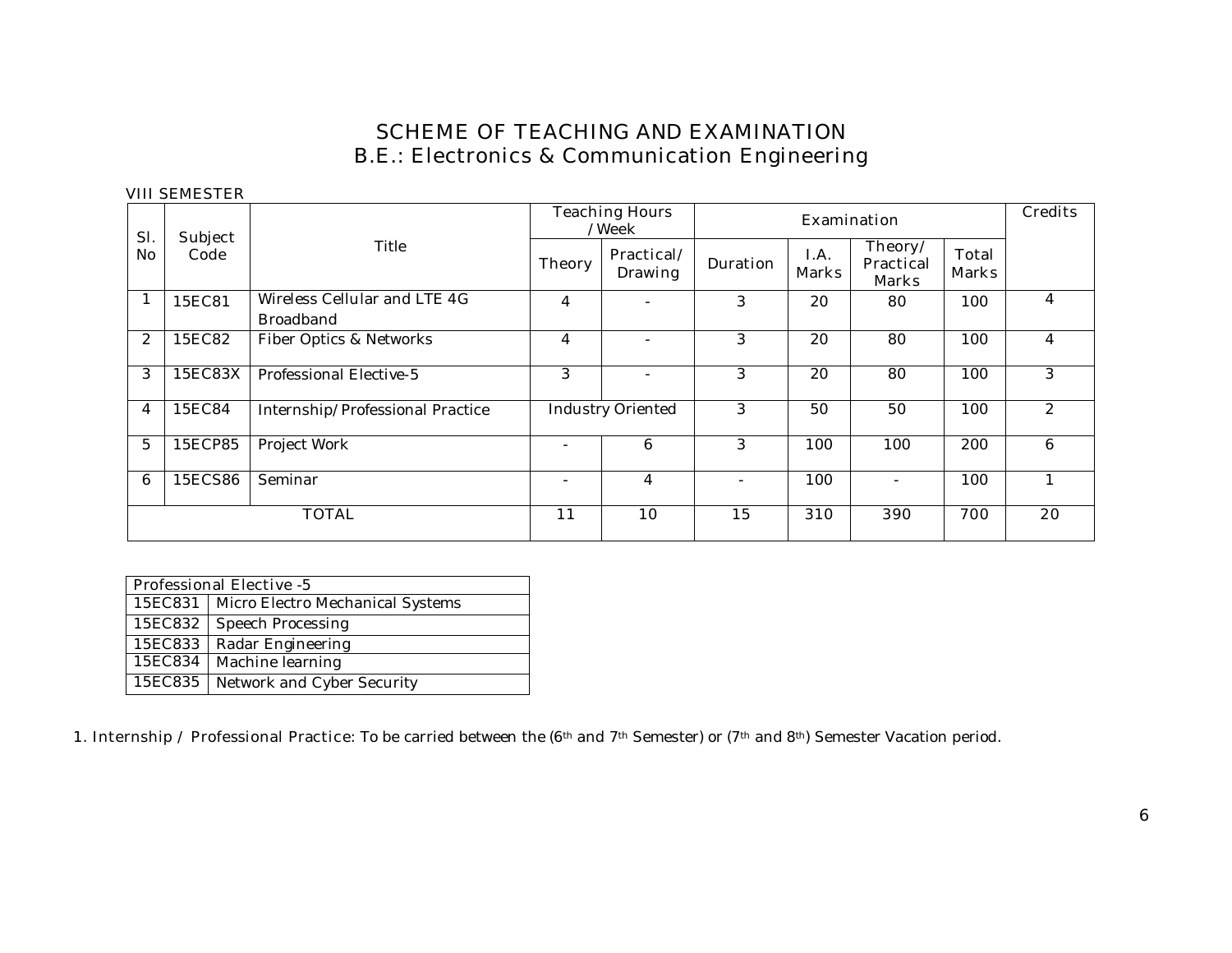### **B.E., III Semester, Electronics & Communication Engineering /Telecommunication Engineering**

| <b>ENGINEERING</b><br><b>MATHEMATICS-III</b>                                                                                                                                                                                                                                                                                 |                                                                                                                                                                                                                                                                                                                                                                                                                                                                                                                                        |                            |                |
|------------------------------------------------------------------------------------------------------------------------------------------------------------------------------------------------------------------------------------------------------------------------------------------------------------------------------|----------------------------------------------------------------------------------------------------------------------------------------------------------------------------------------------------------------------------------------------------------------------------------------------------------------------------------------------------------------------------------------------------------------------------------------------------------------------------------------------------------------------------------------|----------------------------|----------------|
| B.E., III Semester, Common to all Branches                                                                                                                                                                                                                                                                                   |                                                                                                                                                                                                                                                                                                                                                                                                                                                                                                                                        |                            |                |
|                                                                                                                                                                                                                                                                                                                              | [As per Choice Based Credit System (CBCS) scheme]                                                                                                                                                                                                                                                                                                                                                                                                                                                                                      |                            |                |
| Subject Code                                                                                                                                                                                                                                                                                                                 | 15MAT31                                                                                                                                                                                                                                                                                                                                                                                                                                                                                                                                | <b>IA Marks</b>            | 20             |
| Number of Lecture                                                                                                                                                                                                                                                                                                            | 04                                                                                                                                                                                                                                                                                                                                                                                                                                                                                                                                     | Exam marks                 | 80             |
| Hours/Week                                                                                                                                                                                                                                                                                                                   |                                                                                                                                                                                                                                                                                                                                                                                                                                                                                                                                        |                            |                |
| <b>Total Number of</b>                                                                                                                                                                                                                                                                                                       | 50 (10 Hours per Module)                                                                                                                                                                                                                                                                                                                                                                                                                                                                                                               |                            |                |
| <b>Lecture Hours</b>                                                                                                                                                                                                                                                                                                         |                                                                                                                                                                                                                                                                                                                                                                                                                                                                                                                                        |                            |                |
|                                                                                                                                                                                                                                                                                                                              | Credits - 04                                                                                                                                                                                                                                                                                                                                                                                                                                                                                                                           |                            |                |
|                                                                                                                                                                                                                                                                                                                              | <b>Course Objectives:</b> This course will enable students to:                                                                                                                                                                                                                                                                                                                                                                                                                                                                         |                            |                |
| Introduce most commonly used analytical and numerical methods in the<br>$\bullet$<br>different engineering fields.<br>Learn Fourier series, Fourier transforms and Z-transforms, statistical methods,<br>$\bullet$<br>numerical methods.<br>Solve algebraic and transcendental equations, vector integration and calculus of |                                                                                                                                                                                                                                                                                                                                                                                                                                                                                                                                        |                            |                |
| variations.                                                                                                                                                                                                                                                                                                                  |                                                                                                                                                                                                                                                                                                                                                                                                                                                                                                                                        |                            |                |
| <b>Modules</b>                                                                                                                                                                                                                                                                                                               |                                                                                                                                                                                                                                                                                                                                                                                                                                                                                                                                        | <b>RBT</b><br><b>Level</b> |                |
|                                                                                                                                                                                                                                                                                                                              | <b>Module-1</b>                                                                                                                                                                                                                                                                                                                                                                                                                                                                                                                        |                            |                |
|                                                                                                                                                                                                                                                                                                                              | Fourier Series: Periodic functions, Dirichlet's condition, Fourier Series of                                                                                                                                                                                                                                                                                                                                                                                                                                                           |                            | L1, L2,        |
|                                                                                                                                                                                                                                                                                                                              | periodic functions with period $2$ and with arbitrary period $2c$ . Fourier                                                                                                                                                                                                                                                                                                                                                                                                                                                            |                            | L4             |
| series of even and odd functions. Half range Fourier Series, practical                                                                                                                                                                                                                                                       |                                                                                                                                                                                                                                                                                                                                                                                                                                                                                                                                        |                            |                |
| harmonic analysis-Illustrative examples from engineering field.                                                                                                                                                                                                                                                              |                                                                                                                                                                                                                                                                                                                                                                                                                                                                                                                                        |                            |                |
| <b>Module-2</b>                                                                                                                                                                                                                                                                                                              |                                                                                                                                                                                                                                                                                                                                                                                                                                                                                                                                        |                            |                |
|                                                                                                                                                                                                                                                                                                                              | Fourier Transforms: Infinite Fourier transforms, Fourier sine and cosine                                                                                                                                                                                                                                                                                                                                                                                                                                                               |                            | L2, L3,        |
| transforms. Inverse Fourier transform.                                                                                                                                                                                                                                                                                       |                                                                                                                                                                                                                                                                                                                                                                                                                                                                                                                                        |                            | L4             |
|                                                                                                                                                                                                                                                                                                                              | Z-transform: Difference equations, basic definition, z-transform-definition,                                                                                                                                                                                                                                                                                                                                                                                                                                                           |                            |                |
| Standard z-transforms, Damping rule, Shifting rule, Initial value and final                                                                                                                                                                                                                                                  |                                                                                                                                                                                                                                                                                                                                                                                                                                                                                                                                        |                            |                |
| (without proof) and problems, Inverse z-transform.<br>value theorems                                                                                                                                                                                                                                                         |                                                                                                                                                                                                                                                                                                                                                                                                                                                                                                                                        |                            |                |
| Applications of z-transforms to solve difference equations.                                                                                                                                                                                                                                                                  |                                                                                                                                                                                                                                                                                                                                                                                                                                                                                                                                        |                            |                |
|                                                                                                                                                                                                                                                                                                                              | Module-3                                                                                                                                                                                                                                                                                                                                                                                                                                                                                                                               |                            |                |
|                                                                                                                                                                                                                                                                                                                              | Statistical Methods: Review of measures of central tendency and<br>dispersion. Correlation-Karl Pearson's coefficient of correlation-problems.<br>Regression analysis-lines of regression (without proof) -Problems<br><b>Curve Fitting:</b> Curve fitting by the method of least squares-fitting of the<br>curves of the form, $y = ax + b$ , $y = ax^2 + bx + c$ and $y = ae^{bx}$ .<br><b>Numerical Methods:</b> Numerical solution of algebraic and transcendental<br>equations by Regula- Falsi Method and Newton-Raphson method. |                            | L <sub>3</sub> |
|                                                                                                                                                                                                                                                                                                                              | <b>Module-4</b>                                                                                                                                                                                                                                                                                                                                                                                                                                                                                                                        |                            |                |
| backward<br>and<br>(without proof)-Problems.                                                                                                                                                                                                                                                                                 | Finite differences: Forward and backward differences, Newton's forward<br>interpolation formulae. Divided differences- Newton's<br>divided difference formula. Lagrange's interpolation formula and inverse<br>interpolation formula (all formulae without proof)-Problems.<br>Numerical integration: Simpson's (1/3) <sup>th</sup> and (3/8) <sup>th</sup> rules, Weddle's rule                                                                                                                                                       |                            | L <sub>3</sub> |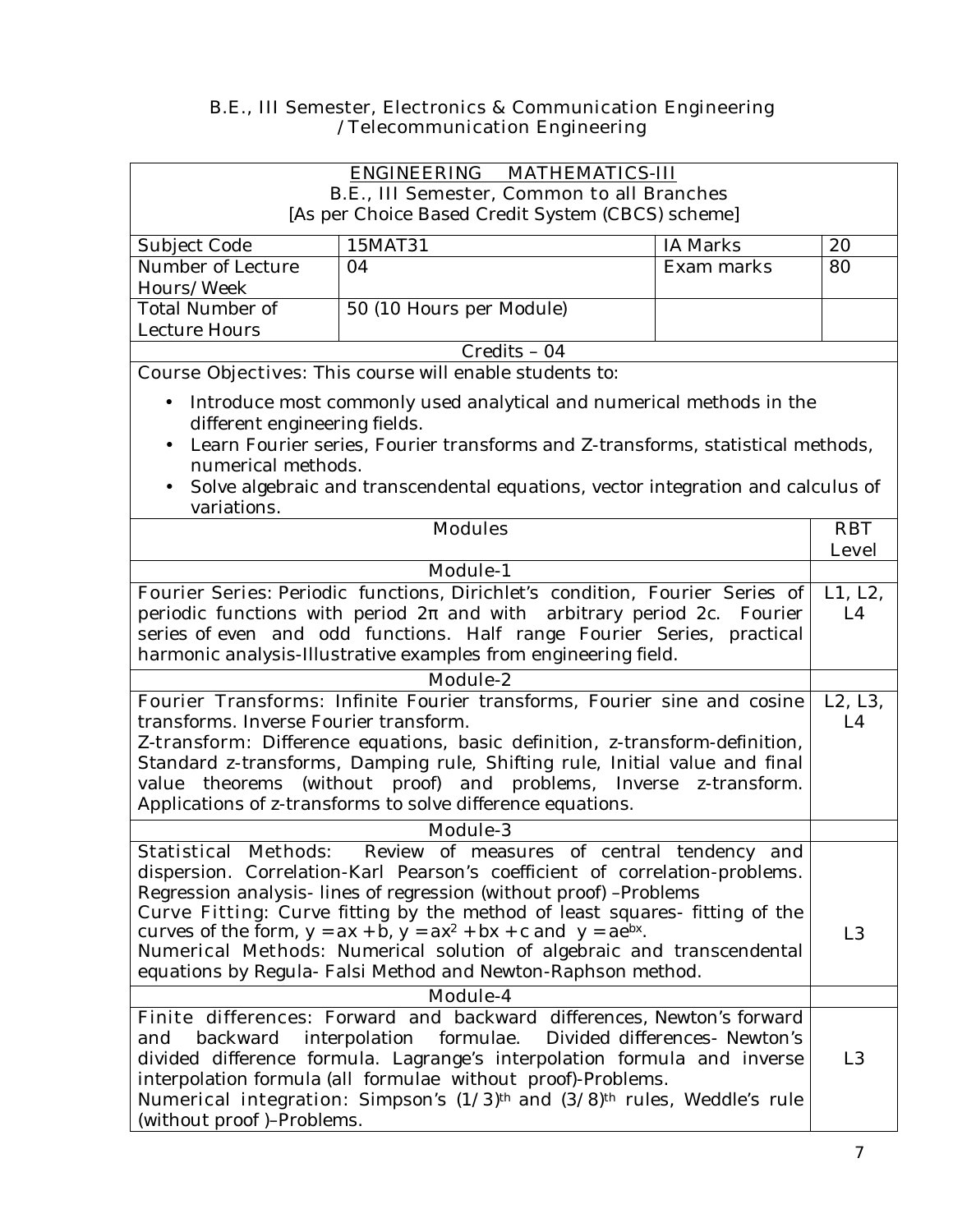| Vector integration: Line integrals-definition and problems, surface and<br>volume integrals-definition, Green's theorem in a plane, Stokes and<br>Gauss-divergence theorem(without proof) and problems.<br><b>Calculus of Variations:</b> Variation of function and Functional, variational<br>problems. Euler's equation, Geodesics, hanging chain, Problems.<br><b>Course outcomes:</b> On completion of this course, students are able to:<br>Know the use of periodic signals and Fourier series to analyze circuits<br>and system communications.<br>Explain the general linear system theory for continuous-time signals<br>$\bullet$<br>and digital signal processing using the Fourier Transform and z-<br>transform.<br>Employ appropriate numerical methods to solve<br>algebraic and<br>$\bullet$<br>transcendental equations.<br>Apply Green's Theorem, Divergence Theorem and Stokes' theorem in<br>$\bullet$<br>various applications in the field of electro-magnetic and gravitational<br>fields and fluid flow problems. | $\overline{L}3, L4$<br>L2, L4 |
|------------------------------------------------------------------------------------------------------------------------------------------------------------------------------------------------------------------------------------------------------------------------------------------------------------------------------------------------------------------------------------------------------------------------------------------------------------------------------------------------------------------------------------------------------------------------------------------------------------------------------------------------------------------------------------------------------------------------------------------------------------------------------------------------------------------------------------------------------------------------------------------------------------------------------------------------------------------------------------------------------------------------------------------|-------------------------------|
|                                                                                                                                                                                                                                                                                                                                                                                                                                                                                                                                                                                                                                                                                                                                                                                                                                                                                                                                                                                                                                          |                               |
|                                                                                                                                                                                                                                                                                                                                                                                                                                                                                                                                                                                                                                                                                                                                                                                                                                                                                                                                                                                                                                          |                               |
|                                                                                                                                                                                                                                                                                                                                                                                                                                                                                                                                                                                                                                                                                                                                                                                                                                                                                                                                                                                                                                          |                               |
|                                                                                                                                                                                                                                                                                                                                                                                                                                                                                                                                                                                                                                                                                                                                                                                                                                                                                                                                                                                                                                          |                               |
| Determine the extremals of functionals and solve the simple problems of<br>$\bullet$                                                                                                                                                                                                                                                                                                                                                                                                                                                                                                                                                                                                                                                                                                                                                                                                                                                                                                                                                     |                               |
| the calculus of variations.                                                                                                                                                                                                                                                                                                                                                                                                                                                                                                                                                                                                                                                                                                                                                                                                                                                                                                                                                                                                              |                               |
| <b>Question paper pattern:</b><br>The question paper will have ten questions.<br>$\bullet$<br>Each full Question consisting of 16 marks<br>There will be 2 full questions (with a maximum of four sub questions) from each<br>module.<br>Each full question will have sub questions covering all the topics under a<br>$\bullet$<br>module.<br>The students will have to answer 5 full questions, selecting one full question from<br>each module.                                                                                                                                                                                                                                                                                                                                                                                                                                                                                                                                                                                       |                               |
| <b>Text Books:</b><br>1. B.S. Grewal: Higher Engineering Mathematics, Khanna Publishers, 43 <sup>d</sup> Ed., 2015.<br>2. E. Kreyszig: Advanced Engineering Mathematics, John Wiley & Sons, 10 <sup>th</sup> Ed., 2015.                                                                                                                                                                                                                                                                                                                                                                                                                                                                                                                                                                                                                                                                                                                                                                                                                  |                               |
| <b>Reference Books:</b><br>1. N.P.Bali and Manish Goyal: A Text Book of Engineering Mathematics, Laxmi<br>Publishers, 7th Ed., 2010.<br>2. B.V.Ramana: "Higher Engineering Mathematics" Tata McGraw-Hill, 2006.<br>3. H. K. Dass and Er. Rajnish Verma: "Higher Engineering Mathematics", S. Chand<br>publishing, 1st edition, 2011.                                                                                                                                                                                                                                                                                                                                                                                                                                                                                                                                                                                                                                                                                                     |                               |
| <b>Web Link and Video Lectures:</b>                                                                                                                                                                                                                                                                                                                                                                                                                                                                                                                                                                                                                                                                                                                                                                                                                                                                                                                                                                                                      |                               |
| 1. http://nptel.ac.in/courses.php?disciplineID=111                                                                                                                                                                                                                                                                                                                                                                                                                                                                                                                                                                                                                                                                                                                                                                                                                                                                                                                                                                                       |                               |
| <b>2.</b> http://www.khanacademy.org/<br>3. http://www.class-central.com/subject/math                                                                                                                                                                                                                                                                                                                                                                                                                                                                                                                                                                                                                                                                                                                                                                                                                                                                                                                                                    |                               |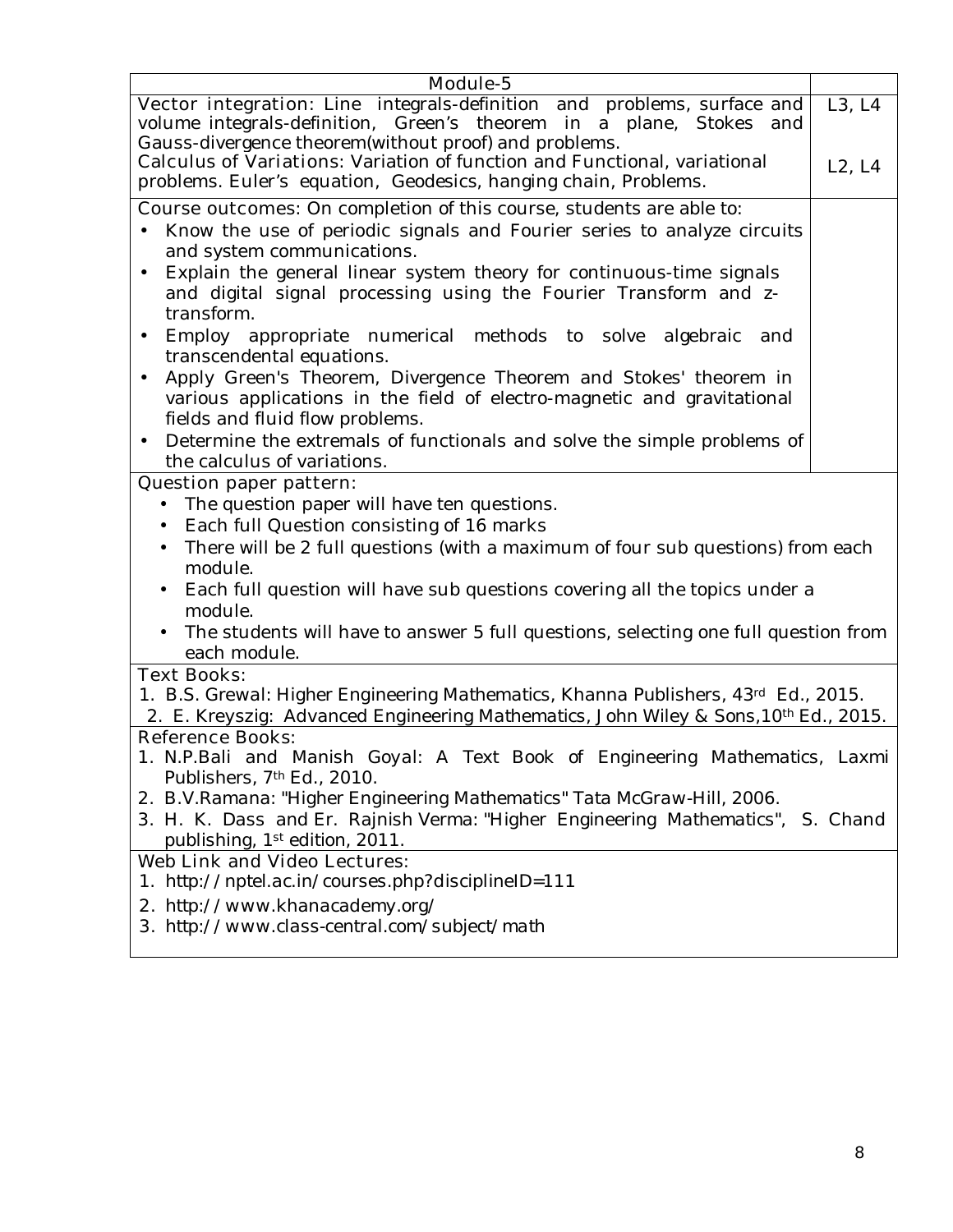#### **ADDITIONAL MATHEMATICS - I B.E., III Semester, Common to all Branches (A Bridge course for Lateral Entry students of III Sem. B. E.)**  [As per Choice Based Credit System (CBCS) scheme]

| Subject Code      | 15MATDIP31               | IA Marks   |    |
|-------------------|--------------------------|------------|----|
| Number of Lecture | 03                       | Exam marks | 80 |
| Hours/Week        |                          |            |    |
| Total Number of   | 40 (08 Hours per Module) |            |    |
| Lecture Hours     |                          |            |    |
|                   | $Credits - 00$           |            |    |

**Course Objectives:** This course will enable students to:

- Acquire basic concepts of complex trigonometry, vector algebra, differential & integral calculus and vector differentiation.
- Solve first order differential equations.

| <b>Modules</b>                                                                                                                                                                                                                                                                                                                                                                                                                                                                                                        | <b>RBT</b>   |
|-----------------------------------------------------------------------------------------------------------------------------------------------------------------------------------------------------------------------------------------------------------------------------------------------------------------------------------------------------------------------------------------------------------------------------------------------------------------------------------------------------------------------|--------------|
|                                                                                                                                                                                                                                                                                                                                                                                                                                                                                                                       | <b>Level</b> |
| <b>Module-1</b>                                                                                                                                                                                                                                                                                                                                                                                                                                                                                                       |              |
| <b>Complex Trigonometry:</b> Complex Numbers: Definitions & properties.<br>Modulus and amplitude of a complex number, Argand's diagram, De-<br>Moivre's theorem (without proof).<br>Vector Algebra: Scalar and vectors. Vectors addition and subtraction.<br>Multiplication of vectors (Dot and Cross products). Scalar and vector triple<br>products-simple problems.                                                                                                                                                |              |
| <b>Module-2</b>                                                                                                                                                                                                                                                                                                                                                                                                                                                                                                       |              |
| Differential Calculus: Review of successive differentiation. Formulae for<br>n <sup>th</sup> derivatives of standard functions- Liebnitz's theorem (without proof).<br>Polar curves-angle between the radius vector and the tangent pedal<br>equation- Problems. Maclaurin's series expansions- Illustrative examples.<br>Partial Differentiation : Euler's theorem for homogeneous functions of two<br>variables. Total derivatives-differentiation of composite and implicit<br>function. Application to Jacobians. | L1, L2       |
| Module-3                                                                                                                                                                                                                                                                                                                                                                                                                                                                                                              |              |
| <b>Integral Calculus:</b> Statement of reduction formulae for sin <sup>n</sup> x, cos <sup>n</sup> x, and<br>sin <sup>m</sup> x cos <sup>n</sup> x and evaluation of these with standard limits-Examples. Double<br>and triple integrals-Simple examples.                                                                                                                                                                                                                                                             | L1, L2       |
| Module-4                                                                                                                                                                                                                                                                                                                                                                                                                                                                                                              |              |
| Vector Differentiation: Differentiation of vector functions. Velocity and<br>acceleration of a particle moving on a space curve. Scalar and vector point<br>functions. Gradient, Divergence, Curl and Laplacian (Definitions only).<br>Solenoidal and irrotational vector fields-Problems.                                                                                                                                                                                                                            | L1, L2       |
| Module-5                                                                                                                                                                                                                                                                                                                                                                                                                                                                                                              |              |
| Ordinary differential equations (ODE's): Introduction-solutions of first<br>order and first degree differential equations: homogeneous, exact, linear<br>differential equations of order one and equations reducible to above types.                                                                                                                                                                                                                                                                                  | L1, L2       |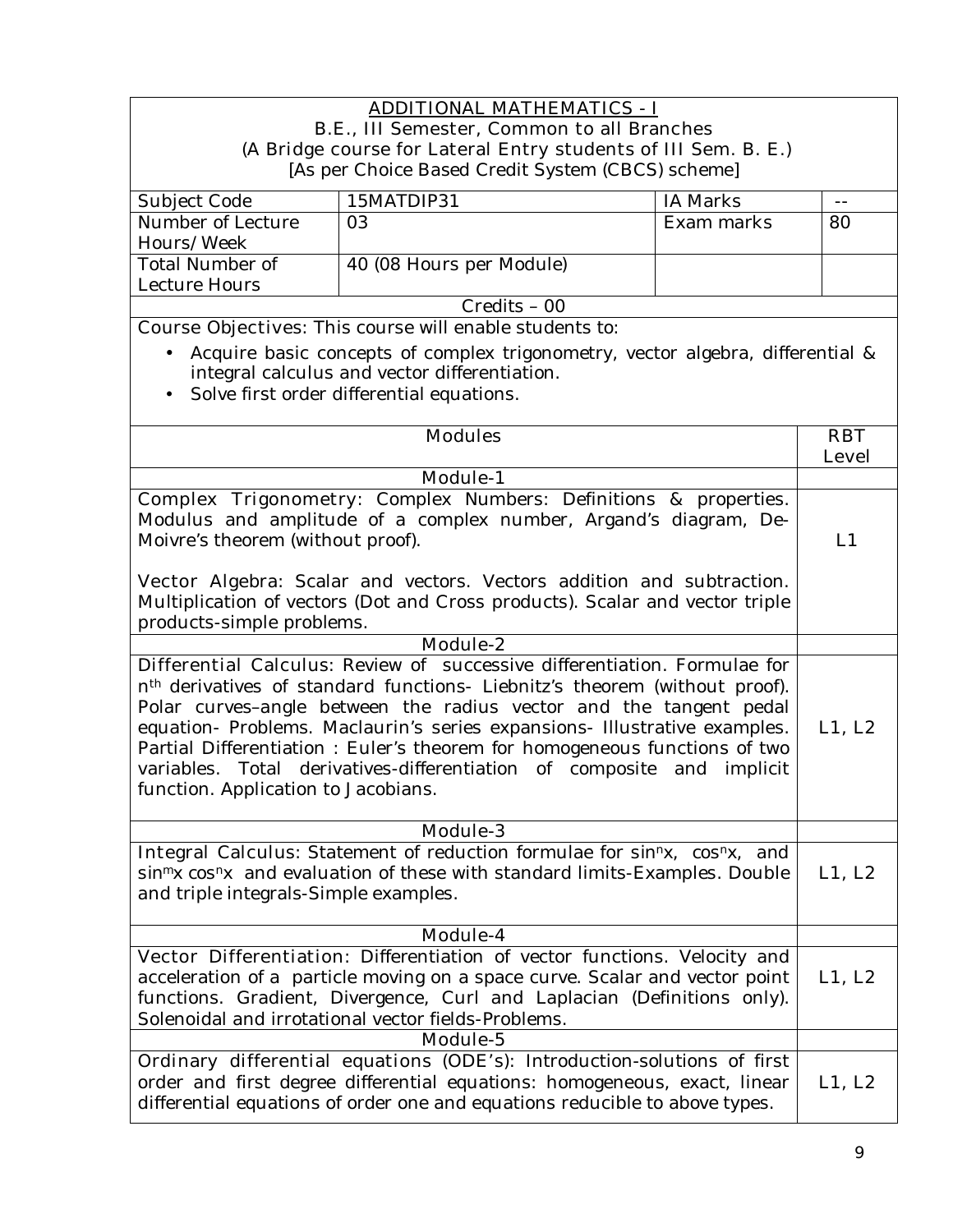| <b>Course outcomes:</b> On completion of the course, students are able to:                                                                                                                                                                                                                                                                                                                                                                                                                                                                                                                                                                                                   |  |
|------------------------------------------------------------------------------------------------------------------------------------------------------------------------------------------------------------------------------------------------------------------------------------------------------------------------------------------------------------------------------------------------------------------------------------------------------------------------------------------------------------------------------------------------------------------------------------------------------------------------------------------------------------------------------|--|
| Understand the fundamental concepts of complex numbers and vector<br>$\bullet$<br>algebra to analyze the problems arising in related area.<br>Use derivatives and partial derivatives to calculate rates of change of<br>multivariate functions.<br>• Learn techniques of integration including double and triple integrals to<br>find area, volume, mass and moment of inertia of plane and solid<br>region.<br>Analyze position, velocity and acceleration in two or three dimensions<br>$\bullet$<br>using the calculus of vector valued functions.<br>Recognize and solve first-order ordinary differential equations occurring<br>in different branches of engineering. |  |
| <b>Question paper pattern:</b>                                                                                                                                                                                                                                                                                                                                                                                                                                                                                                                                                                                                                                               |  |
| The question paper will have ten questions.<br>$\bullet$<br>Each full Question consisting of 16 marks<br>$\bullet$<br>There will be 2 full questions (with a maximum of four sub<br>$\bullet$<br>questions) from each module.<br>Each full question will have sub questions covering all the topics<br>$\bullet$<br>under a module.<br>The students will have to answer 5 full questions, selecting one full<br>question from each module.                                                                                                                                                                                                                                   |  |
| <b>Text Book:</b><br>B.S. Grewal: Higher Engineering Mathematics, Khanna Publishers, New<br>Delhi, 43d Ed., 2015.                                                                                                                                                                                                                                                                                                                                                                                                                                                                                                                                                            |  |
| <b>Reference Books:</b><br>1. E. Kreyszig: Advanced Engineering Mathematics, John Wiley & Sons,<br>10 <sup>th</sup> Ed., 2015.                                                                                                                                                                                                                                                                                                                                                                                                                                                                                                                                               |  |
| 2. N.P.Bali and Manish Goyal: Engineering Mathematics, Laxmi Publishers,<br>7 <sup>th</sup> Ed., 2007.                                                                                                                                                                                                                                                                                                                                                                                                                                                                                                                                                                       |  |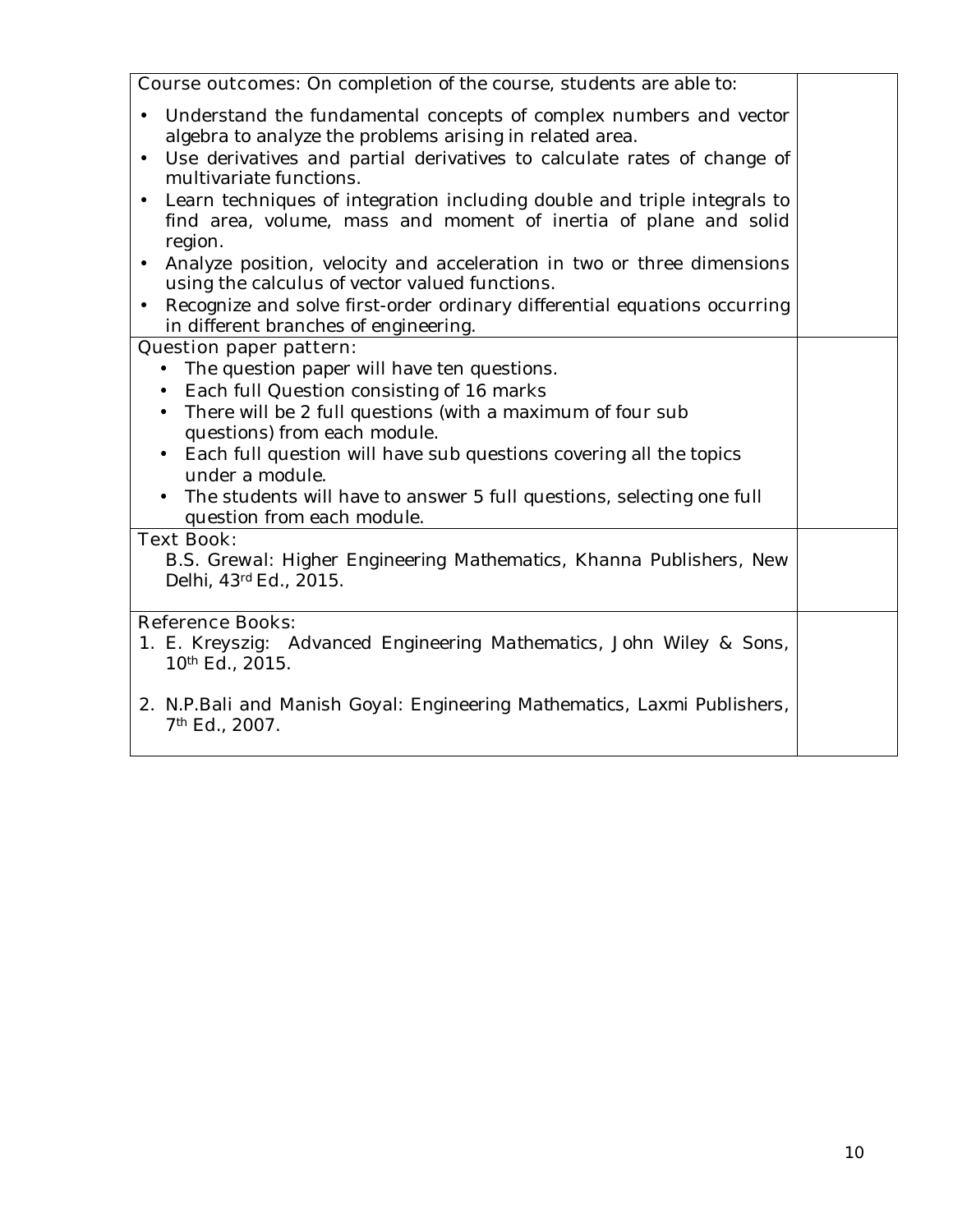|                                                                                                                                                                                                                                                                                                                                                                                                            | <b>ANALOG ELECTRONICS</b><br>[As per Choice Based Credit System (CBCS) scheme]<br><b>SEMESTER - III (EC/TC)</b>                                                                                                                                                                                                                                                       |                   |                  |
|------------------------------------------------------------------------------------------------------------------------------------------------------------------------------------------------------------------------------------------------------------------------------------------------------------------------------------------------------------------------------------------------------------|-----------------------------------------------------------------------------------------------------------------------------------------------------------------------------------------------------------------------------------------------------------------------------------------------------------------------------------------------------------------------|-------------------|------------------|
| Subject Code                                                                                                                                                                                                                                                                                                                                                                                               | 15EC32                                                                                                                                                                                                                                                                                                                                                                | IA Marks          | 20               |
| Number of                                                                                                                                                                                                                                                                                                                                                                                                  | 04                                                                                                                                                                                                                                                                                                                                                                    | <b>Exam Marks</b> | 80               |
| Lecture                                                                                                                                                                                                                                                                                                                                                                                                    |                                                                                                                                                                                                                                                                                                                                                                       |                   |                  |
| Hours/Week<br>Total Number of                                                                                                                                                                                                                                                                                                                                                                              | 50 (10 Hours per Module)                                                                                                                                                                                                                                                                                                                                              | <b>Exam Hours</b> | 03               |
| Lecture Hours                                                                                                                                                                                                                                                                                                                                                                                              |                                                                                                                                                                                                                                                                                                                                                                       |                   |                  |
|                                                                                                                                                                                                                                                                                                                                                                                                            | <b>CREDITS - 04</b>                                                                                                                                                                                                                                                                                                                                                   |                   |                  |
|                                                                                                                                                                                                                                                                                                                                                                                                            | <b>Course objectives:</b> This course will enable students to:                                                                                                                                                                                                                                                                                                        |                   |                  |
|                                                                                                                                                                                                                                                                                                                                                                                                            | Explain various BJT parameters, connections and configurations.                                                                                                                                                                                                                                                                                                       |                   |                  |
| $\bullet$                                                                                                                                                                                                                                                                                                                                                                                                  | Explain BJT Amplifier, Hybrid Equivalent and Hybrid Models.                                                                                                                                                                                                                                                                                                           |                   |                  |
| $\bullet$                                                                                                                                                                                                                                                                                                                                                                                                  | Explain construction and characteristics of JFETs and MOSFETs.                                                                                                                                                                                                                                                                                                        |                   |                  |
| $\bullet$                                                                                                                                                                                                                                                                                                                                                                                                  | Explain various types of FET biasing, and demonstrate the use of FET amplifiers.                                                                                                                                                                                                                                                                                      |                   |                  |
| $\bullet$                                                                                                                                                                                                                                                                                                                                                                                                  | Construct frequency response of BJT and FET amplifiers at various frequencies.                                                                                                                                                                                                                                                                                        |                   |                  |
| $\bullet$                                                                                                                                                                                                                                                                                                                                                                                                  | Analyze Power amplifier circuits in different modes of operation.<br>Construct Feedback and Oscillator circuits using FET.                                                                                                                                                                                                                                            |                   |                  |
|                                                                                                                                                                                                                                                                                                                                                                                                            |                                                                                                                                                                                                                                                                                                                                                                       |                   |                  |
|                                                                                                                                                                                                                                                                                                                                                                                                            | <b>Modules</b>                                                                                                                                                                                                                                                                                                                                                        |                   | <b>RBT</b> Level |
| <b>Module -1</b>                                                                                                                                                                                                                                                                                                                                                                                           |                                                                                                                                                                                                                                                                                                                                                                       |                   |                  |
| <b>BJT AC Analysis:</b> BJT Transistor Modeling, The re transistor model,<br>L1, L2, L3<br>Common emitter fixed bias, Voltage divider bias, Emitter follower<br>configuration. Darlington connection-DC bias; The Hybrid equivalent<br>model, Approximate Hybrid Equivalent Circuit- Fixed bias, Voltage<br>divider, Emitter follower configuration; Complete Hybrid equivalent<br>model, Hybrid<br>Model. |                                                                                                                                                                                                                                                                                                                                                                       |                   |                  |
| <b>Module -2</b>                                                                                                                                                                                                                                                                                                                                                                                           |                                                                                                                                                                                                                                                                                                                                                                       |                   |                  |
| MOSFET.                                                                                                                                                                                                                                                                                                                                                                                                    | <b>Field Effect Transistors:</b> Construction and Characteristics of JFETs,<br>Transfer Characteristics, Depletion type MOSFET, Enhancement type<br>FET Amplifiers: JFET small signal model, Fixed bias configuration, Self<br>bias configuration, Voltage divider configuration, Common Gate<br>configuration. Source-Follower Configuration, Cascade configuration. |                   | L1, L2, L3       |
| <b>Module -3</b>                                                                                                                                                                                                                                                                                                                                                                                           |                                                                                                                                                                                                                                                                                                                                                                       |                   |                  |
| Effects.<br>Module -4                                                                                                                                                                                                                                                                                                                                                                                      | <b>BJT</b> and JFET Frequency Response: Logarithms, Decibels, Low<br>frequency response - BJT Amplifier with RL, Low frequency response-<br>FET Amplifier, Miller effect capacitance, High frequency response - BJT<br>Amplifier, High frequency response-FET Amplifier, Multistage Frequency                                                                         |                   | L1, L2, L3       |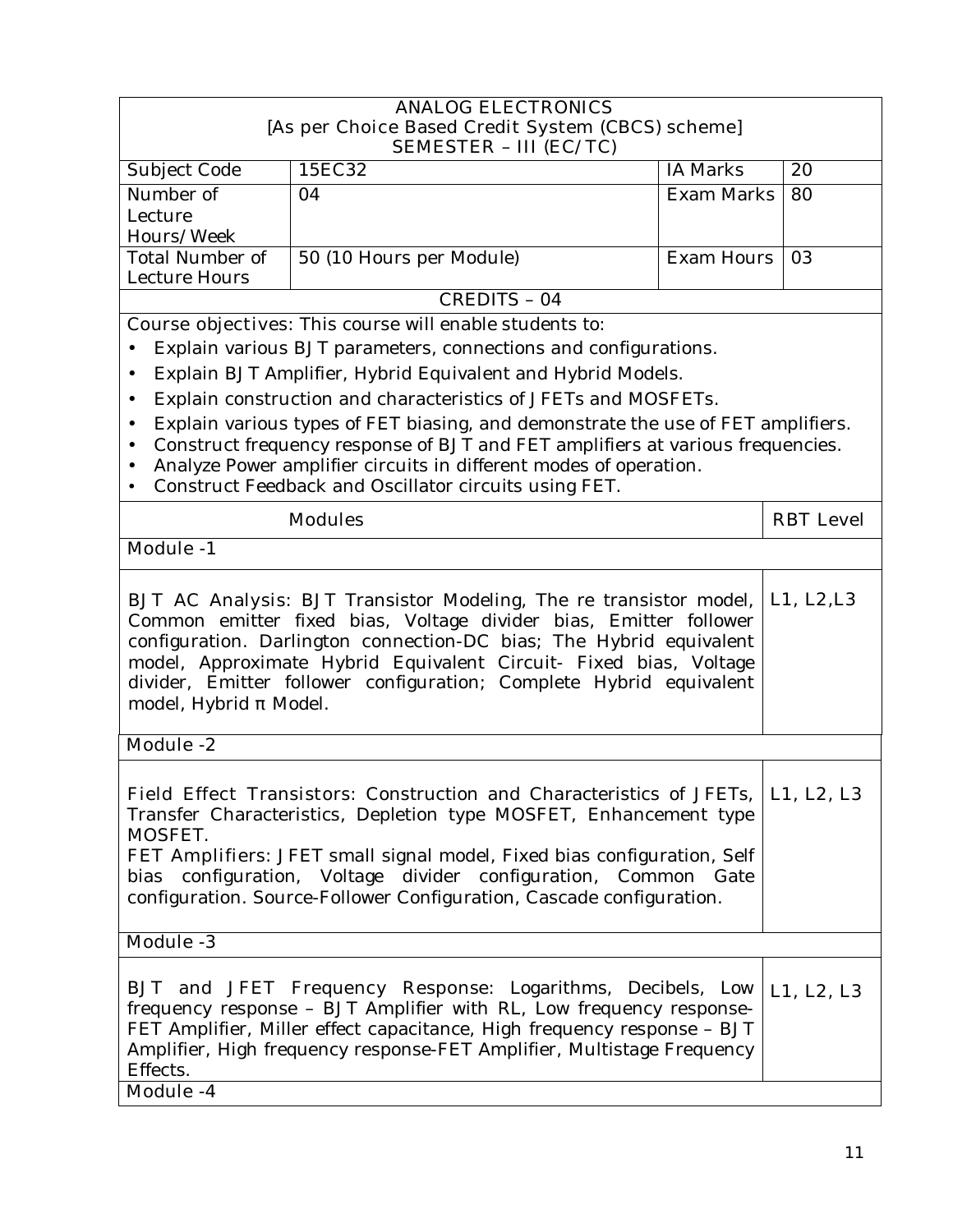| <b>Feedback and Oscillator Circuits:</b> Feedback concepts, Feedback <b>L1, L2, L3</b><br>connection types, Practical feedback circuits, Oscillator operation, FET<br>Phase shift oscillator, Wien bridge oscillator, Tuned Oscillator circuit,<br>Crystal oscillator, UJT construction, UJT Oscillator. |            |
|----------------------------------------------------------------------------------------------------------------------------------------------------------------------------------------------------------------------------------------------------------------------------------------------------------|------------|
| Module -5                                                                                                                                                                                                                                                                                                |            |
| Power Amplifiers: Definition and amplifier types, Series fed class A                                                                                                                                                                                                                                     |            |
| amplifier, Transformer coupled class A amplifier, Class B amplifier                                                                                                                                                                                                                                      | L1, L2, L3 |
| operation and circuits, Amplifier distortion, Class C and Class D                                                                                                                                                                                                                                        |            |
| amplifiers. Voltage Regulators: Discrete transistor voltage regulation -                                                                                                                                                                                                                                 |            |
| Series and Shunt Voltage regulators.                                                                                                                                                                                                                                                                     |            |

**Course Outcomes:** After studying this course, students will be able to:

- Describe the working principle and characteristics of BJT, FET, Single stage, cascaded and feedback amplifiers.
- Describe the Phase shift, Wien bridge, tuned and crystal oscillators using BJT/FET/UJT.
- Calculate the AC gain and impedance for BJT using re and h parameters models for CE and CC configuration.
- Determine the performance characteristics and parameters of BJT and FET amplifier using small signal model.
- Determine the parameters which affect the low frequency and high frequency responses of BJT and FET amplifiers and draw the characteristics.
- Evaluate the efficiency of Class A and Class B power amplifiers and voltage regulators.

#### **Question paper pattern:**

- The question paper will have ten questions.
- Each full question consists of 16 marks.
- There will be 2 full questions (with a maximum of Three sub questions) from each module.
- Each full question will have sub questions covering all the topics under a module. The students will have to answer 5 full questions, selecting one full question from each module.

### **Text Book:**

Robert L. Boylestad and Louis Nashelsky, "Electronics devices and Circuit theory", Pearson, 10th/11th Edition, 2012, ISBN:978-81-317-6459-6.

#### **Reference Books:**

- 1. Adel S. Sedra and Kenneth C. Smith, "Micro Electronic Circuits Theory and Application", 5th Edition ISBN:0198062257
- 2. Fundamentals of Microelectronics, Behzad Razavi, John Weily ISBN 2013 978-81- 265-2307-8
- 3. J.Millman & C.C.Halkias Integrated Electronics, 2<sup>nd</sup> edition, 2010, TMH. ISBN 0-07-462245-5
- **4.** K. A. Navas, "Electronics Lab Manual", Volume I, PHI, 5th Edition, 2015, ISBN:9788120351424.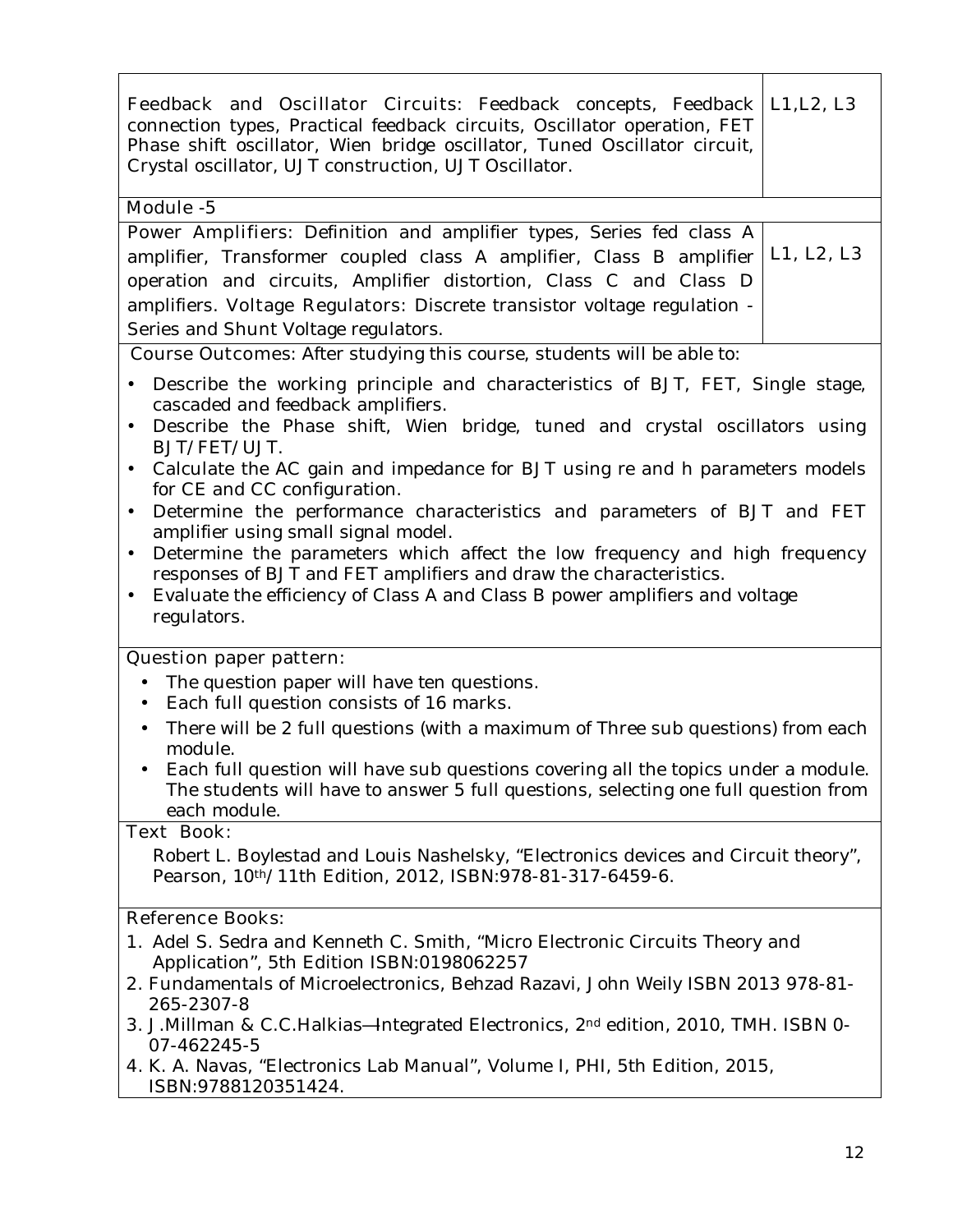|                                                                                                                                                                                                                                                                                                                                                                                                                  | <b>DIGITAL ELECTRONICS</b>                                                                                                                                                                                                                                                                           |                   |              |
|------------------------------------------------------------------------------------------------------------------------------------------------------------------------------------------------------------------------------------------------------------------------------------------------------------------------------------------------------------------------------------------------------------------|------------------------------------------------------------------------------------------------------------------------------------------------------------------------------------------------------------------------------------------------------------------------------------------------------|-------------------|--------------|
|                                                                                                                                                                                                                                                                                                                                                                                                                  | [As per Choice Based Credit System (CBCS) scheme]                                                                                                                                                                                                                                                    |                   |              |
|                                                                                                                                                                                                                                                                                                                                                                                                                  | <b>SEMESTER - III (EC/TC)</b>                                                                                                                                                                                                                                                                        |                   |              |
| Subject Code                                                                                                                                                                                                                                                                                                                                                                                                     | 15EC33                                                                                                                                                                                                                                                                                               | <b>IA Marks</b>   | 20           |
| of<br>Number                                                                                                                                                                                                                                                                                                                                                                                                     | 04                                                                                                                                                                                                                                                                                                   | <b>Exam Marks</b> | 80           |
| Lecture<br>Hours/Week                                                                                                                                                                                                                                                                                                                                                                                            |                                                                                                                                                                                                                                                                                                      |                   |              |
| <b>Total Number of</b>                                                                                                                                                                                                                                                                                                                                                                                           | 50 (10 Hours per Module)                                                                                                                                                                                                                                                                             | <b>Exam Hours</b> | 03           |
| Lecture Hours                                                                                                                                                                                                                                                                                                                                                                                                    |                                                                                                                                                                                                                                                                                                      |                   |              |
|                                                                                                                                                                                                                                                                                                                                                                                                                  | CREDITS - 04                                                                                                                                                                                                                                                                                         |                   |              |
|                                                                                                                                                                                                                                                                                                                                                                                                                  | Course objectives: This course will enable students to:                                                                                                                                                                                                                                              |                   |              |
|                                                                                                                                                                                                                                                                                                                                                                                                                  | Illustrate simplification of Algebraic equations using Karnaugh Maps and Quine-                                                                                                                                                                                                                      |                   |              |
| McClusky Techniques.                                                                                                                                                                                                                                                                                                                                                                                             |                                                                                                                                                                                                                                                                                                      |                   |              |
| $\bullet$                                                                                                                                                                                                                                                                                                                                                                                                        | Design combinational logic circuits.                                                                                                                                                                                                                                                                 |                   |              |
| $\bullet$                                                                                                                                                                                                                                                                                                                                                                                                        | Design Decoders, Encoders, Digital Multiplexer, Adders, Subtractors and Binary                                                                                                                                                                                                                       |                   |              |
| Comparators.                                                                                                                                                                                                                                                                                                                                                                                                     |                                                                                                                                                                                                                                                                                                      |                   |              |
| $\bullet$                                                                                                                                                                                                                                                                                                                                                                                                        | Describe Latches and Flip-flops, Registers and Counters.                                                                                                                                                                                                                                             |                   |              |
|                                                                                                                                                                                                                                                                                                                                                                                                                  | Analyze Mealy and Moore Models.                                                                                                                                                                                                                                                                      |                   |              |
|                                                                                                                                                                                                                                                                                                                                                                                                                  | Develop state diagrams Synchronous Sequential Circuits.                                                                                                                                                                                                                                              |                   |              |
|                                                                                                                                                                                                                                                                                                                                                                                                                  |                                                                                                                                                                                                                                                                                                      |                   | <b>RBT</b>   |
|                                                                                                                                                                                                                                                                                                                                                                                                                  | <b>Modules</b>                                                                                                                                                                                                                                                                                       |                   | <b>Level</b> |
| Module - 1                                                                                                                                                                                                                                                                                                                                                                                                       |                                                                                                                                                                                                                                                                                                      |                   |              |
| Principles of combination logic: Definition of combinational logic,<br>canonical forms, Generation of switching equations from truth tables,<br>Karnaugh maps-3,4,5 variables, Incompletely specified functions (Don't<br>care terms) Simplifying Max term equations, Quine-McCluskey<br>minimization technique, Quine-McCluskey using don't care terms,<br>Reduced prime implicants Tables. (Text 1, Chapter 3) |                                                                                                                                                                                                                                                                                                      |                   | L1, L2, L3   |
| <b>Module -2</b>                                                                                                                                                                                                                                                                                                                                                                                                 |                                                                                                                                                                                                                                                                                                      |                   |              |
| comparators. (Text 1, Chapter 4)                                                                                                                                                                                                                                                                                                                                                                                 | Analysis and design of combinational logic: General approach to   L1, L2, L3<br>combinational logic design, Decoders, BCD decoders, Encoders, digital<br>multiplexers, Using multiplexers as Boolean function generators, Adders<br>and subtractors, Cascading full adders, Look ahead carry, Binary |                   |              |
| <b>Module -3</b>                                                                                                                                                                                                                                                                                                                                                                                                 |                                                                                                                                                                                                                                                                                                      |                   |              |
| 6)                                                                                                                                                                                                                                                                                                                                                                                                               | Flip-Flops: Basic Bistable elements, Latches, Timing considerations, The<br>master-slave flip-flops (pulse-triggered flip-flops): SR flip-flops, JK flip-<br>flops, Edge triggered flip-flops, Characteristic equations. (Text 2, Chapter                                                            |                   | L1, L2       |
| Module -4                                                                                                                                                                                                                                                                                                                                                                                                        |                                                                                                                                                                                                                                                                                                      |                   |              |
| Simple                                                                                                                                                                                                                                                                                                                                                                                                           | Flip-Flops Applications: Registers, binary ripple counters,<br>synchronous binary counters, Counters based on shift registers, Design<br>of a synchronous counters, Design of a synchronous mod-n counter<br>using clocked T, JK, D and SR flip-flops. (Text 2, Chapter 6)                           |                   | L1, L2, L3   |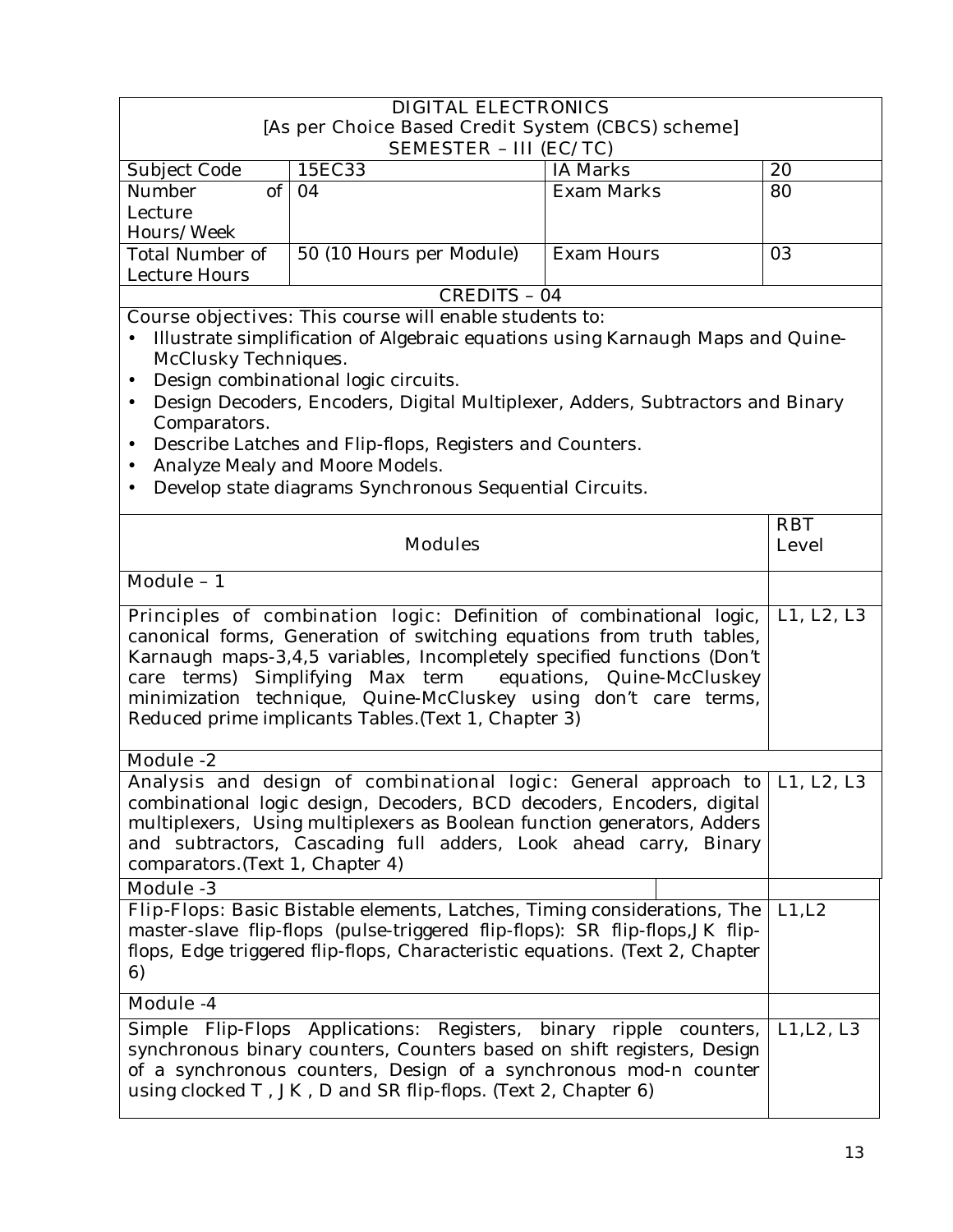#### **Module -5**

| <b>Sequential Circuit Design:</b> Mealy and Moore models, State machine   L1, L2, L3 |  |
|--------------------------------------------------------------------------------------|--|
| notation, Synchronous Sequential circuit analysis, Construction of state             |  |
| (Text 1, Chapter 6)<br>diagrams, counter design.                                     |  |

**Course Outcomes:** After studying this course, students will be able to:

- Develop simplified switching equation using Karnaugh Maps and Quine-McClusky techniques.
- Explain the operation of decoders, encoders, multiplexers, demultiplexers, adders, subtractors and comparators.
- Explain the working of Latches and Flip Flops (SR,D,T and JK).
- Design Synchronous/Asynchronous Counters and Shift registers using Flip Flops.
- Develop Mealy/Moore Models and state diagrams for the given clocked sequential circuits.
- Apply the knowledge gained in the design of Counters and Registers.

#### **Question paper pattern:**

- The question paper will have ten questions.
- Each full question consists of 16 marks.
- There will be 2 full questions (with a maximum of Three sub questions) from each module.
- Each full question will have sub questions covering all the topics under a module. The students will have to answer 5 full questions, selecting one full question from each module.

## **Text Books:**

- **1.** Digital Logic Applications and Design, John M Yarbrough, Thomson Learning, 2001. ISBN 981-240-062-1.
- **2.** Donald D. Givone, "Digital Principles and Design", McGraw Hill, 2002. ISBN 978-0- 07-052906-9.

#### **Reference Books:**

- 1. D. P. Kothari and J. S Dhillon, "Digital Circuits and Design", Pearson, 2016, ISBN:9789332543539.
- 2. Morris Mano, "Digital Design", Prentice Hall of India, Third Edition.
- 3. Charles H Roth, Jr., "Fundamentals of logic design", Cengage Learning.
- 4. K. A. Navas, "Electronics Lab Manual", Volume I, PHI, 5th Edition, 2015, ISBN: 9788120351424.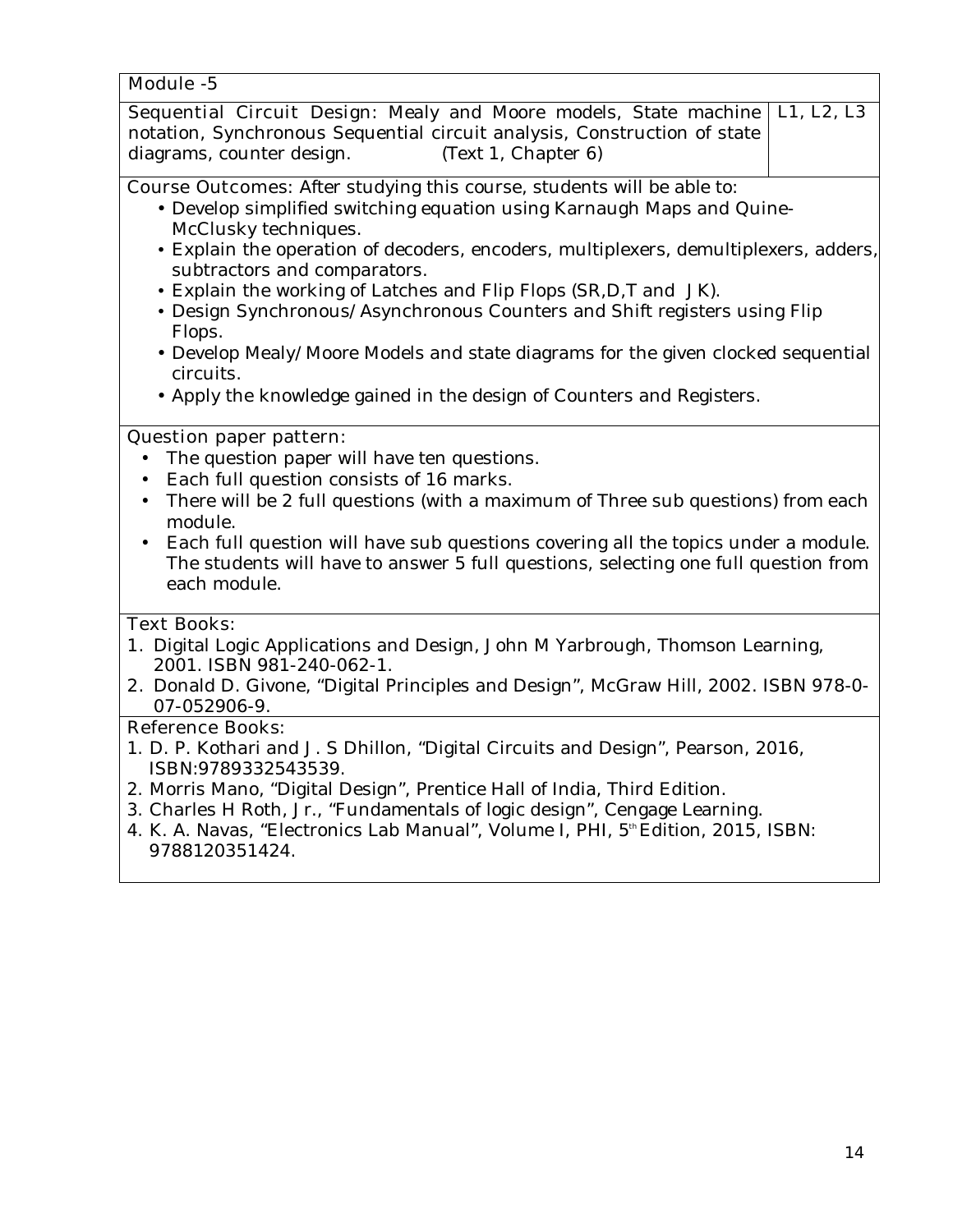|                                         | <b>NETWORK ANALYSIS</b><br>[As per Choice Based Credit System (CBCS) scheme]<br><b>SEMESTER - III (EC/TC)</b> |                 |    |
|-----------------------------------------|---------------------------------------------------------------------------------------------------------------|-----------------|----|
| Subject Code                            | 15EC34                                                                                                        | <b>IA Marks</b> | 20 |
| Number                                  | 04                                                                                                            | Exam Marks      | 80 |
| <b>Total Number of</b><br>Lecture Hours | 50 (10 Hours per Module)                                                                                      | Exam Hours      | 03 |
|                                         | CREDITS - 04                                                                                                  |                 |    |

**Course objectives:** This course enables students to:

- Describe basic network concepts emphasizing source transformation, source shifting, mesh and nodal techniques to solve for resistance/impedance, voltage, current and power.
- Explain network Thevenin's, Millman's, Superposition, Reciprocity, Maximum Power transfer and Norton's Theorems and apply them in solving the problems related to Electrical Circuits.
- Explain the behavior of networks subjected to transient conditions.
- Use applications of Laplace transforms to network problems.
- Describe Series and Parallel Combination of Passive Components as resonating circuits, related parameters and to analyze frequency response.
- Study two port network parameters like Z, Y, T and h and their inter-relationships and applications.

|                                                                                                                                                                                                                                                                                                                    | <b>RBT</b>        |
|--------------------------------------------------------------------------------------------------------------------------------------------------------------------------------------------------------------------------------------------------------------------------------------------------------------------|-------------------|
| <b>Modules</b>                                                                                                                                                                                                                                                                                                     | <b>Level</b>      |
| <b>Module -1</b>                                                                                                                                                                                                                                                                                                   |                   |
| <b>Basic Concepts:</b> Practical sources, Source transformations, Network<br>reduction using Star - Delta transformation, Loop and node analysis with<br>linearly dependent and independent sources for DC and AC networks,<br>Concepts of super node and super mesh.                                              | L1,<br>L2, L3, L4 |
| <b>Module -2</b>                                                                                                                                                                                                                                                                                                   |                   |
| <b>Network Theorems:</b><br>Superposition, Reciprocity, Millman's theorems, Thevinin's and Norton's<br>theorems, Maximum Power transfer theorem.                                                                                                                                                                   | L1, L2,<br>L3, L4 |
| <b>Module -3</b>                                                                                                                                                                                                                                                                                                   |                   |
| <b>Transient behavior and initial conditions:</b> Behavior of circuit elements<br>under switching condition and their Representation, evaluation of initial<br>and final conditions in RL, RC and RLC circuits for AC and DC<br>excitations.<br>Laplace Transformation & Applications: Solution of networks, step, | L1, L2,<br>L3, L4 |
| ramp and impulse responses, waveform Synthesis.                                                                                                                                                                                                                                                                    |                   |
| <b>Module -4</b>                                                                                                                                                                                                                                                                                                   |                   |
| <b>Resonant Circuits:</b> Series and parallel resonance, frequency- response of <b>L1, L2,</b><br>series and Parallel circuits, Q-Factor, Bandwidth.                                                                                                                                                               | L3,L4             |
| Module -5                                                                                                                                                                                                                                                                                                          |                   |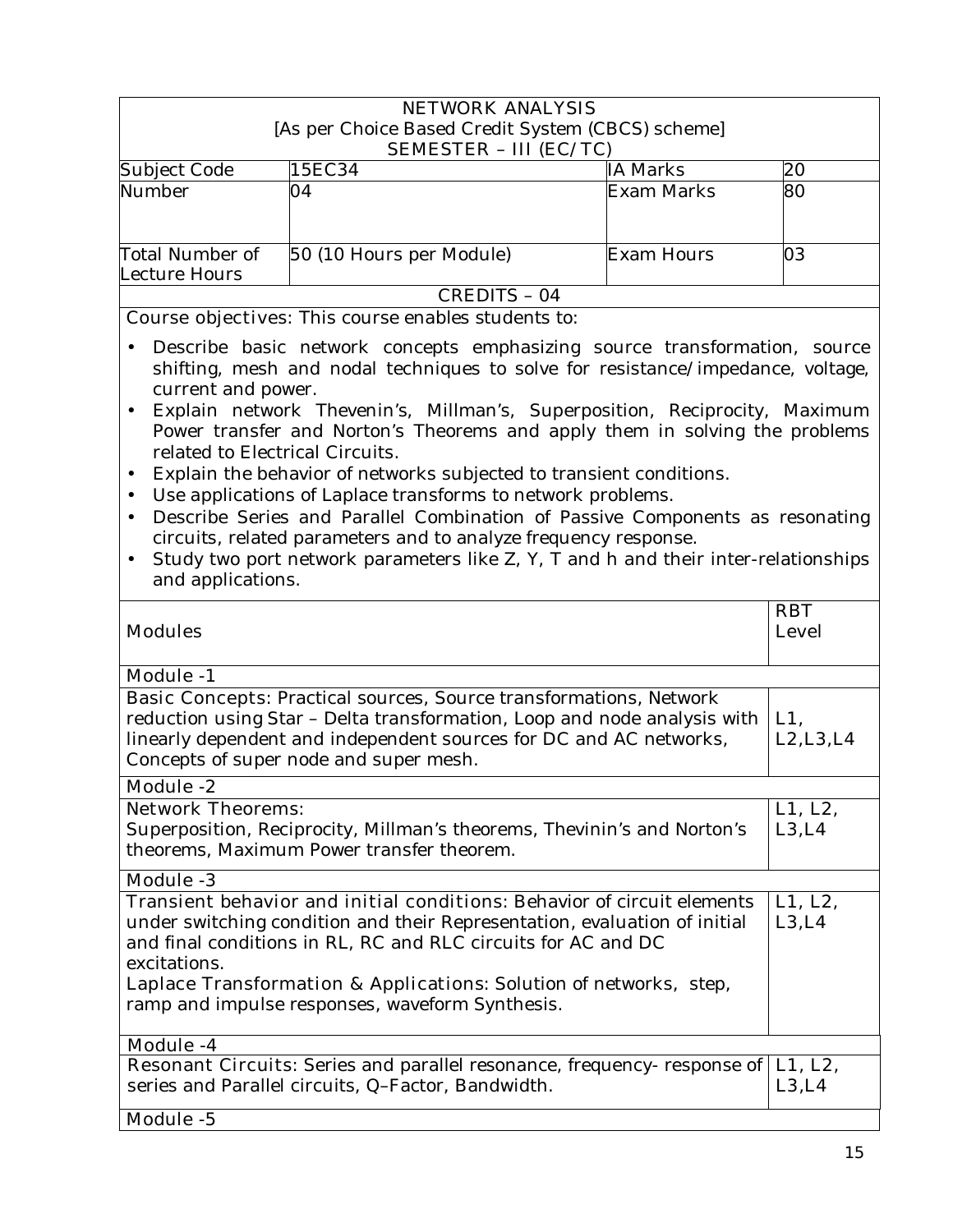| <b>Two port network parameters:</b> Definition of Z, Y, h and Transmission |
|----------------------------------------------------------------------------|
| parameters, modeling with these parameters, relationship between           |
| parameters sets.                                                           |

**Course Outcomes:** After studying this course, students will be able to:

- Determine currents and voltages using source transformation/source shifting/ mesh/ nodal analysis and reduce given network using star-delta transformation/ source transformation/ source shifting.
- Solve network problems by applying Superposition/Reciprocity/Thevenin's/ Norton's/ Maximum Power Transfer/ Millman's Network Theorems and electrical laws to reduce circuit complexities and to arrive at feasible solutions.
- Calculate current and voltages for the given circuit under transient conditions.
- Apply Laplace transform to solve the given network.
- Evaluate for RLC elements/ frequency response related parameters like resonant frequency, quality factor, half power frequencies, voltage across inductor and capacitor, current through the RLC elements, in resonant circuits
- Solve the given network using specified two port network parameter like Z or Y or T or h.

#### **Question paper pattern:**

- The question paper will have ten questions.
- Each full question consists of 16 marks.
- There will be 2 full questions (with a maximum of Three sub questions) from each module.
- Each full question will have sub questions covering all the topics under a module.
- The students will have to answer 5 full questions, selecting one full question from each module.

#### **Text Books:**

- 1. M.E. Van Valkenberg (2000), "Network analysis", Prentice Hall of India, 3rd edition, 2000, ISBN: 9780136110958.
- 2. Roy Choudhury, "Networks and systems", 2<sup>nd</sup> edition, New Age International Publications, 2006, ISBN: 9788122427677.

#### **Reference Books:**

- **1.** Hayt, Kemmerly and Durbin "Engineering Circuit Analysis", TMH 7th Edition, 2010.
- **2.** J. David Irwin /R. Mark Nelms, "Basic Engineering Circuit Analysis", John Wiley, 8thed, 2006.
- **3.** Charles K Alexander and Mathew N O Sadiku, " Fundamentals of Electric Circuits", Tata McGraw-Hill, 3rd Ed, 2009.

**L1, L2, L3,L4**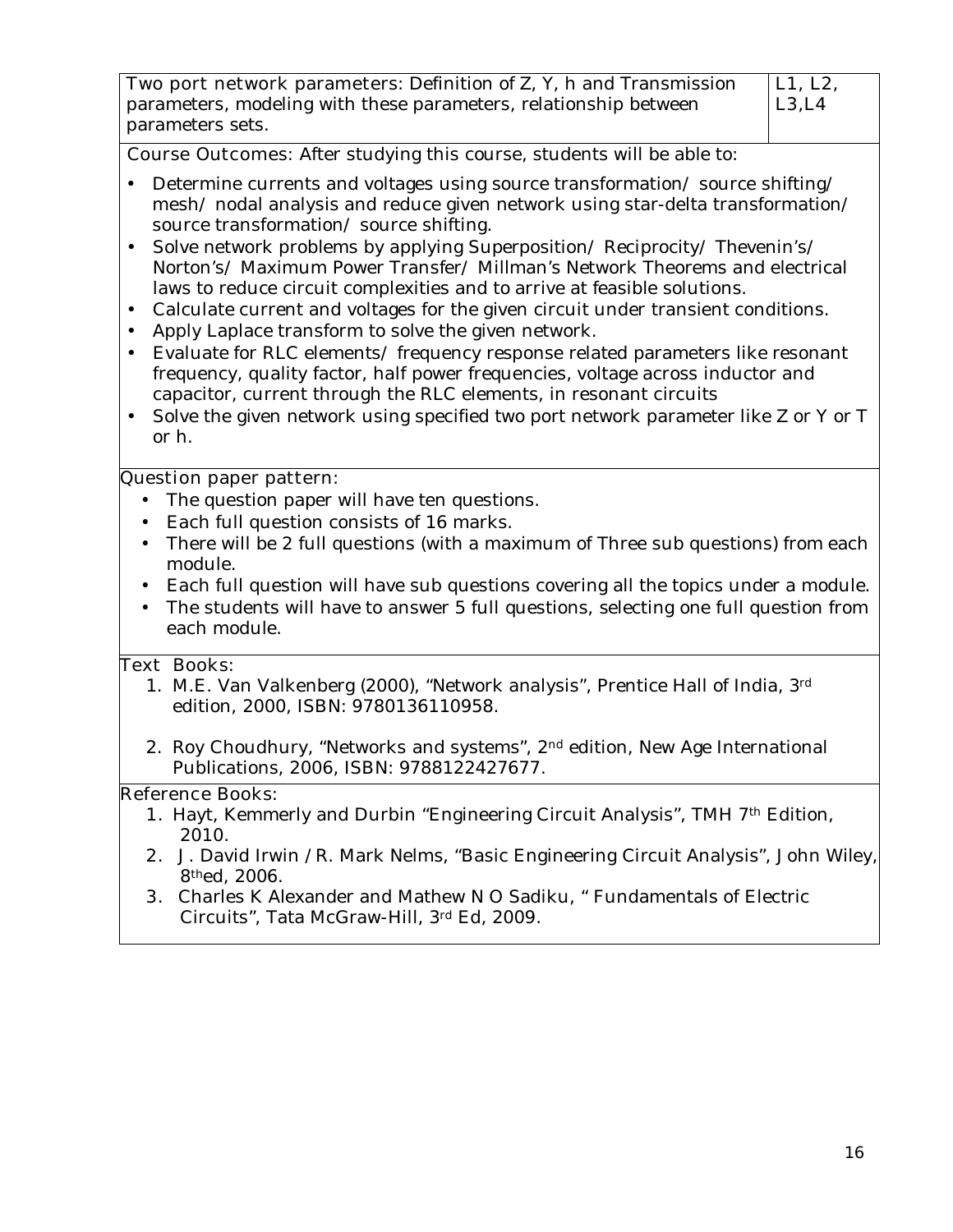| <b>ELECTRONIC INSTRUMENTATION</b>                                                                                                                                                                                                                                                                                                                       |                                                                                                                             |                   |    |
|---------------------------------------------------------------------------------------------------------------------------------------------------------------------------------------------------------------------------------------------------------------------------------------------------------------------------------------------------------|-----------------------------------------------------------------------------------------------------------------------------|-------------------|----|
| [As per Choice Based Credit System (CBCS) scheme]                                                                                                                                                                                                                                                                                                       |                                                                                                                             |                   |    |
| <b>SEMESTER - III (EC/TC)</b>                                                                                                                                                                                                                                                                                                                           |                                                                                                                             |                   |    |
| Subject Code                                                                                                                                                                                                                                                                                                                                            | 15EC35                                                                                                                      | <b>IA Marks</b>   | 20 |
| $\overline{\text{of}}$<br>Number                                                                                                                                                                                                                                                                                                                        | 04                                                                                                                          | <b>Exam Marks</b> | 80 |
| Lecture                                                                                                                                                                                                                                                                                                                                                 |                                                                                                                             |                   |    |
| Hours/Week                                                                                                                                                                                                                                                                                                                                              |                                                                                                                             |                   |    |
| Total Number of                                                                                                                                                                                                                                                                                                                                         | 50 (10 Hours per Module)                                                                                                    | <b>Exam Hours</b> | 03 |
| <b>Lecture Hours</b>                                                                                                                                                                                                                                                                                                                                    |                                                                                                                             |                   |    |
|                                                                                                                                                                                                                                                                                                                                                         | <b>CREDITS - 04</b>                                                                                                         |                   |    |
|                                                                                                                                                                                                                                                                                                                                                         | <b>Course objectives:</b> This course will enable students to:                                                              |                   |    |
| probability analysis.                                                                                                                                                                                                                                                                                                                                   | Define and describe accuracy and precision, types of errors, statistical and                                                |                   |    |
| $\bullet$                                                                                                                                                                                                                                                                                                                                               | Describe the operation of Ammeters, Voltmeters, Multimeters and develop<br>circuits for multirange Ammeters and Voltmeters. |                   |    |
| $\bullet$                                                                                                                                                                                                                                                                                                                                               | Describe functional concepts and operation of various Analog and Digital                                                    |                   |    |
| measuring instruments.                                                                                                                                                                                                                                                                                                                                  |                                                                                                                             |                   |    |
| $\bullet$                                                                                                                                                                                                                                                                                                                                               | Describe basic concepts and operation of Digital Voltmeters and Microprocessor                                              |                   |    |
| based instruments.                                                                                                                                                                                                                                                                                                                                      |                                                                                                                             |                   |    |
|                                                                                                                                                                                                                                                                                                                                                         | Describe and discuss functioning and types of Oscilloscopes, Signal generators,                                             |                   |    |
| AC and DC bridges.                                                                                                                                                                                                                                                                                                                                      |                                                                                                                             |                   |    |
| $\bullet$<br>transducers.                                                                                                                                                                                                                                                                                                                               | Recognize and describe significance and working of different types of                                                       |                   |    |
| <b>RBT</b><br><b>Modules</b><br><b>Level</b>                                                                                                                                                                                                                                                                                                            |                                                                                                                             |                   |    |
| <b>Module -1</b>                                                                                                                                                                                                                                                                                                                                        |                                                                                                                             |                   |    |
| <b>Measurement and Error:</b> Definitions, Accuracy, Precision, Resolution   L1, L2, L3<br>Significant Figures, Types of Errors, Measurement<br>and<br>error<br>combinations, Basics of Statistical Analysis. (Text 2)                                                                                                                                  |                                                                                                                             |                   |    |
| <b>Ammeters:</b> DC Ammeter, Multirange Ammeter, The Ayrton Shunt<br>or<br>Shunt, Requirements of Shunt, Extending of Ammeter<br>Universal<br>Ranges, RF Ammeter (Thermocouple), Limitations of Thermocouple.<br>(Text 1)                                                                                                                               |                                                                                                                             |                   |    |
| Voltmeters and Multimeters: Introduction, Basic Meter as a DC<br>Voltmeter, DC Voltmeter, Multirange Voltmeter, Extending Voltmeter<br>Ranges, Loading, AC Voltmeter using Rectifiers. Transistor Voltmeter,<br>Differential Voltmeter, True RMS Voltmeter, Considerations in Choosing<br>an Analog Voltmeter, Multimeter. (Text 1)<br><b>Module -2</b> |                                                                                                                             |                   |    |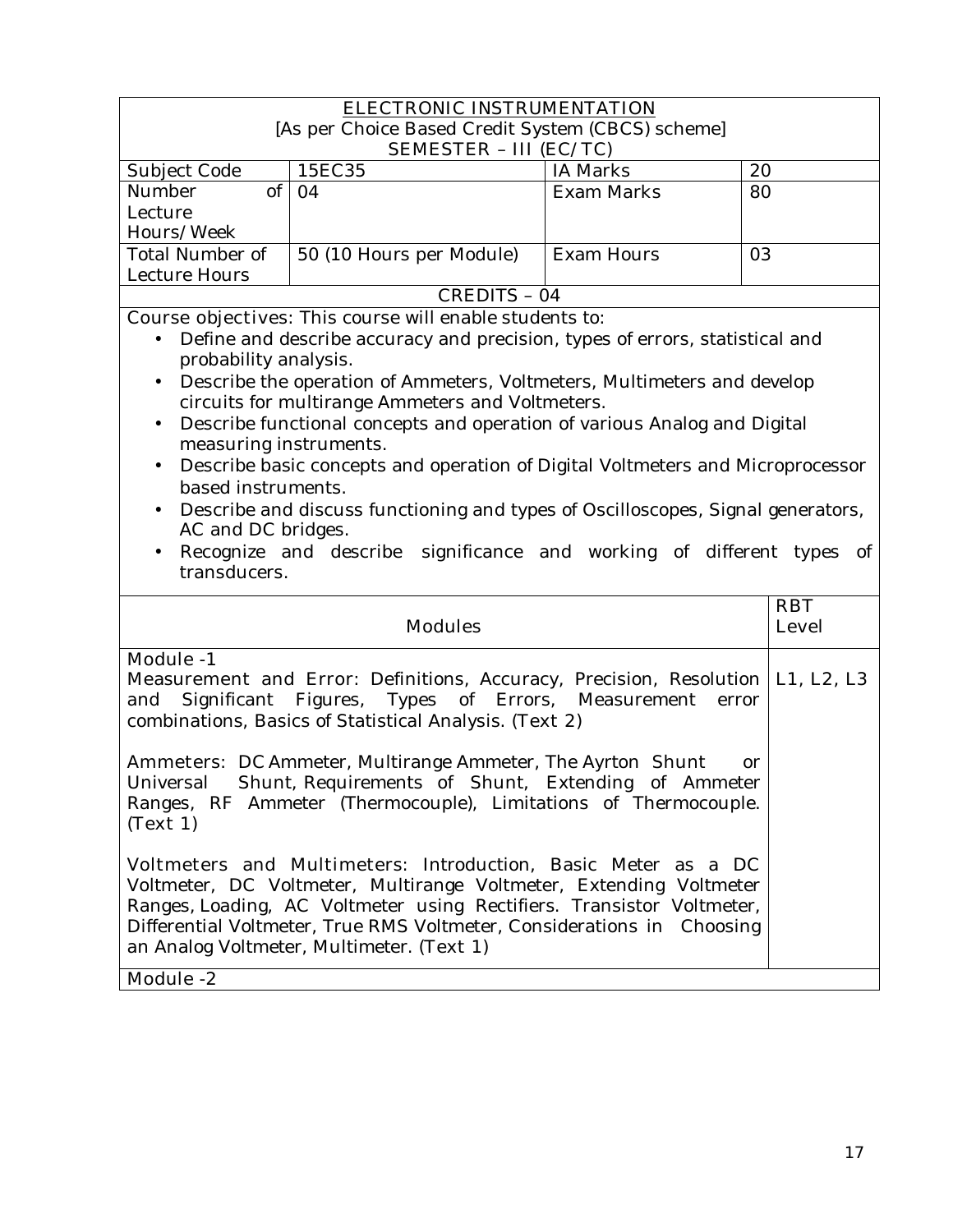| Digital Voltmeters: Introduction, RAMP technique, Dual Slope                                                                                                                                                                                                                      | L1, L2, L3 |  |
|-----------------------------------------------------------------------------------------------------------------------------------------------------------------------------------------------------------------------------------------------------------------------------------|------------|--|
| Integrating Type DVM, Integrating Type DVM, Most Commonly used                                                                                                                                                                                                                    |            |  |
| principles of ADC, Successive Approximations, Continuous<br>Balance                                                                                                                                                                                                               |            |  |
| DVM, $3\frac{1}{2}$ -Digit, Resolution and Sensitivity of Digital Meters, General                                                                                                                                                                                                 |            |  |
| Specifications of DVM, Microprocessor based Ramp type DVM. (Text 1)                                                                                                                                                                                                               |            |  |
|                                                                                                                                                                                                                                                                                   |            |  |
| <b>Digital Instruments:</b> Introduction, Digital Multimeters, Digital<br>Frequency Meter, Digital Measurement of Time, Universal Counter,<br>Digital Tachometer, Digital pH Meter, Digital Phase Meter, Digital<br>Capacitance Meter, Microprocessor based Instruments. (Text 1) |            |  |
|                                                                                                                                                                                                                                                                                   |            |  |
| <b>Module -3</b>                                                                                                                                                                                                                                                                  |            |  |
| <b>Oscilloscopes:</b> Introduction, Basic principles, CRT features, Block   L1, L2                                                                                                                                                                                                |            |  |
| diagram of Oscilloscope, Simple CRO, Vertical Amplifier, Horizontal                                                                                                                                                                                                               |            |  |
| Deflecting System, Sweep or Time Base Generator, Storage Oscilloscope,                                                                                                                                                                                                            |            |  |
| Digital Readout Oscilloscope, Measurement of Frequency by Lissajous                                                                                                                                                                                                               |            |  |
|                                                                                                                                                                                                                                                                                   |            |  |
| Method, Digital Storage Oscilloscope. (Text 1)                                                                                                                                                                                                                                    |            |  |
|                                                                                                                                                                                                                                                                                   |            |  |
| <b>Signal Generators:</b> Introduction, Fixed and Variable AF Oscillator,                                                                                                                                                                                                         |            |  |
| Standard Signal Generator, Laboratory Type Signal Generator, AF sine                                                                                                                                                                                                              |            |  |
| and Square Wave Generator, Function Generator, Square and Pulse                                                                                                                                                                                                                   |            |  |
| Generator, Sweep Generator. (Text 1)                                                                                                                                                                                                                                              |            |  |
|                                                                                                                                                                                                                                                                                   |            |  |
| Module -4                                                                                                                                                                                                                                                                         |            |  |
| Measuring Instruments: Output Power Meters, Field Strength Meter,                                                                                                                                                                                                                 | L1, L2, L3 |  |
| Stroboscope, Phase Meter, Vector Impedance Meter, Q Meter, Megger,                                                                                                                                                                                                                |            |  |
| Analog pH Meter. (Text 1)                                                                                                                                                                                                                                                         |            |  |
|                                                                                                                                                                                                                                                                                   |            |  |
| Bridges: Introduction, Wheatstone's bridge, Kelvin's Bridge; AC bridges,                                                                                                                                                                                                          |            |  |
| Capacitance Comparison Bridge, Inductance Comparison Bridge,                                                                                                                                                                                                                      |            |  |
| Maxwell's bridge, Wien's bridge, Wagner's earth connection. (Text 1)                                                                                                                                                                                                              |            |  |
|                                                                                                                                                                                                                                                                                   |            |  |
| <b>Module -5</b>                                                                                                                                                                                                                                                                  |            |  |
| <b>Transducers:</b> Introduction, Electrical transducers, Selecting a                                                                                                                                                                                                             | L1, L2, L3 |  |
| transducer, Resistive transducer, Resistive position transducer, Strain                                                                                                                                                                                                           |            |  |
| gauges, Resistance thermometer, Thermistor, Inductive transducer,                                                                                                                                                                                                                 |            |  |
| Differential output transducers, LVDT, Piezoelectric transducer,                                                                                                                                                                                                                  |            |  |
| Photoelectric transducer, Photovoltaic transducer, Semiconductor photo                                                                                                                                                                                                            |            |  |
| diode and transistor, Temperature transducers-RTD. (Text 1)                                                                                                                                                                                                                       |            |  |
|                                                                                                                                                                                                                                                                                   |            |  |
| <b>Course Outcomes:</b> After studying this course, students will be able to:                                                                                                                                                                                                     |            |  |
| Describe instrument measurement errors and calculate them.                                                                                                                                                                                                                        |            |  |
| Describe the operation of Ammeters, Voltmeters, Multimeters and develop circuits<br>$\bullet$                                                                                                                                                                                     |            |  |
| for multirange Ammeters and Voltmeters.                                                                                                                                                                                                                                           |            |  |
| Describe functional concepts and operation of Digital voltmeters and instruments<br>$\bullet$                                                                                                                                                                                     |            |  |
| to measure voltage, frequency, time period, phase difference of signals, rotation                                                                                                                                                                                                 |            |  |
|                                                                                                                                                                                                                                                                                   |            |  |
| speed, capacitance and pH of solutions.                                                                                                                                                                                                                                           |            |  |
| Describe functional concepts and operation of various Analog measuring<br>$\bullet$                                                                                                                                                                                               |            |  |
| instruments to measure output power, field Strength, impedance, stroboscopic                                                                                                                                                                                                      |            |  |
|                                                                                                                                                                                                                                                                                   |            |  |
| speed, in/out of phase, Q of coils, insulation resistance and pH.                                                                                                                                                                                                                 |            |  |
| Describe and discuss functioning and types of Oscilloscopes, Signal generators<br>$\bullet$                                                                                                                                                                                       |            |  |
| and Transducers.                                                                                                                                                                                                                                                                  |            |  |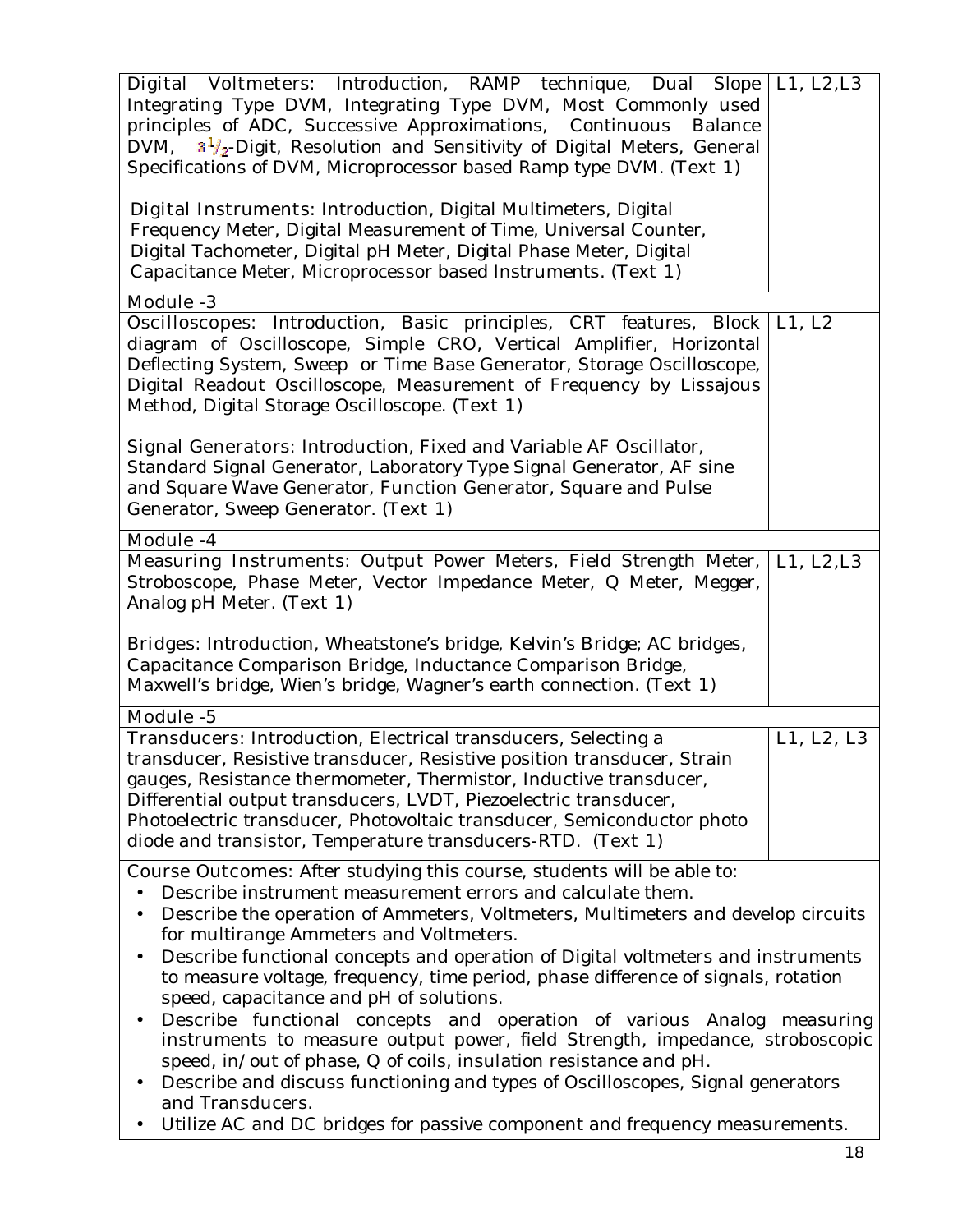#### **Question paper pattern:**

- The question paper will have ten questions.
- Each full question consists of 16 marks.
- There will be 2 full questions (with a maximum of Three sub questions) from each module.
- Each full question will have sub questions covering all the topics under a module.
- The students will have to answer 5 full questions, selecting one full question from each module.

#### **Text Books:**

- **1.** H. S. Kalsi, "Electronic Instrumentation", McGraw Hill, 3<sup>rd</sup> Edition, 2012, ISBN:9780070702066.
- **2.** David A. Bell, "Electronic Instrumentation & Measurements", Oxford University Press PHI 2nd Edition, 2006, ISBN 81-203-2360-2.

### **Reference Books:**

- 1. A. D. Helfrick and W.D. Cooper, "Modern Electronic Instrumentation and Measuring Techniques", Pearson, 1st Edition, 2015,ISBN:9789332556065.
- 2. A. K. Sawhney, "Electronics and Electrical Measurements", Dhanpat Rai & Sons. ISBN -81-7700-016-0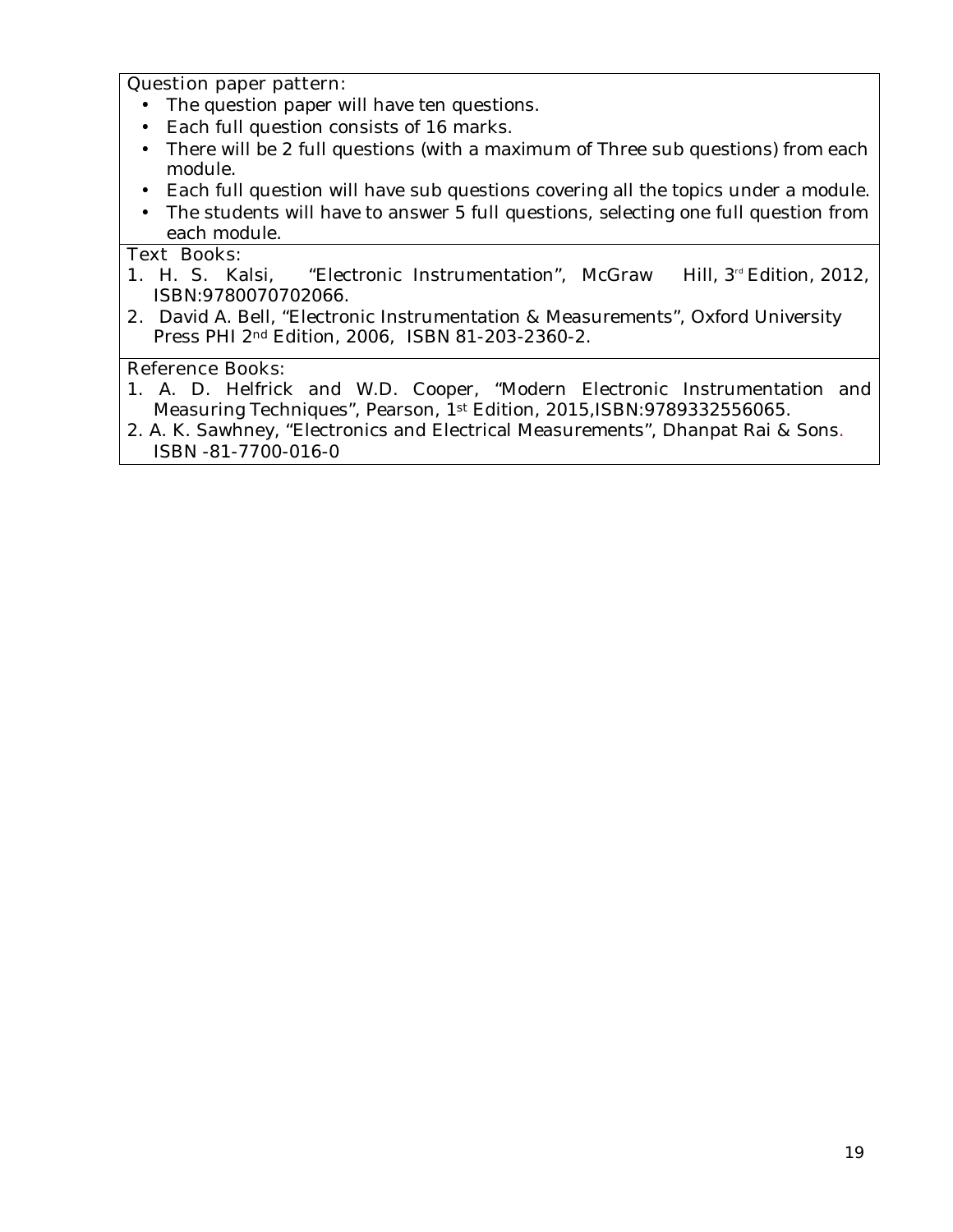#### **ENGINEERING ELECTROMAGNETICS** [As per Choice Based Credit System (CBCS) scheme] **SEMESTER – III (EC/TC)**  Subject Code 15EC36 IA Marks 20 Number of Lecture Hours/Week 04 Exam Marks 80 Total Number of Lecture Hours  $\,$  50 (10 Hours per Module) Exam Hours  $\,$   $\,$  03 CREDITS – 04

### **Course objectives:** This course will enable students to:

- Study the different coordinate systems, Physical signifiance of Divergence, Curl and Gradient.
- Understand the applications of Coulomb's law and Gauss law to different charge distributions and the applications of Laplace's and Poisson's Equations to solve real time problems on capacitance of different charge distributions.
- Understand the physical significance of Biot-Savart's, Amperes's Law and Stokes' theorem for different current distributions.
- Infer the effects of magnetic forces, materials and inductance.
- Know the physical interpretation of Maxwell' equations and applications for Plane waves for their behaviour in different media
- Acquire knowledge of Poynting theorem and its application of power flow.

| <b>Modules</b>                                                                     | <b>RBT</b> Level |
|------------------------------------------------------------------------------------|------------------|
| Module - 1                                                                         |                  |
| Coulomb's Law, Electric Field Intensity and Flux density                           |                  |
| Experimental law of Coulomb, Electric field intensity, Field due to                | L1, L2, L3       |
| continuous volume charge distribution, Field of a line charge, Electric            |                  |
| flux density.                                                                      |                  |
| <b>Module -2</b>                                                                   |                  |
| <b>Gauss's law and Divergence</b>                                                  | L1, L2, L3       |
| Gauss' law, Divergence. Maxwell's First equation (Electrostatics),                 |                  |
| and divergence theorem.<br>Vector Operator                                         |                  |
| <b>Energy, Potential and Conductors</b>                                            |                  |
| Energy expended in moving a point charge in an electric field, The                 |                  |
| line integral, Definition of potential difference and potential, The               |                  |
| potential field of point charge, Current and Current density,                      |                  |
| Continuity of current.                                                             |                  |
| <b>Module -3</b>                                                                   |                  |
| <b>Poisson's and Laplace's Equations</b>                                           | L1, L2, L3       |
| Derivation of Poisson's and Laplace's Equations, Uniqueness                        |                  |
| theorem, Examples of the solution of Laplace's equation.                           |                  |
|                                                                                    |                  |
| <b>Steady Magnetic Field</b>                                                       |                  |
| Biot-Savart Law, Ampere's circuital law, Curl, Stokes' theorem,                    |                  |
| Magnetic flux and magnetic flux density, Scalar and Vector Magnetic<br>Potentials. |                  |
|                                                                                    |                  |
|                                                                                    |                  |
| Module -4                                                                          |                  |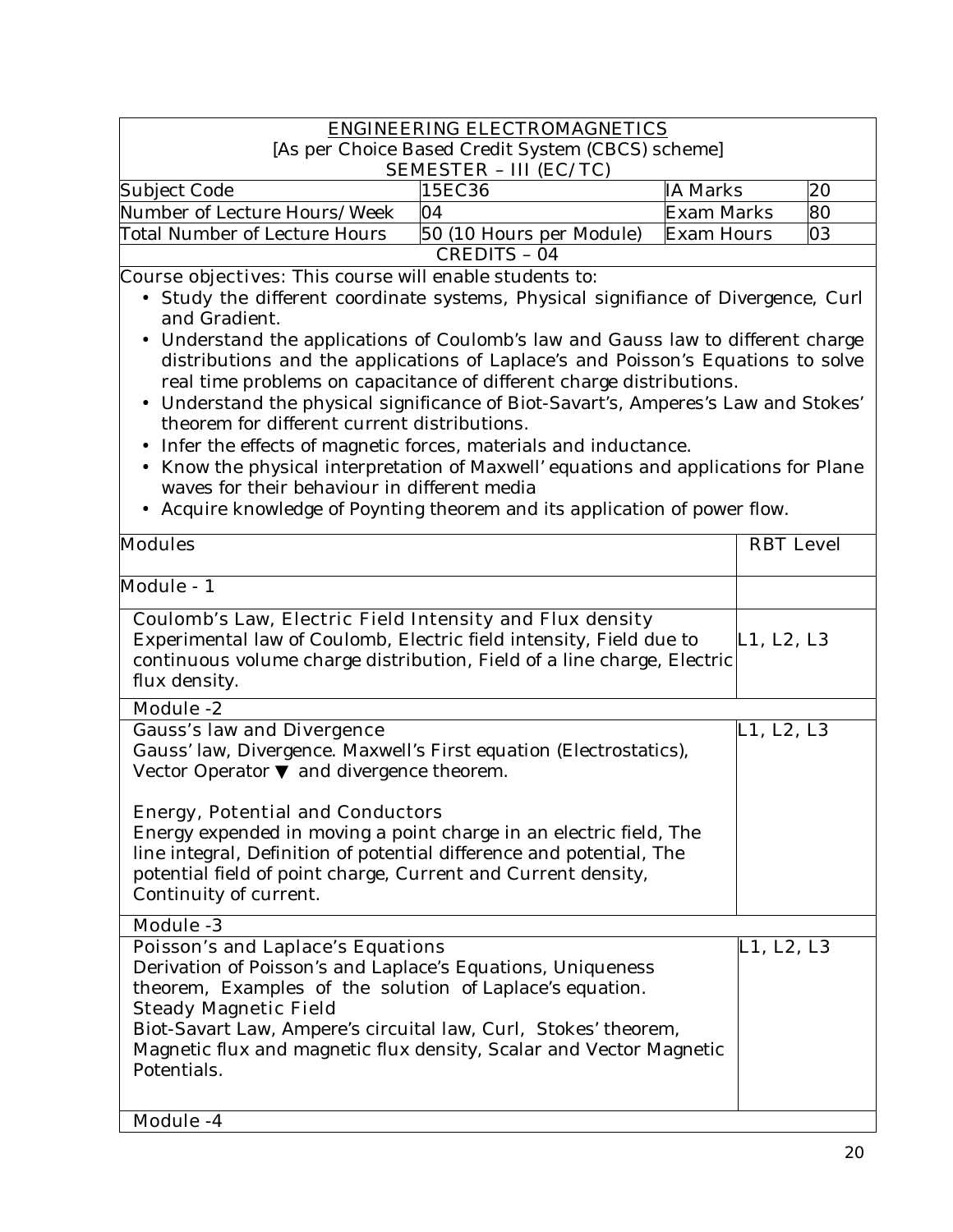| <b>Magnetic Materials</b>                                                                                                                                                                                                                                                                                                                                                                                                                                                                                                                     |            |
|-----------------------------------------------------------------------------------------------------------------------------------------------------------------------------------------------------------------------------------------------------------------------------------------------------------------------------------------------------------------------------------------------------------------------------------------------------------------------------------------------------------------------------------------------|------------|
| Magnetisation and permeability, Magnetic boundary conditions,<br>Magnetic circuit, Potential Energy and forces on magnetic materials.                                                                                                                                                                                                                                                                                                                                                                                                         |            |
| Module -5                                                                                                                                                                                                                                                                                                                                                                                                                                                                                                                                     |            |
| Time-varying fields and Maxwell's equations<br>Farday's law, displacement current, Maxwell's equations in point<br>form, Maxwell's equations in integral form.                                                                                                                                                                                                                                                                                                                                                                                | L1, L2, L3 |
| <b>Uniform Plane Wave</b><br>Wave propagation in free space and good conductors. Poynting's<br>theorem and wave power, Skin Effect.                                                                                                                                                                                                                                                                                                                                                                                                           |            |
| <b>Course Outcomes:</b> After studying this course, students will be able to:                                                                                                                                                                                                                                                                                                                                                                                                                                                                 |            |
| Evaluate problems on electric field due to point, linear, volume charges by<br>$\bullet$<br>applying conventional methods or by Gauss law.<br>Determine potential and energy with respect to point charge and capacitance<br>٠<br>using Laplace equation.<br>Calculate magnetic field, force, and potential energy with respect to magnetic<br>$\bullet$<br>materials.<br>Apply Maxwell's equation for time varying fields, EM waves in free space and<br>conductors.<br>Evaluate power associated with EM waves using Poynting theorem.<br>٠ |            |
| Question paper pattern:<br>The question paper will have ten questions.<br>Each full question consisting of 16 marks.<br>There will be 2 full questions (with a maximum of Three sub questions) from each<br>module.<br>Each full question will have sub questions covering all the topics under a module.<br>The students will have to answer 5 full questions, selecting one full question from<br>each module.                                                                                                                              |            |
| <b>Text Book:</b><br>W.H. Hayt and J.A. Buck, "Engineering Electromagnetics", 7th Edition, Tata<br>McGraw-Hill, 2009, ISBN-978-0-07-061223-5.<br><b>Reference Books:</b>                                                                                                                                                                                                                                                                                                                                                                      |            |

- 1. **1.** John Krauss and Daniel A Fleisch, " Electromagnetics with applications", McGraw-Hill.
	- 2. 2. N. Narayana Rao, "Fundamentals of Electromagnetics for Engineering", Pearson.

3.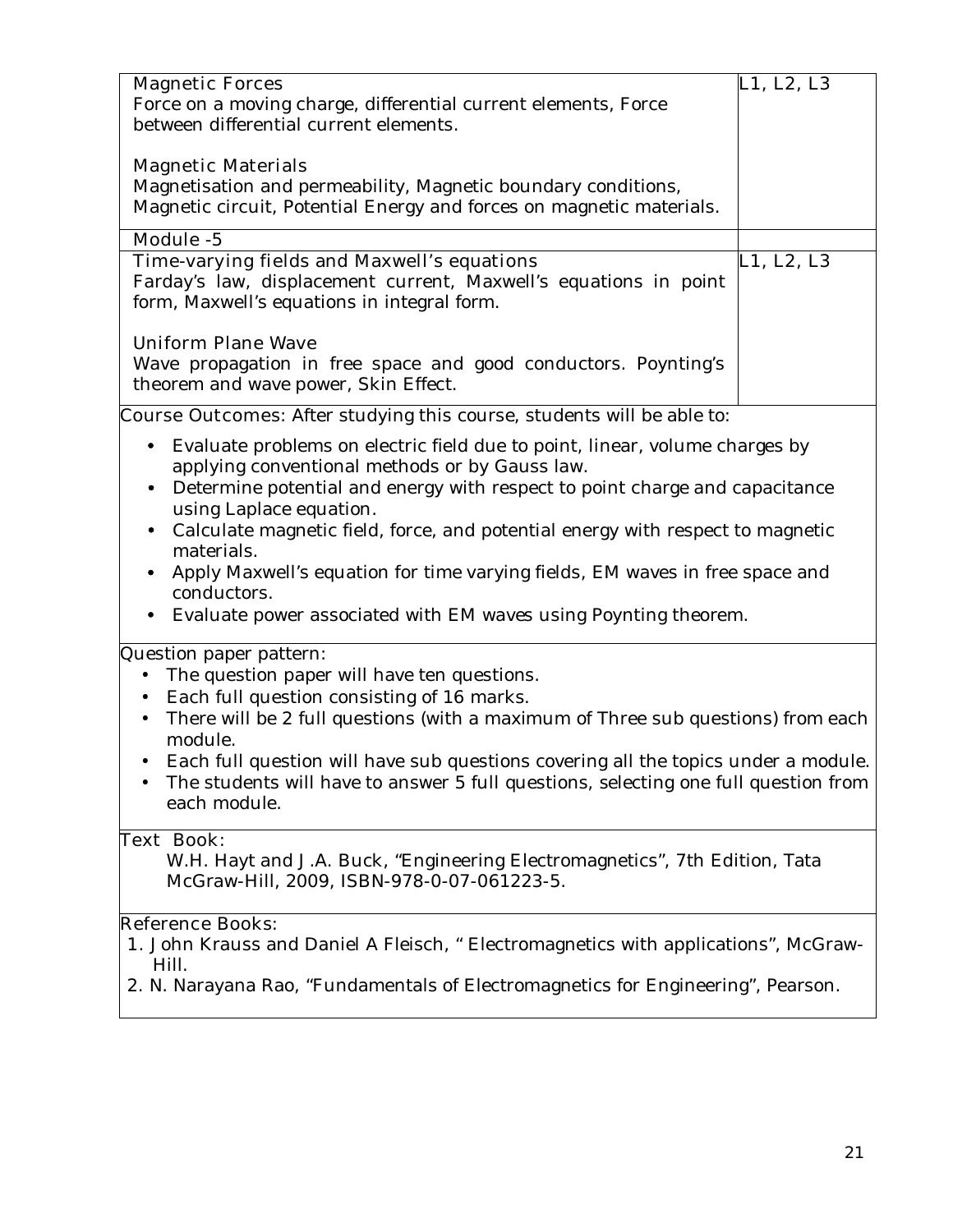| <b>ANALOG ELECTRONICS LABORATORY</b>                                                    |                                                                                               |                   |    |  |
|-----------------------------------------------------------------------------------------|-----------------------------------------------------------------------------------------------|-------------------|----|--|
|                                                                                         | [As per Choice Based Credit System (CBCS) scheme]                                             |                   |    |  |
|                                                                                         | <b>SEMESTER - III (EC/TC)</b>                                                                 |                   |    |  |
| Laboratory Code                                                                         | 15ECL37                                                                                       | IA                | 20 |  |
|                                                                                         |                                                                                               | Marks             |    |  |
| Number of                                                                               | 01Hr Tutorial (Instructions)                                                                  | Exam Marks        | 80 |  |
| Lecture                                                                                 | + 02 Hours Laboratory                                                                         |                   |    |  |
| Hours/Week<br><b>RBT</b> Level                                                          | L1, L2, L3                                                                                    | <b>Exam Hours</b> | 03 |  |
|                                                                                         | CREDITS - 02                                                                                  |                   |    |  |
|                                                                                         | <b>Course objectives:</b> This laboratory course enables students to get practical experience |                   |    |  |
|                                                                                         | in design, assembly, testing and evaluation of:                                               |                   |    |  |
|                                                                                         | Rectifiers and Voltage Regulators.                                                            |                   |    |  |
| $\bullet$                                                                               | BJT characteristics and Amplifiers.                                                           |                   |    |  |
|                                                                                         | JFET Characteristics and Amplifiers.                                                          |                   |    |  |
|                                                                                         | <b>MOSFET Characteristics and Amplifiers</b>                                                  |                   |    |  |
| Power Amplifiers.                                                                       |                                                                                               |                   |    |  |
|                                                                                         | RC-Phase shift, Hartley, Colpitts and Crystal Oscillators.                                    |                   |    |  |
|                                                                                         | NOTE: The experiments are to be carried using discrete components only.                       |                   |    |  |
| <b>Laboratory Experiments:</b>                                                          |                                                                                               |                   |    |  |
| 1. Design and set up the following rectifiers with and without filters and to determine |                                                                                               |                   |    |  |
| ripple factor and rectifier efficiency:                                                 |                                                                                               |                   |    |  |
| (a) Full Wave Rectifier                                                                 | (b) Bridge Rectifier                                                                          |                   |    |  |
|                                                                                         | 2. Conduct experiment to test diode clipping (single/double ended) and clamping               |                   |    |  |
| circuits (positive/negative).                                                           |                                                                                               |                   |    |  |
|                                                                                         | 3. Conduct an experiment on Series Voltage Regulator using Zener diode and power              |                   |    |  |
|                                                                                         | transistor to determine line and load regulation characteristics.                             |                   |    |  |
|                                                                                         | 4. Realize BJT Darlington Emitter follower with and without bootstrapping and                 |                   |    |  |
|                                                                                         | determine the gain, input and output impedances.                                              |                   |    |  |
| 5. Design and set up the BJT common emitter amplifier using voltage divider bias with   |                                                                                               |                   |    |  |
| and without feedback and determine the gain- bandwidth product from its                 |                                                                                               |                   |    |  |
| frequency response.                                                                     |                                                                                               |                   |    |  |
| 6. Plot the transfer and drain characteristics of a JFET and calculate its drain        |                                                                                               |                   |    |  |
| resistance, mutual conductance and amplification factor.                                |                                                                                               |                   |    |  |
| 7. Design, setup and plot the frequency response of Common Source JFET/MOSFET           |                                                                                               |                   |    |  |
|                                                                                         | amplifier and obtain the bandwidth.                                                           |                   |    |  |
|                                                                                         |                                                                                               |                   |    |  |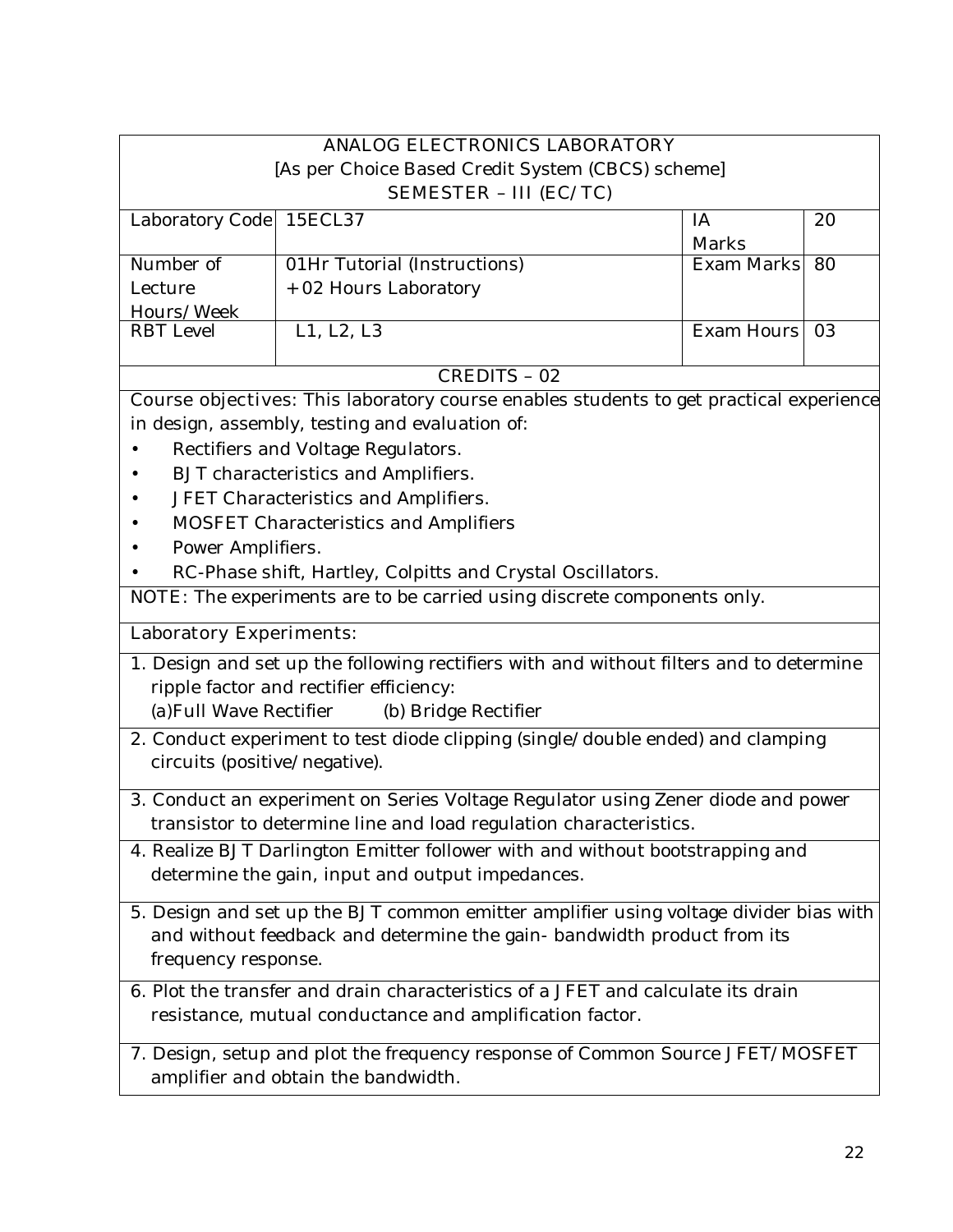- 8. Plot the transfer and drain characteristics of n-channel MOSFET and calculate its parameters, namely; drain resistance, mutual conductance and amplification factor.
- 9. Set-up and study the working of complementary symmetry class B push pull power amplifier and calculate the efficiency.
- 10. Design and set-up the RC-Phase shift Oscillator using FET, and calculate the frequency of output waveform.
- 11. Design and set-up the following tuned oscillator circuits using BJT, and determine the frequency of oscillation.
- (a) Hartley Oscillator (b) Colpitts Oscillator

12. Design and set-up the crystal oscillator and determine the frequency of oscillation.

**Course Outcomes:** On the completion of this laboratory course, the students will be able to:

- Test circuits of rectifiers, clipping circuits, clamping circuits and voltage regulators.
- Determine the characteristics of BJT and FET amplifiers and plot its frequency response.
- Compute the performance parameters of amplifiers and voltage regulators
- Design and test the basic BJT/FET amplifiers, BJT Power amplifier and oscillators.

### **Conduct of Practical Examination:**

- All laboratory experiments are to be included for practical examination.
- Students are allowed to pick one experiment from the lot.
- Strictly follow the instructions as printed on the cover page of answer script for breakup of marks.
- Change of experiment is allowed only once and Marks allotted to the procedure part to be made zero.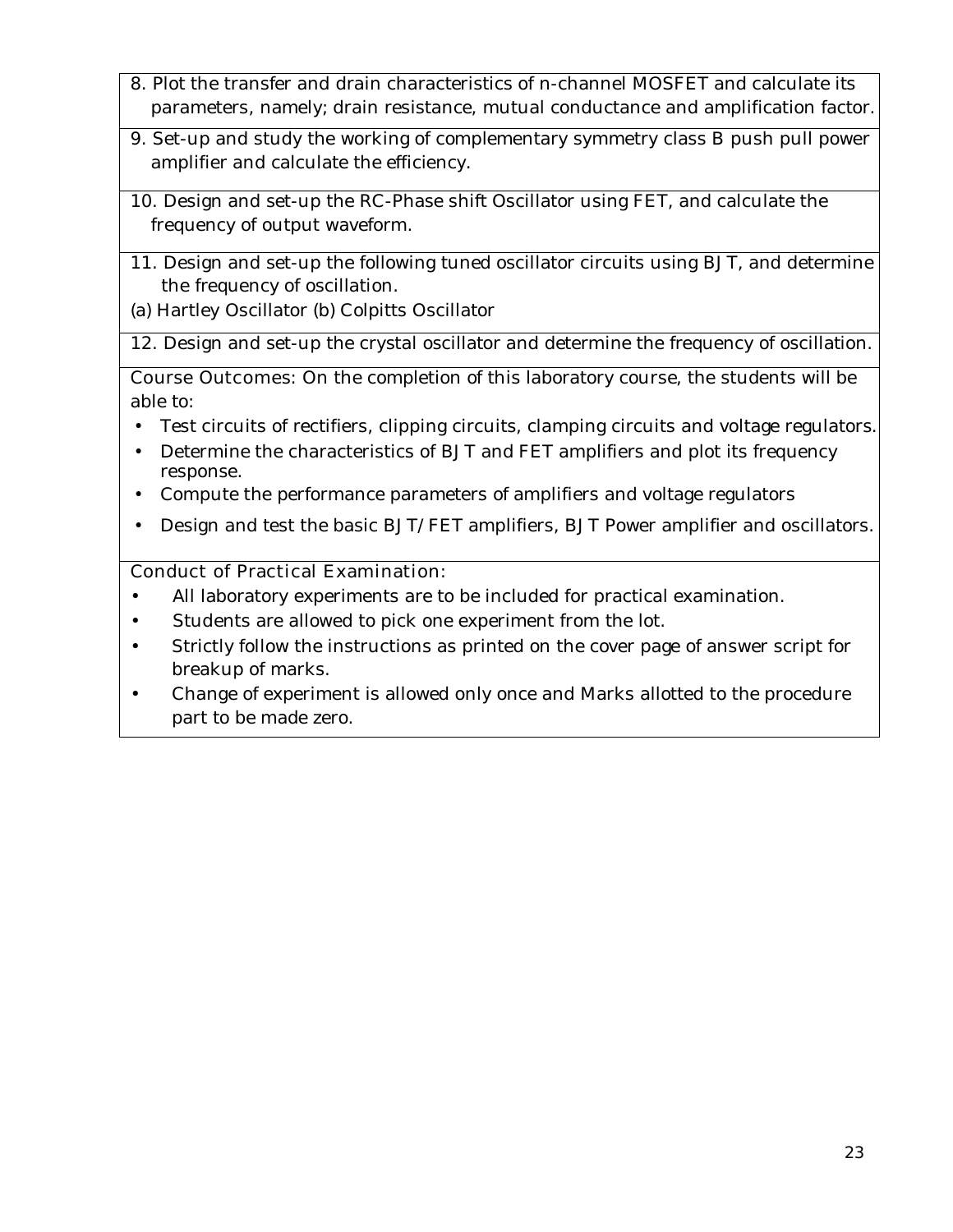| DIGITAL ELECTRONICS LABORATORY                                                                                                                                                                                            |                                                                                                                                                                                                                                                                                      |          |    |
|---------------------------------------------------------------------------------------------------------------------------------------------------------------------------------------------------------------------------|--------------------------------------------------------------------------------------------------------------------------------------------------------------------------------------------------------------------------------------------------------------------------------------|----------|----|
| [As per Choice Based Credit System (CBCS) scheme]<br>SEMESTER - III (EC/TC)                                                                                                                                               |                                                                                                                                                                                                                                                                                      |          |    |
| Laboratory Code                                                                                                                                                                                                           | 15ECL38                                                                                                                                                                                                                                                                              | IA Marks | 20 |
| Number of Lecture                                                                                                                                                                                                         | 01Hr Tutorial (Instructions)                                                                                                                                                                                                                                                         | Exam     | 80 |
| Hours/Week                                                                                                                                                                                                                | + 02 Hours Laboratory                                                                                                                                                                                                                                                                | Mark     |    |
| <b>RBT</b> Level                                                                                                                                                                                                          | L1, L2, L3                                                                                                                                                                                                                                                                           | Exam     | 03 |
|                                                                                                                                                                                                                           |                                                                                                                                                                                                                                                                                      | Hour     |    |
|                                                                                                                                                                                                                           | <b>CREDITS - 02</b>                                                                                                                                                                                                                                                                  |          |    |
| Multiplexer using logic gates<br>Demultiplexers and Decoders                                                                                                                                                              | Course objectives: This laboratory course enables students to get practical<br>experience in design, realisation and verification of<br>Demorgan's Theorem, SOP, POS forms<br>Full/Parallel Adders, Subtractors and Magnitude Comparator<br>Flip-Flops, Shift registers and Counters |          |    |
| <b>NOTE:</b>                                                                                                                                                                                                              |                                                                                                                                                                                                                                                                                      |          |    |
| 1.<br>Use discrete components to test and verify the logic gates. The IC umbers<br>given are suggestive. Any equivalent IC can be used.<br>2.<br>For experiment No. 11 and 12 any open source or licensed simulation tool |                                                                                                                                                                                                                                                                                      |          |    |
| may be used.                                                                                                                                                                                                              |                                                                                                                                                                                                                                                                                      |          |    |
| <b>Laboratory Experiments:</b>                                                                                                                                                                                            |                                                                                                                                                                                                                                                                                      |          |    |
| 1. Verify<br>(a) Demorgan's Theorem for 2 variables.<br>(b) The sum-of product and product-of-sum expressions using universal<br>gates.                                                                                   |                                                                                                                                                                                                                                                                                      |          |    |
| 2. Design and implement<br>(a) Full Adder using basic logic gates.                                                                                                                                                        |                                                                                                                                                                                                                                                                                      |          |    |
|                                                                                                                                                                                                                           | (b) Full subtractor using basic logic gates.                                                                                                                                                                                                                                         |          |    |
|                                                                                                                                                                                                                           | 3. Design and implement 4-bit Parallel Adder/ subtractor using IC 7483.                                                                                                                                                                                                              |          |    |
|                                                                                                                                                                                                                           | 4. Design and Implementation of 4-bit Magnitude Comparator using IC 7485.                                                                                                                                                                                                            |          |    |
| 5. Realize<br>(a) 4:1 Multiplexer using gates.<br>(b) 3-variable function using IC 74151(8:1MUX).                                                                                                                         |                                                                                                                                                                                                                                                                                      |          |    |
| <b>6.</b> Realize 1:8 Demux and 3:8 Decoder using IC74138.                                                                                                                                                                |                                                                                                                                                                                                                                                                                      |          |    |
| 7. Realize the following flip-flops using NAND Gates.<br>(a) Clocked SR Flip-Flop (b) JK Flip-Flop.                                                                                                                       |                                                                                                                                                                                                                                                                                      |          |    |
| 8. Realize the following shift registers using IC7474<br>(a) $SISO$ (b) $SIFO$ (c) $PISO$ (d) $PIFO$ .                                                                                                                    |                                                                                                                                                                                                                                                                                      |          |    |
|                                                                                                                                                                                                                           | 9. Realize the Ring Counter and Johnson Counter using IC7476.                                                                                                                                                                                                                        |          |    |
|                                                                                                                                                                                                                           | 10. Realize the Mod-N Counter using IC7490.                                                                                                                                                                                                                                          |          |    |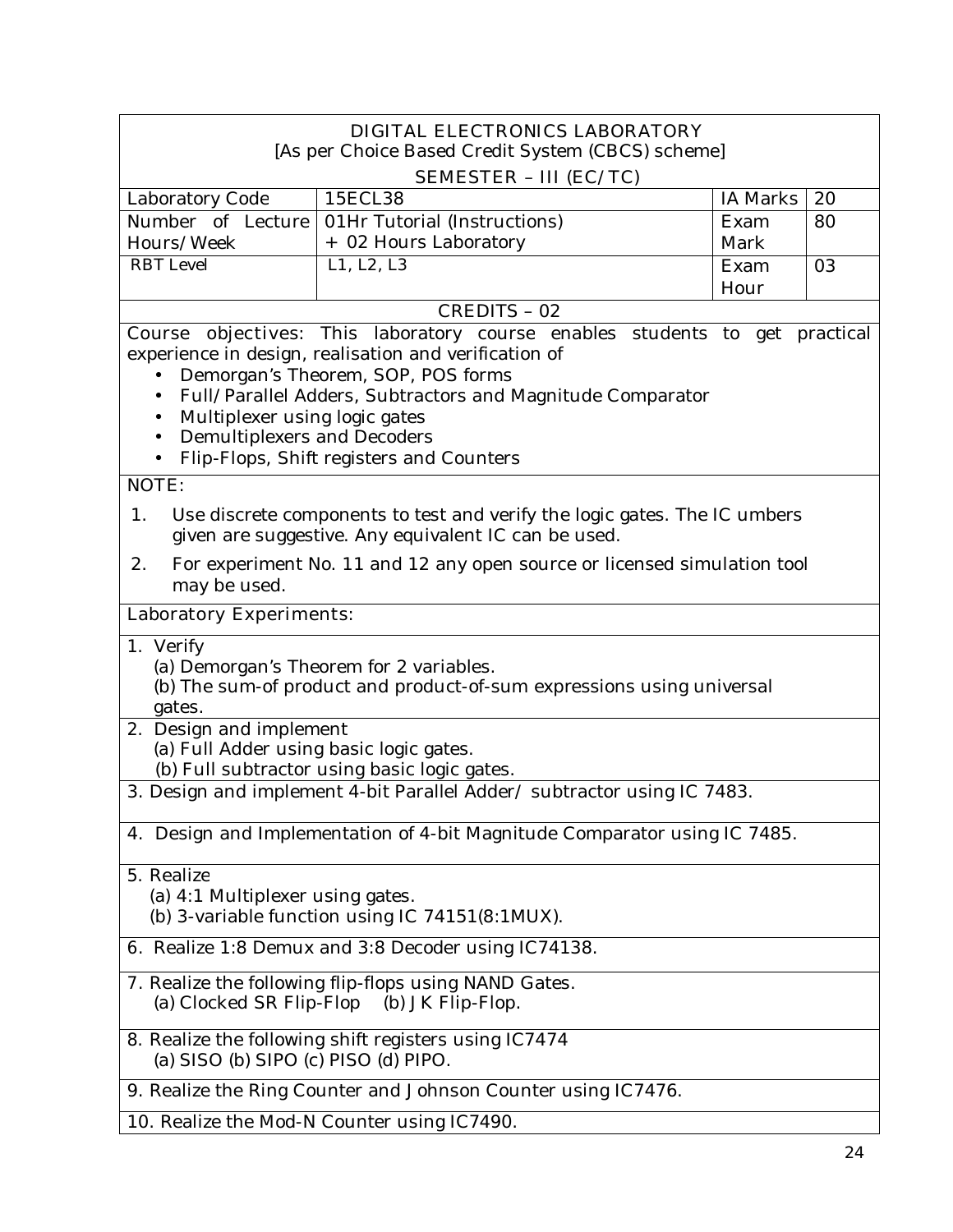- 11. Simulate Full- Adder using simulation tool.
- 12. Simulate Mod-8 Synchronous UP/DOWN Counter using simulation tool.

**Course outcomes:** On the completion of this laboratory course, the students will be able to:

- Demonstrate the truth table of various expressions and combinational circuits using logic gates.
- Design and test various combinational circuits such as adders, subtractors, comparators, multiplexers and demultiplexers.
- Construct and test flips-flops, counters and shift registers.
- Simulate full adder and up/down counters.

#### **Conduct of Practical Examination:**

- All laboratory experiments are to be included for practical examination.
- Students are allowed to pick one experiment from the lot.
- Strictly follow the instructions as printed on the cover page of answer script for breakup of marks.
- Change of experiment is allowed only once and 15% Marks allotted to the procedure part to be made zero.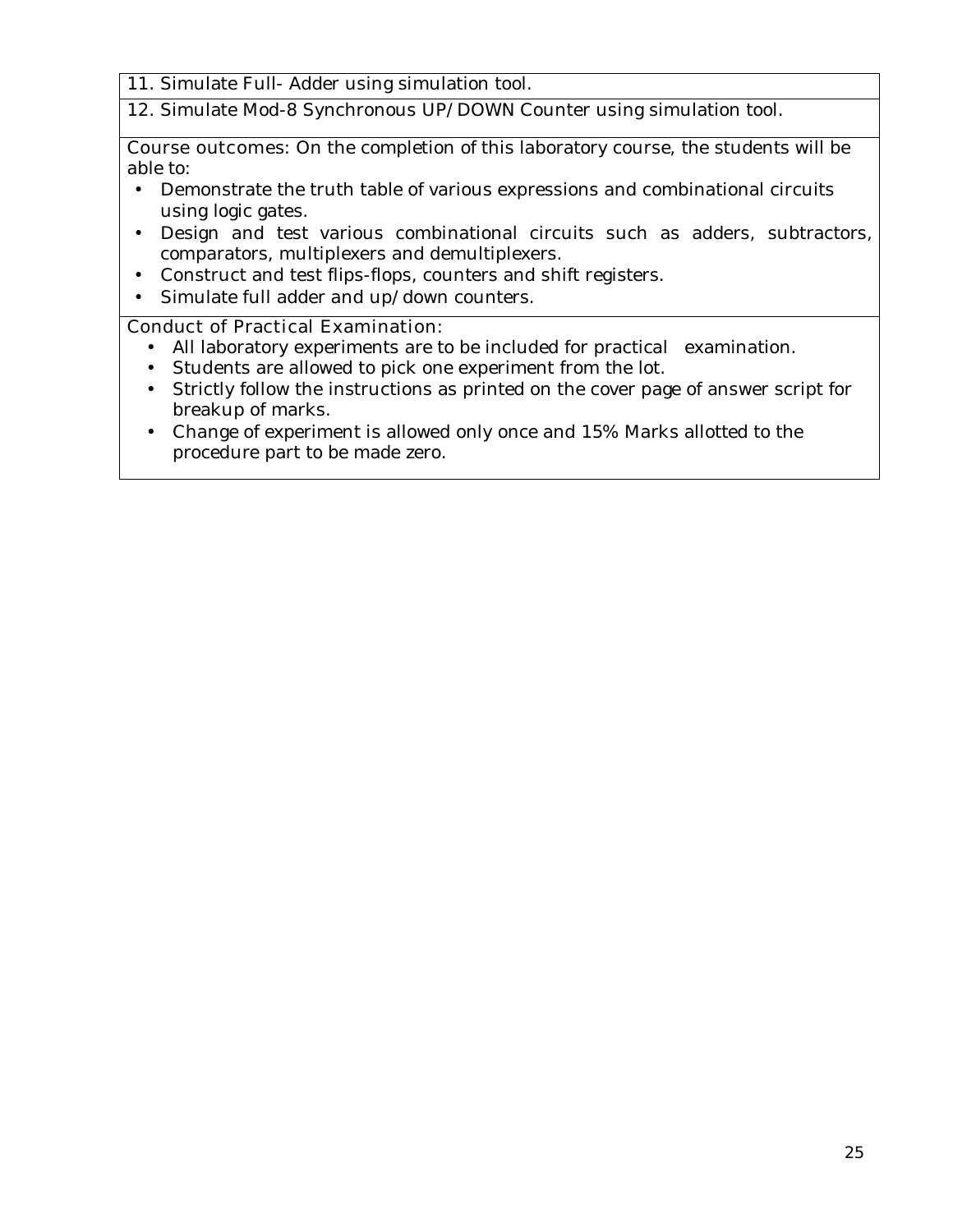# **B.E E&C FOURTH SEMESTER SYLLABUS**

## **ENGINEERING MATHEMATICS-IV**

**B.E., IV Semester, Common to all Branches** [As per Choice Based Credit System (CBCS) scheme] Subject Code 15MAT41 15MAT41 1A Marks 20 Number of Lecture Hours/Week 04 Exam marks 80 Total Number of Lecture Hours 50 (10 Hours per Module) Credits – 04 **Course Objectives:** This course will enable students to: • Conversant with numerical methods to solve ordinary differential equations, complex analysis, sampling theory and joint probability distribution and stochastic processes arising in science and engineering. **Modules RBT Level Module-1 Numerical Methods**: Numerical solution of ordinary differential equations of first order and first degree, Taylor's series method, modified Euler's method, Runge - Kutta method of fourth order. Milne's and Adams-Bashforth predictor and corrector methods (No derivations of formulae). L1, L3 **Module-2 Numerical Methods**: Numerical solution of second order ordinary differential equations, Runge-Kutta method and Milne's method. **Special Functions:** Series solution-Frobenious method. Series solution of Bessel's differential equation leading to *Jn(x)-*Bessel's function of first kind. Basic properties and orthogonality. Series solution of Legendre's differential equation leading to  $P_n(x)$ -Legendre polynomials. Rodrigue's formula, problems. L3 **Module-3 Complex Variables:** Review of a function of a complex variable, limits, continuity, differentiability. Analytic functions-Cauchy-Riemann equations in cartesian and polar forms. Properties and construction of analytic functions. Complex line integrals-Cauchy's theorem and Cauchy's integral formula, Residue, poles, Cauchy's Residue theorem (without proof) and problems. **Transformations:** Conformal transformations, discussion of transformations:  $w=z^2$ ,  $w=e^z$ ,  $w=z+(1/z)(z\neq0)$  and bilinear transformationsproblems. L1, L3,  $L<sub>3</sub>$ **Module-4 Probability Distributions:** Random variables (discrete and continuous), probability mass/density functions. Binomial distribution, Poisson distribution. Exponential and normal distributions, problems. The subset of the system of the system of the system of the system of the system of the system of the system of the system of the system of the system of the sy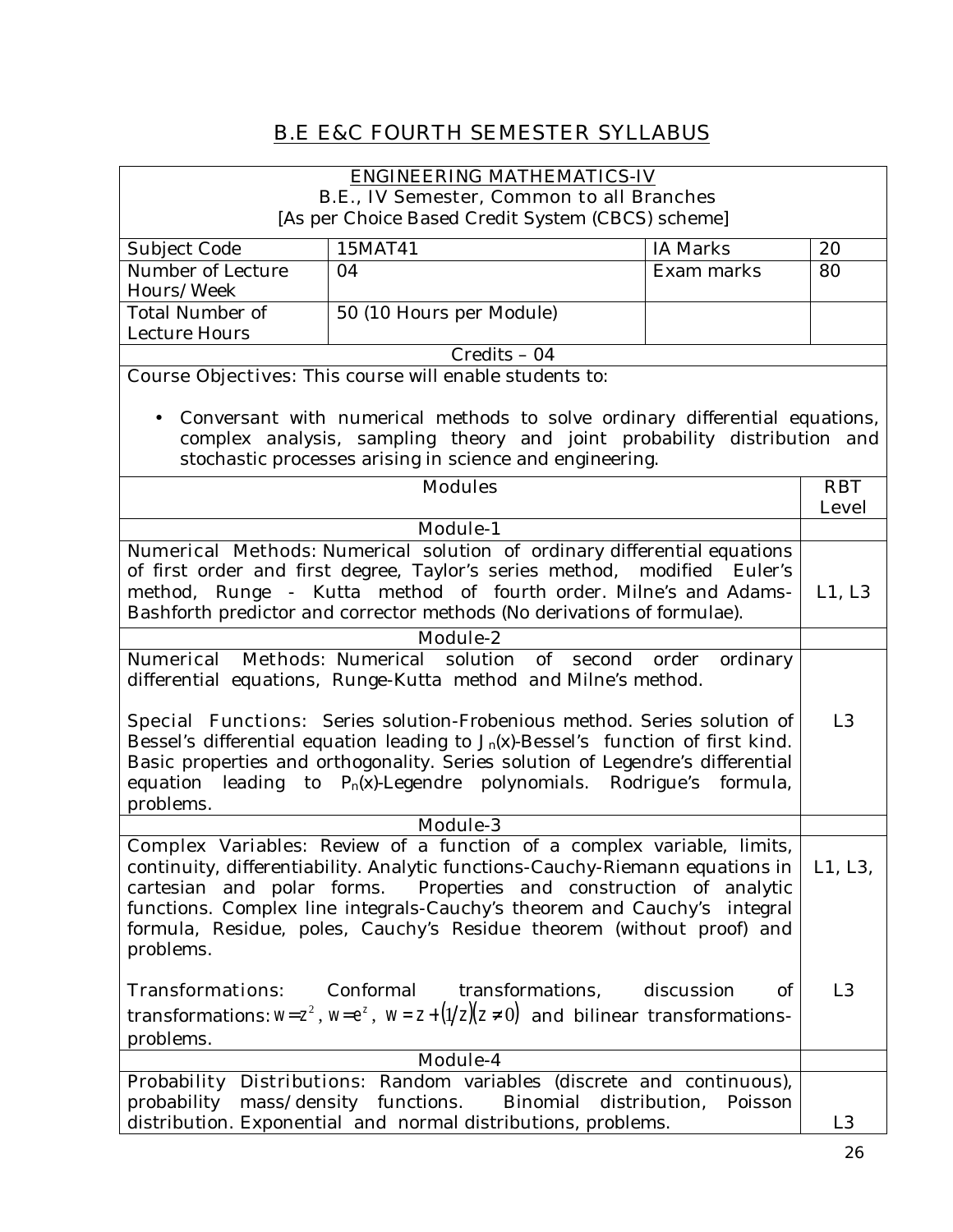| Joint probability distribution: Joint Probability distribution for two<br>discrete random variables, expectation, covariance, correlation coefficient.                                                                                                                                                                                                                                                                                                           |                |
|------------------------------------------------------------------------------------------------------------------------------------------------------------------------------------------------------------------------------------------------------------------------------------------------------------------------------------------------------------------------------------------------------------------------------------------------------------------|----------------|
| Module-5                                                                                                                                                                                                                                                                                                                                                                                                                                                         |                |
| Sampling Theory: Sampling, Sampling distributions, standard error, test<br>of hypothesis for means and proportions, confidence limits for means,<br>student's t-distribution, Chi-square distribution as a test of goodness of<br>fit.                                                                                                                                                                                                                           | L <sub>3</sub> |
| Stochastic process: Stochastic processes, probability vector, stochastic<br>matrices, fixed points, regular stochastic matrices, Markov chains, higher<br>transition probability-simple problems.<br><b>Course Outcomes:</b> On completion of this course, students are able to:                                                                                                                                                                                 | L1             |
| Solve first and second order ordinary differential equations arising in<br>$\bullet$<br>flow problems using single step and multistep numerical methods.                                                                                                                                                                                                                                                                                                         |                |
| Understand the analyticity, potential fields, residues and poles of<br>$\bullet$<br>complex potentials in field theory and electromagnetic theory.                                                                                                                                                                                                                                                                                                               |                |
| Describe conformal and bilinear transformation arising in aerofoil<br>$\bullet$<br>theory, fluid flow visualization and image processing.                                                                                                                                                                                                                                                                                                                        |                |
| Solve problems of quantum mechanics, hydrodynamics and heat<br>$\bullet$<br>conduction by employing Bessel's function relating to cylindrical polar<br>coordinate systems and Legendre's polynomials relating to spherical<br>polar coordinate systems.                                                                                                                                                                                                          |                |
| Solve problems on probability distributions relating to digital signal<br>$\bullet$<br>processing, information theory and optimization concepts of stability of<br>design and structural engineering.                                                                                                                                                                                                                                                            |                |
| Draw the validity of the hypothesis proposed for the given sampling<br>$\bullet$<br>distribution in accepting or rejecting the hypothesis.                                                                                                                                                                                                                                                                                                                       |                |
| Determine joint probability distributions and stochastic matrix<br>connected with the multivariable correlation problems for feasible<br>random events.                                                                                                                                                                                                                                                                                                          |                |
| Define transition probability matrix of a Markov chain and solve<br>problems related to discrete parameter random process.                                                                                                                                                                                                                                                                                                                                       |                |
| <b>Question paper pattern:</b><br>The question paper will have ten questions.<br>٠<br>Each full Question consisting of 16 marks<br>$\bullet$<br>There will be 2 full questions (with a maximum of four sub questions)<br>from each module.<br>Each full question will have sub questions covering all the topics<br>under a module.<br>The students will have to answer 5 full questions, selecting one full<br>question from each module.<br><b>Text Books:</b> |                |
| 1. B.S. Grewal: Higher Engineering Mathematics, Khanna Publishers, 43d<br>Ed., 2015.                                                                                                                                                                                                                                                                                                                                                                             |                |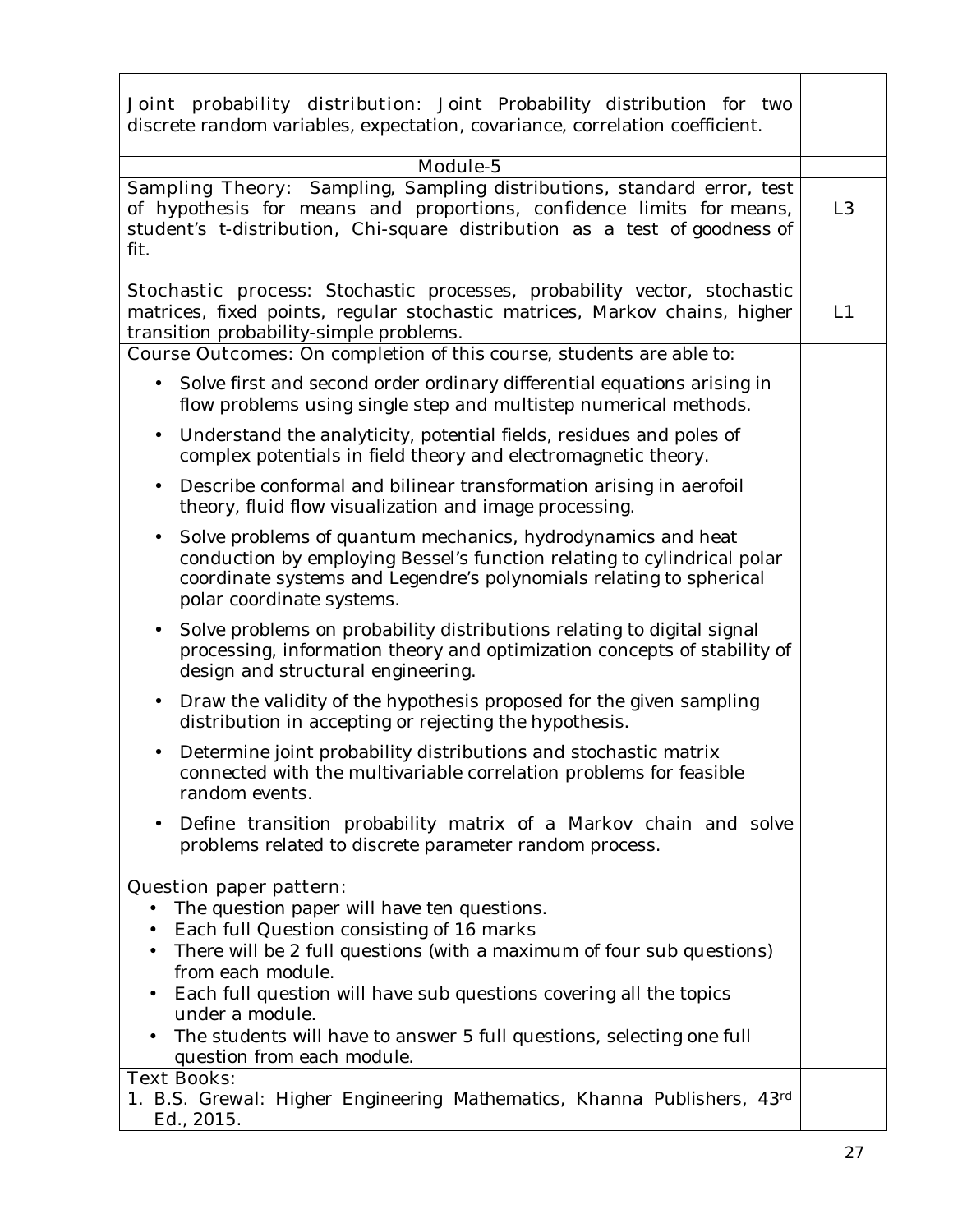*2. E. Kreyszig: Advanced Engineering Mathematics, John Wiley & Sons,10th Ed., 2015.* 

#### **Reference Books:**

- *1. N.P.Bali and Manish Goyal: A Text Book of Engineering Mathematics, Laxmi Publishers,7th Ed., 2010.*
- *2. B.V.Ramana: "Higher Engineering Mathematics" Tata McGraw-Hill, 2006.*
- *3. H. K. Dass and Er. Rajnish Verma: "Higher Engineering Mathematics", S. Chand publishing, 1st edition, 2011.*

## **Web Link and Video Lectures:**

- *1. http://nptel.ac.in/courses.php?disciplineID=111*
- **2.** *http://www.khanacademy.org/*
- **3.** *http://www.class-central.com/subject/math*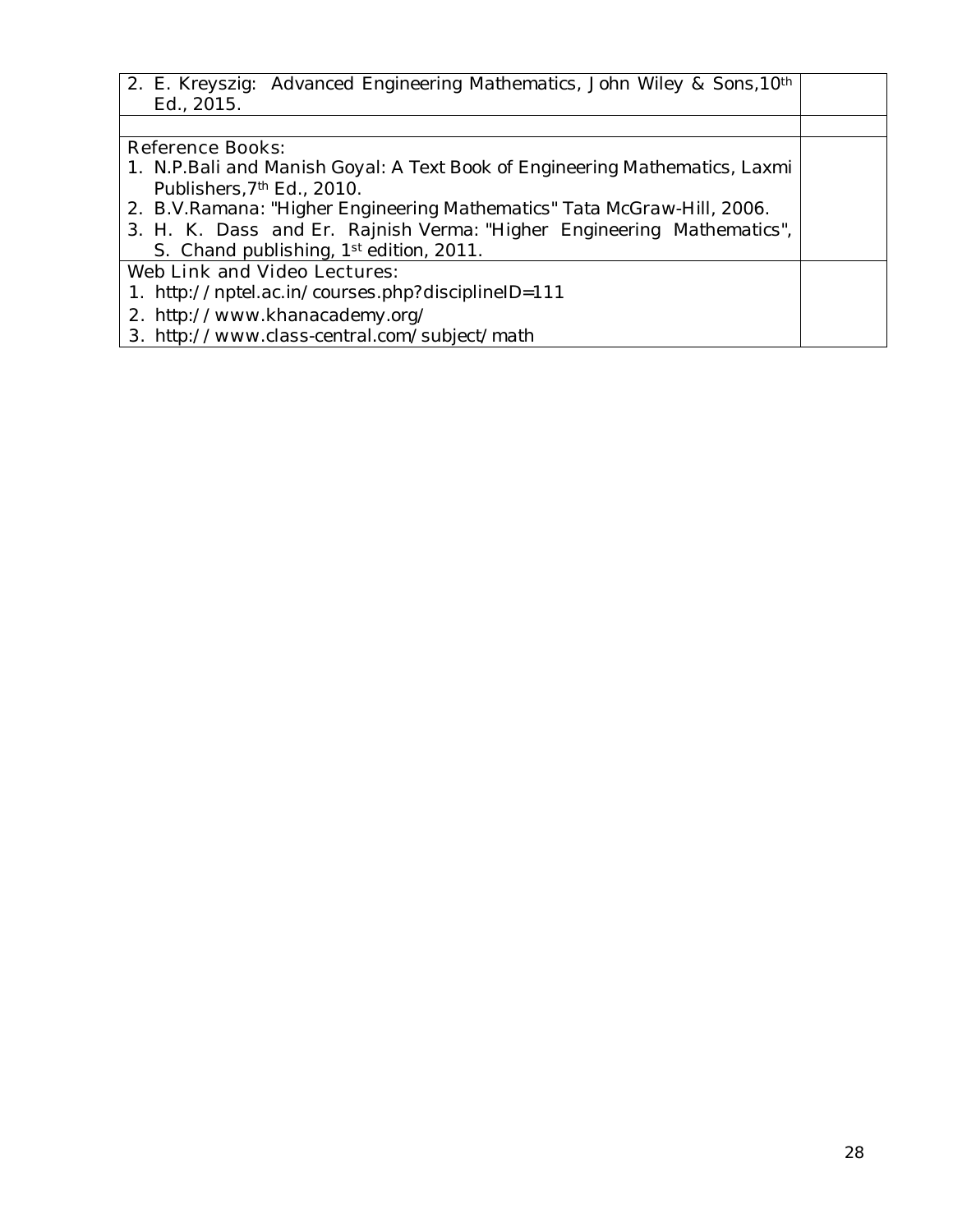#### **ADDITIONAL MATHEMATICS - II B.E., IV Semester, Common to all Branches (A Bridge course for Lateral Entry students of IV Sem. B. E.)**  [As per Choice Based Credit System (CBCS) scheme]

| Subject Code      | 15MATDIP41               | IA Marks   |    |
|-------------------|--------------------------|------------|----|
| Number of Lecture | 03                       | Exam marks | 80 |
| Hours/Week        |                          |            |    |
| Total Number of   | 40 (08 Hours per Module) |            |    |
| Lecture Hours     |                          |            |    |
| $C$ redits – 00   |                          |            |    |

**Course Objectives:** This course will enable students to:

- Understand essential concepts of linear algebra.
- Solve second and higher order differential equations.
- Understand Laplace and inverse Laplace transforms and elementary probability theory.

| <b>Modules</b>                                                                                                                                                                                                                                                                                                                      | <b>RBT</b>   |
|-------------------------------------------------------------------------------------------------------------------------------------------------------------------------------------------------------------------------------------------------------------------------------------------------------------------------------------|--------------|
|                                                                                                                                                                                                                                                                                                                                     | <b>Level</b> |
| <b>Module-1</b>                                                                                                                                                                                                                                                                                                                     |              |
| Linear Algebra: Introduction - rank of matrix by elementary row operations<br>- Echelon form. Consistency of system of linear equations - Gauss<br>elimination method. Eigen values and Eigen vectors of a square matrix.<br>Application of Cayley-Hamilton theorem (without proof) to compute the<br>inverse of a matrix-Examples. | L1,L3        |
| Module-2                                                                                                                                                                                                                                                                                                                            |              |
| Higher order ODE's: Linear differential equations of second and higher<br>constant coefficients. Homogeneous<br>with<br>order<br>equations<br>$/$ non-<br>homogeneous equations. Inverse differential operators. Solutions of initial<br>value problems. Method of undetermined coefficients and variation of<br>parameters.        | L1,L3        |
| Module-3                                                                                                                                                                                                                                                                                                                            |              |
| Laplace transforms: Laplace transforms of elementary functions.<br>Transforms of derivatives and integrals, transforms of periodic function and<br>unit step function-Problems only.                                                                                                                                                | L1, L2       |
| Module-4                                                                                                                                                                                                                                                                                                                            |              |
| Inverse Laplace transforms: Definition of inverse Laplace transforms.<br>Evaluation of Inverse transforms by standard methods. Application to<br>solutions of Linear differential equations and simultaneous differential<br>equations.                                                                                             | L1, L2       |
| Module-5                                                                                                                                                                                                                                                                                                                            |              |
| Probability: Introduction. Sample space and events. Axioms of probability.<br>Addition and multiplication theorems. Conditional probability - illustrative<br>examples. Bayes's theorem-examples.                                                                                                                                   | L1, L2       |
| <b>Course Outcomes:</b> On completion of this course, students are able to:                                                                                                                                                                                                                                                         |              |
| Solve systems of linear equations in the different areas of linear algebra.                                                                                                                                                                                                                                                         |              |
| Solve second and higher order differential equations occurring in of<br>electrical circuits, damped/un-damped vibrations.                                                                                                                                                                                                           |              |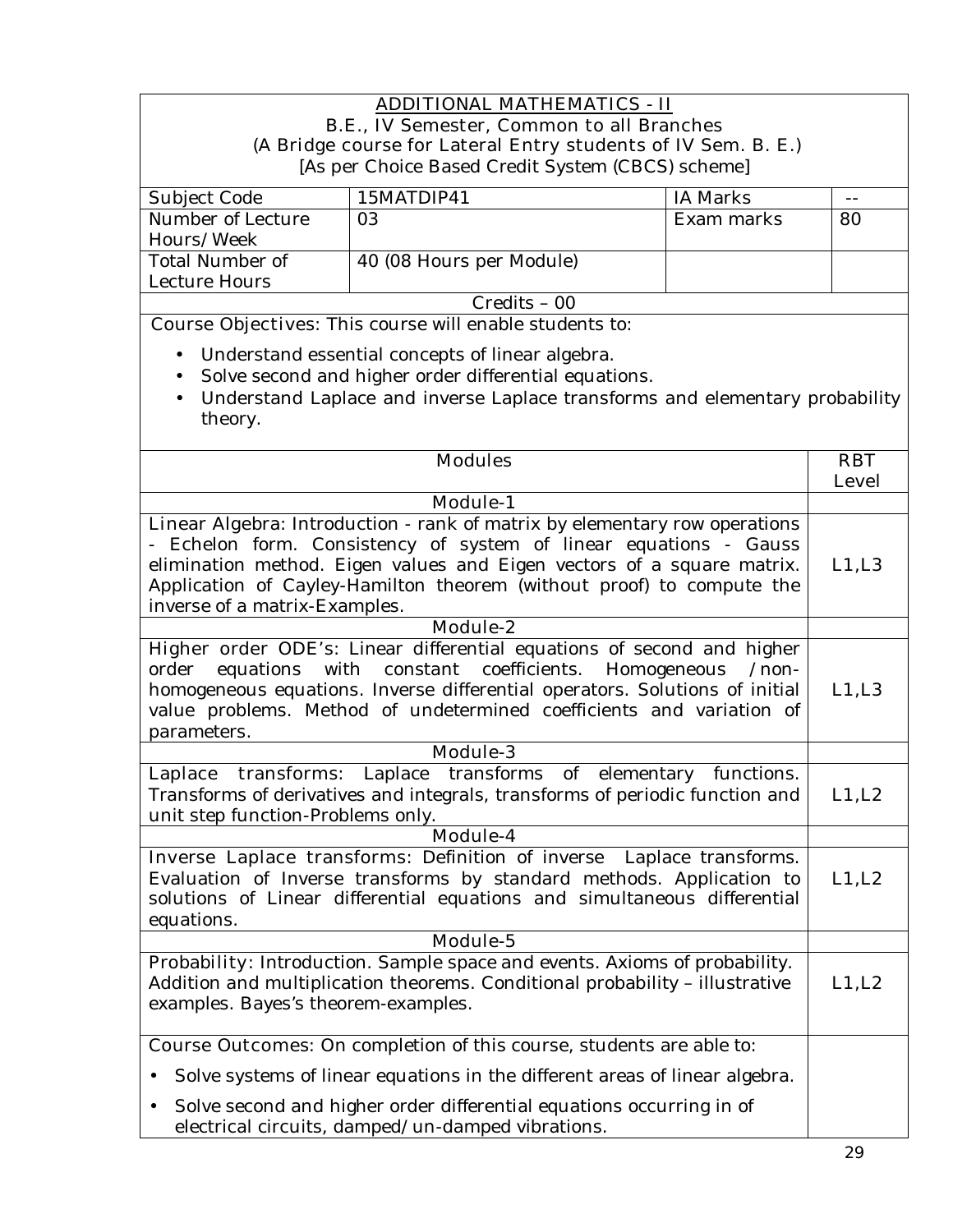| Describe Laplace transforms of standard and periodic functions.<br>٠                                                                                                          |  |
|-------------------------------------------------------------------------------------------------------------------------------------------------------------------------------|--|
| Determine the general/complete solutions to linear ODE using inverse<br>$\bullet$<br>Laplace transforms.                                                                      |  |
| Recall basic concepts of elementary probability theory and, solve<br>$\bullet$<br>problems related to the decision theory, synthesis and optimization of<br>digital circuits. |  |
| <b>Question paper pattern:</b>                                                                                                                                                |  |
| The question paper will have ten questions.                                                                                                                                   |  |
| Each full Question consisting of 16 marks                                                                                                                                     |  |
| There will be 2 full questions (with a maximum of four sub                                                                                                                    |  |
| questions) from each module.                                                                                                                                                  |  |
| Each full question will have sub questions covering all the topics<br>$\bullet$                                                                                               |  |
| under a module.                                                                                                                                                               |  |
| The students will have to answer 5 full questions, selecting one full<br>question from each module.                                                                           |  |
| <b>Text Book:</b>                                                                                                                                                             |  |
| B.S. Grewal: Higher Engineering Mathematics, Khanna Publishers, 43d                                                                                                           |  |
| Ed., 2015.                                                                                                                                                                    |  |
| <b>Reference Books:</b>                                                                                                                                                       |  |
| 1. E. Kreyszig: Advanced Engineering Mathematics, John Wiley & Sons,                                                                                                          |  |
| 10 <sup>th</sup> Ed., 2015.                                                                                                                                                   |  |
| 2. N.P.Bali and Manish Goyal: A Text Book of Engineering Mathematics,                                                                                                         |  |
| Laxmi Publishers, 7 <sup>th</sup> Ed., 2007.                                                                                                                                  |  |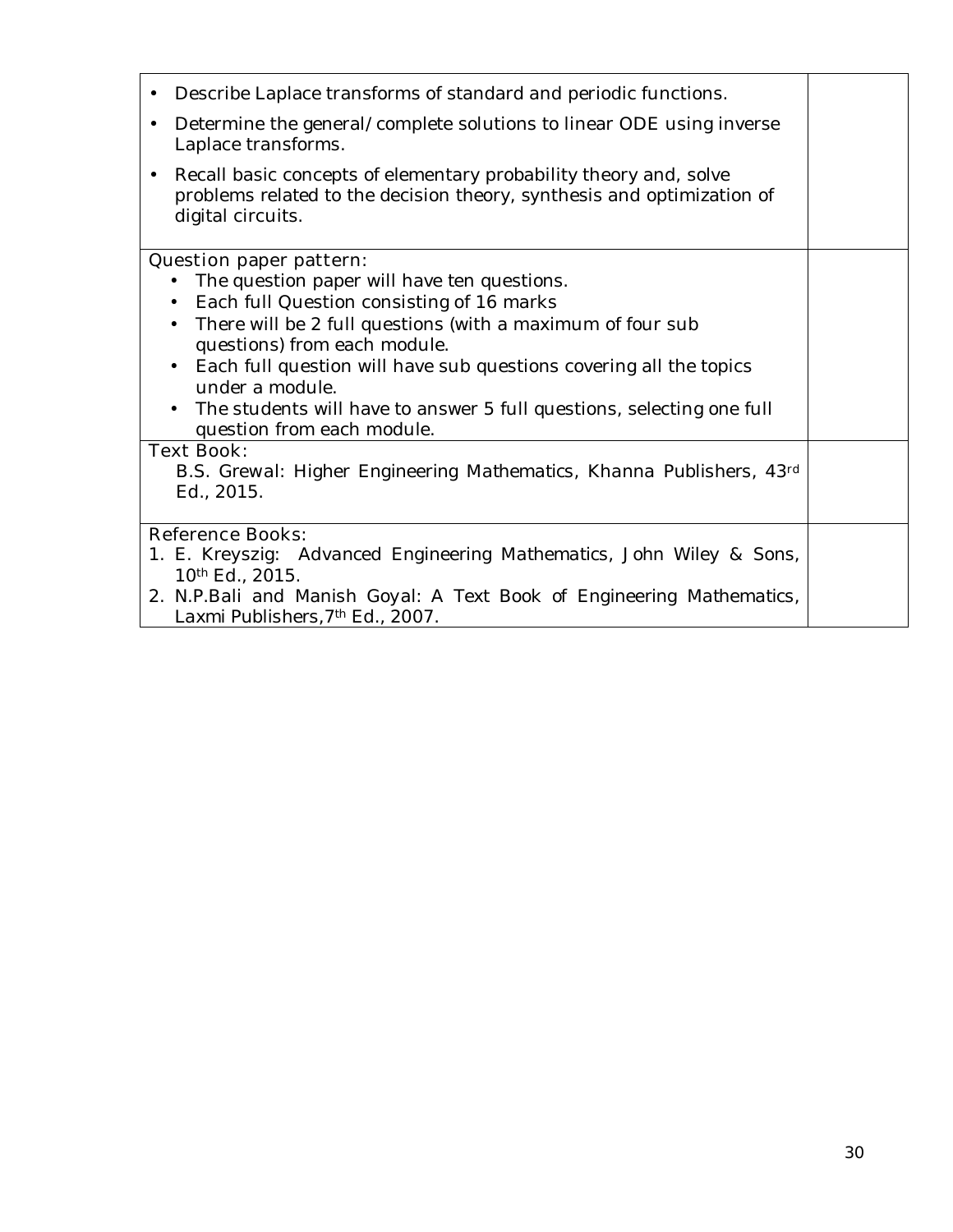| <b>MICROPROCESSORS</b>                                                                                            |                                                                                                         |                       |                  |  |
|-------------------------------------------------------------------------------------------------------------------|---------------------------------------------------------------------------------------------------------|-----------------------|------------------|--|
| [As per Choice Based Credit System (CBCS) scheme]                                                                 |                                                                                                         |                       |                  |  |
| <b>SEMESTER - IV (EC/TC)</b><br><b>IA Marks</b><br>15EC42<br>20<br>Subject Code                                   |                                                                                                         |                       |                  |  |
| Number of Lecture                                                                                                 | 04                                                                                                      | <b>Exam Marks</b>     | 80               |  |
| Hours/Week                                                                                                        |                                                                                                         |                       |                  |  |
| $of \mid$<br>Total Number                                                                                         | 50 (10 Hours per Module)                                                                                | <b>Exam Hours</b>     | 03               |  |
| Lecture Hours                                                                                                     | <b>CREDITS - 04</b>                                                                                     |                       |                  |  |
|                                                                                                                   | <b>Course objectives:</b> This course will enable students to:                                          |                       |                  |  |
|                                                                                                                   | Familiarize basic architecture of 8086 microprocessor                                                   |                       |                  |  |
|                                                                                                                   | Program 8086 Microprocessor using Assembly Level Language                                               |                       |                  |  |
|                                                                                                                   | Use Macros and Procedures in 8086 Programs                                                              |                       |                  |  |
| $\bullet$                                                                                                         | Understand interfacing of 16 bit microprocessor with memory and peripheral chips                        |                       |                  |  |
| involving system design                                                                                           |                                                                                                         |                       |                  |  |
| $\bullet$                                                                                                         | Understand the architecture of 8088, 8087 Coprocessor and other CPU                                     |                       |                  |  |
| architectures                                                                                                     |                                                                                                         |                       |                  |  |
| <b>Modules</b>                                                                                                    |                                                                                                         |                       | <b>RBT</b> Level |  |
|                                                                                                                   |                                                                                                         |                       |                  |  |
| Module $-1$                                                                                                       |                                                                                                         |                       |                  |  |
|                                                                                                                   | 8086 PROCESSOR: Historical background (refer Reference Book 1),                                         |                       |                  |  |
| 8086 CPU Architecture $(1.1 - 1.3$ of Text).                                                                      |                                                                                                         |                       |                  |  |
|                                                                                                                   |                                                                                                         |                       |                  |  |
| Addressing modes, Machine language instruction formats, Machine<br>coding the program $(2.2, 2.1, 3.2)$ of Text). |                                                                                                         |                       | L1, L2, L3       |  |
|                                                                                                                   |                                                                                                         |                       |                  |  |
| <b>INSTRUCTION</b>                                                                                                | SET OF<br>8086: Data transfer and                                                                       | arithmetic            |                  |  |
|                                                                                                                   | instructions. Control/Branch Instructions, Illustration                                                 | of these              |                  |  |
|                                                                                                                   | instructions with example programs (2.3 of Text).                                                       |                       |                  |  |
|                                                                                                                   |                                                                                                         |                       |                  |  |
| <b>Module -2</b>                                                                                                  |                                                                                                         |                       |                  |  |
| Logical<br>Instructions,                                                                                          | <b>String</b><br>manipulation<br>manipulation and Processor control instructions, Illustration of these | Flag<br>instructions, | L1, L2, L3       |  |
|                                                                                                                   | instructions with example programs. Assembler Directives and                                            |                       |                  |  |
|                                                                                                                   |                                                                                                         |                       |                  |  |
| $(2.3, 2.4, 3.4$ of Text).                                                                                        | Operators, Assembly Language Programming and example programs                                           |                       |                  |  |
| <b>Module -3</b>                                                                                                  |                                                                                                         |                       |                  |  |
| <b>Stack and Interrupts:</b>                                                                                      |                                                                                                         |                       | L1, L2, L3       |  |
|                                                                                                                   | Introduction to stack, Stack structure of 8086, Programming for Stack.                                  |                       |                  |  |
| Interrupts and Interrupt Service routines, Interrupt cycle of 8086,                                               |                                                                                                         |                       |                  |  |
| NMI, INTR, Interrupt programming, Passing parameters to procedures,                                               |                                                                                                         |                       |                  |  |
| Macros, Timing and Delays. (Chap. 4 of Text).                                                                     |                                                                                                         |                       |                  |  |
| Module -4                                                                                                         |                                                                                                         |                       |                  |  |
|                                                                                                                   |                                                                                                         |                       |                  |  |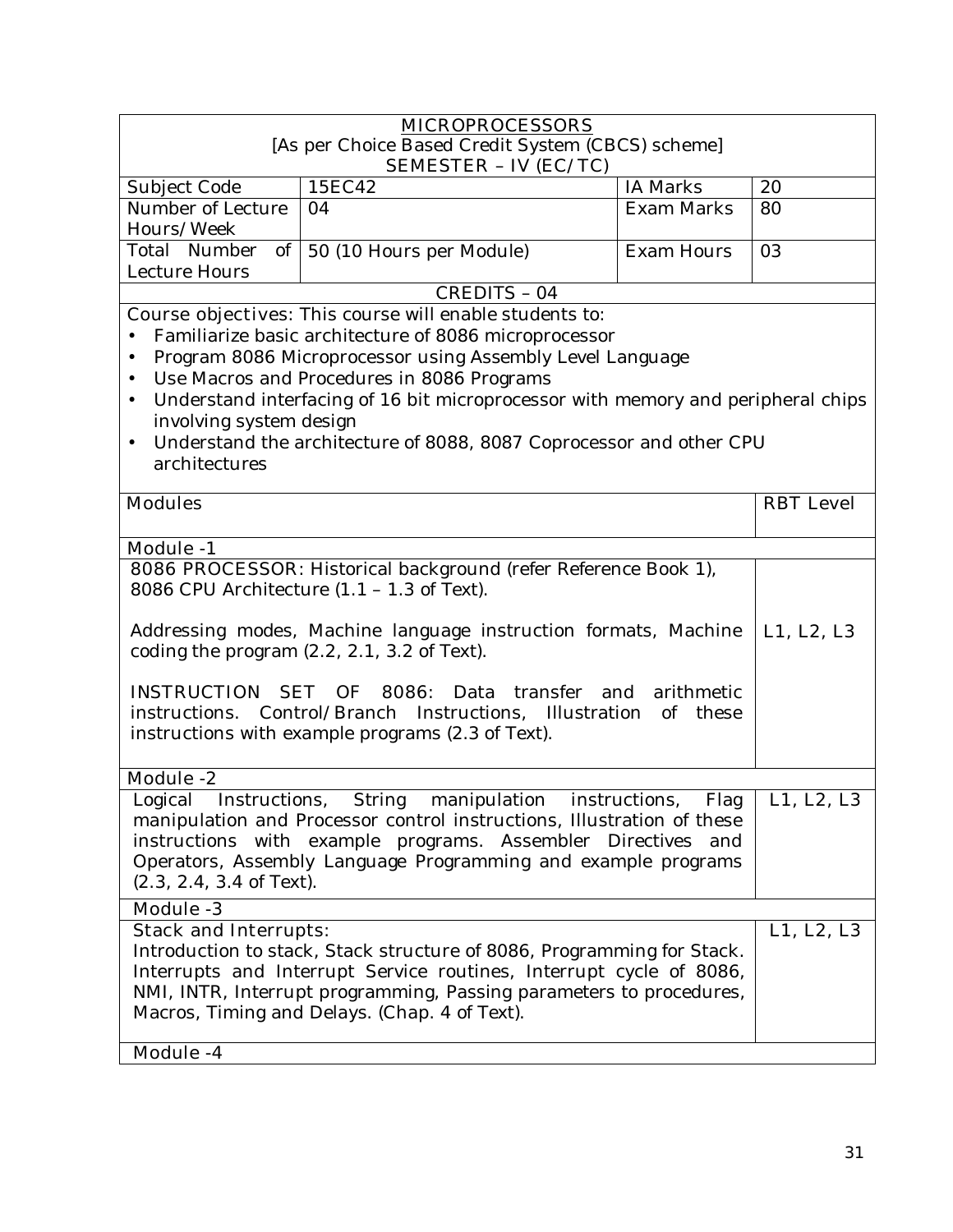|                                                                                                                         | <b>8086 Bus Configuration and Timings:</b>                                                                                                      | L1, L2, L3 |  |
|-------------------------------------------------------------------------------------------------------------------------|-------------------------------------------------------------------------------------------------------------------------------------------------|------------|--|
|                                                                                                                         | Physical memory Organization, General Bus operation cycle, I/O                                                                                  |            |  |
| addressing capability, Special processor activities, Minimum mode 8086                                                  |                                                                                                                                                 |            |  |
| system and Timing diagrams, Maximum Mode 8086 system and Timing<br>diagrams. $(1.4 \text{ to } 1.9 \text{ of } Text)$ . |                                                                                                                                                 |            |  |
|                                                                                                                         |                                                                                                                                                 |            |  |
|                                                                                                                         | Basic Peripherals and their Interfacing with 8086 (Part 1): Static                                                                              |            |  |
|                                                                                                                         | RAM Interfacing with 8086 (5.1.1), Interfacing I/O ports, PIO 8255,                                                                             |            |  |
|                                                                                                                         | Modes of operation - Mode-0 and BSR Mode, Interfacing Keyboard and<br>7-Segment digits using 8255 (Refer 5.3, 5.4, 5.5 of Text).                |            |  |
|                                                                                                                         |                                                                                                                                                 |            |  |
|                                                                                                                         | <b>Module 5</b>                                                                                                                                 |            |  |
|                                                                                                                         | Basic Peripherals and their Interfacing with 8086 (Part 2):                                                                                     | L1, L2, L3 |  |
|                                                                                                                         | Interfacing ADC-0808/0809, DAC-0800, Stepper Motor using 8255                                                                                   |            |  |
|                                                                                                                         | (5.6.1, 5.7.2, 5.8). Timer 8254 - Mode 0, 1, 2 & 3 and Interfacing                                                                              |            |  |
|                                                                                                                         | programmes for these modes (refer 6.1 of Text).                                                                                                 |            |  |
|                                                                                                                         | <b>INT 21H DOS Function calls</b> - for handling Keyboard and Display                                                                           |            |  |
|                                                                                                                         | (refer Appendix-B of Text).                                                                                                                     |            |  |
|                                                                                                                         |                                                                                                                                                 |            |  |
|                                                                                                                         | <b>Other Architectures:</b> Architecture of 8088 (refer 1.10 upto 1.10.1 of<br>Text) and Architecture of NDP 8087 (refer 8.3.1, 8.3.5 of Text). |            |  |
|                                                                                                                         |                                                                                                                                                 |            |  |
|                                                                                                                         | Von-Neumann & Harvard CPU architecture and CISC & RISC CPU                                                                                      |            |  |
|                                                                                                                         | architecture (refer Reference Book 1).                                                                                                          |            |  |
|                                                                                                                         | <b>Course Outcomes:</b> At the end of the course students will be able to:                                                                      |            |  |
|                                                                                                                         | Explain the History of evaluation of Microprocessors, Architecture and instruction                                                              |            |  |
|                                                                                                                         | set of 8086, 8088, 8087, CISC & RISC, Von-Neumann & Harvard CPU                                                                                 |            |  |
|                                                                                                                         | Architecture, Configuration & Timing diagrams of 8086 and Instruction set of                                                                    |            |  |
|                                                                                                                         | 8086.                                                                                                                                           |            |  |
|                                                                                                                         | Write8086 Assembly level programs using the 8086 instruction set                                                                                |            |  |
|                                                                                                                         | Write modular programs using procedures and macros.                                                                                             |            |  |
| $\bullet$                                                                                                               | Write 8086 Stack and Interrupts programming                                                                                                     |            |  |
| $\bullet$                                                                                                               | Interface 8086 to Static memory chips and 8255, 8254, 0808 ADC, 0800 DAC,                                                                       |            |  |
|                                                                                                                         | Keyboard, Display and Stepper motors.                                                                                                           |            |  |
| $\bullet$                                                                                                               | Use INT 21 DOS interrupt function calls to handle Keyboard and Display.                                                                         |            |  |
|                                                                                                                         | <b>Question paper pattern:</b>                                                                                                                  |            |  |
|                                                                                                                         | The question paper will have ten questions.<br>Each full Question consisting of 16 marks                                                        |            |  |
|                                                                                                                         | There will be 2 full questions (with a maximum of Three sub questions) from<br>٠                                                                |            |  |
|                                                                                                                         | each module.                                                                                                                                    |            |  |
|                                                                                                                         | Each full question will have sub questions covering all the topics under a<br>$\bullet$                                                         |            |  |
|                                                                                                                         | module.<br>The students will have to answer 5 full questions, selecting one full question                                                       |            |  |
|                                                                                                                         | from each module.                                                                                                                               |            |  |
|                                                                                                                         |                                                                                                                                                 |            |  |
|                                                                                                                         |                                                                                                                                                 | 32         |  |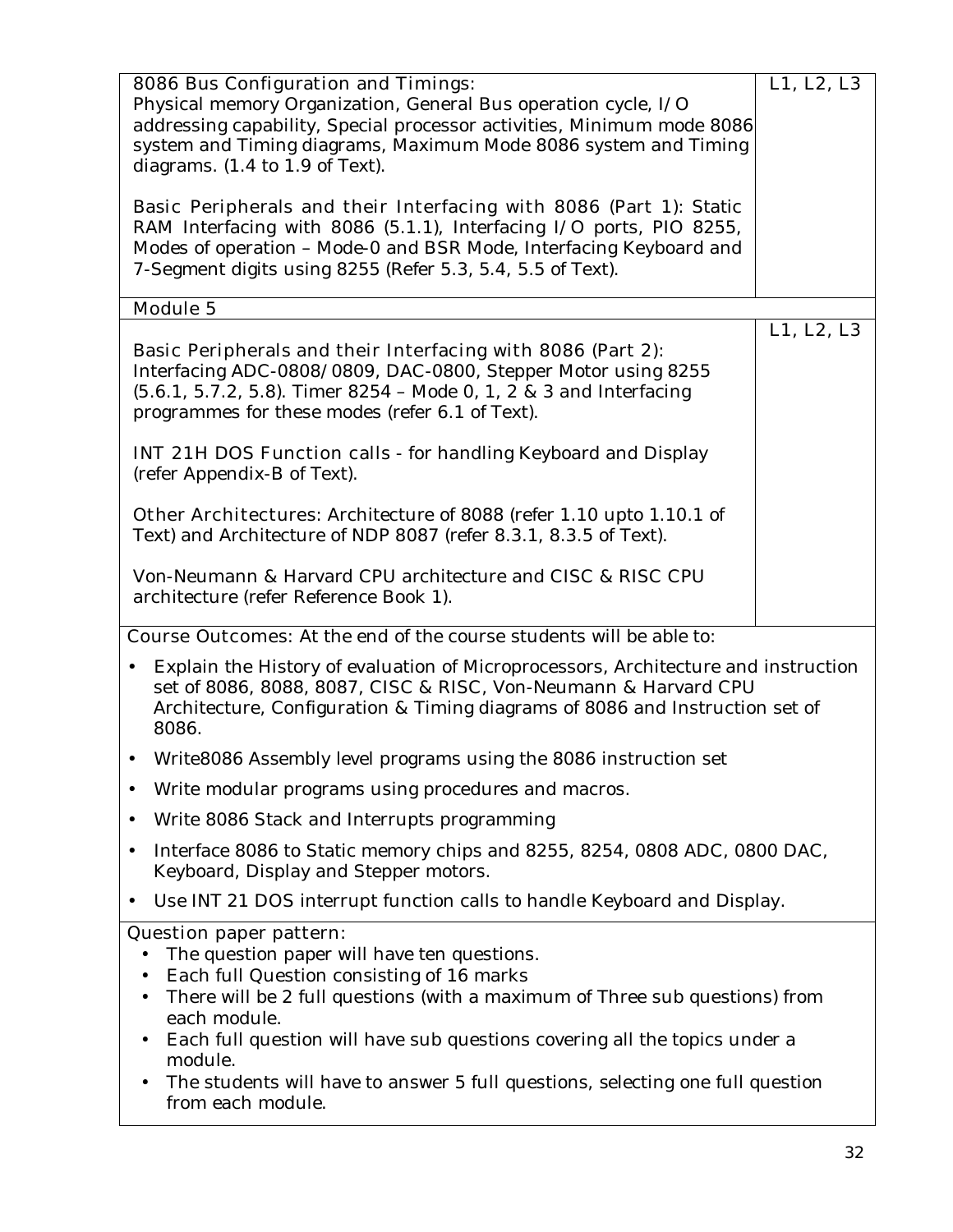#### **Text Book:**

**Advanced Microprocessors and Peripherals** - A.K. Ray and K.M. Bhurchandi, TMH, 3rd Edition, 2012, ISBN 978-1-25-900613-5.

#### **Reference Books:**

- 1. **Microprocessor and Interfacing** Douglas V Hall, SSSP Rao, 3rd edition TMH, 2012.
- 2. **Microcomputer systems-The 8086 / 8088 Family** Y.C. Liu and A. Gibson, 2nd edition, PHI -2003.
- 3. **The 8086 Microprocessor: Programming & Interfacing the PC**  Kenneth J Ayala, CENGAGE Learning, 2011.
- 4. **The Intel Microprocessor, Architecture, Programming and Interfacing** - Barry B. Brey, 6e, Pearson Education / PHI, 2003.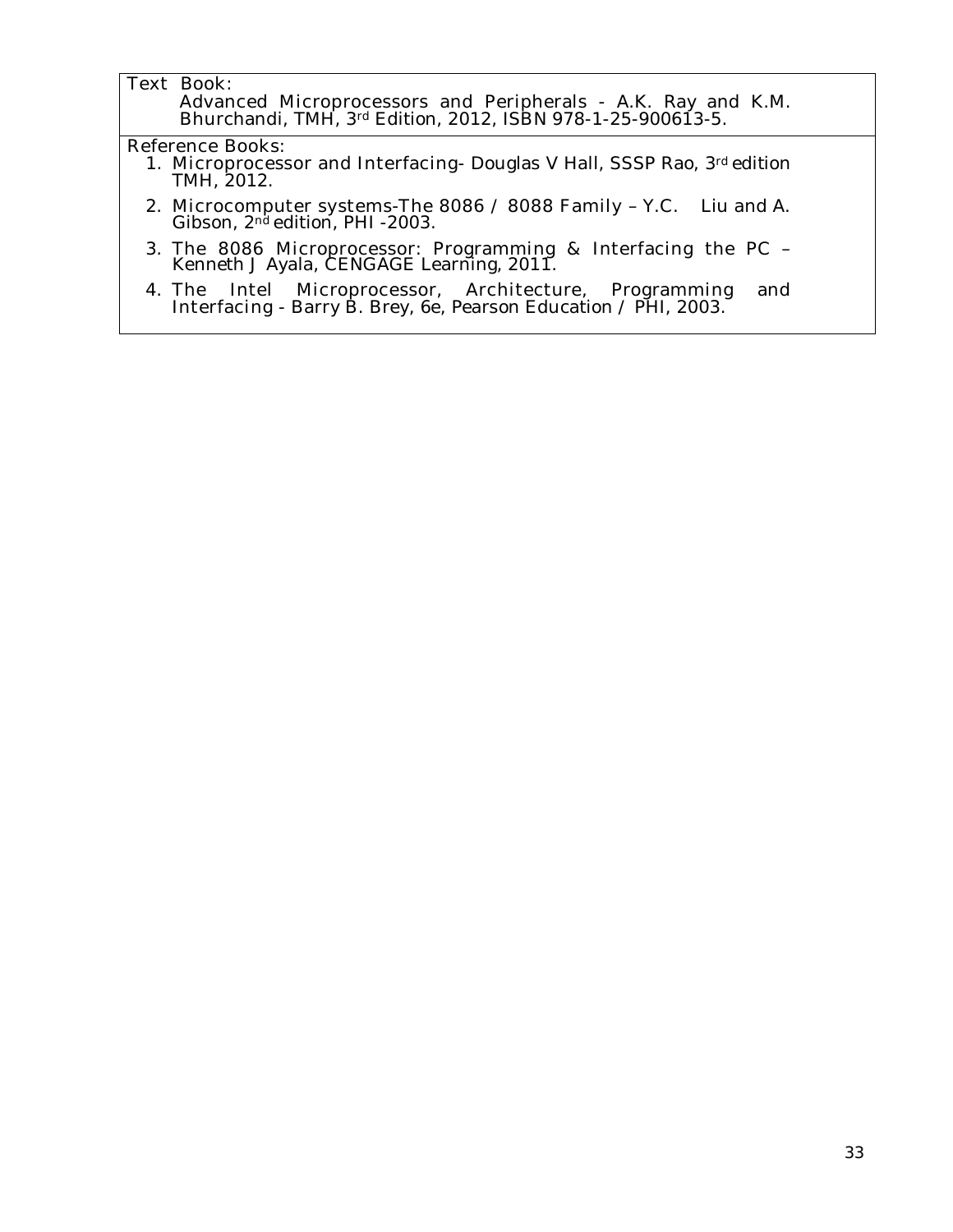| <b>CONTROL SYSTEMS</b><br>[As per Choice Based Credit System (CBCS) scheme] |                                           |                   |    |  |  |
|-----------------------------------------------------------------------------|-------------------------------------------|-------------------|----|--|--|
| <b>SEMESTER - IV (EC/TC)</b>                                                |                                           |                   |    |  |  |
| Subject Code                                                                | 15EC43                                    | <b>IA Marks</b>   | 20 |  |  |
| Number of Lecture                                                           | 04                                        | Exam Marks        | 80 |  |  |
| Hours/Week                                                                  |                                           |                   |    |  |  |
|                                                                             | Total Number of   50(10 Hours per Module) | <b>Exam Hours</b> | 03 |  |  |
| Lecture Hours                                                               |                                           |                   |    |  |  |
| CREDITS - 04                                                                |                                           |                   |    |  |  |

**Course objectives:** This course will enable students to:

- Understand the basic features, configurations and application of control systems.
- Understand various terminologies and definitions for the control systems.
- Learn how to find a mathematical model of electrical, mechanical and electromechanical systems.
- Know how to find time response from the transfer function.
- Find the transfer function via Masons' rule.
- Analyze the stability of a system from the transfer function.

| <b>Modules</b>                                                                                                                                                                                                                                                                                                                  | <b>RBT</b> Level |
|---------------------------------------------------------------------------------------------------------------------------------------------------------------------------------------------------------------------------------------------------------------------------------------------------------------------------------|------------------|
|                                                                                                                                                                                                                                                                                                                                 |                  |
| <b>Module -1</b>                                                                                                                                                                                                                                                                                                                |                  |
| Introduction to Control Systems: Types of Control Systems, Effect of<br>Feedback Systems, Differential equation of Physical Systems -<br>Mechanical Systems, Electrical Systems, Analogous Systems. Block<br>diagrams and signal flow graphs: Transfer functions, Block diagram<br>algebra and Signal Flow graphs.              | L1, L2, L3       |
| <b>Module -2</b>                                                                                                                                                                                                                                                                                                                |                  |
| Time Response of feedback control systems: Standard test signals, Unit<br>step response of First and Second order Systems. Time response<br>specifications, Time response specifications of second order systems,<br>steady state errors and error constants. Introduction to PI, PD and PID<br>Controllers (excluding design). | L1, L2, L3       |
| <b>Module -3</b>                                                                                                                                                                                                                                                                                                                |                  |
| Stability analysis: Concepts of stability, Necessary conditions for<br>Stability, Routh stability criterion, Relative stability analysis: more on<br>the Routh stability criterion, Introduction to Root-Locus Techniques,<br>The root locus concepts, Construction of root loci.                                               | L1, L2, L3       |
| <b>Module -4</b>                                                                                                                                                                                                                                                                                                                |                  |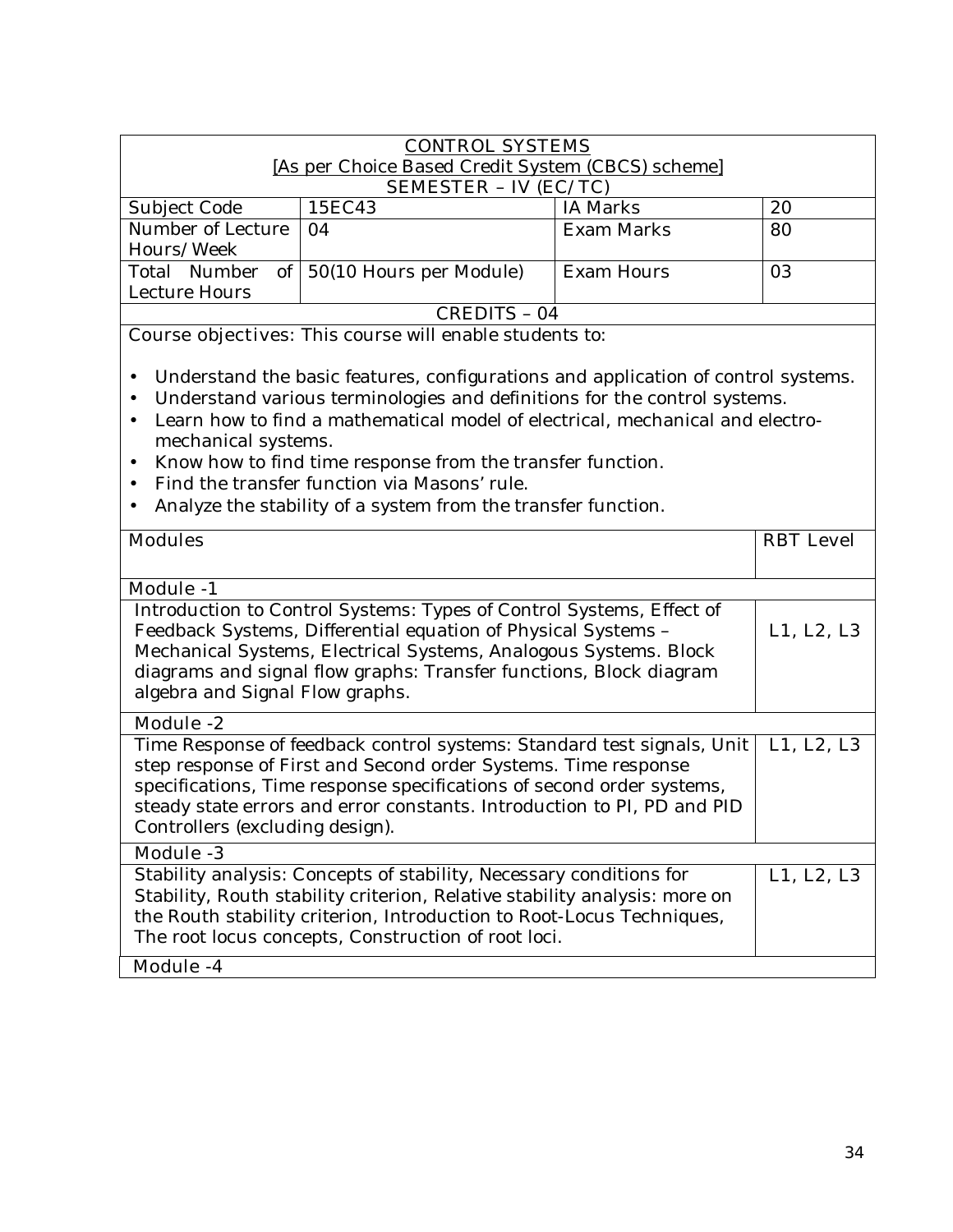|                                                                                             | Frequency domain analysis and stability:<br>Correlation between time and frequency response, Bode Plots,<br>Experimental determination of transfer function.<br>Introduction to Polar Plots, (Inverse Polar Plots excluded) Mathematical<br>preliminaries, Nyquist Stability criterion, (Systems with transportation<br>lag excluded)<br>Introduction to lead, lag and lead-lag compensating networks (excluding                                                                                                                                                                                                         | L1, L2, L3 |  |  |
|---------------------------------------------------------------------------------------------|--------------------------------------------------------------------------------------------------------------------------------------------------------------------------------------------------------------------------------------------------------------------------------------------------------------------------------------------------------------------------------------------------------------------------------------------------------------------------------------------------------------------------------------------------------------------------------------------------------------------------|------------|--|--|
| design).                                                                                    |                                                                                                                                                                                                                                                                                                                                                                                                                                                                                                                                                                                                                          |            |  |  |
| Module -5                                                                                   |                                                                                                                                                                                                                                                                                                                                                                                                                                                                                                                                                                                                                          |            |  |  |
|                                                                                             | <b>Introduction to Digital Control System: Introduction, Spectrum</b><br>Analysis of Sampling process, Signal reconstruction, Difference<br>equations. Introduction to State variable analysis: Introduction,<br>Concept of State, State variables & State model, State model for Linear<br>Continuous & Discrete time systems, Diaganolisation.                                                                                                                                                                                                                                                                         | L1, L2, L3 |  |  |
|                                                                                             | <b>Course Outcomes:</b> At the end of the course, the students will be able to                                                                                                                                                                                                                                                                                                                                                                                                                                                                                                                                           |            |  |  |
|                                                                                             | • Develop the mathematical model of mechanical and electrical systems<br>• Develop transfer function for a given control system using block diagram<br>reduction techniques and signal flow graph method<br>• Determine the time domain specifications for first and second order systems<br>• Determine the stability of a system in the time domain using Routh-Hurwitz<br>criterion and Root-locus technique.<br>• Determine the stability of a system in the frequency domain using Nyquist and<br>bode plots<br>• Develop a control system model in continuous and discrete time using state<br>variable techniques |            |  |  |
|                                                                                             | <b>Question paper pattern:</b>                                                                                                                                                                                                                                                                                                                                                                                                                                                                                                                                                                                           |            |  |  |
|                                                                                             | The question paper will have ten questions.                                                                                                                                                                                                                                                                                                                                                                                                                                                                                                                                                                              |            |  |  |
| $\bullet$                                                                                   | Each full Question consisting of 16 marks                                                                                                                                                                                                                                                                                                                                                                                                                                                                                                                                                                                |            |  |  |
| There will be 2 full questions (with a maximum of Three sub questions) from<br>each module. |                                                                                                                                                                                                                                                                                                                                                                                                                                                                                                                                                                                                                          |            |  |  |
|                                                                                             | • Each full question will have sub questions covering all the topics under a<br>module.                                                                                                                                                                                                                                                                                                                                                                                                                                                                                                                                  |            |  |  |
|                                                                                             | The students will have to answer 5 full questions, selecting one full question<br>from each module.                                                                                                                                                                                                                                                                                                                                                                                                                                                                                                                      |            |  |  |
| <b>Text Book:</b>                                                                           | J. Nagarath and M. Gopal, " Control Systems Engineering", New Age International<br>(P) Limited, Publishers, Fifth edition-2005, ISBN: 81-224-2008-7.                                                                                                                                                                                                                                                                                                                                                                                                                                                                     |            |  |  |
|                                                                                             | <b>Reference Books:</b>                                                                                                                                                                                                                                                                                                                                                                                                                                                                                                                                                                                                  |            |  |  |
|                                                                                             | 1. "Modern Control Engineering," K.Ogata, Pearson Education Asia/PHI, 4th<br>Edition, 2002. ISBN 978-81-203-4010-7.                                                                                                                                                                                                                                                                                                                                                                                                                                                                                                      |            |  |  |
|                                                                                             | 2. "Automatic Control Systems", Benjamin C. Kuo, John Wiley India Pvt. Ltd., 8 <sup>th</sup><br>Edition, 2008.                                                                                                                                                                                                                                                                                                                                                                                                                                                                                                           |            |  |  |
|                                                                                             | 3. "Feedback and Control System," Joseph J Distefano III et al., Schaum's<br>Outlines, TMH, 2 <sup>nd</sup> Edition 2007.                                                                                                                                                                                                                                                                                                                                                                                                                                                                                                |            |  |  |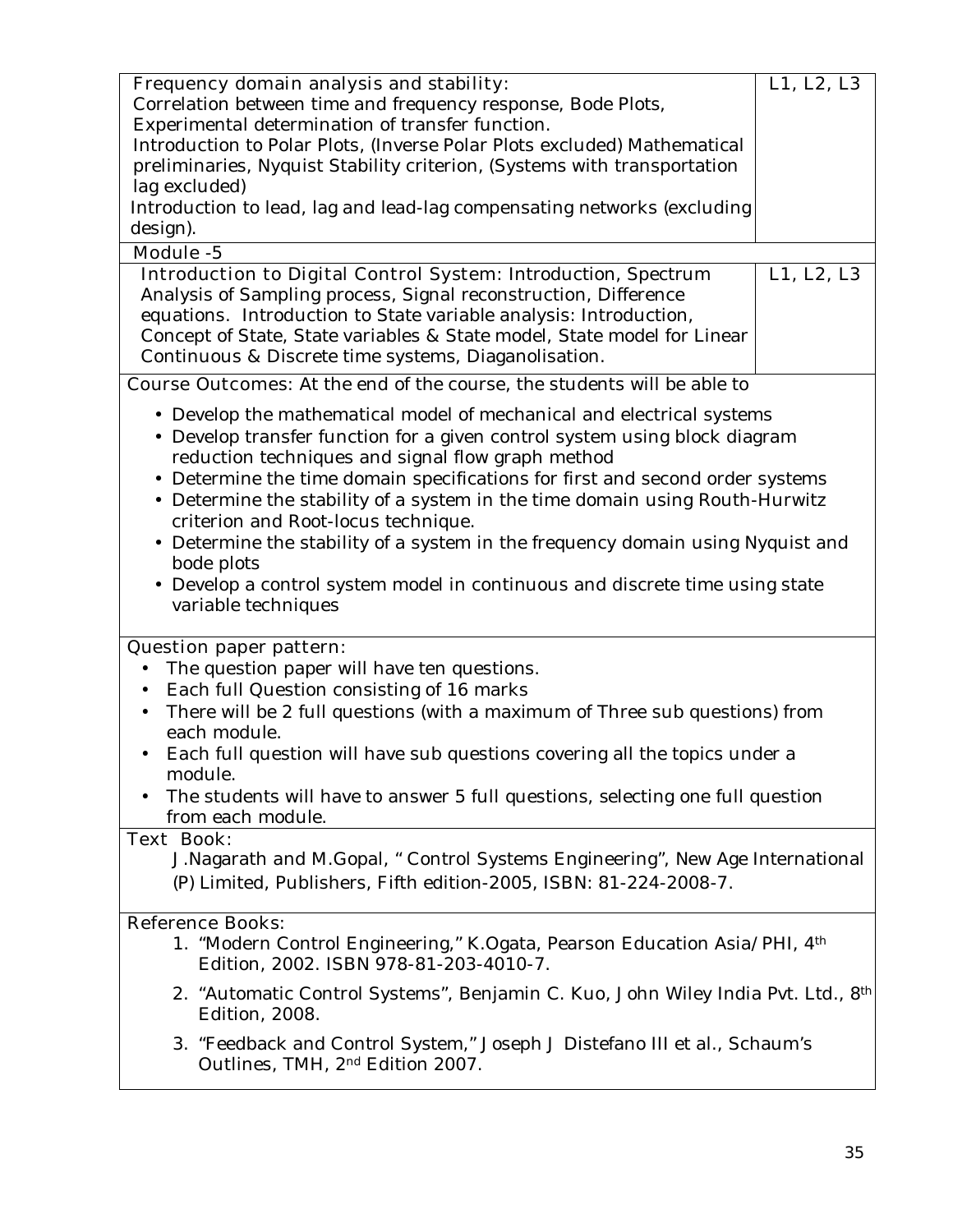| <b>SIGNALS AND SYSTEMS</b>                                                                                                                                                                                                                                                                                                                                                                                                                                                                                                                                                                                                                                                                                                                                                                                                                                            |                                                                                                                                                                                                                                                                                                                                                    |                   |                  |  |  |
|-----------------------------------------------------------------------------------------------------------------------------------------------------------------------------------------------------------------------------------------------------------------------------------------------------------------------------------------------------------------------------------------------------------------------------------------------------------------------------------------------------------------------------------------------------------------------------------------------------------------------------------------------------------------------------------------------------------------------------------------------------------------------------------------------------------------------------------------------------------------------|----------------------------------------------------------------------------------------------------------------------------------------------------------------------------------------------------------------------------------------------------------------------------------------------------------------------------------------------------|-------------------|------------------|--|--|
| [As per Choice Based Credit System (CBCS) scheme]<br><b>SEMESTER - IV (EC/TC)</b>                                                                                                                                                                                                                                                                                                                                                                                                                                                                                                                                                                                                                                                                                                                                                                                     |                                                                                                                                                                                                                                                                                                                                                    |                   |                  |  |  |
| Subject Code                                                                                                                                                                                                                                                                                                                                                                                                                                                                                                                                                                                                                                                                                                                                                                                                                                                          | 15EC44                                                                                                                                                                                                                                                                                                                                             | <b>IA Marks</b>   | 20               |  |  |
| Number of Lecture<br>Hours/Week                                                                                                                                                                                                                                                                                                                                                                                                                                                                                                                                                                                                                                                                                                                                                                                                                                       | 04                                                                                                                                                                                                                                                                                                                                                 | <b>Exam Marks</b> | 80               |  |  |
| Total Number<br>of  <br><b>Lecture Hours</b>                                                                                                                                                                                                                                                                                                                                                                                                                                                                                                                                                                                                                                                                                                                                                                                                                          | 50(10 Hours per Module)                                                                                                                                                                                                                                                                                                                            | <b>Exam Hours</b> | 03               |  |  |
|                                                                                                                                                                                                                                                                                                                                                                                                                                                                                                                                                                                                                                                                                                                                                                                                                                                                       | CREDITS - 04                                                                                                                                                                                                                                                                                                                                       |                   |                  |  |  |
|                                                                                                                                                                                                                                                                                                                                                                                                                                                                                                                                                                                                                                                                                                                                                                                                                                                                       | <b>Course objectives:</b> This course will enable students to:                                                                                                                                                                                                                                                                                     |                   |                  |  |  |
| and systems.                                                                                                                                                                                                                                                                                                                                                                                                                                                                                                                                                                                                                                                                                                                                                                                                                                                          | Understand the mathematical description of continuous and discrete time signals                                                                                                                                                                                                                                                                    |                   |                  |  |  |
|                                                                                                                                                                                                                                                                                                                                                                                                                                                                                                                                                                                                                                                                                                                                                                                                                                                                       | Analyze the signals in time domain using convolution difference/differential                                                                                                                                                                                                                                                                       |                   |                  |  |  |
| equations                                                                                                                                                                                                                                                                                                                                                                                                                                                                                                                                                                                                                                                                                                                                                                                                                                                             |                                                                                                                                                                                                                                                                                                                                                    |                   |                  |  |  |
|                                                                                                                                                                                                                                                                                                                                                                                                                                                                                                                                                                                                                                                                                                                                                                                                                                                                       | Classify signals into different categories based on their properties.                                                                                                                                                                                                                                                                              |                   |                  |  |  |
|                                                                                                                                                                                                                                                                                                                                                                                                                                                                                                                                                                                                                                                                                                                                                                                                                                                                       | Analyze Linear Time Invariant (LTI) systems in time and transform domains.                                                                                                                                                                                                                                                                         |                   |                  |  |  |
|                                                                                                                                                                                                                                                                                                                                                                                                                                                                                                                                                                                                                                                                                                                                                                                                                                                                       | Build basics for understanding of courses such as signal processing, control                                                                                                                                                                                                                                                                       |                   |                  |  |  |
| system and communication.                                                                                                                                                                                                                                                                                                                                                                                                                                                                                                                                                                                                                                                                                                                                                                                                                                             |                                                                                                                                                                                                                                                                                                                                                    |                   |                  |  |  |
|                                                                                                                                                                                                                                                                                                                                                                                                                                                                                                                                                                                                                                                                                                                                                                                                                                                                       | <b>Modules</b>                                                                                                                                                                                                                                                                                                                                     |                   | <b>RBT</b> Level |  |  |
| <b>Module -1</b>                                                                                                                                                                                                                                                                                                                                                                                                                                                                                                                                                                                                                                                                                                                                                                                                                                                      |                                                                                                                                                                                                                                                                                                                                                    |                   |                  |  |  |
| Introduction and Classification of signals: Definition of signal and<br>systems, communication and control systems as examples. Sampling<br>of analog signals, Continuous time and discrete time<br>signal,<br>L1, L2, L3<br>Classification of signals as even, odd, periodic and non-periodic,<br>deterministic and non-deterministic, energy and power.<br>Elementary signals/Functions: Exponential, sine, impulse, step and<br>its properties, ramp, rectangular, triangular, signum, sync functions.<br>Operations on signals: Amplitude scaling, addition, multiplication,<br>differentiation, integration (Accumulator for DT), time scaling, time<br>shifting and time folding.<br>Systems: Definition, Classification: linear and non-linear, time variant<br>and invariant, causal and non- causal, static and dynamic, stable and<br>unstable, invertible. |                                                                                                                                                                                                                                                                                                                                                    |                   |                  |  |  |
| <b>Module -2</b><br>Time domain representation of LTI System: System modeling:                                                                                                                                                                                                                                                                                                                                                                                                                                                                                                                                                                                                                                                                                                                                                                                        |                                                                                                                                                                                                                                                                                                                                                    |                   |                  |  |  |
| convolution.<br><b>Module -3</b>                                                                                                                                                                                                                                                                                                                                                                                                                                                                                                                                                                                                                                                                                                                                                                                                                                      | Input-output relation, definition of impulse response, convolution sum,<br>convolution integral, computation of convolution integral<br>convolution sum using graphical method for unit step to unit step,<br>unit step to exponential, exponential to exponential, unit step to<br>rectangular and rectangular to rectangular only. Properties of | and               | L1, L2, L3       |  |  |
|                                                                                                                                                                                                                                                                                                                                                                                                                                                                                                                                                                                                                                                                                                                                                                                                                                                                       |                                                                                                                                                                                                                                                                                                                                                    |                   |                  |  |  |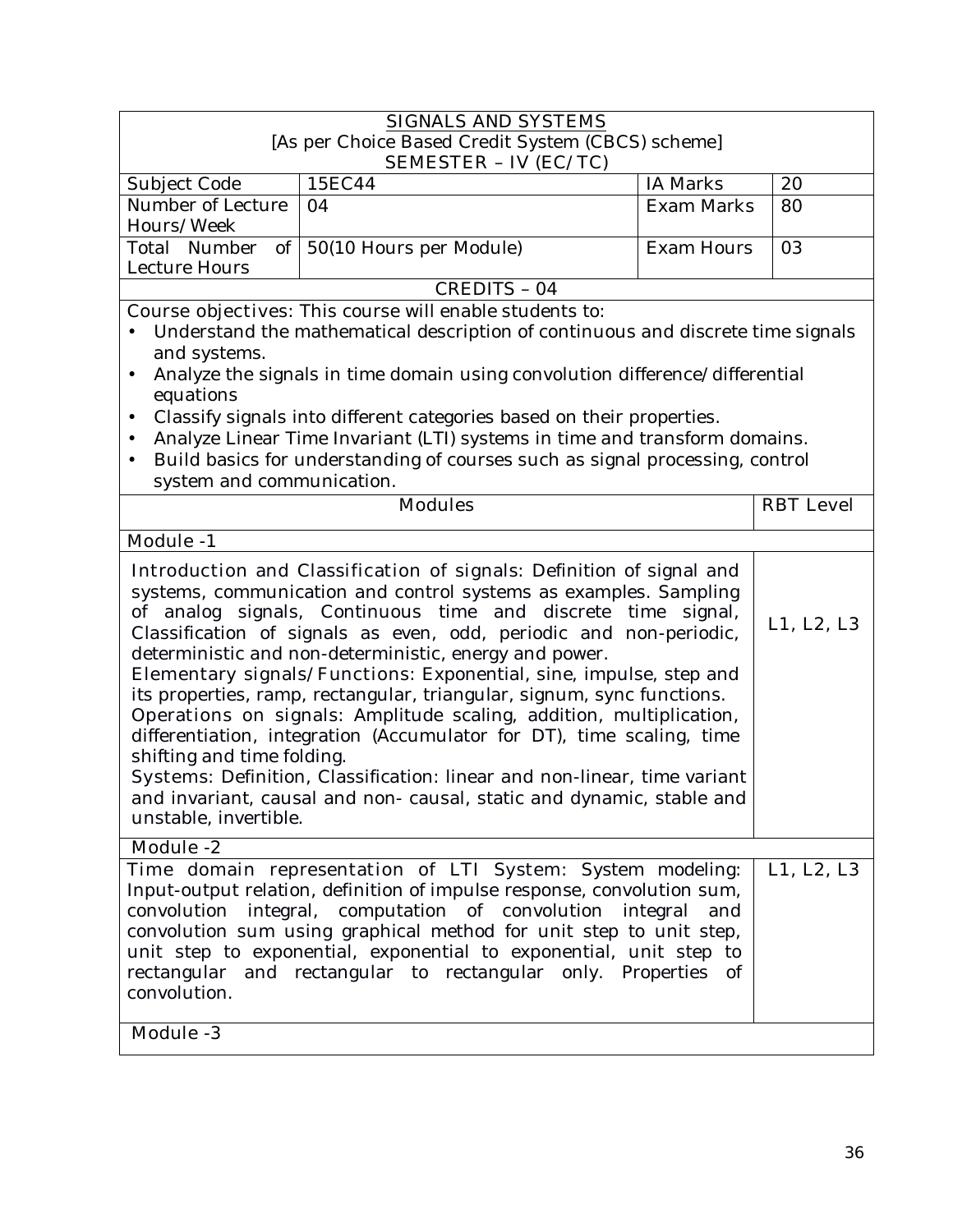| System interconnection, system properties in terms of impulse<br>response, step response in terms of impulse response (4 Hours).                                                                                                                                                                                                                                                                                                                                                                                                                                                                                                                         | L1, L2, L3 |
|----------------------------------------------------------------------------------------------------------------------------------------------------------------------------------------------------------------------------------------------------------------------------------------------------------------------------------------------------------------------------------------------------------------------------------------------------------------------------------------------------------------------------------------------------------------------------------------------------------------------------------------------------------|------------|
| Fourier Representation of Periodic Signals: Introduction to CTFS<br>and DTFS, definition, properties (No derivation) and basic problems<br>(inverse Fourier series is excluded) (06 Hours).                                                                                                                                                                                                                                                                                                                                                                                                                                                              |            |
| Module -4                                                                                                                                                                                                                                                                                                                                                                                                                                                                                                                                                                                                                                                |            |
| <b>Fourier Representation of aperiodic Signals:</b><br>FT representation of aperiodic CT signals - FT, definition, FT of<br>standard CT signals, Properties and their significance (4 Hours).<br>FT representation of aperiodic discrete signals-DTFT, definition,<br>DTFT of standard discrete signals, Properties and their significance<br>(4 Hours).<br><b>Impulse sampling and reconstruction:</b> Sampling theorem (only<br>statement) and reconstruction of signals (2 Hours).                                                                                                                                                                    | L1, L2, L3 |
| Module -5                                                                                                                                                                                                                                                                                                                                                                                                                                                                                                                                                                                                                                                |            |
| Z-Transforms: Introduction, the Z-transform, properties of the Region<br>of convergence, Properties of the Z-Transform, Inversion of the Z-<br>Transform, Transform analysis of LTI systems.                                                                                                                                                                                                                                                                                                                                                                                                                                                             | L1, L2, L3 |
| <b>Course Outcomes:</b> At the end of the course, students will be able to:                                                                                                                                                                                                                                                                                                                                                                                                                                                                                                                                                                              |            |
| Classify the signals as continuous/discrete, periodic/aperiodic, even/odd,<br>$\bullet$<br>energy/power and deterministic/random signals.<br>Determine the linearity, causality, time-invariance and stability properties of<br>$\bullet$<br>continuous and discrete time systems.<br>Compute the response of a Continuous and Discrete LTI system using convolution<br>$\bullet$<br>integral and convolution sum.<br>Determine the spectral characteristics of continuous and discrete time signal using<br>$\bullet$<br>Fourier analysis.<br>Compute Z-transforms, inverse Z-transforms and transfer functions of complex<br>$\bullet$<br>LTI systems. |            |
| <b>Question paper pattern:</b><br>The question paper will have ten questions.<br>Each full Question consisting of 16 marks<br>There will be 2 full questions (with a maximum of Three sub questions) from<br>each module.<br>Each full question will have sub questions covering all the topics under a<br>module.<br>The students will have to answer 5 full questions, selecting one full question<br>from each module.<br><b>Text Book:</b><br>Simon Haykins and Barry Van Veen, "Signals and Systems", 2nd Edition,                                                                                                                                  |            |
| 2008, WileyIndia. ISBN 9971-51-239-4.                                                                                                                                                                                                                                                                                                                                                                                                                                                                                                                                                                                                                    |            |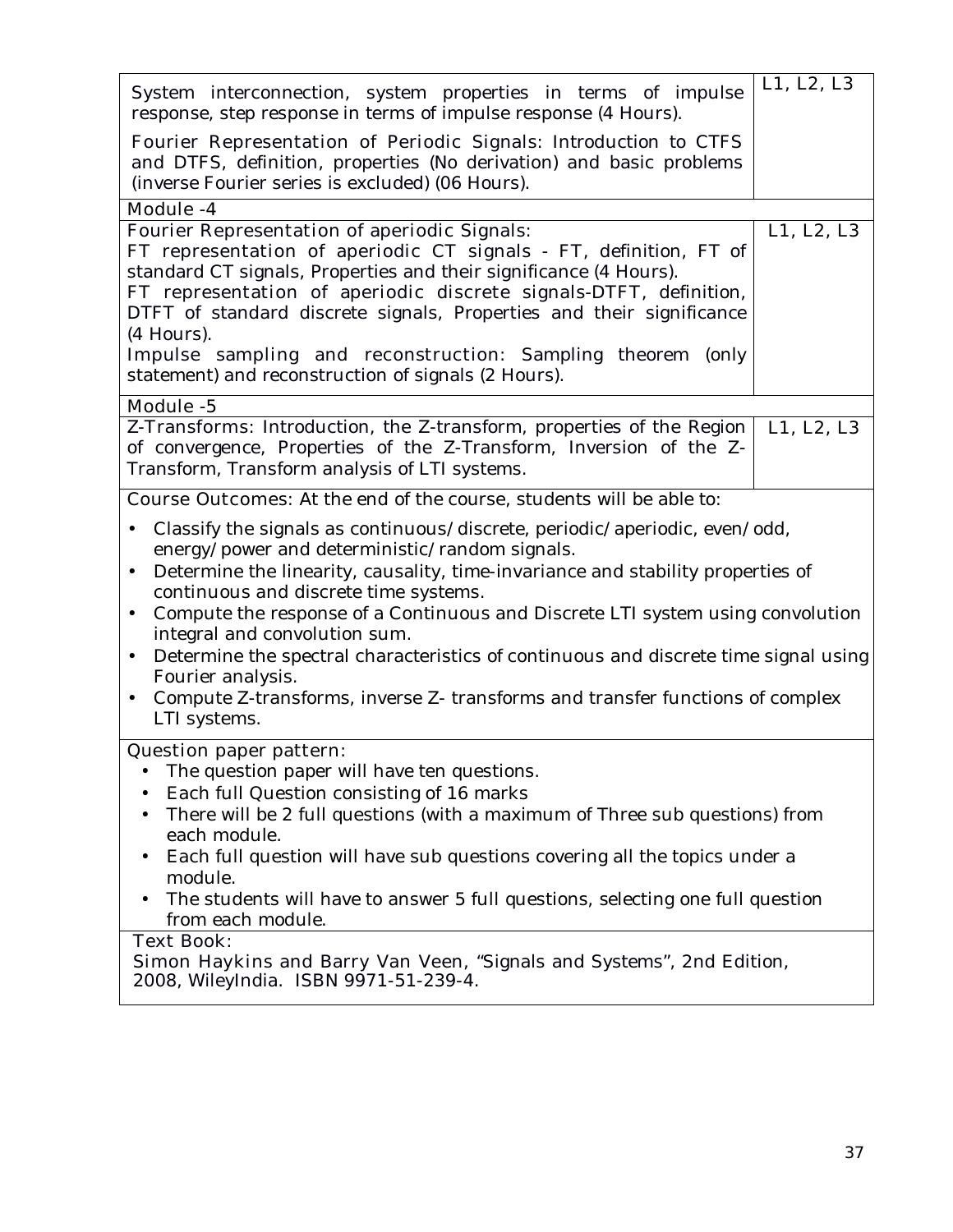- 1. **Michael Roberts,** "Fundamentals of Signals & Systems", 2nd edition, Tata McGraw-Hill, 2010, ISBN 978-0-07-070221-9.
- 2. **Alan V Oppenheim, Alan S, Willsky and A Hamid Nawab,** "Signals and Systems" Pearson Education Asia / PHI, 2nd edition, 1997. Indian Reprint 2002.
- 3. **H. P Hsu, R. Ranjan,** "Signals and Systems", Scham's outlines, TMH, 2006.
- 4. **B. P. Lathi,** "Linear Systems and Signals", Oxford University Press, 2005.
- 5. **Ganesh Rao and Satish Tunga,** "Signals and Systems", Pearson/Sanguine Technical Publishers, 2004.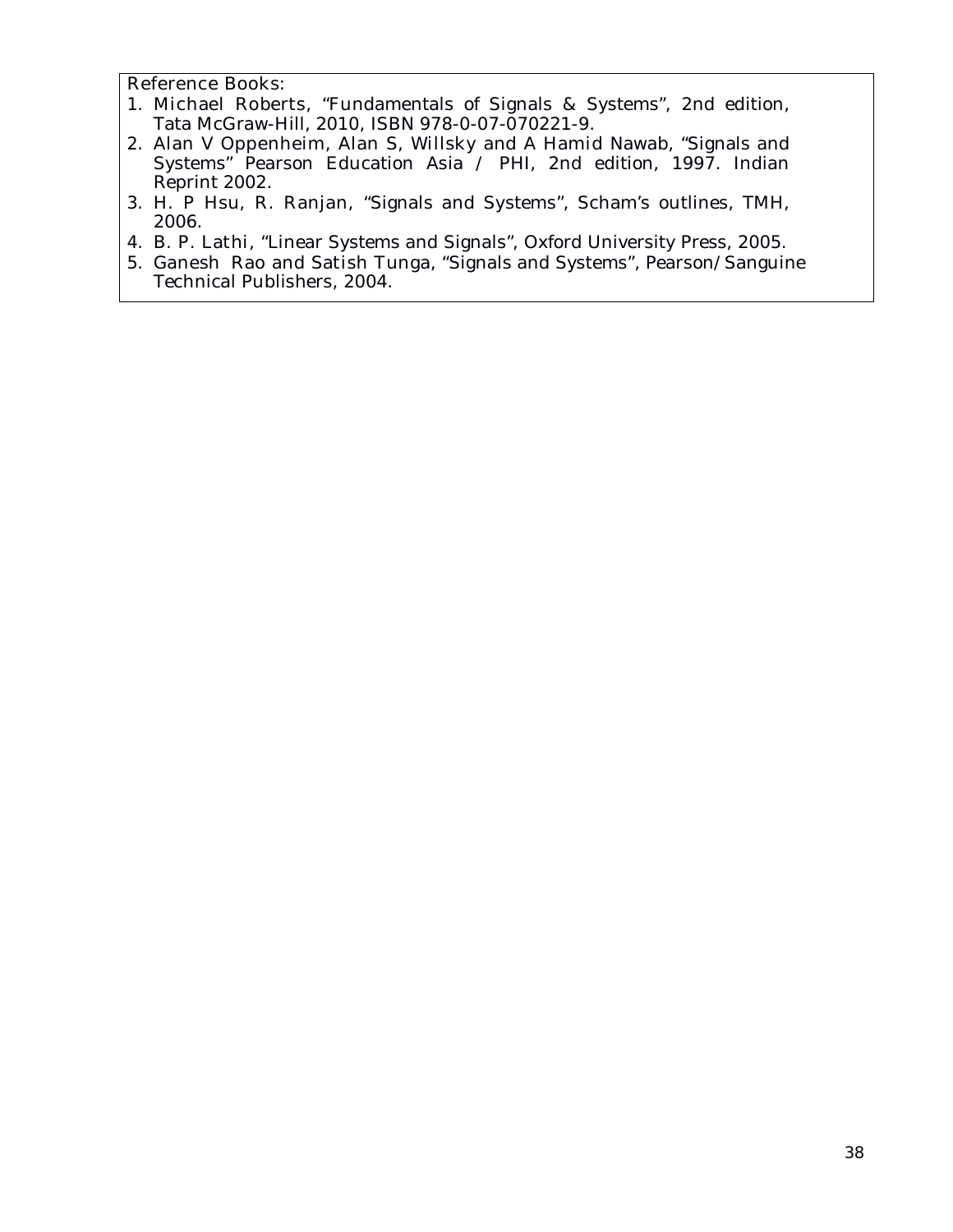|                                                                                                                                                                                                                                                                                                                                                                                                                                                                                                                                                                               | PRINCIPLES OF COMMUNICATION SYSTEMS                                               |                                              |                  |
|-------------------------------------------------------------------------------------------------------------------------------------------------------------------------------------------------------------------------------------------------------------------------------------------------------------------------------------------------------------------------------------------------------------------------------------------------------------------------------------------------------------------------------------------------------------------------------|-----------------------------------------------------------------------------------|----------------------------------------------|------------------|
|                                                                                                                                                                                                                                                                                                                                                                                                                                                                                                                                                                               | [As per Choice Based Credit System (CBCS) scheme]<br><b>SEMESTER - IV (EC/TC)</b> |                                              |                  |
| Subject Code                                                                                                                                                                                                                                                                                                                                                                                                                                                                                                                                                                  | 15EC45                                                                            | <b>IA Marks</b>                              | 20               |
| Number of Lecture<br>Hours/Week                                                                                                                                                                                                                                                                                                                                                                                                                                                                                                                                               | 04                                                                                | Exam Marks                                   | 80               |
| <b>Total Number of Lecture Hours</b>                                                                                                                                                                                                                                                                                                                                                                                                                                                                                                                                          | 50(10 Hours per Module)                                                           | <b>Exam Hours</b>                            | 03               |
|                                                                                                                                                                                                                                                                                                                                                                                                                                                                                                                                                                               | <b>CREDITS - 04</b>                                                               |                                              |                  |
| <b>Course objectives:</b> This course will enable students to:<br>Design simple systems for generating and demodulating AM, DSB, SSB and VSB<br>signals.<br>Understand the concepts in Angle modulation for the design of communication<br>systems.<br>Design simple systems for generating and demodulating frequency modulated<br>$\bullet$<br>signals.<br>Learn the concepts of random process and various types of noise.<br>Evaluate the performance of the communication system in presence of noise.<br>$\bullet$<br>Analyze pulse modulation and sampling techniques. |                                                                                   |                                              |                  |
|                                                                                                                                                                                                                                                                                                                                                                                                                                                                                                                                                                               | <b>Modules</b>                                                                    |                                              | <b>RBT</b> Level |
| Module - 1                                                                                                                                                                                                                                                                                                                                                                                                                                                                                                                                                                    |                                                                                   |                                              |                  |
| <b>AMPLITUDE MODULATION:</b> Introduction, Amplitude Modulation: Time &<br>Frequency - Domain description, Switching modulator, Envelop detector.                                                                                                                                                                                                                                                                                                                                                                                                                             |                                                                                   |                                              | L1, L2, L3       |
| <b>DOUBLE SIDE BAND-SUPPRESSED CARRIER MODULATION:</b> Time and<br>Frequency - Domain description, Ring modulator, Coherent detection,<br>Costas Receiver, Quadrature Carrier Multiplexing.<br>SINGLE<br>SIDE-BAND AND VESTIGIAL<br><b>MODULATION:</b> SSB Modulation, VSB Modulation, Frequency Translation,<br>Frequency- Division Multiplexing, Theme Example: VSB Transmission of<br>Analog and Digital Television.                                                                                                                                                       | <b>SIDEBAND</b>                                                                   | <b>METHODS</b><br>OF<br>(Chapter 3 of Text). |                  |
| Module - 2                                                                                                                                                                                                                                                                                                                                                                                                                                                                                                                                                                    |                                                                                   |                                              |                  |
|                                                                                                                                                                                                                                                                                                                                                                                                                                                                                                                                                                               |                                                                                   |                                              |                  |
| <b>ANGLE MODULATION:</b> Basic definitions, Frequency Modulation: Narrow<br>Band FM, Wide Band FM, Transmission bandwidth of FM Signals,<br>Generation of FM Signals, Demodulation of FM Signals, FM Stereo<br>Multiplexing, Phase-Locked Loop: Nonlinear model of PLL, Linear model of<br>PLL, Nonlinear Effects in FM Systems. The Superheterodyne Receiver (refer<br>Chapter 4 of Text).                                                                                                                                                                                   |                                                                                   |                                              | L1, L2, L3       |
| Module - 3                                                                                                                                                                                                                                                                                                                                                                                                                                                                                                                                                                    |                                                                                   |                                              |                  |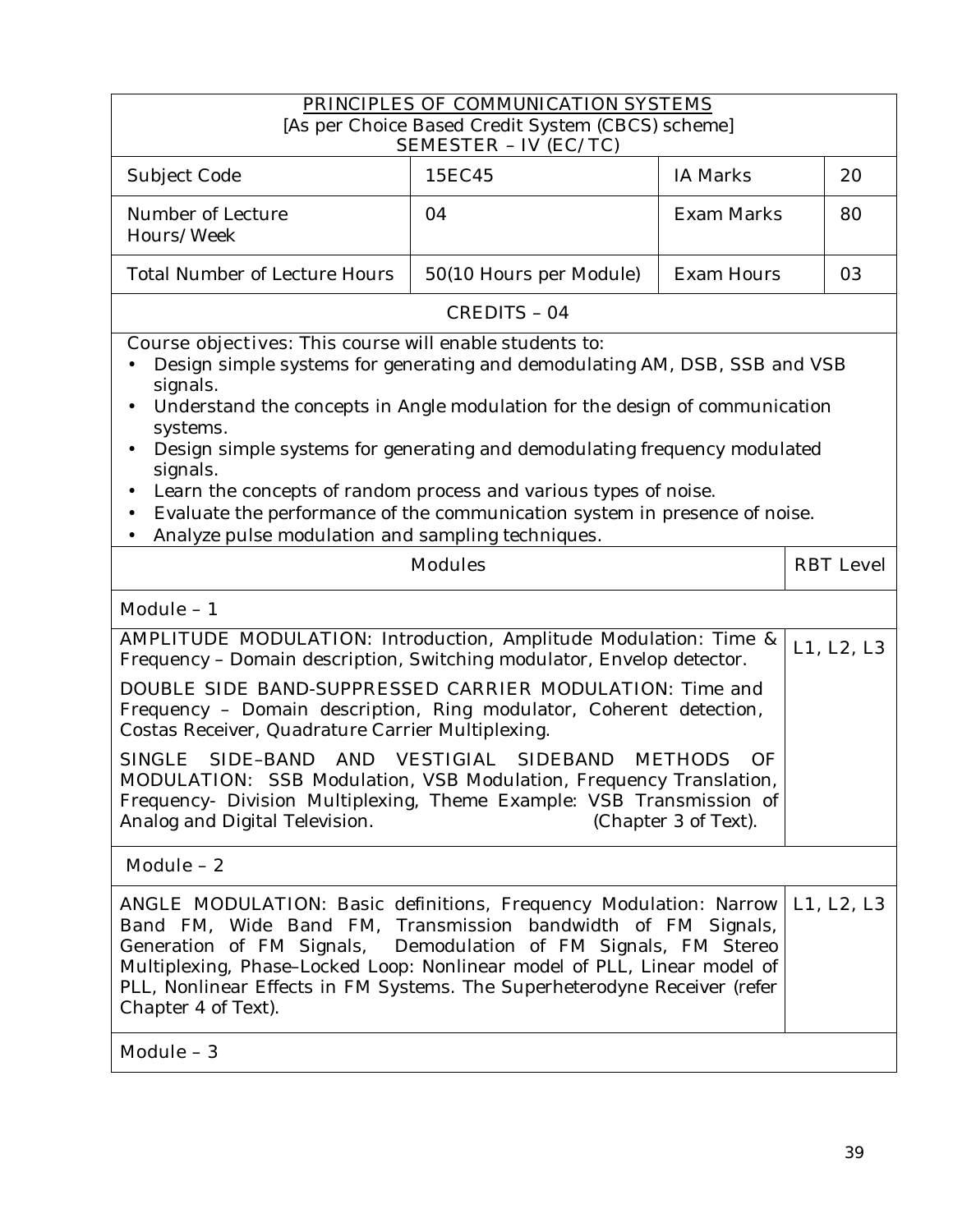| <b>RANDOM VARIABLES &amp; PROCESS:</b> Introduction, Probability, Conditional<br>Probability, Random variables, Several Random Variables. Statistical<br>Averages: Function of a random variable, Moments, Random Processes,<br>Mean, Correlation and Covariance function: Properties of autocorrelation<br>function, Cross-correlation functions (refer Chapter 5 of Text).<br><b>NOISE:</b> Shot Noise, Thermal noise, White Noise, Noise Equivalent<br>Bandwidth (refer Chapter 5 of Text), Noise Figure (refer Section 6.7 of Text).                                                     | L1, L2, L3 |
|----------------------------------------------------------------------------------------------------------------------------------------------------------------------------------------------------------------------------------------------------------------------------------------------------------------------------------------------------------------------------------------------------------------------------------------------------------------------------------------------------------------------------------------------------------------------------------------------|------------|
| Module - 4                                                                                                                                                                                                                                                                                                                                                                                                                                                                                                                                                                                   |            |
| <b>NOISE</b><br><b>ANALOG MODULATION:</b> Introduction, Receiver Model,<br>$\mathbf{N}$<br>Noise in DSB-SC receivers, Noise in AM receivers, Threshold effect, Noise in<br>FM receivers, Capture effect, FM threshold effect, FM threshold reduction,<br>Pre-emphasis and De-emphasis in FM (refer Chapter 6 of Text).                                                                                                                                                                                                                                                                       | L1, L2, L3 |
| Module - 5                                                                                                                                                                                                                                                                                                                                                                                                                                                                                                                                                                                   |            |
| DIGITAL REPRESENTATION OF ANALOG SIGNALS: Introduction, Why<br>Digitize Analog Sources?, The Sampling process, Pulse Amplitude<br>Modulation, Time Division Multiplexing, Pulse-Position Modulation,<br>Generation of PPM Waves, Detection of PPM Waves, The Quantization<br>Process, Quantization Noise, Pulse-Code Modulation:<br>Sampling,<br>Quantization, Encoding, Regeneration, Decoding, Filtering, Multiplexing<br>(refer Chapter 7 of Text), Application to Vocoder (refer Section 6.8 of<br>Reference Book 1).                                                                    | L1, L2, L3 |
| <b>Course Outcomes:</b> At the end of the course, students will be able to:                                                                                                                                                                                                                                                                                                                                                                                                                                                                                                                  |            |
| Determine the performance of analog modulation schemes in time and frequency<br>domains.<br>• Determine the performance of systems for generation and detection of modulated<br>analog signals.<br>• Characterize analog signals in time domain as random processes and in frequency<br>domain using Fourier transforms.<br>Characterize the influence of channel on analog modulated signals<br>Determine the performance of analog communication systems.<br>Understand the characteristics of pulse amplitude modulation, pulse position<br>modulation and pulse code modulation systems. |            |
| <b>Question paper pattern:</b>                                                                                                                                                                                                                                                                                                                                                                                                                                                                                                                                                               |            |
| The question paper will have ten questions.<br>Each full Question consisting of 16 marks.<br>There will be 2 full questions (with a maximum of Three sub questions) from each<br>module.<br>Each full question will have sub questions covering all the topics under a module.<br>The students will have to answer 5 full questions, selecting one full question from<br>each module.                                                                                                                                                                                                        |            |
| <b>Text Book:</b><br><b>Communication Systems</b> , Simon Haykins & Moher, 5th Edition, John                                                                                                                                                                                                                                                                                                                                                                                                                                                                                                 |            |
| Willey, India Pvt. Ltd, 2010, ISBN 978 - 81 - 265 - 2151 - 7.                                                                                                                                                                                                                                                                                                                                                                                                                                                                                                                                |            |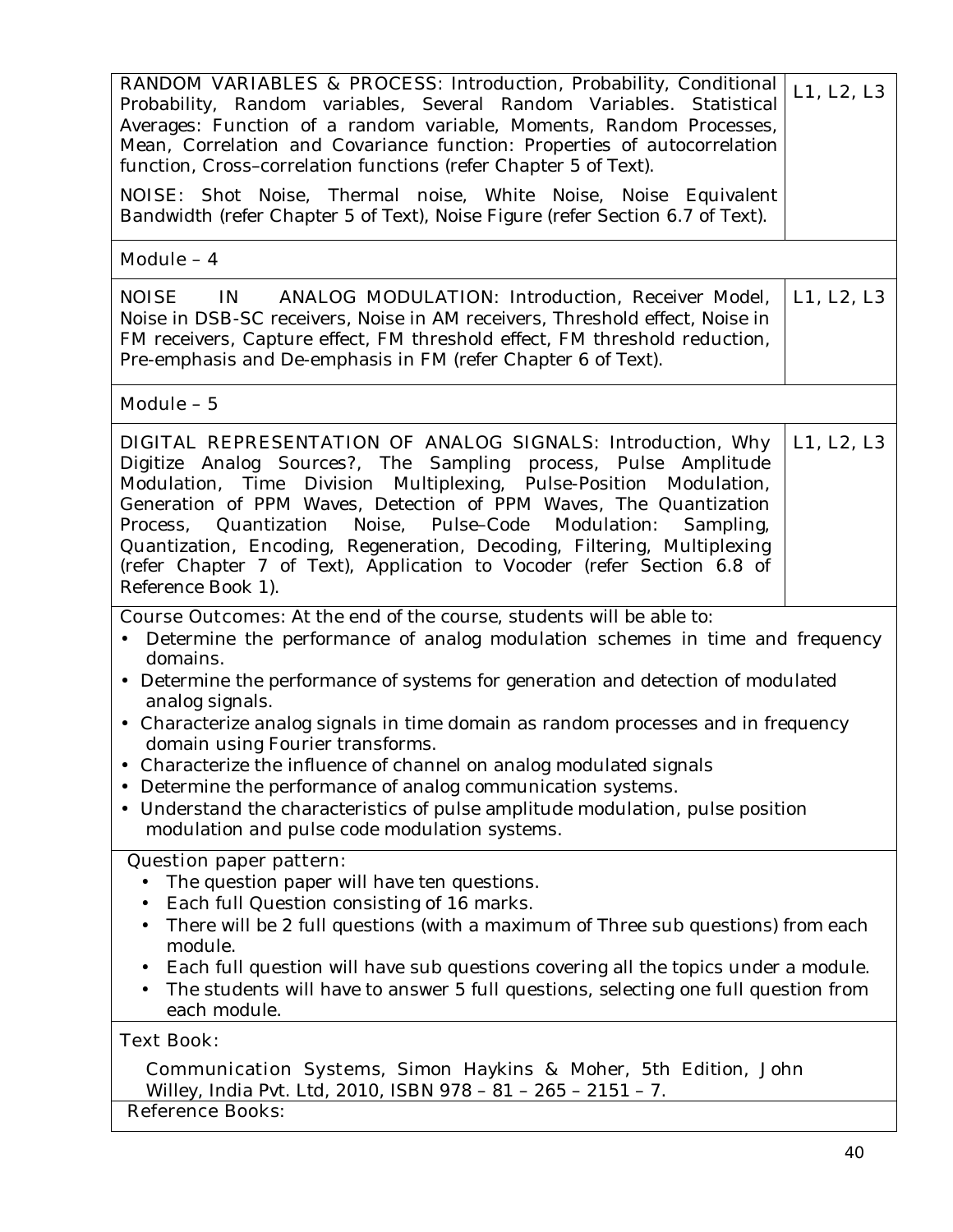- 1. **Modern Digital and Analog Communication Systems,** B. P. Lathi, Oxford University Press., 4th edition.
- 2. **An Introduction to Analog and Digital Communication**, Simon Haykins, John Wiley India Pvt. Ltd., 2008, ISBN 978–81–265–3653–5.
- 3. **Principles of Communication Systems**, H.Taub & D.L.Schilling, TMH, 2011.
- 4. **Communication Systems**, Harold P.E, Stern Samy and A.Mahmond, Pearson Edition, 2004.
- 5. **Communication Systems**: **Analog and Digital,** R.P.Singh and S.Sapre: TMH 2nd edition, 2007.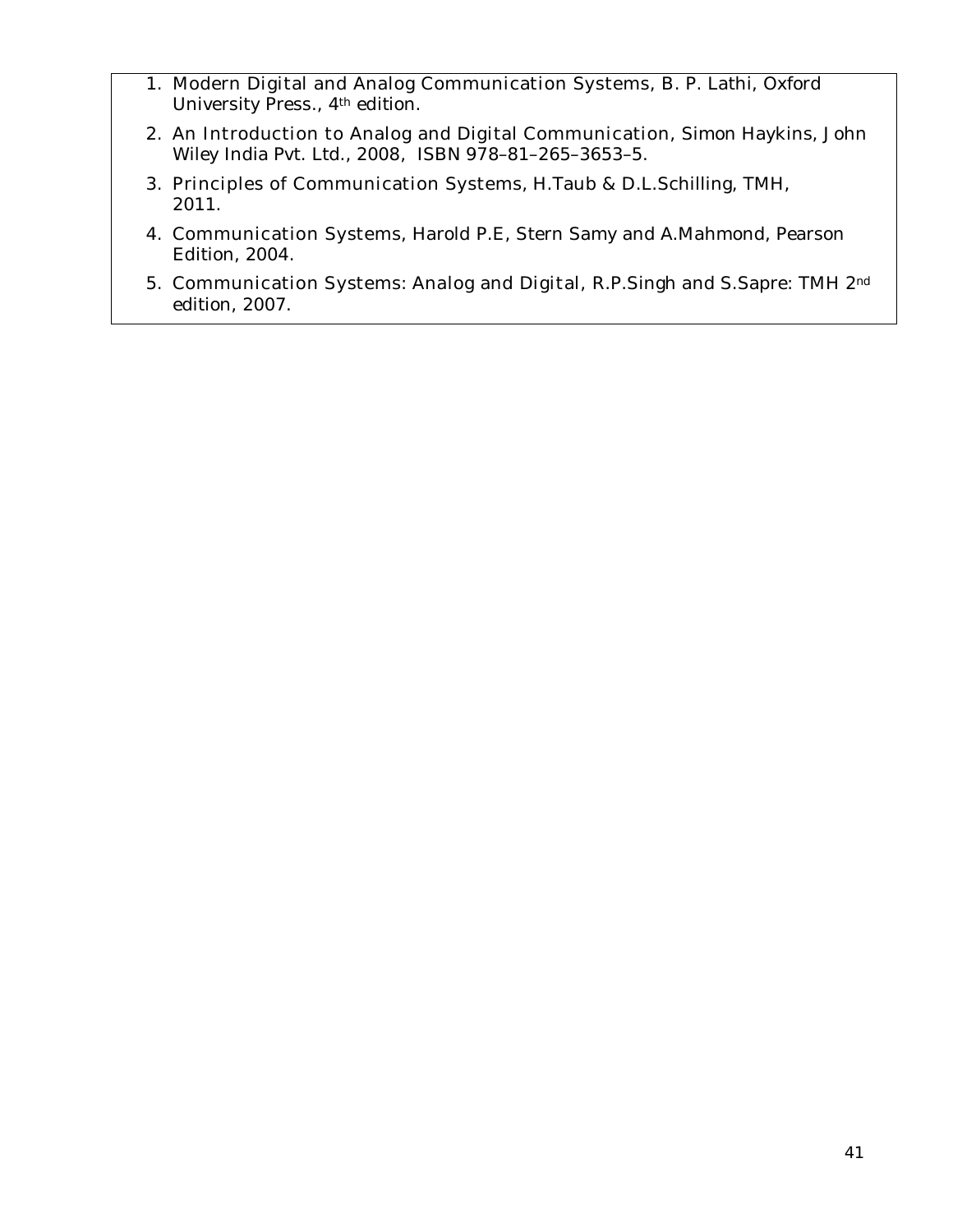|                                                                         | <b>LINEAR INTEGRATED CIRCUITS</b>                                                                                                                                                                                                                                                                                                                                                                                                                                                   |                         |                            |
|-------------------------------------------------------------------------|-------------------------------------------------------------------------------------------------------------------------------------------------------------------------------------------------------------------------------------------------------------------------------------------------------------------------------------------------------------------------------------------------------------------------------------------------------------------------------------|-------------------------|----------------------------|
|                                                                         | [As per Choice Based Credit System (CBCS) scheme]                                                                                                                                                                                                                                                                                                                                                                                                                                   |                         |                            |
|                                                                         | <b>SEMESTER - IV (EC/TC)</b>                                                                                                                                                                                                                                                                                                                                                                                                                                                        |                         |                            |
| Subject Code                                                            | 15EC46                                                                                                                                                                                                                                                                                                                                                                                                                                                                              | <b>IA Marks</b>         | 20                         |
| Number of Lecture<br>Hours/Week                                         | 04                                                                                                                                                                                                                                                                                                                                                                                                                                                                                  | <b>Exam Marks</b>       | 80                         |
| Number<br>Total                                                         | of $\vert$ 50(10 Hours per Module)                                                                                                                                                                                                                                                                                                                                                                                                                                                  | <b>Exam Hours</b>       | 03                         |
| <b>Lecture Hours</b>                                                    |                                                                                                                                                                                                                                                                                                                                                                                                                                                                                     |                         |                            |
|                                                                         | <b>CREDITS - 04</b>                                                                                                                                                                                                                                                                                                                                                                                                                                                                 |                         |                            |
|                                                                         | <b>Course objectives:</b> This course will enable students to:                                                                                                                                                                                                                                                                                                                                                                                                                      |                         |                            |
| specifications.<br>$\bullet$                                            | Define and describe various parameters of Op-Amp, its characteristics and<br>Discuss the effects of Input and Output voltage ranges upon Op-Amp circuits.<br>Sketch and Analyze Op-Amp circuits to determine Input Impedances, output<br>Impedances and other performance parameters.<br>Sketch and Explain typical Frequency Response graphs for each of the Filter circuits<br>showing Butterworth and Chebyshev responses where ever appropriate.                                |                         |                            |
| $\bullet$<br>operations.                                                | Describe and Sketch the various switching circuits of Op-Amps and analyze its<br>Differentiate between various types of DACs and ADCs and evaluate the performance<br>of each with neat circuit diagrams and assuming suitable inputs.                                                                                                                                                                                                                                              |                         |                            |
|                                                                         | <b>Modules</b>                                                                                                                                                                                                                                                                                                                                                                                                                                                                      |                         | <b>RBT</b><br><b>Level</b> |
| <b>Module -1</b>                                                        |                                                                                                                                                                                                                                                                                                                                                                                                                                                                                     |                         |                            |
| <b>Operational Amplifier Fundamentals:</b><br>datasheet. <b>(Text1)</b> | Basic Op-amp circuit, Op-Amp parameters - Input and output voltage,<br>CMRR and PSRR, offset voltages and currents, Input and output<br>impedances, Slew rate and Frequency limitations. OP-Amps as DC<br>Amplifiers - Biasing OP-amps, Direct coupled voltage followers, Non-<br>inverting amplifiers, inverting amplifiers, Summing amplifiers, and<br>Difference amplifiers. Interpretation of OP-amp LM741                                                                      | & TL081                 | L1, L2, L3                 |
| <b>Module -2</b>                                                        |                                                                                                                                                                                                                                                                                                                                                                                                                                                                                     |                         |                            |
| sinks,<br>current<br>rectifiers. (Text1)                                | Op-Amps as AC Amplifiers: Capacitor coupled voltage follower, High<br>input impedance - Capacitor coupled voltage follower, Capacitor coupled<br>non inverting amplifiers, High input impedance - Capacitor coupled Non<br>inverting amplifiers, Capacitor coupled inverting amplifiers, setting the<br>upper cut-off frequency, Capacitor coupled difference amplifier.<br><b>OP-Amp Applications:</b> Voltage sources, current sources and current<br>amplifiers, instrumentation | amplifier,<br>precision | L1, L2, L3                 |
| <b>Module-3</b>                                                         |                                                                                                                                                                                                                                                                                                                                                                                                                                                                                     |                         |                            |
|                                                                         | <b>More Applications :</b> Limiting circuits, Clamping circuits, Peak detectors,<br>Sample and hold circuits, V to I and I to V converters, Differentiating<br>Circuit, Integrator Circuit, Phase shift oscillator, Wien bridge oscillator,<br>Crossing detectors, inverting Schmitt trigger. (Text 1)<br>Log and antilog amplifiers, Multiplier and divider. (Text2)                                                                                                               |                         | L1, L2, L3                 |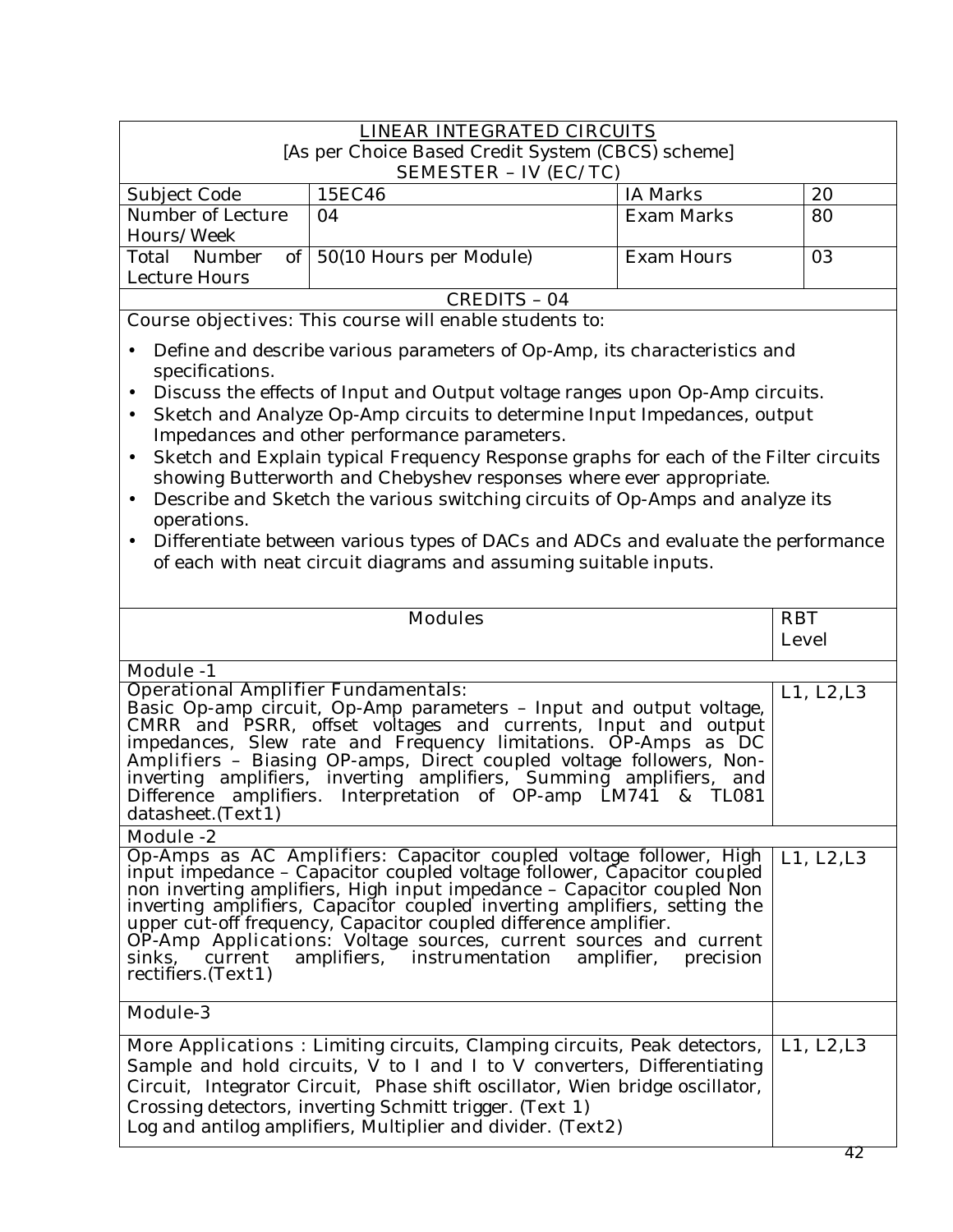| Module -4                                                                                                                                                                                                                                                                                                                                                                                                                                                                                                                                                                                                                                                                                                                                                                                                                                                                                                                                          |            |
|----------------------------------------------------------------------------------------------------------------------------------------------------------------------------------------------------------------------------------------------------------------------------------------------------------------------------------------------------------------------------------------------------------------------------------------------------------------------------------------------------------------------------------------------------------------------------------------------------------------------------------------------------------------------------------------------------------------------------------------------------------------------------------------------------------------------------------------------------------------------------------------------------------------------------------------------------|------------|
| Active Filters: First order and second order active Low-pass and high pass L1, L2, L3                                                                                                                                                                                                                                                                                                                                                                                                                                                                                                                                                                                                                                                                                                                                                                                                                                                              |            |
| filters, Bandpass Filter, Bandstop Filter.                                                                                                                                                                                                                                                                                                                                                                                                                                                                                                                                                                                                                                                                                                                                                                                                                                                                                                         |            |
| (Text 1)                                                                                                                                                                                                                                                                                                                                                                                                                                                                                                                                                                                                                                                                                                                                                                                                                                                                                                                                           |            |
| Voltage Regulators: Introduction, Series Op-amp regulator, IC voltage                                                                                                                                                                                                                                                                                                                                                                                                                                                                                                                                                                                                                                                                                                                                                                                                                                                                              |            |
| regulators. 723 general purpose regulators.                                                                                                                                                                                                                                                                                                                                                                                                                                                                                                                                                                                                                                                                                                                                                                                                                                                                                                        |            |
| (Text 2)                                                                                                                                                                                                                                                                                                                                                                                                                                                                                                                                                                                                                                                                                                                                                                                                                                                                                                                                           |            |
|                                                                                                                                                                                                                                                                                                                                                                                                                                                                                                                                                                                                                                                                                                                                                                                                                                                                                                                                                    |            |
| Module -5<br>Phase locked loop: Basic Principles, Phase detector/comparator, VCO.<br>DAC and ADC convertor: DAC using R-2R, ADC using Successive                                                                                                                                                                                                                                                                                                                                                                                                                                                                                                                                                                                                                                                                                                                                                                                                   | L1, L2, L3 |
| approximation.                                                                                                                                                                                                                                                                                                                                                                                                                                                                                                                                                                                                                                                                                                                                                                                                                                                                                                                                     |            |
| Other IC Application: 555 timer, Basic timer circuit, 555 timer used as                                                                                                                                                                                                                                                                                                                                                                                                                                                                                                                                                                                                                                                                                                                                                                                                                                                                            |            |
| astable and monostable multivibrator.                                                                                                                                                                                                                                                                                                                                                                                                                                                                                                                                                                                                                                                                                                                                                                                                                                                                                                              |            |
| (Text 2)                                                                                                                                                                                                                                                                                                                                                                                                                                                                                                                                                                                                                                                                                                                                                                                                                                                                                                                                           |            |
| <b>Course Outcomes:</b> After studying this course, students will be able to:<br>Explain Op-Amp circuit and parameters including CMRR, PSRR, Input & Output<br>Impedances and Slew Rate.<br>Design Op-Amp based Inverting, Non-inverting, Summing & Difference Amplifier,<br>$\bullet$<br>and AC Amplifiers including Voltage Follower.<br>Test circuits of Op-Amp based Voltage/ Current Sources & Sinks, Current,<br>$\bullet$<br>Instrumentation and Precision Amplifiers.<br>Test circuits of Op-Amp based linear and non-linear circuits comprising of<br>$\bullet$<br>limiting, clamping, Sample & Hold, Differentiator/ Integrator Circuits, Peak<br>Detectors, Oscillators and Multiplier & Divider.<br>Design first & second order Low Pass, High Pass, Band Pass, Band Stop Filters<br>$\bullet$<br>and Voltage Regulators using Op-Amps.<br>Explain applications of linear ICs in phase detector, VCO, DAC, ADC and Timer.<br>$\bullet$ |            |
| <b>Question paper pattern:</b>                                                                                                                                                                                                                                                                                                                                                                                                                                                                                                                                                                                                                                                                                                                                                                                                                                                                                                                     |            |
| The question paper will have ten questions.<br>$\bullet$                                                                                                                                                                                                                                                                                                                                                                                                                                                                                                                                                                                                                                                                                                                                                                                                                                                                                           |            |
| Each full Question consisting of 16 marks.<br>$\bullet$                                                                                                                                                                                                                                                                                                                                                                                                                                                                                                                                                                                                                                                                                                                                                                                                                                                                                            |            |
| There will be 2 full questions (with a maximum of Three sub questions) from each<br>$\bullet$<br>module.                                                                                                                                                                                                                                                                                                                                                                                                                                                                                                                                                                                                                                                                                                                                                                                                                                           |            |
| Each full question will have sub questions covering all the topics under a module.                                                                                                                                                                                                                                                                                                                                                                                                                                                                                                                                                                                                                                                                                                                                                                                                                                                                 |            |
| The students will have to answer 5 full questions, selecting one full question from                                                                                                                                                                                                                                                                                                                                                                                                                                                                                                                                                                                                                                                                                                                                                                                                                                                                |            |
| each module.                                                                                                                                                                                                                                                                                                                                                                                                                                                                                                                                                                                                                                                                                                                                                                                                                                                                                                                                       |            |
| <b>Text Books:</b><br>1. "Operational Amplifiers and Linear IC's", David A. Bell, 2nd edition, PHI/Pearson,<br>2004. ISBN 978-81-203-2359-9.                                                                                                                                                                                                                                                                                                                                                                                                                                                                                                                                                                                                                                                                                                                                                                                                       |            |
| 2. "Linear Integrated Circuits", D. Roy Choudhury and Shail B. Jain, 4th edition,<br>Reprint 2006, New Age International ISBN 978-81-224-3098-1.                                                                                                                                                                                                                                                                                                                                                                                                                                                                                                                                                                                                                                                                                                                                                                                                   |            |
|                                                                                                                                                                                                                                                                                                                                                                                                                                                                                                                                                                                                                                                                                                                                                                                                                                                                                                                                                    |            |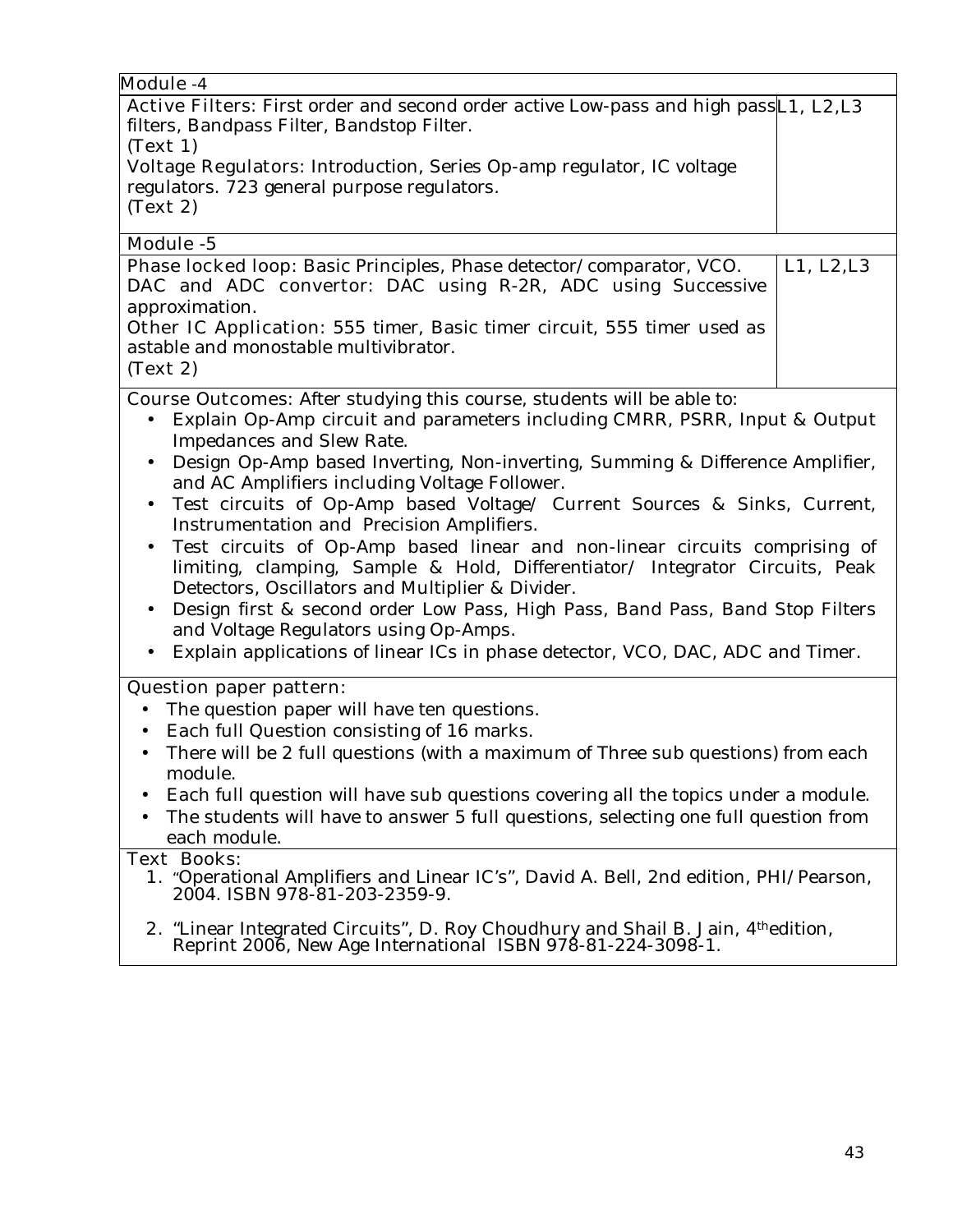- **1.** Ramakant A Gayakwad, "Op-Amps and Linear Integrated Circuits", Pearson, 4th Ed, 2015. ISBN 81-7808-501-1.
- **2.** B Somanathan Nair, "Linear Integrated Circuits: Analysis, Design & Applications," Wiley India, 1st Edition, 2015.
- **3.** James Cox, "Linear Electronics Circuits and Devices", Cengage Learning, Indian Edition, 2008, ISBN-13: 978-07-668-3018-7.
- **4.** Data Sheet: http://www.ti.com/lit/ds/symlink/tl081.pdf.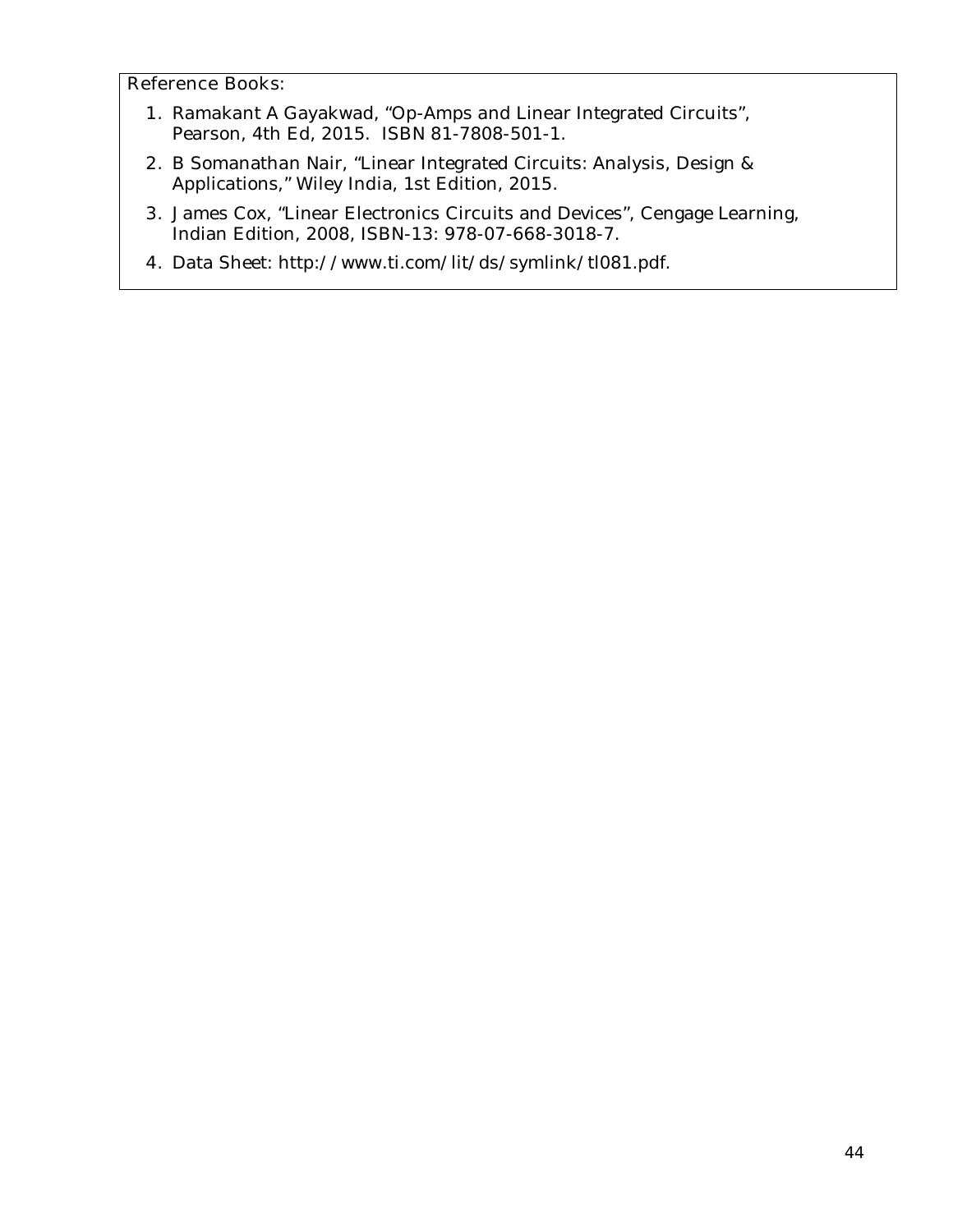|                   | <b>MICROPROCESSOR LABORATORY</b>                  |                   |    |
|-------------------|---------------------------------------------------|-------------------|----|
|                   | [As per Choice Based Credit System (CBCS) scheme] |                   |    |
|                   | <b>SEMESTER - IV (EC/TC)</b>                      |                   |    |
| Laboratory Code   | 15ECL47                                           | <b>IA Marks</b>   | 20 |
| Number of Lecture | 01Hr Tutorial (Instructions)                      | <b>Exam Marks</b> | 80 |
| Hours/Week        | + 02 Hours Laboratory                             |                   |    |
| RBT Level         | L1, L2, L3                                        | <b>Exam Hours</b> | 03 |
|                   |                                                   |                   |    |
|                   | CREDITS - 02                                      |                   |    |

**Course objectives:** This course will enable students to:

- Get familiarize with 8086 instructions and DOS 21H interrupts and function calls.
- Develop and test assembly language programs to use instructions of 8086.
- Get familiarize with interfacing of various peripheral devices with 8086 microprocessor for simple applications.

# **Laboratory Experiments:**

# **1. Programs involving:**

# **Data transfer instructions like**:

- i) Byte and word data transfer in different addressing Modes
- ii) Block move (with and without overlap)
- iii) Block interchange

# **2. Programs involving:**

# **Arithmetic & logical operations like**:

- i) Addition and Subtraction of multi precision nos.
- ii) Multiplication and Division of signed and unsigned Hexadecimal nos.
- iii) ASCII adjustment instructions.
- iv) Code conversions.

# **3. Programs involving:**

# **Bit manipulation instructions like checking**:

- i) Whether given data is positive or negative
- ii) Whether given data is odd or even
- iii) Logical 1's and 0's in a given data
- iv) 2 out 5 code
- v) Bit wise and nibble wise palindrome

# **4. Programs involving:**

# **Branch/ Loop instructions like**

i) Arrays: addition/subtraction of N nos., Finding largest and smallest nos., Ascending and descending order.

ii) Two application programs using Procedures and Macros (Subroutines).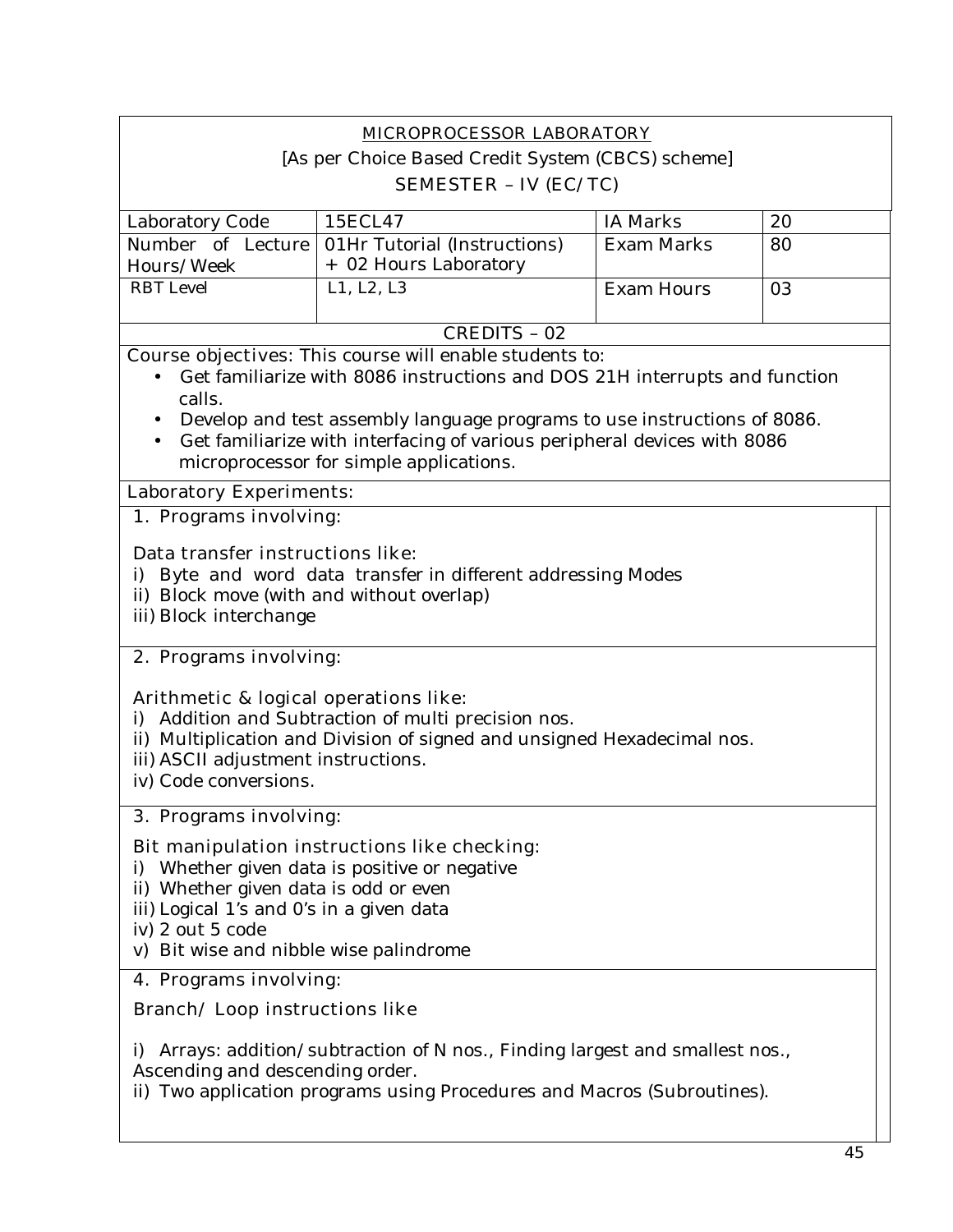# **5. Programs involving**

String manipulation like string transfer, string reversing, searching for a string.

# **6. Programs involving**

Programs to use DOS interrupt INT 21h Function calls for Reading a Character from keyboard, Buffered Keyboard input, Display of character/ String on console.

# **7. Interfacing Experiments:**

Experiments on interfacing 8086 with the following interfacing modules through DIO (Digital Input/Output - PCI bus compatible card / 8086 Trainer )

- 1. Matrix keyboard interfacing
- 2. Seven segment display interface
- 3. Logical controller interface
- 4. Stepper motor interface
- 5. ADC and DAC Interface (8 bit)

6. Light dependent resistor (LDR), Relay and Buzzer Interface to make light operated switches

**Course Outcomes:** On the completion of this laboratory course, the students will be able to:

- Write and execute 8086 assembly level programs to perform data transfer, arithmetic and logical operations.
- Understand assembler directives, branch, loop operations and DOS 21H Interrupts.
- Write and execute 8086 assembly level programs to sort and search elements in a given array.
- Perform string transfer, string reversing, searching a character in a string with string manipulation instructions of 8086.
- Utilize procedures and macros in programming 8086.
- Demonstrate the interfacing of 8086 with 7 segment display, matrix keyboard, logical controller, stepper motor, ADC, DAC, and LDR for simple applications.

# **Conduct of Practical Examination:**

- All laboratory experiments are to be included for practical examination.
- For examination, one question from software and one question from hardware interfacing to be set.
- Students are allowed to pick one experiment from the lot.
- Change of experiment is allowed only once and Marks allotted to the procedure part to be made zero.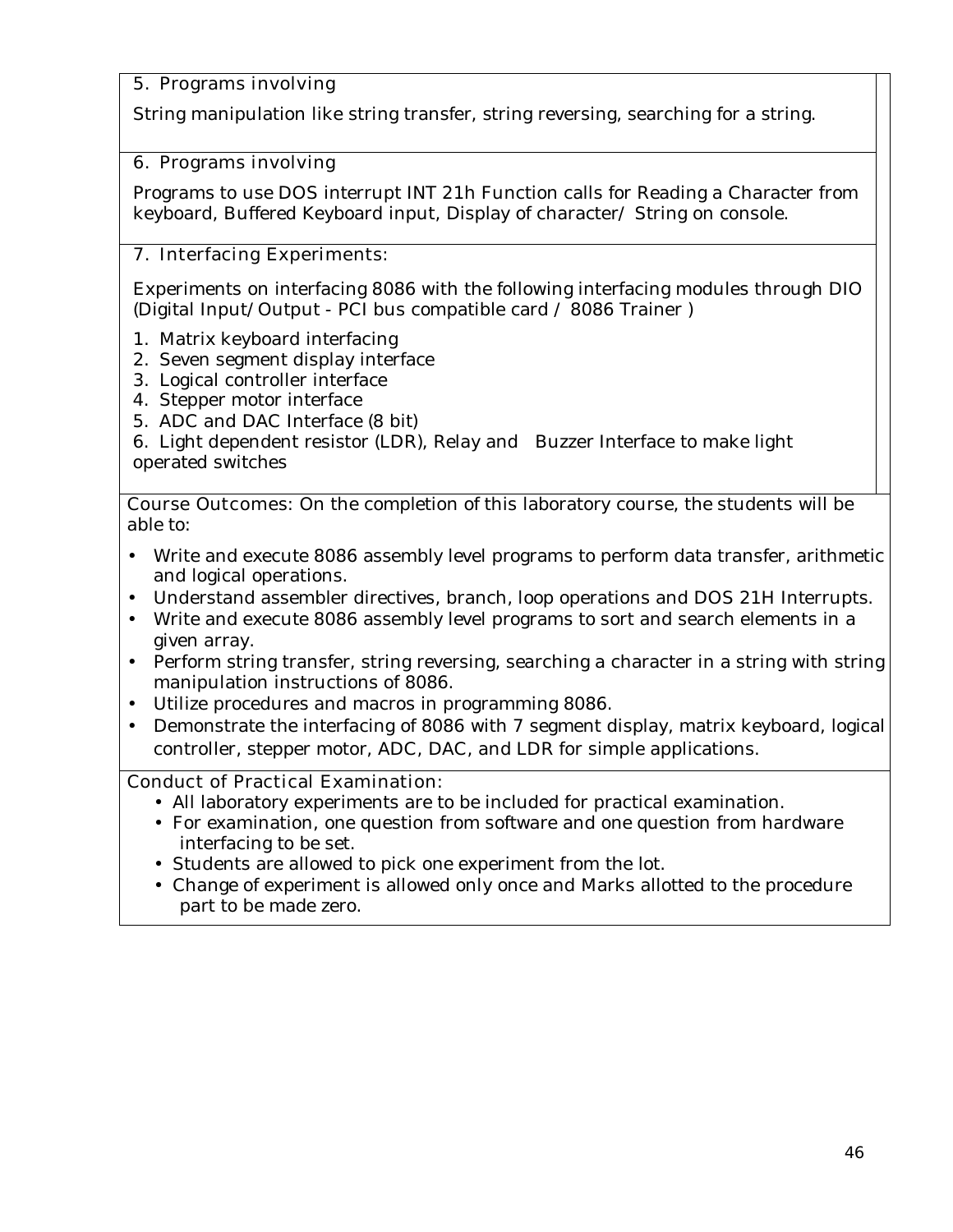# **LINEAR ICS AND COMMUNICATION LAB**

As per Choice Based Credit System (CBCS) scheme]

### **SEMESTER – IV (EC/TC)**

| Laboratory Code   | 15ECL48                      | IA Marks   | 20 |
|-------------------|------------------------------|------------|----|
| Number of Lecture | 01Hr Tutorial (Instructions) | Exam Marks | 80 |
| Hours/Week        | + 02 Hours Laboratory        |            |    |
|                   |                              |            |    |
|                   |                              |            |    |
| RBT Level         | L1, L2, L3                   | Exam Hours | 03 |
|                   | CREDITS - 02                 |            |    |

**Course objectives:** This laboratory course enables students to:

- Design, Demonstrate and Analyze instrumentation amplifier, filters, DAC, adder, differentiator and integrator circuits, using op-amp.
- Design, Demonstrate and Analyze multivibrators and oscillator circuits using Op-amp
- Design, Demonstrate and Analyze analog systems for AM, FM and Mixer operations.
- Design, Demonstrate and Analyze balance modulation and frequency synthesis.
- Demonstrate and Analyze pulse sampling and flat top sampling.

### **Laboratory Experiments:**

- 1. Design an instrumentation amplifier of a differential mode gain of 'A' using three amplifiers.
- 2. Design of RC Phase shift and Wien's bridge oscillators using Op-amp.

3. Design active second order Butterworth low pass and high pass filters.

4. Design 4 bit  $R - 2R$  Op-Amp Digital to Analog Converter (i) using 4 bit binary input from toggle switches and (ii) by generating digital inputs using mod-16 counter.

5. Design Adder, Integrator and Differentiator using Op-Amp.

6. Design of Monostable and Astable Multivibrator using 555 Timer.

7. Demonstrate Pulse sampling, flat top sampling and reconstruction.

8. Amplitude modulation using transistor/FET (Generation and detection).

9. Frequency modulation using IC 8038/2206 and demodulation.

10. Design BJT/FET Mixer.

11.DSBSC generation using Balance Modulator IC 1496/1596.

12. Frequency synthesis using PLL.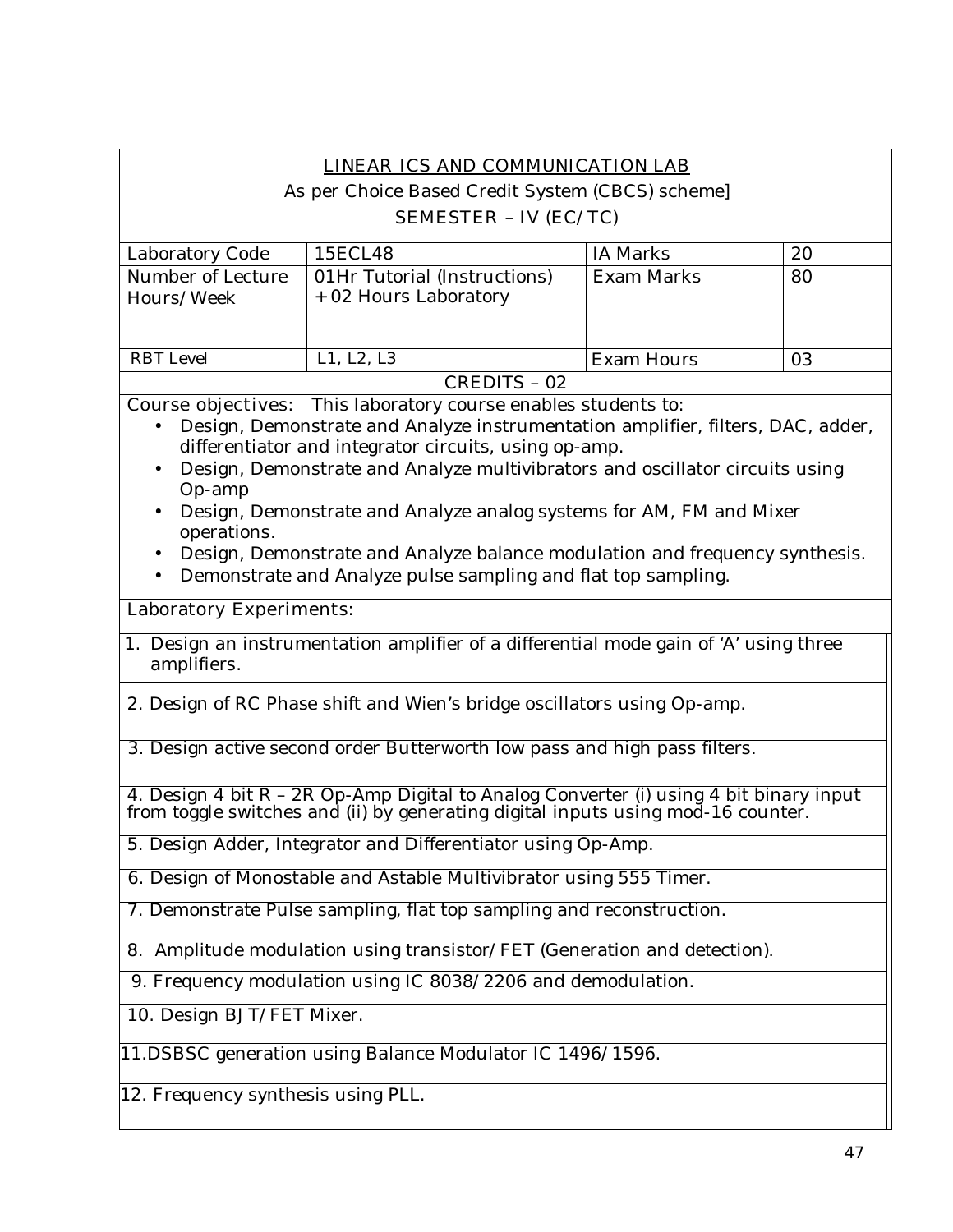**Course Outcomes:** This laboratory course enables students to:

- Illustrate the pulse and flat top sampling techniques using basic circuits.
- Demonstrate addition and integration using linear ICs, and 555 timer operations to generate signals/pulses.
- Demonstrate AM and FM operations and frequency synthesis.
- Design and illustrate the operation of instrumentation amplifier, LPF, HPF, DAC and oscillators using linear IC.

# **Conduct of Practical Examination:**

- All laboratory experiments are to be included for practical examination.
- Students are allowed to pick one experiment from the lot.
- Change of experiment is allowed only once and Marks allotted to the procedure part to be made zero.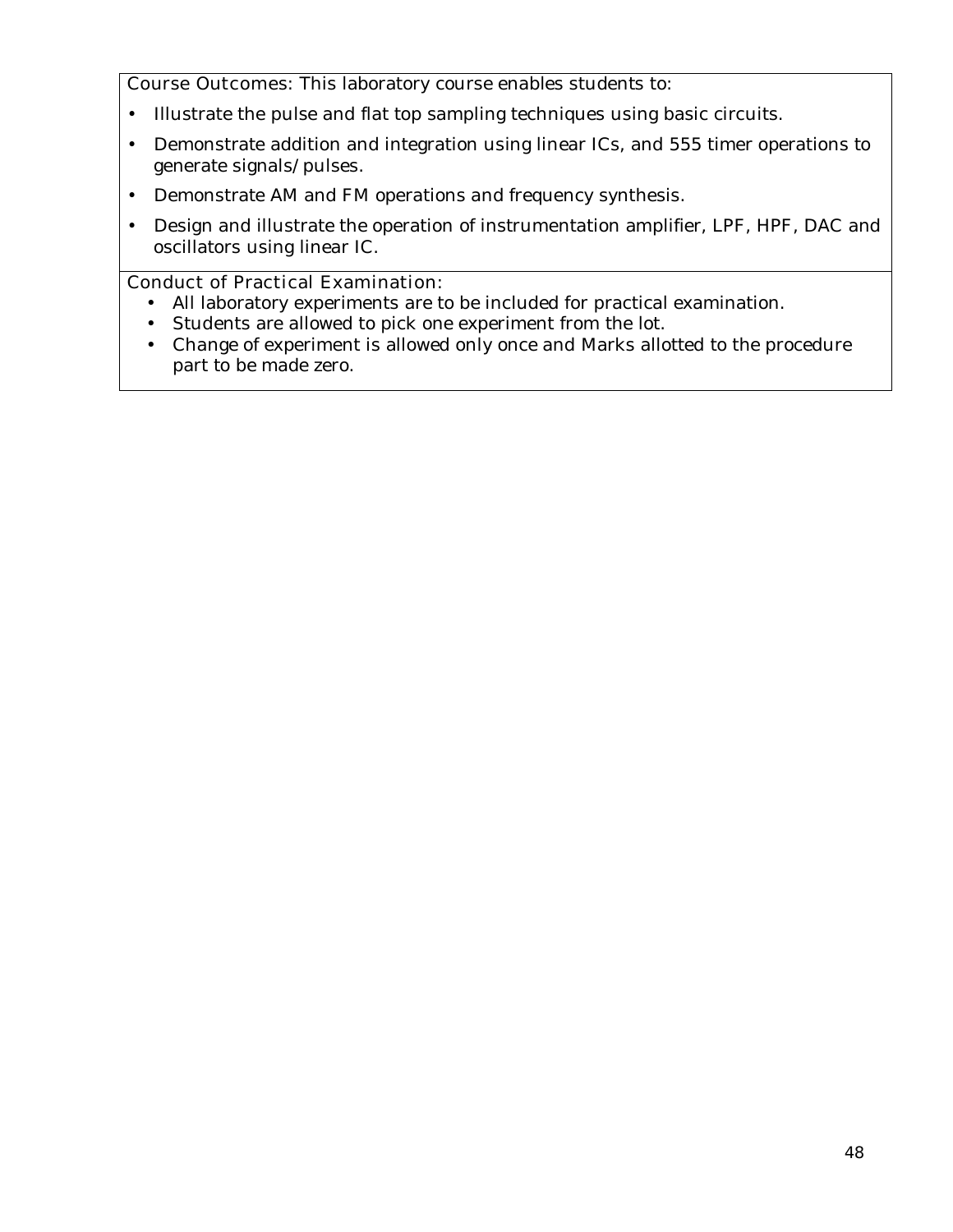# **B.E E&C FIFTH SEMESTER SYLLABUS**

# **MANAGEMENT AND ENTREPRENEURSHIP DEVELOPMENT**

**B.E., V Semester, EC/TC/EI/BM/ML** 

[As per Choice Based Credit System (CBCS) scheme]

| Number of Lecture<br><b>Exam Marks</b><br>80<br>04<br>Hours/Week<br>of $\vert$ 50 (10 Hours / Module) Exam Hours<br>Total Number<br>03<br>Lecture Hours<br><b>CREDITS - 04</b><br><b>Course Objectives:</b> This course will enable students to:<br>Understand basic skills of Management<br>Understand the need for Entrepreneurs and their skills<br>Understand Project identification and Selection<br>Identify the Management functions and Social responsibilities<br>Distinguish between management and administration<br>$\bullet$<br><b>Module-1</b><br><b>RBT</b><br><b>Level</b><br><b>Management:</b> Nature and Functions of Management - Importance, Definition,<br>L1, L2<br>Management Functions, Levels of Management, Roles of Manager, Managerial<br>Skills, Management & Administration, Management as a Science, Art &<br>Profession (Selected topics of Chapter 1, Text 1).<br>Planning: Planning-Nature, Importance, Types, Steps and Limitations of<br>Planning; Decision Making - Meaning, Types and Steps in Decision<br>Making(Selected topics from Chapters 4 & 5, Text 1).<br><b>Module-2</b><br>Organizing and Staffing: Organization-Meaning, Characteristics, Process of<br>L1, L2<br>Organizing, Principles of Organizing, Span of Management (meaning and<br>importance only), Departmentalisation, Committees-Meaning,<br>Types of<br>Centralization Vs Decentralization of Authority and<br>Committees;<br>Responsibility; Staffing-Need and Importance, Recruitment and Selection<br>Process (Selected topics from Chapters 7, 8 & 11, Text 1).<br><b>Directing and Controlling:</b> Meaning and Requirements of Effective<br>Direction,<br>Giving Orders; Motivation-Nature of Motivation, Motivation<br>Theories (Maslow's Need-Hierarchy Theory and Herzberg's Two Factor<br>Theory); Communication - Meaning, Importance and Purposes of<br>Communication; Leadership-Meaning,<br>Characteristics,<br>Behavioural<br>Approach of Leadership; Coordination-Meaning, Types, Techniques of<br>Coordination; Controlling - Meaning, Need for Control System, Benefits of<br>Control, Essentials of Effective Control System, Steps in Control Process<br>(Selected topics from Chapters 15 to 18 and 9, Text 1).<br><b>Module-3</b><br>Social Responsibilities of Business: Meaning of Social Responsibility, Social<br>L1, L2<br>Responsibilities of Business towards Different Groups, Social Audit, Business | Subject Code | 15ES51 | <b>IA Marks</b> | 20 |  |
|-----------------------------------------------------------------------------------------------------------------------------------------------------------------------------------------------------------------------------------------------------------------------------------------------------------------------------------------------------------------------------------------------------------------------------------------------------------------------------------------------------------------------------------------------------------------------------------------------------------------------------------------------------------------------------------------------------------------------------------------------------------------------------------------------------------------------------------------------------------------------------------------------------------------------------------------------------------------------------------------------------------------------------------------------------------------------------------------------------------------------------------------------------------------------------------------------------------------------------------------------------------------------------------------------------------------------------------------------------------------------------------------------------------------------------------------------------------------------------------------------------------------------------------------------------------------------------------------------------------------------------------------------------------------------------------------------------------------------------------------------------------------------------------------------------------------------------------------------------------------------------------------------------------------------------------------------------------------------------------------------------------------------------------------------------------------------------------------------------------------------------------------------------------------------------------------------------------------------------------------------------------------------------------------------------------------------------------------------------------------------------------------------------------------------------------------------------|--------------|--------|-----------------|----|--|
|                                                                                                                                                                                                                                                                                                                                                                                                                                                                                                                                                                                                                                                                                                                                                                                                                                                                                                                                                                                                                                                                                                                                                                                                                                                                                                                                                                                                                                                                                                                                                                                                                                                                                                                                                                                                                                                                                                                                                                                                                                                                                                                                                                                                                                                                                                                                                                                                                                                     |              |        |                 |    |  |
|                                                                                                                                                                                                                                                                                                                                                                                                                                                                                                                                                                                                                                                                                                                                                                                                                                                                                                                                                                                                                                                                                                                                                                                                                                                                                                                                                                                                                                                                                                                                                                                                                                                                                                                                                                                                                                                                                                                                                                                                                                                                                                                                                                                                                                                                                                                                                                                                                                                     |              |        |                 |    |  |
|                                                                                                                                                                                                                                                                                                                                                                                                                                                                                                                                                                                                                                                                                                                                                                                                                                                                                                                                                                                                                                                                                                                                                                                                                                                                                                                                                                                                                                                                                                                                                                                                                                                                                                                                                                                                                                                                                                                                                                                                                                                                                                                                                                                                                                                                                                                                                                                                                                                     |              |        |                 |    |  |
|                                                                                                                                                                                                                                                                                                                                                                                                                                                                                                                                                                                                                                                                                                                                                                                                                                                                                                                                                                                                                                                                                                                                                                                                                                                                                                                                                                                                                                                                                                                                                                                                                                                                                                                                                                                                                                                                                                                                                                                                                                                                                                                                                                                                                                                                                                                                                                                                                                                     |              |        |                 |    |  |
|                                                                                                                                                                                                                                                                                                                                                                                                                                                                                                                                                                                                                                                                                                                                                                                                                                                                                                                                                                                                                                                                                                                                                                                                                                                                                                                                                                                                                                                                                                                                                                                                                                                                                                                                                                                                                                                                                                                                                                                                                                                                                                                                                                                                                                                                                                                                                                                                                                                     |              |        |                 |    |  |
|                                                                                                                                                                                                                                                                                                                                                                                                                                                                                                                                                                                                                                                                                                                                                                                                                                                                                                                                                                                                                                                                                                                                                                                                                                                                                                                                                                                                                                                                                                                                                                                                                                                                                                                                                                                                                                                                                                                                                                                                                                                                                                                                                                                                                                                                                                                                                                                                                                                     |              |        |                 |    |  |
|                                                                                                                                                                                                                                                                                                                                                                                                                                                                                                                                                                                                                                                                                                                                                                                                                                                                                                                                                                                                                                                                                                                                                                                                                                                                                                                                                                                                                                                                                                                                                                                                                                                                                                                                                                                                                                                                                                                                                                                                                                                                                                                                                                                                                                                                                                                                                                                                                                                     |              |        |                 |    |  |
|                                                                                                                                                                                                                                                                                                                                                                                                                                                                                                                                                                                                                                                                                                                                                                                                                                                                                                                                                                                                                                                                                                                                                                                                                                                                                                                                                                                                                                                                                                                                                                                                                                                                                                                                                                                                                                                                                                                                                                                                                                                                                                                                                                                                                                                                                                                                                                                                                                                     |              |        |                 |    |  |
|                                                                                                                                                                                                                                                                                                                                                                                                                                                                                                                                                                                                                                                                                                                                                                                                                                                                                                                                                                                                                                                                                                                                                                                                                                                                                                                                                                                                                                                                                                                                                                                                                                                                                                                                                                                                                                                                                                                                                                                                                                                                                                                                                                                                                                                                                                                                                                                                                                                     |              |        |                 |    |  |
|                                                                                                                                                                                                                                                                                                                                                                                                                                                                                                                                                                                                                                                                                                                                                                                                                                                                                                                                                                                                                                                                                                                                                                                                                                                                                                                                                                                                                                                                                                                                                                                                                                                                                                                                                                                                                                                                                                                                                                                                                                                                                                                                                                                                                                                                                                                                                                                                                                                     |              |        |                 |    |  |
|                                                                                                                                                                                                                                                                                                                                                                                                                                                                                                                                                                                                                                                                                                                                                                                                                                                                                                                                                                                                                                                                                                                                                                                                                                                                                                                                                                                                                                                                                                                                                                                                                                                                                                                                                                                                                                                                                                                                                                                                                                                                                                                                                                                                                                                                                                                                                                                                                                                     |              |        |                 |    |  |
|                                                                                                                                                                                                                                                                                                                                                                                                                                                                                                                                                                                                                                                                                                                                                                                                                                                                                                                                                                                                                                                                                                                                                                                                                                                                                                                                                                                                                                                                                                                                                                                                                                                                                                                                                                                                                                                                                                                                                                                                                                                                                                                                                                                                                                                                                                                                                                                                                                                     |              |        |                 |    |  |
|                                                                                                                                                                                                                                                                                                                                                                                                                                                                                                                                                                                                                                                                                                                                                                                                                                                                                                                                                                                                                                                                                                                                                                                                                                                                                                                                                                                                                                                                                                                                                                                                                                                                                                                                                                                                                                                                                                                                                                                                                                                                                                                                                                                                                                                                                                                                                                                                                                                     |              |        |                 |    |  |
|                                                                                                                                                                                                                                                                                                                                                                                                                                                                                                                                                                                                                                                                                                                                                                                                                                                                                                                                                                                                                                                                                                                                                                                                                                                                                                                                                                                                                                                                                                                                                                                                                                                                                                                                                                                                                                                                                                                                                                                                                                                                                                                                                                                                                                                                                                                                                                                                                                                     |              |        |                 |    |  |
|                                                                                                                                                                                                                                                                                                                                                                                                                                                                                                                                                                                                                                                                                                                                                                                                                                                                                                                                                                                                                                                                                                                                                                                                                                                                                                                                                                                                                                                                                                                                                                                                                                                                                                                                                                                                                                                                                                                                                                                                                                                                                                                                                                                                                                                                                                                                                                                                                                                     |              |        |                 |    |  |
|                                                                                                                                                                                                                                                                                                                                                                                                                                                                                                                                                                                                                                                                                                                                                                                                                                                                                                                                                                                                                                                                                                                                                                                                                                                                                                                                                                                                                                                                                                                                                                                                                                                                                                                                                                                                                                                                                                                                                                                                                                                                                                                                                                                                                                                                                                                                                                                                                                                     |              |        |                 |    |  |
|                                                                                                                                                                                                                                                                                                                                                                                                                                                                                                                                                                                                                                                                                                                                                                                                                                                                                                                                                                                                                                                                                                                                                                                                                                                                                                                                                                                                                                                                                                                                                                                                                                                                                                                                                                                                                                                                                                                                                                                                                                                                                                                                                                                                                                                                                                                                                                                                                                                     |              |        |                 |    |  |
|                                                                                                                                                                                                                                                                                                                                                                                                                                                                                                                                                                                                                                                                                                                                                                                                                                                                                                                                                                                                                                                                                                                                                                                                                                                                                                                                                                                                                                                                                                                                                                                                                                                                                                                                                                                                                                                                                                                                                                                                                                                                                                                                                                                                                                                                                                                                                                                                                                                     |              |        |                 |    |  |
|                                                                                                                                                                                                                                                                                                                                                                                                                                                                                                                                                                                                                                                                                                                                                                                                                                                                                                                                                                                                                                                                                                                                                                                                                                                                                                                                                                                                                                                                                                                                                                                                                                                                                                                                                                                                                                                                                                                                                                                                                                                                                                                                                                                                                                                                                                                                                                                                                                                     |              |        |                 |    |  |
|                                                                                                                                                                                                                                                                                                                                                                                                                                                                                                                                                                                                                                                                                                                                                                                                                                                                                                                                                                                                                                                                                                                                                                                                                                                                                                                                                                                                                                                                                                                                                                                                                                                                                                                                                                                                                                                                                                                                                                                                                                                                                                                                                                                                                                                                                                                                                                                                                                                     |              |        |                 |    |  |
|                                                                                                                                                                                                                                                                                                                                                                                                                                                                                                                                                                                                                                                                                                                                                                                                                                                                                                                                                                                                                                                                                                                                                                                                                                                                                                                                                                                                                                                                                                                                                                                                                                                                                                                                                                                                                                                                                                                                                                                                                                                                                                                                                                                                                                                                                                                                                                                                                                                     |              |        |                 |    |  |
|                                                                                                                                                                                                                                                                                                                                                                                                                                                                                                                                                                                                                                                                                                                                                                                                                                                                                                                                                                                                                                                                                                                                                                                                                                                                                                                                                                                                                                                                                                                                                                                                                                                                                                                                                                                                                                                                                                                                                                                                                                                                                                                                                                                                                                                                                                                                                                                                                                                     |              |        |                 |    |  |
|                                                                                                                                                                                                                                                                                                                                                                                                                                                                                                                                                                                                                                                                                                                                                                                                                                                                                                                                                                                                                                                                                                                                                                                                                                                                                                                                                                                                                                                                                                                                                                                                                                                                                                                                                                                                                                                                                                                                                                                                                                                                                                                                                                                                                                                                                                                                                                                                                                                     |              |        |                 |    |  |
|                                                                                                                                                                                                                                                                                                                                                                                                                                                                                                                                                                                                                                                                                                                                                                                                                                                                                                                                                                                                                                                                                                                                                                                                                                                                                                                                                                                                                                                                                                                                                                                                                                                                                                                                                                                                                                                                                                                                                                                                                                                                                                                                                                                                                                                                                                                                                                                                                                                     |              |        |                 |    |  |
|                                                                                                                                                                                                                                                                                                                                                                                                                                                                                                                                                                                                                                                                                                                                                                                                                                                                                                                                                                                                                                                                                                                                                                                                                                                                                                                                                                                                                                                                                                                                                                                                                                                                                                                                                                                                                                                                                                                                                                                                                                                                                                                                                                                                                                                                                                                                                                                                                                                     |              |        |                 |    |  |
|                                                                                                                                                                                                                                                                                                                                                                                                                                                                                                                                                                                                                                                                                                                                                                                                                                                                                                                                                                                                                                                                                                                                                                                                                                                                                                                                                                                                                                                                                                                                                                                                                                                                                                                                                                                                                                                                                                                                                                                                                                                                                                                                                                                                                                                                                                                                                                                                                                                     |              |        |                 |    |  |
|                                                                                                                                                                                                                                                                                                                                                                                                                                                                                                                                                                                                                                                                                                                                                                                                                                                                                                                                                                                                                                                                                                                                                                                                                                                                                                                                                                                                                                                                                                                                                                                                                                                                                                                                                                                                                                                                                                                                                                                                                                                                                                                                                                                                                                                                                                                                                                                                                                                     |              |        |                 |    |  |
|                                                                                                                                                                                                                                                                                                                                                                                                                                                                                                                                                                                                                                                                                                                                                                                                                                                                                                                                                                                                                                                                                                                                                                                                                                                                                                                                                                                                                                                                                                                                                                                                                                                                                                                                                                                                                                                                                                                                                                                                                                                                                                                                                                                                                                                                                                                                                                                                                                                     |              |        |                 |    |  |
|                                                                                                                                                                                                                                                                                                                                                                                                                                                                                                                                                                                                                                                                                                                                                                                                                                                                                                                                                                                                                                                                                                                                                                                                                                                                                                                                                                                                                                                                                                                                                                                                                                                                                                                                                                                                                                                                                                                                                                                                                                                                                                                                                                                                                                                                                                                                                                                                                                                     |              |        |                 |    |  |
|                                                                                                                                                                                                                                                                                                                                                                                                                                                                                                                                                                                                                                                                                                                                                                                                                                                                                                                                                                                                                                                                                                                                                                                                                                                                                                                                                                                                                                                                                                                                                                                                                                                                                                                                                                                                                                                                                                                                                                                                                                                                                                                                                                                                                                                                                                                                                                                                                                                     |              |        |                 |    |  |
|                                                                                                                                                                                                                                                                                                                                                                                                                                                                                                                                                                                                                                                                                                                                                                                                                                                                                                                                                                                                                                                                                                                                                                                                                                                                                                                                                                                                                                                                                                                                                                                                                                                                                                                                                                                                                                                                                                                                                                                                                                                                                                                                                                                                                                                                                                                                                                                                                                                     |              |        |                 |    |  |
|                                                                                                                                                                                                                                                                                                                                                                                                                                                                                                                                                                                                                                                                                                                                                                                                                                                                                                                                                                                                                                                                                                                                                                                                                                                                                                                                                                                                                                                                                                                                                                                                                                                                                                                                                                                                                                                                                                                                                                                                                                                                                                                                                                                                                                                                                                                                                                                                                                                     |              |        |                 |    |  |
|                                                                                                                                                                                                                                                                                                                                                                                                                                                                                                                                                                                                                                                                                                                                                                                                                                                                                                                                                                                                                                                                                                                                                                                                                                                                                                                                                                                                                                                                                                                                                                                                                                                                                                                                                                                                                                                                                                                                                                                                                                                                                                                                                                                                                                                                                                                                                                                                                                                     |              |        |                 |    |  |
|                                                                                                                                                                                                                                                                                                                                                                                                                                                                                                                                                                                                                                                                                                                                                                                                                                                                                                                                                                                                                                                                                                                                                                                                                                                                                                                                                                                                                                                                                                                                                                                                                                                                                                                                                                                                                                                                                                                                                                                                                                                                                                                                                                                                                                                                                                                                                                                                                                                     |              |        |                 |    |  |
|                                                                                                                                                                                                                                                                                                                                                                                                                                                                                                                                                                                                                                                                                                                                                                                                                                                                                                                                                                                                                                                                                                                                                                                                                                                                                                                                                                                                                                                                                                                                                                                                                                                                                                                                                                                                                                                                                                                                                                                                                                                                                                                                                                                                                                                                                                                                                                                                                                                     |              |        |                 |    |  |
|                                                                                                                                                                                                                                                                                                                                                                                                                                                                                                                                                                                                                                                                                                                                                                                                                                                                                                                                                                                                                                                                                                                                                                                                                                                                                                                                                                                                                                                                                                                                                                                                                                                                                                                                                                                                                                                                                                                                                                                                                                                                                                                                                                                                                                                                                                                                                                                                                                                     |              |        |                 |    |  |
|                                                                                                                                                                                                                                                                                                                                                                                                                                                                                                                                                                                                                                                                                                                                                                                                                                                                                                                                                                                                                                                                                                                                                                                                                                                                                                                                                                                                                                                                                                                                                                                                                                                                                                                                                                                                                                                                                                                                                                                                                                                                                                                                                                                                                                                                                                                                                                                                                                                     |              |        |                 |    |  |
|                                                                                                                                                                                                                                                                                                                                                                                                                                                                                                                                                                                                                                                                                                                                                                                                                                                                                                                                                                                                                                                                                                                                                                                                                                                                                                                                                                                                                                                                                                                                                                                                                                                                                                                                                                                                                                                                                                                                                                                                                                                                                                                                                                                                                                                                                                                                                                                                                                                     |              |        |                 |    |  |
|                                                                                                                                                                                                                                                                                                                                                                                                                                                                                                                                                                                                                                                                                                                                                                                                                                                                                                                                                                                                                                                                                                                                                                                                                                                                                                                                                                                                                                                                                                                                                                                                                                                                                                                                                                                                                                                                                                                                                                                                                                                                                                                                                                                                                                                                                                                                                                                                                                                     |              |        |                 |    |  |
| Ethics and Corporate Governance (Selected topics from Chapter 3, Text 1).                                                                                                                                                                                                                                                                                                                                                                                                                                                                                                                                                                                                                                                                                                                                                                                                                                                                                                                                                                                                                                                                                                                                                                                                                                                                                                                                                                                                                                                                                                                                                                                                                                                                                                                                                                                                                                                                                                                                                                                                                                                                                                                                                                                                                                                                                                                                                                           |              |        |                 |    |  |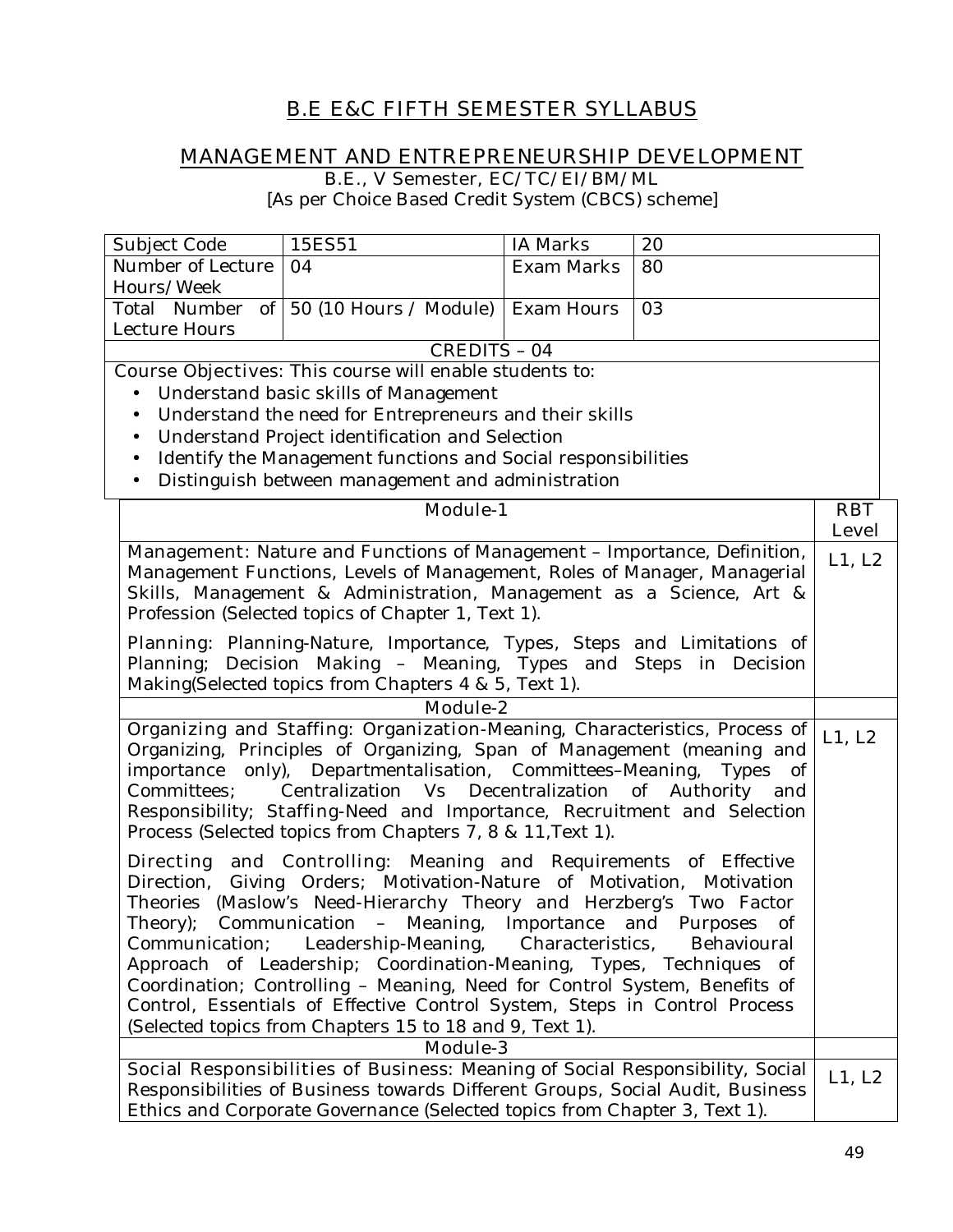| Entrepreneurship:<br>Definition of<br>Entrepreneur, Importance<br>of<br>Entrepreneurship, concepts of Entrepreneurship, Characteristics of successful<br>Entrepreneur, Classification of Entrepreneurs, Myths of Entrepreneurship,<br>Entrepreneurial Development models, Entrepreneurial development cycle,<br>Problems faced by Entrepreneurs and capacity building for Entrepreneurship<br>(Selected topics from Chapter 2, Text 2).<br>Module-4                                                                                                                                                                                                                                                                                                   |                           |
|-------------------------------------------------------------------------------------------------------------------------------------------------------------------------------------------------------------------------------------------------------------------------------------------------------------------------------------------------------------------------------------------------------------------------------------------------------------------------------------------------------------------------------------------------------------------------------------------------------------------------------------------------------------------------------------------------------------------------------------------------------|---------------------------|
| Modern Small Business Enterprises: Role of Small Scale Industries, Impact<br>of Globalization and WTO on SSIs, Concepts and definitions of SSI                                                                                                                                                                                                                                                                                                                                                                                                                                                                                                                                                                                                        | L1, L2                    |
| Enterprises, Government policy and development of the Small Scale sector in<br>India, Growth and Performance of Small Scale Industries in India, Sickness in<br>SSI sector, Problems for Small Scale Industries, Ancillary Industry and Tiny<br>Industry (Definition only) (Selected topics from Chapter1, Text 2).                                                                                                                                                                                                                                                                                                                                                                                                                                   |                           |
| <b>Institutional Support for Business Enterprises:</b> Introduction, Policies &<br>Schemes of Central Level Institutions, State Level Institutions (Selected topics<br>from Chapter 4, Text 2).                                                                                                                                                                                                                                                                                                                                                                                                                                                                                                                                                       |                           |
| Module-5                                                                                                                                                                                                                                                                                                                                                                                                                                                                                                                                                                                                                                                                                                                                              |                           |
| Projects Management: AProject. Search for a Business idea: Introduction,<br>Choosing an Idea, Selection of product, The Adoption process, Product<br>Innovation, Product Planning and Development Strategy, Product Planning<br>and Development Process. Concepts of Projects and Classification:<br>Introduction, Meaning of Projects, Characteristics of a Project, Project Levels,<br>Project Classification, Aspects of a Project, The project Cycle, Features and<br>Phases of Project management, Project Management Processes. Project<br>Identification: Feasibility Report, Project Feasibility Analysis.<br>Project<br>Formulation: Meaning, Steps in Project formulation, Sequential Stages of<br>Project Formulation, Project Evaluation. | L1, L2,<br>L <sub>3</sub> |
| <b>Project Design and Network Analysis:</b> Introduction, Importance of Network<br>Analysis, Origin of PERT and CPM, Network, Network Techniques, Need for<br>Network Techniques, Steps in PERT, CPM, Advantages, Limitations and<br>Differences.                                                                                                                                                                                                                                                                                                                                                                                                                                                                                                     |                           |
| (Selected topics from Chapters 16 to 20 of Unit 3, Text 3).<br><b>Course Outcomes:</b> After studying this course, students will be able to:                                                                                                                                                                                                                                                                                                                                                                                                                                                                                                                                                                                                          |                           |
| Understand the fundamental concepts of Management and Entrepreneurship<br>Select a best Entrepreneurship model for the required domain of establishment<br>$\bullet$<br>Describe the functions of Managers, Entrepreneurs and their social<br>$\bullet$<br>responsibilities<br>Compare various types of Entrepreneurs<br>Analyze the Institutional support by various state and central government<br>agencies                                                                                                                                                                                                                                                                                                                                        |                           |
| <b>Question paper pattern</b>                                                                                                                                                                                                                                                                                                                                                                                                                                                                                                                                                                                                                                                                                                                         |                           |
| The question paper will have TEN questions.<br>٠                                                                                                                                                                                                                                                                                                                                                                                                                                                                                                                                                                                                                                                                                                      |                           |
| Each full question carries 16 marks.<br>$\bullet$                                                                                                                                                                                                                                                                                                                                                                                                                                                                                                                                                                                                                                                                                                     |                           |
| There will be two full questions (with a maximum of Three sub questions) from<br>$\bullet$<br>each module.                                                                                                                                                                                                                                                                                                                                                                                                                                                                                                                                                                                                                                            |                           |
| Each full question will have sub questions covering all topics under a module.<br>$\bullet$<br>The students will have to answer 5 full questions, selecting one full question from<br>each module.                                                                                                                                                                                                                                                                                                                                                                                                                                                                                                                                                    |                           |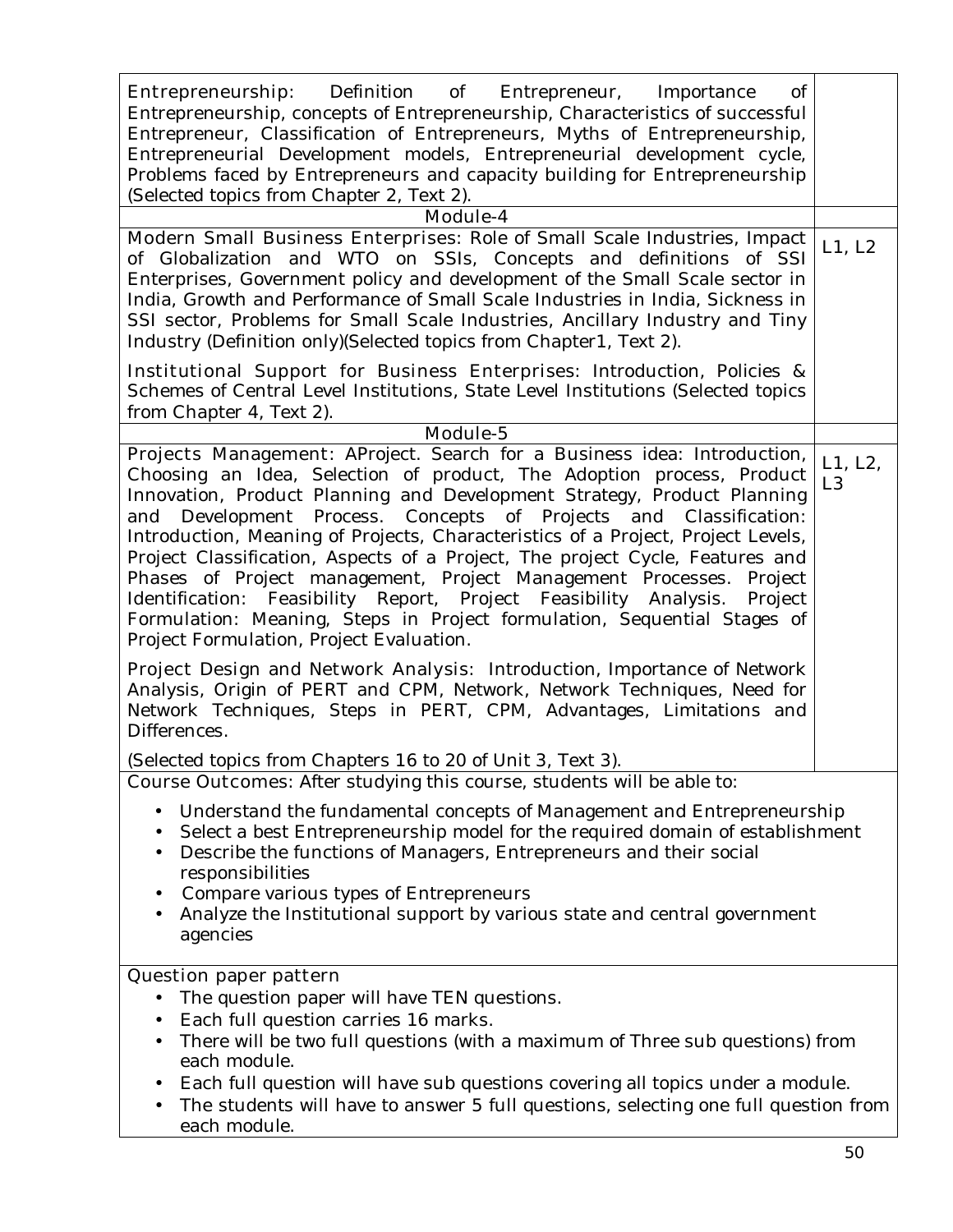#### **Text Books:**

- 1. Principles of Management P.C Tripathi, P.N Reddy, McGraw Hill Education, 6th Edition, 2017. ISBN-13:978-93-5260-535-4.
- **2.** Entrepreneurship Development Small Business Enterprises- Poornima M Charantimath, Pearson Education 2008, ISBN 978-81-7758-260-4.
- **3.** Dynamics of Entrepreneurial Development and Management by Vasant Desai. HPH 2007, ISBN: 978-81-8488-801-2.

#### **Reference Book:**

Essentials of Management: An International, Innovation and Leadership perspective by Harold Koontz, Heinz Weihrich McGraw Hill Education, 10th Edition 2016. ISBN- 978-93-392-2286-4.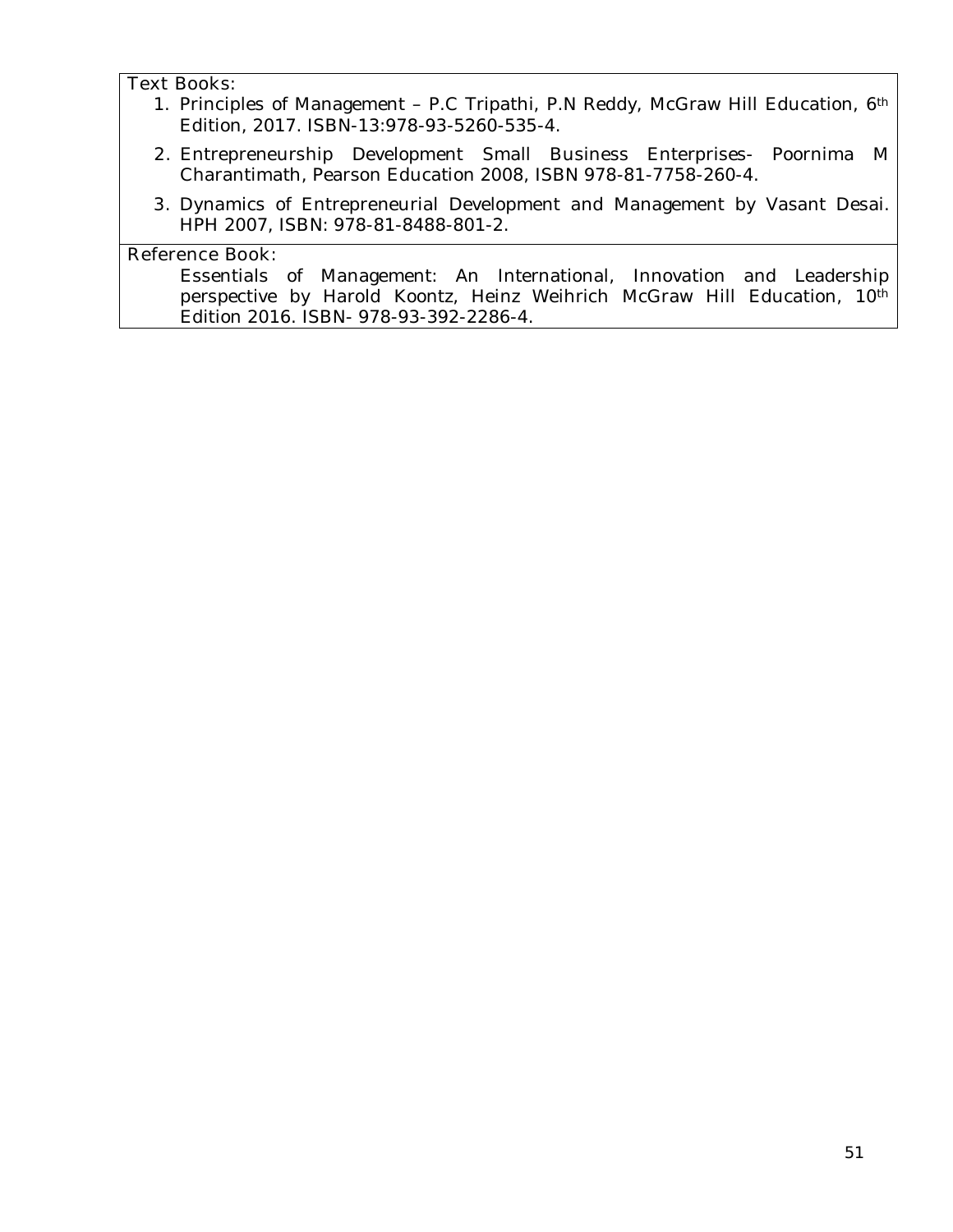# **DIGITAL SIGNAL PROCESSING**

# **B.E., V Semester, Electronics & Communication Engineering / Telecommunication Engineering**

| [As per Choice Based Credit System (CBCS) scheme] |                                                       |                                                                                            |     |
|---------------------------------------------------|-------------------------------------------------------|--------------------------------------------------------------------------------------------|-----|
| Subject Code                                      | 15EC52                                                | <b>IA Marks</b>                                                                            | 20  |
| Number of Lecture                                 | 04                                                    | Exam Marks                                                                                 | 80  |
| Hours/Week                                        |                                                       |                                                                                            |     |
|                                                   | Total Number of   50 (10 Hours / Module)   Exam Hours |                                                                                            | -03 |
| Lecture Hours                                     |                                                       |                                                                                            |     |
| CREDITS - 04                                      |                                                       |                                                                                            |     |
| $\sim$<br>.                                       | $\cdot$ 11<br>$m1$ .                                  | $\mathbf{1}$ $\mathbf{1}$ $\mathbf{1}$ $\mathbf{1}$ $\mathbf{1}$ $\mathbf{1}$ $\mathbf{1}$ |     |

- Understand the frequency domain sampling and reconstruction of discrete time signals.
- Study the properties and the development of efficient algorithms for the computation of DFT.
- Realization of FIR and IIR filters in different structural forms.
- Learn the procedures to design of IIR filters from the analog filters using impulse invariance and bilinear transformation.
- Study the different windows used in the design of FIR filters and design appropriate filters based on the specifications.

| <b>Modules</b>                                                                  |                |
|---------------------------------------------------------------------------------|----------------|
| <b>Module-1</b>                                                                 | <b>RBT</b>     |
|                                                                                 | <b>Level</b>   |
| Discrete Fourier Transforms (DFT): Frequency domain sampling and                | L1, L2         |
| reconstruction of discrete time signals. DFT as a linear transformation, its    |                |
| relationship with other transforms. Properties of DFT, multiplication of two    |                |
| DFTs- the circular convolution.                                                 |                |
| Module-2                                                                        |                |
| Additional DFT properties, use of DFT in linear filtering, overlap-save and     | L1, L2,        |
| overlap-add method. Fast-Fourier-Transform (FFT) algorithms: Direct             | L <sub>3</sub> |
| computation of DFT, need for efficient computation of the DFT (FFT              |                |
| algorithms).                                                                    |                |
| <b>Module-3</b>                                                                 |                |
| Radix-2 FFT algorithm for the computation of DFT and IDFT-decimation-in-time    | L1, L2,        |
| and decimation-in-frequency algorithms. Goertzel algorithm, and chirp-z         | L <sub>3</sub> |
| transform.                                                                      |                |
|                                                                                 |                |
| Module-4                                                                        |                |
| Structure for IIR Systems: Direct form, Cascade form, Parallel form structures. | L1,<br>$L2$ ,  |
| IIR filter design: Characteristics of commonly used analog filter - Butterworth | L3             |
| and Chebyshev filters, analog to analog frequency transformations.              |                |
| Design of IIR Filters from analog filter using Butterworth filter: Impulse      |                |
| invariance, Bilinear transformation.                                            |                |
|                                                                                 |                |
| Module-5                                                                        |                |
| Structure for FIR Systems: Direct form, Linear Phase, Frequency sampling   L1,  | $L2$ ,         |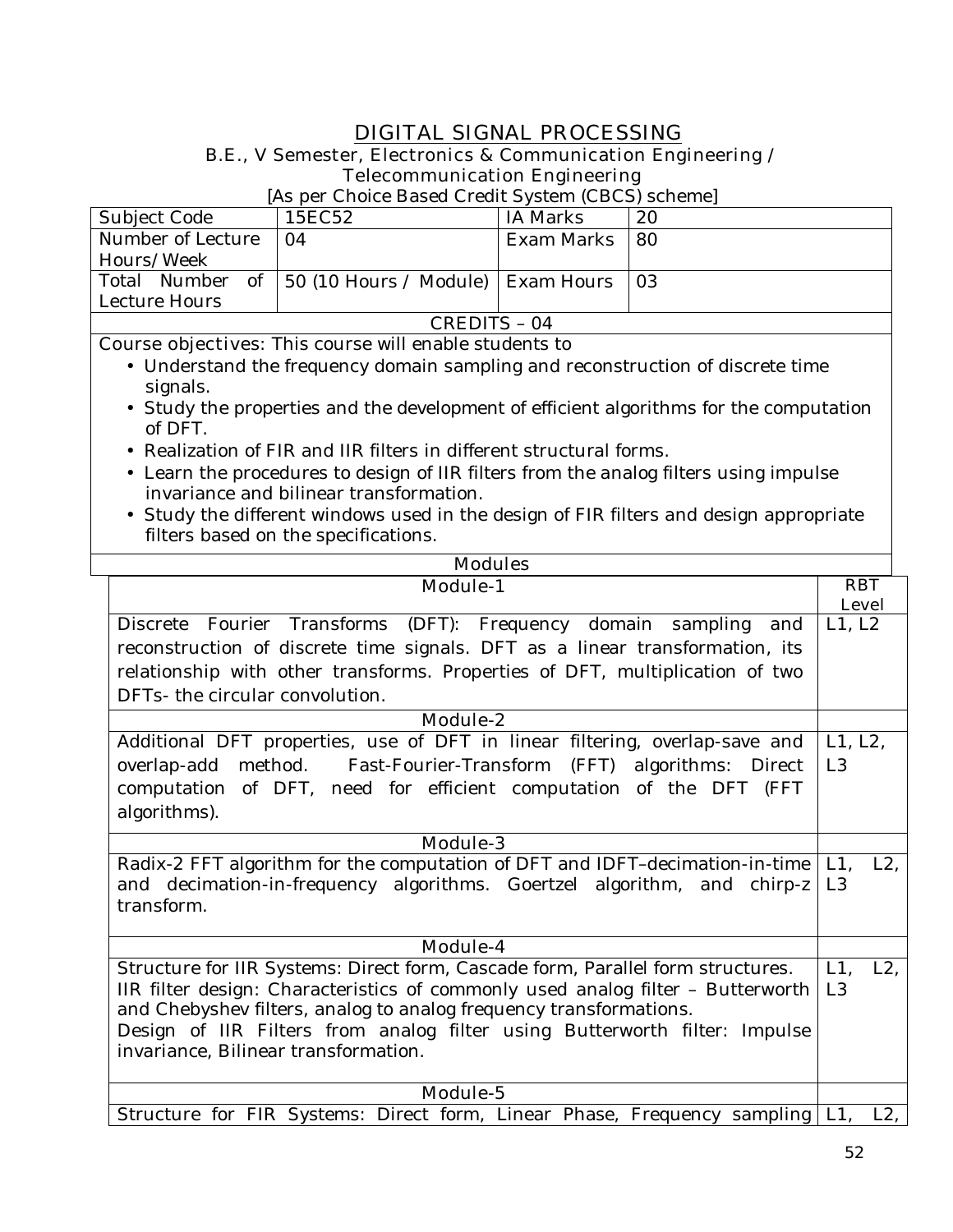structure, Lattice structure. FIR filter design: Introduction to FIR filters, design of FIR filters using - Rectangular, Hamming, Hanning and Bartlett windows. L3 **Course Outcomes:** After studying this course, students will be able to: • Determine response of LTI systems using time domain and DFT techniques. • Compute DFT of real and complex discrete time signals. • Computation of DFT using FFT algorithms and linear filtering approach. • Solve problems on digital filter design and realize using digital computations. **Question paper pattern:** • The question paper will have ten questions • Each full question consists of 16 marks**.** • There will be 2 full questions (with a maximum of three sub questions) from each module. • Each full question will have sub questions covering all the topics under a module • The students will have to answer 5 full questions, selecting one full question from each module. **Text Book: Digital signal processing** – **Principles Algorithms & Applications**, Proakis & Monalakis, Pearson education, 4th Edition, New Delhi, 2007. **Reference Books:** 1. Discrete Time Signal Processing, Oppenheim & Schaffer, PHI, 2003. 2. Digital Signal Processing, S. K. Mitra, Tata Mc-Graw Hill, 3rd Edition, 2010. 3. Digital Signal Processing, Lee Tan: Elsevier publications, 2007.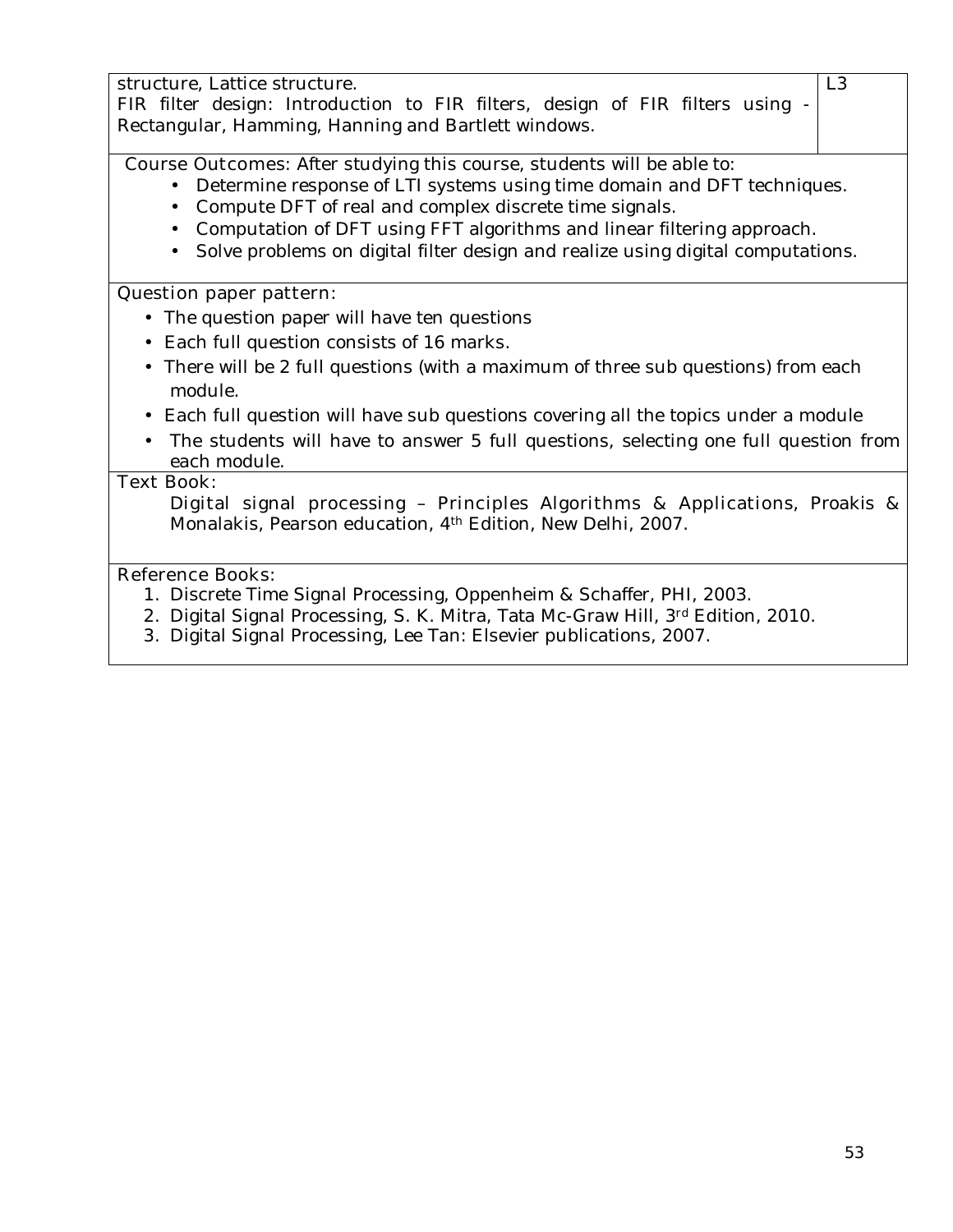# **Verilog HDL B.E., V Semester, Electronics & Communication Engineering/ Telecommunication Engineering**

|                                       | [As per Choice Based Credit System (CBCS) scheme]                                 |                   |    |                |
|---------------------------------------|-----------------------------------------------------------------------------------|-------------------|----|----------------|
| Subject Code                          | 15EC53                                                                            | <b>IA Marks</b>   | 20 |                |
| Number of Lecture                     | 04                                                                                | <b>Exam Marks</b> | 80 |                |
| Hours/Week                            |                                                                                   |                   |    |                |
| of<br>Total Number                    | 50 (10 Hours / Module)                                                            | <b>Exam Hours</b> | 03 |                |
| Lecture Hours                         |                                                                                   |                   |    |                |
|                                       | <b>CREDITS - 04</b>                                                               |                   |    |                |
|                                       | <b>Course objectives:</b> This course will enable students to:                    |                   |    |                |
|                                       | Differentiate between Verilog and VHDL descriptions.                              |                   |    |                |
| $\bullet$                             | Learn different Verilog HDL and VHDL constructs.                                  |                   |    |                |
| $\bullet$                             | Familiarize the different levels of abstraction in Verilog.                       |                   |    |                |
| $\bullet$                             | Understand Verilog Tasks and Directives.                                          |                   |    |                |
| $\bullet$                             | Understand timing and delay Simulation.                                           |                   |    |                |
| $\bullet$                             | Learn VHDL at design levels of data flow, behavioral and structural for effective |                   |    |                |
| modeling of digital circuits.         |                                                                                   |                   |    |                |
|                                       |                                                                                   |                   |    |                |
|                                       | <b>Module-1</b>                                                                   |                   |    | <b>RBT</b>     |
|                                       |                                                                                   |                   |    | <b>Level</b>   |
|                                       | <b>Overview of Digital Design with Verilog HDL</b>                                |                   |    | L1, L2,        |
|                                       | Evolution of CAD, emergence of HDLs, typical HDL-flow, why Verilog                |                   |    | L <sub>3</sub> |
| HDL?, trends in HDLs. (Text1)         |                                                                                   |                   |    |                |
| <b>Hierarchical Modeling Concepts</b> |                                                                                   |                   |    |                |
|                                       | Top-down and bottom-up design methodology, differences between                    |                   |    |                |
|                                       | modules and module instances, parts of a simulation, design block,                |                   |    |                |
| stimulus block. (Text1)               |                                                                                   |                   |    |                |
|                                       |                                                                                   |                   |    |                |
|                                       | Module-2                                                                          |                   |    |                |
| <b>Basic Concepts</b>                 |                                                                                   |                   |    | L1, L2,        |
|                                       | Lexical conventions, data types, system tasks, compiler directives. (Text1)       |                   |    |                |
| <b>Modules and Ports</b>              |                                                                                   |                   |    | L <sub>3</sub> |
|                                       |                                                                                   |                   |    |                |
|                                       | Module definition, port declaration, connecting ports, hierarchical name          |                   |    |                |
| referencing. (Text1)                  |                                                                                   |                   |    |                |
|                                       |                                                                                   |                   |    |                |
|                                       | <b>Module-3</b>                                                                   |                   |    |                |
| <b>Gate-Level Modeling</b>            |                                                                                   |                   |    | L1, L2,        |
|                                       | Modeling using basic Verilog gate primitives, description of and/or and           |                   |    | L <sub>3</sub> |
|                                       | buf/not type gates, rise, fall and turn-off delays, min, max, and typical         |                   |    |                |
| delays. (Text1)                       |                                                                                   |                   |    |                |
| <b>Dataflow Modeling</b>              |                                                                                   |                   |    |                |
|                                       | Continuous assignments, delay specification, expressions, operators,              |                   |    |                |
| operands, operator types. (Text1)     |                                                                                   |                   |    |                |
|                                       |                                                                                   |                   |    |                |
| <b>Behavioral Modeling</b>            | Module-4                                                                          |                   |    | $L1$ ,<br>L2,  |
|                                       |                                                                                   |                   |    |                |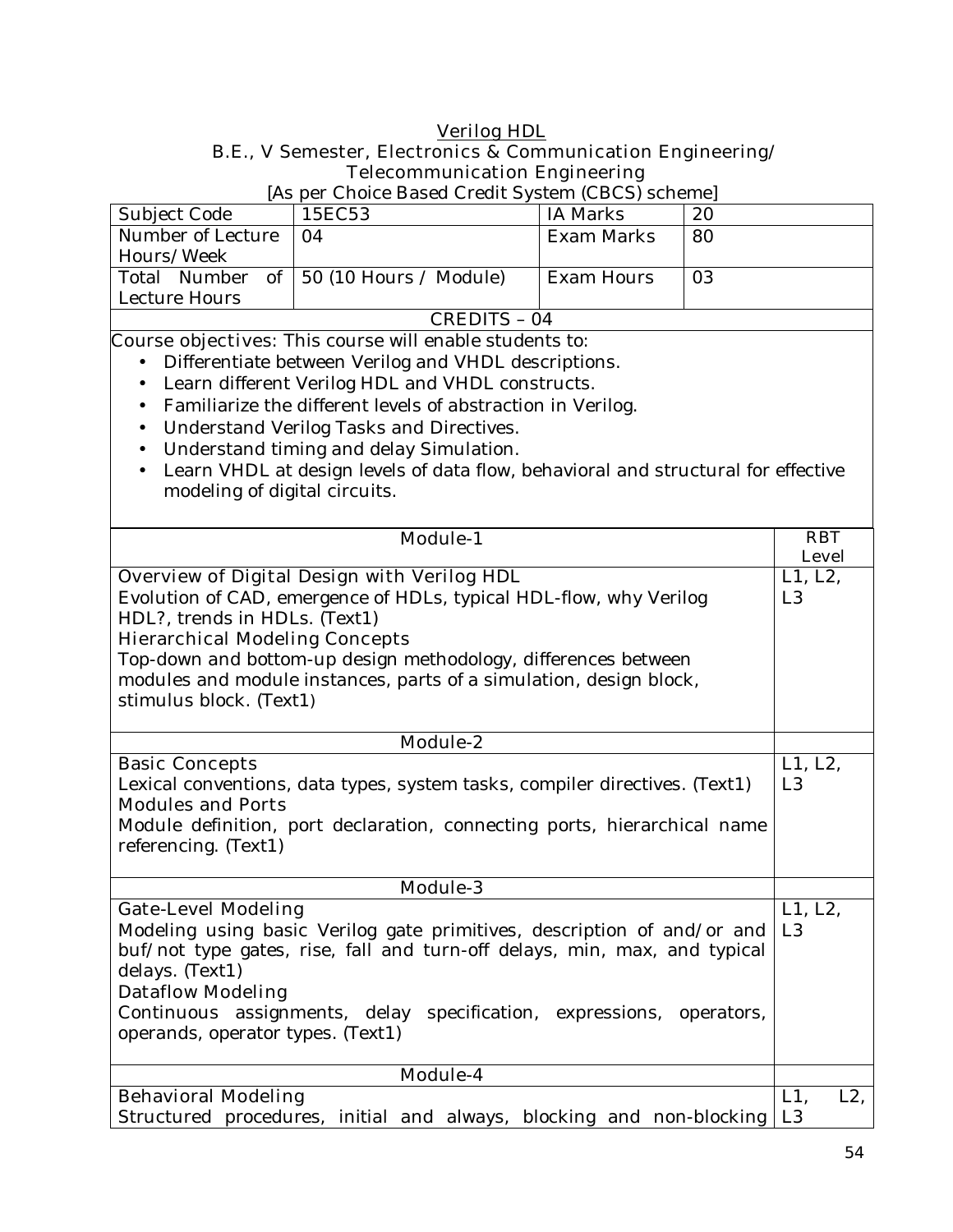| statements, delay control, generate statement, event control, conditional<br>statements, Multiway branching, loops, sequential and parallel blocks.<br>(Text1)                                                                                                                                                                                                                                                                                                                                                                                                                          |  |
|-----------------------------------------------------------------------------------------------------------------------------------------------------------------------------------------------------------------------------------------------------------------------------------------------------------------------------------------------------------------------------------------------------------------------------------------------------------------------------------------------------------------------------------------------------------------------------------------|--|
| Module-5                                                                                                                                                                                                                                                                                                                                                                                                                                                                                                                                                                                |  |
| <b>Introduction to VHDL</b><br>L1, L2,<br><b>Introduction:</b> Why use VHDL?, Shortcomings, Using VHDL for Design<br>L <sub>3</sub><br>Synthesis, Design tool flow, Font conventions.<br>Entities and Architectures: Introduction, A simple design, Design<br>entities, Identifiers, Data objects, Data types, and Attributes. (Text 2)                                                                                                                                                                                                                                                 |  |
| <b>Course Outcomes:</b> At the end of this course, students should be able to<br>Write Verilog programs in gate, dataflow (RTL), behavioral and switch modeling<br>$\bullet$<br>levels of Abstraction.<br>Write simple programs in VHDL in different styles.<br>Design and verify the functionality of digital circuit/system using test benches.<br>Identify the suitable Abstraction level for a particular digital design.<br>$\bullet$<br>Write the programs more effectively using Verilog tasks and directives.<br>$\bullet$<br>Perform timing and delay Simulation.<br>$\bullet$ |  |
| <b>Question paper pattern:</b><br>• The question paper will have ten questions<br>Each full question consists of 16 marks.<br>• There will be 2 full questions (with a maximum of three sub questions) from<br>each module.<br>• Each full question will have sub questions covering all the topics under a<br>module<br>• The students will have to answer 5 full questions, selecting one full question<br>from each module                                                                                                                                                           |  |
| <b>Text Books:</b><br>1. Samir Palnitkar, "Verilog HDL: A Guide to Digital Design and Synthesis",<br>Pearson Education, Second Edition.                                                                                                                                                                                                                                                                                                                                                                                                                                                 |  |
| 2. Kevin Skahill, "VHDL for Programmable Logic", PHI/Pearson education, 2006.                                                                                                                                                                                                                                                                                                                                                                                                                                                                                                           |  |
| <b>Reference Books:</b>                                                                                                                                                                                                                                                                                                                                                                                                                                                                                                                                                                 |  |
| 1. Donald E. Thomas, Philip R. Moorby, "The Verilog Hardware Description<br>Language", Springer Science+Business Media, LLC, Fifth edition.                                                                                                                                                                                                                                                                                                                                                                                                                                             |  |
| 2. Michael D. Ciletti, "Advanced Digital Design with the Verilog HDL" Pearson<br>(Prentice Hall), Second edition.                                                                                                                                                                                                                                                                                                                                                                                                                                                                       |  |
| 3. Padmanabhan, Tripura Sundari, "Design through Verilog HDL", Wiley, 2016 or<br>earlier.                                                                                                                                                                                                                                                                                                                                                                                                                                                                                               |  |
|                                                                                                                                                                                                                                                                                                                                                                                                                                                                                                                                                                                         |  |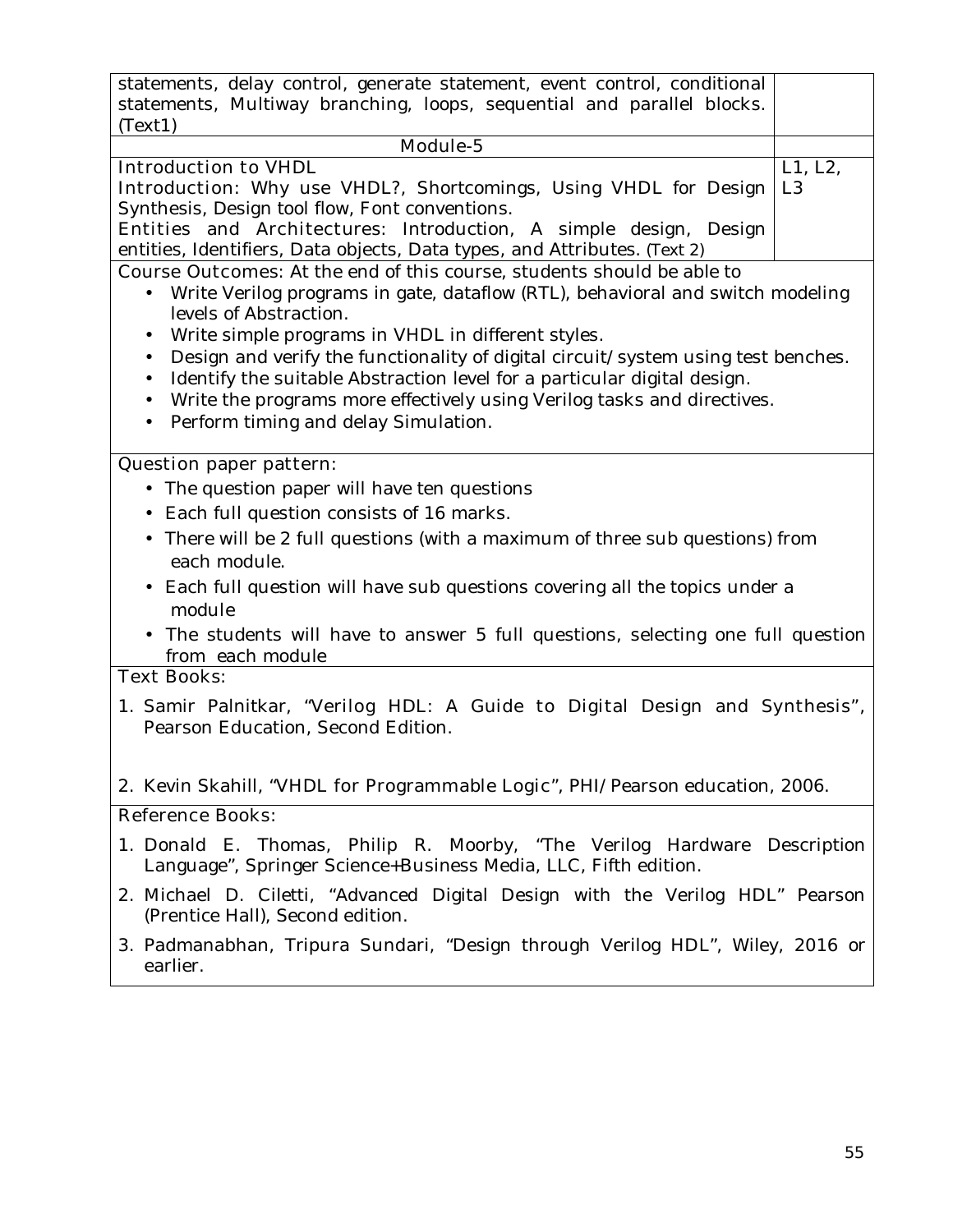### **INFORMATION THEORY AND CODING B.E., V Semester, Electronics & Communication Engineering /**

**Telecommunication Engineering** 

[As per Choice Based Credit System (CBCS) scheme]

| Subject Code      | 15EC54                                                | IA Marks   | 20  |
|-------------------|-------------------------------------------------------|------------|-----|
| Number of Lecture | 04                                                    | Exam Marks | -80 |
| Hours/Week        |                                                       |            |     |
|                   | Total Number of   50 (10 Hours / Module)   Exam Hours |            | -03 |
| Lecture Hours     |                                                       |            |     |
| CREDITS – 04      |                                                       |            |     |

- Understand the concept of Entropy, Rate of information and order of the source with reference to dependent and independent source.
- Study various source encoding algorithms.
- Model discrete & continuous communication channels.
- Study various error control coding algorithms.

| <b>Modules</b>                                                               |                            |  |  |
|------------------------------------------------------------------------------|----------------------------|--|--|
| <b>Module-1</b>                                                              | <b>RBT</b><br><b>Level</b> |  |  |
|                                                                              |                            |  |  |
| <b>Information Theory:</b> Introduction, Measure of information, Information | L1, L2,                    |  |  |
| content of message, Average Information content of symbols in Long           | L <sub>3</sub>             |  |  |
| Independent sequences, Average Information content of symbols in Long        |                            |  |  |
| dependent sequences, Markov Statistical Model of Information Sources,        |                            |  |  |
| Entropy and Information rate of Markoff Sources (Section 4.1, 4.2 of Text    |                            |  |  |
| 1).                                                                          |                            |  |  |
| <b>Module-2</b>                                                              |                            |  |  |
| Source Coding: Source coding theorem, Prefix Codes, Kraft McMillan           | L1, L2,                    |  |  |
| Inequality property - KMI (Section 2.2 of Text 2).                           | L <sub>3</sub>             |  |  |
| Encoding of the Source Output, Shannon's Encoding Algorithm (Sections        |                            |  |  |
| 4.3, 4.3.1 of Text 1).                                                       |                            |  |  |
| Shannon Fano Encoding Algorithm, Huffman codes, Extended Huffman             |                            |  |  |
| coding, Arithmetic Coding, Lempel - Ziv Algorithm (Sections 3.6, 3.7, 3.8,   |                            |  |  |
| 3.10 of Text 3).                                                             |                            |  |  |
| Module-3                                                                     |                            |  |  |
| <b>Information Channels:</b> Communication Channels (Section 4.4 of Text 1). | L1, L2,                    |  |  |
| Channel Models, Channel Matrix, Joint probabilty Matrix, Binary              | L <sub>3</sub>             |  |  |
| Symmetric Channel, System Entropies, Mutual Information, Channel             |                            |  |  |
| Capacity, Channel Capacity of : Binary Symmetric Channel, Binary             |                            |  |  |
| Erasure Channel, Muroga, a Theorem, Contineuos Channels (Sections 4.2,       |                            |  |  |
| 4.3, 4.4, 4.6, 4.7 of Text 3).                                               |                            |  |  |
| Module-4                                                                     |                            |  |  |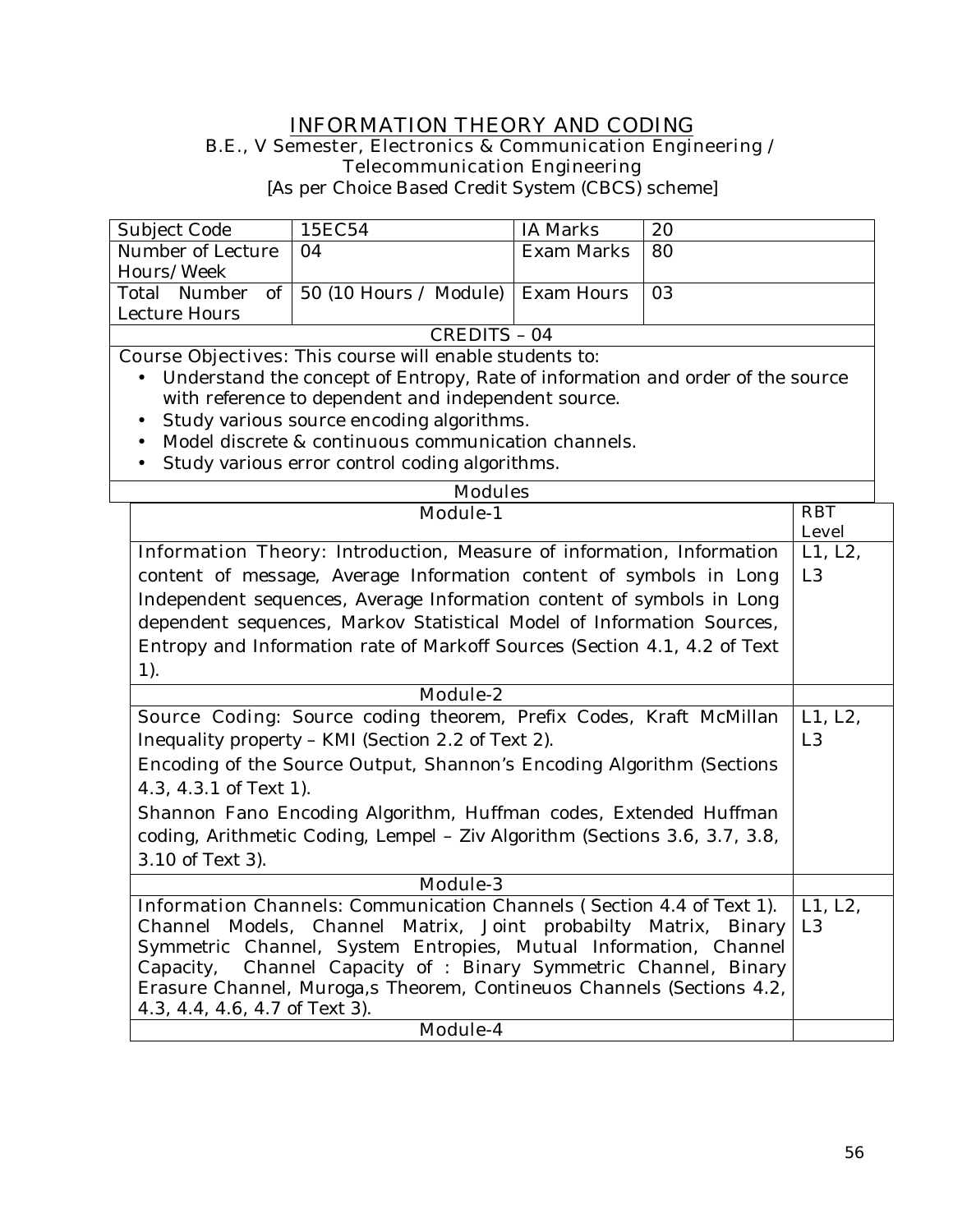| <b>Error Control Coding:</b>                                                             | L1, L2,        |
|------------------------------------------------------------------------------------------|----------------|
| Introduction, Examples of Error control coding, methods of Controlling                   | L <sub>3</sub> |
| Errors, Types of Errors, types of Codes, Linear Block Codes: matrix                      |                |
| description of Linear Block Codes, Error Detection and Error Correction                  |                |
| Capabilities of Linear Block Codes, Single Error Correcting hamming                      |                |
| Codes, Table lookup Decoding using Standard Array.                                       |                |
|                                                                                          |                |
| <b>Binary Cyclic Codes:</b> Algebraic Structure of Cyclic Codes, Encoding using          |                |
| an (n-k) Bit Shift register, Syndrome Calculation, Error Detection and                   |                |
| Correction                                                                               |                |
| (Sections 9.1, 9.2, 9.3, 9.3.1, 9.3.2, 9.3.3 of Text 1).                                 |                |
| Module-5                                                                                 |                |
| Some Important Cyclic Codes: Golay Codes, BCH Codes( Section 8.4 -                       | L1, L2,        |
| Article 5 of Text 2).                                                                    | L <sub>3</sub> |
| <b>Convolution Codes:</b> Convolution Encoder, Time domain approach,                     |                |
| Transform domain approach, Code Tree, Trellis and State Diagram, The                     |                |
| Viterbi Algorithm) (Section 8.5 - Articles 1,2 and 3, 8.6- Article 1 of Text 2).         |                |
|                                                                                          |                |
| <b>Course Outcomes:</b> At the end of the course the students will be able to:           |                |
| Explain concept of Dependent & Independent Source, measure of information,               |                |
| Entropy, Rate of Information and Order of a source                                       |                |
| Represent the information using Shannon Encoding, Shannon Fano, Prefix and               |                |
|                                                                                          |                |
| Huffman Encoding Algorithms                                                              |                |
| Model the continuous and discrete communication channels using input, output             |                |
| and joint probabilities                                                                  |                |
| Determine a codeword comprising of the check bits computed using Linear                  |                |
| Block codes, cyclic codes & convolutional codes                                          |                |
| Design the encoding and decoding circuits for Linear Block codes, cyclic codes,          |                |
| convolutional codes, BCH and Golay codes.                                                |                |
|                                                                                          |                |
| <b>Question paper pattern:</b>                                                           |                |
| • The question paper will have ten questions                                             |                |
| • Each full question consists of 16 marks.                                               |                |
|                                                                                          |                |
| There will be 2 full questions (with a maximum of three sub questions) from<br>$\bullet$ |                |
| each module.                                                                             |                |
| Each full question will have sub questions covering all the topics under a               |                |
| module                                                                                   |                |
|                                                                                          |                |
| The students will have to answer 5 full questions, selecting one full question           |                |
| from each module                                                                         |                |
| <b>Text Books:</b>                                                                       |                |
| 1. Digital and analog communication systems, K. Sam Shanmugam, John Wiley                |                |
| India Pvt. Ltd, 1996.                                                                    |                |
| 2. Digital communication, Simon Haykin, John Wiley India Pvt. Ltd, 2008.                 |                |
| 3. Information Theory and Coding, Muralidhar Kulkarni, K.S. Shivaprakasha, Wiley         |                |
|                                                                                          |                |
| India Pvt. Ltd, 2015, ISBN:978-81-265-5305-1.                                            |                |
| <b>Reference Books:</b>                                                                  |                |
| 1. ITC and Cryptography, Ranjan Bose, TMH, II edition, 2007                              |                |
| 2. Principles of digital communication, J. Das, S. K. Mullick, P. K. Chatterjee,         |                |
| Wiley, 1986 - Technology & Engineering                                                   |                |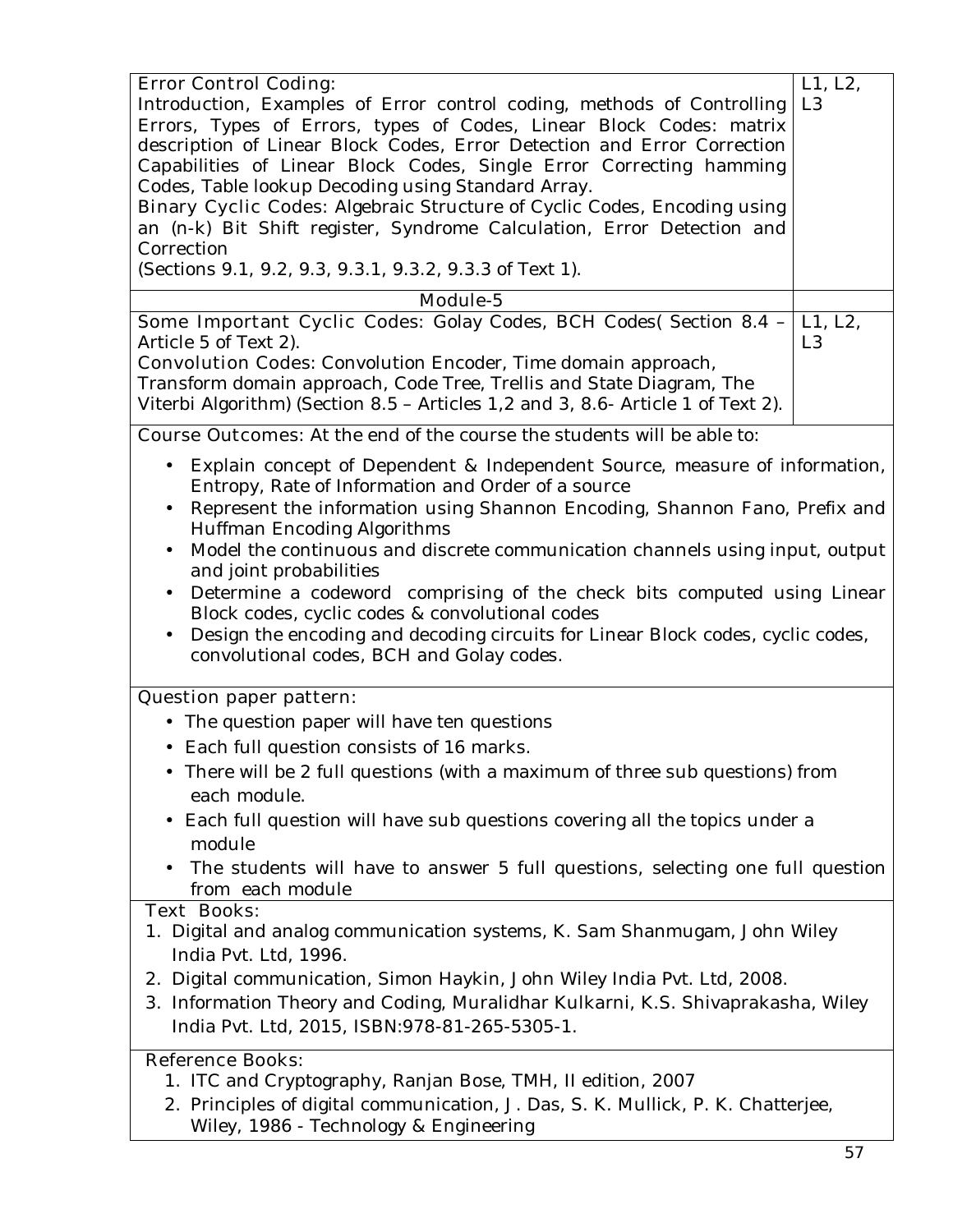- 3. Digital Communications Fundamentals and Applications, Bernard Sklar, Second Edition, Pearson Education, 2016, ISBN: 9780134724058.
- 4. Information Theory and Coding, K.N.Haribhat, D.Ganesh Rao, Cengage Learning, 2017.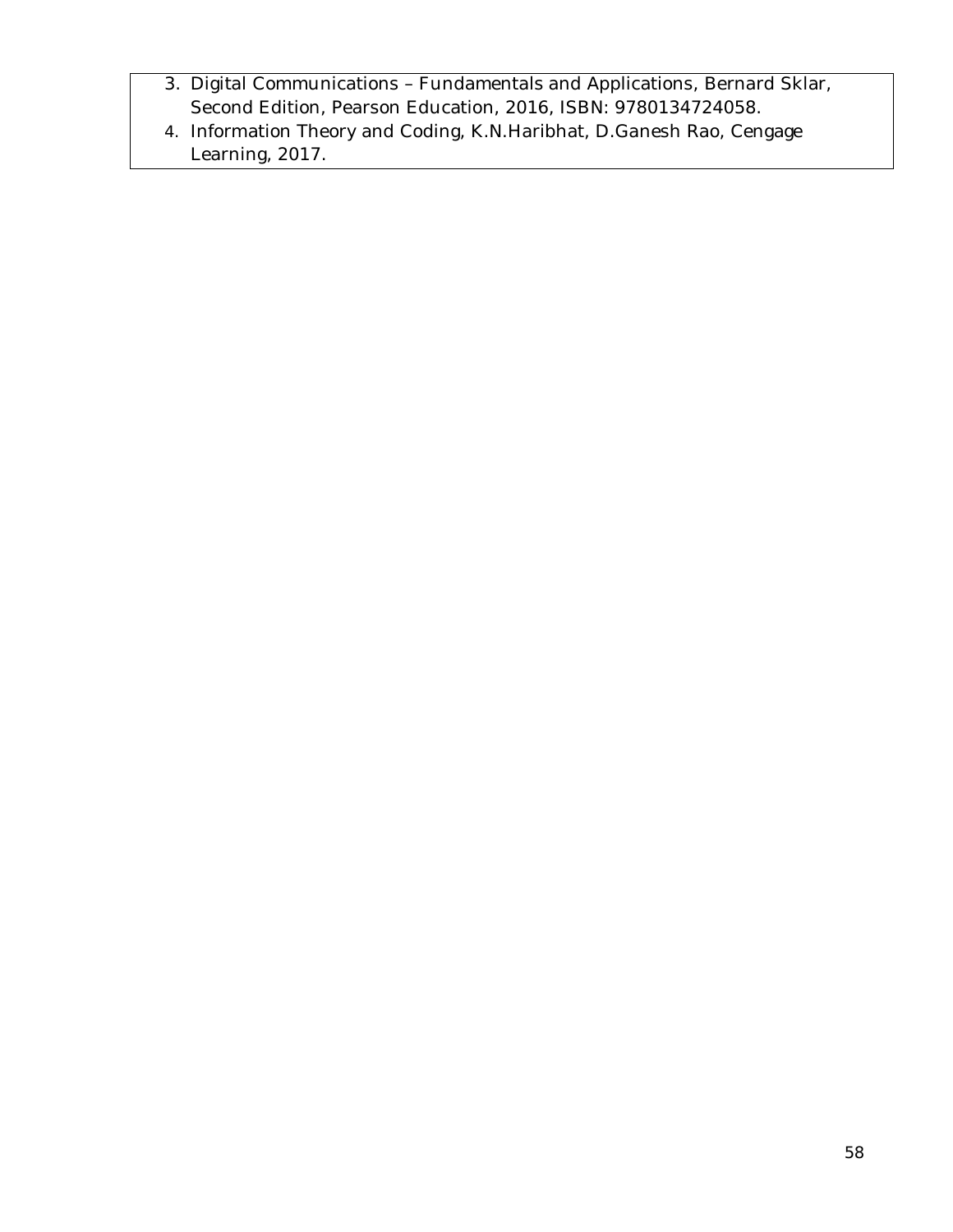# **NANOELECTRONICS**

# **B.E., V Semester, Electronics & Communication Engineering / Telecommunication Engineering**

[As per Choice Based Credit System (CBCS) scheme]

| Subject Code      | 15EC551                                             | IA Marks   | 20 |
|-------------------|-----------------------------------------------------|------------|----|
| Number of Lecture | 03                                                  | Exam Marks | 80 |
| Hours/Week        |                                                     |            |    |
|                   | Total Number of   40 (8 Hours / Module)  Exam Hours |            | 03 |
| Lecture Hours     |                                                     |            |    |
| CREDITS – 03      |                                                     |            |    |

- Enhance basic engineering science and technical knowledge of nanoelectronics.
- Explain basics of top-down and bottom-up fabrication process, devices and systems.
- Describe technologies involved in modern day electronic devices.
- Know various nanostructures of carbon and the nature of the carbon bond itself.
- Learn the photo physical properties of sensor used in generating a signal.

| <b>Module-1</b>                                                                      | <b>RBT</b>   |
|--------------------------------------------------------------------------------------|--------------|
|                                                                                      | <b>Level</b> |
| <b>Introduction:</b> Overview of nanoscience and engineering. Development            | L1, L2       |
| milestones in microfabrication and electronic industry. Moore's law and              |              |
| continued miniaturization, Classification of Nanostructures, Electronic              |              |
| properties of atoms and solids: Isolated atom, Bonding between atoms,                |              |
| Giant molecular solids, Free electron models and energy bands, crystalline           |              |
| solids, Periodicity of crystal lattices, Electronic conduction, effects of           |              |
| nanometerlength scale, Fabrication methods: Top down processes, Bottom               |              |
| up processes methods for templating the growth of nanomaterials, ordering            |              |
| of nanosystems (Text 1).                                                             |              |
| <b>Module-2</b>                                                                      |              |
| <b>Characterization:</b> Classification, Microscopic techniques, Field ion           | L1, L2       |
| microscopy, scanning probe techniques, diffraction techniques: bulk and              |              |
| surface diffraction techniques (Text 1).                                             |              |
| Inorganic semiconductor nanostructures: overview of semiconductor                    |              |
| Quantum confinement in semiconductor nanostructures:<br>physics.                     |              |
| quantum wells, quantum wires, quantum dots, super-lattices, band                     |              |
| offsets, electronic density of states (Text 1).                                      |              |
| <b>Module-3</b>                                                                      |              |
| <b>Fabrication techniques:</b> requirements of ideal semiconductor, epitaxial L1, L2 |              |
| growth of quantum wells, lithography and etching, cleaved-edge over                  |              |
| growth, growth of vicinal substrates, strain induced dots and wires,                 |              |
| electrostatically induced dots and wires, Quantum well width fluctuations,           |              |
| thermally annealed quantum wells, semiconductor nanocrystals, collidal               |              |
| quantum dots, self-assembly techniques. (Text 1).                                    |              |
| Physical processes: modulation doping, quantum hall effect, resonant                 |              |
| tunneling, charging effects, ballistic carrier transport, Inter band                 |              |
| absorption, intraband absorption, Light emission processes, phonon                   |              |
| bottleneck, quantum confined stark effect, nonlinear effects, coherence              |              |
| and dephasing, characterization of semiconductor nanostructures: optical             |              |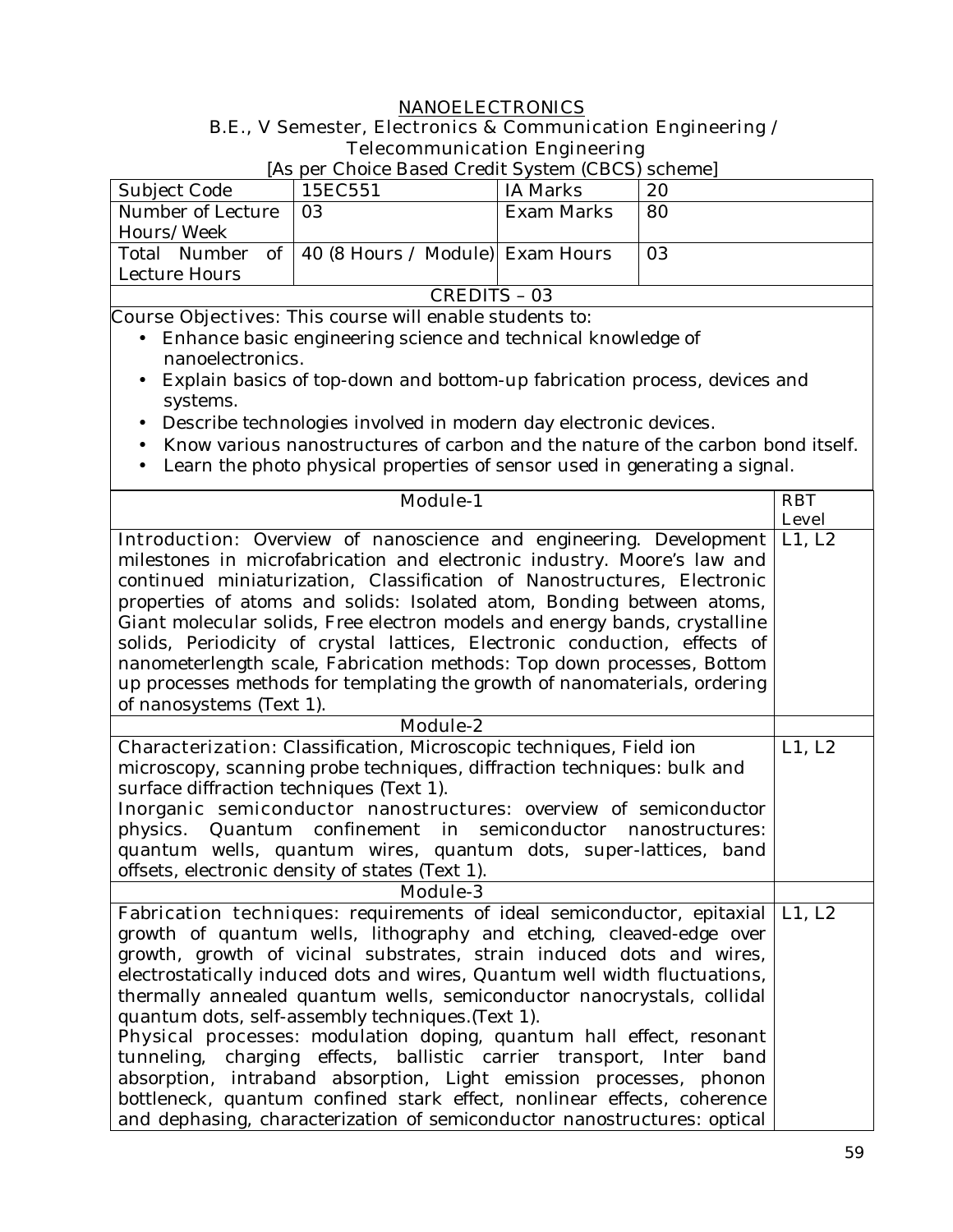| electrical and structural (Text 1).                                                                                                                                                                                                                                                                                                 |  |  |
|-------------------------------------------------------------------------------------------------------------------------------------------------------------------------------------------------------------------------------------------------------------------------------------------------------------------------------------|--|--|
|                                                                                                                                                                                                                                                                                                                                     |  |  |
| <b>Module-4</b>                                                                                                                                                                                                                                                                                                                     |  |  |
| <b>Carbon Nanostructures:</b> Carbon molecules, Carbon Clusters, Carbon L1, L2<br>Nanotubes, application of Carbon Nanotubes. (Text 2)                                                                                                                                                                                              |  |  |
| Module-5                                                                                                                                                                                                                                                                                                                            |  |  |
| Nanosensors: Introduction, What is Sensor and Nanosensors?, What   L1, L2                                                                                                                                                                                                                                                           |  |  |
| makes them Possible?, Order From Chaos, Characterization, Perception,<br>Nanosensors Based On Quantum Size Effects, Electrochemical Sensors,<br>Sensors Based On Physical Properties, Nanobiosensors, Smart dust Sensor<br>for the future. (Text 3)<br><b>Applications:</b> Injection lasers, quantum cascade lasers, single-photon |  |  |
| sources, biological tagging, optical memories, coulomb blockade devices,<br>photonic structures, QWIP's, NEMS, MEMS (Text 1).                                                                                                                                                                                                       |  |  |
| <b>Course outcomes:</b> After studying this course, students will be able to:                                                                                                                                                                                                                                                       |  |  |
| Know the principles behind Nanoscience engineering and<br>Nanoelectronics.                                                                                                                                                                                                                                                          |  |  |
| Know the effect of particles size on mechanical, thermal, optical and<br>electrical properties of nanomaterials.                                                                                                                                                                                                                    |  |  |
| Know the properties of carbon and carbon nanotubes and its<br>applications.                                                                                                                                                                                                                                                         |  |  |
| Know the properties used for sensing and the use of smart dust<br>sensors.                                                                                                                                                                                                                                                          |  |  |
| Apply the knowledge to prepare and characterize nanomaterials.<br>Analyse the process flow required to fabricate state-of-the-art<br>transistor technology.                                                                                                                                                                         |  |  |
| <b>Question paper pattern:</b>                                                                                                                                                                                                                                                                                                      |  |  |
| The question paper will have ten questions                                                                                                                                                                                                                                                                                          |  |  |
| Each full question consists of 16 marks.                                                                                                                                                                                                                                                                                            |  |  |
| There will be 2 full questions (with a maximum of three sub questions) from<br>$\bullet$                                                                                                                                                                                                                                            |  |  |
| each module.                                                                                                                                                                                                                                                                                                                        |  |  |
| Each full question will have sub questions covering all the topics under a<br>module                                                                                                                                                                                                                                                |  |  |
| The students will have to answer 5 full questions, selecting one full question<br>from each module                                                                                                                                                                                                                                  |  |  |
| <b>Text Books:</b><br>1. Ed Robert Kelsall, Ian Hamley, Mark Geoghegan, "Nanoscale Science and<br>Technology", John Wiley, 2007.<br>2. Charles P Poole, Jr, Frank J Owens, "Introduction to Nanotechnology",<br>John Wiley, Copyright 2006, Reprint 2011.                                                                           |  |  |
| 3. T Pradeep, "Nano: The essentials-Understanding Nanoscience and<br>Nanotechnology", TMH.                                                                                                                                                                                                                                          |  |  |
| <b>Reference Book:</b><br>Ed William A Goddard III, Donald W Brenner, Sergey E. Lyshevski, Gerald J<br>Iafrate, "Hand Book of Nanoscience Engineering and Technology", CRC press,<br>2003.                                                                                                                                          |  |  |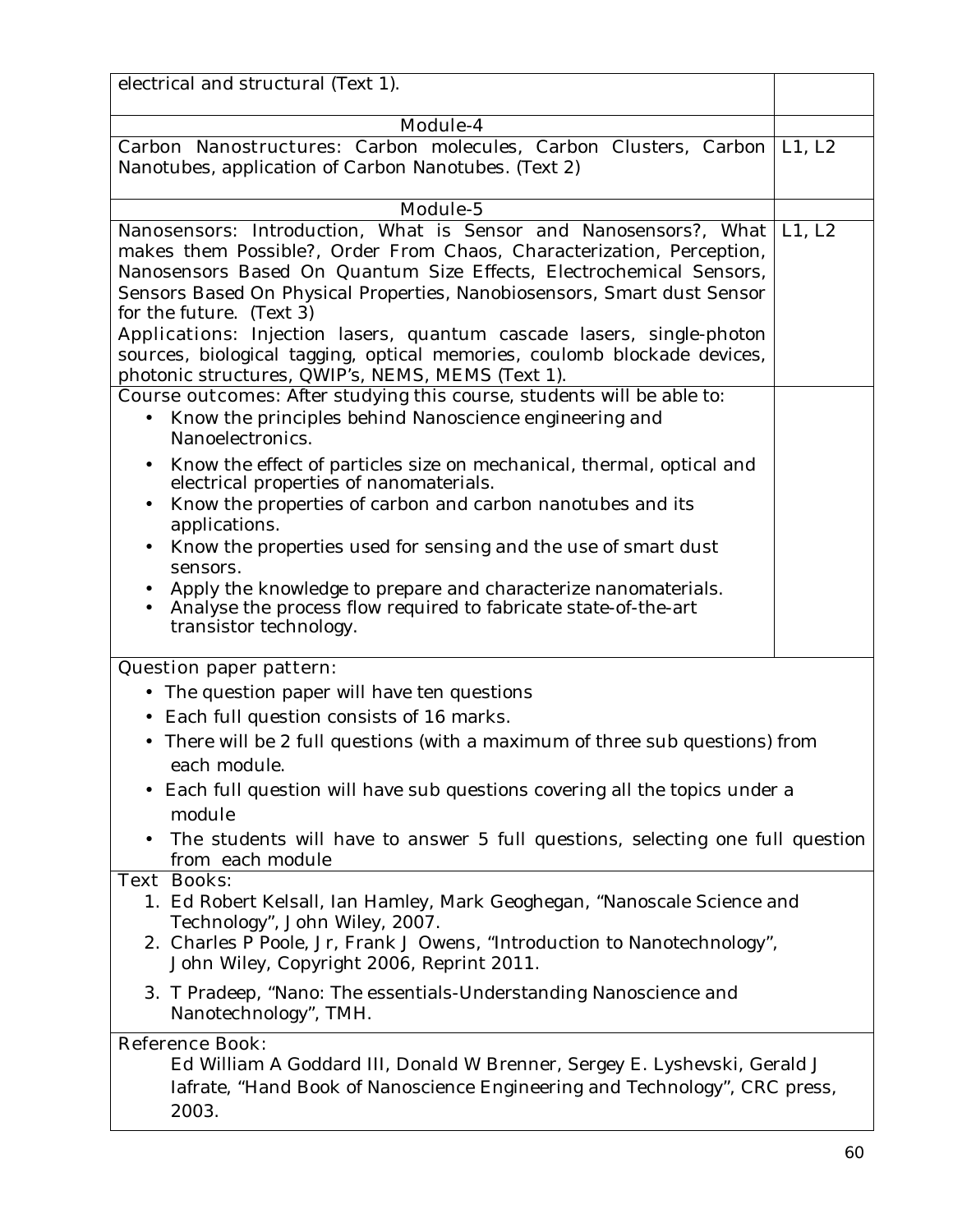# **SWITCHING & FINITE AUTOMATA THEORY**

#### **B.E., V Semester, Electronics & Communication Engineering / Telecommunication Engineering**

[As per Choice Based Credit System (CBCS) scheme]

| Subject Code      | 15EC552                                             | IA Marks   | 20 |
|-------------------|-----------------------------------------------------|------------|----|
| Number of Lecture | 03                                                  | Exam Marks | 80 |
| Hours/Week        |                                                     |            |    |
|                   | Total Number of   40 (8 Hours / Module)  Exam Hours |            | 03 |
| Lecture Hours     |                                                     |            |    |
| CREDITS – 03      |                                                     |            |    |

- 1. Understand the basics of threshold logic, effect of hazards on digital circuits and techniques of fault detection
- 2. Explain finite state model and minimization techniques
- 3. Know structure of sequential machines, and state identification
- 4. Understand the concept of fault detection experiments

| <b>Modules</b>                                                                  |                            |  |
|---------------------------------------------------------------------------------|----------------------------|--|
| <b>Module-1</b>                                                                 | <b>RBT</b><br><b>Level</b> |  |
| Threshold Logic: Introductory Concepts: Threshold element, capabilities         | L1, L2,                    |  |
| and limitations of threshold logic, Elementary Properties, Synthesis of         | L <sub>3</sub>             |  |
| Threshold networks: Unate functions, Identification and realization of          |                            |  |
| threshold functions, The map as a tool in synthesizing threshold networks.      |                            |  |
| (Sections 7.1, 7.2 of Text)                                                     |                            |  |
| Module-2                                                                        |                            |  |
| Reliable Design and Fault Diagnosis: Hazards, static hazards, Design of         | L1, L2,                    |  |
| Hazard-free Switching Circuits, Fault detection in combinational circuits,      | L <sub>3</sub>             |  |
| Fault detection in combinational circuits: The faults, The Fault Table,         |                            |  |
| Covering the fault table, Fault location experiments: Preset experiments,       |                            |  |
| Adaptive experiments, Boolean differences, Fault detection by path              |                            |  |
| sensitizing. (Sections 8.1, 8.2, 8.3, 8.4, 8.5 of Text)                         |                            |  |
| <b>Module-3</b>                                                                 |                            |  |
| Sequential Machines: Capabilities, Minimization and Transformation              | L1, L2,                    |  |
| The Finite state model and definitions, capabilities and limitations of finite  | L <sub>3</sub>             |  |
| machines, State equivalence and machine minimization: k-<br>state               |                            |  |
| minimization<br>Procedure,<br>Machine<br>equivalence,<br>The<br>equivalence,    |                            |  |
| Simplification of incompletely specified machines. (Section 10.1, 10.2, 10.3,   |                            |  |
| 10.4 of Text)                                                                   |                            |  |
| Module-4                                                                        |                            |  |
| of Sequential Machines: Introductory<br>example,<br>State  <br><b>Structure</b> | L1, L2,                    |  |
| assignment using partitions: closed partitions, The lattice of closed           | L <sub>3</sub>             |  |
| partitions, Reduction of output dependency, Input dependence and                |                            |  |
| autonomous clocks, Covers and generation of closed partitions by state          |                            |  |
| splitting: Covers, The implication graph, An application of state splitting to  |                            |  |
| parallel decomposition. (Section 12.1, 12.2, 12.3, 12.4, 12.5, 12.6 of Text)    |                            |  |
| Module-5                                                                        |                            |  |
| State-Identification and Fault Detection Experiments: Experiments,              | L1, L2,                    |  |
| Homing experiments, Distinguishing experiments, Machine identification,         | L <sub>3</sub>             |  |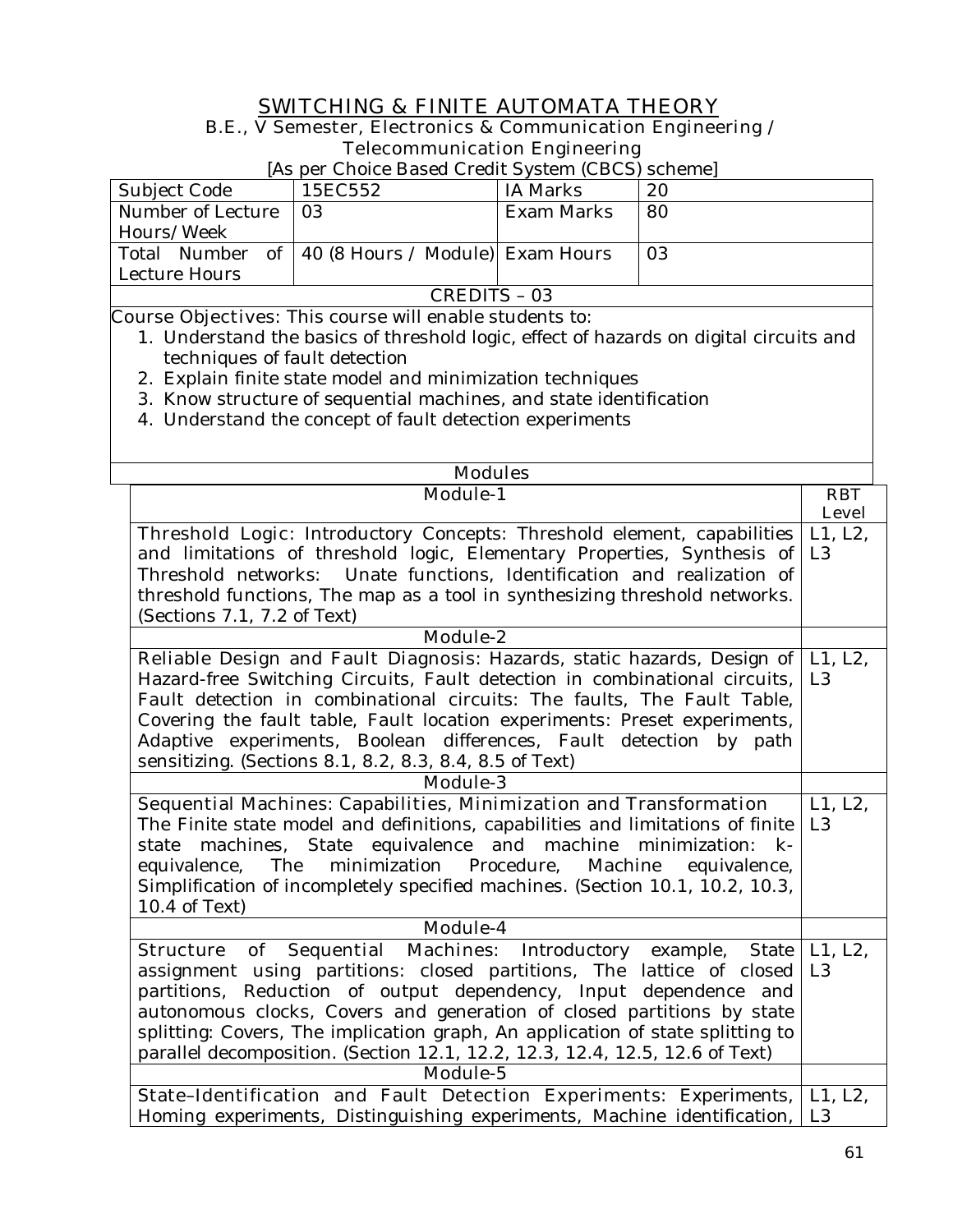| Fault detection experiments, Design of diagnosable machines, Second                    |  |
|----------------------------------------------------------------------------------------|--|
| algorithm for the design of fault detection experiments. (Sections 13.1, 13.2, $\vert$ |  |
| 13.3, 13.4, 13.5, 13.6, 13.7 of Text)                                                  |  |

**Course outcomes:** At the end of the course, students should be able to:

- Explain the concept of threshold logic
- Understand the effect of hazards on digital circuits and fault detection and analysis
- Define the concepts of finite state model
- Analyze the structure of sequential machine
- Explain methods of state identification and fault detection experiments

#### **Question paper pattern:**

- The question paper will have ten questions
- Each full question consists of 16 marks**.**
- There will be 2 full questions (with a maximum of three sub questions) from each module.
- Each full question will have sub questions covering all the topics under a module
- The students will have to answer 5 full questions, selecting one full question from each module

### **Text Book:**

**Switching and Finite Automata Theory - Zvi Kohavi, McGraw Hill, 2<sup>nd</sup> edition,** 2010 ISBN: 0070993874.

- 1.**Fault Tolerant And Fault Testable Hardware Design-**Parag K Lala, Prentice Hall Inc. 1985.
- 2. Digital Circuits and Logic Design.-Charles Roth Jr, Larry L. Kinney, Cengage Learning, 2014, ISBN: 978-1-133-62847-7.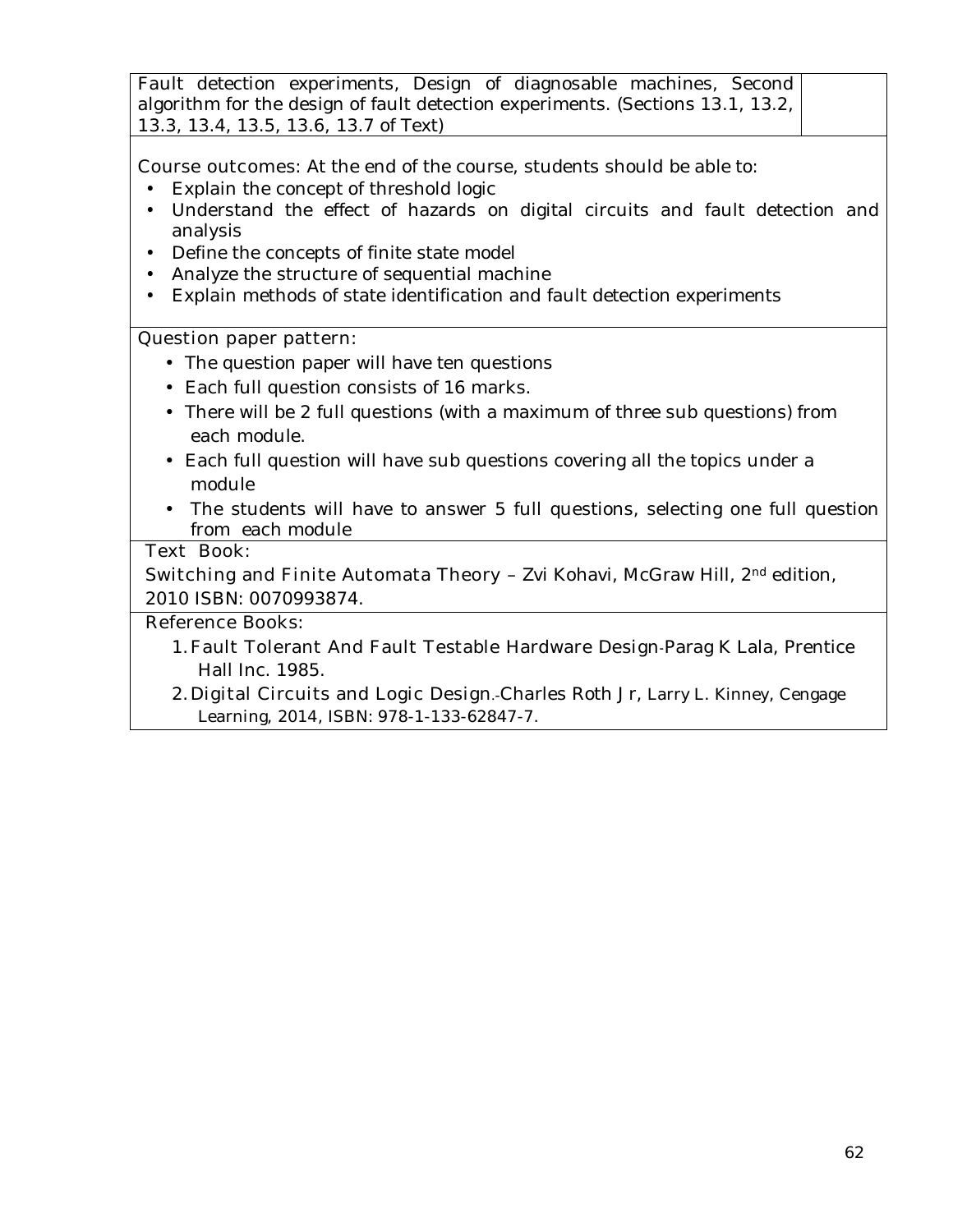# **OPERATING SYSTEM B.E., V Semester, Electronics & Communication Engineering / Telecommunication Engineering**

[As per Choice Based Credit System (CBCS) scheme]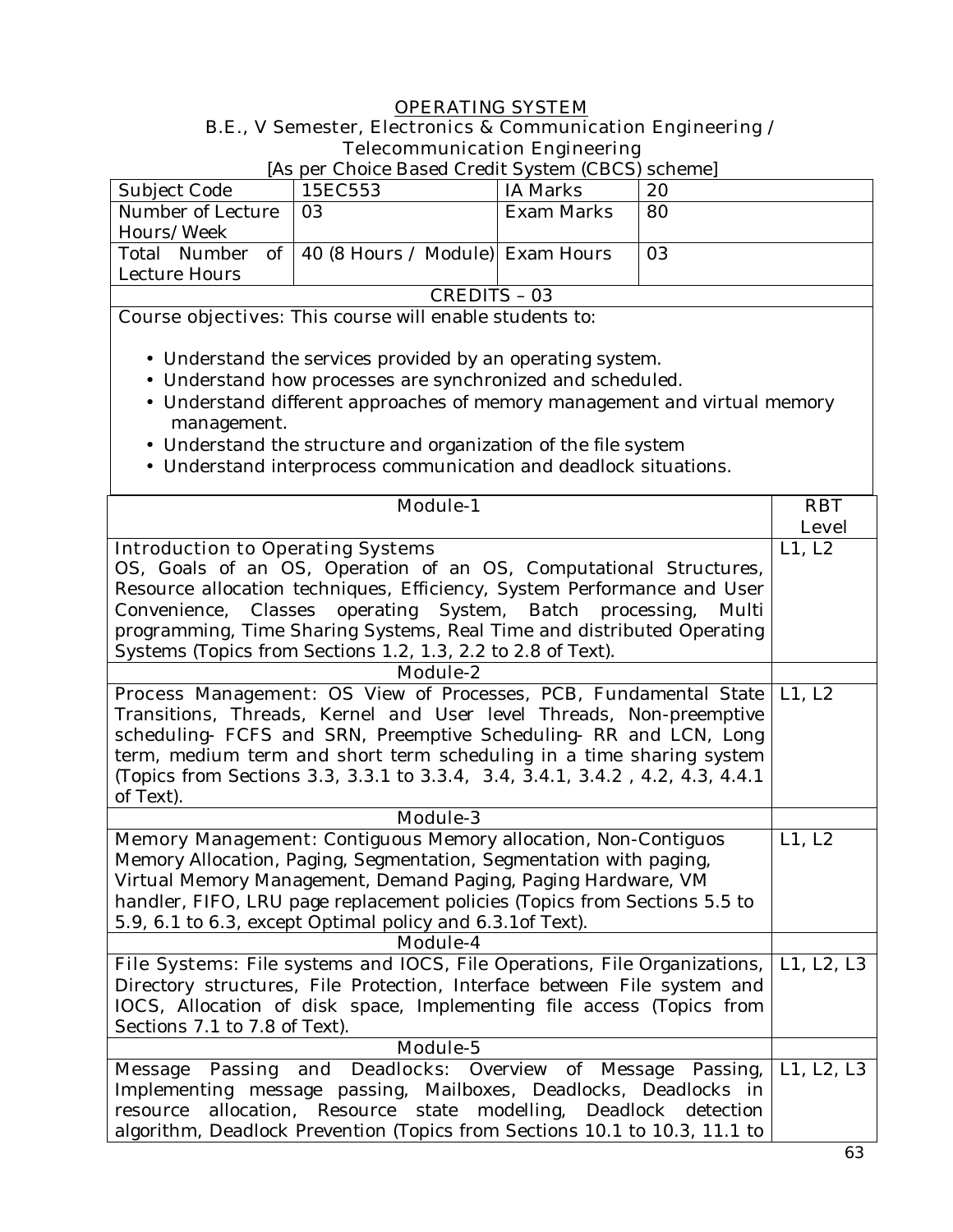11.5 of Text). **Course outcomes:** After studying this course, students will be able to: • Explain the goals, structure, operation and types of operating systems. • Apply scheduling techniques to find performance factors.

- Explain organization of file systems and IOCS.
- Apply suitable techniques for contiguous and non-contiguous memory allocation.
- Describe message passing, deadlock detection and prevention methods.

#### **Question paper pattern:**

- The question paper will have ten questions
- Each full question consists of 16 marks**.**
- There will be 2 full questions (with a maximum of three sub questions) from each module.
- Each full question will have sub questions covering all the topics under a module
- The students will have to answer 5 full questions, selecting one full question from each module

# **Text Book:**

Operating Systems – A concept based approach, by Dhamdare, TMH, 2nd edition.

- 1. Operating systems concepts, Silberschatz and Galvin, John Wiley India Pvt. Ltd, 5th edition,2001.
- 2. Operating system–internals and design system, William Stalling, Pearson Education, 4th ed, 2006.
- 3. Design of operating systems, Tannanbhaum, TMH, 2001.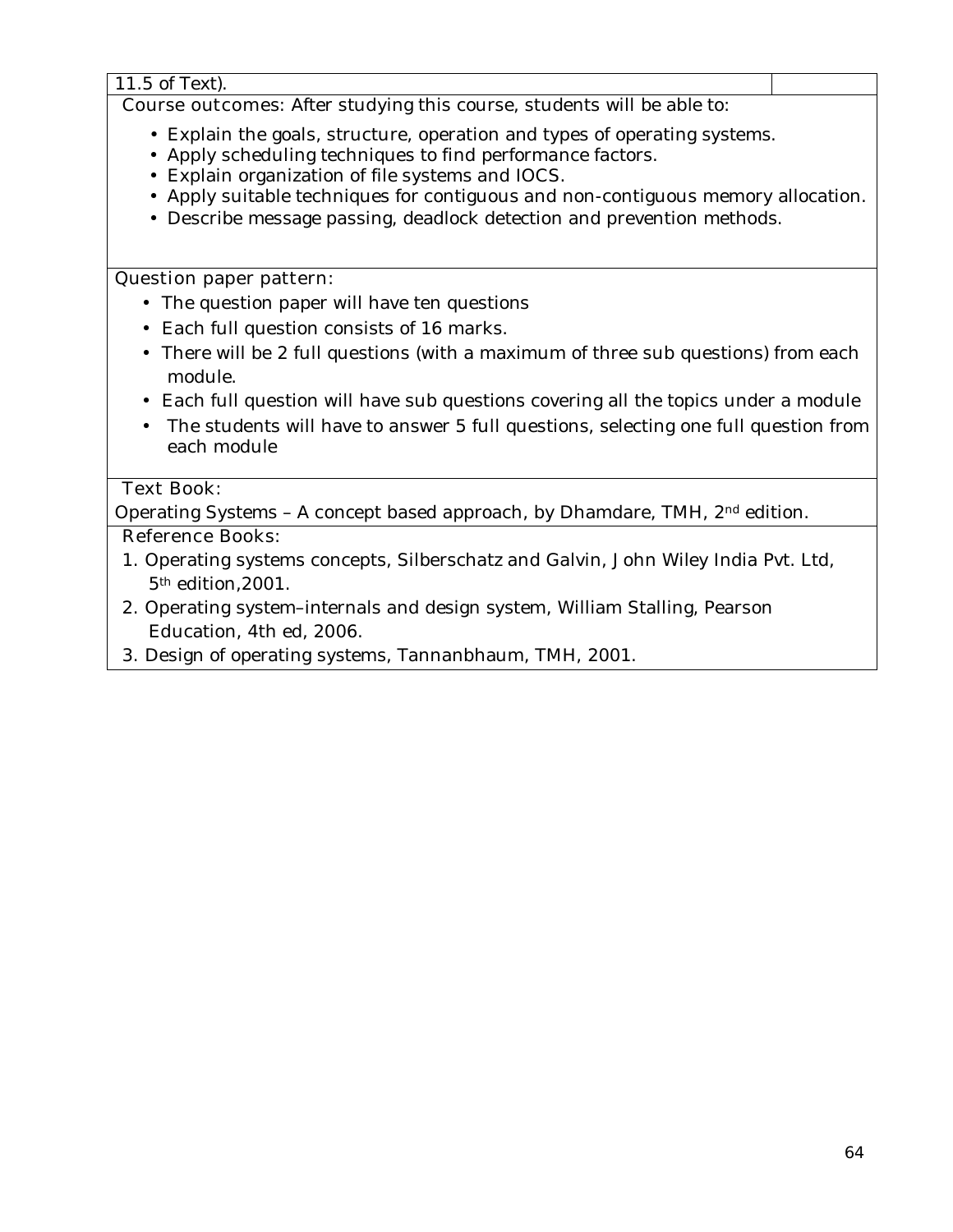#### **ELECTRICAL ENGINEERING MATERIALS**

#### **B.E., V Semester, Electronics & Communication Engineering/ Telecommunication Engineering**

[As per Choice Based Credit System (CBCS) scheme]

| Subject Code      | 15EC554                        | IA Marks   | 20 |
|-------------------|--------------------------------|------------|----|
| Number of Lecture | 03                             | Exam Marks | 80 |
| Hours/Week        |                                |            |    |
| Total Number of   | 40 (8 Hours/Module) Exam Hours |            | 03 |
| Lecture Hours     |                                |            |    |
| CREDITS - 03      |                                |            |    |

- Understand the formation of bands in materials and the classification of materials on the basis of band theory
- Understand the classification of magnetic materials on the basis of their behavior in an external magnetizing field.
- Understand the characteristics and properties of conducting and superconducting materials
- Understand the electrical characteristics of the material to be considered on the basis of their uses.
- Classify electrical engineering materials into low and high resistance materials

| <b>Modules</b>                                                                                                                                                                                                                                                                                                                                                                                                                                                                                                                                                                                                                                                                                                                                                                                                                                             |                  |  |  |
|------------------------------------------------------------------------------------------------------------------------------------------------------------------------------------------------------------------------------------------------------------------------------------------------------------------------------------------------------------------------------------------------------------------------------------------------------------------------------------------------------------------------------------------------------------------------------------------------------------------------------------------------------------------------------------------------------------------------------------------------------------------------------------------------------------------------------------------------------------|------------------|--|--|
| Module-1                                                                                                                                                                                                                                                                                                                                                                                                                                                                                                                                                                                                                                                                                                                                                                                                                                                   | <b>RBT Level</b> |  |  |
| <b>Theory of Solids:</b> Introduction to free electron theory, Kroning- L1, L2<br><b>Band</b><br>Penney Model, Explanation for Discontinuities in E vs. K curve, Formation<br>of Solid Material, Formation of Band in Metals, Formation of Bands in<br>Semiconductors and Insulating Materials, Classification of Materials on the<br>Basis of Band Structure, Explanation for differences in the Electrical<br>properties of different Materials. Important Characteristics of a Band<br>Electron, Number of energy states per band, Explanation for Insulating and<br>Metallic Behavior of Materials, Concept of Hole.                                                                                                                                                                                                                                   |                  |  |  |
| Module-2                                                                                                                                                                                                                                                                                                                                                                                                                                                                                                                                                                                                                                                                                                                                                                                                                                                   |                  |  |  |
| Magnetic Properties of Materials: Introduction, Origin of Magnetism,<br>Basic Terms in Magnetism, Relation between Magnetic Permeability and<br>Susceptibility, Classification of magnetic Materials, Characteristics of<br>Diamagnetic Materials, Paramagnetic Materials, Ferromagnetic Materials,<br>Ferrimagnetic Materials, Langevin's Theory of Diamagnetism, Explanation of<br>Dia, Para and Ferromagnetism, Ampere's Lam in Dia, Para and<br>Ferromagnetism, Hystersis and Hystersis loss, Langevin's Theory of<br>Modification in<br>the<br>Langevin's<br>Theory,<br>paramagnetism,<br>Anti-<br>Ferromagnetism and Neel Temperature, Ferrimagnetic Materials, Properties<br>important Magnetic Materials,<br>some<br>Magentostriction<br>of<br>and<br>Magnetostrictive Materials, Hard and Soft Ferromagnetic Materials and their<br>Applications. | L1, L2           |  |  |
| <b>Module-3</b>                                                                                                                                                                                                                                                                                                                                                                                                                                                                                                                                                                                                                                                                                                                                                                                                                                            |                  |  |  |
| Behavior of Dielectric Materials in AC and DC Fields: Introduction,<br>Classification of Dielectric Materials at Microscopic level, Polar Dielectric<br>Materials, Non-polar Dielectric Materials, Kinds of Polarizations, behavior of                                                                                                                                                                                                                                                                                                                                                                                                                                                                                                                                                                                                                     | L1, L2           |  |  |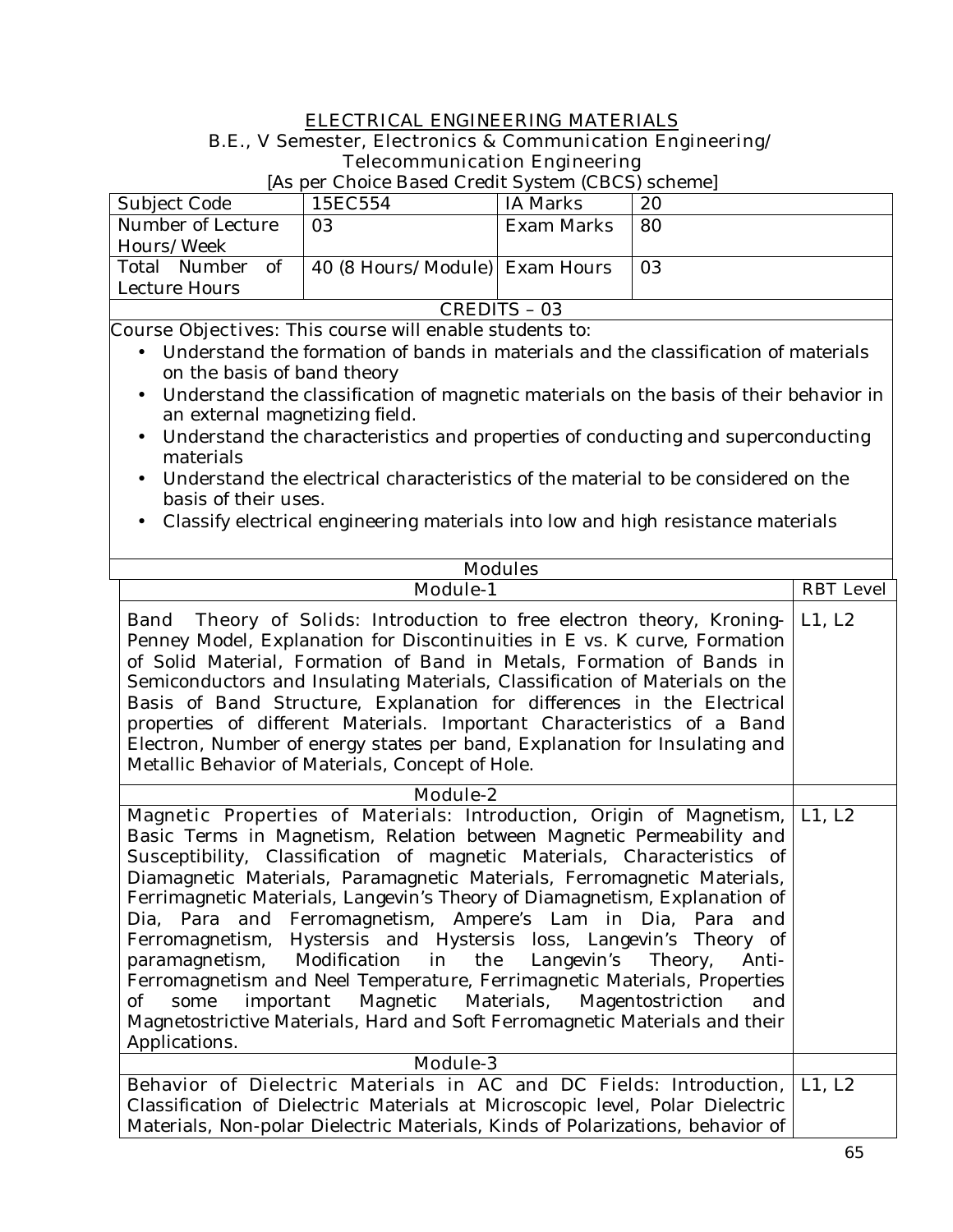| dielectric materials, Three electric Vectors, Gauss's Law in a Dielectric,<br>Electric Susceptibility and Static Dielectric constant, Effect of Dielectric<br>medium upon capacitance, macroscopic electric field, Microscopic Electric<br>field, temperature dependence of dielectric constant, polar dielectric in ac<br>and dc fields, behavior of polar dielectric at high frequencies, Dielectric<br>loss, Dielectric strength and Dielectric Breakdown, Various kinds of<br>Dielectric Materials, Hysteresis in Ferroelectric Materials, Applications of<br>Ferroelectric Materials in Devices.                       |        |  |
|-----------------------------------------------------------------------------------------------------------------------------------------------------------------------------------------------------------------------------------------------------------------------------------------------------------------------------------------------------------------------------------------------------------------------------------------------------------------------------------------------------------------------------------------------------------------------------------------------------------------------------|--------|--|
| <b>Module-4</b>                                                                                                                                                                                                                                                                                                                                                                                                                                                                                                                                                                                                             |        |  |
| Conductivity of Metals and Superconductivity: Introduction, Ohm's law,<br>Explanation for the dependence of electrical resistivity upon temperature,<br>Free-electron theory of metals, Application of Lorentz-Drude free-electron<br>theory, Effect of various parameters on Electrical Conductivity, Resistivity<br>Ratio, Variation of resistivity of alloys with temperature, Thermal<br>Conductivity of Materials, Heat produced in Current Carrying Conductor,<br>Thermoelectric Effect, Thermoelectric Series, Seebeck's Experiment.                                                                                 | L1, L2 |  |
| $\alpha$<br>superconductivity, superconductivity and transition<br>Discovery<br>temperature, superconducting materials, explanation of superconductivity<br>phenomenon, characteristics of superconductors, change in thermodynamic<br>in superconducting state, frequency dependence<br>parameters<br>of<br>superconductivity, current status of high temperature superconductors,<br>practical applications of superconductors.                                                                                                                                                                                           |        |  |
| Module-5                                                                                                                                                                                                                                                                                                                                                                                                                                                                                                                                                                                                                    |        |  |
| Electrical Conducting and Insulating materials: Introduction,<br>Classification of conducting materials, difference in properties of Hard-<br>Drawn and Annealed copper, standard conductors, comparison between<br>some popular Low-Resistivity Materials, Low-Resistivity Copper Alloys,<br>Electrical contact materials and their selection, classification of contact<br>materials, Materials for Lamp Filaments, Preparation of Tungsten<br>Filaments.<br>Insulating gases, Liquids and solids and their characteristics, Selection of<br>the insulating material, other important properties of Insulating materials, | L1, L2 |  |
| Thermal characteristics, chemical properties of Insulating materials,<br>classification of Insulating materials on the basis of structure.                                                                                                                                                                                                                                                                                                                                                                                                                                                                                  |        |  |
| <b>Course Outcomes:</b> At the end of the course, students will be able to                                                                                                                                                                                                                                                                                                                                                                                                                                                                                                                                                  |        |  |
| Understand the various kinds of materials and their applications in ac and dc<br>fields.<br>Understand the conductivity of superconductivity of materials.<br>$\bullet$<br>Explain the electrical properties of different materials and metallic behavior of<br>$\bullet$<br>materials on the basis of band theory.<br>Explain the properties and applications of all kind of magnetic materials.<br>$\bullet$<br>Explain the properties of electrical conducting and insulating materials.<br>Assess a variety of approaches in developing new materials with enhanced<br>performance to replace existing materials.       |        |  |
| <b>Question paper pattern:</b>                                                                                                                                                                                                                                                                                                                                                                                                                                                                                                                                                                                              |        |  |
| • The question paper will have ten questions                                                                                                                                                                                                                                                                                                                                                                                                                                                                                                                                                                                |        |  |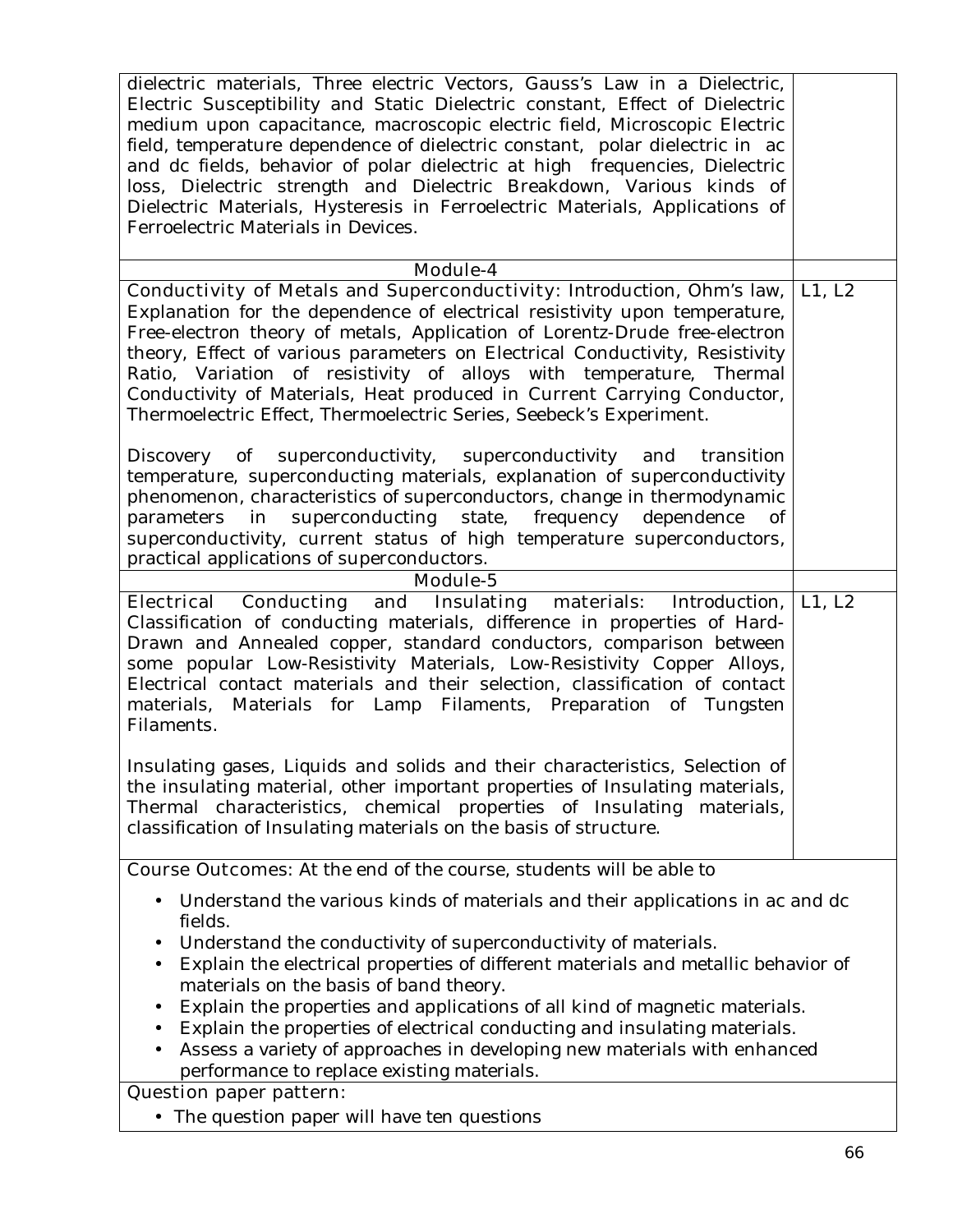- Each full question consists of 16 marks**.**
- There will be 2 full questions (with a maximum of three sub questions) from each module.
- Each full question will have sub questions covering all the topics under a module
- The students will have to answer 5 full questions, selecting one full question from each module

# **Text Book:**

R K Shukla and Archana Singh, "Electrical Engineering Materials" McGraw Hill, 2012, ISBN: 978-1-25-90062-03.

- 1. S.O. KASAP, "Electronic Materials and Devices" 3rd edition, McGraw Hill, 2014, ISBN-978-0-07-064820-3.
- **2.** C.S.Indulkar and S. Thiruvengadam, S., "An Introduction to Electrical Engineering Materials", ISBN-9788121906661.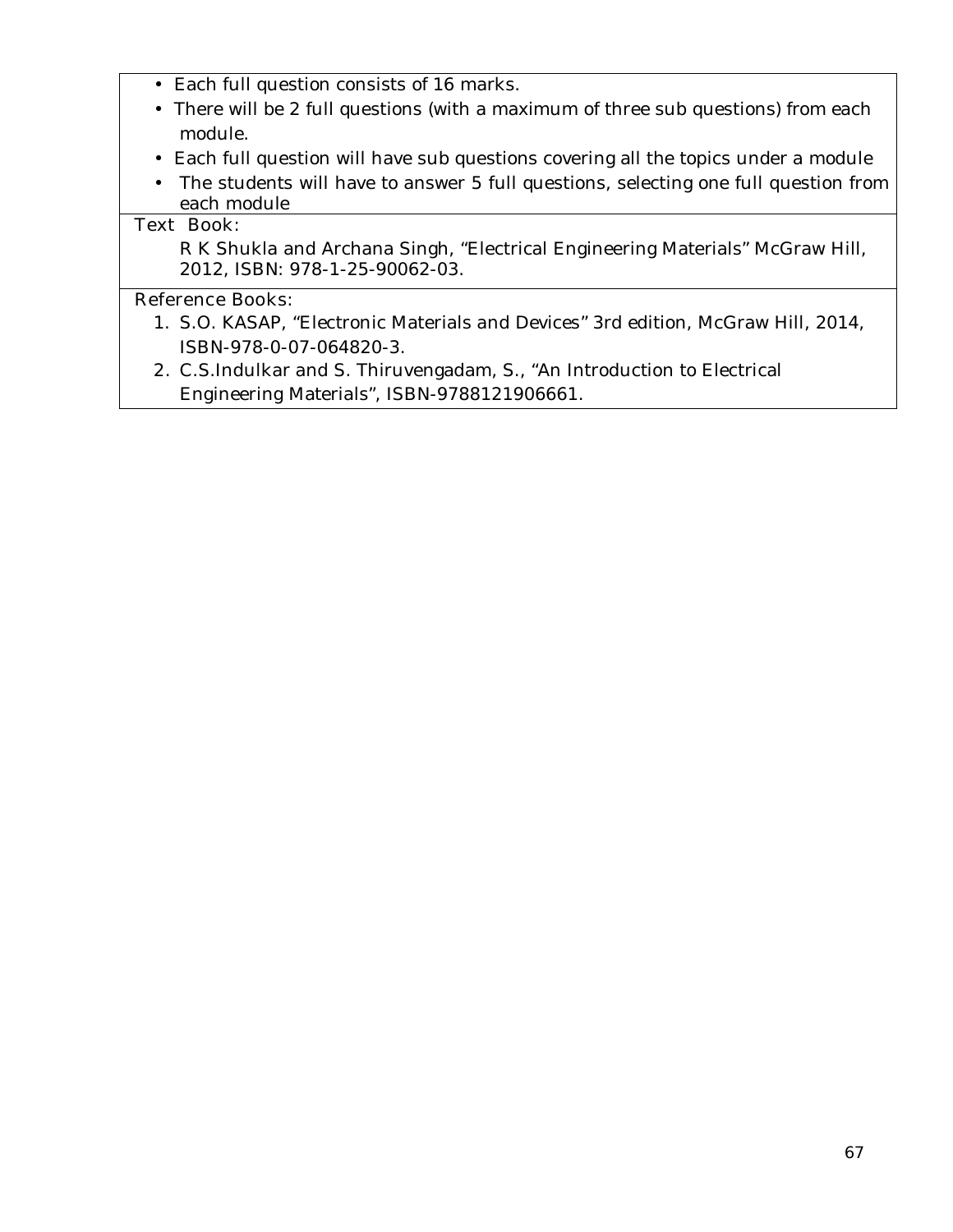# **MSP430 MICROCONTROLLER B.E., V Semester, Electronics & Communication Engineering**

[As per Choice Based Credit System (CBCS) scheme]

| <b>Subject Code</b>                                                                                                                           | 15EC555                                                                             | <b>IA Marks</b>   | 20 |                  |
|-----------------------------------------------------------------------------------------------------------------------------------------------|-------------------------------------------------------------------------------------|-------------------|----|------------------|
| Number of Lecture                                                                                                                             | 03                                                                                  | <b>Exam Marks</b> | 80 |                  |
| Hours/Week                                                                                                                                    |                                                                                     |                   |    |                  |
|                                                                                                                                               | Total Number of $ 40 (8 \text{ Hours} / \text{Module}) $                            | <b>Exam Hours</b> | 03 |                  |
| <b>Lecture Hours</b>                                                                                                                          |                                                                                     |                   |    |                  |
|                                                                                                                                               | $CREDITS - 03$                                                                      |                   |    |                  |
|                                                                                                                                               | <b>Course objectives:</b> This course will enable students to:                      |                   |    |                  |
|                                                                                                                                               |                                                                                     |                   |    |                  |
| MSP430.                                                                                                                                       | Understand the architectural features and instruction set of 16 bit microcontroller |                   |    |                  |
|                                                                                                                                               | Program MSP430 using the various instructions for different applications.           |                   |    |                  |
| MSP430.                                                                                                                                       | Understand the functions of the various peripherals which are interfaced with       |                   |    |                  |
|                                                                                                                                               | Describe the power saving modes in MSP430.                                          |                   |    |                  |
|                                                                                                                                               | Explain the low power applications using MSP430.                                    |                   |    |                  |
|                                                                                                                                               |                                                                                     |                   |    |                  |
|                                                                                                                                               | <b>Module-1</b>                                                                     |                   |    | <b>RBT</b> Level |
|                                                                                                                                               |                                                                                     |                   |    | L1, L2           |
| MSP430 Architecture: Introduction - Where does the MSP430 fit, The<br>outside view, The inside view-Functional block diagram, Memory, Central |                                                                                     |                   |    |                  |
|                                                                                                                                               | Processing Unit, Memory Mapped Input and Output, Clock Generator,                   |                   |    |                  |
|                                                                                                                                               | Exceptions: Interrupts and Resets, MSP430 family.                                   |                   |    |                  |
|                                                                                                                                               | (Text: Ch1-1.3 to 1.7, Ch2-2.1 to 2.7, Ch5-5.1, 5.7 up to 5.7.1)                    |                   |    |                  |
|                                                                                                                                               |                                                                                     |                   |    |                  |
|                                                                                                                                               | Module-2                                                                            |                   |    |                  |
| Addressing Modes & Instruction Set-Addressing Modes, Instruction set,<br>Constant Generator and Emulated Instructions, Program Examples.      |                                                                                     | L1, L2, L3        |    |                  |
|                                                                                                                                               |                                                                                     |                   |    |                  |
| (Text: Ch5- 5.2 to 5.5)                                                                                                                       |                                                                                     |                   |    |                  |
|                                                                                                                                               | <b>Module-3</b>                                                                     |                   |    |                  |
|                                                                                                                                               | <b>Clock System, Interrupts and Operating Modes-Clock System,</b>                   |                   |    | L1, L2           |
| Interrupts, What happens when an interrupted is requested, Interrupt                                                                          |                                                                                     |                   |    |                  |
|                                                                                                                                               | Service Routines, Low Power Modes of Operation, Watchdog Timer, Basic               |                   |    |                  |
|                                                                                                                                               | Timer1, Real Time Clock, Timer-A: Timer Block, Capture/Compare                      |                   |    |                  |
|                                                                                                                                               | Channels, Interrupts from Timer-A.                                                  |                   |    |                  |
|                                                                                                                                               | (Text: Ch5 - 5.8 upto 5.8.4, Ch 6-6.6 to 6.8, 6.10, Ch8 -8.1, 8.2, 8.3)             |                   |    |                  |
|                                                                                                                                               | <b>Module-4</b>                                                                     |                   |    |                  |
|                                                                                                                                               | Analog Input-Output and PWM - Comparator-A, ADC10, ADC12, Sigma-                    |                   |    | L1, L2           |
| Delta ADC, Internal Operational Amplifiers, DAC, Edge Aligned PWM,                                                                            |                                                                                     |                   |    |                  |
| Simple PWM, Design of PWM.                                                                                                                    |                                                                                     |                   |    |                  |
| LCD interfacing.                                                                                                                              |                                                                                     |                   |    |                  |
| (Text: Ch9 - 9.1 up to 9.1.2, 9.4, 9.5 up to 9.5.1, 9.7, 9.8 up to 9.8.1,                                                                     |                                                                                     |                   |    |                  |
|                                                                                                                                               | 9.11.5, 9.12 (without 9.12.1), 8.6.2 to 8.6.4)                                      |                   |    |                  |
|                                                                                                                                               | Module-5                                                                            |                   |    |                  |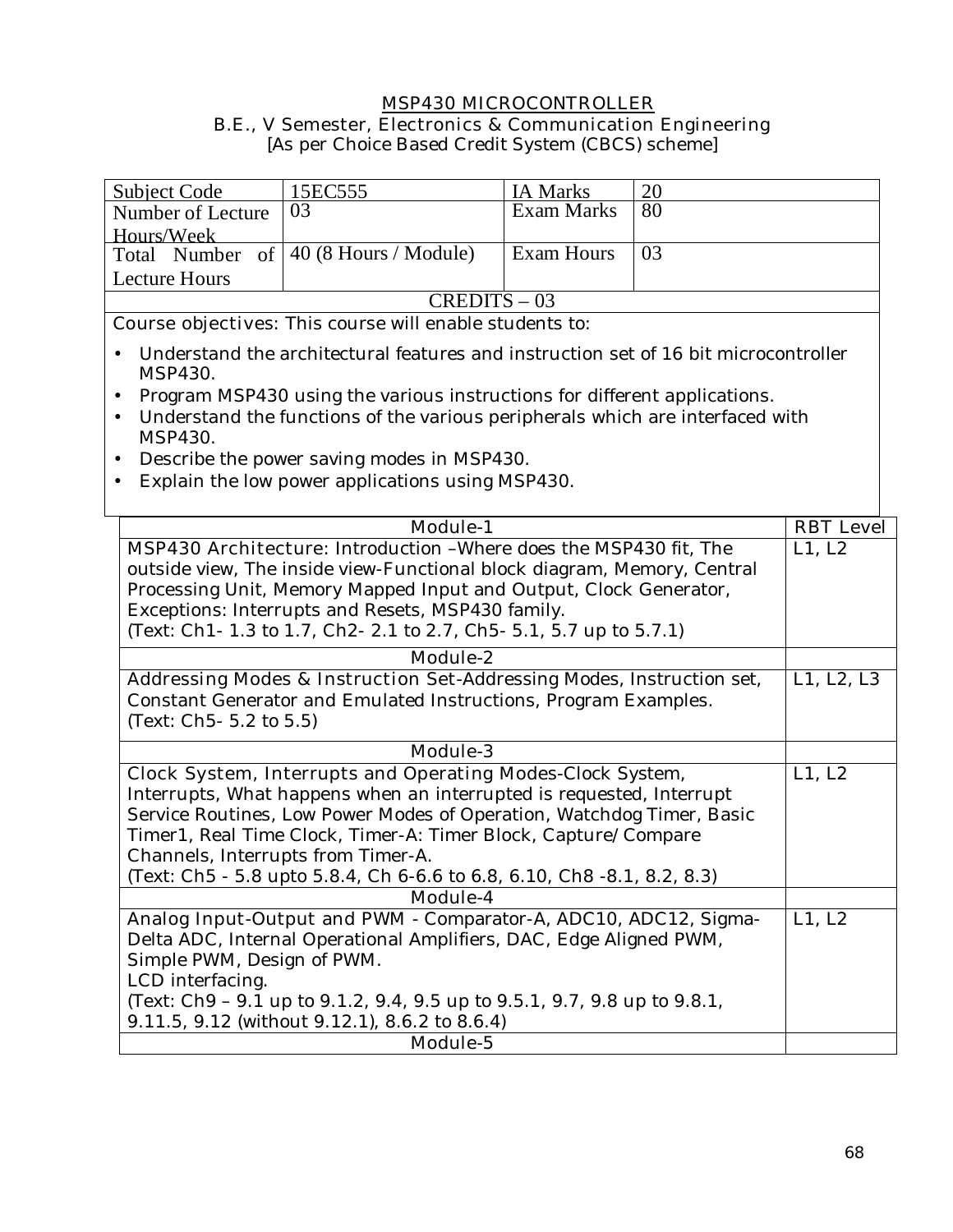| <b>Digital Input-Output and Serial Communication:</b>                         | L1, L2, L3 |
|-------------------------------------------------------------------------------|------------|
| Parallel Ports, Lighting LEDs, Flashing LEDs, Read Input from a Switch,       |            |
| Toggle the LED state by pressing the push button, LCD interfacing.            |            |
| Asynchronous Serial Communication, Asynchronous Communication with            |            |
| USCI_A, Communications, Peripherals in MSP430, Serial Peripheral              |            |
|                                                                               |            |
| Interface.                                                                    |            |
| (Text: Selected topics from Ch4 & Ch7 and Ch7- 7.1, Ch10 - 10.1, 10.2,        |            |
| and 10.12)                                                                    |            |
| <b>Course outcomes:</b> After studying this course, students will be able to: |            |
|                                                                               |            |
| Understand the architectural features and instruction set of 16 bit           |            |
|                                                                               |            |
| microcontroller MSP430.                                                       |            |
| Develop programs using the various instructions of MSP430 for                 |            |
| different applications.                                                       |            |
| Understand the functions of the various peripherals which are<br>$\bullet$    |            |
| interfaced with MSP430 microcontroller.                                       |            |
|                                                                               |            |
| Describe the power saving modes in MSP430.                                    |            |
| Explain the low power applications using MSP430 microcontroller.              |            |
|                                                                               |            |
| <b>. .</b> .<br>$\mathbf{r}$ $\mathbf{r}$<br><b>TA</b>                        |            |

# **Evaluation of Internal Assessment Marks:**

It is suggested that at least a few simple programs to be executed by students using any evaluation board of MSP430 for better understanding of the course. This activity can be considered for the evaluation of 5 marks out of 20 Internal assessment marks, reserved for the other activities.

### **Question paper pattern:**

- The question paper will have ten questions
- Each full question consists of 16 marks**.**
- There will be 2 full questions (with a maximum of three sub questions) from each module.
- Each full question will have sub questions covering all the topics under a module
- The students will have to answer 5 full questions, selecting one full question from each module

### **Text Book:**

John H Davies, MSP430 Microcontroller Basics, Newnes Publications, Elsevier, 2008.

# **References:**

- 1. Chris Nagy, Embedded Systems Design using TI MSP430 Series, Newnes Publications, Elsevier, 2003.
- 2. User Guide from Texas Instruments.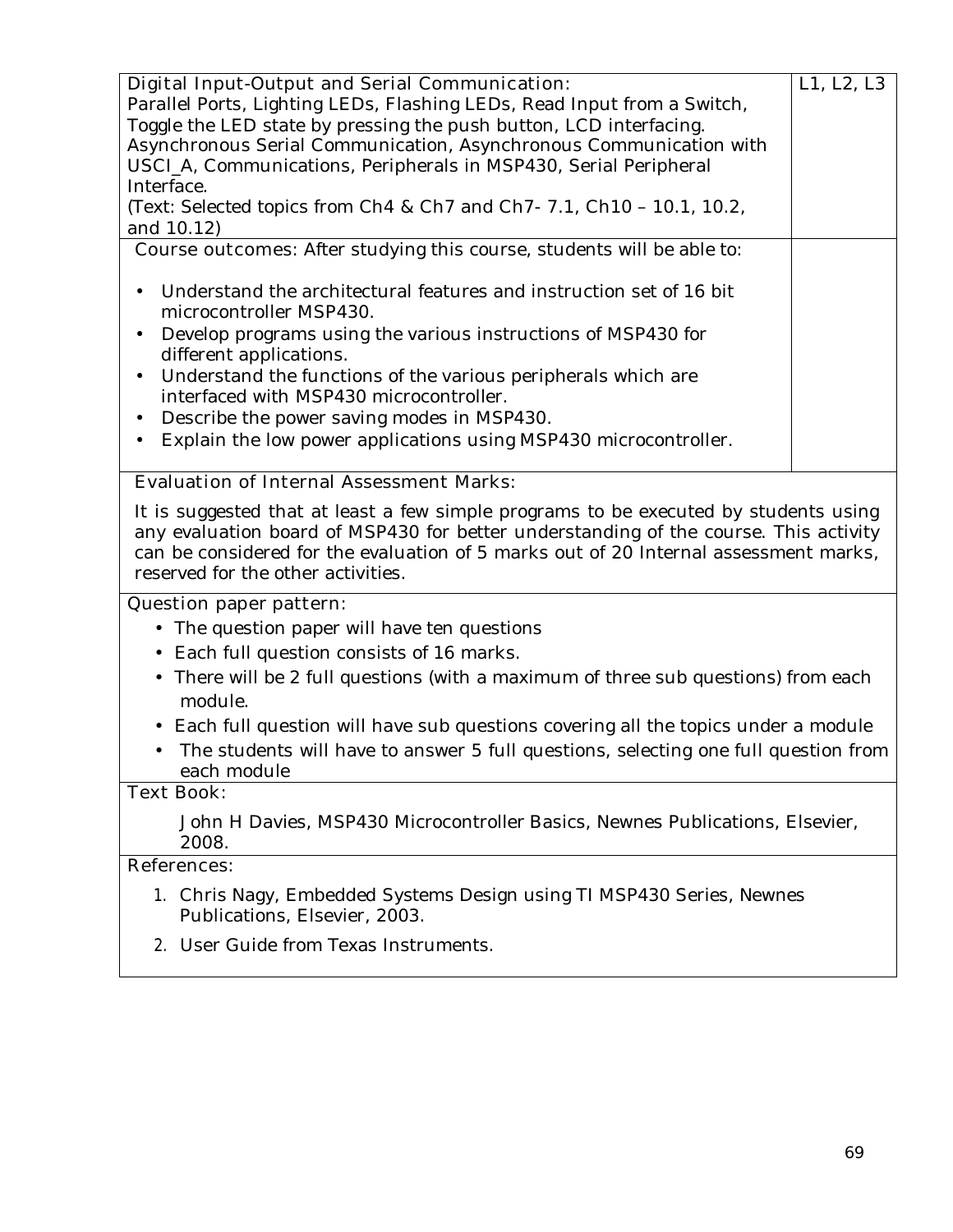# **DSP Lab B.E., V Semester, EC/TC**

|                                 | [As per Choice Based Credit System (CBCS) scheme]                                                                                                                                                                                                                                                                                                                                                                                                                                                                                                                                                                                                                                                                                                                                                                                                                                                                                                                                                                                                                              |                   |    |
|---------------------------------|--------------------------------------------------------------------------------------------------------------------------------------------------------------------------------------------------------------------------------------------------------------------------------------------------------------------------------------------------------------------------------------------------------------------------------------------------------------------------------------------------------------------------------------------------------------------------------------------------------------------------------------------------------------------------------------------------------------------------------------------------------------------------------------------------------------------------------------------------------------------------------------------------------------------------------------------------------------------------------------------------------------------------------------------------------------------------------|-------------------|----|
| Subject Code                    | 15ECL57                                                                                                                                                                                                                                                                                                                                                                                                                                                                                                                                                                                                                                                                                                                                                                                                                                                                                                                                                                                                                                                                        | <b>IA Marks</b>   | 20 |
| Number of Lecture<br>Hours/Week | 01Hr<br>Tutorial (Instructions)<br>+ 02 Hours Laboratory=03                                                                                                                                                                                                                                                                                                                                                                                                                                                                                                                                                                                                                                                                                                                                                                                                                                                                                                                                                                                                                    | <b>Exam Marks</b> | 80 |
|                                 |                                                                                                                                                                                                                                                                                                                                                                                                                                                                                                                                                                                                                                                                                                                                                                                                                                                                                                                                                                                                                                                                                |                   |    |
|                                 |                                                                                                                                                                                                                                                                                                                                                                                                                                                                                                                                                                                                                                                                                                                                                                                                                                                                                                                                                                                                                                                                                |                   |    |
| <b>RBT</b> Levels               | L1, L2, L3                                                                                                                                                                                                                                                                                                                                                                                                                                                                                                                                                                                                                                                                                                                                                                                                                                                                                                                                                                                                                                                                     | <b>Exam Hours</b> | 03 |
|                                 | <b>CREDITS - 02</b>                                                                                                                                                                                                                                                                                                                                                                                                                                                                                                                                                                                                                                                                                                                                                                                                                                                                                                                                                                                                                                                            |                   |    |
|                                 | <b>Course objectives:</b> This course will enable students to                                                                                                                                                                                                                                                                                                                                                                                                                                                                                                                                                                                                                                                                                                                                                                                                                                                                                                                                                                                                                  |                   |    |
|                                 | • Simulate discrete time signals and verification of sampling theorem.                                                                                                                                                                                                                                                                                                                                                                                                                                                                                                                                                                                                                                                                                                                                                                                                                                                                                                                                                                                                         |                   |    |
| MATLAB.                         | • Compute the DFT for a discrete signal and verification of its properties using                                                                                                                                                                                                                                                                                                                                                                                                                                                                                                                                                                                                                                                                                                                                                                                                                                                                                                                                                                                               |                   |    |
|                                 | Find solution to the difference equations and computation of convolution and                                                                                                                                                                                                                                                                                                                                                                                                                                                                                                                                                                                                                                                                                                                                                                                                                                                                                                                                                                                                   |                   |    |
|                                 | correlation along with the verification of properties.                                                                                                                                                                                                                                                                                                                                                                                                                                                                                                                                                                                                                                                                                                                                                                                                                                                                                                                                                                                                                         |                   |    |
| values.                         | • Compute and display the filtering operations and compare with the theoretical                                                                                                                                                                                                                                                                                                                                                                                                                                                                                                                                                                                                                                                                                                                                                                                                                                                                                                                                                                                                |                   |    |
|                                 | • Implement the DSP computations on DSP hardware and verify the result.                                                                                                                                                                                                                                                                                                                                                                                                                                                                                                                                                                                                                                                                                                                                                                                                                                                                                                                                                                                                        |                   |    |
|                                 | <b>Laboratory Experiments</b>                                                                                                                                                                                                                                                                                                                                                                                                                                                                                                                                                                                                                                                                                                                                                                                                                                                                                                                                                                                                                                                  |                   |    |
| equivalent:                     | Following Experiments to be done using MATLAB / SCILAB / OCTAVE or                                                                                                                                                                                                                                                                                                                                                                                                                                                                                                                                                                                                                                                                                                                                                                                                                                                                                                                                                                                                             |                   |    |
|                                 | 1. Verification of sampling theorem.<br>2. Linear and circular convolution of two given sequences, Commutative,<br>distributive and associative property of convolution.<br>3. Auto and cross correlation of two sequences and verification of their properties<br>4. Solving a given difference equation.<br>5. Computation of N point DFT of a given sequence and to plot magnitude and<br>phase spectrum (using DFT equation and verify it by built-in routine).<br>6. (i) Verification of DFT properties (like Linearity and Parseval's theorem, etc.)<br>(ii) DFT computation of square pulse and Sinc function etc.<br>7. Design and implementation of FIR filter to meet given specifications (using<br>different window techniques).<br>8. Design and implementation of IIR filter to meet given specifications.<br><b>Following Experiments to be done using DSP kit</b><br>9. Linear convolution of two sequences<br>10. Circular convolution of two sequences<br>11. N-point DFT of a given sequence<br>12. Impulse response of first order and second order system |                   |    |
|                                 | 13. Implementation of FIR filter                                                                                                                                                                                                                                                                                                                                                                                                                                                                                                                                                                                                                                                                                                                                                                                                                                                                                                                                                                                                                                               |                   |    |
| able to:<br>$\bullet$           | <b>Course outcomes:</b> On the completion of this laboratory course, the students will be<br>Understand the concepts of analog to digital conversion of signals and<br>frequency domain sampling of signals.                                                                                                                                                                                                                                                                                                                                                                                                                                                                                                                                                                                                                                                                                                                                                                                                                                                                   |                   |    |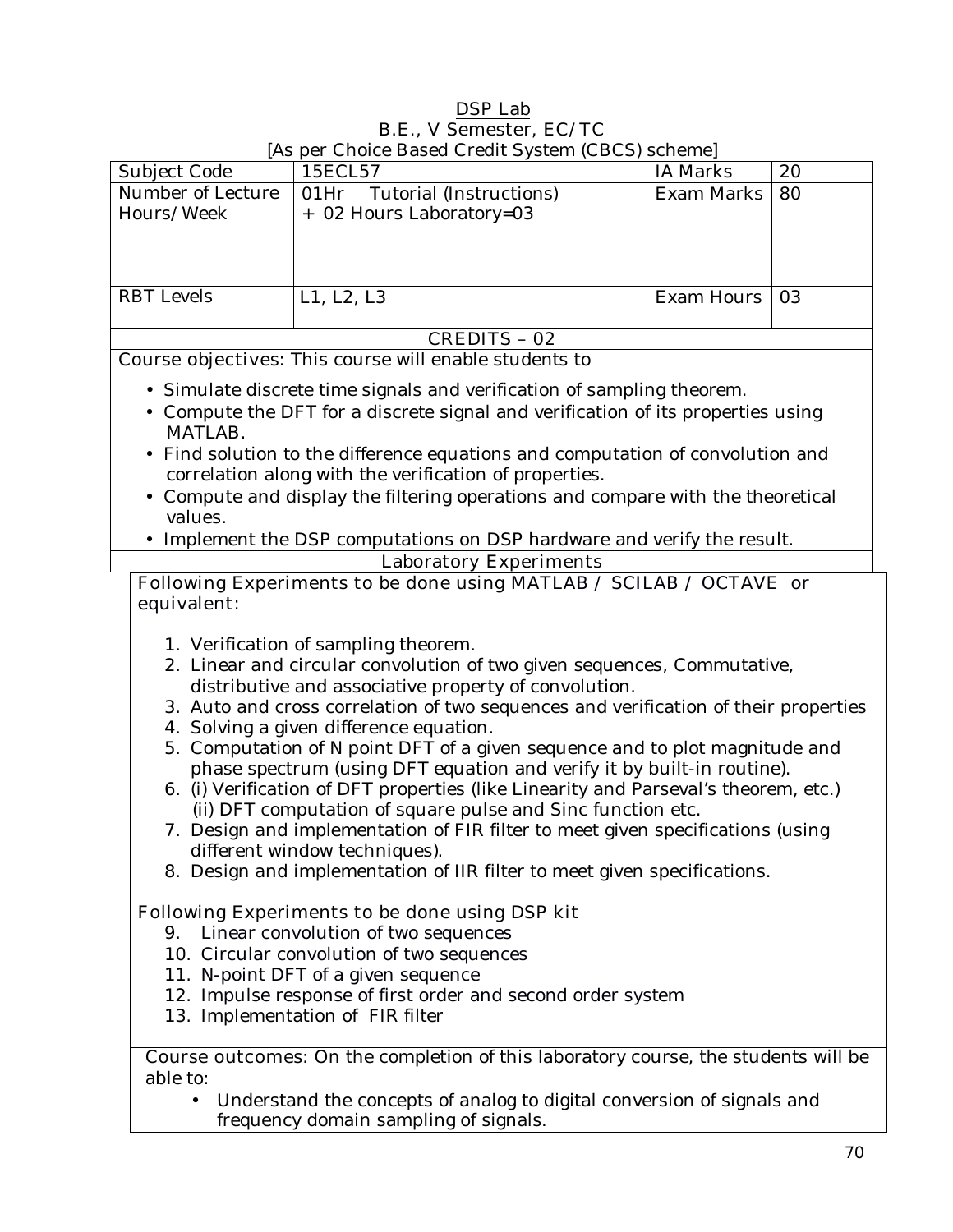- Modelling of discrete time signals and systems and verification of its properties and results.
- Implementation of discrete computations using DSP processor and verify the results.
- Realize the digital filters using a simulation tool and a DSP processor and verify the frequency and phase response.

# **Conduct of Practical Examination:**

- 1.All laboratory experiments are to be included for practical examination.
- 2.Strictly follow the instructions as printed on the cover page of answer script for breakup of marks.
- **3.**Change of experiment is allowed only once and Marks allotted to the procedure part to be made zero.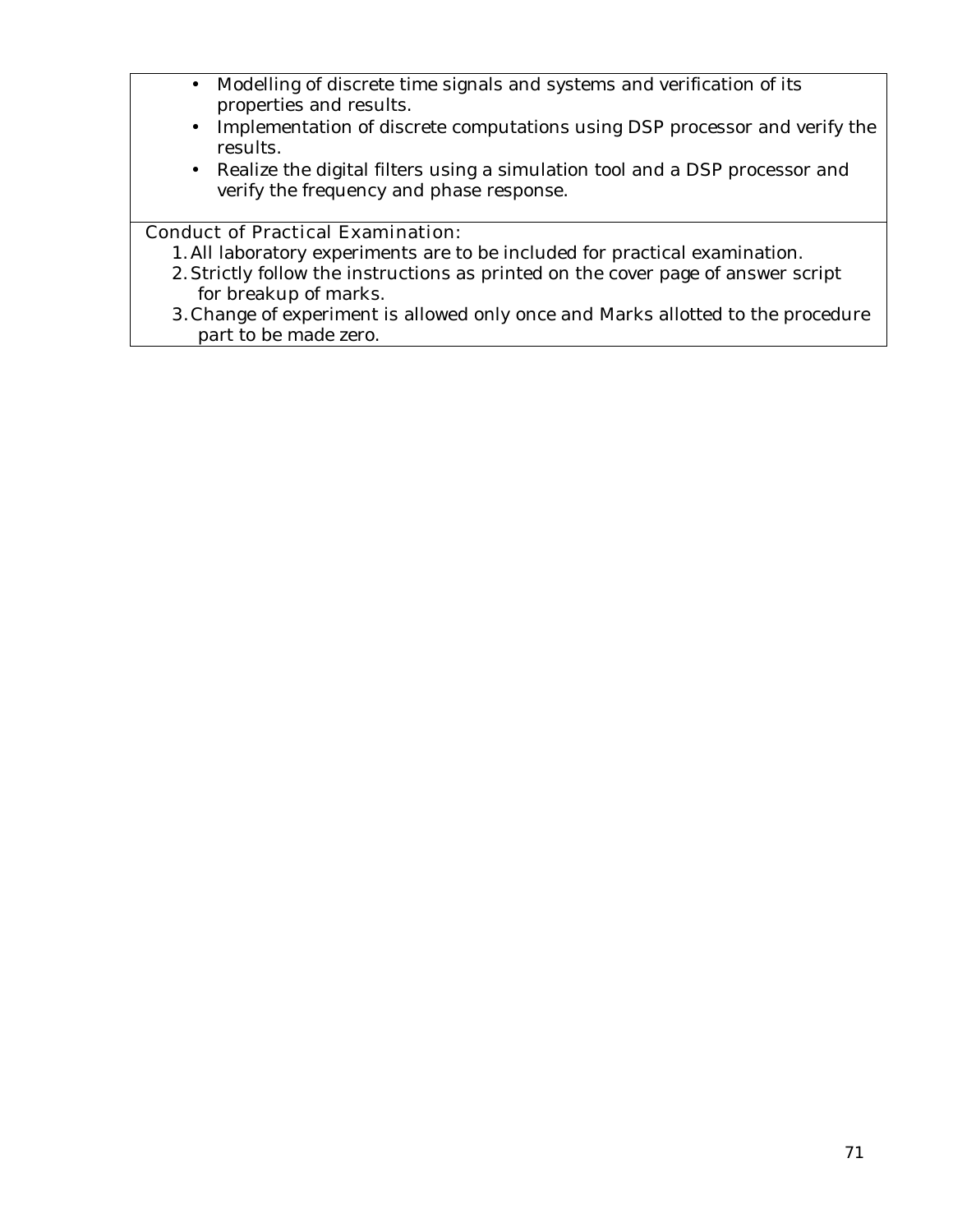# **HDL Lab B.E., V Semester, EC/TC**

| Subject Code                    | 15ECL58                                                       | IA Marks   | 20  |
|---------------------------------|---------------------------------------------------------------|------------|-----|
| Number of Lecture<br>Hours/Week | 01 Hr Tutorial (Instructions)<br>$+$ 02 Hours Laboratory = 03 | Exam Marks | -80 |
| <b>RBT</b> Levels               | L1, L2, L3                                                    | Exam Hours | -03 |

# [As per Choice Based Credit System (CBCS) scheme]

### **CREDITS – 02**

**Course objectives:** This course will enable students to:

- Familiarize with the CAD tool to write HDL programs.
- Understand simulation and synthesis of digital design.
- Program FPGAs/CPLDs to synthesise the digital designs.
- Interface hardware to programmable ICs through I/O ports.
- Choose either Verilog or VHDL for a given Abstraction level.

**Note:** Programming can be done using any compiler. Download the programs on a FPGA/CPLD boards such as Apex/Acex/Max/Spartan/Sinfi or equivalent and performance testing may be done using 32 channel pattern generator and logic analyzer apart from verification by simulation with tools such as Altera/Modelsim or equivalent.

#### **Laboratory Experiments**

# **Part–A: PROGRAMMING**

- 1. Write Verilog code to realize all the logic gates
- 2. Write a Verilog program for the following combinational designs
	- a. 2 to 4 decoder
	- b. 8 to 3 (encoder without priority & with priority)
	- c. 8 to 1 multiplexer.
	- d. 4 bit binary to gray converter
	- e. Multiplexer, de-multiplexer, comparator.
- 3. Write a VHDL and Verilog code to describe the functions of a Full Adder using three modeling styles.
- 4. Write a Verilog code to model 32 bit ALU using the schematic diagram shown below



- ALU should use combinational logic to calculate an output based on the four bit op-code input.
- ALU should pass the result to the out bus when enable line in high, and tristate the out bus when the enable line is low.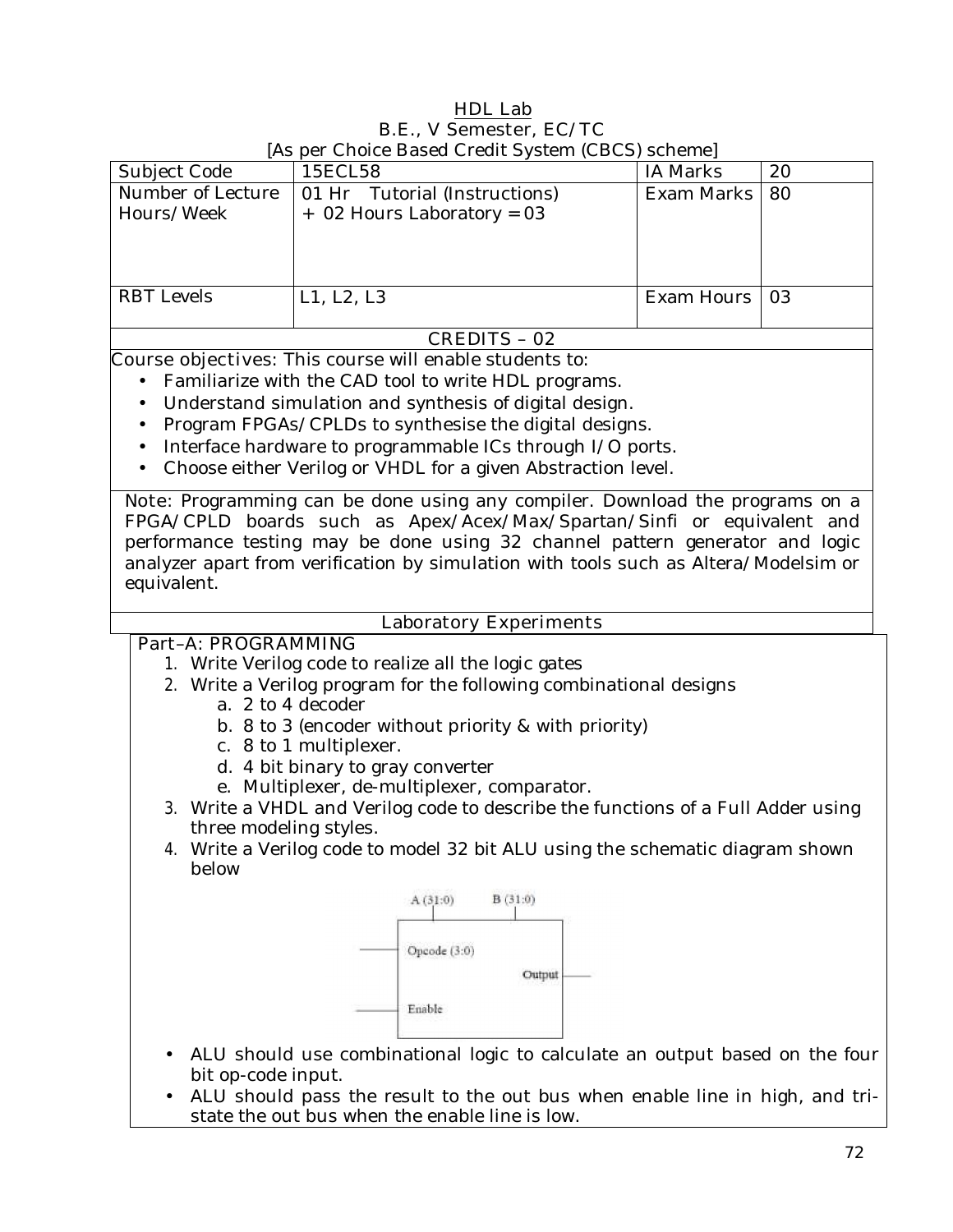• ALU should decode the 4 bit op-code according to the example given below.

| <b>OPCODE</b> | <b>ALU Operation</b> |
|---------------|----------------------|
|               | $A + B$              |
| 2.            | $A-B$                |
| 3.            | A Complement         |
| 4.            | $A^*B$               |
| 5.            | A AND B              |
| 6.            | A OR B               |
| 7.            | A NAND B             |
| 8             | A XOR B              |

- 5. Develop the Verilog code for the following flip-flops, SR, D, JK and T.
- 6. Design a 4 bit binary, BCD counters (Synchronous reset and Asynchronous reset) and "any sequence" counters, using Verilog code.

#### **Part–B: INTERFACING (at least four of the following must be covered using VHDL/Verilog)**

- 1. Write HDL code to display messages on an alpha numeric LCD display.
- **2.** Write HDL code to interface Hex key pad and display the key code on seven segment display.
- **3.** Write HDL code to control speed, direction of DC and Stepper motor.
- **4.** Write HDL code to accept Analog signal, Temperature sensor and display the data on LCD or Seven segment display.
- 5. Write HDL code to generate different waveforms (Sine, Square, Triangle, Ramp etc.,) using DAC - change the frequency.
- **6.** Write HDL code to simulate Elevator operation.

**Course Outcomes:** At the end of this course, students should be able to:

- Write the Verilog/VHDL programs to simulate Combinational circuits in Dataflow, Behavioral and Gate level Abstractions.
- Describe sequential circuits like flip flops and counters in Behavioral description and obtain simulation waveforms.
- Synthesize Combinational and Sequential circuits on programmable ICs and test the hardware.
- Interface the hardware to the programmable chips and obtain the required output.

## **Conduct of Practical Examination:**

- 1.All laboratory experiments are to be included for practical examination.
- 2.Strictly follow the instructions as printed on the cover page of answer script for breakup of marks.
- 3.Change of experiment is allowed only once and Marks allotted to the procedure part to be made zero.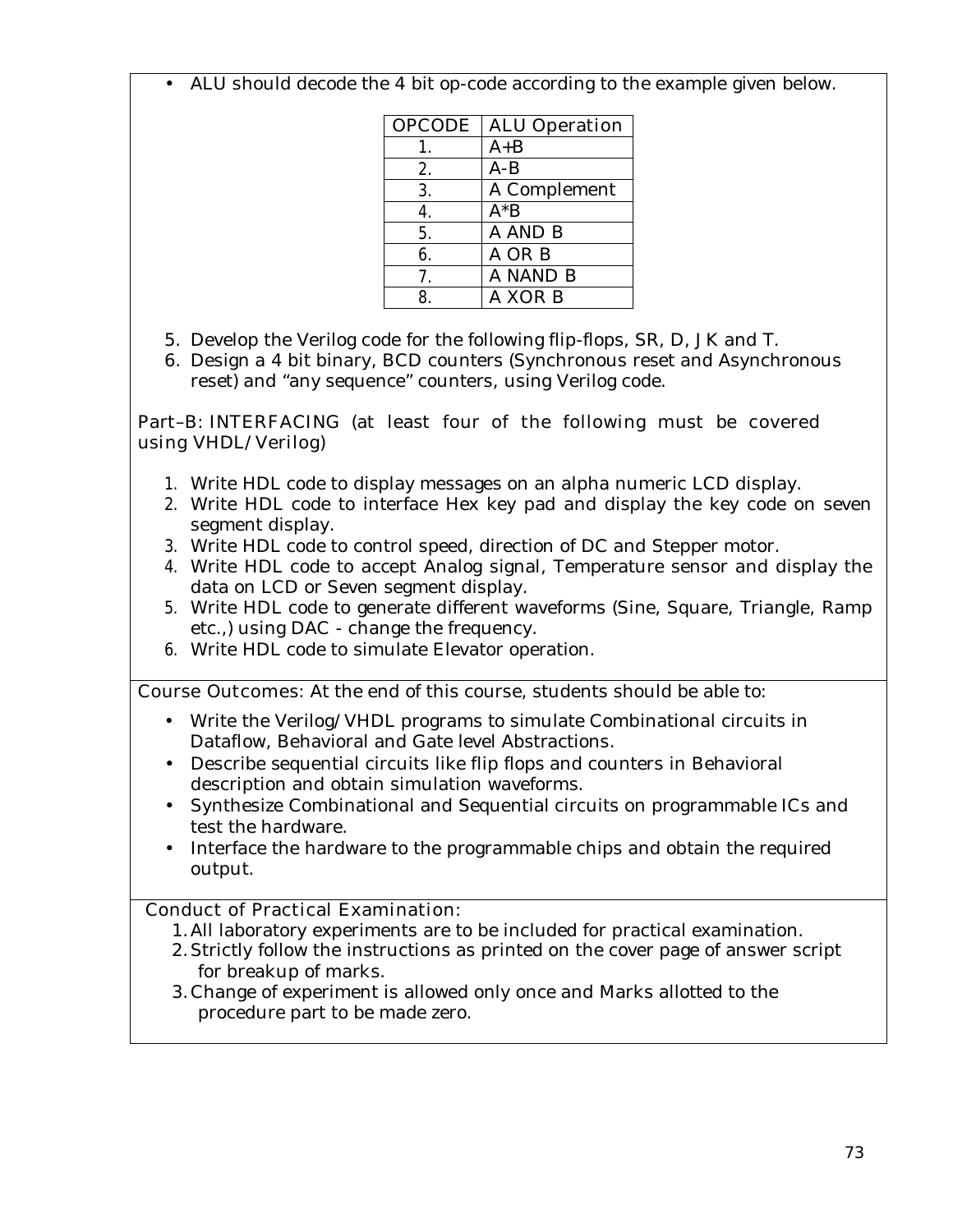## **5th Semester Open Electives Syllabus for the Courses offered by EC/TC Board**

| <b>Automotive Electronics</b><br><b>B.E V Semester (Open Elective)</b><br>[As per Choice Based Credit System (CBCS) scheme                                                                                                                                                                                                                                                                                                                                                                                                     |                       |                   |                  |  |
|--------------------------------------------------------------------------------------------------------------------------------------------------------------------------------------------------------------------------------------------------------------------------------------------------------------------------------------------------------------------------------------------------------------------------------------------------------------------------------------------------------------------------------|-----------------------|-------------------|------------------|--|
| Subject Code                                                                                                                                                                                                                                                                                                                                                                                                                                                                                                                   | 15EC561               | <b>IA Marks</b>   | 20               |  |
| Number of Lecture<br>Hours/Week                                                                                                                                                                                                                                                                                                                                                                                                                                                                                                | 03                    | <b>Exam Marks</b> | 80               |  |
| <b>Total Number of Lecture</b><br>Hours                                                                                                                                                                                                                                                                                                                                                                                                                                                                                        | 40(08 Hrs per Module) | <b>Exam Hours</b> | 03               |  |
|                                                                                                                                                                                                                                                                                                                                                                                                                                                                                                                                | <b>CREDITS - 03</b>   |                   |                  |  |
| <b>Course objectives:</b> This course will enable students to:<br>Understand the basics of automobile dynamics and design electronics to<br>complement those features.<br>Design and implement the electronics that attribute the reliability, safety, and<br>$\bullet$<br>smartness to the automobiles, providing add-on comforts.                                                                                                                                                                                            |                       |                   |                  |  |
|                                                                                                                                                                                                                                                                                                                                                                                                                                                                                                                                | Module-1              |                   | <b>RBT</b> Level |  |
| <b>Automotive Fundamentals Overview - Evolution of Automotive</b><br>Automobile Physical Configuration, Survey of Major<br>Electronics.<br>Automotive Systems, The Engine - Engine Block, Cylinder Head, Four<br>Stroke Cycle, Engine Control, Ignition System - Spark plug, High voltage<br>circuit and distribution, Spark pulse generation, Ignition Timing, Diesel<br>Engine, Drive Train - Transmission, Drive Shaft, Differential, Suspension,<br>Brakes, Steering System (Text 1: Chapter1), Starter Battery -Operating |                       |                   | L1, L2           |  |

**The Basics of Electronic Engine Control –** Motivation for Electronic Engine Control – Exhaust Emissions, Fuel Economy, Concept of an Electronic Engine control system, Definition of General terms, Definition of Engine performance terms, Engine mapping, Effect of Air/Fuel ratio, spark timing and EGR on performance, Control Strategy, Electronic Fuel control system, Analysis of intake manifold pressure, Electronic Ignition.  $(Text 1: Chapter 5)$  (4 hours)

principle: (Text 2: Pg. 407-410) (4 hours)

 $\Gamma$ 

**Module-2**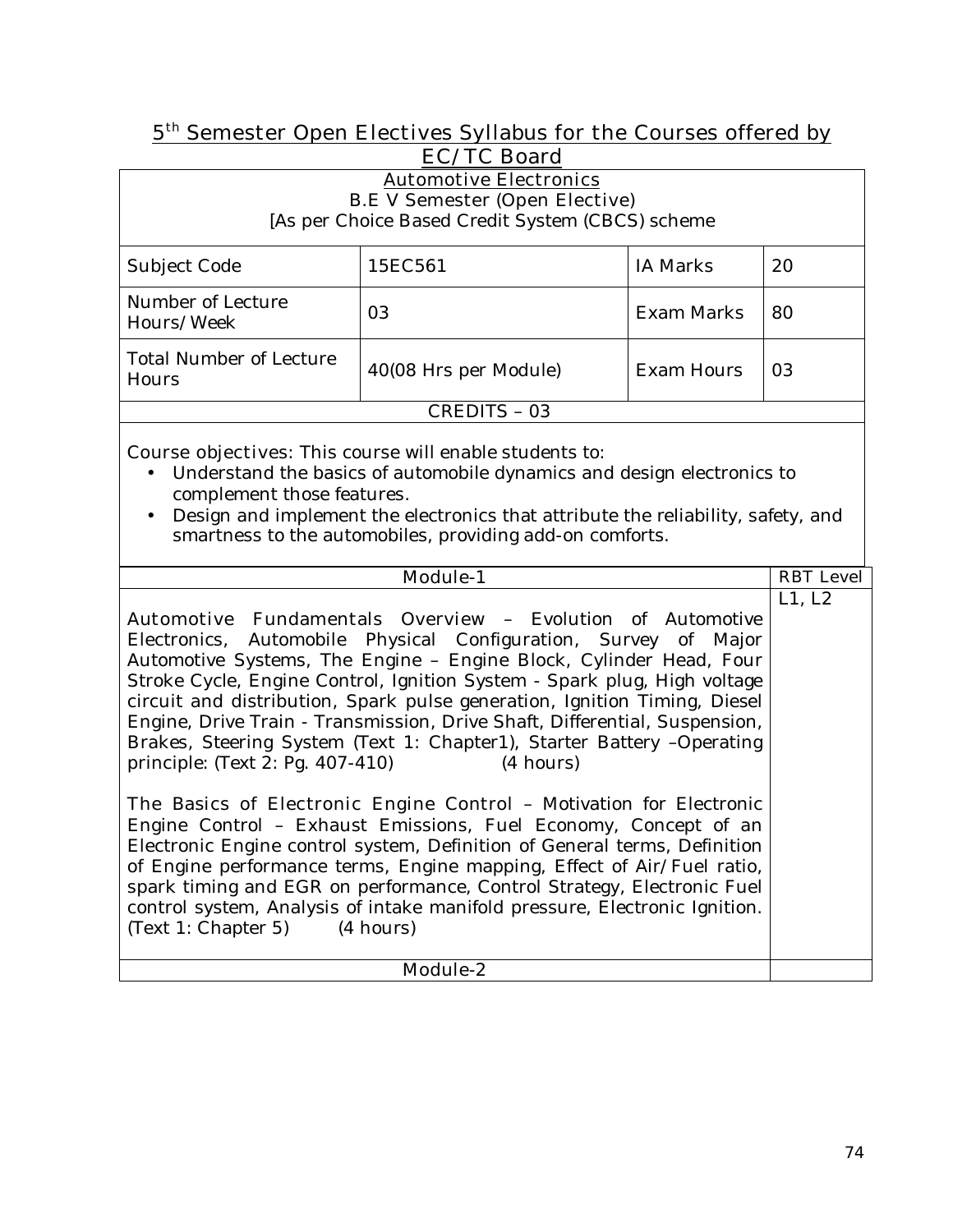| Automotive Control System applications of Sensors and Actuators $- L1, L2 $<br>Typical Electronic Engine Control System, Variables to be measured (Text                                                                                                                                                                                                                                                                                                                                                                                                                                                                              |                           |
|--------------------------------------------------------------------------------------------------------------------------------------------------------------------------------------------------------------------------------------------------------------------------------------------------------------------------------------------------------------------------------------------------------------------------------------------------------------------------------------------------------------------------------------------------------------------------------------------------------------------------------------|---------------------------|
| (1 hour)<br>1: Chapter 6                                                                                                                                                                                                                                                                                                                                                                                                                                                                                                                                                                                                             |                           |
| Automotive Sensors - Airflow rate sensor, Strain Gauge MAP sensor,<br>Engine Crankshaft Angular Position Sensor, Magnetic Reluctance<br>Position Sensor, Hall effect Position Sensor, Shielded Field Sensor,<br>Optical Crankshaft Position Sensor, Throttle Angle Sensor (TAS), Engine<br>Coolant Temperature (ECT) Sensor, Exhaust Gas Oxygen (O2/EGO)<br>Lambda Sensors, Piezoelectric Knock Sensor. (Text 1: Chapter 6)<br>$(5 \text{ hours})$<br>Automotive Actuators - Solenoid, Fuel Injector, EGR Actuator, Ignition                                                                                                         |                           |
| System (Text 1: Chapter 6)<br>$(2 \text{ hours})$                                                                                                                                                                                                                                                                                                                                                                                                                                                                                                                                                                                    |                           |
| <b>Module-3</b>                                                                                                                                                                                                                                                                                                                                                                                                                                                                                                                                                                                                                      |                           |
| Digital Engine Control Systems - Digital Engine control features,<br>Control modes for fuel Control (Seven Modes), EGR Control, Electronic<br>Ignition Control - Closed loop Ignition timing, Spark Advance Correction<br>Scheme, Integrated Engine Control System - Secondary Air Management,<br>Evaporative Emissions Canister Purge, Automatic System Adjustment,<br>System Diagnostics. (Text 1: Chapter 7)<br>(6<br>hours)<br><b>Control Units -</b> Operating conditions, Design, Data processing,<br>Programming, Digital modules in the Control unit, Control unit software.<br>(Text 2: Pg. 196-207)<br>$(2 \text{ hours})$ | L1, L2                    |
| Module-4                                                                                                                                                                                                                                                                                                                                                                                                                                                                                                                                                                                                                             |                           |
| Automotive Networking -Bus Systems - Classification, Applications in<br>the vehicle, Coupling of networks, Examples of networked vehicles (Text<br>2: Pg. 85-91), Buses - CAN Bus, LIN Bus, MOST Bus, Bluetooth, Flex<br>Ray, Diagnostic Interfaces. (Text 2: Pg. 92-151) (6 hours)<br>Vehicle Motion Control - Typical Cruise Control System, Digital Cruise<br>Control System, Digital Speed Sensor, Throttle Actuator, Digital Cruise<br>Control configuration, Cruise Control Electronics (Digital only), Antilock<br>Brake System (ABS) (Text 1: Chapter 8)<br>$(2 \text{ hours})$                                              | L1, L2                    |
| Module-5                                                                                                                                                                                                                                                                                                                                                                                                                                                                                                                                                                                                                             |                           |
| Automotive Diagnostics-Timing Light, Engine Analyzer,<br>On-board<br>diagnostics, Off-board diagnostics, Expert Systems, Occupant Protection<br>Systems - Accelerometer based Air Bag systems. (Text 1: Chapter 10)<br>$(2 \text{ hours})$                                                                                                                                                                                                                                                                                                                                                                                           | L1, L2,<br>L <sub>3</sub> |
| <b>Future Automotive Electronic Systems - Alternative Fuel Engines,</b><br>Electric and Hybrid vehicles, Fuel cell powered cars, Collision Avoidance<br>Radar warning Systems, Low tire pressure warning system, Heads Up<br>display, Speech Synthesis, Navigation - Navigation Sensors - Radio<br>Signpost navigation, dead reckoning navigation, Voice<br>Navigation,<br>Recognition Cell Phone dialing, Advanced Cruise Control, Stability<br>Augmentation, Automatic driving Control (Text 1: Chapter 11)<br>(6 hours)                                                                                                           |                           |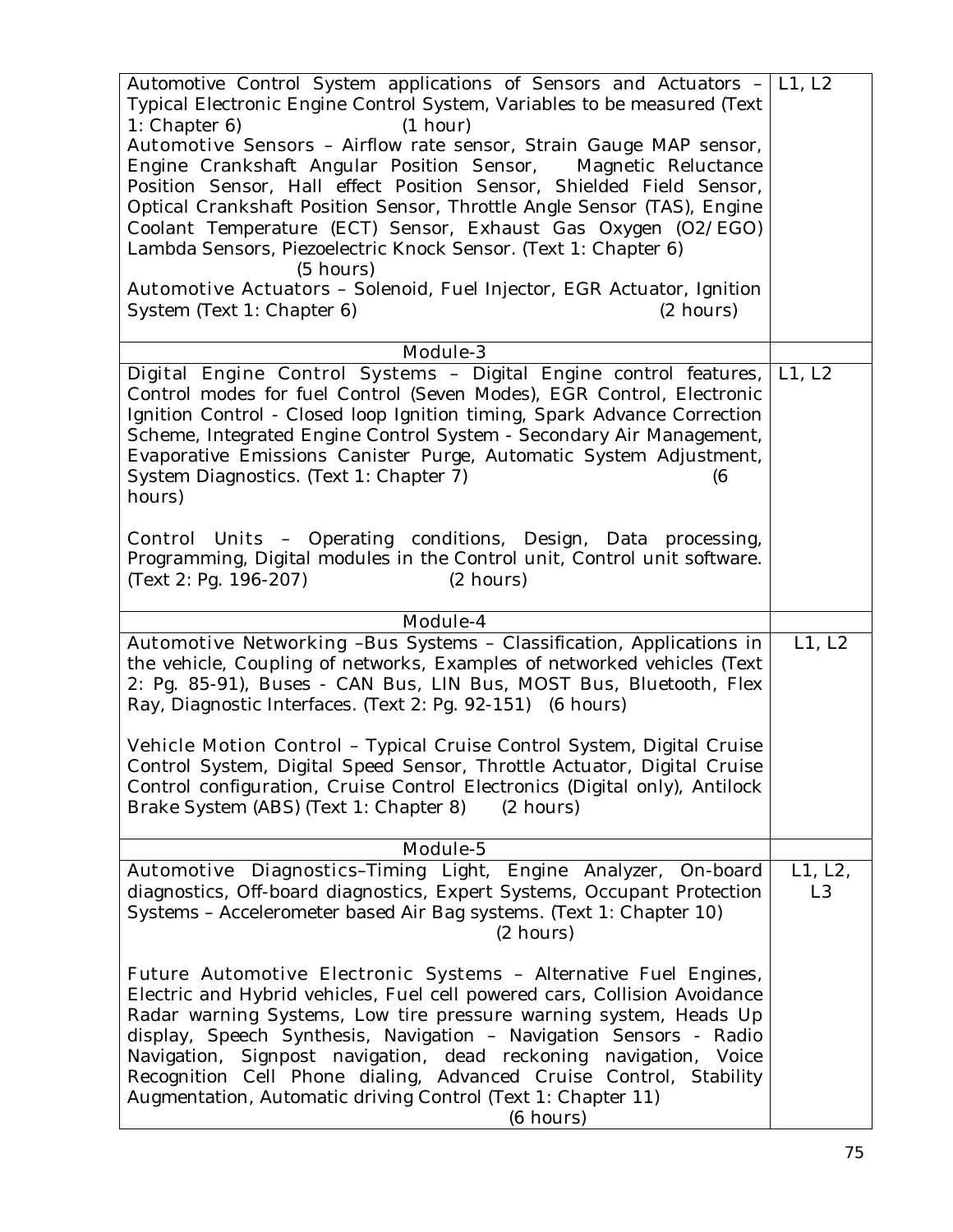| $\sim$ |  | $\bullet$ . A . I . I . I . I . The set of $\bullet$ |  |
|--------|--|------------------------------------------------------|--|
|        |  |                                                      |  |
|        |  |                                                      |  |

**Course Outcomes:** At the end of the course, students will be able to:

- Acquire an overview of automotive components, subsystems, and basics of Electronic Engine Control in today's automotive industry.
- Use available automotive sensors and actuators while interfacing with microcontrollers / microprocessors during automotive system design.
- Understand the networking of various modules in automotive systems, communication protocols and diagnostics of the sub systems.
- Design and implement the electronics that attribute the reliability, safety, and smartness to the automobiles, providing add-on comforts and get fair idea on future Automotive Electronic Systems.

#### **Question paper pattern:**

- The question paper will have ten questions.
- Each full Question consisting of 16 marks
- There will be 2 full questions (with a maximum of three sub questions) from each module.
- Each full question will have sub questions covering all the topics under a module.
- The students will have to answer 5 full questions, selecting one full question from each module.

#### **Text Books:**

- 1. William B. Ribbens, "Understanding Automotive Electronics", 6th Edition, Elsevier Publishing.
- 2. Robert Bosch Gmbh (Ed.) Bosch Automotive Electrics and Automotive Electronics Systems and Components, Networking and Hybrid Drive, 5th edition, John Wiley& Sons Inc., 2007.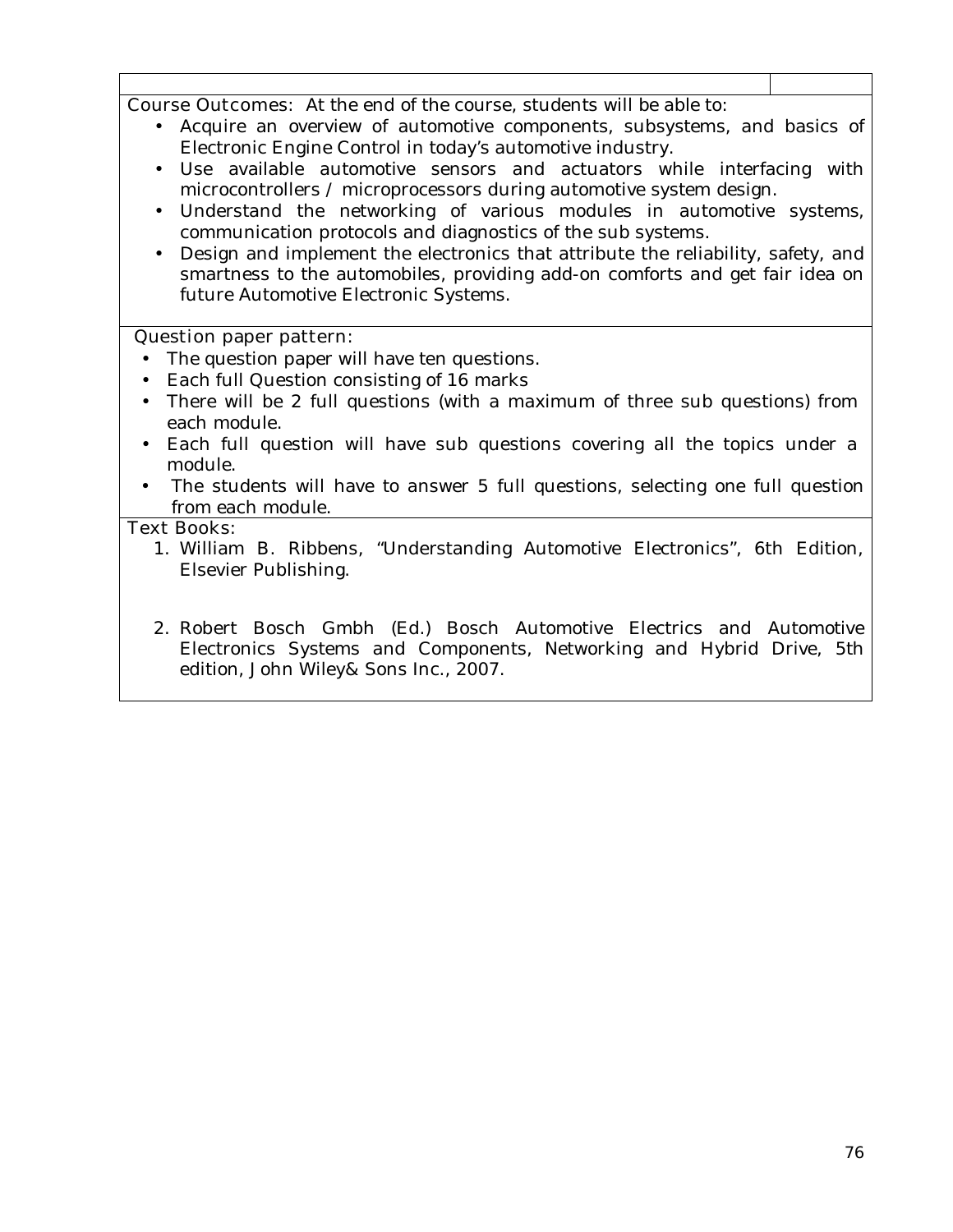# **Object Oriented Programming Using C++**

## **B.E. V Semester (Open Elective)**

|                                                                     | [As per Choice Based Credit System (CBCS)scheme]                                                                                      |                   |              |                           |
|---------------------------------------------------------------------|---------------------------------------------------------------------------------------------------------------------------------------|-------------------|--------------|---------------------------|
| Subject Code                                                        | 15EC562                                                                                                                               | <b>IA Marks</b>   | 20           |                           |
| Number of                                                           | 03                                                                                                                                    | <b>Exam Marks</b> | 80           |                           |
| Lecture                                                             |                                                                                                                                       |                   |              |                           |
| Hours/Week                                                          |                                                                                                                                       |                   |              |                           |
| Total Number of                                                     | 40 (08 Hrs/ Module                                                                                                                    | <b>Exam Hours</b> | 03           |                           |
| Lecture Hours                                                       |                                                                                                                                       |                   |              |                           |
|                                                                     | <b>CREDITS - 03</b>                                                                                                                   |                   |              |                           |
|                                                                     | <b>Course objectives:</b> This course will enable students to:                                                                        |                   |              |                           |
|                                                                     | Define Encapsulation, Inheritance and Polymorphism.                                                                                   |                   |              |                           |
| $\bullet$                                                           | Solve the problem with object oriented approach.                                                                                      |                   |              |                           |
|                                                                     | Analyze the problem statement and build object oriented system model.                                                                 |                   |              |                           |
| $\bullet$                                                           | Describe the characters and behavior of the objects that comprise a                                                                   |                   |              |                           |
| system.                                                             |                                                                                                                                       |                   |              |                           |
|                                                                     | Explain function overloading, operator overloading and virtual functions.                                                             |                   |              |                           |
| $\bullet$                                                           | Discuss the advantages of object oriented programming over procedure                                                                  |                   |              |                           |
| oriented programming.                                               |                                                                                                                                       |                   |              |                           |
|                                                                     | <b>Module -1</b>                                                                                                                      |                   |              | <b>RBT</b>                |
|                                                                     |                                                                                                                                       |                   |              | <b>Level</b>              |
|                                                                     | Beginning with $C_{++}$ and its features:                                                                                             |                   |              | L1, L2                    |
| What is $C_{++}$ ?, Applications and structure of $C_{++}$ program, |                                                                                                                                       |                   |              |                           |
| Different Data types, Variables, Different Operators, expressions,  |                                                                                                                                       |                   |              |                           |
|                                                                     | operator overloading and control structures in C++ (Topics from                                                                       |                   |              |                           |
| Ch -2,3 of Text).                                                   |                                                                                                                                       |                   |              |                           |
|                                                                     | <b>Module -2</b>                                                                                                                      |                   |              |                           |
| <b>Functions, classes and Objects:</b>                              |                                                                                                                                       |                   |              | L1, L2,                   |
|                                                                     | Functions, Inline function, function overloading, friend and virtual                                                                  |                   |              | L3                        |
|                                                                     | functions, Specifying a class, $C_{++}$ program with a class, arrays                                                                  |                   |              |                           |
|                                                                     | within a class, memory allocation to objects, array of objects,                                                                       |                   |              |                           |
|                                                                     | members, pointers to members and member functions (Selected                                                                           |                   |              |                           |
| Topics from Chap-4,5 of Text).                                      |                                                                                                                                       |                   |              |                           |
| <b>Module -3</b>                                                    |                                                                                                                                       |                   |              |                           |
|                                                                     |                                                                                                                                       |                   |              |                           |
| Constructors,                                                       | <b>Destructors</b><br>and                                                                                                             | <b>Operator</b>   | overloading: | L1, L2,                   |
|                                                                     | Constructors, Multiple constructors in a class, Copy constructor,                                                                     |                   |              | L <sub>3</sub>            |
|                                                                     | Dynamic constructor, Destructors, Defining operator overloading,                                                                      |                   |              |                           |
|                                                                     | Overloading Unary and binary operators, Manipulation of strings                                                                       |                   |              |                           |
|                                                                     | using operators (Selected topics from Chap-6, 7 of Text).                                                                             |                   |              |                           |
|                                                                     | Module -4                                                                                                                             |                   |              |                           |
|                                                                     | <b>Inheritance, Pointers, Virtual Functions, Polymorphism:</b>                                                                        |                   |              | L1, L2,<br>L <sub>3</sub> |
|                                                                     | Derived Classes, Single, multilevel, multiple inheritance, Pointers<br>to objects and derived classes, this pointer, Virtual and pure |                   |              |                           |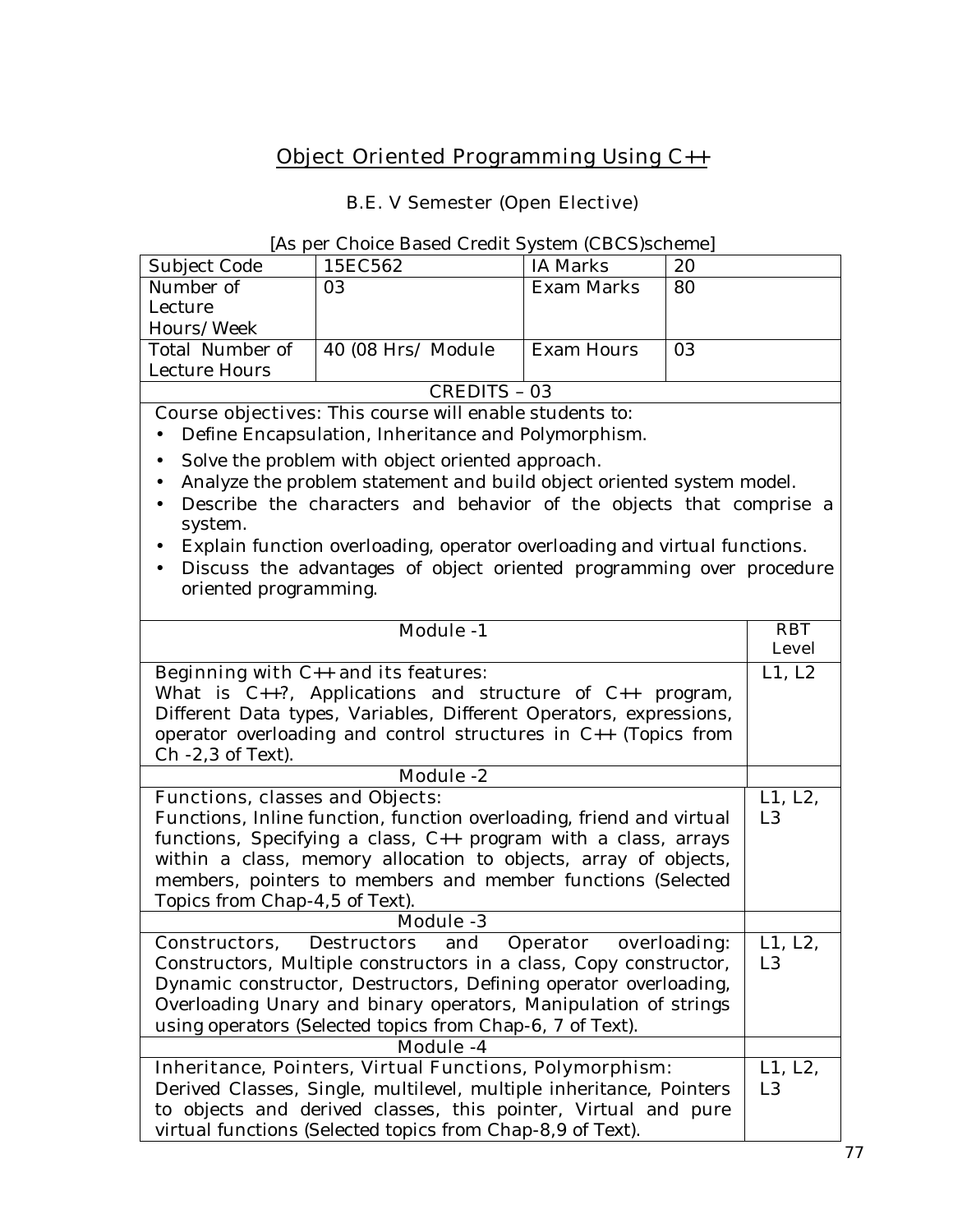| Module -5                                                                           |         |
|-------------------------------------------------------------------------------------|---------|
| Streams and Working with files: C++ streams and stream                              | L1, L2, |
| classes, formatted and unformatted I/O operations, Output with                      | L3      |
| manipulators, Classes for file stream operations, opening and                       |         |
| closing a file, EOF (Selected topics from Chap-10, 11 of Text).                     |         |
|                                                                                     |         |
| <b>Course Outcomes:</b> At the end of the course, students will be able to:         |         |
| Explain the basics of Object Oriented Programming concepts.<br>$\bullet$            |         |
| Apply the object initialization and destroy concept using constructors<br>$\bullet$ |         |
| and destructors.                                                                    |         |
| Apply the concept of polymorphism to implement compile time                         |         |
| polymorphism in programs by using overloading methods and operators.                |         |
| Use the concept of inheritance to reduce the length of code and evaluate            |         |
| the usefulness.                                                                     |         |
| Apply the concept of run time polymorphism by using virtual functions,<br>$\bullet$ |         |
| overriding functions and abstract class in programs.                                |         |
| Use I/O operations and file streams in programs.                                    |         |
|                                                                                     |         |
| <b>Question paper pattern:</b>                                                      |         |
| The question paper will have ten questions.                                         |         |
| Each full Question consisting of 16 marks                                           |         |
| There will be 2 full questions (with a maximum of Three sub questions)<br>$\bullet$ |         |
| from each module.                                                                   |         |
| Each full question will have sub questions covering all the topics under a          |         |
| module.                                                                             |         |
| The students will have to answer 5 full questions, selecting one full               |         |
| question from each module.                                                          |         |
| <b>Text Book:</b>                                                                   |         |
| Object Oriented Programming with C++, E.Balaguruswamy, TMH, 6th                     |         |
| <b>Edition</b> , 2013.                                                              |         |
| <b>Reference Book:</b>                                                              |         |
| Object Oriented Programming using C++, Robert Lafore, Galgotia                      |         |
| publication 2010.                                                                   |         |
|                                                                                     |         |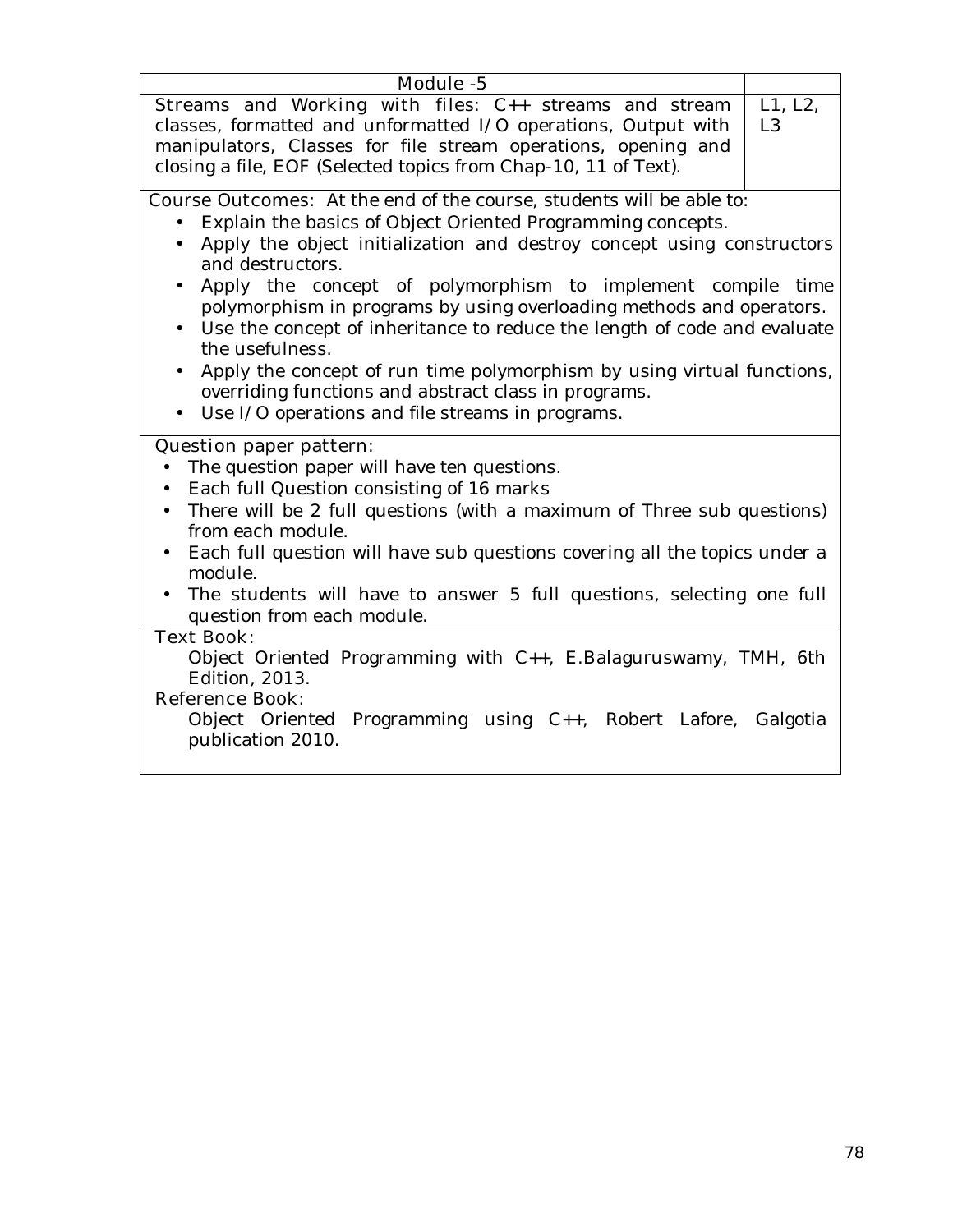## **8051 MICROCONTROLLER B.E., V Semester (Open Elective)**

[As per Choice Based Credit System (CBCS) scheme]

| Subject Code                                                                                                                                                                                                                                                                                                                                                                                                                                                                                                                                                                                                 | 15EC563             | <b>IA Marks</b>   | 20                     |
|--------------------------------------------------------------------------------------------------------------------------------------------------------------------------------------------------------------------------------------------------------------------------------------------------------------------------------------------------------------------------------------------------------------------------------------------------------------------------------------------------------------------------------------------------------------------------------------------------------------|---------------------|-------------------|------------------------|
| Number of Lecture                                                                                                                                                                                                                                                                                                                                                                                                                                                                                                                                                                                            | 03                  | <b>Exam Marks</b> | 80                     |
| Hours/Week                                                                                                                                                                                                                                                                                                                                                                                                                                                                                                                                                                                                   |                     |                   |                        |
| <b>Total Number of Lecture</b>                                                                                                                                                                                                                                                                                                                                                                                                                                                                                                                                                                               | 40 (08 Hrs/ Module) | <b>Exam Hours</b> | 03                     |
| Hours                                                                                                                                                                                                                                                                                                                                                                                                                                                                                                                                                                                                        |                     |                   |                        |
|                                                                                                                                                                                                                                                                                                                                                                                                                                                                                                                                                                                                              | <b>CREDITS - 03</b> |                   |                        |
|                                                                                                                                                                                                                                                                                                                                                                                                                                                                                                                                                                                                              |                     |                   |                        |
| Course objectives: This course will enable students to:<br>Understand the difference between a Microprocessor and a Microcontroller<br>and embedded microcontrollers.<br>Familiarize the basic architecture of 8051 microcontroller.<br>Program 8051microprocessor using Assembly Level Language and C.<br>٠<br>Understand the interrupt system of 8051 and the use of interrupts.<br>$\bullet$<br>Understand the operation and use of inbuilt Timers/Counters and Serial<br>$\bullet$<br>port of 8051.<br>Interface 8051 to external memory and I/O devices using its I/O ports.<br>Module -1<br><b>RBT</b> |                     |                   |                        |
| <b>8051 Microcontroller:</b>                                                                                                                                                                                                                                                                                                                                                                                                                                                                                                                                                                                 |                     |                   | <b>Level</b><br>L1, L2 |
| Microprocessor Vs Microcontroller, Embedded Systems, Embedded<br>Microcontrollers, 8051 Architecture- Registers, Pin diagram, I/O<br>ports functions, Internal Memory organization. External Memory<br>(ROM & RAM) interfacing.                                                                                                                                                                                                                                                                                                                                                                              |                     |                   |                        |
|                                                                                                                                                                                                                                                                                                                                                                                                                                                                                                                                                                                                              | <b>Module -2</b>    |                   |                        |
| Addressing<br>Modes,<br>8051<br><b>Instruction</b><br>Set:<br>Data<br>Transfer<br>instructions, Arithmetic instructions, Logical instructions, Branch<br>instructions, Bit manipulation instructions. Simple Assembly<br>language program examples (without loops) to use<br>these<br>instructions.                                                                                                                                                                                                                                                                                                          |                     |                   | L1, L2                 |
|                                                                                                                                                                                                                                                                                                                                                                                                                                                                                                                                                                                                              | <b>Module -3</b>    |                   |                        |
| 8051 Stack, I/O Port Interfacing and Programming: 8051 Stack,<br>Stack and Subroutine instructions. Assembly language program<br>examples on subroutine and involving loops - Delay subroutine,<br>Factorial of an 8 bit number (result maximum 8 bit), Block move<br>without overlap, Addition of N 8 bit numbers,<br>smallest/largest of N 8 bit numbers.<br>Interfacing simple switch and LED to I/O ports to switch on/off<br>LED with respect to switch status.                                                                                                                                         |                     | Picking           | L1, L2,<br>L3          |
|                                                                                                                                                                                                                                                                                                                                                                                                                                                                                                                                                                                                              | Module -4           |                   |                        |
|                                                                                                                                                                                                                                                                                                                                                                                                                                                                                                                                                                                                              |                     |                   | L1, L2,                |
| 8051 Timers and Serial Port: 8051 Timers and Counters -<br>Operation and Assembly language programming to generate a pulse                                                                                                                                                                                                                                                                                                                                                                                                                                                                                   |                     |                   |                        |

Operation and Assembly language programming to generate a pulse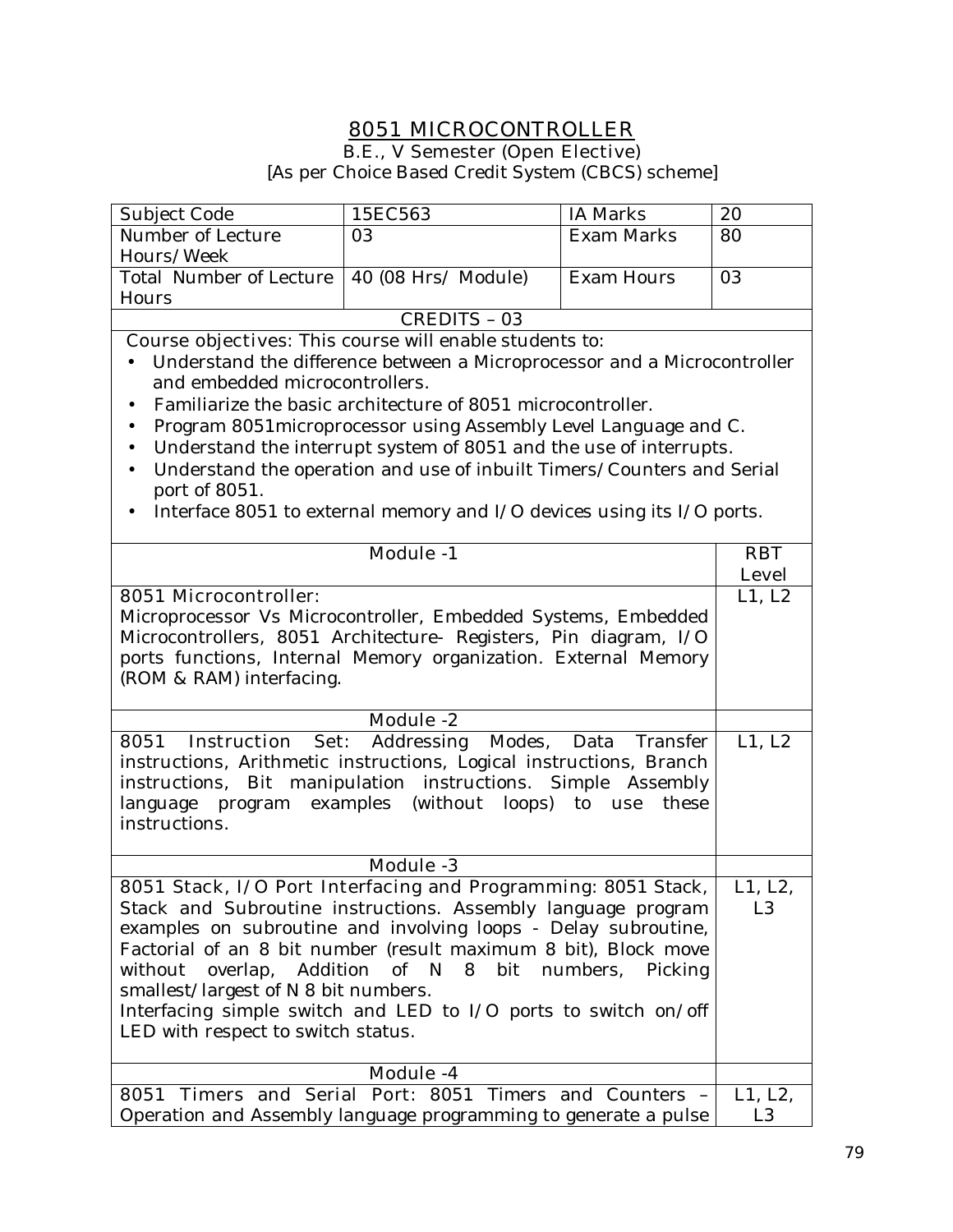| using Mode-1 and a square wave using Mode-2 on a port pin.<br>8051 Serial Communication- Basics of Serial Data Communication,<br>RS-232 standard, 9 pin RS232 signals, Simple Serial Port<br>programming in Assembly and C to transmit a message and to<br>receive data serially. |                |
|-----------------------------------------------------------------------------------------------------------------------------------------------------------------------------------------------------------------------------------------------------------------------------------|----------------|
| Module -5                                                                                                                                                                                                                                                                         |                |
| <b>8051 Interrupts and Interfacing Applications:</b> 8051 Interrupts.                                                                                                                                                                                                             | L1, L2,        |
| 8051 Assembly language programming to generate an external                                                                                                                                                                                                                        | L <sub>3</sub> |
| interrupt using a switch, 8051 C programming to generate a square                                                                                                                                                                                                                 |                |
| waveform on a port pin using a Timer interrupt.                                                                                                                                                                                                                                   |                |
| Interfacing 8051 to ADC-0804, LCD and Stepper motor and their                                                                                                                                                                                                                     |                |
| 8051 Assembly language interfacing programming.                                                                                                                                                                                                                                   |                |
| <b>Evaluation of Internal Assessment Marks:</b>                                                                                                                                                                                                                                   |                |

It is suggested that at least a few simple programs to be executed by students using a simulation software or an 8051 microcontroller kit for better understanding of the course. This activity can be considered for the evaluation of 5 marks out of 20 Internal assessment marks, reserved for the other activities.

**Course outcomes:** At the end of the course, students will be able to:

- Explain the difference between Microprocessors & Microcontrollers, Architecture of 8051 Microcontroller, Interfacing of 8051 to external memory and Instruction set of 8051.
- Write 8051 Assembly level programs using 8051 instruction set.
- Explain the Interrupt system, operation of Timers/Counters and Serial port of 8051.
- Write 8051 Assembly language program to generate timings and waveforms using 8051 timers, to send & receive serial data using 8051 serial port and to generate an external interrupt using a switch.
- Write 8051 C programs to generate square wave on 8051 I/O port pin using interrupt and to send & receive serial data using 8051 serial port.
- Interface simple switches, simple LEDs, ADC 0804, LCD and Stepper Motor to 8051 using 8051 I/O ports.

#### **Question paper pattern:**

- The question paper will have ten questions.
- Each full Question consisting of 16 marks
- There will be 2 full questions (with a maximum of Three sub questions) from each module.
- Each full question will have sub questions covering all the topics under a module.
- The students will have to answer 5 full questions, selecting one full question from each module.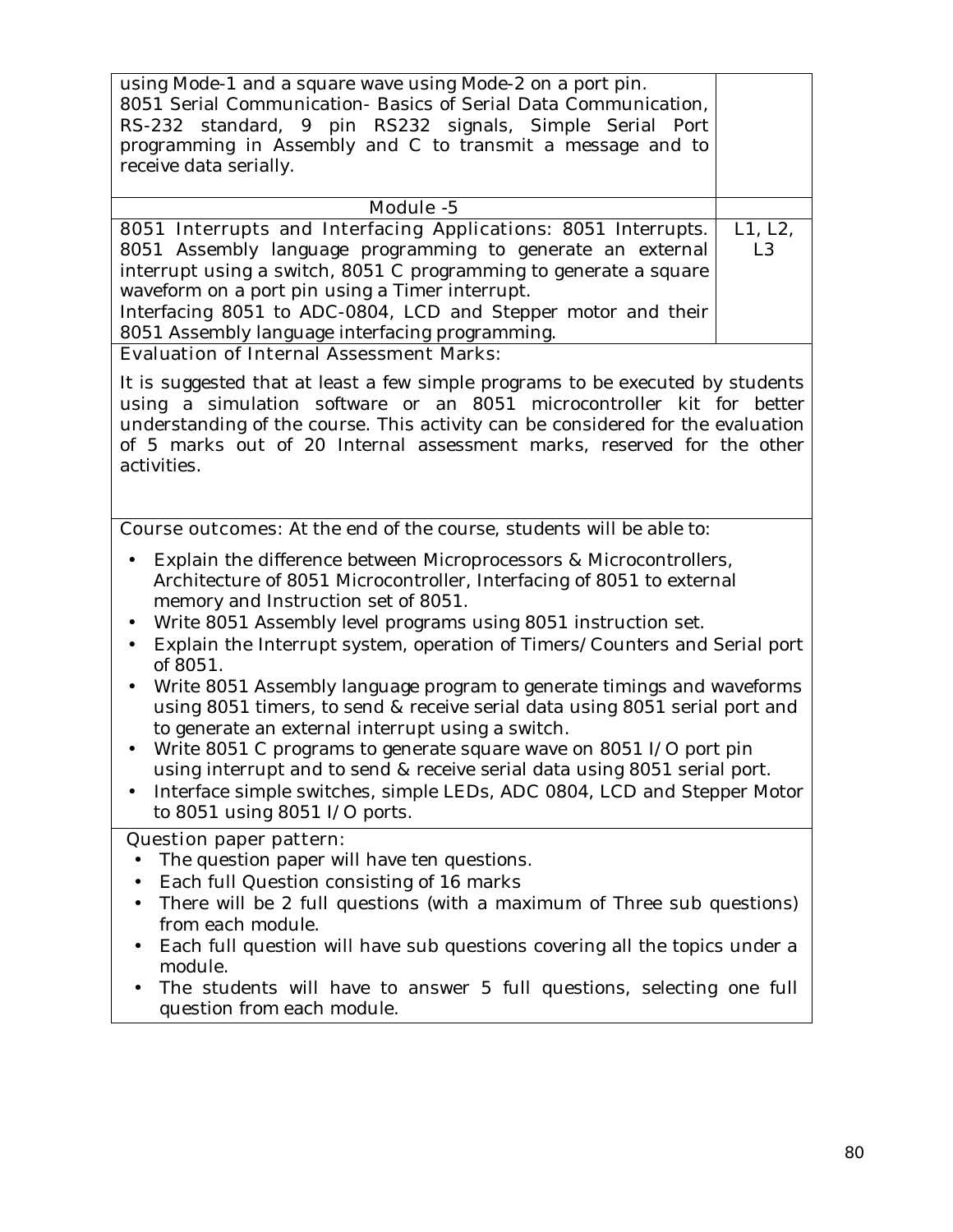#### **TEXT BOOKS:**

- **1. "The 8051 Microcontroller and Embedded Systems using assembly and C ",** Muhammad Ali Mazidi and Janice Gillespie Mazidi and Rollin D. McKinlay; PHI, 2006 / Pearson, 2006.
- **2. "The 8051 Microcontroller",** Kenneth J. Ayala, 3rd Edition, Thomson/Cengage Learning.

## **REFERENCE BOOKS:**

- 1. **"The 8051 Microcontroller Based Embedded Systems",** Manish K Patel, McGraw Hill, 2014, ISBN: 978-93-329-0125-4.
- **2. "Microcontrollers: Architecture, Programming, Interfacing and System Design",** Raj Kamal, Pearson Education, 2005.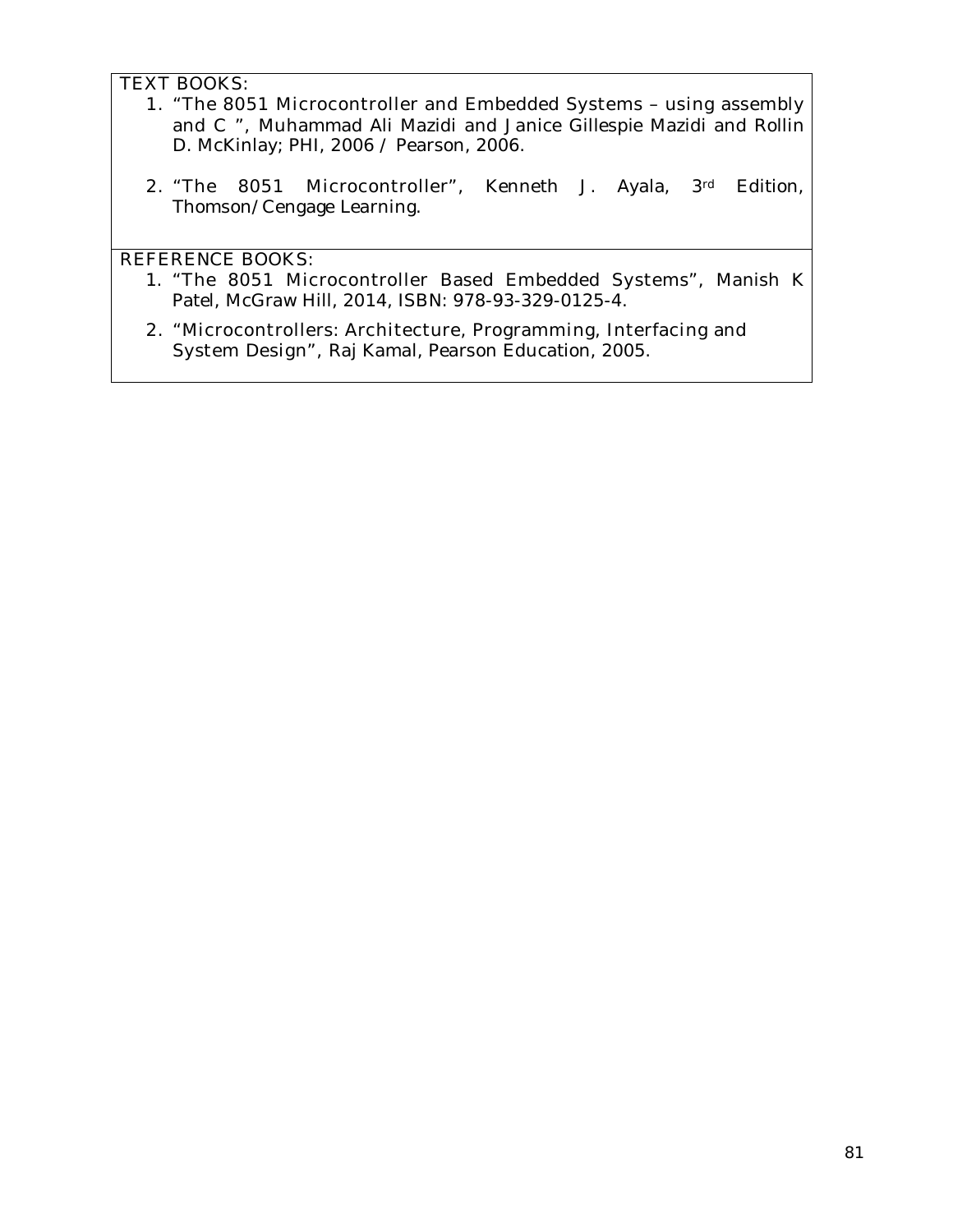## **B.E E&C SIXTH SEMESTER SYLLABUS**

## **DIGITAL COMMUNICATION**

**B.E., VI Semester, Electronics & Communication Engineering/ Telecommunication Engineering** 

[As per Choice Based Credit System (CBCS) scheme]

| Subject Code      | 15EC61                                            | IA Marks   | 20 |
|-------------------|---------------------------------------------------|------------|----|
| Number of Lecture | $\Omega$                                          | Exam Marks | 80 |
| Hours/Week        |                                                   |            |    |
|                   | Total Number of   50 (10 Hours/Module) Exam Hours |            | 03 |
| Lecture Hours     |                                                   |            |    |
| CREDITS – 04      |                                                   |            |    |

**Course Objectives:** The objectives of the course is to enable students to:

- Understand the mathematical representation of signal, symbol, noise and channels.
- Apply the concept of signal conversion to symbols and signal processing to symbols in transmitter and receiver functional blocks.
- Compute performance issues and parameters for symbol processing and recovery in ideal and corrupted channel conditions.
- Compute performance parameters and mitigate for these parameters in corrupted and distorted channel conditions.

| <b>Module-1</b>                                                                                                                                                                                                                                                                                                   | <b>RBT</b>    |
|-------------------------------------------------------------------------------------------------------------------------------------------------------------------------------------------------------------------------------------------------------------------------------------------------------------------|---------------|
|                                                                                                                                                                                                                                                                                                                   |               |
|                                                                                                                                                                                                                                                                                                                   | <b>Level</b>  |
| Bandpass Signal to Equivalent Lowpass: Hilbert Transform, Pre-<br>envelopes, Complex envelopes, Canonical representation of bandpass<br>signals, Complex low pass representation of bandpass systems, Complex<br>representation of band pass signals and systems (Text 1: 2.8, 2.9, 2.10,<br>$2.11, 2.12, 2.13$ . | L1, L2,<br>L3 |
| <b>Line codes:</b> Unipolar, Polar, Bipolar (AMI) and Manchester code and their<br>power spectral densities (Text 1: Ch 6.10).                                                                                                                                                                                    |               |
| Overview of HDB3, B3ZS, B6ZS (Ref. 1: 7.2)                                                                                                                                                                                                                                                                        |               |
| Module-2                                                                                                                                                                                                                                                                                                          |               |
| <b>Signaling over AWGN Channels-</b> Introduction, Geometric representation of                                                                                                                                                                                                                                    | L1, L2,       |
| signals, Gram-Schmidt Orthogonalization procedure, Conversion of the                                                                                                                                                                                                                                              | L3            |
| continuous AWGN channel into a vector channel, Optimum receivers using                                                                                                                                                                                                                                            |               |
| coherent detection: ML Decoding, Correlation receiver, matched filter<br>receiver (Text 1: 7.1, 7.2, 7.3, 7.4).                                                                                                                                                                                                   |               |
| <b>Module-3</b>                                                                                                                                                                                                                                                                                                   |               |
| Digital Modulation Techniques: Phase shift Keying techniques using<br>coherent detection: generation, detection and error probabilities of BPSK<br>and QPSK, M-ary PSK, M-ary QAM (Relevant topics in Text 1 of 7.6, 7.7).<br>Frequency shift keying techniques using Coherent detection: BFSK                    |               |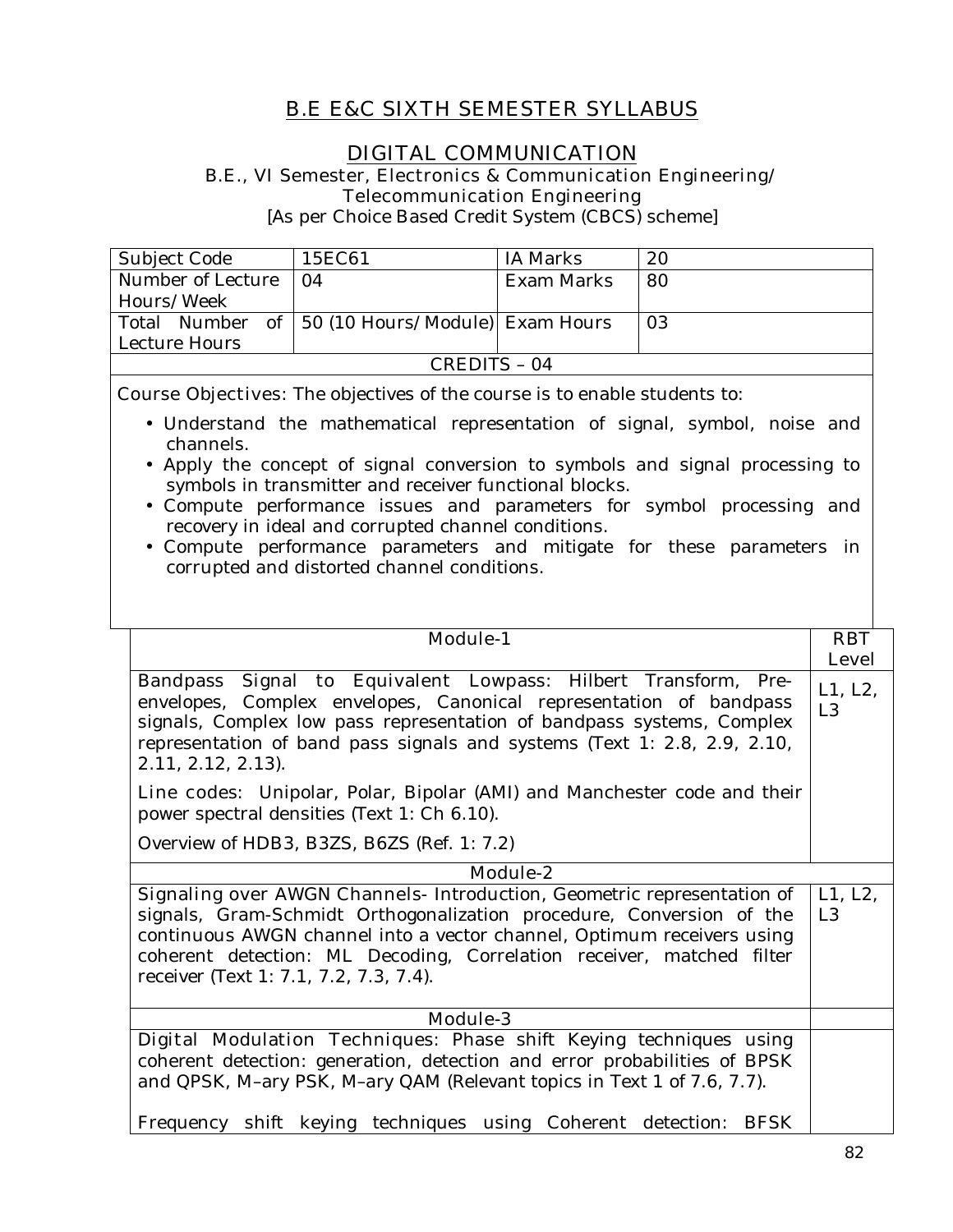generation, detection and error probability (Relevant topics in Text 1 of 7.8).

Non coherent orthogonal modulation techniques: BFSK, DPSK Symbol representation, Block diagrams treatment of Transmitter and Receiver, Probability of error (without derivation of probability of error equation) (Text 1: 7.11, 7.12. 7.13).

| Module-4                                                                                                                                                                                                                                                                                                                                                                                                                                                                                                                                                                                                       |                           |
|----------------------------------------------------------------------------------------------------------------------------------------------------------------------------------------------------------------------------------------------------------------------------------------------------------------------------------------------------------------------------------------------------------------------------------------------------------------------------------------------------------------------------------------------------------------------------------------------------------------|---------------------------|
| <b>Communication through Band Limited Channels: Digital Transmission</b><br>through Band limited channels: Digital PAM Transmission through Band<br>limited Channels, Signal design for Band limited Channels: Design of band<br>limited signals for zero ISI-The Nyquist Criterion (statement only), Design of<br>band limited signals with controlled ISI-Partial Response<br>signals,<br>Probability of error for detection of Digital PAM: Probability of error for<br>detection of Digital PAM with Zero ISI, Symbol-by-Symbol detection of data<br>with controlled ISI (Text 2: 9.1, 9.2, 9.3.1, 9.3.2). | L1, L2,<br>L <sub>3</sub> |
| Channel Equalization: Linear Equalizers (ZFE, MMSE), Adaptive Equalizers<br>(Text $2: 9.4.2$ ).                                                                                                                                                                                                                                                                                                                                                                                                                                                                                                                |                           |
| Module-5                                                                                                                                                                                                                                                                                                                                                                                                                                                                                                                                                                                                       |                           |
| Principles of Spread Spectrum: Spread Spectrum Communication<br>Systems: Model of a Spread Spectrum Digital Communication System,<br>Direct Sequence Spread Spectrum Systems, Effect of De-spreading on a<br>narrowband Interference, Probability of error (statement only), Some<br>applications of DS Spread Spectrum Signals, Generation of PN Sequences,<br>Frequency Hopped Spread Spectrum, CDMA based on IS-95 (Text 2: 11.3.1,<br>11.3.2, 11.3.3, 11.3.4, 11.3.5, 11.4.2).                                                                                                                             | L1, L2,<br>L <sub>3</sub> |
| <b>Course Outcomes:</b> At the end of the course, the students will be able to:<br>Associate and apply the concepts of Bandpass sampling to well specified signals<br>and channels.<br>Analyze and compute performance parameters and transfer rates for low pas<br>and bandpass symbol under ideal and corrupted non band limited channels.<br>Test and validate symbol processing and performance parameters at the receiver                                                                                                                                                                                 |                           |
| under ideal and corrupted bandlimited channels.<br>Demonstrate by simulation and emulation that bandpass signals subjected to<br>$\bullet$<br>corrupted and distorted symbols in a bandlimited channel, can be demodulated<br>and estimated at receiver to meet specified performance criteria.                                                                                                                                                                                                                                                                                                                |                           |
| <b>Question paper pattern:</b>                                                                                                                                                                                                                                                                                                                                                                                                                                                                                                                                                                                 |                           |
| The question paper will have ten questions<br>$\bullet$<br>Each full question consists of 16 marks.<br>• There will be 2 full questions (with a maximum of Three sub questions) from<br>each module.<br>Each full question will have sub questions covering all the topics under a                                                                                                                                                                                                                                                                                                                             |                           |
| module<br>The students will have to answer 5 full questions, selecting one full question                                                                                                                                                                                                                                                                                                                                                                                                                                                                                                                       |                           |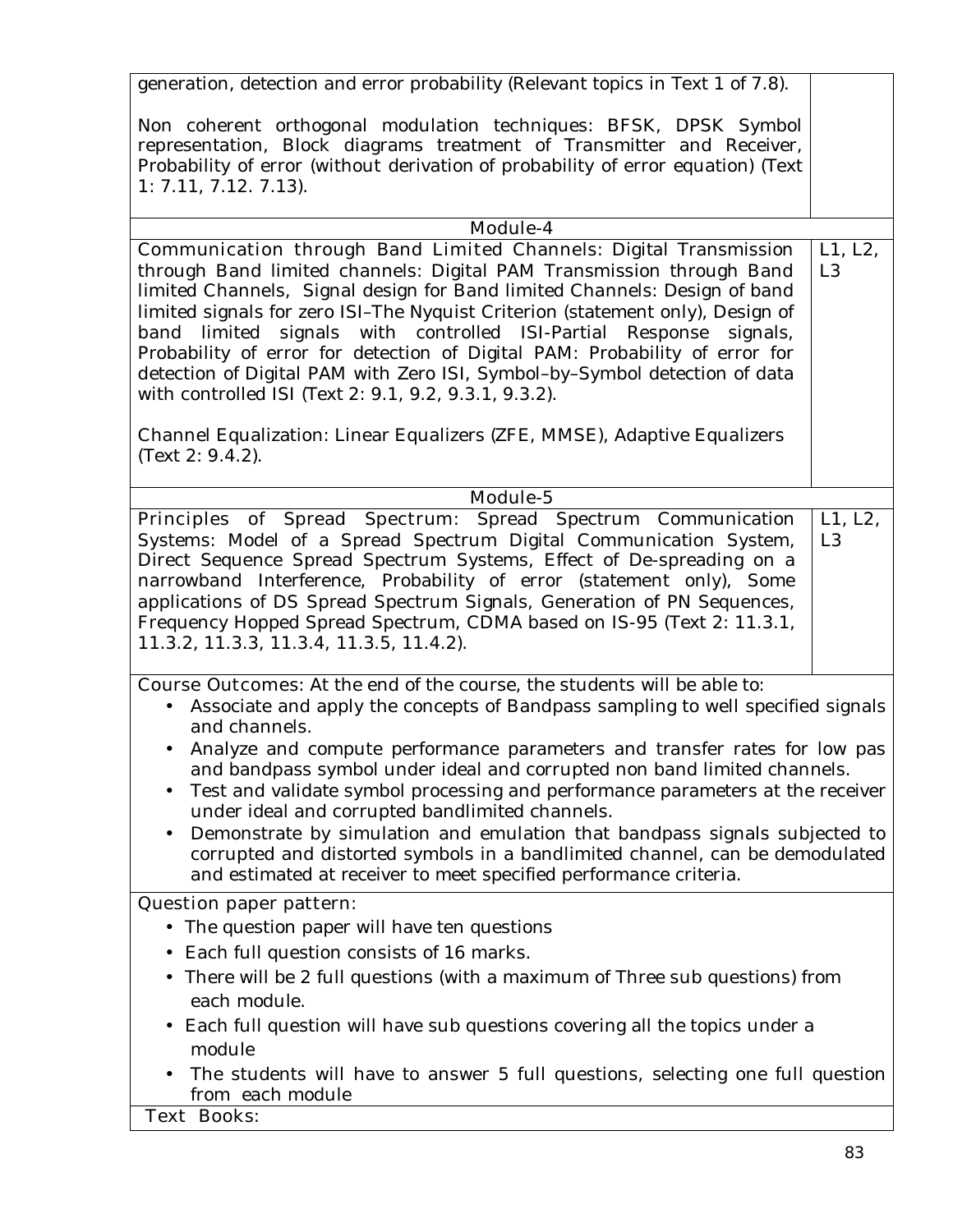- 1. Simon Haykin, "Digital Communication Systems", John Wiley & sons, First Edition, 2014, ISBN 978-0-471-64735-5.
- 2. John G Proakis and Masoud Salehi, "Fundamentals of Communication Systems", 2014 Edition, Pearson Education, ISBN 978-8-131-70573-5.

### **Reference Books:**

- 1. B.P.Lathi and Zhi Ding, "Modern Digital and Analog communication Systems", Oxford University Press, 4th Edition, 2010, ISBN: 978-0-198-07380-2.
- 2. Ian A Glover and Peter M Grant, "Digital Communications", Pearson Education, Third Edition, 2010, ISBN 978-0-273-71830-7.
- 3. John G Proakis and Masoud Salehi, "Communication Systems Engineering", 2nd Edition, Pearson Education, ISBN 978-93-325-5513-6.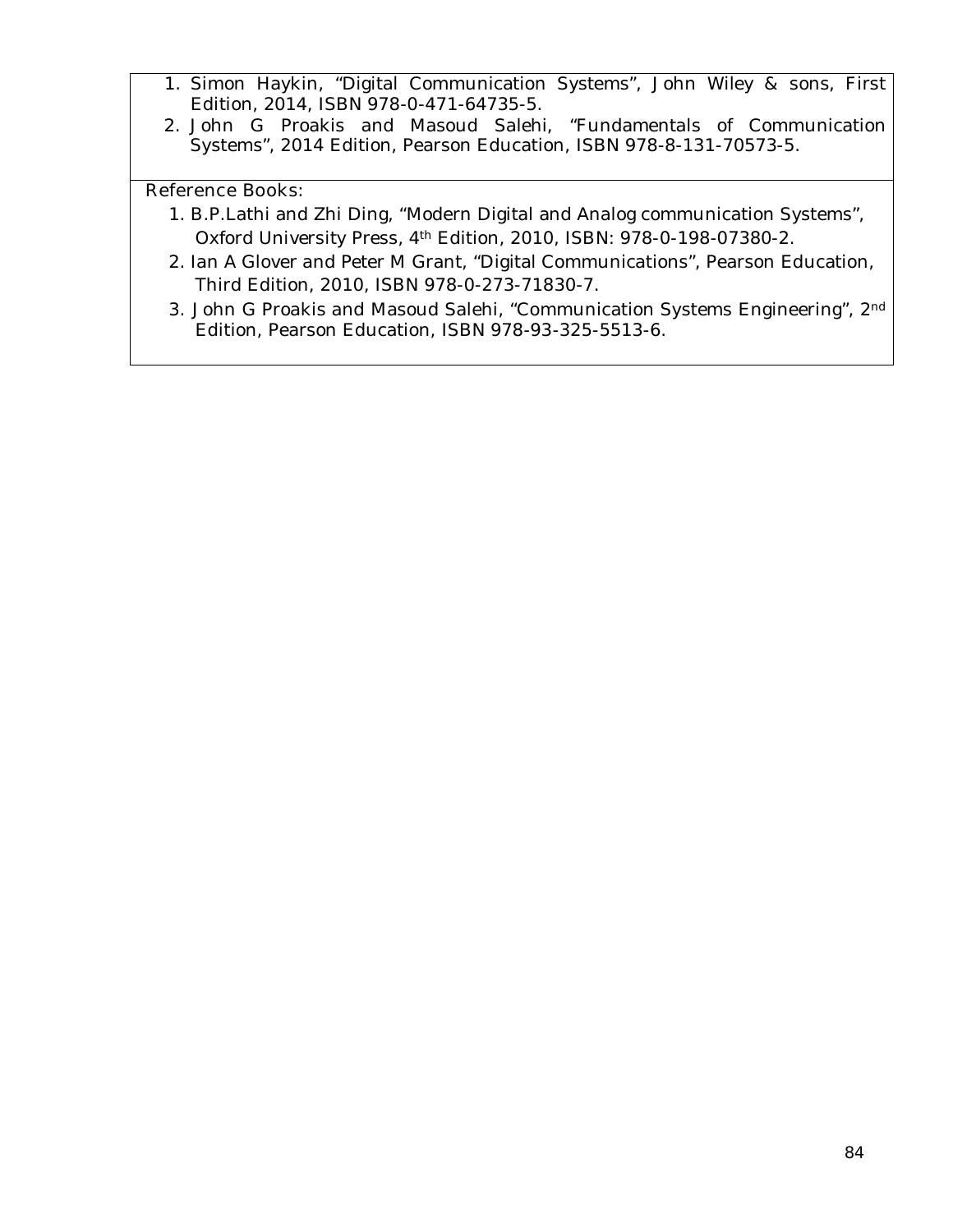## **ARM MICROCONTROLLER & EMBEDDED SYSTEMS**

### **B.E., VI Semester, Electronics & Communication Engineering/ Telecommunication Engineering**

[As per Choice Based Credit System (CBCS) scheme]

### **ARM MICROCONTROLLER & EMBEDDED SYSTEMS**

#### **B.E., VI Semester, Electronics & Communication Engineering/ Telecommunication Engineering [As per Choice Based Credit System (CBCS) Scheme]**

| <b>Course Code</b>                             | <b>15EC62</b>           | <b>IA Marks</b>   | 20 |  |
|------------------------------------------------|-------------------------|-------------------|----|--|
| <b>Number of Lecture</b>                       | 04                      | <b>Exam Marks</b> | 80 |  |
| Hours/Week                                     |                         |                   |    |  |
| <b>Total Number of</b>                         | $50(10$ Hours / Module) | <b>Exam Hours</b> | 03 |  |
| Lecture Hours                                  |                         |                   |    |  |
| $\alpha$ rre $\alpha$<br>$\sim$ $\blacksquare$ |                         |                   |    |  |

**CREDITS – 04**

**Course objectives:** This course will enable students to:

- Understand the architectural features and instruction set of 32 bit microcontroller ARM Cortex M3.
- Program ARM Cortex M3 using the various instructions and C language for different applications.
- Understand the basic hardware components and their selection method based on the characteristics and attributes of an embedded system.
- Develop the hardware software co-design and firmware design approaches.
- Explain the need of real time operating system for embedded system applications.

**Module-1** 

**ARM-32 bit Microcontroller:** Thumb-2 technology and applications of ARM, Architecture of ARM Cortex M3, Various Units in the architecture, Debugging support, General Purpose Registers, Special Registers, exceptions, interrupts, stack operation, reset sequence (Text 1: Ch 1, 2, 3) **L1, L2** 

**Module-2**

**ARM Cortex M3 Instruction Sets and Programming:** Assembly basics, Instruction list and description, Useful instructions, Memory mapping, Bit-band operations and CMSIS, Assembly and C language Programming (Text 1: Ch-4, Ch-5, Ch-10 (10.1, 10.2, 10.3, 10.5 only) **L1, L2, L3** 

#### **Module-3**

**Embedded System Components:** Embedded Vs General computing system, Classification of Embedded systems, Major applications and purpose of ES. Core of an Embedded System including all types of processor/controller, Memory, Sensors, Actuators, LED, 7 segment LED display, Optocoupler, Relay, Piezo buzzer, Push button switch, Communication Interface (onboard and external types), Embedded firmware, Other system components.

(Text 2: All the Topics from Ch-1 and Ch-2, excluding 2.3.3.4 (stepper motor), 2.3.3.8 (keyboard) and 2.3.3.9 (PPI) sections). **L1, L2, L3** 

**Module-4**

**Embedded System Design Concepts:** Characteristics and Quality Attributes of Embedded Systems, Operational and non-operational quality attributes, Embedded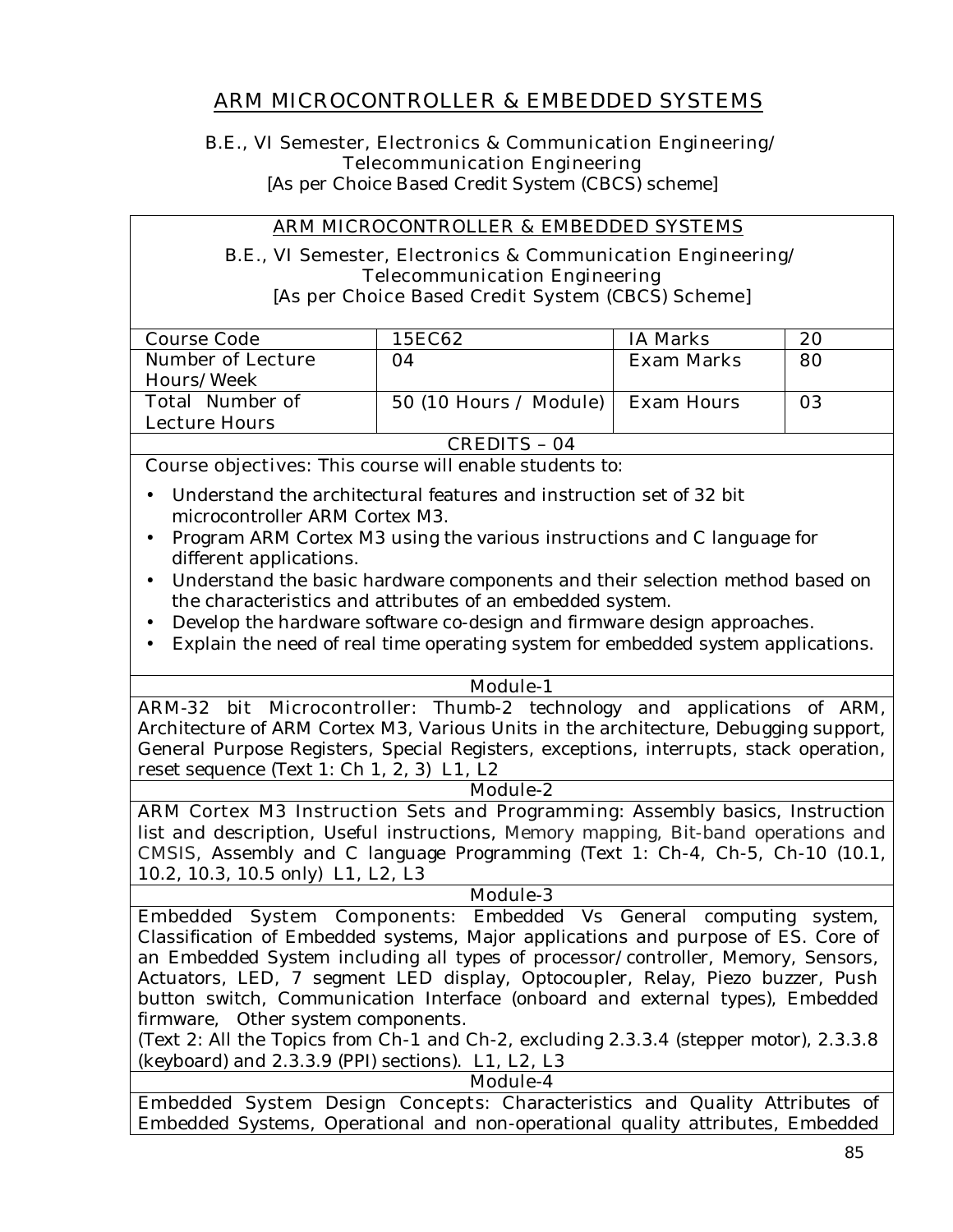Systems-Application and Domain specific, Hardware Software Co-Design and Program Modelling (excluding UML), Embedded firmware design and development (excluding C language).

(Text 2: Ch-3, Ch-4, Ch-7 (Sections 7.1, 7.2 only), Ch-9 (Sections 9.1, 9.2, 9.3.1, 9.3.2 only) **L1, L2, L3** 

## **Module-5**

**RTOS and IDE for Embedded System Design:** Operating System basics, Types of operating systems, Task, process and threads (Only POSIX Threads with an example program), Thread preemption, Preemptive Task scheduling techniques, Task Communication, Task synchronization issues – Racing and Deadlock, Concept of Binary and counting semaphores (Mutex example without any program), How to choose an RTOS, Integration and testing of Embedded hardware and firmware, Embedded system Development Environment – Block diagram (excluding Keil), Disassembler/decompiler, simulator, emulator and debugging techniques (Text 2: Ch-10 (Sections 10.1, 10.2, 10.3, 10.5.2 , 10.7, 10.8.1.1, 10.8.1.2, 10.8.2.2, 10.10 only), Ch 12, Ch-13 (a block diagram before 13.1, 13.3, 13.4, 13.5, 13.6 only) **L1, L2, L3** 

## **Course outcomes:** After studying this course, students will be able to:

- Describe the architectural features and instructions of 32 bit microcontroller ARM Cortex M3.
- Apply the knowledge gained for Programming ARM Cortex M3 for different applications.
- Understand the basic hardware components and their selection method based on the characteristics and attributes of an embedded system.
- Develop the hardware /software co-design and firmware design approaches.
- Explain the need of real time operating system for embedded system applications.

#### **Text Books:**

- 1. Joseph Yiu, "The Definitive Guide to the ARM Cortex-M3", 2nd Edition, Newnes, (Elsevier), 2010.
- 2. Shibu K V, "Introduction to Embedded Systems", Tata McGraw Hill Education Private Limited, 2nd Edition.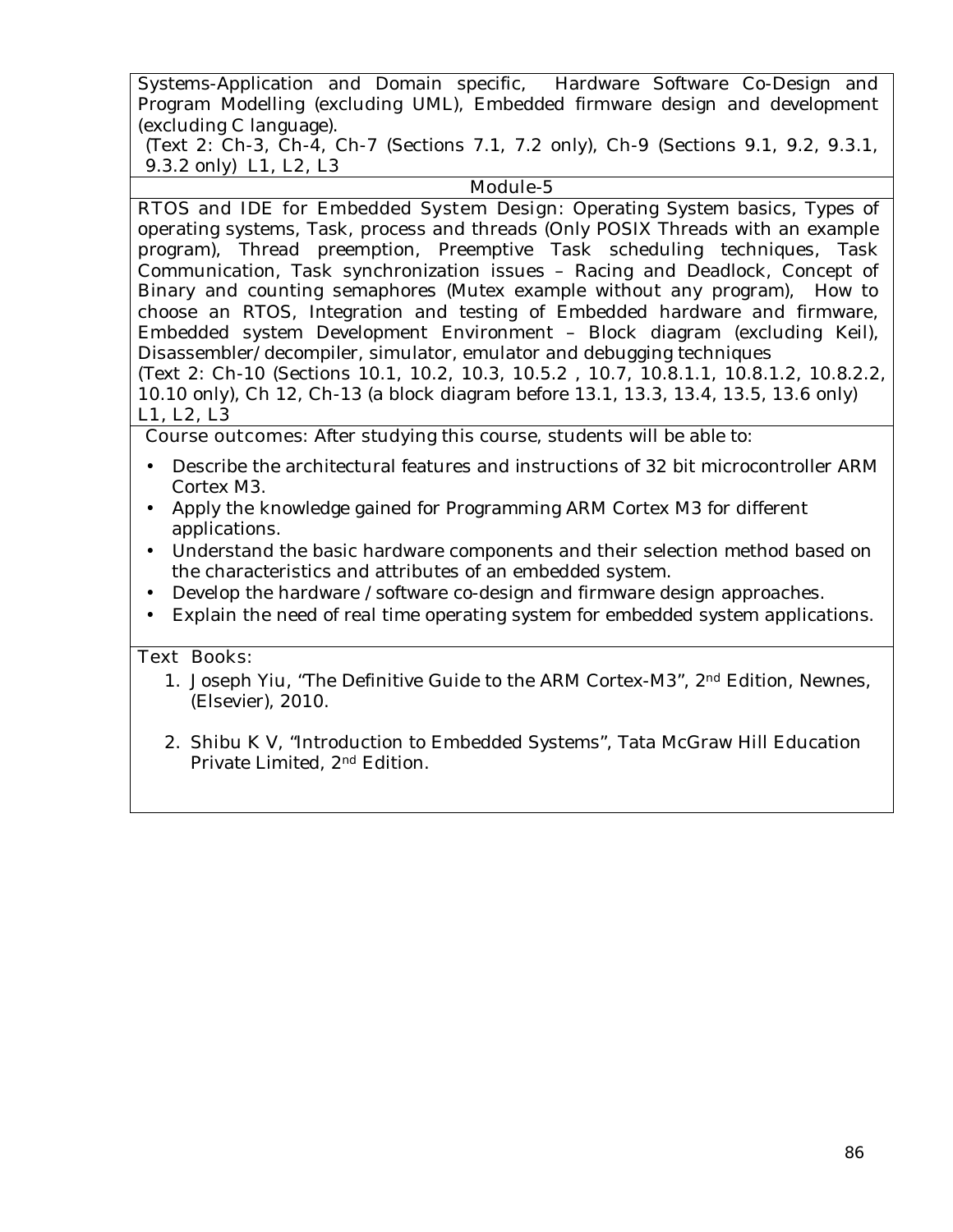## **VLSI Design B.E., VI Semester, Electronics & Communication Engineering**

[As per Choice Based Credit System (CBCS) scheme]

| Subject Code                                                                                                                                      | 15EC63                                                                                                                                                  | <b>IA Marks</b> | 20                        |  |  |
|---------------------------------------------------------------------------------------------------------------------------------------------------|---------------------------------------------------------------------------------------------------------------------------------------------------------|-----------------|---------------------------|--|--|
| Number of Lecture                                                                                                                                 | <b>Exam Marks</b><br>04<br>80                                                                                                                           |                 |                           |  |  |
| Hours/Week                                                                                                                                        |                                                                                                                                                         |                 |                           |  |  |
| Total Number                                                                                                                                      | of $50(10$ Hours / Module)<br><b>Exam Hours</b><br>03                                                                                                   |                 |                           |  |  |
| <b>Lecture Hours</b>                                                                                                                              |                                                                                                                                                         |                 |                           |  |  |
|                                                                                                                                                   | <b>CREDITS - 04</b>                                                                                                                                     |                 |                           |  |  |
|                                                                                                                                                   | <b>Course Objectives:</b> The objectives of the course is to enable students to:                                                                        |                 |                           |  |  |
|                                                                                                                                                   | Impart knowledge of MOS transistor theory and CMOS technologies                                                                                         |                 |                           |  |  |
|                                                                                                                                                   | Impart knowledge on architectural choices and performance tradeoffs involved                                                                            |                 |                           |  |  |
|                                                                                                                                                   | in designing and realizing the circuits in CMOS technology                                                                                              |                 |                           |  |  |
| $\bullet$                                                                                                                                         | Cultivate the concepts of subsystem design processes                                                                                                    |                 |                           |  |  |
|                                                                                                                                                   | Demonstrate the concepts of CMOS testing                                                                                                                |                 |                           |  |  |
|                                                                                                                                                   |                                                                                                                                                         |                 |                           |  |  |
|                                                                                                                                                   | <b>Module-1</b>                                                                                                                                         |                 | <b>RBT</b>                |  |  |
|                                                                                                                                                   |                                                                                                                                                         |                 | <b>Level</b>              |  |  |
|                                                                                                                                                   | Introduction: A Brief History, MOS Transistors, MOS Transistor Theory,<br>Ideal I-V Characteristics, Non-ideal I-V Effects, DC Transfer Characteristics |                 | L1, L2                    |  |  |
|                                                                                                                                                   | $(1.1, 1.3, 2.1, 2.2, 2.4, 2.5$ of TEXT2).                                                                                                              |                 |                           |  |  |
|                                                                                                                                                   | Fabrication: nMOS Fabrication, CMOS Fabrication [P-well process, N-well                                                                                 |                 |                           |  |  |
|                                                                                                                                                   | process, Twin tub process], BiCMOS Technology (1.7, 1.8, 1.10 of TEXT1).                                                                                |                 |                           |  |  |
|                                                                                                                                                   | <b>Module-2</b>                                                                                                                                         |                 |                           |  |  |
| MOS and BiCMOS Circuit Design Processes: MOS Layers, Stick Diagrams,                                                                              |                                                                                                                                                         |                 |                           |  |  |
| Design Rules and Layout.                                                                                                                          |                                                                                                                                                         |                 | L1, L2,<br>L <sub>3</sub> |  |  |
|                                                                                                                                                   | <b>Basic Circuit Concepts:</b> Sheet Resistance, Area Capacitances of Layers,                                                                           |                 |                           |  |  |
|                                                                                                                                                   | Standard Unit of Capacitance, Some Area Capacitance Calculations, Delay                                                                                 |                 |                           |  |  |
|                                                                                                                                                   | Unit, Inverter Delays, Driving Large Capacitive Loads (3.1 to 3.3, 4.1, 4.3 to                                                                          |                 |                           |  |  |
| 4.8 of TEXT1).                                                                                                                                    |                                                                                                                                                         |                 |                           |  |  |
|                                                                                                                                                   | <b>Module-3</b>                                                                                                                                         |                 |                           |  |  |
|                                                                                                                                                   | Scaling of MOS Circuits: Scaling Models & Scaling Factors for Device                                                                                    |                 | L1, L2,                   |  |  |
| Parameters                                                                                                                                        |                                                                                                                                                         |                 | L <sub>3</sub>            |  |  |
|                                                                                                                                                   | Subsystem Design Processes: Some General considerations, An illustration                                                                                |                 |                           |  |  |
|                                                                                                                                                   | of Design Processes, Illustration of the Design Processes- Regularity,                                                                                  |                 |                           |  |  |
| Design of an ALU Subsystem, The Manchester Carry-chain and Adder<br>Enhancement Techniques (5.1, 5.2, 7.1, 7.2, 8.2, 8.3, 8.4.1, 8.4.2 of TEXT1). |                                                                                                                                                         |                 |                           |  |  |
|                                                                                                                                                   | <b>Module-4</b>                                                                                                                                         |                 |                           |  |  |
|                                                                                                                                                   | Subsystem Design: Some Architectural Issues, Switch Logic, Gate(restoring)                                                                              |                 | $L1$ ,                    |  |  |
|                                                                                                                                                   | Logic, Parity Generators, Multiplexers, The Programmable Logic Array (PLA)                                                                              |                 | L2, L3                    |  |  |
|                                                                                                                                                   | (6.1to 6.3, 6.4.1, 6.4.3, 6.4.6 of TEXT1).                                                                                                              |                 |                           |  |  |
|                                                                                                                                                   | FPGA Based Systems: Introduction, Basic concepts, Digital design and                                                                                    |                 |                           |  |  |
|                                                                                                                                                   | FPGA's, FPGA based System design, FPGA architecture, Physical design for                                                                                |                 |                           |  |  |
| FPGA's                                                                                                                                            |                                                                                                                                                         |                 |                           |  |  |

(1.1 to 1.4, 3.2, 4.8 of TEXT3).

| <b>Module-5</b> |                                                                                      |  |  |  |  |  |  |
|-----------------|--------------------------------------------------------------------------------------|--|--|--|--|--|--|
|                 | <b>Memory, Registers and Aspects of system Timing-</b> System Timing $\vert$ L1, L2, |  |  |  |  |  |  |
|                 | Considerations, Some commonly used Storage/Memory elements (9.1, 9.2 of   L3         |  |  |  |  |  |  |
| TEXT1).         |                                                                                      |  |  |  |  |  |  |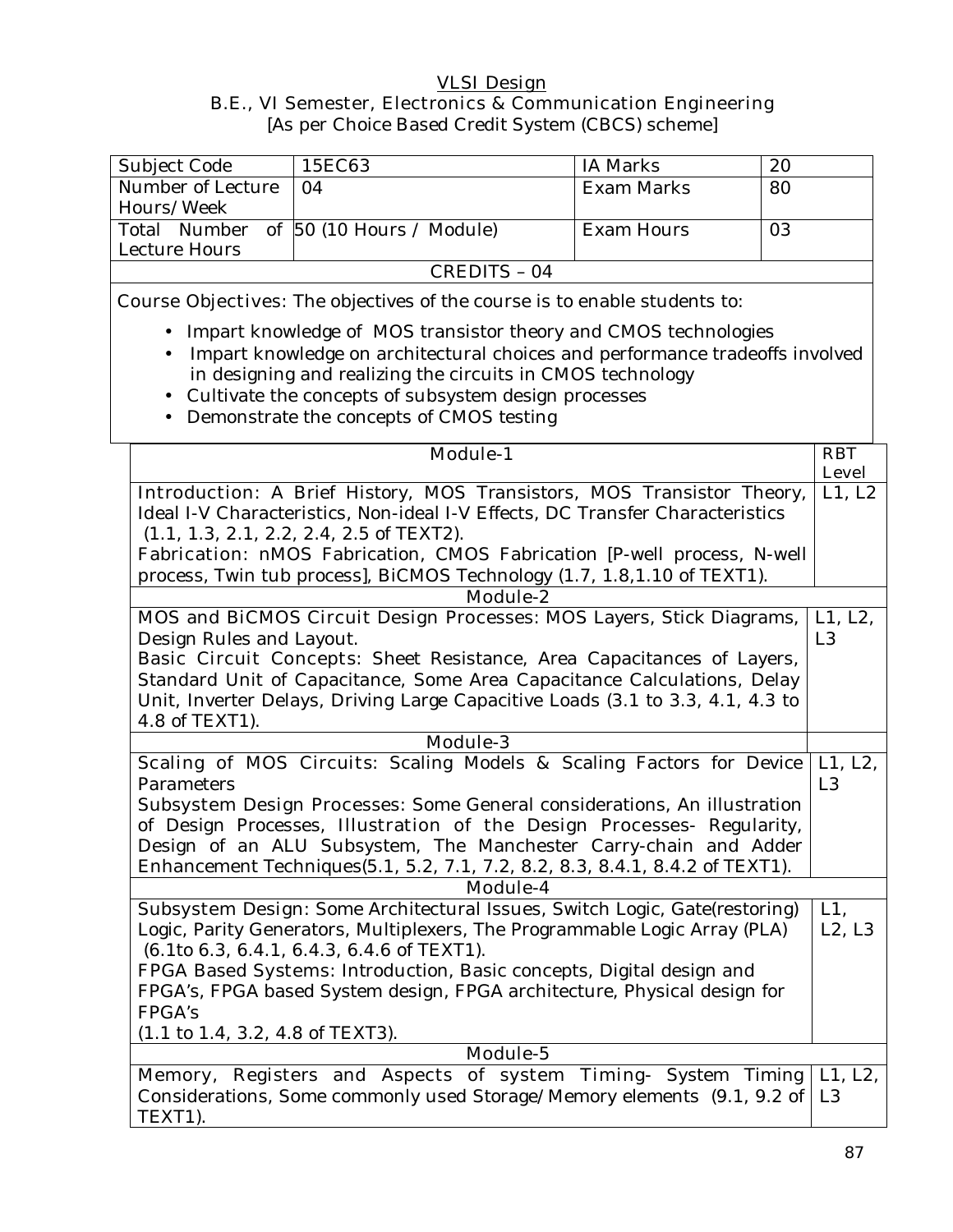**Testing and Verification:** Introduction, Logic Verification, Logic Verification Principles, Manufacturing Test Principles, Design for testability (12.1, 12.1.1, 12.3, 12.5, 12.6 of TEXT 2).

**Course outcomes:** At the end of the course, the students will be able to:

- Demonstrate understanding of MOS transistor theory, CMOS fabrication flow and technology scaling.
- Draw the basic gates using the stick and layout diagrams with the knowledge of physical design aspects.
- Interpret Memory elements along with timing considerations
- Demonstrate knowledge of FPGA based system design
- Interpret testing and testability issues in VLSI Design
- Analyze CMOS subsystems and architectural issues with the design constraints.

## **Question paper pattern:**

- The question paper will have ten questions
- Each full question consists of 16 marks**.**
- There will be 2 full questions (with a maximum of Three sub questions) from each module.
- Each full question will have sub questions covering all the topics under a module
- The students will have to answer 5 full questions, selecting one full question from each module

## **Text Books:**

- **1. "Basic VLSI Design"** Douglas A. Pucknell& Kamran Eshraghian, PHI 3rd Edition (original Edition – 1994).
- **2. "CMOS VLSI Design- A Circuits and Systems Perspective"-** Neil H.E. Weste, David Harris, Ayan Banerjee, 3rd Edition, Pearson Education.
- **3. "FPGA Based System Design"-** Wayne Wolf, Pearson Education, 2004, Technology and Engineering.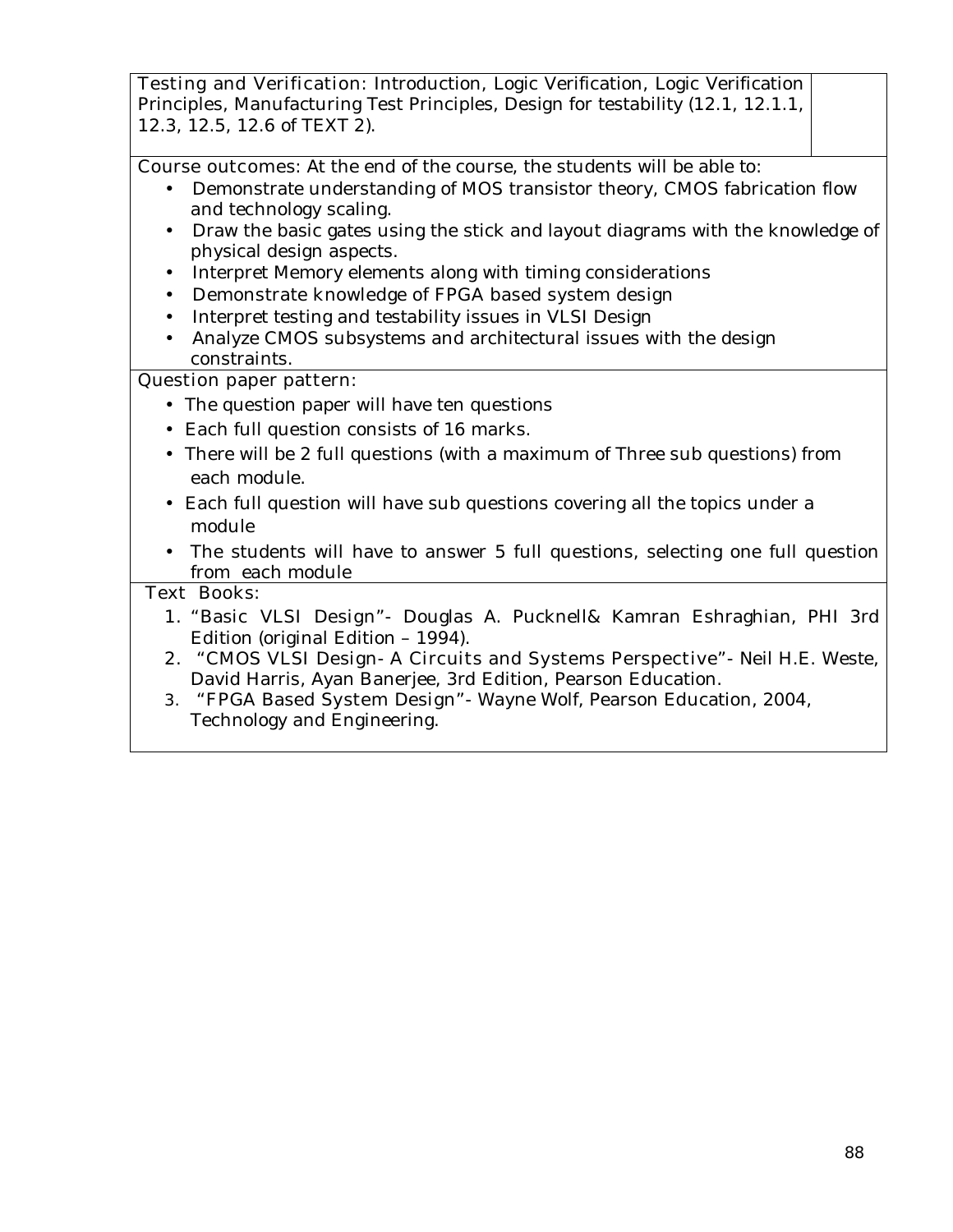## **COMPUTER COMMUNICATION NETWORKS B.E., VI Semester, Electronics & Communication Engineering / Telecommunication Engineering**

[As per Choice Based Credit System (CBCS) scheme]

|                                                                               | <b>COMPUTER COMMUNICATION NETWORKS</b><br>B.E., VI Semester, Electronics & Communication Engineering /                                                     |                             |     |  |  |
|-------------------------------------------------------------------------------|------------------------------------------------------------------------------------------------------------------------------------------------------------|-----------------------------|-----|--|--|
|                                                                               | <b>Telecommunication Engineering</b>                                                                                                                       |                             |     |  |  |
|                                                                               | [As per Choice Based Credit System (CBCS) Scheme]                                                                                                          |                             |     |  |  |
| <b>Course Code</b>                                                            | <b>15EC64</b>                                                                                                                                              | <b>IA Marks</b>             | 20  |  |  |
| <b>Number of Lecture</b><br><b>Hours/Week</b>                                 | 04                                                                                                                                                         | Exam Marks                  | 80  |  |  |
| <b>Total Number of</b><br><b>Lecture Hours</b>                                | 50 (10 Hours / Module)                                                                                                                                     | <b>Exam Hours</b>           | 03  |  |  |
|                                                                               | <b>CREDITS - 04</b>                                                                                                                                        |                             |     |  |  |
|                                                                               | <b>Course Objectives:</b> This course will enable students to:                                                                                             |                             |     |  |  |
| suite.                                                                        | • Understand the layering architecture of OSI reference model and TCP/IP protocol                                                                          |                             |     |  |  |
|                                                                               | • Understand the protocols associated with each layer.                                                                                                     |                             |     |  |  |
|                                                                               | • Learn the different networking architectures and their representations.                                                                                  |                             |     |  |  |
|                                                                               | • Learn the various routing techniques and the transport layer services.                                                                                   |                             |     |  |  |
|                                                                               |                                                                                                                                                            |                             |     |  |  |
|                                                                               | <b>Module-1</b>                                                                                                                                            |                             |     |  |  |
|                                                                               | Introduction: Data Communications: Components, Representations, Data Flow,<br>Networks: Physical Structures, Network Types: LAN, WAN, Switching, Internet. |                             |     |  |  |
|                                                                               | Network Models: Protocol Layering: Scenarios, Principles, Logical Connections,                                                                             |                             |     |  |  |
|                                                                               | TCP/IP Protocol Suite: Layered Architecture, Layers in TCP/IP suite, Description of                                                                        |                             |     |  |  |
| Encapsulation<br>layers,<br>Demultiplexing, The OSI Model: OSI Versus TCP/IP. | and Decapsulation,                                                                                                                                         | Addressing,<br>Multiplexing | and |  |  |
|                                                                               | Data-Link Layer: Introduction: Nodes and Links, Services, Categories' of link,                                                                             |                             |     |  |  |
|                                                                               | Sublayers, Link Layer addressing: Types of addresses, ARP. Data Link Control (DLC)                                                                         |                             |     |  |  |
|                                                                               | services: Framing, Flow and Error Control, Data Link Layer Protocols: Simple Protocol,                                                                     |                             |     |  |  |
| Stop and Wait protocol, Piggybacking. L1, L2                                  |                                                                                                                                                            |                             |     |  |  |
|                                                                               | Module-2                                                                                                                                                   |                             |     |  |  |
|                                                                               | Media Access Control: Random Access: ALOHA, CSMA, CSMA/CD, CSMA/CA.                                                                                        |                             |     |  |  |
|                                                                               | Controlled Access: Reservation, Polling, Token Passing.<br>Wired LANs: Ethernet: Ethernet Protocol: IEEE802, Ethernet Evolution, Standard                  |                             |     |  |  |
|                                                                               | Ethernet: Characteristics, Addressing, Access Method, Efficiency, Implementation,                                                                          |                             |     |  |  |
|                                                                               | Fast Ethernet: Access Method, Physical Layer, Gigabit Ethernet: MAC Sublayer,                                                                              |                             |     |  |  |
| Physical Layer, 10 Gigabit Ethernet. L1, L2                                   |                                                                                                                                                            |                             |     |  |  |

#### **Module-3**

Wireless LANs: Introduction: Architectural Comparison, Characteristics, IEEE 802.11: Architecture, MAC Sublayer, Addressing Mechanism, Physical Layer, Bluetooth: Architecture, Layers.

**Connecting Devices:** Hubs, Switches, **Virtual LANs:** Membership, Configuration, Communication between Switches and Routers, Advantages.

**Network Layer:** Introduction, Network Layer services: Packetizing, Routing and Forwarding, Other services, Packet Switching: Datagram Approach, Virtual Circuit Approach, IPV4 Addresses: Address Space, Classful Addressing, Classless Addressing,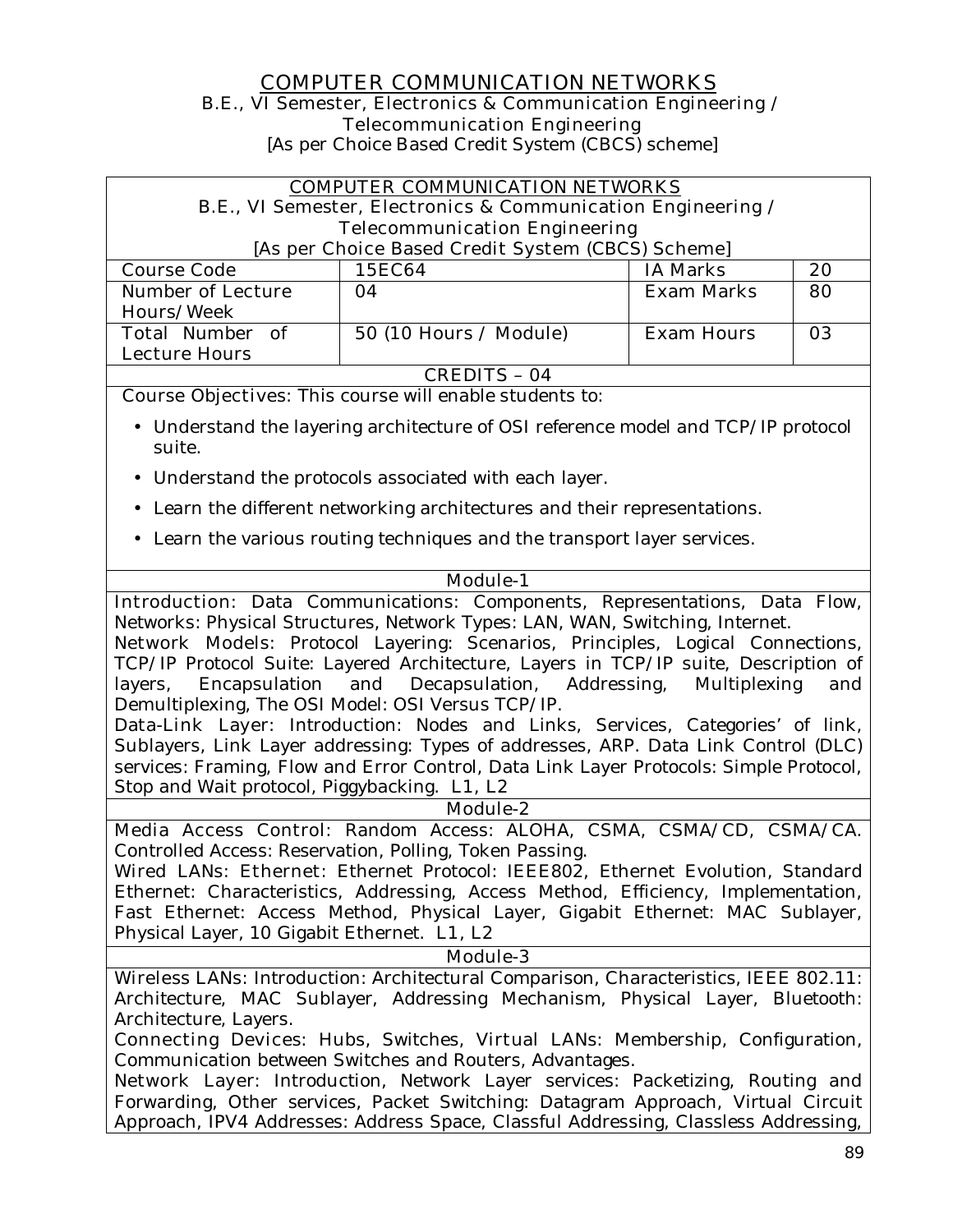DHCP, Network Address Resolution, Forwarding of IP Packets: Based on destination Address and Label. **L1, L2** 

#### **Module-4**

**Network Layer Protocols:** Internet Protocol (IP): Datagram Format, Fragmentation, Options, Security of IPv4 Datagrams, ICMPv4: Messages, Debugging Tools, Mobile IP: Addressing, Agents, Three Phases, Inefficiency in Mobile IP.

**Unicast Routing:** Introduction, Routing Algorithms: Distance Vector Routing, Link State Routing, Path vector routing, Unicast Routing Protocol: Internet Structure, Routing Information Protocol, Open Shortest Path First, Border Gateway Protocol Version 4. **L1, L2, L3** 

#### **Module-5**

**Transport Layer:** Introduction: Transport Layer Services, Connectionless and Connection oriented Protocols, Transport Layer Protocols: Simple protocol, Stop and wait protocol, Go-Back-N Protocol, Selective repeat protocol, User Datagram Protocol: User Datagram, UDP Services, UDP Applications, Transmission Control Protocol: TCP Services, TCP Features, Segment, Connection, State Transition diagram, Windows in TCP, Flow control, Error control, TCP congestion control. **L1, L2** 

**Course Outcomes:** At the end of the course, the students will be able to:

- Identify the protocols and services of Data link layer.
- Identify the protocols and functions associated with the transport layer services.
- Describe the layering architecture of computer networks and distinguish between the OSI reference model and TCP/IP protocol suite.
- Distinguish the basic network configurations and standards associated with each network.
- Construct a network model and determine the routing of packets using different routing algorithms.

#### **Text Book:**

Data Communications and Networking, Forouzan, 5<sup>th</sup> Edition, McGraw Hill, 2016 ISBN: 1-25-906475-3

## **Reference Books:**

- 1. Computer Networks, James J Kurose, Keith W Ross, Pearson Education, 2013, ISBN: 0-273-76896-4
- 2. Introduction to Data Communication and Networking, Wayarles Tomasi, Pearson Education, 2007, ISBN:0130138282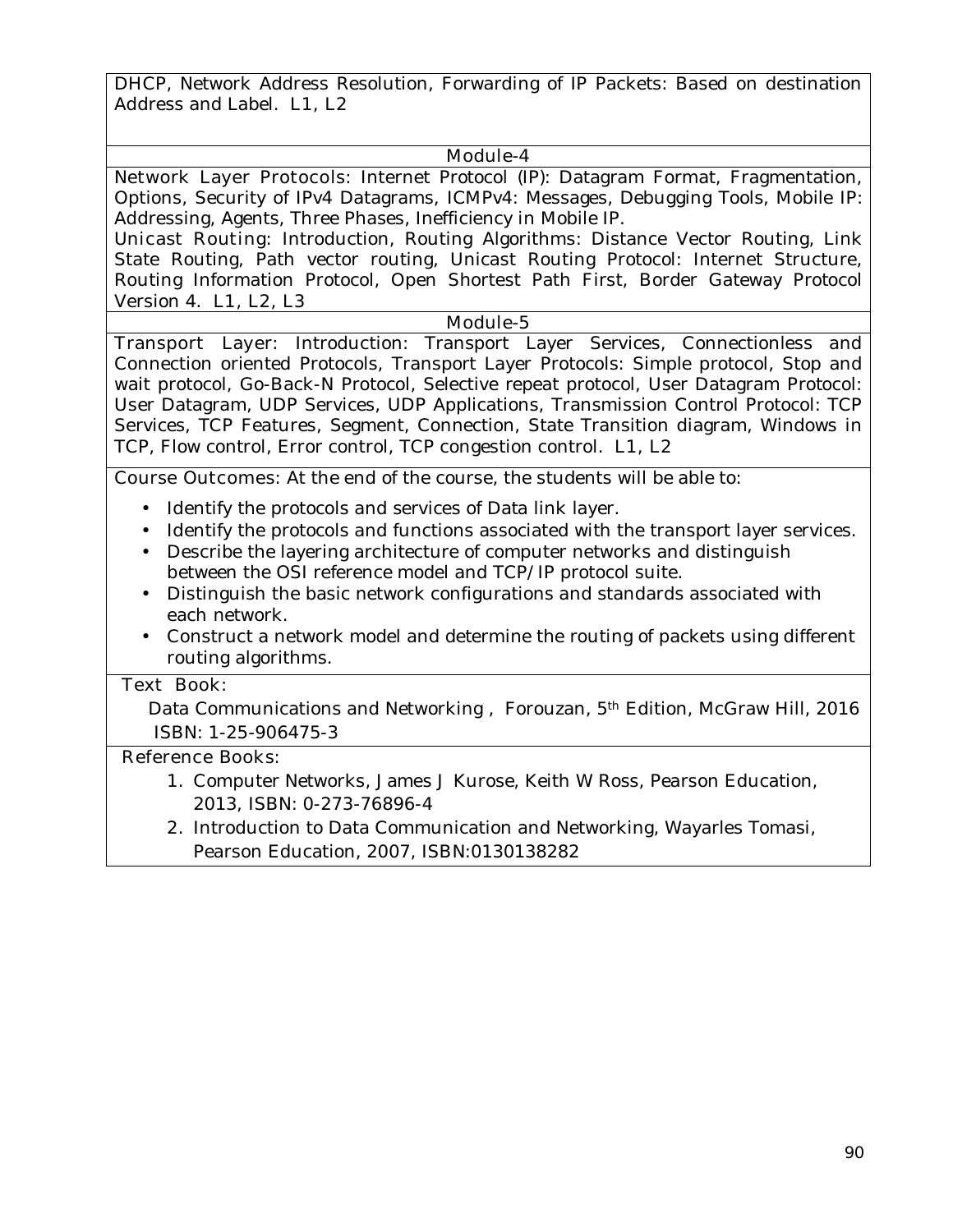## **CELLULAR MOBILE COMMUNICATIONS B.E., VI Semester, Electronics & Communication Engineering/ Telecommunication Engineering**

[As per Choice Based Credit System (CBCS) scheme]

| Subject Code      | 15EC651                                             | IA Marks   | 20 |  |
|-------------------|-----------------------------------------------------|------------|----|--|
| Number of Lecture | 03                                                  | Exam Marks | 80 |  |
| Hours/Week        |                                                     |            |    |  |
|                   | Total Number of   40 (8 Hours / Module)  Exam Hours |            | 03 |  |
| Lecture Hours     |                                                     |            |    |  |
| CREDITS - 03      |                                                     |            |    |  |

**Course Objectives:** This course enables students to:

- Understand the application of multi user access in a cellular communication scenario.
- Understand the propagation mechanisms in an urban mobile communications using statistical and empirical models.
- Understand system architecture, call processing protocols and services of GSM, GPRS and EDGE.
- Understand system architecture, call processing protocols and services of CDMA based systems IS95 and CDMA2000.

| <b>Module-1</b>                                                                 | <b>RBT</b>   |
|---------------------------------------------------------------------------------|--------------|
|                                                                                 | <b>Level</b> |
| <b>Cellular Concept:</b> Frequency Reuse, Channel Assignment Strategies,        | L1, L2       |
| Interference and System Capacity, Power Control for Reducing Interference,      |              |
| Trunking and Grade of Service, Improving Capacity in Cellular Systems.          |              |
| Mobile Radio Propagation: Large Scale path Loss- Free Space Model, Three        |              |
| basic propagation mechanisms, Practical Link Budget Design using Path Loss      |              |
| Models, Outdoor Propagation Models - Okumura, Hata, PCS Extension to            |              |
| Hata Model (explanations only) (Text 1).                                        |              |
| Module-2                                                                        |              |
| <b>Mobile Radio Propagation: Small-Scale Fading and Multipath:</b>              | L1, L2       |
| Small scale Multipath Propagation, Impulse Response Model of a Multipath        |              |
| Channel, Small-Scale Multipath Measurements, Parameters of Mobile               |              |
| Multipath Channels, Types of Small-Scale Fading, Rayleigh and Ricean            |              |
| Distributions, Statistical Model for Multipath Fading Channels (Clarke's Model  |              |
| for Flat Fading only). (Text 1)                                                 |              |
| Module-3                                                                        |              |
| <b>System Architecture and Addressing:</b>                                      | L1, L2       |
| System architecture, The SIM concept, Addressing, Registers and subscriber      |              |
| data, Location registers (HLR and VLR) Security-related registers (AUC and      |              |
| EIR), Subscriber data, Network interfaces and configurations.                   |              |
| Air Interface - GSM Physical Layer:                                             |              |
| Logical channels, Physical channels, Synchronization- Frequency and clock       |              |
| synchronization, Adaptive frame synchronization, Mapping of logical onto        |              |
| physical channels, Radio subsystem link control, Channel coding, source         |              |
| coding and speech processing, Source coding and speech processing, Channel      |              |
| coding, Power-up scenario.                                                      |              |
| <b>GSM Protocols:</b>                                                           |              |
| Protocol architecture planes, Protocol architecture of the user plane, Protocol |              |
| architecture of the signaling plane, Signaling at the air interface (Um),       |              |
| Signaling at the A and Abis interfaces, Security-related network functions,     |              |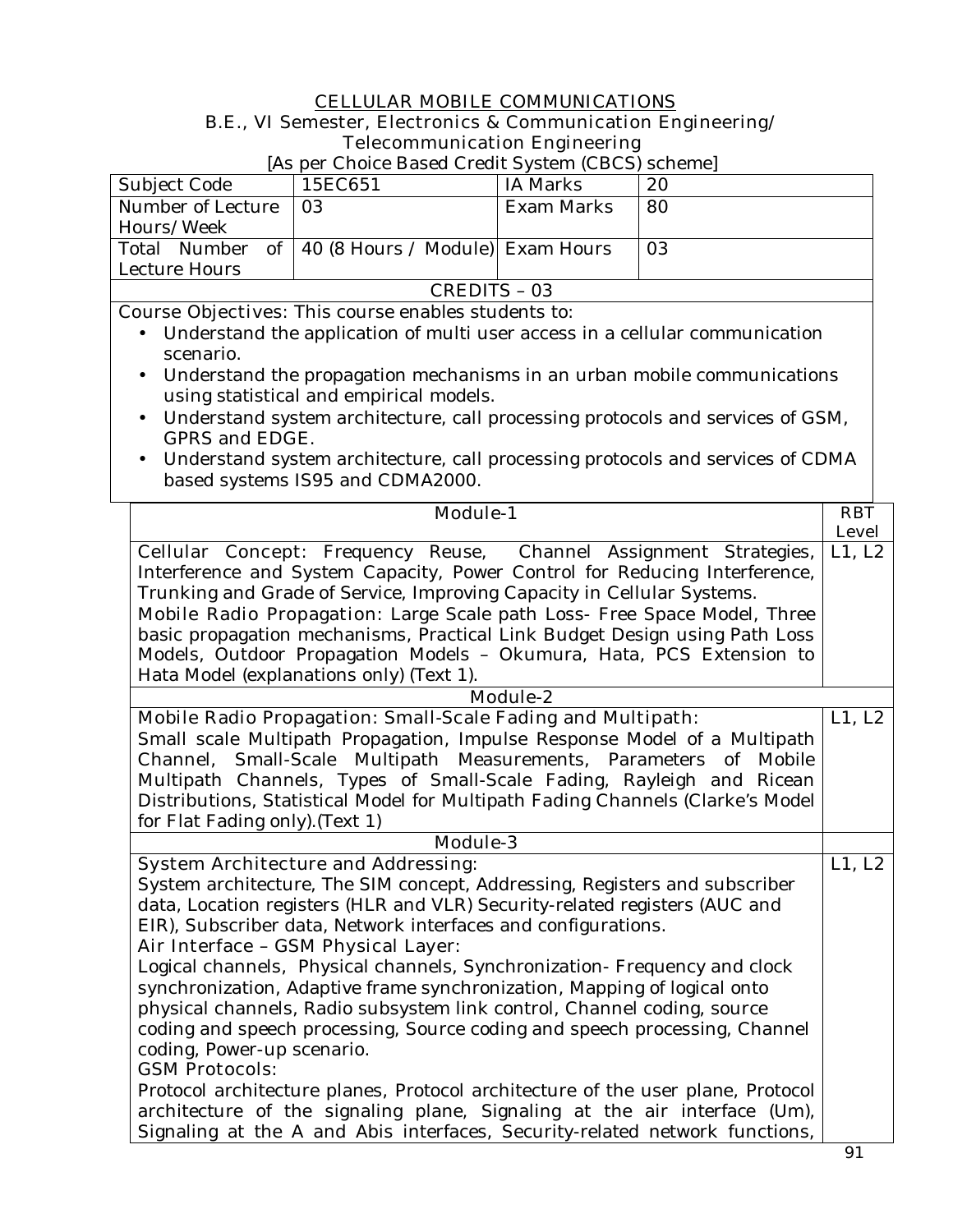| Signaling at the user interface. (Text 2)                                                                                                                                                                                                                                                                                                                                                                                                                                                                                                                                                                                 |        |
|---------------------------------------------------------------------------------------------------------------------------------------------------------------------------------------------------------------------------------------------------------------------------------------------------------------------------------------------------------------------------------------------------------------------------------------------------------------------------------------------------------------------------------------------------------------------------------------------------------------------------|--------|
| Module-4                                                                                                                                                                                                                                                                                                                                                                                                                                                                                                                                                                                                                  |        |
| <b>GSM Roaming Scenarios and Handover:</b><br>Mobile application part interfaces, Location registration and location update,<br>Connection establishment and termination, Handover. (up to 6.4.1 only in                                                                                                                                                                                                                                                                                                                                                                                                                  | L1, L2 |
| Text <sub>2</sub> )<br><b>Services:</b>                                                                                                                                                                                                                                                                                                                                                                                                                                                                                                                                                                                   |        |
| Classical GSM services, Popular GSM services: SMS and MMS.<br>Improved data services in GSM: GPRS, HSCSD and EDGE                                                                                                                                                                                                                                                                                                                                                                                                                                                                                                         |        |
| GPRS System architecture of GPRS, Services, Session management, mobility<br>management and routing, Protocol architecture, Signaling plane, Interworking<br>with IP networks, Air interface, Authentication and ciphering, Summary of<br>GPRS.                                                                                                                                                                                                                                                                                                                                                                            |        |
| HSCSD: Architecture, Air interface, HSCSD resource allocation and capacity<br>issues.                                                                                                                                                                                                                                                                                                                                                                                                                                                                                                                                     |        |
| EDGE: The EDGE concept, EDGE physical layer, modulation and coding,<br>EDGE: effects on the GSM system architecture, ECSD and EGPRS. (Text 2)                                                                                                                                                                                                                                                                                                                                                                                                                                                                             |        |
| <b>Module-5</b>                                                                                                                                                                                                                                                                                                                                                                                                                                                                                                                                                                                                           |        |
| <b>CDMA Technology</b> - Introduction to CDMA, CDMA frequency bands, CDMA<br>Network and System Architecture, CDMA Channel concept, Forward Logical<br>Channels, Reverse logical Channels, CDMA frame format, CDMA System<br>Operations(Initialization/Registration), Call Establishment,<br>CDMA Call<br>handoff, IS-95B, CDMA2000, W-CDMA, UMTS, CDMA data networks, Evolution<br>of CDMA to 3G, CDMA 2000 RAN Components, CDMA 2000 Packet Data<br>Service. (Text 3)                                                                                                                                                   | L1, L2 |
| <b>Course outcomes:</b> At the end of the course, the students will be able to:                                                                                                                                                                                                                                                                                                                                                                                                                                                                                                                                           |        |
| Apply the understanding of statistical characterization of urban mobile channels to<br>$\bullet$<br>compute the performance for simple modulation schemes.<br>Demonstrate the limitations of GSM, GPRS and CDMA to meet high data rate<br>$\bullet$<br>requirements and limited improvements that are needed.<br>Analyze the call process procedure between a calling number and called number for<br>$\bullet$<br>all scenarios in GSM or CDMA based systems.<br>Test and validate voice and data call handling for various scenarios in GSM and<br>CDMA systems for national and international interworking situations. |        |
| <b>Question paper pattern:</b>                                                                                                                                                                                                                                                                                                                                                                                                                                                                                                                                                                                            |        |
| • The question paper will have ten questions                                                                                                                                                                                                                                                                                                                                                                                                                                                                                                                                                                              |        |
| Each full question consists of 16 marks.                                                                                                                                                                                                                                                                                                                                                                                                                                                                                                                                                                                  |        |
| There will be 2 full questions (with a maximum of Three sub questions) from<br>each module.                                                                                                                                                                                                                                                                                                                                                                                                                                                                                                                               |        |
| Each full question will have sub questions covering all the topics under a                                                                                                                                                                                                                                                                                                                                                                                                                                                                                                                                                |        |
| module<br>The students will have to answer 5 full questions, selecting one full question<br>from each module                                                                                                                                                                                                                                                                                                                                                                                                                                                                                                              |        |
| <b>Text Books:</b>                                                                                                                                                                                                                                                                                                                                                                                                                                                                                                                                                                                                        |        |
| 1. Theodore Rapport, "Wireless Communications - Principles and Practice",<br>Prentice Hall of India, 2nd Edition, 2007, ISBN 978-8-120-32381-0.<br>2. Jorg Eberspacher, Hans-Jorg Vogel, Christian Bettstetter, Christian Hartmann,                                                                                                                                                                                                                                                                                                                                                                                       |        |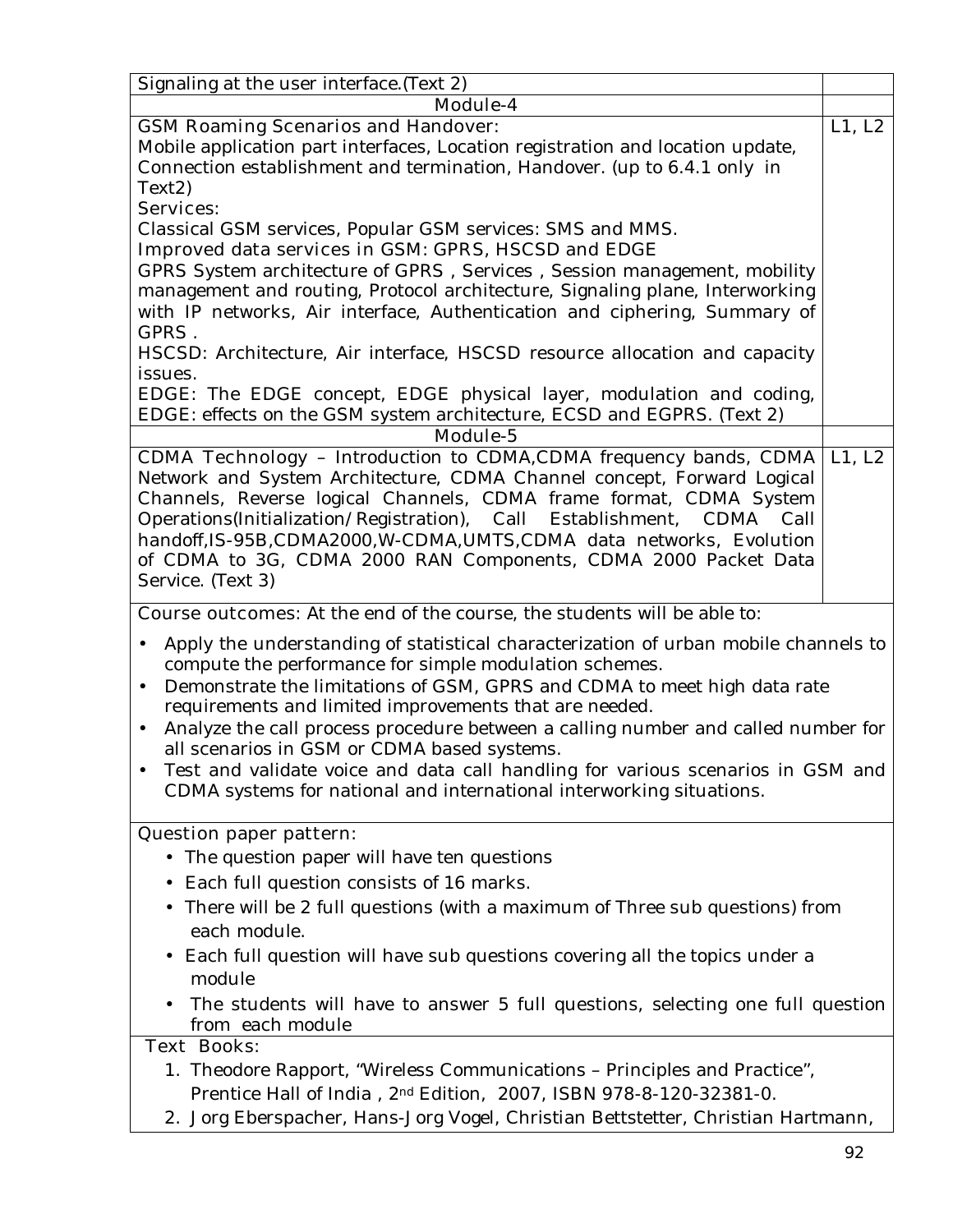"GSM– Architecture, Protocols and Services", Wiley,3rd Edition, 2009,ISBN-978- 0-470-03070-7.

3. Gary J Mullet, "Introduction To Wireless Telecommunications Systems and Networks", Cengage Learning.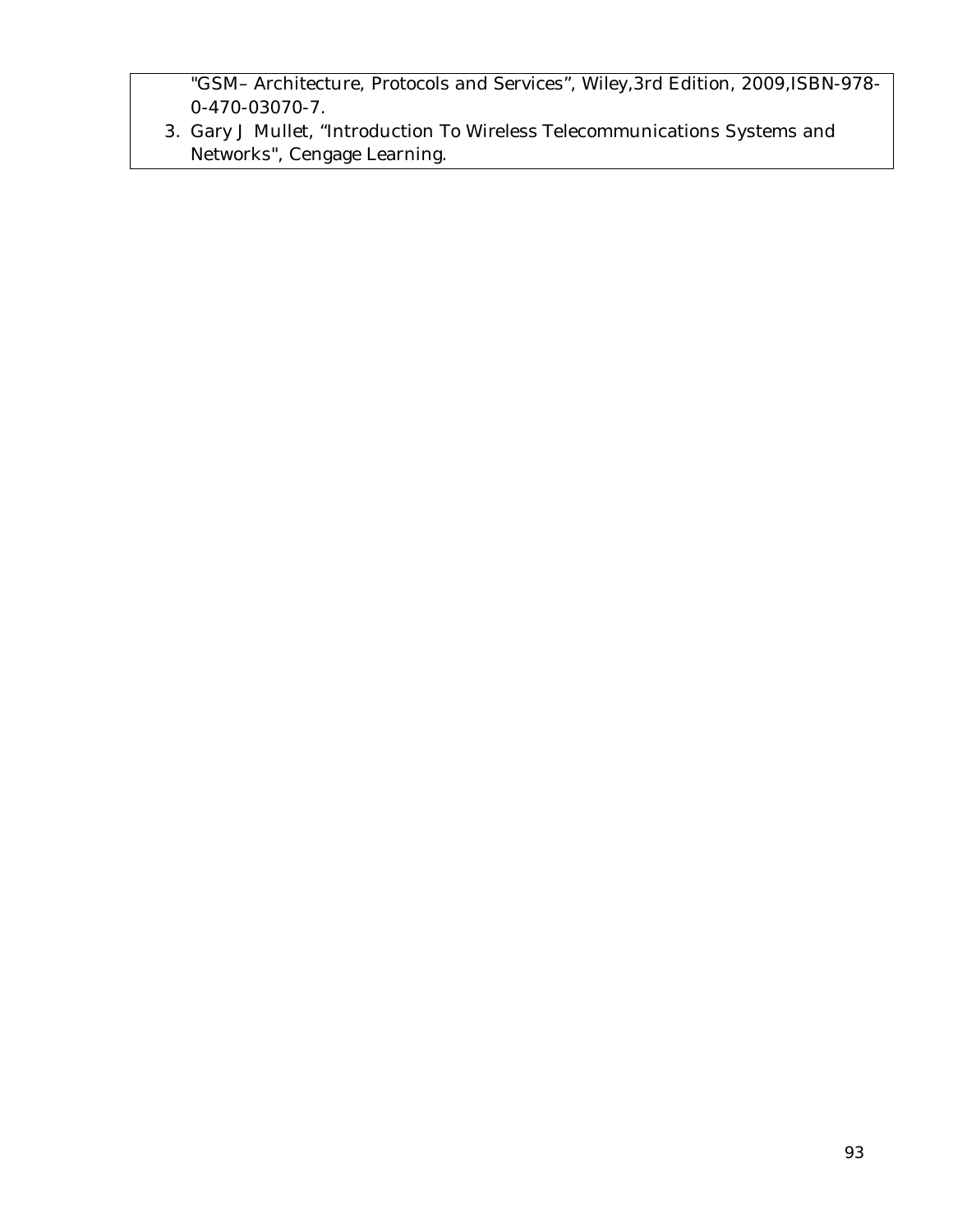#### **ADAPTIVE SIGNAL PROCESSING**

#### **B.E., VI Semester, Electronics & Communication Engineering/ Telecommunication Engineering**

[As per Choice Based Credit System (CBCS) scheme]

| Subject Code      | 15EC652                                             | IA Marks   | 20 |  |
|-------------------|-----------------------------------------------------|------------|----|--|
| Number of Lecture | -03                                                 | Exam Marks | 80 |  |
| Hours/Week        |                                                     |            |    |  |
|                   | Total Number of   40 (8 Hours / Module)  Exam Hours |            | 03 |  |
| Lecture Hours     |                                                     |            |    |  |
| CREDITS - 03      |                                                     |            |    |  |

**Course Objectives:** The objectives of this course are to:

- Introduce to the concept and need of adaptive filters and popular adaptive signal processing algorithms
- Understand the concepts of training and convergence and the trade-off between performance and complexity.
- Introduce to common linear estimation techniques
- Demonstrate applications of adaptive systems to sample problems.
- Introduce inverse adaptive modelling.

| <b>Module-1</b>                                                                        | <b>RBT</b>     |
|----------------------------------------------------------------------------------------|----------------|
|                                                                                        | <b>Level</b>   |
| Adaptive systems: Definitions and characteristics - applications -                     | L1, L2         |
| properties-examples - adaptive linear combiner input signal and weight                 |                |
| vectors - performance function-gradient and minimum mean square error -                |                |
| introduction to filtering-smoothing and prediction - linear optimum filtering-         |                |
| orthogonality - Wiener - Hopf equation-performance surface(Chapters 1& 2               |                |
| of Text).                                                                              |                |
| <b>Module-2</b>                                                                        |                |
| Searching performance surface-stability and rate of convergence:                       | L1, L2         |
| Learning curve-gradient search - Newton's method - method of steepest                  |                |
| descent - comparison - Gradient estimation - performance penalty - variance            |                |
| - excess MSE and time constants - mis-adjustments (Chapters 4& 5 of Text).             |                |
| <b>Module-3</b>                                                                        |                |
| <b>LMS algorithm convergence of weight vector:</b> LMS/Newton algorithm $-$ L1, L2,    |                |
| properties - sequential regression algorithm - adaptive recursive filters - $\vert$ L3 |                |
| random-search algorithms - lattice structure - adaptive filters with                   |                |
| orthogonal signals (Chapters 6& 8 of Text).                                            |                |
| <b>Module-4</b>                                                                        |                |
| Applications-adaptive modeling and system identification: Multipath                    | L1, L2,        |
| communication channel, geophysical exploration, FIR digital filter synthesis.          | L <sub>3</sub> |
| (Chapter 9 of Text).                                                                   |                |
| Module-5                                                                               |                |
| Inverse adaptive modeling: Equalization, and deconvolution adaptive                    | L1,            |
| equalization of telephone channels-adapting poles and zeros for IIR digital            | L2, L3         |
| filter synthesis(Chapter 10 of Text).                                                  |                |
| <b>Course Outcomes:</b> At the end of the course, students should be able to:          |                |
| Devise filtering solutions for optimising the cost function indicating error in        |                |
| estimation of parameters and appreciate the need for adaptation in design.             |                |

• Evaluate the performance of various methods for designing adaptive filters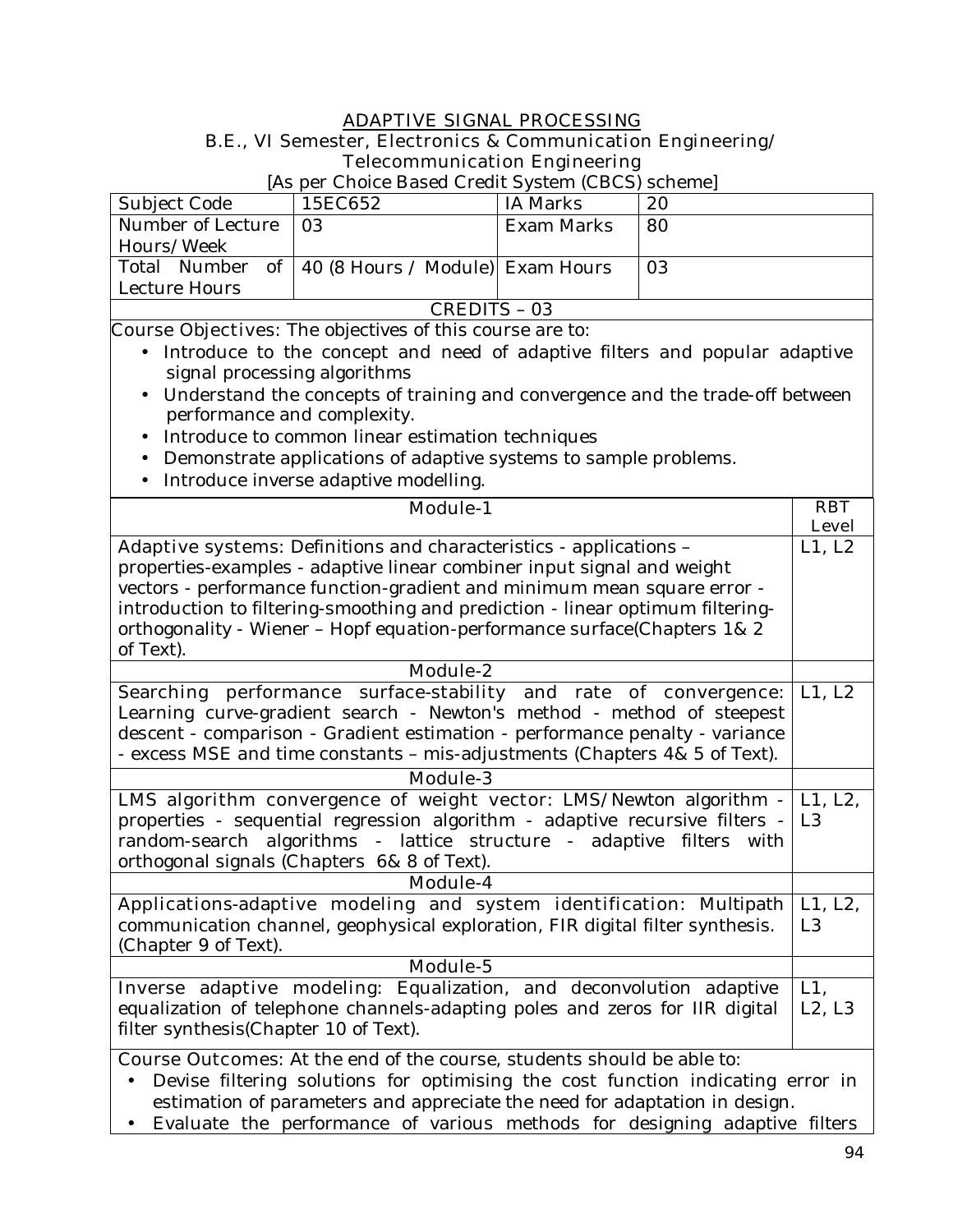through estimation of different parameters of stationary random process clearly considering practical application specifications.

- Analyse convergence and stability issues associated with adaptive filter design and come up with optimum solutions for real life applications taking care of requirements in terms of complexity and accuracy.
- Design and implement filtering solutions for applications such as channel equalisation, interference cancelling and prediction considering present day challenges.

#### **Question paper pattern:**

- The question paper will have ten questions
- Each full question consists of 16 marks**.**
- There will be 2 full questions (with a maximum of Three sub questions) from each module.
- Each full question will have sub questions covering all the topics under a module.
- The students will have to answer 5 full questions, selecting one full question from each module.

#### **Text Book:**

Bernard Widrow and Samuel D. Stearns, "Adaptive Signal Processing", Person Education, 1985.

## **Reference Books:**

- 1. Simon Haykin, "Adaptive Filter Theory", Pearson Education, 2003.
- 2. John R. Treichler, C. Richard Johnson, Michael G. Larimore, "Theory and Design of Adaptive Filters", Prentice-Hall of India, 2002.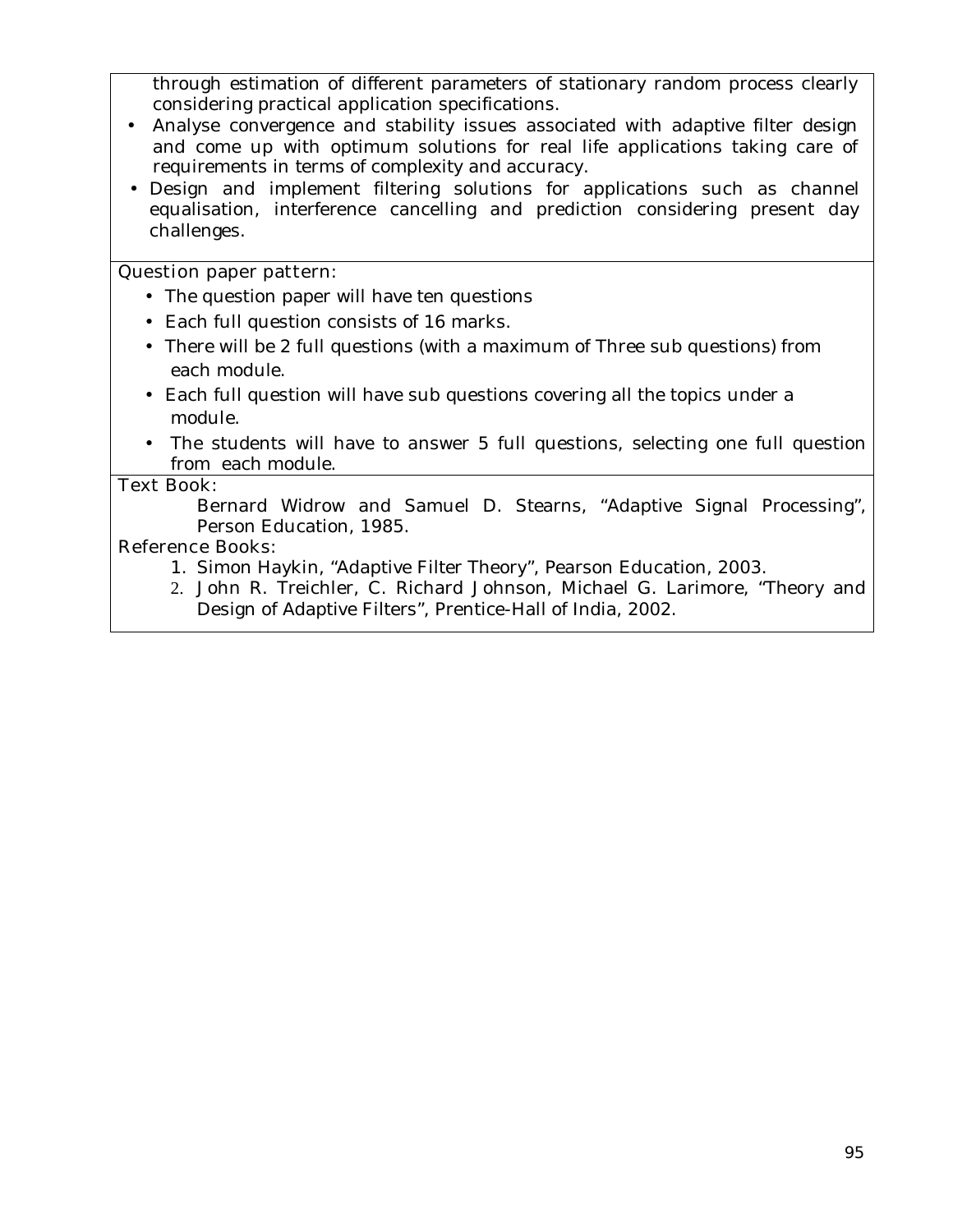## **ARITIFICAL NEURAL NETWORKS B.E., VI Semester, Electronics & Communication Engineering/ Telecommunication Engineering**

[As per Choice Based Credit System (CBCS) scheme]

| Subject Code      | 15EC653                                            | IA Marks   | 20 |  |
|-------------------|----------------------------------------------------|------------|----|--|
| Number of Lecture | 03                                                 | Exam Marks | 80 |  |
| Hours/Week        |                                                    |            |    |  |
|                   | Total Number of   40 (8 Hours / Module) Exam Hours |            | 03 |  |
| Lecture Hours     |                                                    |            |    |  |
| CREDITS - 03      |                                                    |            |    |  |

**Course Objectives:** The objectives of this course are:

- Understand the basics of ANN and comparison with Human brain
- Provide knowledge on Generalization and function approximation and various architectures of building an ANN
- Provide knowledge of reinforcement learning using neural networks
- Provide knowledge of unsupervised learning using neural networks.

| ac michieuxe of amouper noca fearing ability frear ar fleew                    |                |
|--------------------------------------------------------------------------------|----------------|
| <b>Module-1</b>                                                                | <b>RBT</b>     |
|                                                                                | <b>Level</b>   |
|                                                                                |                |
| <b>Introduction</b> : Biological Neuron - Artificial Neural Model - Types of   | L1, L2         |
| activation functions - <b>Architecture</b> : Feedforward and Feedback, Convex  |                |
| Sets, Convex Hull and Linear Separability, Non-Linear Separable Problem.       |                |
| XOR Problem, Multilayer Networks.                                              |                |
| Learning: Learning Algorithms, Error correction and Gradient Descent Rules,    |                |
| Learning objective of TLNs, Perceptron Learning Algorithm, Perceptron          |                |
| Convergence Theorem.                                                           |                |
|                                                                                |                |
| <b>Module-2</b>                                                                |                |
| <b>Supervised Learning:</b> Perceptron learning and Non Separable sets, -Least | L1, L2,        |
| Mean Square Learning, MSE Error surface, Steepest Descent Search, µ-LMS        | L <sub>3</sub> |
| approximate to gradient descent, Application of LMS to Noise Cancelling,       |                |
| Multi-layered Network Architecture, Backpropagation Learning Algorithm,        |                |
| Practical consideration of BP algorithm.                                       |                |
| <b>Module-3</b>                                                                |                |
| Support Vector Machines and Radial Basis Function: Learning from Examples,     | L1, L2,        |
| Statistical Learning Theory, Support Vector Machines, SVM application to       | L <sub>3</sub> |
| Image Classification, Radial Basis Function Regularization theory,             |                |
| Generalized RBF Networks, Learning in RBFNs, RBF application to face           |                |
| recognition.                                                                   |                |
| Module-4                                                                       |                |
| Attractor Neural Networks: Associative Learning Attractor Associative Memory,  | L1, L2,        |
| Linear Associative memory, Hopfield Network, application of Hopfield           | L3             |
| Network, Brain State in a Box neural Network, Simulated Annealing,             |                |
| Boltzmann Machine, Bidirectional Associative Memory.                           |                |
| <b>Module-5</b>                                                                |                |
| Self-organization Feature Map: Maximal Eigenvector Filtering, Extracting       | $L1$ ,         |
| Principal Components, Generalized Learning Laws, Vector Quantization,          | $L2$ , $L3$    |
| Self-organization Feature Maps, Application of SOM, Growing Neural Gas.        |                |
|                                                                                |                |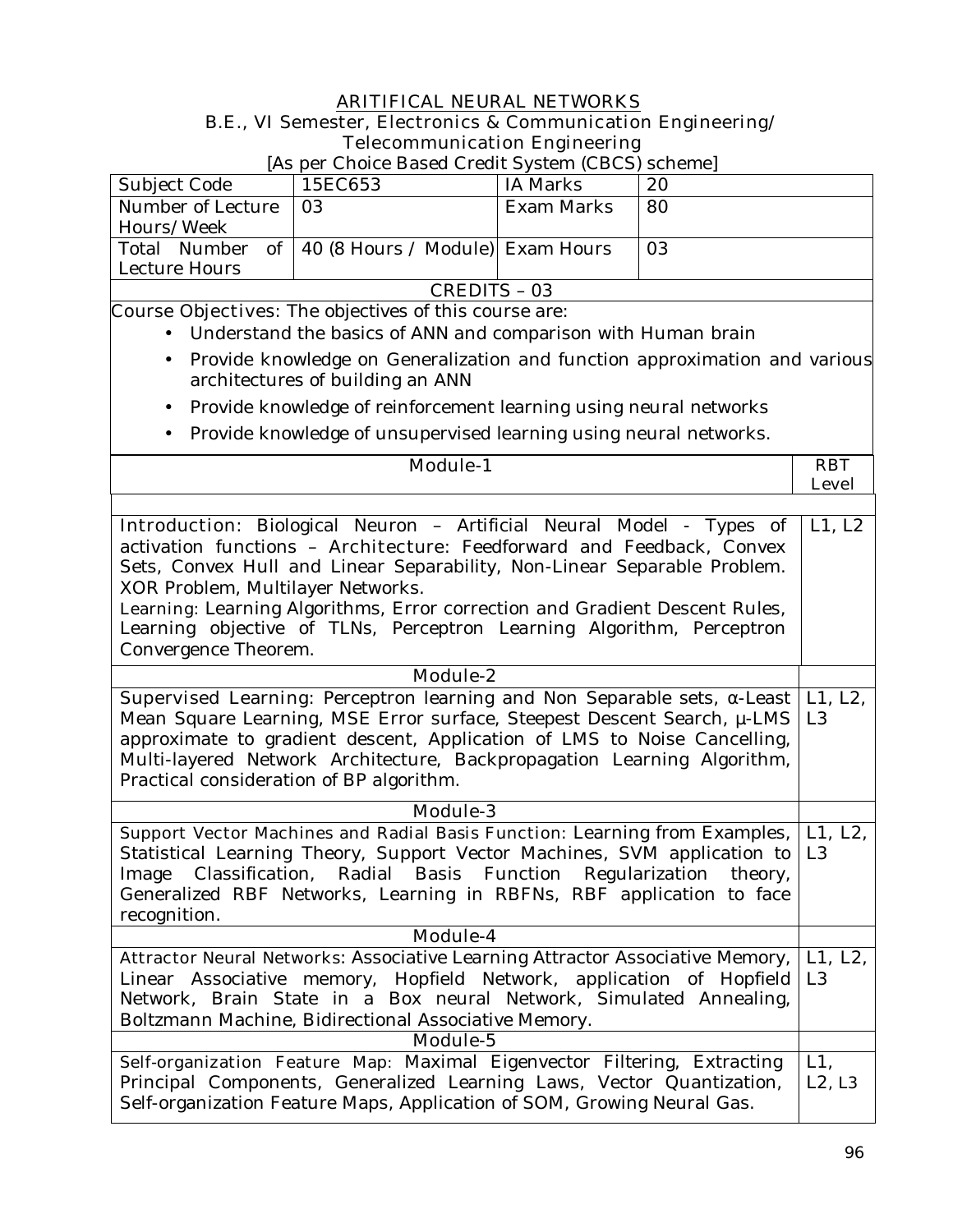**Course outcomes:** At the end of the course, students should be able to:

- Understand the role of neural networks in engineering, artificial intelligence, and cognitive modelling.
- Understand the concepts and techniques of neural networks through the study of the most important neural network models.
- Evaluate whether neural networks are appropriate to a particular application.
- Apply neural networks to particular applications, and to know what steps to take to improve performance.

### **Question paper pattern:**

The question paper will have ten questions.

- Each full question consists of 16 marks.
- There will be 2 full questions (with a maximum of Three sub questions) from each module.
- Each full question will have sub questions covering all the topics under a module. The students will have to answer 5 full questions, selecting one full question from each module.

#### **Text Book:**

**Neural Networks A Classroom Approach**– Satish Kumar, McGraw Hill Education (India) Pvt. Ltd, Second Edition.

## **Reference Books:**

- 1. **Introduction to Artificial Neural Systems-**J.M. Zurada, Jaico Publications 1994.
- 2. **Artificial Neural Networks-**B. Yegnanarayana, PHI, New Delhi 1998.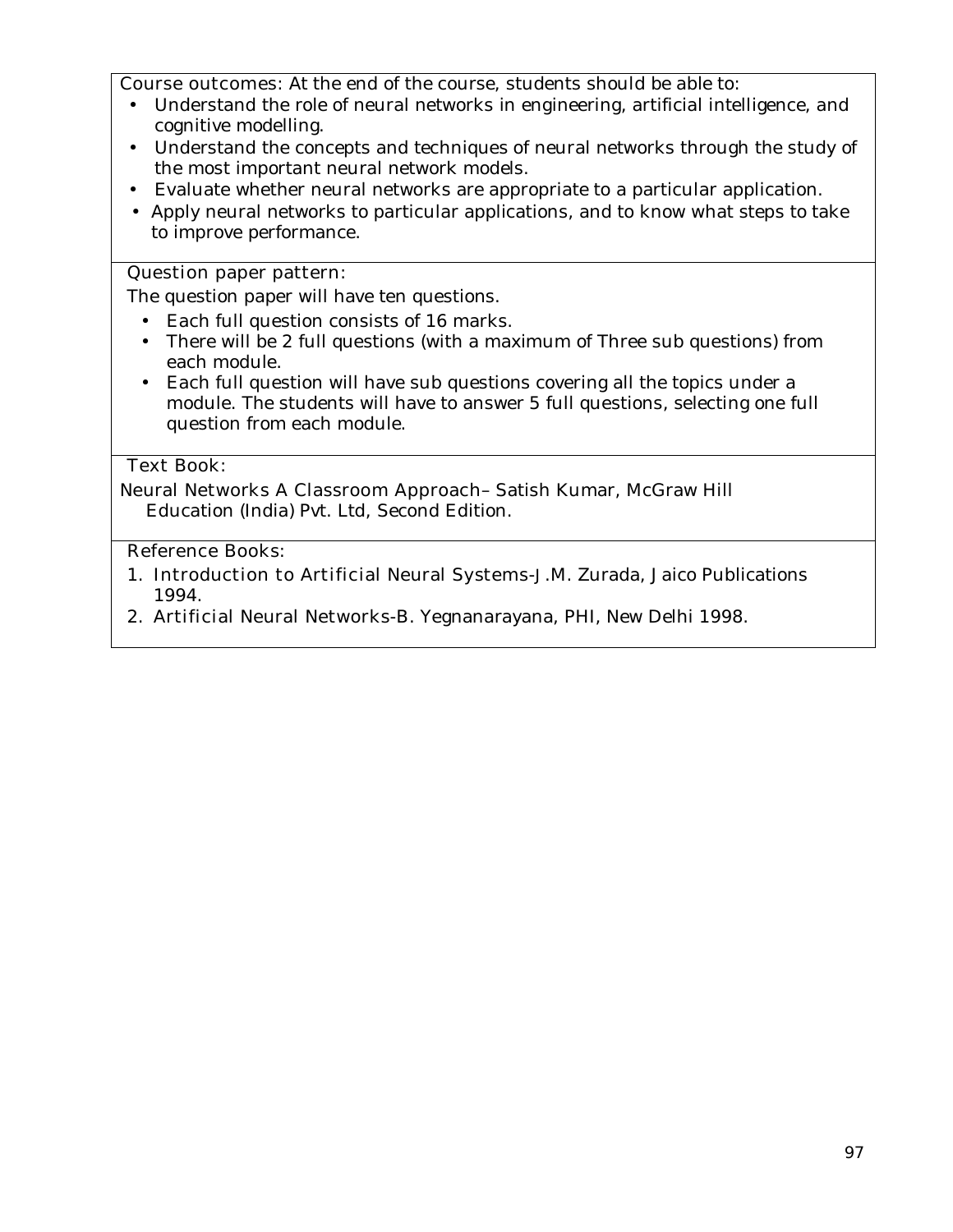## **DIGITAL SWITCHING SYSTEMS B.E., VI Semester, Electronics & Communication Engineering/ Telecommunication Engineering**

|                     | <u>the per choice Dasca Create Distent (CDCD) schemet</u> |            |    |  |  |  |
|---------------------|-----------------------------------------------------------|------------|----|--|--|--|
| Subject Code        | 15EC654                                                   | IA Marks   | 20 |  |  |  |
| Number of Lecture   | 03                                                        | Exam Marks | 80 |  |  |  |
| Hours/Week          |                                                           |            |    |  |  |  |
| Total Number of     | 40 (8 Hours / Module) Exam Hours                          |            | 03 |  |  |  |
| Lecture Hours       |                                                           |            |    |  |  |  |
| <b>CREDITS - 03</b> |                                                           |            |    |  |  |  |

[As per Choice Based Credit System (CBCS) scheme]

**Course Objectives:** This course will enable students to

- Understand the basics of telecommunication networks and digital transmission of data.
- Study about the evolution of switching systems and the digital switching.
- Study about the telecommunication traffic and its measurements.
- Learn the technologies associated with the data switching operations.
- Understand the use of software for the switching and its maintenance

| <b>Module-1</b>                                                                                    | <b>RBT</b>   |
|----------------------------------------------------------------------------------------------------|--------------|
|                                                                                                    | <b>Level</b> |
| <b>DEVELOPMENT OF TELECOMMUNICATIONS: Network structure, Network</b>                               | L1, L2       |
| Regulation,<br>Standards.<br>Introduction<br>terminology,<br>services,<br>to                       |              |
| telecommunications transmission, Power levels, Four wire circuits, Digital                         |              |
| transmission, FDM, TDM, PDH and SDH                                                                |              |
| $[Text-1]$                                                                                         |              |
| Module-2                                                                                           |              |
| <b>EVOLUTION OF SWITCHING SYSTEMS:</b> Introduction, Message switching,                            | L1, L2       |
| Circuit switching, Functions of switching systems, Distribution systems,                           |              |
| Basics of crossbar systems, Electronic switching.                                                  |              |
| <b>DIGITAL SWITCHING SYSTEMS:</b> Switching system hierarchy, Evolution of                         |              |
| digital switching systems, Stored program control switching systems,                               |              |
| Building blocks of a digital switching system, Basic call processing. [Text-1                      |              |
| and $2$ ]                                                                                          |              |
| <b>Module-3</b>                                                                                    |              |
| TELECOMMUNICATIONS<br><b>TRAFFIC:</b> Introduction, Unit<br>of<br>traffic,                         | L1, L2       |
| Congestion, Traffic measurement, Mathematical model, lost call systems,                            |              |
| Queuing systems.                                                                                   |              |
| <b>SWITCHING SYSTEMS:</b> Introduction, Single stage networks, Gradings, Link                      |              |
| Systems, GOS of Linked systems. [Text-1]                                                           |              |
| Module-4                                                                                           |              |
| TIME DIVISION SWITCHING: Introduction, space and time switching, Time                              | L1, L2       |
| switching networks, Synchronisation.                                                               |              |
| <b>SWITCHING</b><br><b>SYSTEM</b><br><b>SOFTWARE:</b><br>Introduction,<br><b>Basic</b><br>software |              |
| architecture, Software architecture for level 1to 3 control, Digital switching                     |              |
| system software classification, Call models, Software linkages during call,                        |              |
| Feature flow diagram, Feature interaction. [Text-1 and 2]                                          |              |
| <b>Module-5</b>                                                                                    |              |
| <b>MAINTENANCE OF DIGITAL SWITCHING SYSTEM:</b> Introduction, Software                             | L1, L2       |
| maintenance, Interface of a typical digital switching system central office,                       |              |
| System outage and its impact on digital switching system reliability, Impact                       |              |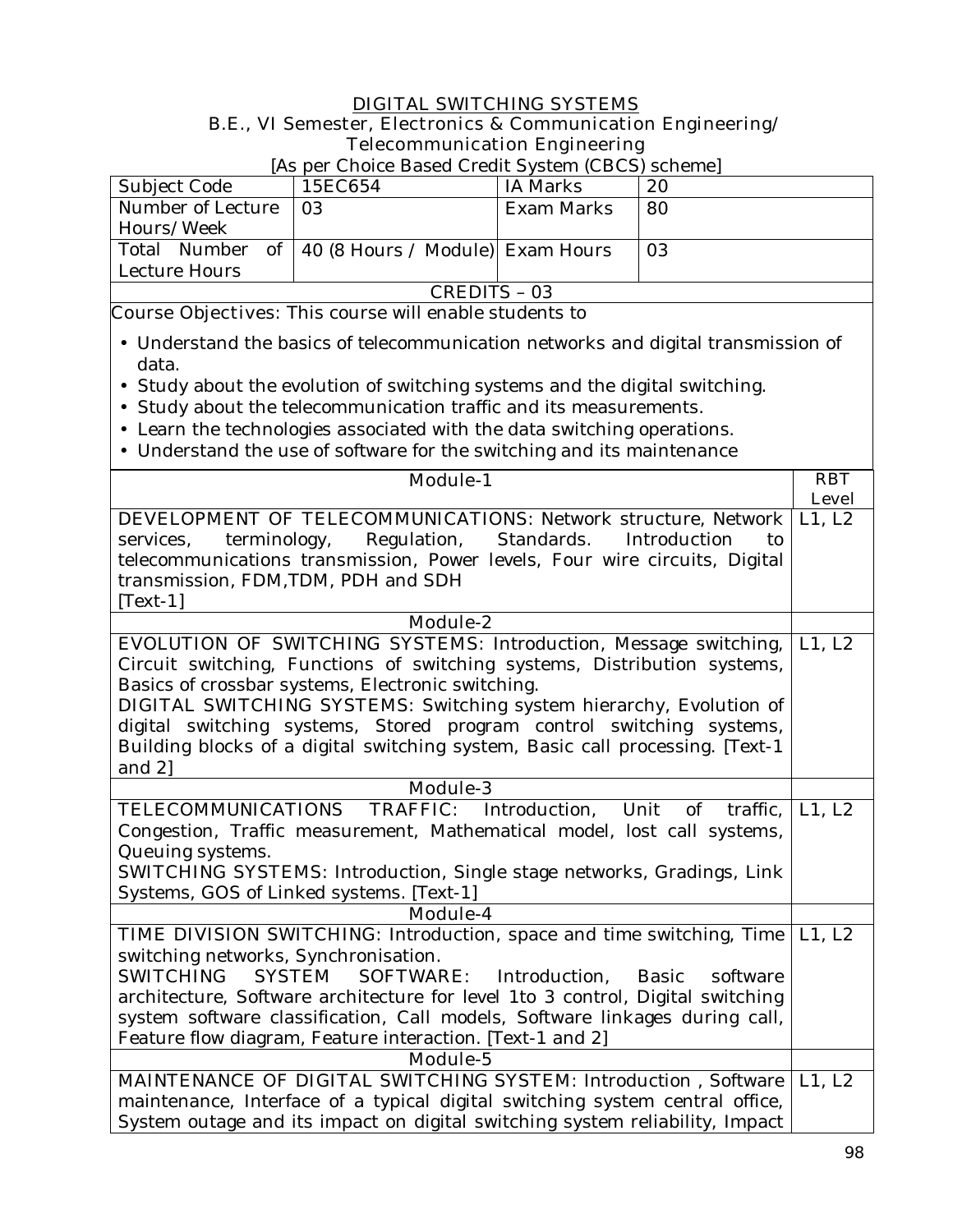of software patches on digital switching system maintainability, A methodology for proper maintenance of digital switching system

**A GENERIC DIGITAL SWITCHING SYSTEM MODEL:** Introduction, Hardware architecture, Software architecture, Recovery strategy, Simple call through a digital system, Common characteristics of digital switching systems. Reliability analysis. [Text-2]

**Course Outcomes:** At the end of the course, students should be able to:

- Describe the electromechanical switching systems and its comparison with the digital switching.
- Determine the telecommunication traffic and its measurements.
- Define the technologies associated with the data switching operations.
- Describe the software aspects of switching systems and its maintenance.

## **Question paper pattern:**

- The question paper will have ten questions
- Each full question consists of 16 marks**.**
- There will be 2 full questions (with a maximum of Three sub questions) from each module.
- Each full question will have sub questions covering all the topics under a module
- The students will have to answer 5 full questions, selecting one full question from each module

#### **Text Books:**

- 1. Telecommunication and Switching, Traffic and Networks J E Flood: Pearson Education, 2002.
- 2. Digital Switching Systems, Syed R. Ali, TMH Ed 2002.

## **Reference Book:**

Digital Telephony - John C Bellamy: Wiley India Pvt. Ltd, 3rd Ed, 2008.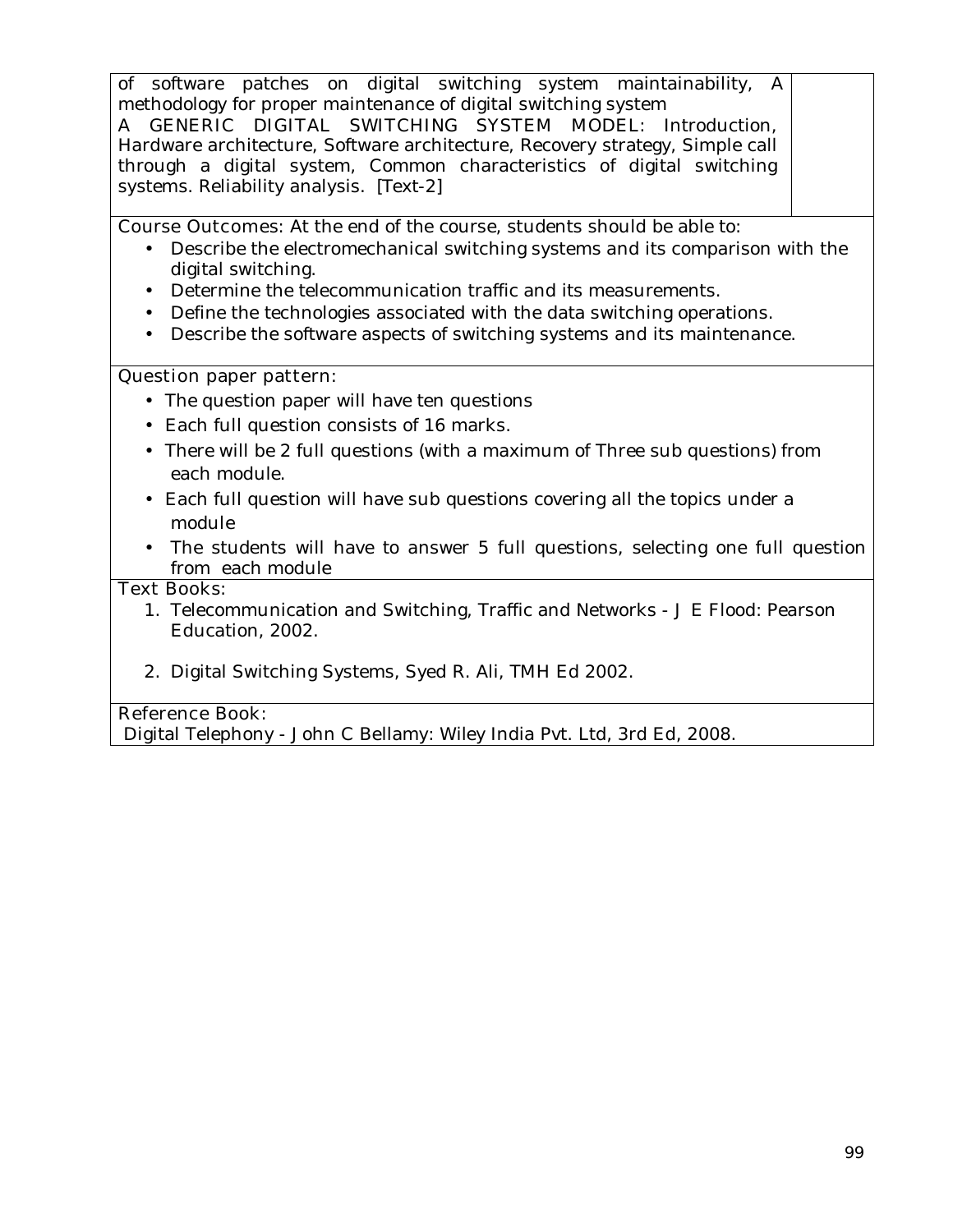## **MICROELECTRONICS**

## **B.E., VI Semester, Electronics & Communication Engineering/ Telecommunication Engineering**

|                                                                                                                                                              | тексоппиансатон видинения<br>[As per Choice Based Credit System (CBCS) scheme]                           |                   |    |                           |
|--------------------------------------------------------------------------------------------------------------------------------------------------------------|----------------------------------------------------------------------------------------------------------|-------------------|----|---------------------------|
| Subject Code                                                                                                                                                 | 15EC655                                                                                                  | <b>IA Marks</b>   | 20 |                           |
| Number of Lecture                                                                                                                                            | 03                                                                                                       | <b>Exam Marks</b> | 80 |                           |
| Hours/Week                                                                                                                                                   |                                                                                                          |                   |    |                           |
| Total Number<br>of                                                                                                                                           | 40 (8 Hours / Module) Exam Hours                                                                         |                   | 03 |                           |
| Lecture Hours                                                                                                                                                |                                                                                                          |                   |    |                           |
|                                                                                                                                                              | <b>CREDITS - 03</b>                                                                                      |                   |    |                           |
|                                                                                                                                                              | <b>Course Objectives:</b> This course will enable students to:                                           |                   |    |                           |
|                                                                                                                                                              | Be familiar with the MOSFET physical structure and operation, terminal                                   |                   |    |                           |
|                                                                                                                                                              | characteristics, circuit models and basic circuit applications.                                          |                   |    |                           |
| $\bullet$                                                                                                                                                    | Confront integrated device and/or circuit design problems, identify the design                           |                   |    |                           |
| issues, and develop solutions.                                                                                                                               |                                                                                                          |                   |    |                           |
| $\bullet$                                                                                                                                                    | Analyze and design microelectronic circuits for linear amplifier and digital                             |                   |    |                           |
| applications.                                                                                                                                                |                                                                                                          |                   |    |                           |
| $\bullet$                                                                                                                                                    | Contrast the input/output and gain characteristics of single-transistor,                                 |                   |    |                           |
|                                                                                                                                                              | differential and common two-transistor linear amplifier building block stages.                           |                   |    |                           |
|                                                                                                                                                              |                                                                                                          |                   |    |                           |
|                                                                                                                                                              | <b>Module-1</b>                                                                                          |                   |    | <b>RBT</b>                |
|                                                                                                                                                              |                                                                                                          |                   |    | <b>Level</b>              |
|                                                                                                                                                              |                                                                                                          |                   |    |                           |
|                                                                                                                                                              | <b>MOSFETS:</b> Device Structure and Physical Operation, V-I Characteristics, MOSFET                     |                   |    | L1, L2                    |
|                                                                                                                                                              | Circuits at DC, MOSFET as an amplifier and as a switch.                                                  |                   |    |                           |
|                                                                                                                                                              |                                                                                                          |                   |    |                           |
|                                                                                                                                                              | <b>Module-2</b><br><b>MOSFETS (continued):</b> Biasing in MOS amplifier Circuits, Small Signal Operation |                   |    |                           |
|                                                                                                                                                              | and Models, Basic MOSFET amplifier, MOSFET internal capacitances, frequency                              |                   |    | L1, L2                    |
| response of CS amplifier.                                                                                                                                    |                                                                                                          |                   |    |                           |
|                                                                                                                                                              | <b>Module-3</b>                                                                                          |                   |    |                           |
|                                                                                                                                                              | <b>MOSFETS (continued):</b> Discrete circuit MOS amplifiers.                                             |                   |    | $L1$ ,                    |
|                                                                                                                                                              |                                                                                                          |                   |    | L2, L3                    |
| Single Stage IC Amplifier: Comparison of MOSFET and BJT, Current sources,<br>Current mirrors and Current steering circuits, high frequency response- general |                                                                                                          |                   |    |                           |
| considerations.                                                                                                                                              |                                                                                                          |                   |    |                           |
|                                                                                                                                                              | <b>Module-4</b>                                                                                          |                   |    |                           |
|                                                                                                                                                              | Single Stage IC Amplifier (continued):CS with active loads, high frequency                               |                   |    | $\overline{\lfloor}1, L2$ |
|                                                                                                                                                              | response of CS, CG amplifiers with active loads, high frequency response of CG,                          |                   |    |                           |
|                                                                                                                                                              | Cascode amplifiers. CS with source degeneration (only MOS amplifiers to be dealt).                       |                   |    |                           |
|                                                                                                                                                              | Module-5                                                                                                 |                   |    |                           |
|                                                                                                                                                              | Differential and Multistage Amplifiers: The MOS differential pair, small                                 |                   |    | L1, L2                    |
|                                                                                                                                                              | signal operation of MOS differential pair, Differential amplifier with active                            |                   |    |                           |
| loads, and frequency response of the differential amplifiers. Multistage                                                                                     |                                                                                                          |                   |    |                           |
| amplifiers (only MOS amplifiers to be dealt).                                                                                                                |                                                                                                          |                   |    |                           |
|                                                                                                                                                              |                                                                                                          |                   |    |                           |
|                                                                                                                                                              | <b>Course outcomes:</b> After studying this course, students will be able to:                            |                   |    |                           |
| Explain the underlying physics and principles of operation of                                                                                                |                                                                                                          |                   |    |                           |
| Metaloxide-semiconductor (MOS) capacitors and MOS field effect                                                                                               |                                                                                                          |                   |    |                           |
| transistors (MOSFETs).                                                                                                                                       |                                                                                                          |                   |    |                           |
|                                                                                                                                                              | Describe and apply simple large signal circuit models for MOSFETs.                                       |                   |    |                           |
|                                                                                                                                                              | Analyze and design microelectronic circuits for linear amplifier for                                     |                   |    |                           |
| digital applications.                                                                                                                                        |                                                                                                          |                   |    |                           |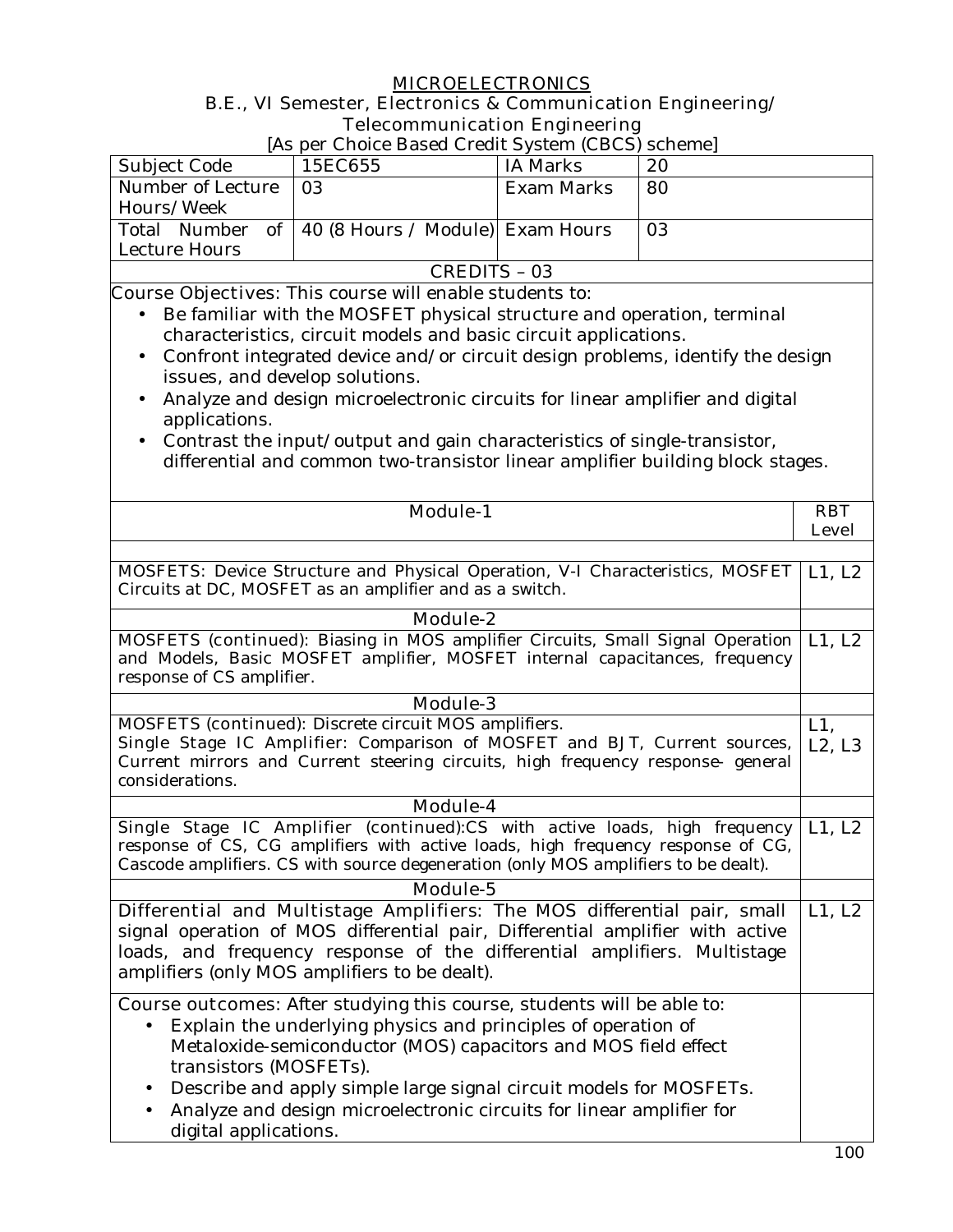• Use of discrete MOS circuits to design Single stage and Multistage amplifiers to meet stated operating specifications.

#### **Question paper pattern:**

- The question paper will have ten questions
- Each full question consists of 16 marks**.**
- There will be 2 full questions (with a maximum of Three sub questions) from each module.
- Each full question will have sub questions covering all the topics under a module.
- The students will have to answer 5 full questions, selecting one full question from each module.

#### **Text Book:**

**"Microelectronic Circuits",** Adel Sedra and K.C. Smith, 6th Edition, Oxford University Press, International Version, 2009.

#### **Reference Books:**

- 1. **"Microelectronics An integrated approach",** Roger T Howe, Charles G Sodini, Pearson education.
- 2. **"Fundamentals of Microelectronics",** Behzad Razavi, John Wiley India Pvt. Ltd, 2008.
- **3. "Microelectronics Analysis and Design",** Sundaram Natarajan, Tata McGraw-Hill, 2007.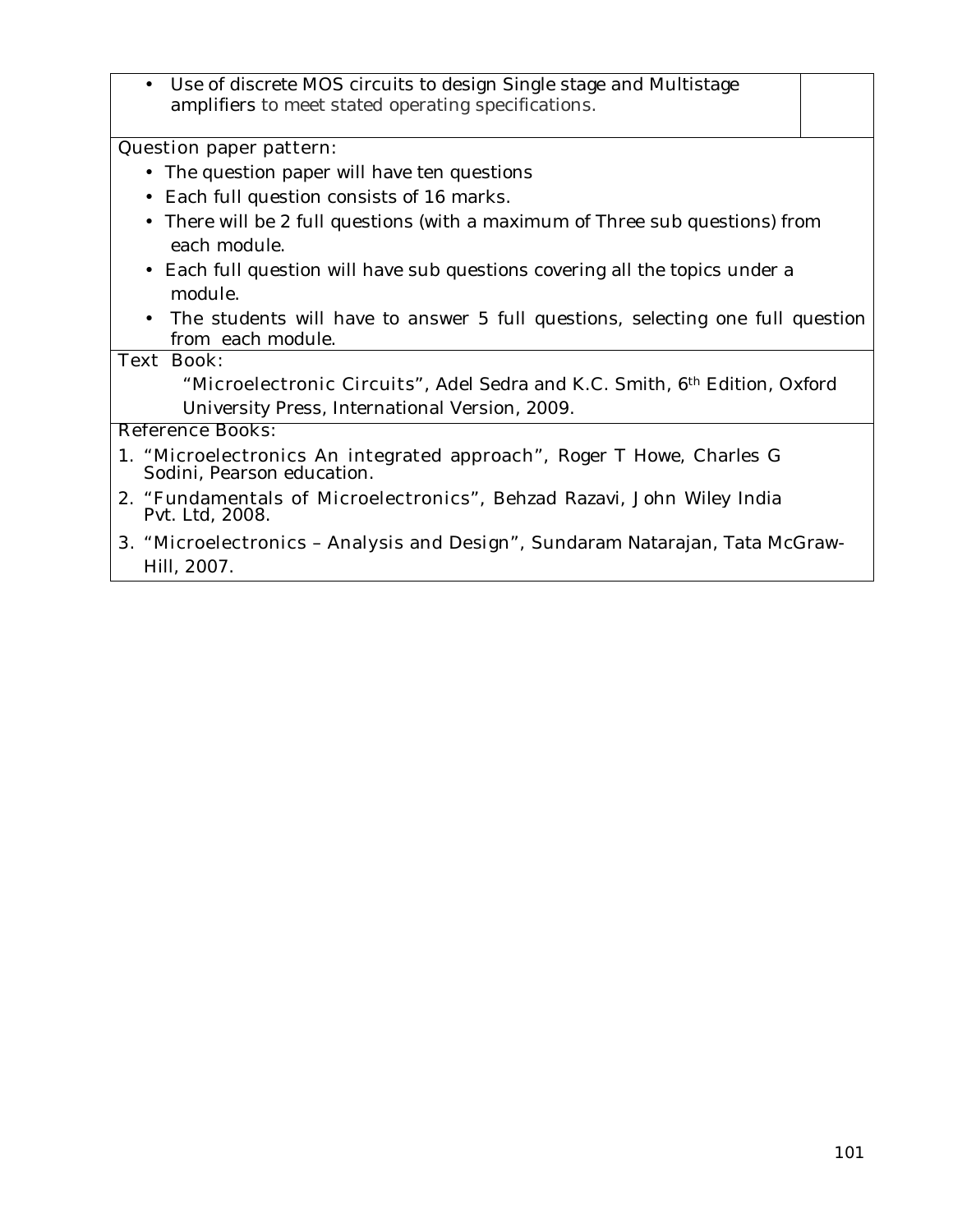## **EMBEDDED CONTROLLER LAB**

#### **B.E., VI Semester, Electronics & Communication Engineering/ Telecommunication Engineering**

[As per Choice Based Credit System (CBCS) scheme]

| Subject Code                    | 15ECL67                                                         | <b>IA Marks</b> | 20 |
|---------------------------------|-----------------------------------------------------------------|-----------------|----|
| Number of Lecture<br>Hours/Week | Tutorial (Instructions)<br>01Hr<br>$+$ 02 Hours Laboratory = 03 | Exam Marks      | 80 |
|                                 |                                                                 |                 |    |
|                                 |                                                                 |                 |    |
| <b>RBT</b> Levels               | L1, L2, L3                                                      | Exam Hours      | 03 |
|                                 |                                                                 |                 |    |

#### **CREDITS – 02**

**Course objectives:** This course will enable students to:

- Understand the instruction set of ARM Cortex M3, a 32 bit microcontroller and the software tool required for programming in Assembly and C language.
- Program ARM Cortex M3 using the various instructions in assembly level language for different applications.
- Interface external devices and I/O with ARM Cortex M3.
- Develop C language programs and library functions for embedded system applications.

#### **Laboratory Experiments**

**PART-A:** Conduct the following Study experiments to learn ALP using ARM Cortex M3 Registers using an Evaluation board and the required software tool.

- 1. ALP to multiply two 16 bit binary numbers.
- 2. ALP to find the sum of first 10 integer numbers.

**PART-B:** Conduct the following experiments on an ARM CORTEX M3 evaluation board using evaluation version of Embedded 'C' & Keil uVision-4 tool/compiler.

- 1. Display "Hello World" message using Internal UART.
- 2. Interface and Control a DC Motor.
- 3. Interface a Stepper motor and rotate it in clockwise and anti-clockwise direction.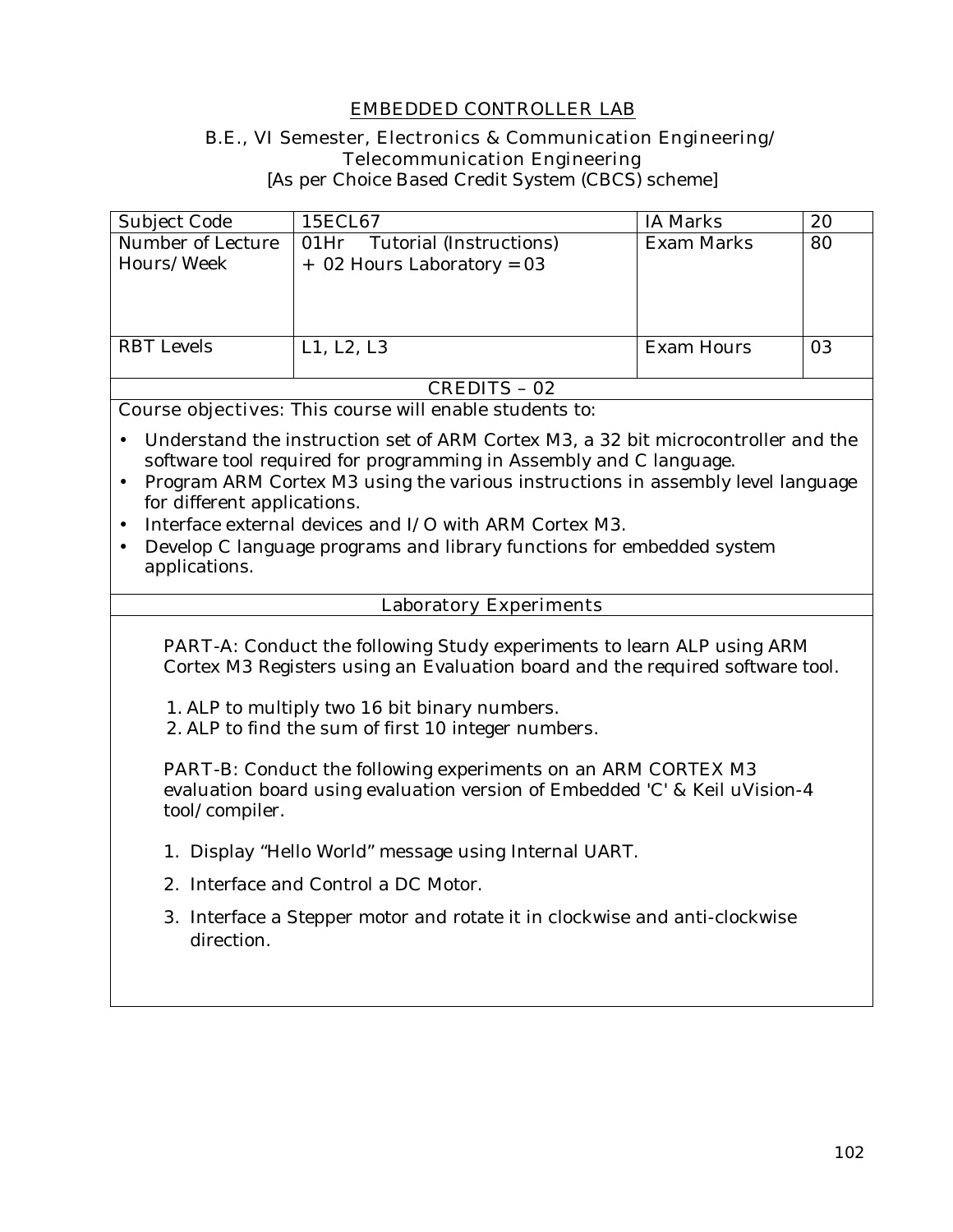- 4. Interface a DAC and generate Triangular and Square waveforms.
- 5. Interface a 4x4 keyboard and display the key code on an LCD.
- 6. Using the Internal PWM module of ARM controller generate PWM and vary its duty cycle.
- 7. Demonstrate the use of an external interrupt to toggle an LED On/Off.
- 8. Display the Hex digits 0 to F on a 7-segment LED interface, with an appropriate delay in between.

9. Interface a simple Switch and display its status through Relay, Buzzer and LED.

10. Measure Ambient temperature using a sensor and SPI ADC IC.

**Course outcomes:** After studying this course, students will be able to:

- Understand the instruction set of 32 bit microcontroller ARM Cortex M3, and the software tool required for programming in Assembly and C language.
- Develop assembly language programs using ARM Cortex M3 for different applications.
- Interface external devices and I/O with ARM Cortex M3.
- Develop C language programs and library functions for embedded system applications.

## **Conduction of Practical Examination:**

- 1. PART-B experiments using Embedded-C are only to be considered for the practical examination. PART-A ALP programs are for study purpose and can be considered for Internal Marks evaluation.
- 2. Strictly follow the instructions as printed on the cover page of answer script for breakup of marks.
- 3. Change of experiment is allowed only once and Marks allotted to the procedure part to be made zero.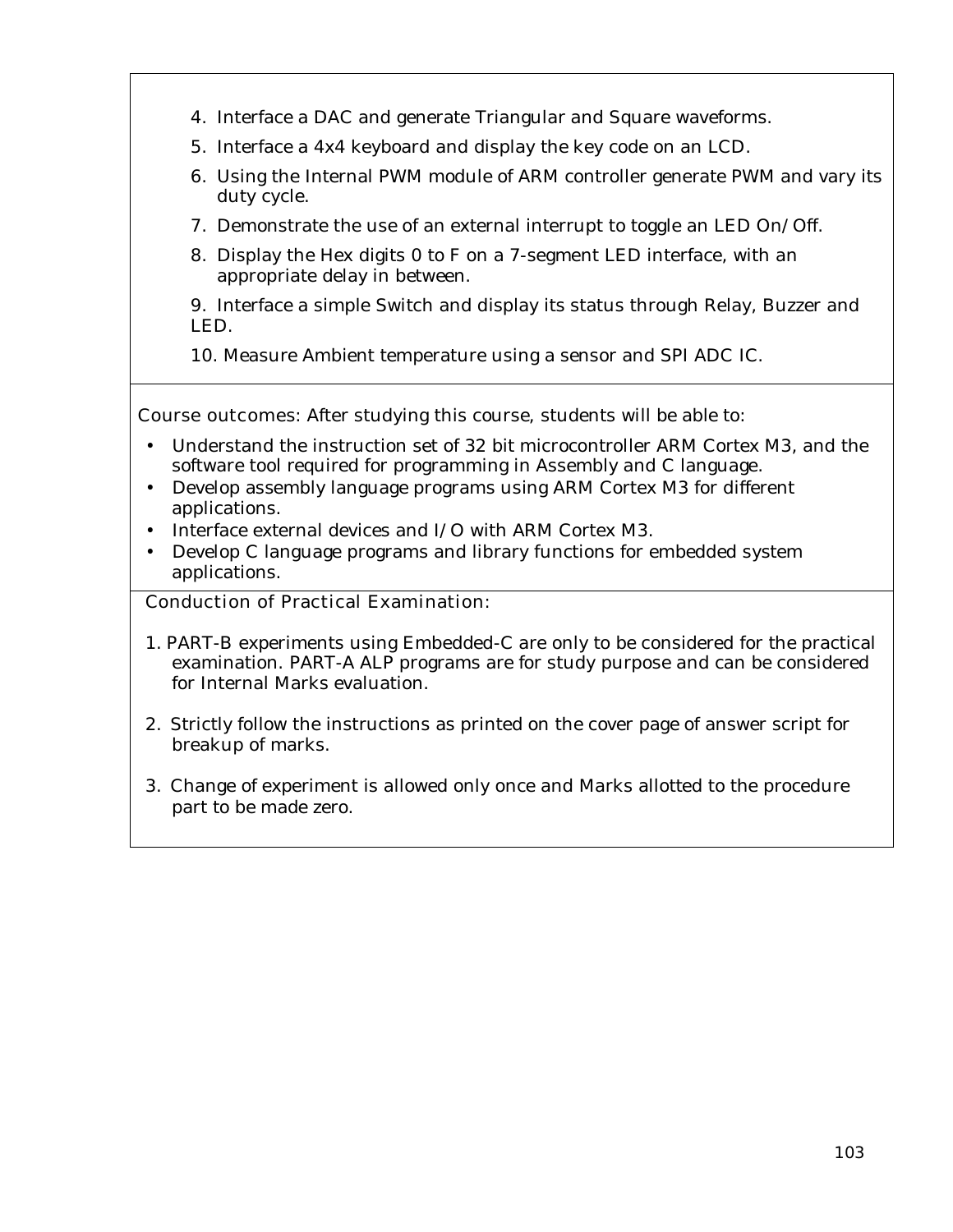## **COMPUTER NETWORKS LABORATORY B.E., VI Semester, Electronics & Communication Engineering**

| Subject Code      | 15ECL68                         | <b>IA Marks</b>   | 20   |
|-------------------|---------------------------------|-------------------|------|
| Number of Lecture | Tutorial (Instructions)<br>01Hr | <b>Exam Marks</b> | 80   |
| Hours/Week        | $+$ 02 Hours Laboratory = 03    |                   |      |
|                   |                                 |                   |      |
|                   |                                 |                   |      |
|                   |                                 |                   |      |
| <b>RBT</b> Levels | L1, L2, L3                      | Exam Hours        | l 03 |
|                   |                                 |                   |      |
| CREDITS - 02      |                                 |                   |      |
|                   |                                 |                   |      |

[As per Choice Based Credit System (CBCS) scheme]

**Course objectives:** This course will enable students to:

- Choose suitable tools to model a network and understand the protocols at various OSI reference levels.
- Design a suitable network and simulate using a Network simulator tool.
- Simulate the networking concepts and protocols using  $C/C++$  programming.
- Model the networks for different configurations and analyze the results.

## **Laboratory Experiments**

**PART-A: Simulation experiments using NS2/ NS3/ OPNET/ NCTUNS/ NetSim/ QualNet or any other equivalent tool** 

- 1. Implement a point to point network with four nodes and duplex links between them. Analyze the network performance by setting the queue size and varying the bandwidth.
- 2. Implement a four node point to point network with links n0-n2, n1-n2 and n2-n3. Apply TCP agent between n0-n3 and UDP between n1-n3. Apply relevant applications over TCP and UDP agents changing the parameter and determine the number of packets sent by TCP/UDP.
- 3. Implement Ethernet LAN using n (6-10) nodes. Compare the throughput by changing the error rate and data rate.
- 4. Implement Ethernet LAN using n nodes and assign multiple traffic to the nodes and obtain congestion window for different sources/ destinations.
- 5. Implement ESS with transmission nodes in Wireless LAN and obtain the performance parameters.
- 6. Implementation of Link state routing algorithm.

## **PART-B: Implement the following in C/C++**

- 1. Write a program for a HLDC frame to perform the following.
- i) Bit stuffing
- ii) Character stuffing.
- 2. Write a program for distance vector algorithm to find suitable path for transmission.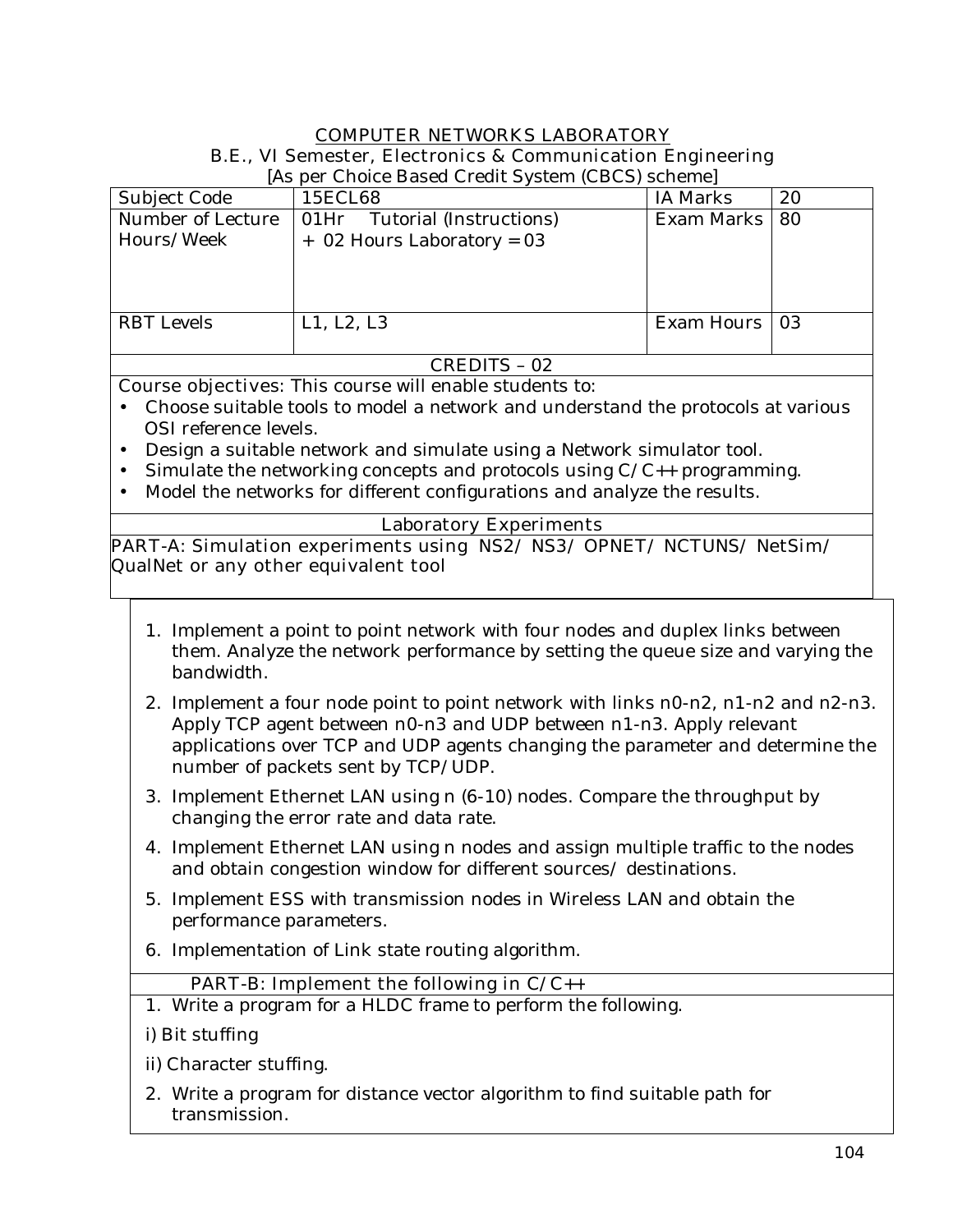- 3. Implement Dijkstra's algorithm to compute the shortest routing path.
- 4. For the given data, use CRC-CCITT polynomial to obtain CRC code. Verify the program for the cases

a. Without error

- b. With error
- 5. Implementation of Stop and Wait Protocol and Sliding Window Protocol
- **6.** Write a program for congestion control using leaky bucket algorithm.

**Course outcomes:** On the completion of this laboratory course, the students will be able to:

- Use the network simulator for learning and practice of networking algorithms.
- Illustrate the operations of network protocols and algorithms using C programming.
- Simulate the network with different configurations to measure the performance parameters.
- Implement the data link and routing protocols using C programming.

## **Conduct of Practical Examination:**

- All laboratory experiments are to be included for practical examination.
- For examination one question from software and one question from hardware or only one hardware experiments based on the complexity to be set.
- Students are allowed to pick one experiment from the lot.
- Strictly follow the instructions as printed on the cover page of answer script for breakup of marks.
- Change of experiment is allowed only once and Marks allotted to the procedure part to be made zero.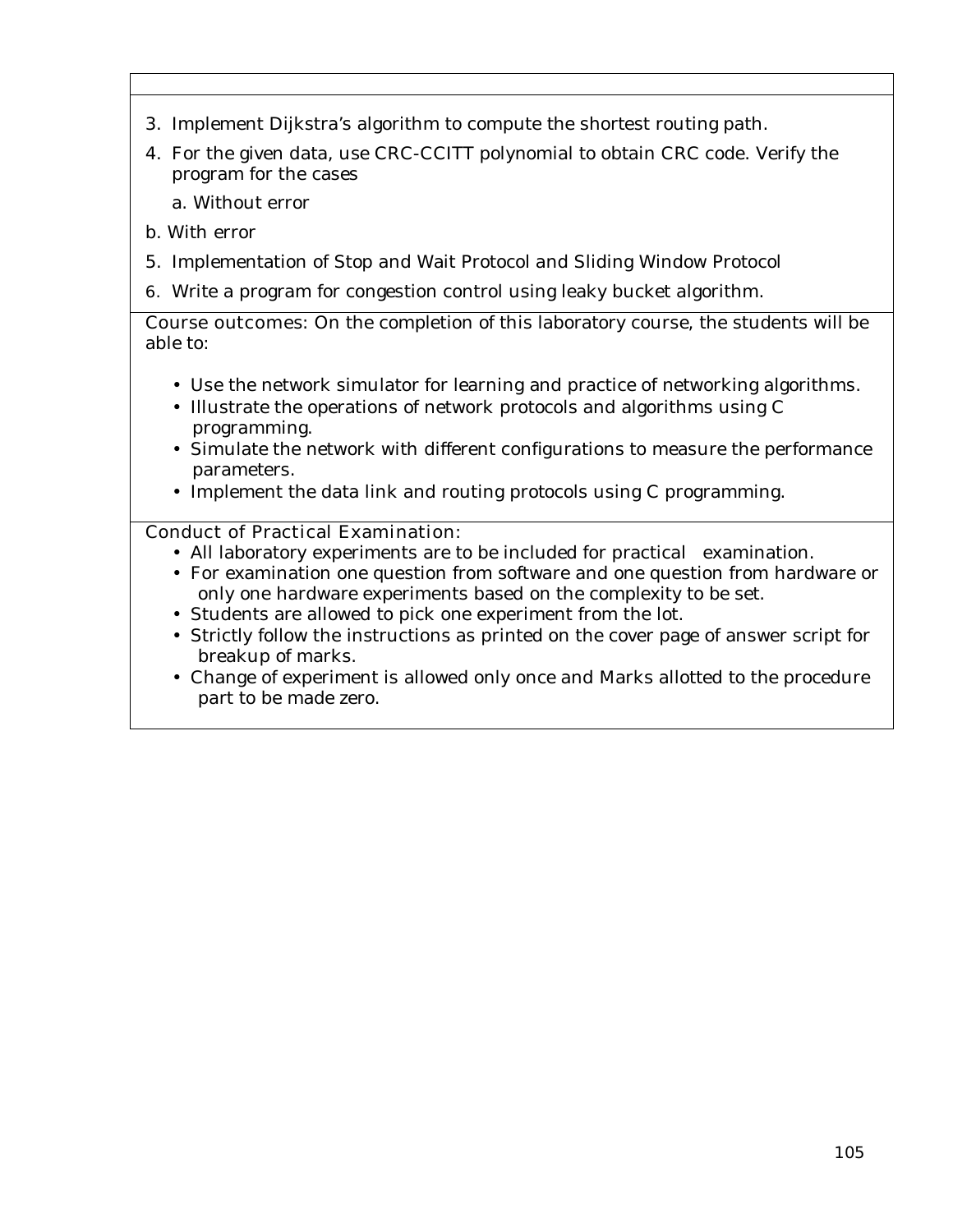## **6th Semester Open Electives Syllabus for the courses offered by EC/TC Board:**

#### **DATA STRUCTURE USING C++ B.E VI Semester (Open Elective) [As per Choice Based Credit System (CBCS) Scheme]**

| <b>Course Code</b>             | 15EC661                | <b>IA Marks</b>   | 20 |
|--------------------------------|------------------------|-------------------|----|
| <b>Number of Lecture</b>       | 03                     | <b>Exam Marks</b> | 80 |
| <b>Hours/Week</b>              |                        |                   |    |
| <b>Total Number of Lecture</b> | 40 (08 Hrs per Module) | <b>Exam Hours</b> | 03 |
| <b>Hours</b>                   |                        |                   |    |
| <b>CREDITS - 03</b>            |                        |                   |    |

**Course objectives:** This course will enable students to

- Explain fundamentals of data structures and their applications essential for programming/problem solving
- Analyze Linear Data Structures: Stack, Queues, Lists
- Analyze Non Linear Data Structures: Trees
- Assess appropriate data structure during program development/Problem Solving

## **Module -1**

**INTRODUCTION:** Functions and parameters, Dynamic memory allocation, Recursion. **LINEAR LISTS:** Data objects and structures, Linear list data structures, Array Representation, Vector Representation, Singly Linked lists and chains. **L1, L2** 

## **Module -2**

**ARRAYS AND MATRICS:** Arrays, Matrices, Special matrices, Sparse matrices.

**STACKS:** The abstract data types, Array Representation, Linked Representation, Applications-Parenthesis Matching & Towers of Hanoi. **L1, L2, L3** 

## **Module -3**

**QUEUES:** The abstract data types, Array Representation, Linked Representation, Applications-Railroad car arrangement.

**HASHING:** Dictionaries, Linear representation, Hash table representation. **L1, L2, L3** 

## **Module -4**

**BINARY AND OTHER TREES:** Trees, Binary trees, Properties and representation of binary trees, Common binary tree operations, Binary tree traversal the ADT binary tree, ADT binary tree and the class linked binary tree. **L1, L2, L3** 

## **Module -5**

**Priority Queues:** Linear lists, Heaps, Applications-Heap Sorting. **Search Trees:** Binary search trees operations and implementation, Binary Search trees with duplicates. **L1, L2, L3**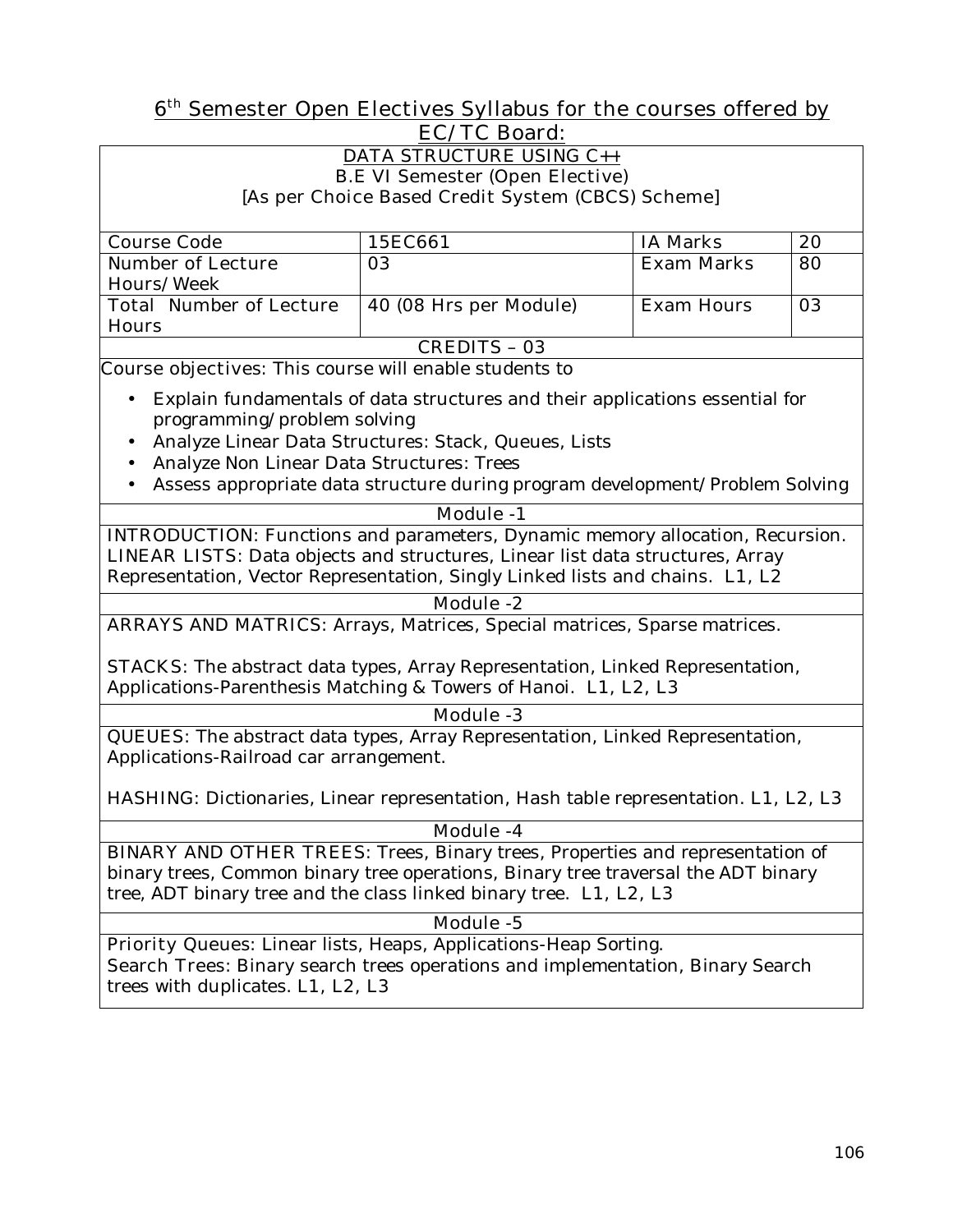**Course outcomes:** After studying this course, students will be able to:

- Acquire knowledge of Dynamic memory allocation, Various types of data structures, operations and algorithms and Sparse matrices and Hashing
- Understand non Linear data structures trees and their applications
- Design appropriate data structures for solving computing problems
- Analyze the operations of Linear Data structures: Stack, Queue and Linked List and their applications

#### **Text Book:**

**Data structures, Algorithms, and applications in C++,** Sartaj Sahni, Universities Press, 2nd Edition, 2005.

#### **Reference Books:**

- 1. **Data structures, Algorithms, and applications in C++,** Sartaj Sahni, Mc. Graw Hill, 2000.
- 2. **Object Oriented Programming with C++,** E.Balaguruswamy**,** TMH, 6th Edition, 2013.
- 3. **Programming in C++,** E.Balaguruswamy. TMH, 4th, 2010.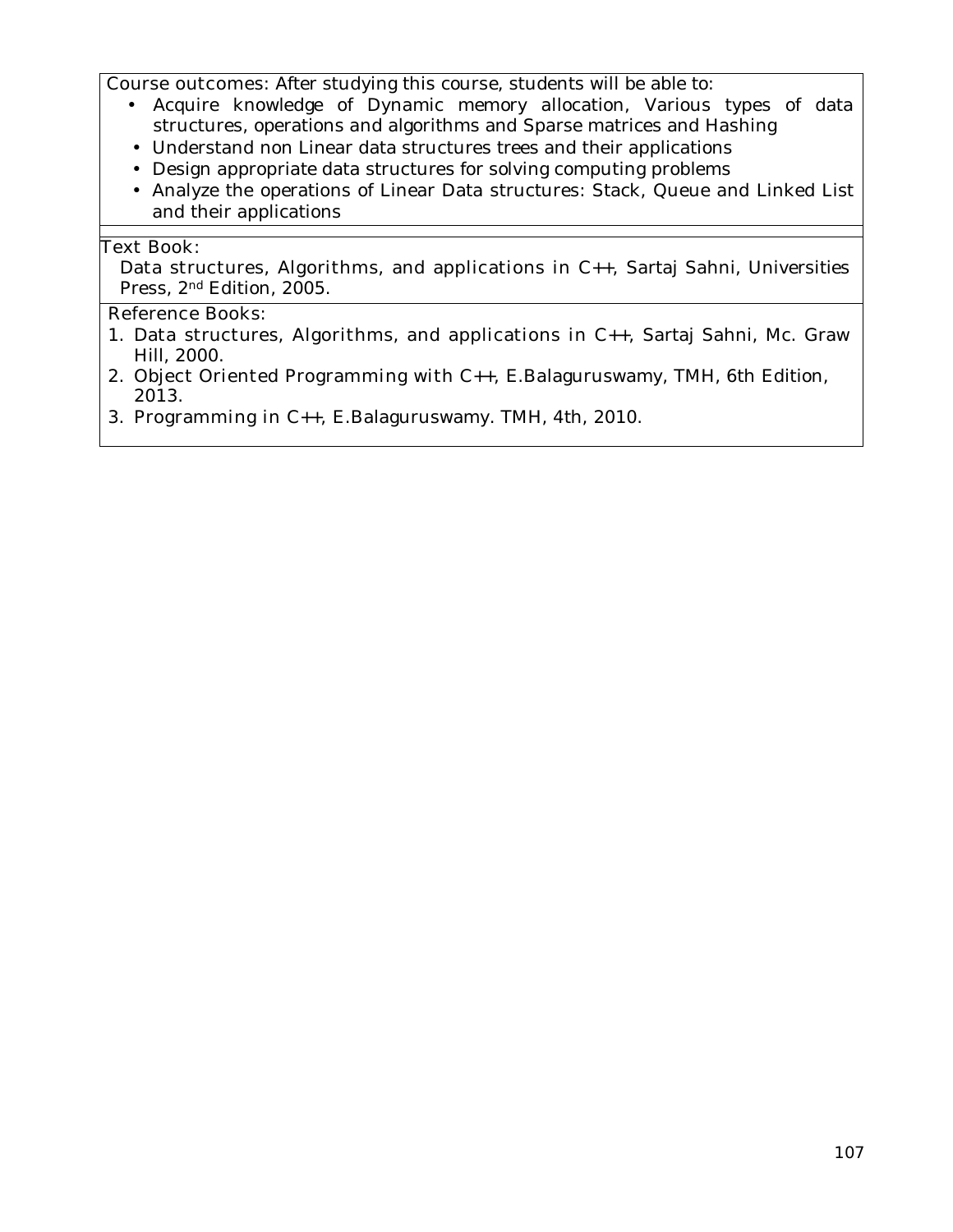## **POWER ELECTRONICS B.E., VI Semester (Open Elective)**

[As per Choice Based Credit System (CBCS) scheme]

| Subject Code                                                                                                                                           | 15EC662                | IA Marks          | 20             |
|--------------------------------------------------------------------------------------------------------------------------------------------------------|------------------------|-------------------|----------------|
| Number of Lecture                                                                                                                                      | 03                     | <b>Exam Marks</b> | 80             |
| Hours/Week                                                                                                                                             |                        |                   |                |
| <b>Total Number of Lecture</b>                                                                                                                         | 40 (08 Hours / Module) | <b>Exam Hours</b> | 03             |
| Hours                                                                                                                                                  |                        |                   |                |
|                                                                                                                                                        | <b>CREDITS - 03</b>    |                   |                |
| <b>Course Objectives:</b> This course will enable students to                                                                                          |                        |                   |                |
| Understand the working of various power devices.                                                                                                       |                        |                   |                |
| Study and analysis of thyristor circuits with different triggering techniques.                                                                         |                        |                   |                |
| Learn the applications of power devices in controlled rectifiers, converters and<br>$\bullet$                                                          |                        |                   |                |
| inverters.                                                                                                                                             |                        |                   |                |
| Study of power electronics circuits under different load conditions.                                                                                   |                        |                   |                |
|                                                                                                                                                        | <b>Module-1</b>        |                   | <b>RBT</b>     |
|                                                                                                                                                        |                        |                   | <b>Level</b>   |
| Introduction - Applications of Power Electronics, Power Semiconductor                                                                                  |                        |                   | L1, L2         |
| Devices, Control Characteristics of Power Devices, types of Power Electronic                                                                           |                        |                   |                |
| Circuits.                                                                                                                                              |                        |                   |                |
| Power Transistors: Power BJTs: Steady state characteristics.                                                                                           |                        |                   | Power          |
| MOSFETs: device operation, switching characteristics, IGBTs:                                                                                           |                        |                   | device         |
| operation, output and transfer characteristics.                                                                                                        |                        |                   |                |
| (Text 1)                                                                                                                                               |                        |                   |                |
|                                                                                                                                                        | Module-2               |                   |                |
|                                                                                                                                                        |                        |                   | L1, L2,        |
| Thyristors - Introduction, Principle of Operation of SCR, Static Anode-<br>Cathode Characteristics of SCR, Two transistor model of SCR, Gate           |                        |                   | L <sub>3</sub> |
| Characteristics of SCR, Turn-ON Methods, Turn-OFF Mechanism, Turn-OFF                                                                                  |                        |                   |                |
|                                                                                                                                                        |                        |                   |                |
| Methods: Natural and Forced Commutation - Class A and Class B types,<br>Gate Trigger Circuit: Resistance Firing Circuit, Resistance capacitance firing |                        |                   |                |
| circuit.                                                                                                                                               |                        |                   |                |
| (Text 2)                                                                                                                                               |                        |                   |                |
|                                                                                                                                                        | <b>Module-3</b>        |                   |                |
| Controlled Rectifiers - Introduction, principle of phase controlled converter                                                                          |                        |                   | L1, L2,        |
| operation, Single phase full converters, Single phase dual converters.                                                                                 |                        |                   | L <sub>3</sub> |
| AC Voltage Controllers - Introduction, Principles of ON-OFF Control,                                                                                   |                        |                   |                |
| Principle of Phase Control, Single phase control with resistive and inductive                                                                          |                        |                   |                |
| loads.                                                                                                                                                 |                        |                   |                |
| (Text 1)                                                                                                                                               |                        |                   |                |
|                                                                                                                                                        | Module-4               |                   |                |
| DC-DC Converters - Introduction, principle of step-down operation and it's                                                                             |                        |                   | L1, L2         |
| analysis with RL load, principle of step-up operation, Step-up converter with                                                                          |                        |                   |                |
| a resistive load, Performance parameters, Converter classification, Switching                                                                          |                        |                   |                |
| mode regulators: Buck regulator, Boost regulator, Buck-Boost Regulators.                                                                               |                        |                   |                |
| (Text 1)                                                                                                                                               |                        |                   |                |
|                                                                                                                                                        |                        |                   |                |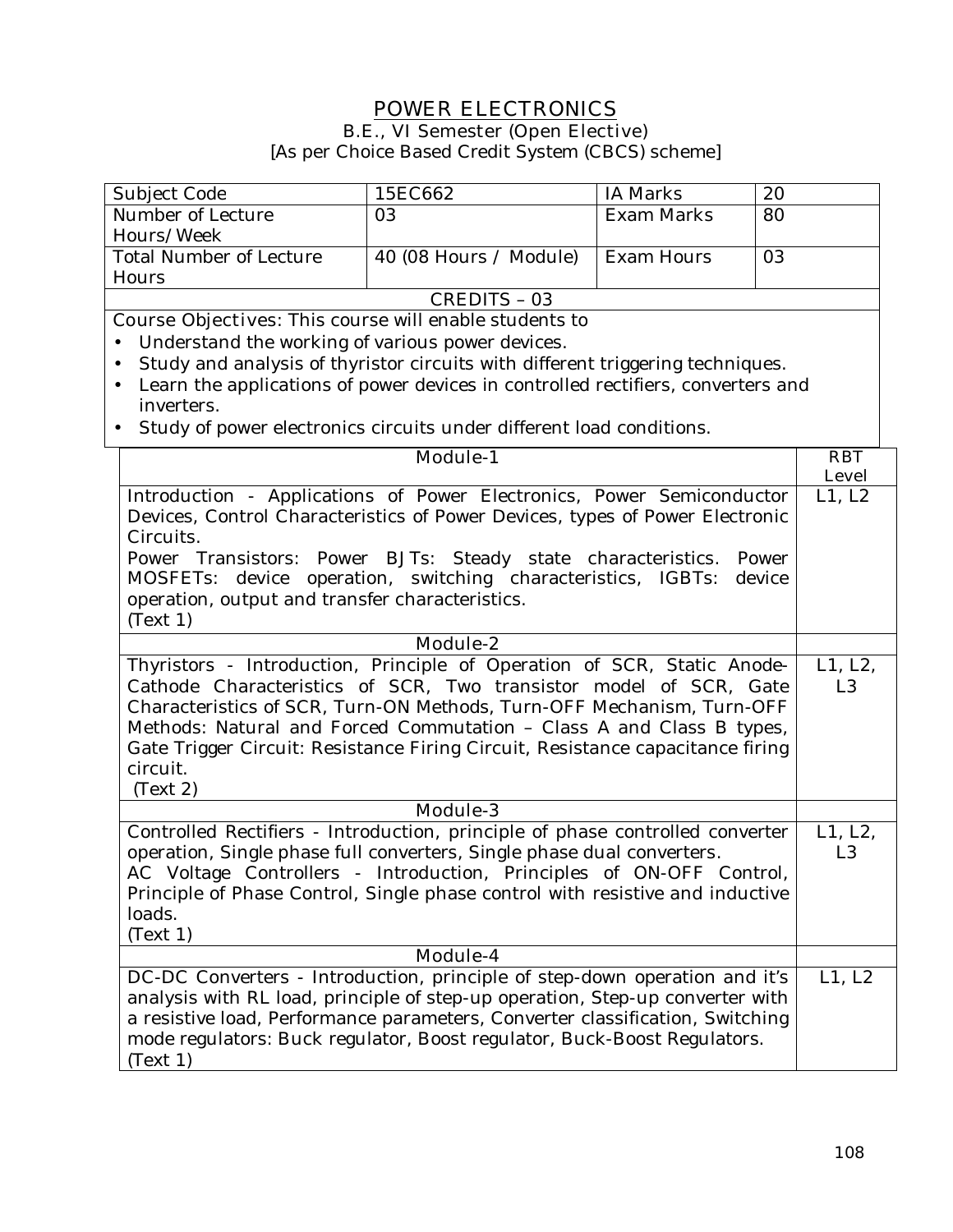| Module-5<br>L1, L2<br>Pulse Width Modulated Inverters- Introduction, principle of operation,<br>performance parameters, Single phase bridge inverters, voltage control of<br>single phase inverters, current source inverters, Variable DC-link inverter,<br>Boost inverter.<br>(Text 1)                                                                    |  |
|-------------------------------------------------------------------------------------------------------------------------------------------------------------------------------------------------------------------------------------------------------------------------------------------------------------------------------------------------------------|--|
| <b>Course outcomes:</b> After studying this course, students will be able to:                                                                                                                                                                                                                                                                               |  |
| Describe the characteristics of different power devices and identify the<br>$\bullet$<br>applications.<br>Illustrate the working of DC-DC converter and inverter circuit.<br>Determine the output response of a thyristor circuit with various triggering<br>options.<br>Determine the response of controlled rectifier with resistive and inductive loads. |  |
| <b>Evaluation of Internal Assessment Marks:</b>                                                                                                                                                                                                                                                                                                             |  |
| It is suggested that at least a few experiments of Power Electronics are conducted by the<br>students for better understanding of the course. This activity can be considered for the<br>evaluation of 5 marks out of 20 Internal assessment marks, reserved for the other<br>activities.                                                                   |  |
| <b>Question paper pattern:</b>                                                                                                                                                                                                                                                                                                                              |  |
| • The question paper will have ten questions                                                                                                                                                                                                                                                                                                                |  |
| Each full question consists of 16 marks.<br>$\bullet$                                                                                                                                                                                                                                                                                                       |  |
| There will be 2 full questions (with a maximum of Three sub questions) from each<br>module.                                                                                                                                                                                                                                                                 |  |
| • Each full question will have sub questions covering all the topics under a module<br>The students will have to answer 5 full questions, selecting one full question from<br>each module                                                                                                                                                                   |  |
| <b>Text Book:</b>                                                                                                                                                                                                                                                                                                                                           |  |
| 1. Mohammad H Rashid, Power Electronics, Circuits, Devices and Applications,<br>3rd/4th Edition, Pearson Education Inc, 2014, ISBN: 978-93-325-1844-5.                                                                                                                                                                                                      |  |
| 2. M.D Singh and K B Khanchandani, Power Electronics, 2nd Edition, Tata Mc-Graw<br>Hill, 2009, ISBN: 0070583897.                                                                                                                                                                                                                                            |  |
| <b>Reference Books:</b>                                                                                                                                                                                                                                                                                                                                     |  |
| 4. L. Umanand, Power Electronics, Essentials and Applications, John Wiley India<br>Pvt. Ltd, 2009.                                                                                                                                                                                                                                                          |  |

- 5. Dr. P. S. Bimbhra, "Power Electronics", Khanna Publishers, Delhi, 2012.
- 6. P.C. Sen, "Modern Power Electronics", S Chand & Co New Delhi, 2005.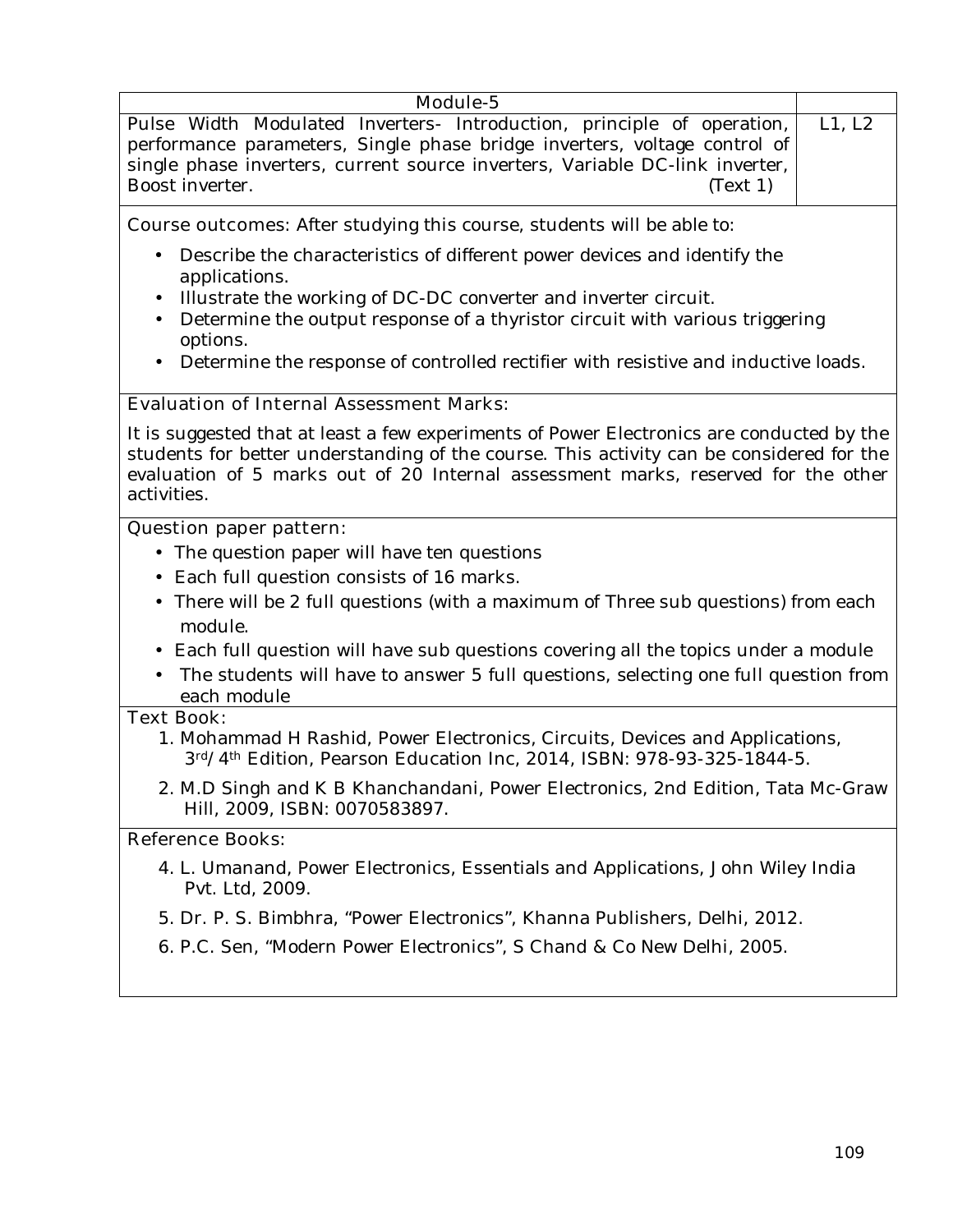## **DIGITAL SYSTEM DESIGN USING VERILOG**

#### **B.E., VI Semester (Open Elective)**

[As per Choice Based Credit System (CBCS) scheme]

|                                                                                                                                                 | As per Choice Based Credit System (CBCS) scheme                                  |              |                |
|-------------------------------------------------------------------------------------------------------------------------------------------------|----------------------------------------------------------------------------------|--------------|----------------|
| Subject Code:                                                                                                                                   | 15EC663                                                                          | IA Marks: 20 |                |
| Number of Lecture Hours/Week:<br>03<br>Exam Marks: 80                                                                                           |                                                                                  |              |                |
| <b>Total Number of Lecture Hours:</b><br>Exam Hours: 03<br>40 (08 Hrs per module)                                                               |                                                                                  |              |                |
|                                                                                                                                                 | <b>CREDITS - 03</b>                                                              |              |                |
| <b>Course objectives:</b> This course will enable students to:                                                                                  |                                                                                  |              |                |
| Understand the concepts of Verilog Language.                                                                                                    |                                                                                  |              |                |
| $\bullet$                                                                                                                                       | Design the digital systems as an activity in a larger systems design context.    |              |                |
|                                                                                                                                                 | Study the design and operation of semiconductor memories frequently              |              |                |
| used in application specific digital system.                                                                                                    |                                                                                  |              |                |
|                                                                                                                                                 | Inspect how effectively IC's are embedded in package and assembled in            |              |                |
| PCB's for different application.                                                                                                                |                                                                                  |              |                |
|                                                                                                                                                 | Design and diagnosis of processors and I/O controllers used in embedded systems. |              |                |
|                                                                                                                                                 |                                                                                  |              |                |
|                                                                                                                                                 |                                                                                  |              |                |
|                                                                                                                                                 | <b>Module -1</b>                                                                 |              | <b>RBT</b>     |
|                                                                                                                                                 |                                                                                  |              | <b>Level</b>   |
| <b>Introduction and Methodology:</b>                                                                                                            |                                                                                  |              | L1, L2,        |
| Digital Systems and Embedded Systems, Real-World Circuits, Models, Design                                                                       |                                                                                  |              | L <sub>3</sub> |
| Methodology $(1.1, 1.3$ to $1.5$ of Text).                                                                                                      |                                                                                  |              |                |
| <b>Combinational Basics:</b> Combinational Components and Circuits, Verification                                                                |                                                                                  |              |                |
| of Combinational Circuits. (2.3 and 2.4 of Text)                                                                                                |                                                                                  |              |                |
|                                                                                                                                                 |                                                                                  |              |                |
| <b>Sequential Basics:</b> Sequential Datapaths and Control Clocked Synchronous<br>Timing Methodology (4.3 up to 4.3.1,4.4 up to 4.4.1 of Text). |                                                                                  |              |                |
|                                                                                                                                                 |                                                                                  |              |                |
| <b>Module -2</b>                                                                                                                                |                                                                                  |              |                |
| Memories: Concepts, Memory Types, Error Detection and Correction (Chap 5                                                                        |                                                                                  |              | L1, L2,        |
| of Text).                                                                                                                                       |                                                                                  |              | L <sub>3</sub> |
|                                                                                                                                                 | <b>Module -3</b>                                                                 |              |                |
| Implementation Fabrics: Integrated Circuits, Programmable Logic Devices,                                                                        |                                                                                  |              | L1, L2,        |
| Packaging and Circuit boards, Interconnection and Signal integrity (Chap 6 of                                                                   |                                                                                  |              | L <sub>3</sub> |
| Text).                                                                                                                                          |                                                                                  |              |                |
|                                                                                                                                                 | Module -4                                                                        |              |                |
| I/O interfacing: I/O devices, I/O controllers, Parallel Buses, Serial                                                                           |                                                                                  |              | L1, L2,        |
| Transmission, I/O software (Chap 8 of Text).                                                                                                    |                                                                                  |              | L <sub>3</sub> |
|                                                                                                                                                 |                                                                                  |              |                |
|                                                                                                                                                 | Module -5                                                                        |              |                |
| Design Methodology: Design flow, Design optimization, Design for test,                                                                          |                                                                                  |              | L1, L2,        |
| Nontechnical Issues (Chap 10 of Text).                                                                                                          |                                                                                  |              | L3, L4         |
|                                                                                                                                                 |                                                                                  |              |                |
|                                                                                                                                                 |                                                                                  |              |                |
| <b>Course outcomes:</b> After studying this course, students will be able to:                                                                   |                                                                                  |              |                |
|                                                                                                                                                 |                                                                                  |              |                |

- Construct the combinational circuits, using discrete gates and programmable logic devices.
- Describe Verilog model for sequential circuits and test pattern generation.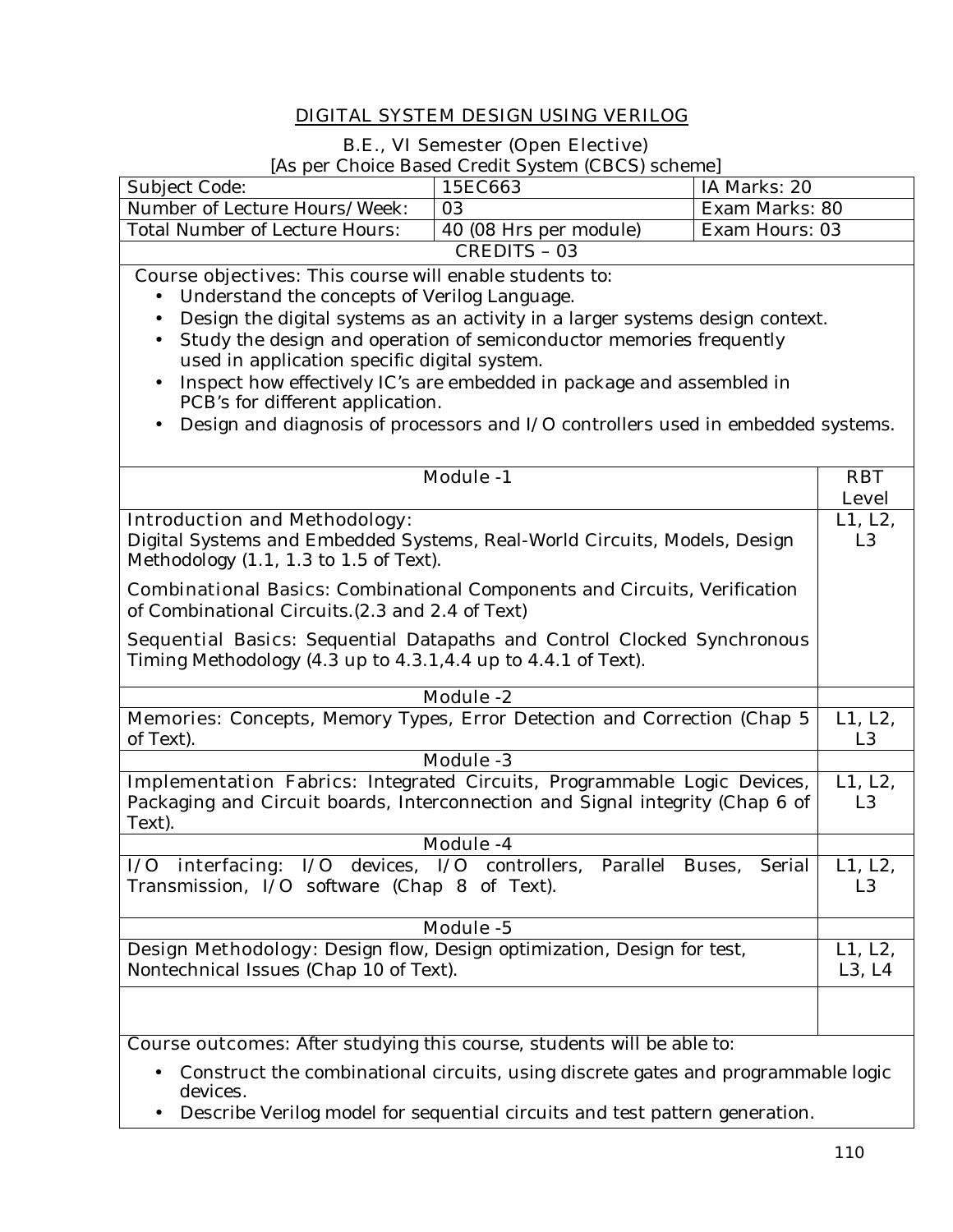- Design a semiconductor memory for specific chip design.
- Design embedded systems using small microcontrollers, larger CPUs/DSPs, or hard or soft processor cores.
- Synthesize different types of processor and I/O controllers that are used in embedded system.

#### **Question paper pattern:**

- The question paper will have ten questions.
- Each full Question consisting of 16 marks. There will be 2 full questions (with a maximum of Three sub questions from each module.
- Each full question will have sub questions covering all the topics under a module.
- The students will have to answer 5 full questions, selecting one full question from each module.

#### **Text Book:**

Peter J. Ashenden, "Digital Design: An Embedded Systems Approach Using VERILOG", Elesvier, 2010.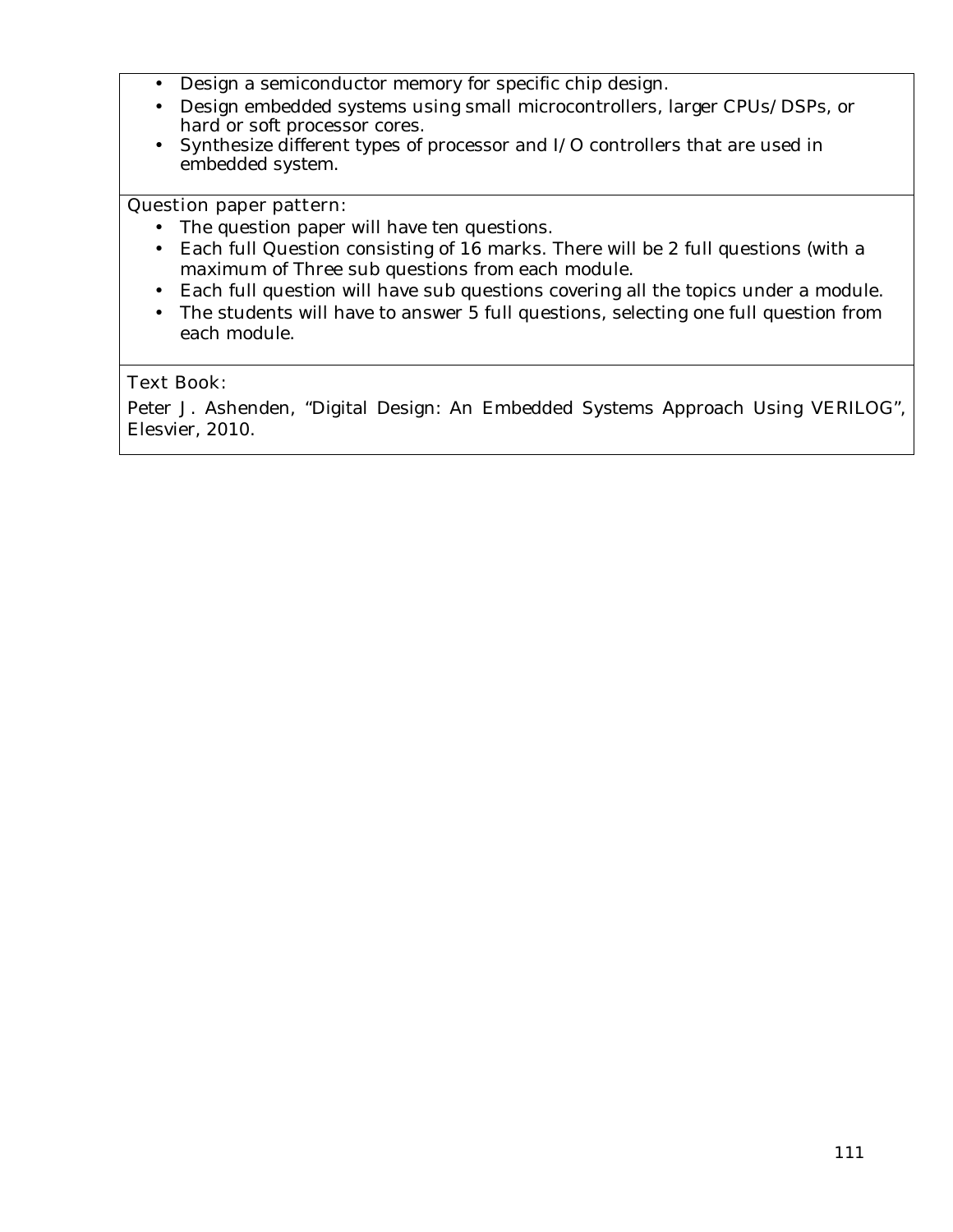# **B.E E&C SEVENTH SEMESTER SYLLABUS**

## **MICROWAVES AND ANTENNAS**

**B.E., VII Semester, Electronics &Communication Engineering** 

[As per Choice Based Credit System (CBCS) scheme]

| <b>Course Code</b>                   | 15EC71                                   | <b>IA Marks</b>   | 20 |
|--------------------------------------|------------------------------------------|-------------------|----|
| <b>Number of Lecture Hours/Week</b>  | -04                                      | <b>Exam Marks</b> | 80 |
| <b>Total Number of Lecture Hours</b> | 50 (10 Hours / Module)   Exam Hours   03 |                   |    |
| <b>CREDITS - 04</b>                  |                                          |                   |    |

**Course objectives:** This course will enable students to:

- Describe the microwave properties and its transmission media
- Describe microwave devices for several applications
- Understand the basics of antenna theory
- Select antennas for specific applications

#### **Module-1**

**Microwave Tubes:** Introduction, Reflex Klystron Oscillator, Mechanism of Oscillations, Modes of Oscillations, Mode Curve (Qualitative Analysis only). (Text 1: 9.1, 9.2.2) **Microwave Transmission Lines:** Microwave Frequencies, Microwave devices, Microwave Systems, Transmission Line equations and solutions, Reflection Coefficient and Transmission Coefficient, Standing Wave and Standing Wave Ratio, Smith Chart, Single Stub matching. (Text 2: 0.1, 0.2, 0.3, 3.1, 3.2, 3.3, 3.5, 3.6 Except Double stub matching) **L1, L2** 

#### **Module-2**

**Microwave Network theory:** Symmetrical Z and Y-Parameters for Reciprocal Networks, S matrix representation of Multi-Port Networks. (Text 1: 6.1, 6.2, 6.3) **Microwave Passive Devices:** Coaxial Connectors and Adapters, Attenuators, Phase Shifters, Waveguide Tees, Magic tees. (Text 1: 6.4.2, 6.4.14, 6.4.15, 6.4.16) **L1, L2** 

#### **Module-3**

**Strip Lines:** Introduction, Micro Strip lines, Parallel Strip lines, Coplanar Strip lines, Shielded Strip Lines. (Text 2: Chapter 11)

**Antenna Basics**: Introduction, Basic Antenna Parameters, Patterns, Beam Area, Radiation Intensity, Beam Efficiency, Directivity and Gain, Antenna Apertures, Effective Height, Bandwidth, Radio Communication Link, Antenna Field Zones & Polarization. (Text 3: 2.1- 2.11, 2.13,2.15) **L1, L2, L3**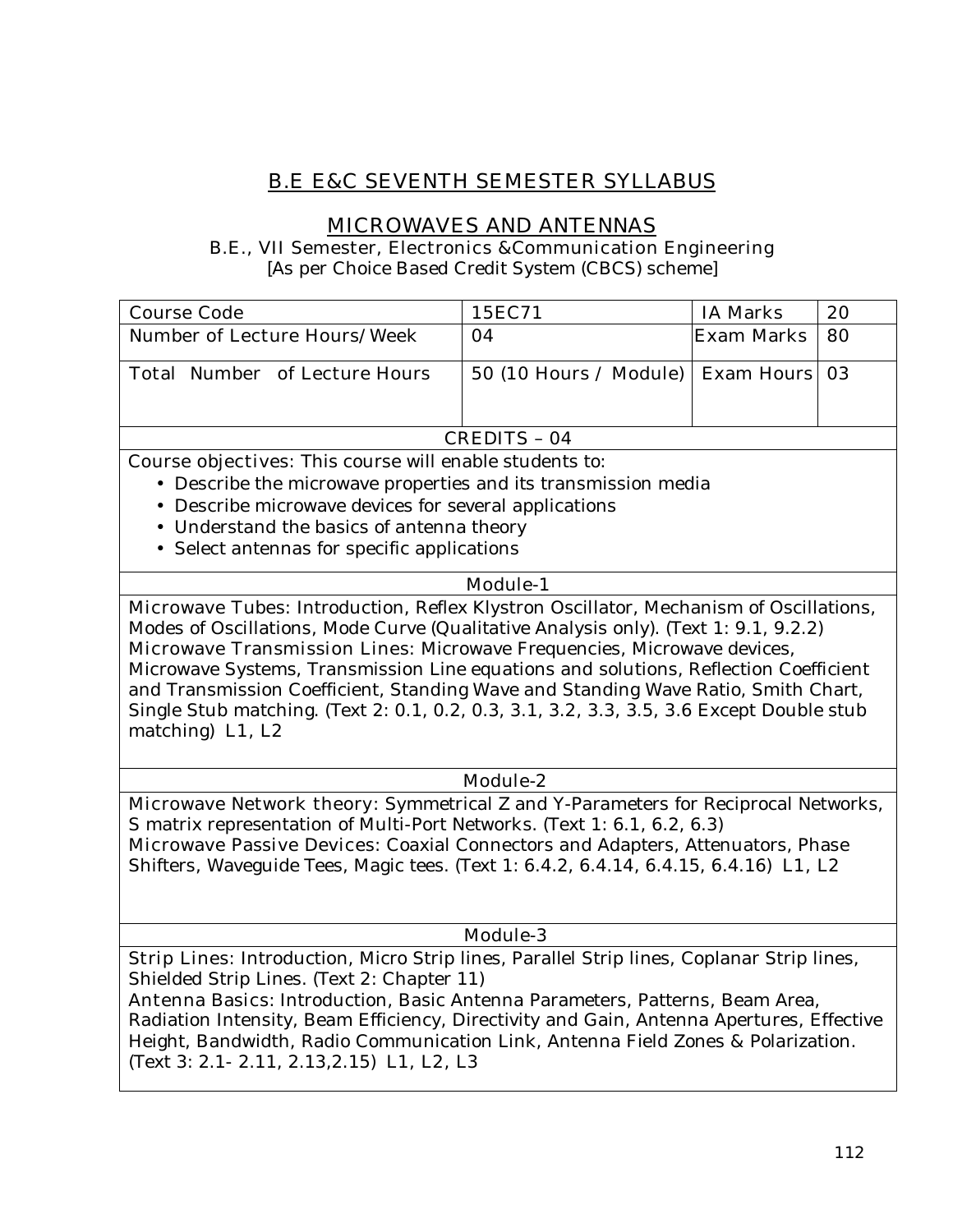#### **Module-4**

**Point Sources and Arrays**: Introduction, Point Sources, Power Patterns, Power Theorem, Radiation Intensity, Field Patterns, Phase Patterns, Arrays of Two Isotropic Point Sources, Pattern Multiplication, Linear Arrays of n Isotropic Point Sources of equal Amplitude and Spacing.(Text 3: 5.1 – 5.10,5.13)

**Electric Dipoles:** Introduction, Short Electric Dipole, Fields of a Short Dipole (General and Far Field Analyses), Radiation Resistance of a Short Dipole, Thin Linear Antenna (Field Analyses), Radiation Resistances of Lambda/2 Antenna. (Text 3: 6.1 -6.6) **L1, L2, L3, L4** 

#### **Module-5**

**Loop and Horn Antenna:** Introduction, Small loop, Comparison of Far fields of Small Loop and Short Dipole, The Loop Antenna General Case, Far field Patterns of Circular Loop Antenna with Uniform Current, Radiation Resistance of Loops, Directivity of Circular Loop Antennas with Uniform Current, Horn antennas Rectangular Horn Antennas.(Text 3: 7.1-7.8, 7.19, 7.20)

**Antenna Types:** Helical Antenna, Helical Geometry, Practical Design Considerations of Helical Antenna, Yagi-Uda array, Parabola General Properties, Log Periodic Antenna. (Text 3: 8.3, 8.5, 8.8, 9.5, 11.7) **L1, L2, L3** 

**Course Outcomes:** At the end of the course, students will be able to:

- Describe the use and advantages of microwave transmission
- Analyze various parameters related to microwave transmission lines and waveguides
- Identify microwave devices for several applications
- Analyze various antenna parameters necessary for building an RF system
- Recommend various antenna configurations according to the applications

#### **Text Books:**

- 1. **Microwave Engineering**  Annapurna Das, Sisir K Das TMH Publication, 2nd, 2010.
- 2. **Microwave Devices and circuits** Liao, Pearson Education.
- 3. **Antennas and Wave Propagation,** John D. Krauss, Ronald J Marhefka and Ahmad S Khan, 4<sup>th</sup> Special Indian Edition, McGraw- Hill Education Pvt. Ltd., 2010.

#### **Reference Books:**

- 1.**Microwave Engineering**  David M Pozar, John Wiley India Pvt. Ltd. 3rdEdn, 2008.
- 2.**Microwave Engineering**  Sushrut Das, Oxford Higher Education, 2ndEdn, 2015.
- 3.**Antennas and Wave Propagation** Harish and Sachidananda: Oxford University Press, 2007.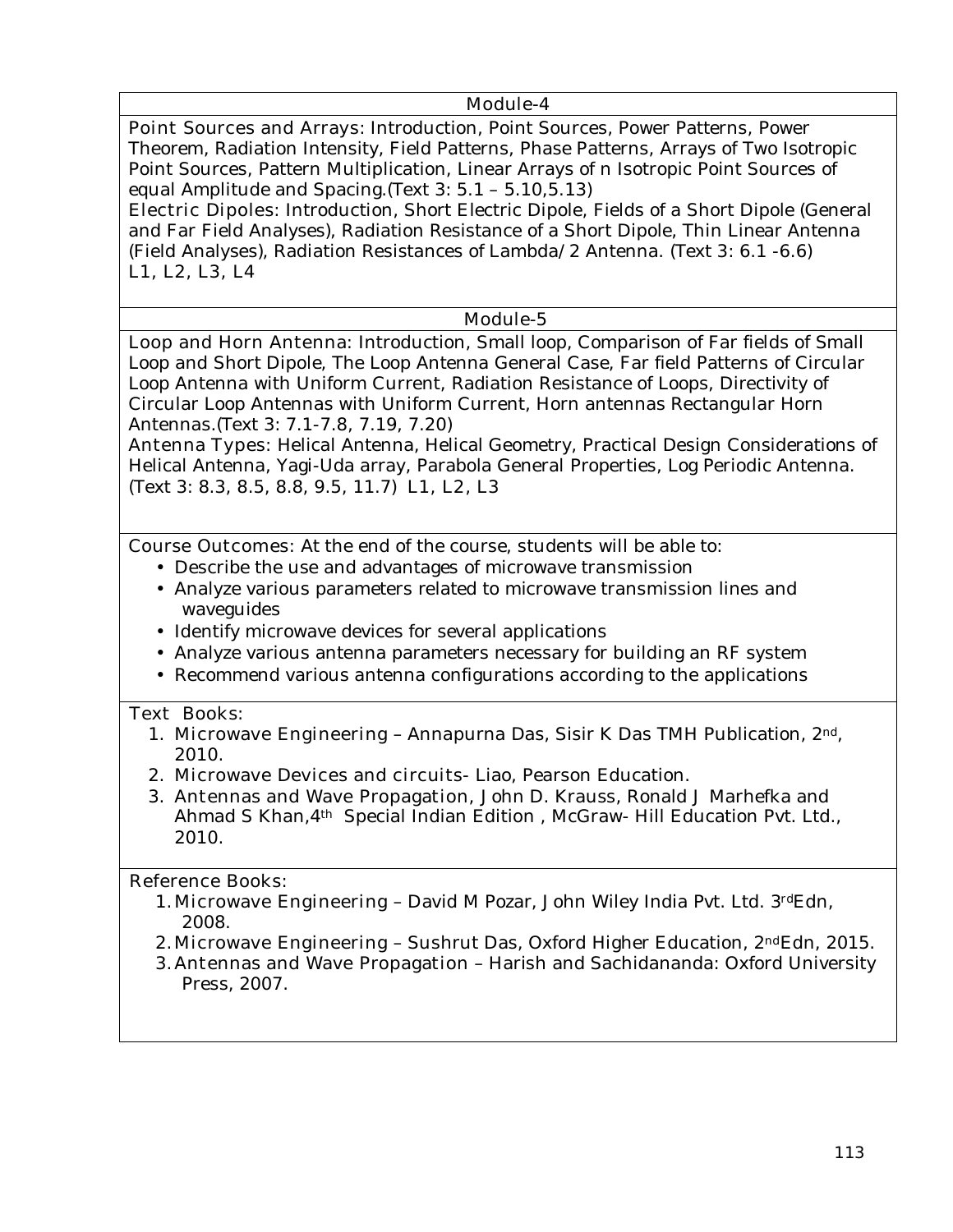## **DIGITAL IMAGE PROCESSING B.E., VII Semester, Electronics & Communication Engineering**

[As per Choice Based Credit System (CBCS) scheme]

| Subject Code                   | 15EC72  | IA Marks          | 20 |
|--------------------------------|---------|-------------------|----|
| Number of Lecture              | 04      | Exam Marks        | 80 |
| Hours/Week                     |         |                   |    |
| Total Number of 50 (10 Hours / |         | <b>Exam Hours</b> | 03 |
| Lecture Hours                  | Module) |                   |    |
| CREDITS - 04                   |         |                   |    |

**Course Objectives:** The objectives of this course are to:

- Understand the fundamentals of digital image processing
- Understand the image transform used in digital image processing
- Understand the image enhancement techniques used in digital image processing
- Understand the image restoration techniques and methods used in digital image processing
- Understand the Morphological Operations and Segmentation used in digital image processing

| <b>Module-1</b>                                                                                                                                                                                                                                                                                                                                                                                                                                                                                                                                 | <b>RBT</b> Level          |
|-------------------------------------------------------------------------------------------------------------------------------------------------------------------------------------------------------------------------------------------------------------------------------------------------------------------------------------------------------------------------------------------------------------------------------------------------------------------------------------------------------------------------------------------------|---------------------------|
| <b>Digital Image Fundamentals:</b> What is Digital Image Processing?, Origins<br>of Digital Image Processing, Examples of fields that use DIP, Fundamental<br>Steps in Digital Image Processing, Components of an Image Processing<br>System, Elements of Visual Perception, Image Sensing and Acquisition,<br>Image Sampling and Quantization, Some Basic Relationships Between<br>Pixels, Linear and Nonlinear Operations.<br>[Text: Chapter 1 and Chapter 2: Sections 2.1 to 2.5, 2.6.2]                                                     | L1, L2                    |
| Module-2                                                                                                                                                                                                                                                                                                                                                                                                                                                                                                                                        |                           |
| Spatial Domain: Some Basic Intensity Transformation Functions,<br>Histogram Processing, Fundamentals of Spatial Filtering, Smoothing<br>Spatial Filters, Sharpening Spatial Filters<br>Frequency Domain: Preliminary Concepts, The Discrete<br>Fourier<br>Transform (DFT) of Two Variables, Properties of the 2-D DFT, Filtering in<br>the Frequency Domain, Image Smoothing and Image Sharpening Using<br>Frequency Domain Filters, Selective Filtering.<br>[Text: Chapter 3: Sections 3.2 to 3.6 and Chapter 4: Sections 4.2, 4.5 to<br>4.10] | L1, L2,<br>L <sub>3</sub> |
| <b>Module-3</b>                                                                                                                                                                                                                                                                                                                                                                                                                                                                                                                                 |                           |
| <b>Restoration:</b> Noise models, Restoration in the Presence of Noise Only<br>using Spatial Filtering and Frequency Domain Filtering, Linear, Position-<br>Invariant Degradations, Estimating the Degradation Function, Inverse<br>Filtering, Minimum Mean Square Error (Wiener) Filtering, Constrained<br>Least Squares Filtering.<br>[Text: Chapter 5: Sections 5.2, to 5.9]                                                                                                                                                                 | L1, L2,<br>L <sub>3</sub> |
| <b>Module-4</b>                                                                                                                                                                                                                                                                                                                                                                                                                                                                                                                                 |                           |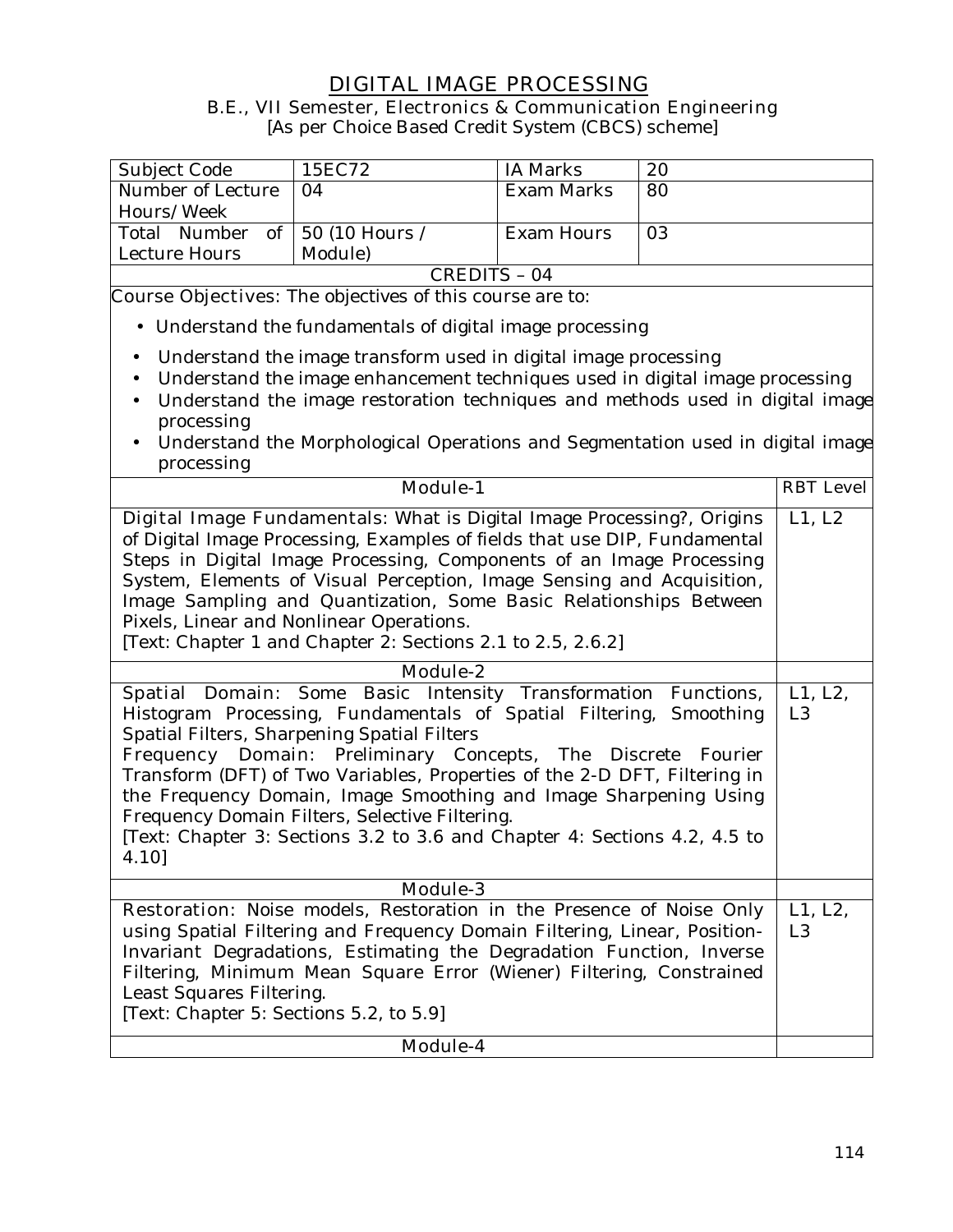| <b>Color Image Processing:</b> Color Fundamentals, Color Models, Pseudocolor<br>Image Processing. | L1, L2,<br>L <sub>3</sub> |  |  |
|---------------------------------------------------------------------------------------------------|---------------------------|--|--|
| Wavelets: Background, Multiresolution Expansions.                                                 |                           |  |  |
| Morphological Image Processing: Preliminaries, Erosion and Dilation,                              |                           |  |  |
| Opening and Closing, The Hit-or-Miss Transforms, Some Basic                                       |                           |  |  |
| Morphological Algorithms.                                                                         |                           |  |  |
| [Text: Chapter 6: Sections 6.1 to 6.3, Chapter 7: Sections 7.1 and 7.2,                           |                           |  |  |
| Chapter 9: Sections 9.1 to 9.5]                                                                   |                           |  |  |
| Module-5                                                                                          |                           |  |  |
| Segmentation: Point, Line, and Edge Detection, Thresholding, Region-                              | L1,<br>$L2$ ,             |  |  |
| Based Segmentation, Segmentation Using Morphological Watersheds.                                  | L <sub>3</sub>            |  |  |
| Representation and Description: Representation, Boundary descriptors.                             |                           |  |  |
| [Text: Chapter 10: Sections 10.2, to 10.5 and Chapter 11: Sections 11.1                           |                           |  |  |
| and 11.2]                                                                                         |                           |  |  |
|                                                                                                   |                           |  |  |
| <b>Course Outcomes:</b> At the end of the course students should be able to:                      |                           |  |  |
| Understand image formation and the role human visual system plays in<br>$\bullet$                 |                           |  |  |
| perception of gray and color image data.                                                          |                           |  |  |
| Apply image processing techniques in both the spatial and frequency (Fourier)                     |                           |  |  |
| domains.                                                                                          |                           |  |  |
| Design image analysis techniques in the form of image segmentation and to                         |                           |  |  |
| evaluate the Methodologies for segmentation.                                                      |                           |  |  |
| Conduct independent study and analysis of Image Enhancement techniques.<br>$\bullet$              |                           |  |  |
| <b>Question paper pattern:</b>                                                                    |                           |  |  |
| The question paper will have ten questions.<br>$\bullet$                                          |                           |  |  |
| Each full question consists of 16 marks.<br>$\bullet$                                             |                           |  |  |
| There will be 2 full questions (with a maximum of Three sub questions) from each<br>$\bullet$     |                           |  |  |
| module.                                                                                           |                           |  |  |
| Each full question will have sub questions covering all the topics under a module.<br>$\bullet$   |                           |  |  |
| The students will have to answer 5 full questions, selecting one full question from               |                           |  |  |
| each module.                                                                                      |                           |  |  |
|                                                                                                   |                           |  |  |
| <b>Text Book:</b>                                                                                 |                           |  |  |
| Digital Image Processing-Rafel C Gonzalez and Richard E. Woods, PHI 3rd                           |                           |  |  |
| Edition 2010.                                                                                     |                           |  |  |
| <b>Reference Books:</b>                                                                           |                           |  |  |
| Digital Image Processing- S. Jayaraman, S. Esakkirajan, T. Veerakumar, Tata<br>1.                 |                           |  |  |
| McGraw Hill 2014.                                                                                 |                           |  |  |
| 2. Fundamentals of Digital Image Processing-A. K. Jain, Pearson 2004.                             |                           |  |  |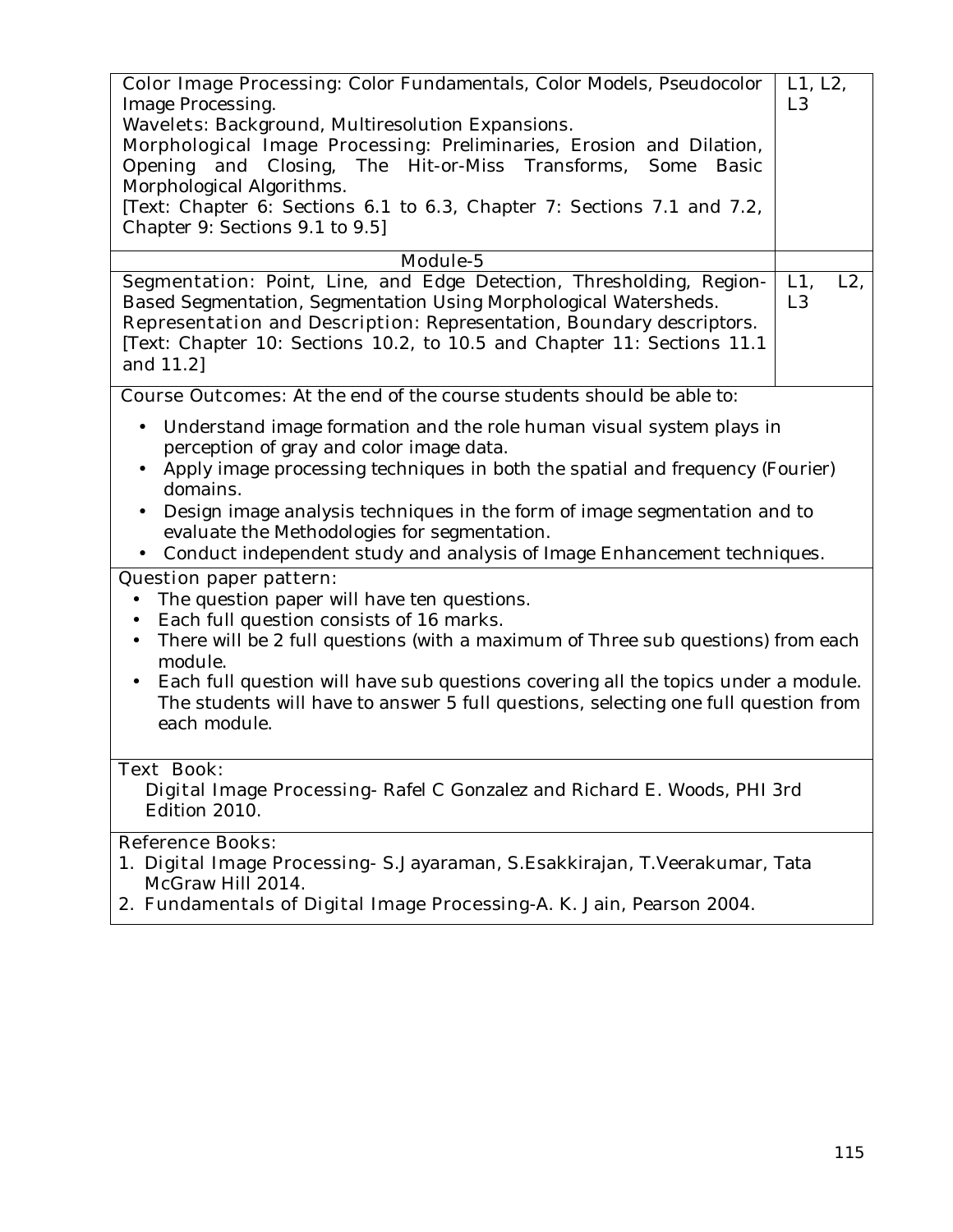# **POWER ELECTRONICS**

**B.E., VII Semester, Electronics & Communication Engineering** 

[As per Choice Based Credit System (CBCS) scheme]

|                              | [As per Choice Based Credit System (CBCS) scheme]                                         |                   |         |
|------------------------------|-------------------------------------------------------------------------------------------|-------------------|---------|
|                              | <b>POWER ELECTRONICS</b>                                                                  |                   |         |
|                              | <b>B.E., VII Semester, Electronics &amp; Communication Engineering</b>                    |                   |         |
|                              | [As per Choice Based Credit System (CBCS) Scheme]                                         |                   |         |
| <b>Course Code</b>           | 15EC73                                                                                    | <b>IA Marks</b>   | 20      |
| <b>Number of Lecture</b>     | 04                                                                                        | <b>Exam Marks</b> | 80      |
| <b>Hours/Week</b>            |                                                                                           |                   |         |
| <b>Total Number</b><br>of    | 50 (10 Hours / Module)                                                                    | <b>Exam Hours</b> | 03      |
| <b>Lecture Hours</b>         |                                                                                           |                   |         |
|                              | <b>CREDITS - 04</b>                                                                       |                   |         |
|                              | <b>Course Objectives:</b> This course will enable students to:                            |                   |         |
|                              |                                                                                           |                   |         |
|                              | Understand the construction and working of various power devices.                         |                   |         |
| $\bullet$                    | Study and analysis of thyristor circuits with different triggering conditions.            |                   |         |
| $\bullet$                    | Learn the applications of power devices in controlled rectifiers, converters and          |                   |         |
| inverters.                   |                                                                                           |                   |         |
| $\bullet$                    | Study of power electronics circuits under various load conditions.                        |                   |         |
|                              | <b>Module-1</b>                                                                           |                   |         |
|                              | Introduction - Applications of Power Electronics, Power Semiconductor Devices, Control    |                   |         |
|                              | Characteristics of Power Devices, types of Power Electronic Circuits, Peripheral Effects. |                   |         |
|                              | Power Transistors: Power BJTs: Steady state characteristics. Power MOSFETs: device        |                   |         |
|                              | operation, switching characteristics, IGBTs: device operation, output and transfer        |                   |         |
|                              | characteristics, $di/dt$ and $dv/dt$ limitations. (Text 1) L1, L2                         |                   |         |
|                              | <b>Module-2</b>                                                                           |                   |         |
|                              | Thyristors - Introduction, Principle of Operation of SCR, Static Anode-Cathode            |                   |         |
|                              |                                                                                           |                   |         |
|                              | Characteristics of SCR, Two transisitor model of SCR, Gate Characteristics of SCR,        |                   |         |
|                              | Turn-ON Methods, Turn-OFF Mechanism, Turn-OFF Methods: Natural and Forced                 |                   |         |
|                              | Commutation - Class A and Class B types, Gate Trigger Circuit: Resistance Firing          |                   |         |
|                              | Circuit, Resistance capacitance firing circuit, UJT Firing Circuit. (Text 2) L1, L2, L3   |                   |         |
|                              | <b>Module-3</b>                                                                           |                   |         |
|                              | Controlled Rectifiers - Introduction, Principle of Phase-Controlled Converter Operation,  |                   |         |
|                              | Single-Phase Full Converter with RL Load, Single-Phase Dual Converters, Single-Phase      |                   |         |
| Semi Converter with RL load. |                                                                                           |                   |         |
|                              | AC Voltage Controllers - Introduction, Principles of ON-OFF Control, Principle of Phase   |                   |         |
|                              | Control, Single phase controllers with resistive and inductive loads. (Text 1)            |                   | L1, L2, |
| L <sub>3</sub>               |                                                                                           |                   |         |
|                              | <b>Module-4</b>                                                                           |                   |         |
|                              | DC-DC Converters - Introduction, principle of step-down operation and it's analysis       |                   |         |
|                              | with RL load, principle of step-up operation, Step-up converter with a resistive load,    |                   |         |
|                              | Performance parameters, Converter classification, Switching mode regulators: Buck         |                   |         |
|                              | regulator, Boost regulator, Buck-Boost Regulators, Chopper circuit design. (Text 1)       |                   |         |
| L1, L2                       |                                                                                           |                   |         |
|                              | Module-5                                                                                  |                   |         |
|                              | Pulse Width Modulated Inverters- Introduction, principle of operation, performance        |                   |         |
|                              | parameters, Single phase bridge inverters, voltage control of single phase inverters,     |                   |         |
|                              |                                                                                           |                   |         |

current source inverters, Variable DC-link inverter, Boost inverter, Inverter circuit design.

Static Switches: Introduction, Single phase AC switches, DC Switches, Solid state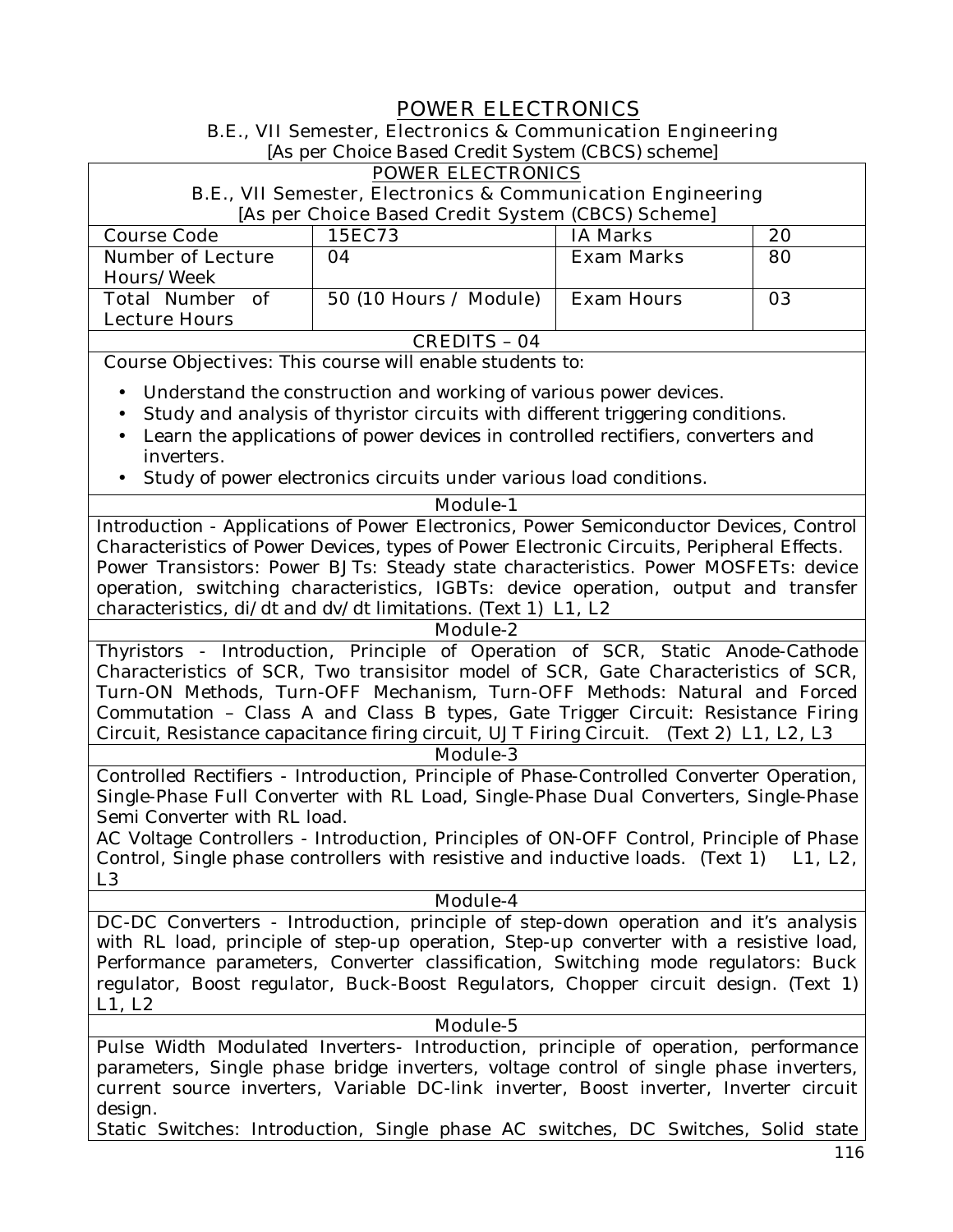relays, Microelectronic relays. (Text 1) **L1, L2**

**Course Outcomes:** At the end of the course students should be able to:

- Describe the characteristics of different power devices and identify the various applications associated with it.
- Illustrate the working of power circuit as DC-DC converter.
- Illustrate the operation of inverter circuit and static switches.
- Determine the output response of a thyristor circuit with various triggering options.
- Determine the response of controlled rectifier with resistive and inductive loads.

#### **Evaluation of Internal Assessment Marks:**

It is suggested that at least 4 experiments of Power Electronics to be conducted by the students. This activity can be considered for the evaluation of 10 marks out of 40 Continuous Internal Evaluation marks, reserved for the other activities.

#### **Text Books:**

- 1. Mohammad H Rashid, Power Electronics, Circuits, Devices and Applications, 3rd/4th Edition, Pearson Education Inc, 2014, ISBN: 978-93-325-1844-5.
- 2. M.D Singh and K B Khanchandani, Power Electronics, 2nd Edition, Tata Mc-Graw Hill, 2009, ISBN: 0070583897

#### **Reference Books:**

- 1. L. Umanand, Power Electronics, Essentials and Applications, John Wiley India Pvt. Ltd, 2009.
- 2. Dr. P. S. Bimbhra, "Power Electronics", Khanna Publishers, Delhi, 2012.
- 3. P.C. Sen, "Modern Power Electronics", S Chand & Co New Delhi, 2005.
- 4. Earl Gose, Richard Johnsonbaugh, Steve Jost, Pattern Recognition and Image Analysis, ePub eBook.

#### **MULTIMEDIA COMMUNICATION**

## **B.E., VII Semester, Electronics & Communication Engineering/ Telecommunication Engineering**

[As per Choice Based credit System (CBCS) Scheme

| Subject Code                     | 15EC741 | IA Marks   | 20 |
|----------------------------------|---------|------------|----|
| Number of Lecture                | 03      | Exam Marks | 80 |
| Hours/Week                       |         |            |    |
| Total Number of   40 (08 Hours / |         | Exam Hours | 03 |
| Lecture Hours                    | Module) |            |    |
| CREDITS - 03                     |         |            |    |

**Course objectives:** This course will enable students to:

- Gain fundamental knowledge in understanding the basics of different multimedia networks and applications.
- Understand digitization principle techniques required to analyze different media types.
- Analyze compression techniques required to compress text and image and gain knowledge of DMS.
- Analyze compression techniques required to compress audio and video.
- Gain fundamental knowledge about multimedia communication across different networks.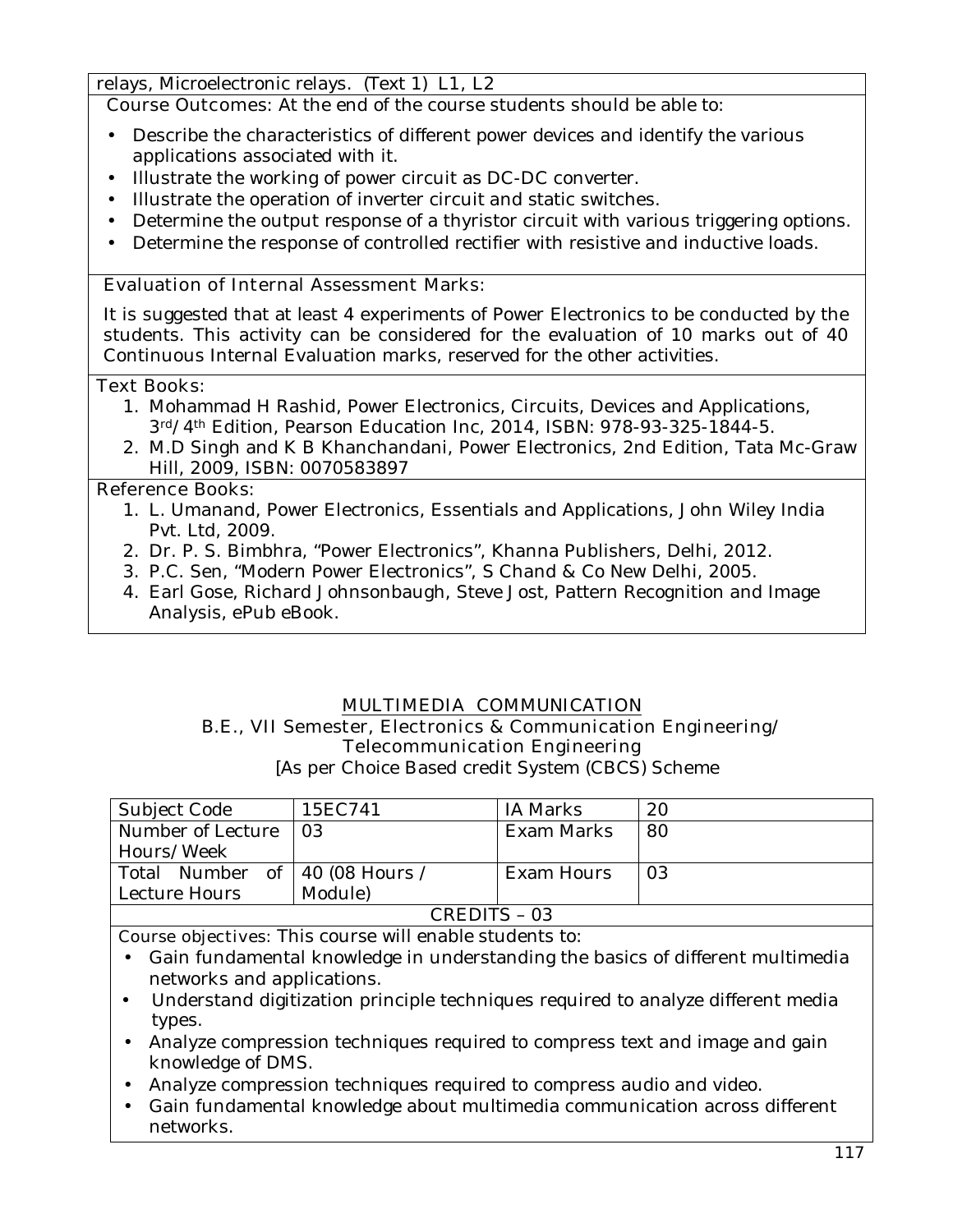| <b>Module-1</b>                                                                                                                                                                                                                                                                                                                                                                                                                                                                                                                        | <b>RBT</b> Level |  |
|----------------------------------------------------------------------------------------------------------------------------------------------------------------------------------------------------------------------------------------------------------------------------------------------------------------------------------------------------------------------------------------------------------------------------------------------------------------------------------------------------------------------------------------|------------------|--|
| <b>Multimedia Communications:</b> Introduction, Multimedia information L1, L2                                                                                                                                                                                                                                                                                                                                                                                                                                                          |                  |  |
| representation, multimedia networks, multimedia applications, Application                                                                                                                                                                                                                                                                                                                                                                                                                                                              |                  |  |
| and networking terminology. (Chap 1 of Text 1)                                                                                                                                                                                                                                                                                                                                                                                                                                                                                         |                  |  |
| <b>Module-2</b>                                                                                                                                                                                                                                                                                                                                                                                                                                                                                                                        |                  |  |
| Information Representation: Introduction, Digitization principles, Text,                                                                                                                                                                                                                                                                                                                                                                                                                                                               | L1, L2           |  |
| Images, Audio and Video (Chap 2 of Text 1)                                                                                                                                                                                                                                                                                                                                                                                                                                                                                             |                  |  |
| <b>Module-3</b>                                                                                                                                                                                                                                                                                                                                                                                                                                                                                                                        |                  |  |
| <b>Text and image compression:</b> Introduction, Compression principles, text   L1, L2, L3<br>compression, image Compression. (Chap 3 of Text 1)                                                                                                                                                                                                                                                                                                                                                                                       |                  |  |
| <b>Distributed multimedia systems:</b> Introduction, main Features of a DMS,<br>Resource management of DMS, Networking, Multimedia operating systems<br>(Chap. 4 - Sections 4.1 to 4.5 of Text 2).                                                                                                                                                                                                                                                                                                                                     |                  |  |
| <b>Module-4</b>                                                                                                                                                                                                                                                                                                                                                                                                                                                                                                                        |                  |  |
| Audio and video compression: Introduction, Audio compression, video  L1, L2, L3<br>compression, video compression principles, video compression. (Chap. 4 of<br>Text 1).                                                                                                                                                                                                                                                                                                                                                               |                  |  |
| Module-5                                                                                                                                                                                                                                                                                                                                                                                                                                                                                                                               |                  |  |
| Multimedia Communication Across Networks: Packet audio/video in the<br>environment, Video<br>transport<br>across generic<br>networks,<br>network<br>Multimedia Transport across ATM Networks (Chap. 6 - Sections 6.1, 6.2,<br>6.3 of Text 2).                                                                                                                                                                                                                                                                                          | L1, L2           |  |
| <b>Course Outcomes:</b> After studying this course, students will be able to:<br>Understand basics of different multimedia networks and applications.<br>$\bullet$<br>Understand different compression techniques to compress audio and video.<br>$\bullet$<br>Describe multimedia Communication across Networks.<br>$\bullet$<br>Analyse different media types to represent them in digital form.<br>$\bullet$<br>Compress different types of text and images using different compression<br>$\bullet$<br>techniques and analyse DMS. |                  |  |
| <b>Question paper pattern:</b><br>The question paper will have ten questions.<br>Each full question consists of 16 marks.<br>There will be 2 full questions (with a maximum of Three sub questions) from each<br>module.<br>Each full question will have sub questions covering all the topics under a module.<br>$\bullet$<br>The students will have to answer 5 full questions, selecting one full question from<br>each module.                                                                                                     |                  |  |
| <b>Text Books:</b><br>1. Fred Halsall, "Multimedia Communications", Pearson education, 2001 ISBN -<br>9788131709948.<br>2. K. R. Rao, Zoran S. Bojkovic, Dragorad A. Milovanovic, "Multimedia<br>Communication Systems", Pearson education, 2004. ISBN -9788120321458                                                                                                                                                                                                                                                                  |                  |  |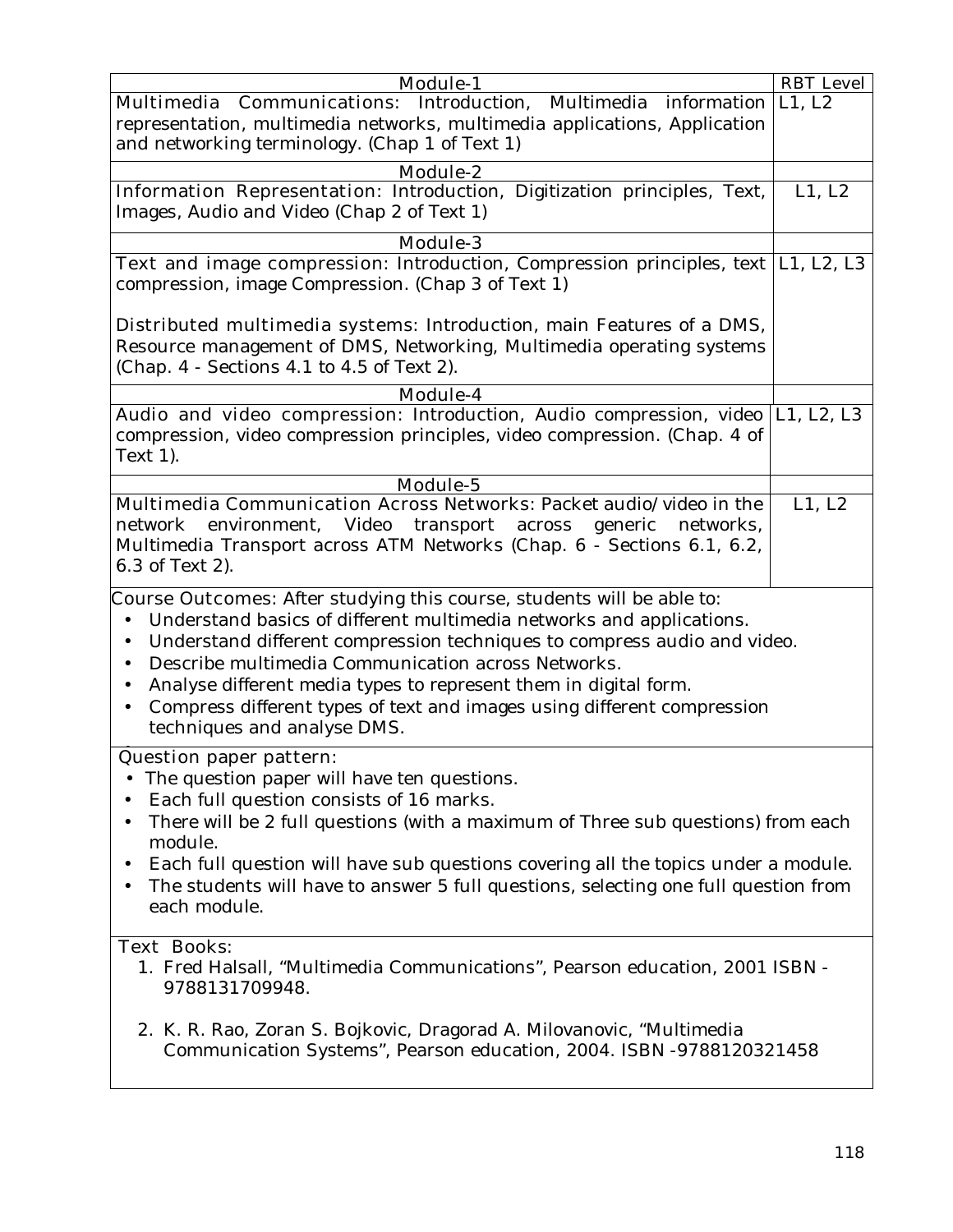## **Reference Book:**

Raifsteinmetz, Klara Nahrstedt, "Multimedia: Computing, Communications and Applications", Pearson education, 2002. ISBN -9788177584417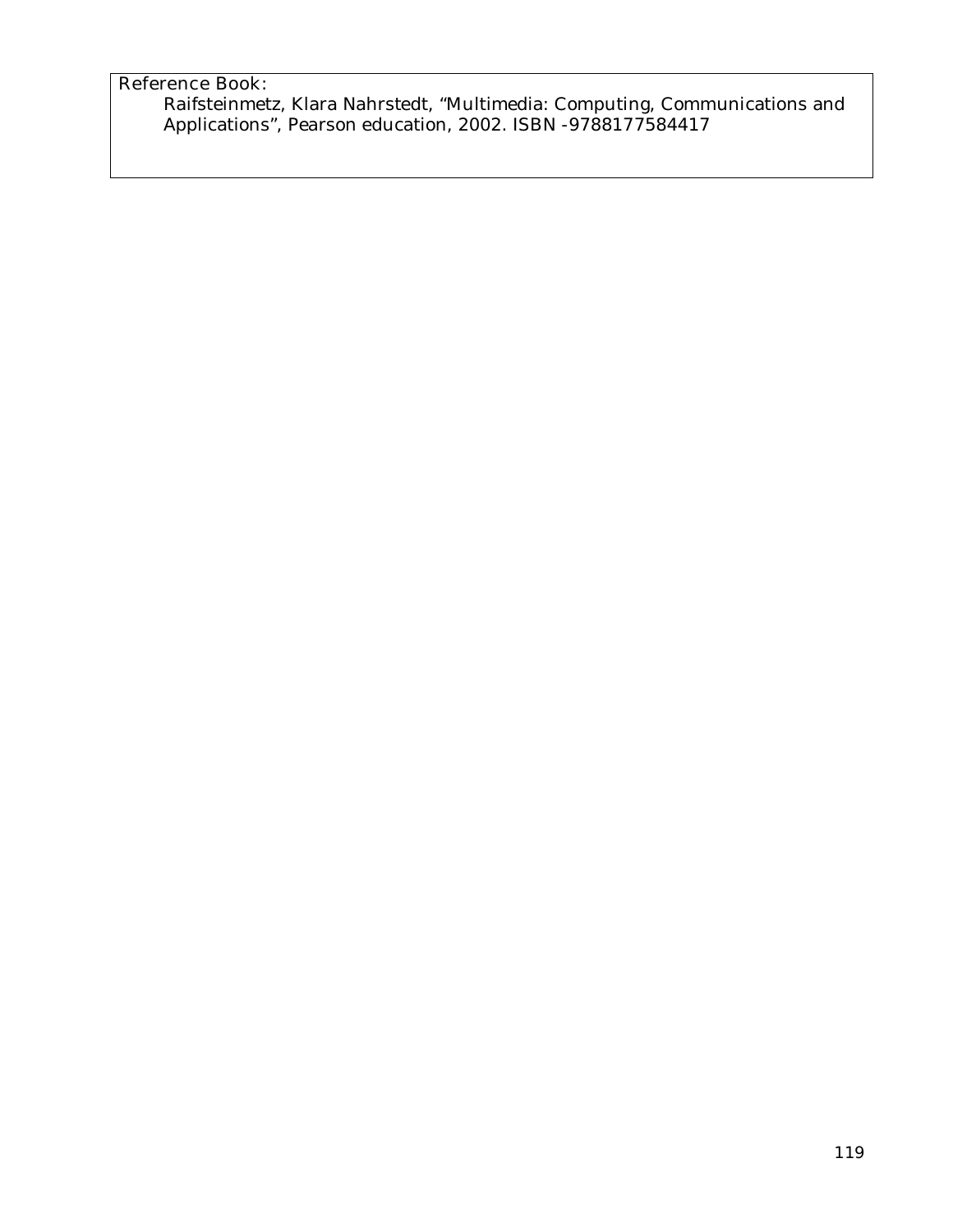#### **BIOMEDICAL SIGNAL PROCESSING B.E., VII Semester, Electronics & Communication Engineering/ Telecommunication Engineering**

[As per Choice Based Credit System (CBCS) scheme]

| <b>Subject Code</b> | 15EC742                                          | IA Marks   | 20 |
|---------------------|--------------------------------------------------|------------|----|
| Number of Lecture   | -03                                              | Exam Marks | 80 |
| Hours/Week          |                                                  |            |    |
|                     | Total Number of 40 (8 Hours / Module) Exam Hours |            | 03 |
| Lecture Hours       |                                                  |            |    |
| CREDITS - 03        |                                                  |            |    |

**Course Objectives:** The objectives of this course are to:

- Describe the origin, properties and suitable models of important biological signals such as ECG and EEG.
- Introduce students to basic signal processing techniques in analysing biological signals.
- Develop the students mathematical and computational skills relevant to the field of biomedical signal processing.
- Develop a thorough understanding on basics of ECG signal compression algorithms.
- Increase the student's awareness of the complexity of various biological phenomena and cultivate an understanding of the promises, challenges of the biomedical engineering.

| <b>Module-1</b>                                                                                                                                                                                                                                                    | <b>RBT</b> Level                   |
|--------------------------------------------------------------------------------------------------------------------------------------------------------------------------------------------------------------------------------------------------------------------|------------------------------------|
| <b>Introduction to Biomedical Signals:</b> The nature of Biomedical Signals,                                                                                                                                                                                       | L1, L2                             |
| Examples of Biomedical Signals, Objectives and difficulties in Biomedical<br>analysis.                                                                                                                                                                             |                                    |
| <b>Electrocardiography:</b> Basic electrocardiography, ECG lead systems, ECG<br>signal characteristics.                                                                                                                                                            |                                    |
| Signal Conversion :Simple signal conversion systems, Conversion                                                                                                                                                                                                    |                                    |
| requirements for biomedical signals, Signal conversion circuits (Text-1)                                                                                                                                                                                           |                                    |
| <b>Module-2</b>                                                                                                                                                                                                                                                    |                                    |
| Signal Averaging: Basics of signal averaging, signal averaging as a digital<br>filter, a typical averager, software for signal averaging, limitations of signal<br>averaging.                                                                                      | L1, L2,<br>L <sub>3</sub>          |
| <b>Adaptive Noise Cancelling:</b> Principal noise canceller model, 60-<br>Hzadaptive cancelling using a sine wave model, other applications of<br>adaptive filtering (Text-1)                                                                                      |                                    |
| <b>Module-3</b>                                                                                                                                                                                                                                                    |                                    |
| Data Compression Techniques: Turning point algorithm, AZTEC<br>algorithm, Fan algorithm, Huffman coding, data reduction algorithms The<br>Fourier transform, Correlation, Convolution, Power spectrum estimation,<br>Frequency domain analysis of the ECG (Text-1) | $L2$ ,<br>$L1$ .<br>L <sub>3</sub> |
| Module-4                                                                                                                                                                                                                                                           |                                    |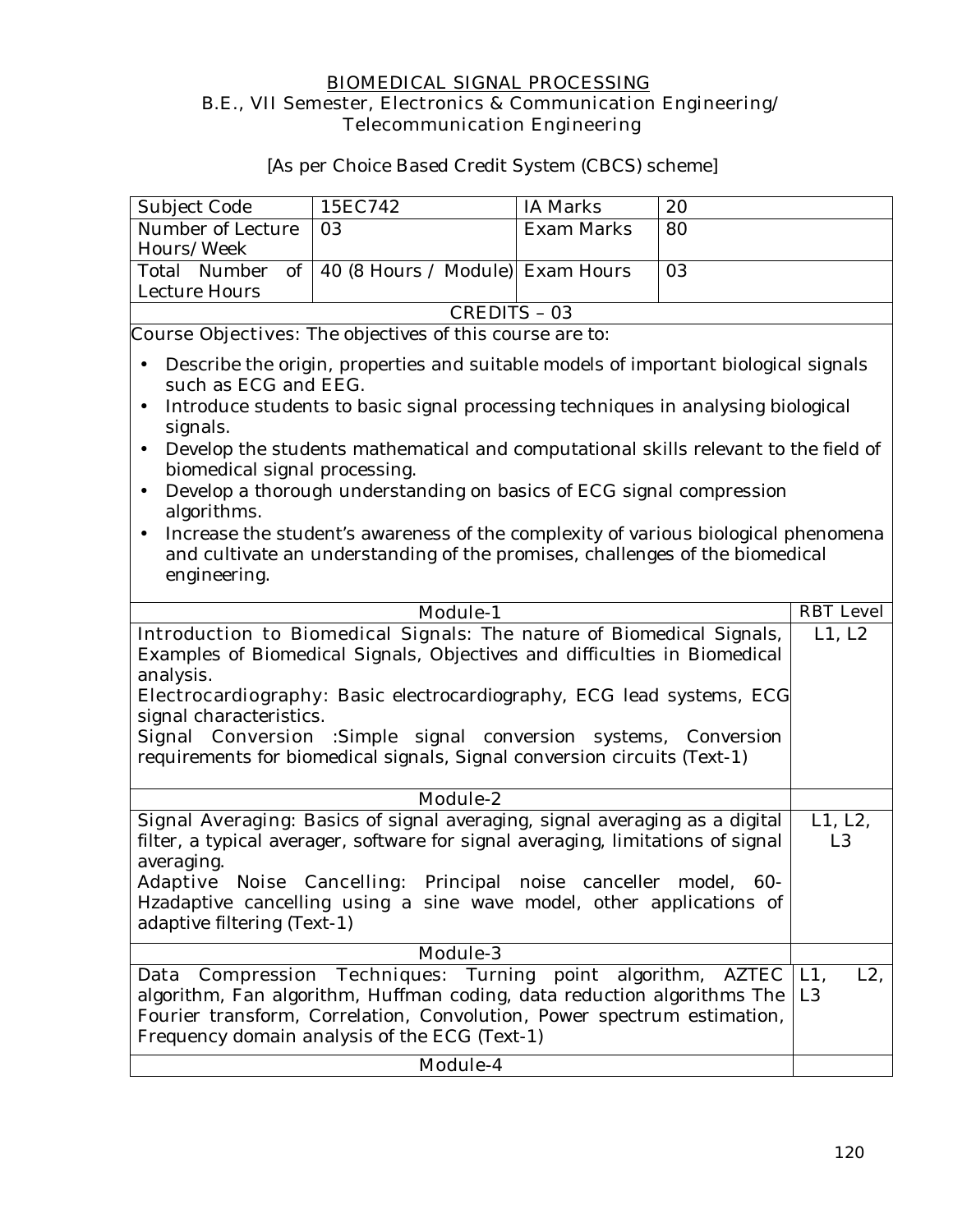| Cardiological signal processing:<br>Basic Electrocardiography, ECG data acquisition, ECG lead system, ECG<br>signal characteristics (parameters and their estimation), Analog filters,<br>ECG amplifier, and QRS detector, Power spectrum of the ECG, Bandpass<br>filtering techniques, Differentiation techniques, Template<br>matching<br>techniques, A QRS detection algorithm, Realtime ECG processing<br>algorithm, ECG interpretation, ST segment analyzer, Portable arrhythmia<br>monitor. (Text -2) | $L1$ ,<br>L <sub>3</sub> | $L2$ . |
|-------------------------------------------------------------------------------------------------------------------------------------------------------------------------------------------------------------------------------------------------------------------------------------------------------------------------------------------------------------------------------------------------------------------------------------------------------------------------------------------------------------|--------------------------|--------|
| Module-5                                                                                                                                                                                                                                                                                                                                                                                                                                                                                                    |                          |        |
| Neurological signal processing: The brain and its potentials, The<br>electrophysiological origin of brain waves, The EEG signal and its<br>characteristics (EEG rhythms, waves, and transients), Correlation.<br>Analysis of EEG channels: Detection of EEG rhythms, Template matching<br>for EEG, spike and wave detection (Text-2).                                                                                                                                                                       | $L1$ ,<br>L <sub>3</sub> | $L2$ , |
| <b>Course outcomes:</b> At the end of the course, students will be able to:                                                                                                                                                                                                                                                                                                                                                                                                                                 |                          |        |
| Possess the basic mathematical, scientific and computational skills necessary to<br>$\bullet$<br>analyse ECG and EEG signals.<br>Apply classical and modern filtering and compression techniques for ECG and<br>$\bullet$<br>EEG signals<br>Develop a thorough understanding on basics of ECG and EEG feature extraction.<br>$\bullet$                                                                                                                                                                      |                          |        |
| <b>Question paper pattern:</b>                                                                                                                                                                                                                                                                                                                                                                                                                                                                              |                          |        |
| The question paper will have ten questions.<br>$\bullet$<br>Each full question consists of 16 marks.<br>There will be 2 full questions (with a maximum of Three sub questions) from each<br>module.<br>Each full question will have sub questions covering all the topics under a module.<br>$\bullet$<br>The students will have to answer 5 full questions, selecting one full question from<br>each module.                                                                                               |                          |        |
| <b>Text Books:</b>                                                                                                                                                                                                                                                                                                                                                                                                                                                                                          |                          |        |
| 1. Biomedical Digital Signal Processing- Willis J. Tompkins, PHI 2001.<br>2. Biomedical Signal Processing Principles and Techniques- D C Reddy, McGraw-<br>Hill publications 2005                                                                                                                                                                                                                                                                                                                           |                          |        |
| ne ni                                                                                                                                                                                                                                                                                                                                                                                                                                                                                                       |                          |        |

# **Reference Book:**

**Biomedical Signal Analysis-**Rangaraj M. Rangayyan, John Wiley & Sons 2002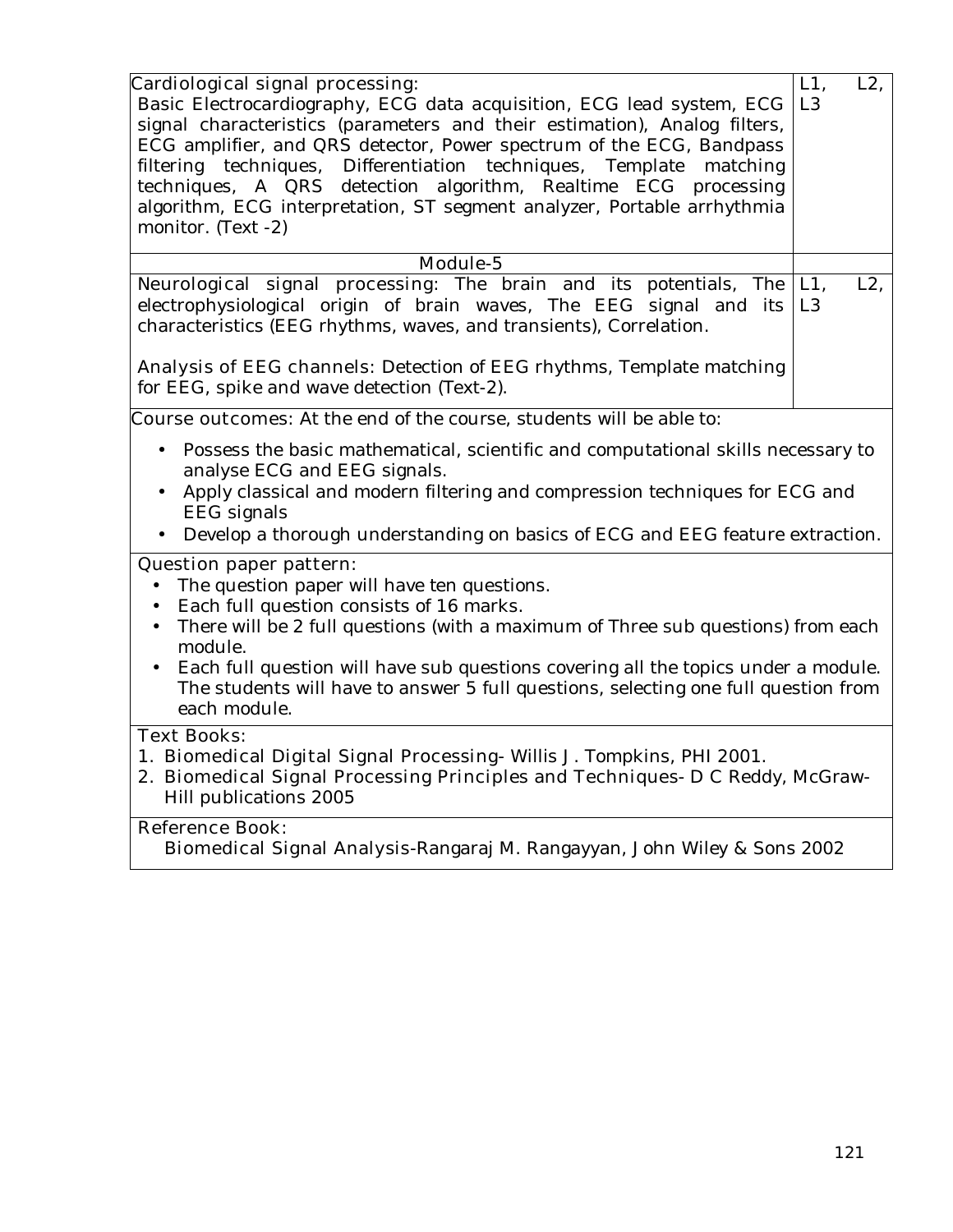## **REAL TIME SYSTEMS B.E., VII Semester, Electronics & Communication Engineering**

**/Telecommunication Engineering** 

[As per Choice Based Credit System (CBCS) scheme]

| Subject Code      | 15EC743                  | IA Marks   | 20 |
|-------------------|--------------------------|------------|----|
| Number of Lecture | 03                       | Exam marks | 80 |
| Hours/Week        |                          |            |    |
| Total Number of   | 40 (08 Hours per Module) | Exam Hours | 03 |
| Lecture Hours     |                          |            |    |
| $C$ redits – 03   |                          |            |    |

**Course Objectives:** This Course will enable students to:

- Discuss the historical background of Real-time systems and its classifications.
- Describe the concepts of computer control and hardware components for Real-Time Application.
- Discuss the languages to develop software for Real-Time Applications.
- Explain the concepts of operating system and RTS development methodologies.

| <b>Modules</b>                                                                                                                                                                                                                                                                                                                                                                                                                           | <b>RBT</b><br><b>Level</b> |
|------------------------------------------------------------------------------------------------------------------------------------------------------------------------------------------------------------------------------------------------------------------------------------------------------------------------------------------------------------------------------------------------------------------------------------------|----------------------------|
| <b>Module-1</b>                                                                                                                                                                                                                                                                                                                                                                                                                          |                            |
| Introduction to Real-Time Systems: Historical background, Elements of a<br>Computer Control System, RTS- Definition, Classification of Real-time<br>Systems, Time Constraints, Classification of Programs.                                                                                                                                                                                                                               | L1, L2                     |
| <b>Concepts of Computer Control:</b> Introduction, Sequence Control, Loop<br>Control, Supervisory Control, Centralized Computer Control, Hierarchical<br>Systems. (Text Book: 1.1 to 1.6 and 2.1 to 2.6)                                                                                                                                                                                                                                 |                            |
| Module-2                                                                                                                                                                                                                                                                                                                                                                                                                                 |                            |
| Computer Hardware Requirements for Real-Time<br><b>Applications:</b><br>Introduction, General Purpose Computer, Single Chip Microcomputers and<br>Microcontrollers, Specialized Processors, Process-Related Interfaces, Data                                                                                                                                                                                                             | L1, L2                     |
| Transfer Techniques, Communications, Standard Interface.(Text Book: 3.1 to<br>3.8                                                                                                                                                                                                                                                                                                                                                        |                            |
| <b>Module-3</b>                                                                                                                                                                                                                                                                                                                                                                                                                          |                            |
| Languages for Real-Time Applications: Introduction, Syntax Layout and<br>Readability, Declaration and Initialization of Variables and Constants,<br>Modularity and Variables, Compilation of Modular Programs, Data types,<br>Control Structures, Exception Handling, Low-level facilities, Co-routines,<br>Interrupts and Device Handling, Concurrency, Real-Time Support, Overview of<br>Real-Time Languages. (Text Book: 5.1 to 5.14) | L1, L2, L3                 |
| Module-4                                                                                                                                                                                                                                                                                                                                                                                                                                 |                            |
| Operating Systems: Introduction, Real-Time Multi-Tasking OS, Scheduling<br>Strategies, Priority Structures, Task Management, Scheduler and Real-Time<br>Clock Interrupt Handler, Memory Management, Code Sharing, Resource<br>Control, Task Co-Operation and Communication, Mutual Exclusion. (Text<br>Book: 6.1 to 6.11)                                                                                                                | L1, L2                     |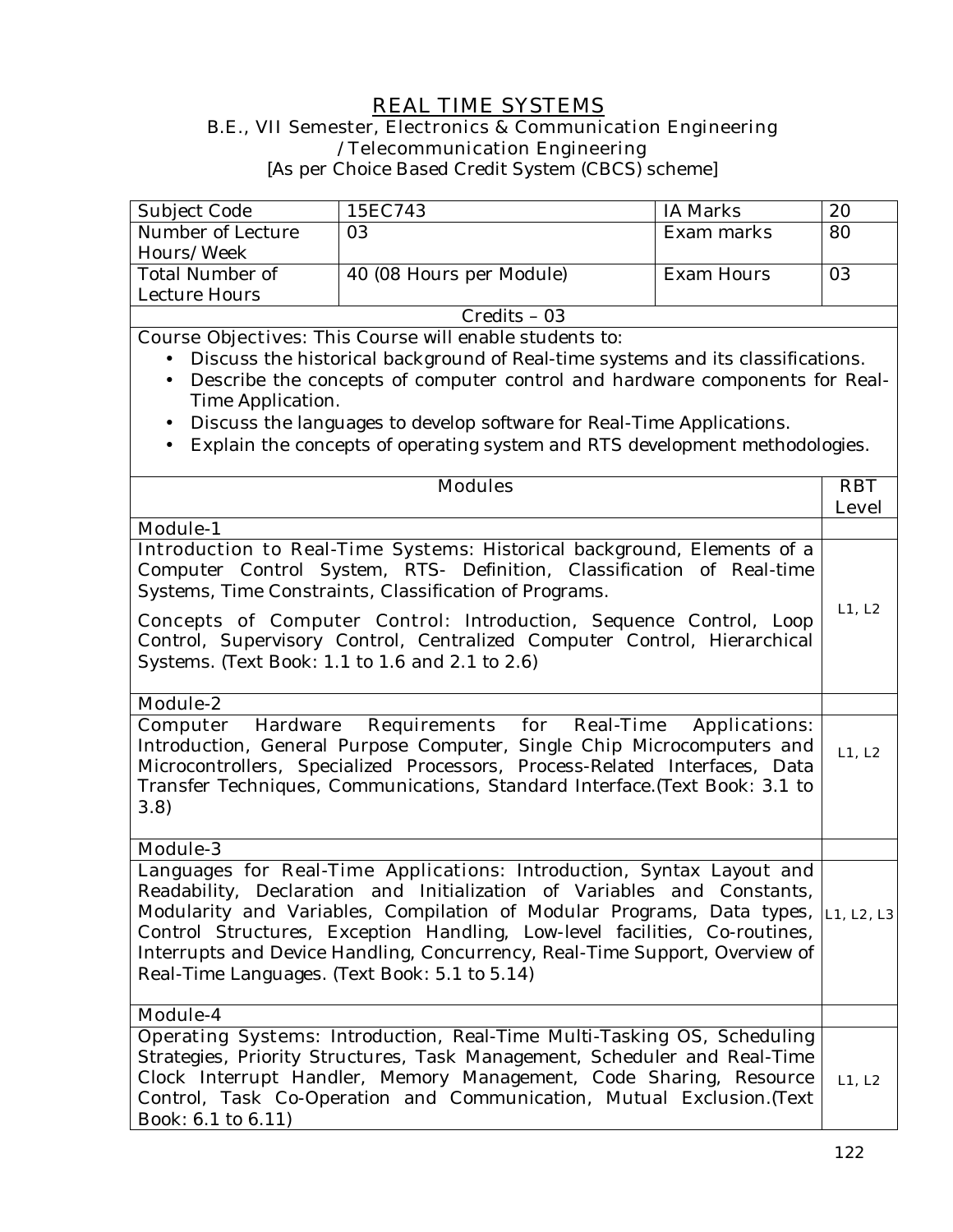| Module-5<br>Design of RTS - General Introduction: Introduction, Specification<br>Document,<br>Preliminary<br>Design,<br>Single-Program<br>Approach,<br>Foreground/Background System.<br>L1, L2, L3<br>RTS Development Methodologies: Introduction, Yourdon Methodology,<br>Ward and Mellor Method, Hately and Pirbhai Method. (Text Book: 7.1 to 7.5                                                                                                                                                      |
|-----------------------------------------------------------------------------------------------------------------------------------------------------------------------------------------------------------------------------------------------------------------------------------------------------------------------------------------------------------------------------------------------------------------------------------------------------------------------------------------------------------|
|                                                                                                                                                                                                                                                                                                                                                                                                                                                                                                           |
|                                                                                                                                                                                                                                                                                                                                                                                                                                                                                                           |
| and 8.1, 8.2, 8.4, 8.5)                                                                                                                                                                                                                                                                                                                                                                                                                                                                                   |
| <b>Course Outcomes:</b> At the end of the course, students should be able to:<br>Understand the fundamentals of Real time systems and its classifications.<br>$\bullet$<br>Understand the concepts of computer control, operating system and the suitable<br>$\bullet$<br>computer hardware requirements for real-time applications.<br>Develop the software languages to meet Real time applications.<br>$\bullet$<br>Apply suitable methodologies to design and develop Real-Time Systems.<br>$\bullet$ |
| <b>Question Paper Pattern:</b><br>The question paper will have ten questions.<br>Each full Question consisting of 16 marks<br>$\bullet$<br>There will be 2 full questions (with a maximum of Three sub questions) from<br>$\bullet$<br>each module.<br>Each full question will have sub questions covering all the topics under a<br>$\bullet$<br>module.<br>The students will have to answer 5 full questions, selecting one full question<br>from each module.                                          |
| <b>Text Book:</b>                                                                                                                                                                                                                                                                                                                                                                                                                                                                                         |
| Real-Time Computer Control, by Stuart Bennet, 2nd Edn. Pearson Education. 2008.                                                                                                                                                                                                                                                                                                                                                                                                                           |
| <b>Reference Books:</b><br>1. C.M. Krishna, Kang G. Shin, "Real -Time Systems", McGraw -Hill International<br>Editions, 1997.<br>2. Real-Time Systems Design and Analysis, Phillip. A. Laplante, second edition,<br>PHI, 2005.<br>3. Embedded Systems, Raj Kamal, Tata McGraw Hill, India, third edition, 2005.                                                                                                                                                                                           |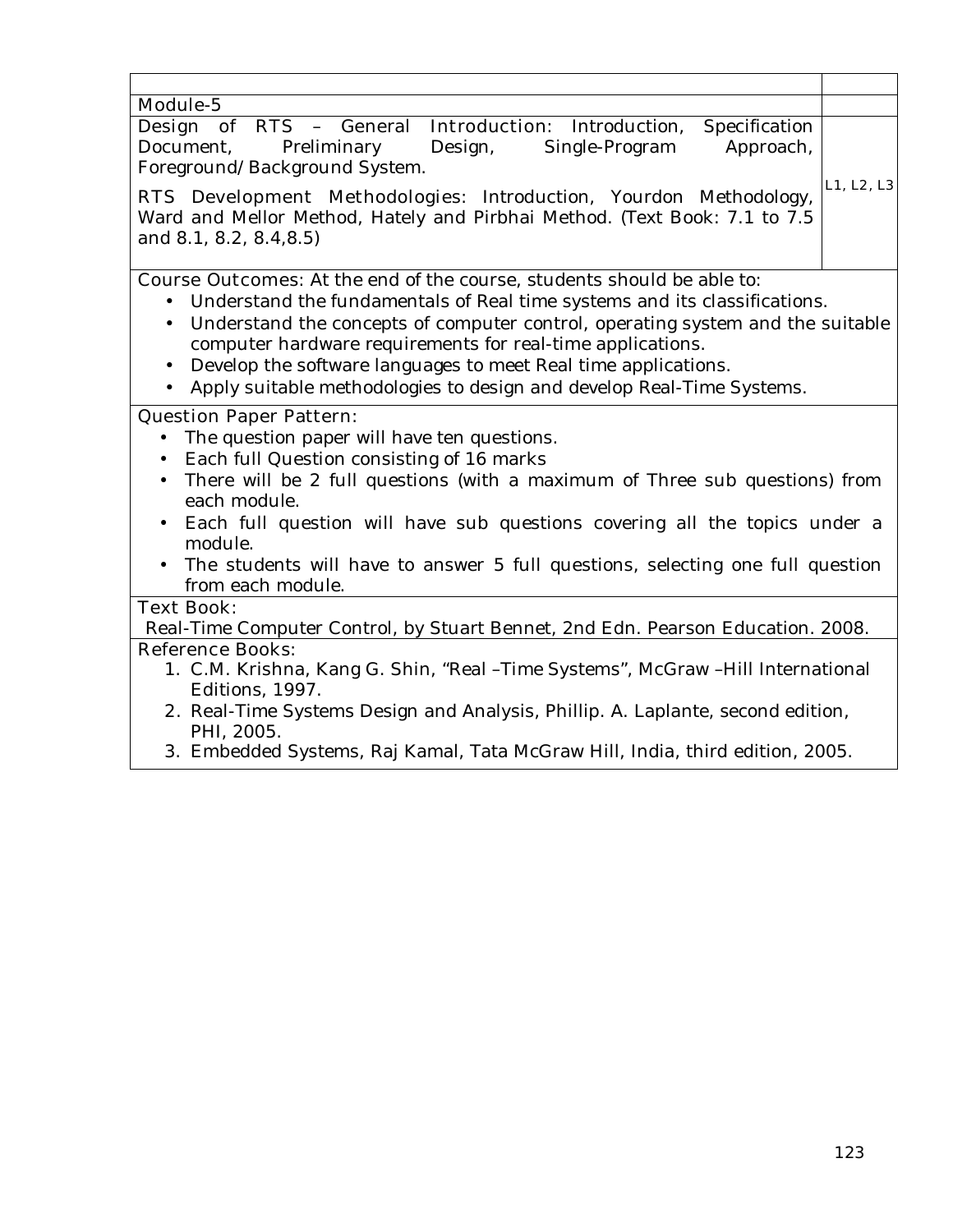## **Cryptography**

**B.E., VII Semester, Electronics & Communication Engineering** 

[As per Choice Based Credit System (CBCS) scheme]

| Subject Code                                                               | 15EC744                                                                                                                                                           | <b>IA Marks</b>   | 20               |                           |
|----------------------------------------------------------------------------|-------------------------------------------------------------------------------------------------------------------------------------------------------------------|-------------------|------------------|---------------------------|
|                                                                            |                                                                                                                                                                   |                   |                  |                           |
| Number of Lecture                                                          | 03                                                                                                                                                                | <b>Exam Marks</b> | 80               |                           |
| Hours/Week                                                                 |                                                                                                                                                                   |                   |                  |                           |
| Total Number<br>of                                                         | 40 (08 Hours /                                                                                                                                                    | <b>Exam Hours</b> | 03               |                           |
| <b>Lecture Hours</b>                                                       | Module)                                                                                                                                                           |                   |                  |                           |
|                                                                            | <b>CREDITS - 03</b>                                                                                                                                               |                   |                  |                           |
|                                                                            | <b>Course Objectives:</b> This Course will enable students to:                                                                                                    |                   |                  |                           |
| cryptography.                                                              | Enable students to understand the basics of symmetric key and public key                                                                                          |                   |                  |                           |
|                                                                            |                                                                                                                                                                   |                   |                  |                           |
| $\bullet$                                                                  | Equip students with some basic mathematical concepts and pseudorandom                                                                                             |                   |                  |                           |
|                                                                            | number generators required for cryptography.                                                                                                                      |                   |                  |                           |
| $\bullet$                                                                  | Enable students to authenticate and protect the encrypted data.                                                                                                   |                   |                  |                           |
|                                                                            | Enrich knowledge about Email, IP and Web security.                                                                                                                |                   |                  |                           |
|                                                                            |                                                                                                                                                                   | <b>Modules</b>    |                  |                           |
| <b>Module-1</b>                                                            |                                                                                                                                                                   |                   | <b>RBT</b> Level |                           |
|                                                                            | Basic Concepts of Number Theory and Finite Fields: Divisibility and                                                                                               |                   |                  | L1, L2                    |
|                                                                            | the divisibility algorithm, Euclidean algorithm, Modular arithmetic,                                                                                              |                   |                  |                           |
| Groups, Rings and Fields, Finite fields of the form GF(p), Polynomial      |                                                                                                                                                                   |                   |                  |                           |
| arithmetic, Finite fields of the form $GF(2^n)(Text 1: Chapter 3)$         |                                                                                                                                                                   |                   |                  |                           |
|                                                                            |                                                                                                                                                                   |                   |                  |                           |
| Module-2                                                                   |                                                                                                                                                                   |                   |                  |                           |
|                                                                            | <b>Classical Encryption Techniques:</b> Symmetric cipher model, Substitution<br>L1, L2<br>techniques, Transposition techniques, Steganography (Text 1: Chapter 1) |                   |                  |                           |
|                                                                            |                                                                                                                                                                   |                   |                  |                           |
|                                                                            | <b>SYMMETRIC CIPHERS:</b> Traditional Block Cipher structure, Data                                                                                                |                   |                  |                           |
|                                                                            | Encryption Standard (DES) (Text 1: Chapter 2: Section1, 2)                                                                                                        |                   |                  |                           |
|                                                                            | <b>Module-3</b>                                                                                                                                                   |                   |                  |                           |
| 4)                                                                         | <b>SYMMETRIC CIPHERS:</b> The AES Cipher. (Text 1: Chapter 4: Section 2, 3,                                                                                       |                   |                  | L1, L2,<br>L <sub>3</sub> |
|                                                                            | Pseudo-Random-Sequence Generators and Stream Ciphers: Linear                                                                                                      |                   |                  |                           |
|                                                                            | Congruential Generators, Linear Feedback Shift Registers, Design and                                                                                              |                   |                  |                           |
|                                                                            |                                                                                                                                                                   |                   |                  |                           |
| 16: Section 1, 2, 3, 4)                                                    | analysis of stream ciphers, Stream ciphers using LFSRs (Text 2: Chapter                                                                                           |                   |                  |                           |
|                                                                            |                                                                                                                                                                   |                   |                  |                           |
| Module-4                                                                   |                                                                                                                                                                   |                   |                  |                           |
| More number theory: Prime Numbers, Fermat's and Euler's theorem,           |                                                                                                                                                                   |                   | L1, L2,          |                           |
| Primality testing, Chinese Remainder theorem, discrete logarithm. (Text 1: |                                                                                                                                                                   |                   | L <sub>3</sub>   |                           |
| Chapter 7)                                                                 |                                                                                                                                                                   |                   |                  |                           |
| Principles of Public-Key Cryptosystems: The RSA algorithm, Diffie -        |                                                                                                                                                                   |                   |                  |                           |
| Hellman Key Exchange, Elliptic Curve Arithmetic, Elliptic Curve            |                                                                                                                                                                   |                   |                  |                           |
|                                                                            | Cryptography (Text 1: Chapter 8, Chapter 9: Section 1, 3, 4)                                                                                                      |                   |                  |                           |
|                                                                            | Module-5                                                                                                                                                          |                   |                  |                           |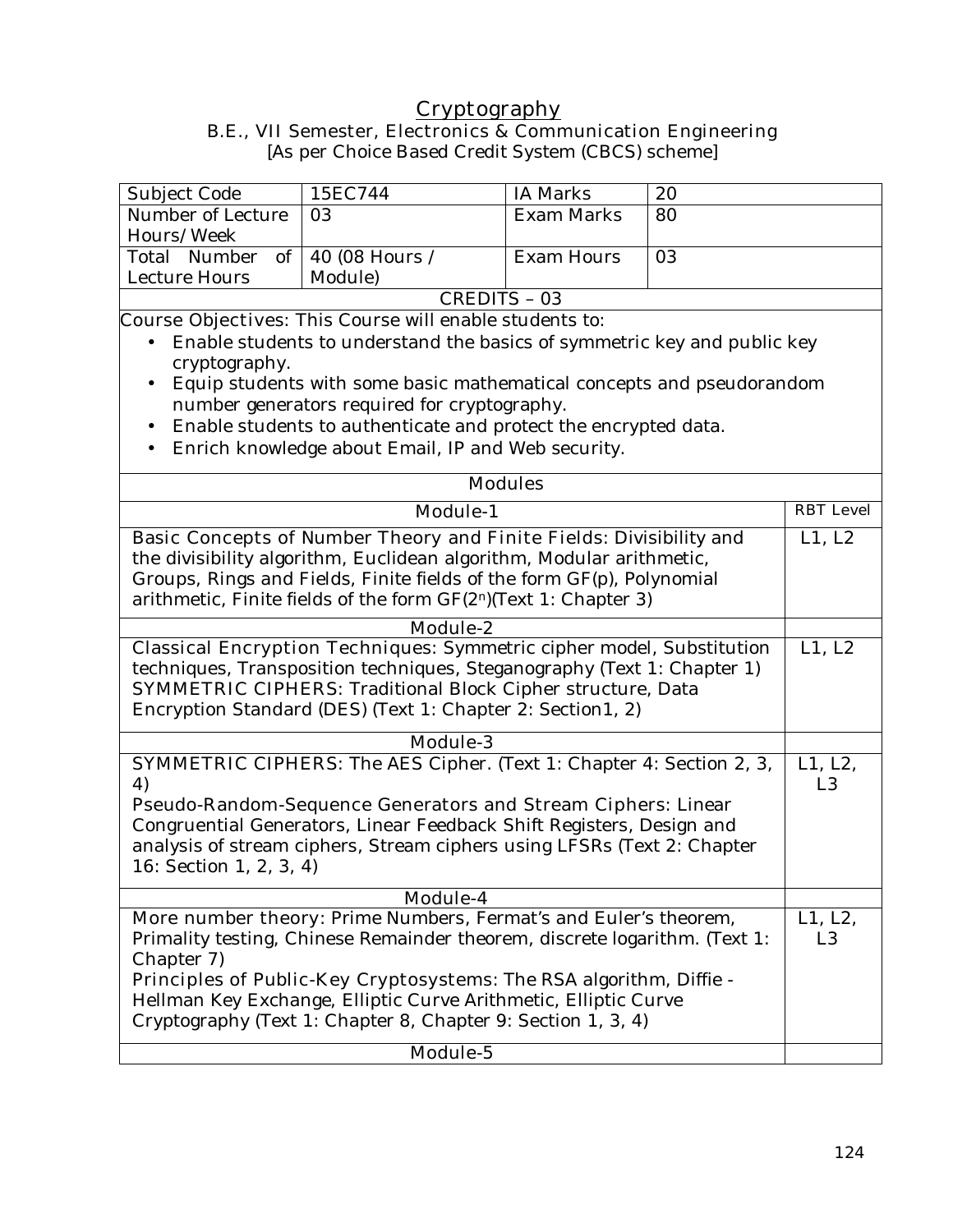| One-Way Hash Functions: Background, Snefru, N-Hash, MD4, MD5,<br>L1, L2,<br>Secure Hash Algorithm [SHA], One way hash functions using symmetric<br>L <sub>3</sub><br>block algorithms, Using public key algorithms, Choosing a one-way hash<br>functions, Message Authentication Codes. Digital Signature Algorithm,<br>Discrete Logarithm Signature Scheme (Text 2: Chapter 18: Section 18.1 to<br>18.5, 18.7, 18.11 to 18.14 and Chapter 20: Section 20.1, 20.4) |  |
|--------------------------------------------------------------------------------------------------------------------------------------------------------------------------------------------------------------------------------------------------------------------------------------------------------------------------------------------------------------------------------------------------------------------------------------------------------------------|--|
| <b>Course Outcomes:</b> After studying this course, students will be able to:<br>• Use basic cryptographic algorithms to encrypt the data.<br>Generate some pseudorandom numbers required for cryptographic<br>$\bullet$<br>applications.<br>• Provide authentication and protection for encrypted data.                                                                                                                                                           |  |
| <b>Question paper pattern:</b><br>The question paper will have 10 full questions carrying equal marks.<br>• Each full question consists of 16 marks with a maximum of Three sub questions.<br>There will be 2 full questions from each module covering all the topics of the<br>$\bullet$<br>module<br>The students will have to answer 5 full questions, selecting one full question from<br>each module.                                                         |  |
| <b>Text Books:</b><br>1. William Stallings, "Cryptography and Network Security Principles and Practice",<br>Pearson Education Inc., 6th Edition, 2014, ISBN: 978-93-325-1877-3<br>2. Bruce Schneier, "Applied Cryptography Protocols, Algorithms, and Source code in<br>C", Wiley Publications, 2 <sup>nd</sup> Edition, ISBN: 9971-51-348-X<br><b>Reference Books:</b><br>1. Cryptography and Network Security, Behrouz A. Forouzan, TMH, 2007.                   |  |
| 2. Cryptography and Network Security, Atul Kahate, TMH, 2003.                                                                                                                                                                                                                                                                                                                                                                                                      |  |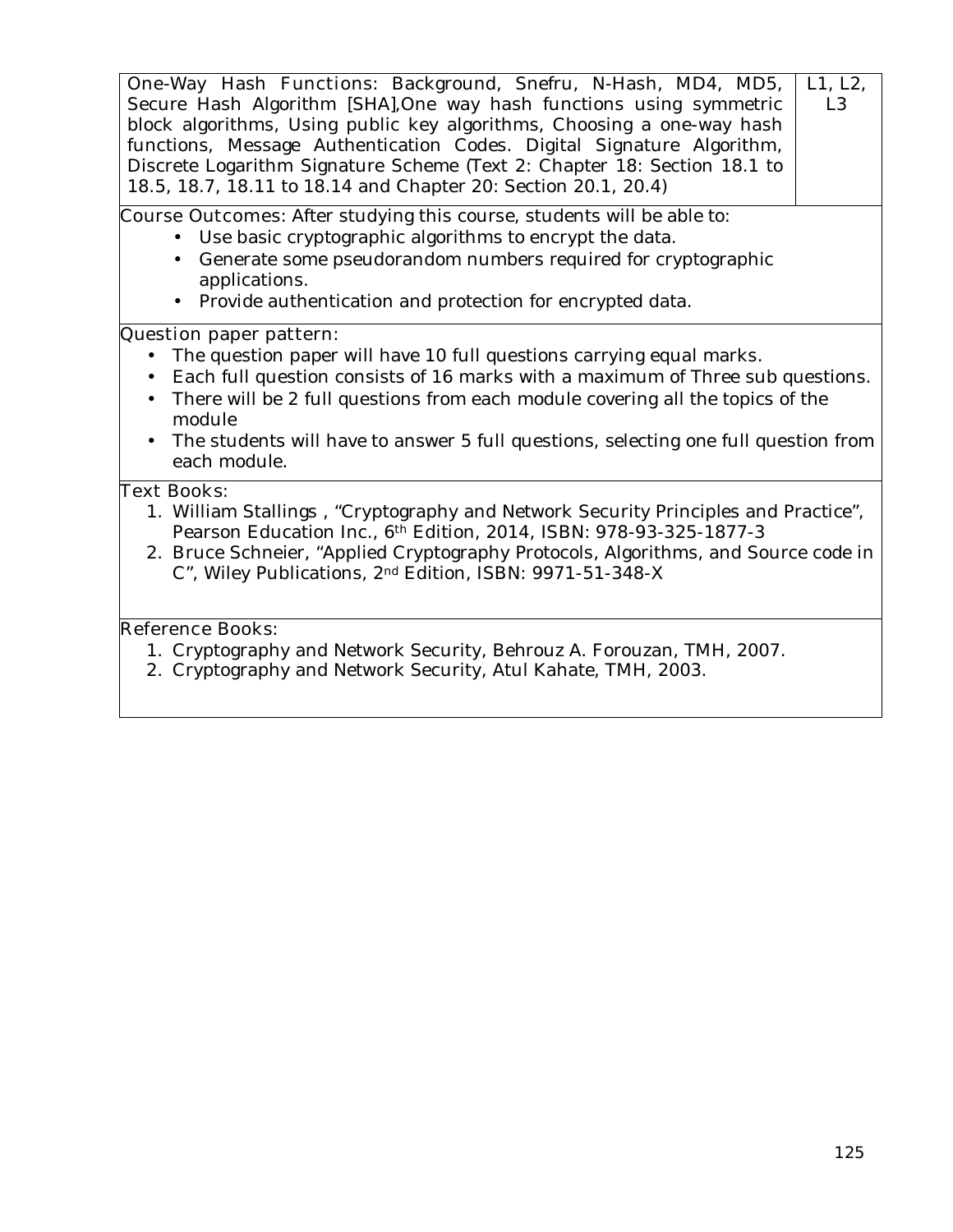## **CAD for VLSI**

# **B.E., VII Semester, Electronics & Communication Engineering**

| D.E., TH SCHICSICI, ERECTORIES & COMMUNICATION ENGINEERING |
|------------------------------------------------------------|
| [As per Choice Based Credit System (CBCS) scheme]          |
|                                                            |

| Subject Code                                                      | 15EC745                                                           | <b>IA Marks</b> | 20    |                      |  |
|-------------------------------------------------------------------|-------------------------------------------------------------------|-----------------|-------|----------------------|--|
| Number of Lecture                                                 | 03                                                                | Exam            | 80    |                      |  |
| Hours/Week                                                        |                                                                   | marks           |       |                      |  |
| <b>Total Number of</b>                                            | 40                                                                | Exam            | 03    |                      |  |
| <b>Lecture Hours</b>                                              | (8 Hours per Module)                                              | Hours           |       |                      |  |
|                                                                   | <b>CREDITS - 03</b>                                               |                 |       |                      |  |
|                                                                   | <b>Course Objectives:</b> This course will enable students to:    |                 |       |                      |  |
|                                                                   | Understand various stages of Physical design of VLSI circuits     |                 |       |                      |  |
| $\bullet$                                                         | Know about mapping a design problem to a realizable algorithm     |                 |       |                      |  |
| $\bullet$                                                         | Become aware of graph theoretic, heuristic and genetic algorithms |                 |       |                      |  |
| $\bullet$                                                         | Compare performance of different algorithms                       |                 |       |                      |  |
|                                                                   | <b>Modules</b>                                                    |                 |       | <b>RBT</b>           |  |
|                                                                   |                                                                   |                 |       | <b>Level</b>         |  |
| <b>Module 1</b>                                                   |                                                                   |                 |       |                      |  |
|                                                                   | <b>Data Structures and Basic Algorithms:</b>                      |                 |       | $\overline{L1}$ , L2 |  |
| Complexity issues and<br>terminology,<br>Basic<br>NP-Hardness.    |                                                                   |                 |       |                      |  |
| Examples - Exponential, heuristic, approximation and special      |                                                                   |                 |       |                      |  |
| cases. Basic Algorithms. Graph Algorithms for Search, spanning    |                                                                   |                 |       |                      |  |
|                                                                   | tree, shortest path, min-cut and max-cut,                         | Steiner         | tree. |                      |  |
|                                                                   | Computational Geometry Algorithms: Line sweep and extended        |                 |       |                      |  |
| line sweep methods.                                               |                                                                   |                 |       |                      |  |
| <b>Module 2</b>                                                   |                                                                   |                 |       |                      |  |
|                                                                   | Basic Data Structures. Atomic operations for layout editors,      |                 |       | L1, L2               |  |
|                                                                   | Linked list of blocks, Bin-based method, Neighbor pointers,       |                 |       |                      |  |
| corner-stitching, Multi-layer operations, Limitations of existing |                                                                   |                 |       |                      |  |
|                                                                   | data structures. Layout specification languages.                  |                 |       |                      |  |
|                                                                   |                                                                   |                 |       |                      |  |
|                                                                   | Graph algorithms for physical design: Classes of graphs in        |                 |       |                      |  |
| physical design, Relationship between graph classes, Graph        |                                                                   |                 |       |                      |  |
| problems in physical design, Algorithms for Interval graphs,      |                                                                   |                 |       |                      |  |
| permutation graphs and circle graphs.                             |                                                                   |                 |       |                      |  |
| <b>Module 3</b>                                                   |                                                                   |                 |       |                      |  |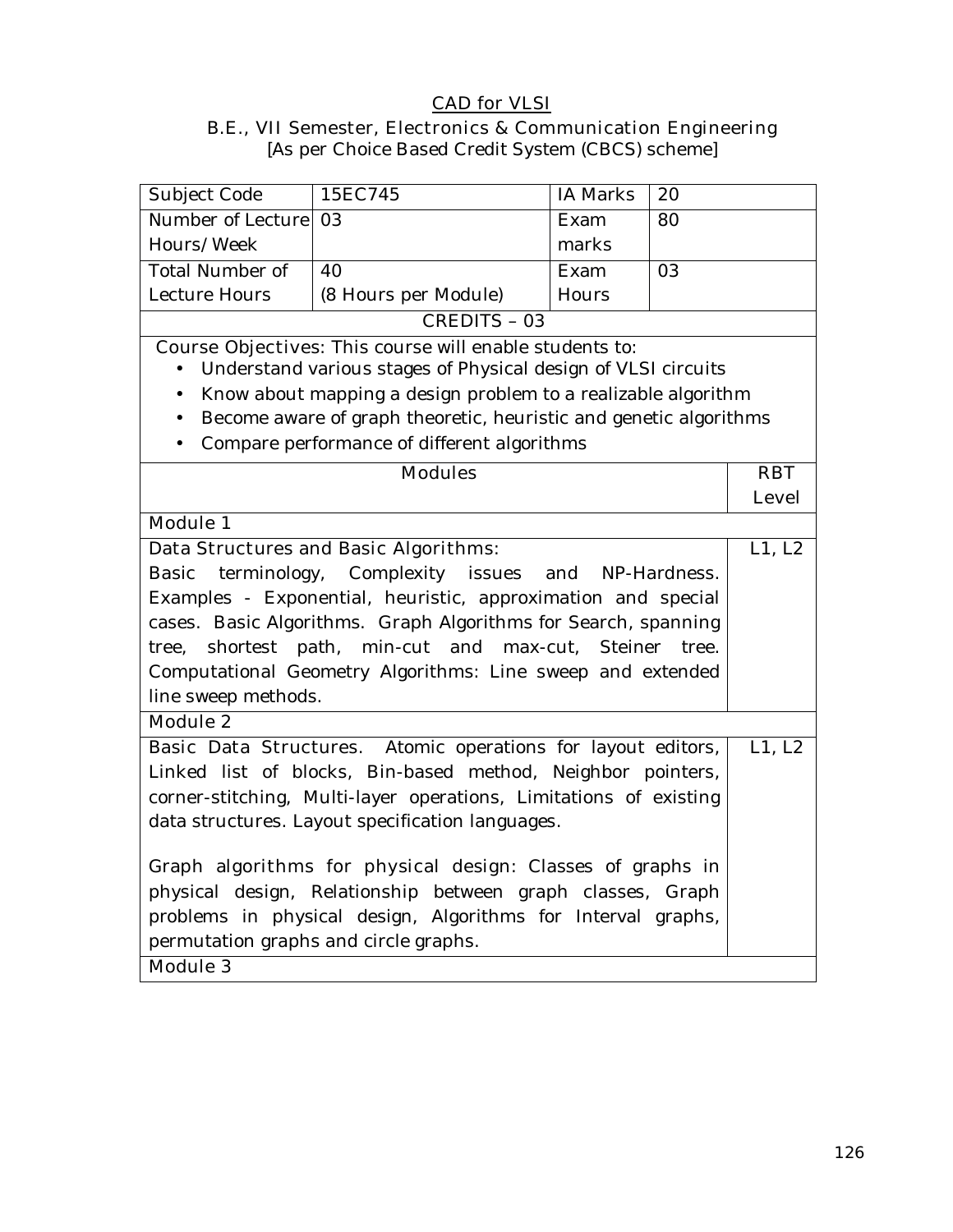| <b>Partitioning:</b> Problem formulation, Design style<br>specific<br>partitioning problems, Classification of Partitioning Algorithms.                                                                                                                                                                                                                        | L1,<br>L2, L3 |
|----------------------------------------------------------------------------------------------------------------------------------------------------------------------------------------------------------------------------------------------------------------------------------------------------------------------------------------------------------------|---------------|
| Group migration algorithms: Kernighan-Lin algorithm, Fiduccia-<br>Mattheyses Algorithm, Simulated Annealing, Simulated Evolution.                                                                                                                                                                                                                              |               |
| Floor Planning: Problem formulation, Constraint based floor<br>planning, Rectangular dualization, Simulated evolution<br>algorithms.                                                                                                                                                                                                                           |               |
| <b>Module 4</b>                                                                                                                                                                                                                                                                                                                                                |               |
| Pin Assignment: Problem formulation. Classification of pin   L1, L2, L3<br>assignment problems, General pin assignment problem.                                                                                                                                                                                                                                |               |
| Placement: Problem formulation, Classification of placement<br>algorithms. Simulation based placement: Simulated annealing,<br>simulated evolution, force directed placement. Partitioning based<br>algorithms: Breur's Algorithm, Terminal propagation algorithm,<br>Other algorithms for placement.                                                          |               |
| <b>Module 5</b>                                                                                                                                                                                                                                                                                                                                                |               |
| Global Routing: Problem formulation, Classification of Global   L1, L2, L3<br>routing algorithms, Maze routing algorithms: Lee's algorithm,<br>Soukup's algorithm and Hadlock's Algorithm, Line<br>probe<br>algorithms.<br><b>Detailed Routing:</b> Problem formulation, Routing considerations,                                                               |               |
| models, channel routing and switch box routing problems.<br>General river routing problem, Single row routing problem.                                                                                                                                                                                                                                         |               |
| Two-layer channel routing algorithms: Basic Left Edge Algorithm,<br>Dogleg router, Symbolic router-YACR2.                                                                                                                                                                                                                                                      |               |
| <b>Course Outcomes:</b> After studying this course, students will be able to:<br>Appreciate the problems related to physical design of VLSI<br>Use genralized graph theoretic approach to VLSI problems<br>Design Simulated Annealing and Evolutionary algorithms<br>Know various approaches to write generalized algorithms<br><b>Question paper pattern:</b> |               |
| The question paper will have 10 full questions carrying equal marks.<br>٠                                                                                                                                                                                                                                                                                      |               |
| Each full question consists of 16 marks with a maximum of Three sub<br>$\bullet$<br>questions.                                                                                                                                                                                                                                                                 |               |
| There will be 2 full questions from each module covering all the topics<br>$\bullet$<br>of the module                                                                                                                                                                                                                                                          |               |
| The students will have to answer 5 full questions, selecting one full<br>$\bullet$<br>question from each module.                                                                                                                                                                                                                                               |               |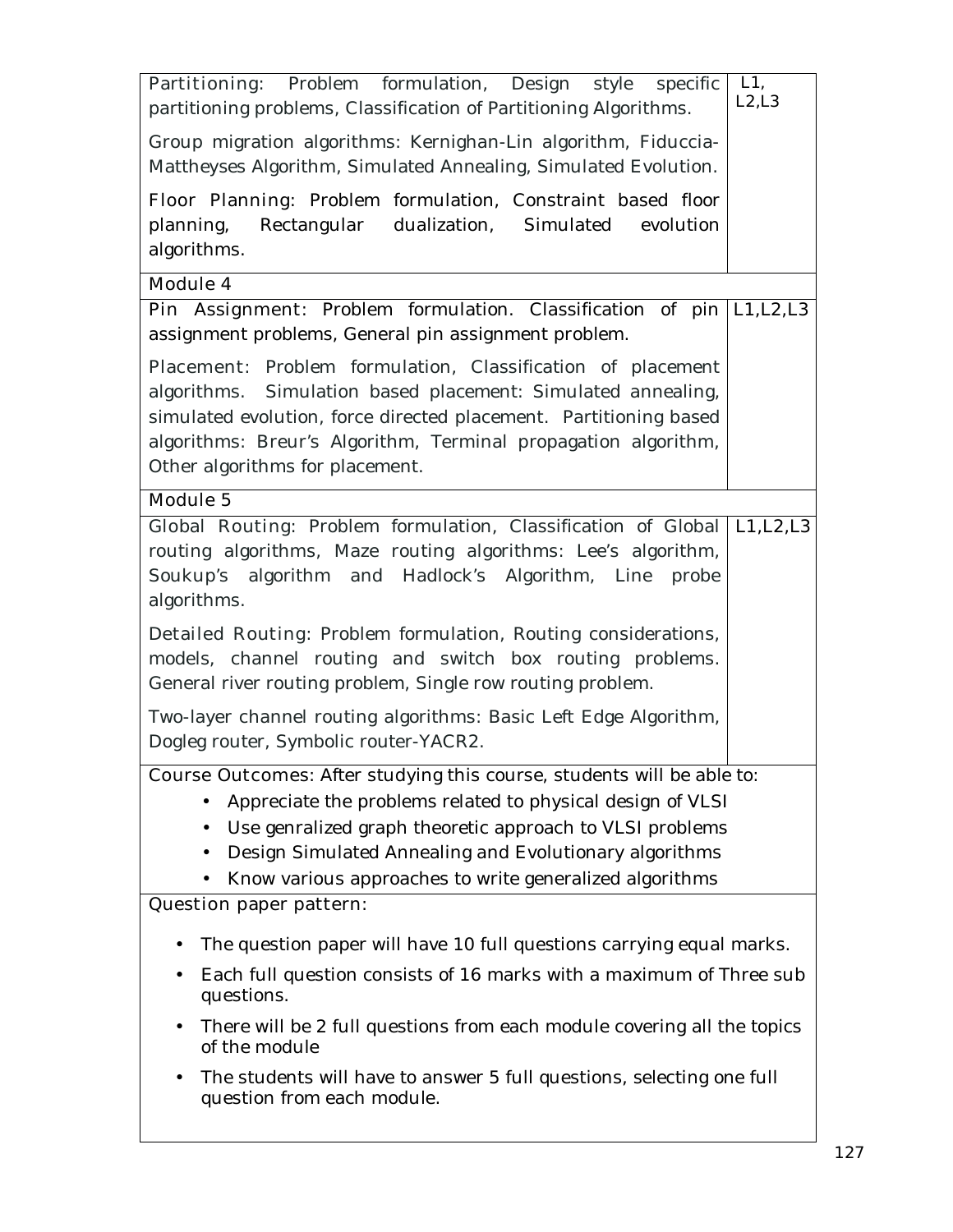## **Text Book**:

Algorithms for VLSI Physical Design Automation, 3rd Ed, Naveed Sherwani, 1999 Kluwer Academic Publishers, Reprint 2009 Springer (India) Private Ltd. ISBN 978-81-8128-317-7.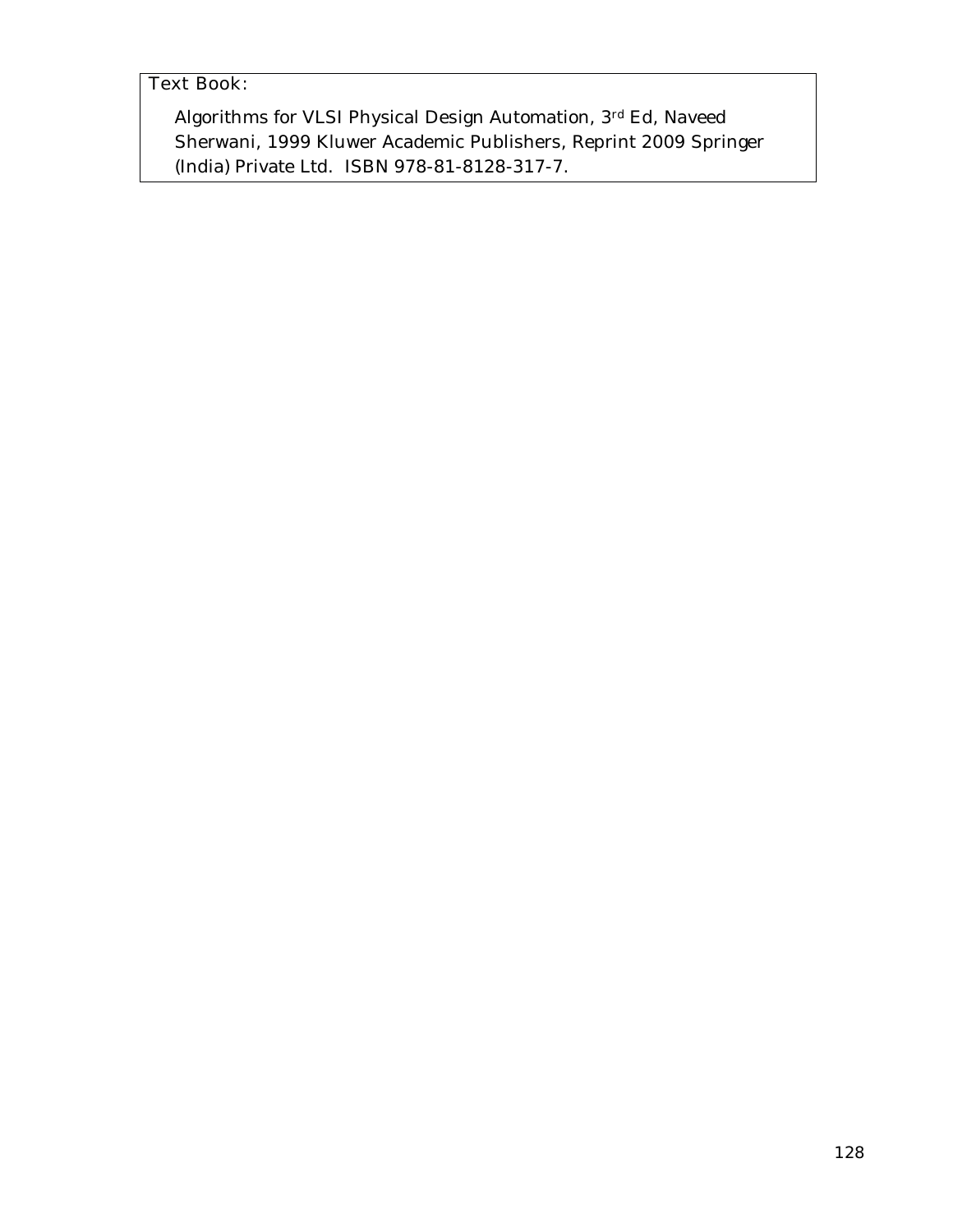#### **DSP Algorithms and Architecture B.E., VII Semester, Electronics & Communication Engineering /Telecommunication Engineering**

[As per Choice Based Credit System (CBCS) scheme]

| Subject Code                                                                                                                                                                                                                                                                                                                                                                                                                                                 | 15EC751                                                                                                                                                                                                                                               | <b>IA Marks</b>   | 20               |  |
|--------------------------------------------------------------------------------------------------------------------------------------------------------------------------------------------------------------------------------------------------------------------------------------------------------------------------------------------------------------------------------------------------------------------------------------------------------------|-------------------------------------------------------------------------------------------------------------------------------------------------------------------------------------------------------------------------------------------------------|-------------------|------------------|--|
| Number of Lecture                                                                                                                                                                                                                                                                                                                                                                                                                                            | 03                                                                                                                                                                                                                                                    | <b>Exam Marks</b> | 80               |  |
| Hours/Week                                                                                                                                                                                                                                                                                                                                                                                                                                                   |                                                                                                                                                                                                                                                       |                   |                  |  |
| Total Number<br>of                                                                                                                                                                                                                                                                                                                                                                                                                                           | 40 (8 Hours / Module) Exam Hours                                                                                                                                                                                                                      |                   | 03               |  |
| Lecture Hours                                                                                                                                                                                                                                                                                                                                                                                                                                                |                                                                                                                                                                                                                                                       |                   |                  |  |
|                                                                                                                                                                                                                                                                                                                                                                                                                                                              | <b>CREDITS - 03</b>                                                                                                                                                                                                                                   |                   |                  |  |
|                                                                                                                                                                                                                                                                                                                                                                                                                                                              | <b>Course Objectives:</b> This course will enable students to:                                                                                                                                                                                        |                   |                  |  |
| • Figure out the knowledge and concepts of digital signal processing techniques.<br>• Understand the computational building blocks of DSP processors and its speed<br>issues.<br>• Understand the various addressing modes, peripherals, interrupts<br>and<br>pipelining structure of TMS320C54xx processor.<br>• Learn how to interface the external devices to TMS320C54xx processor in<br>various modes.                                                  |                                                                                                                                                                                                                                                       |                   |                  |  |
|                                                                                                                                                                                                                                                                                                                                                                                                                                                              | • Understand basic DSP algorithms with their implementation.                                                                                                                                                                                          |                   |                  |  |
| Module-1                                                                                                                                                                                                                                                                                                                                                                                                                                                     |                                                                                                                                                                                                                                                       |                   | <b>RBT Level</b> |  |
| Introduction, A Digital Signal - Processing System, The Sampling Process,<br>Discrete Time Sequences, Discrete Fourier Transform (DFT) and Fast<br>Fourier Transform (FFT), Linear Time-Invariant Systems, Digital Filters,<br>Decimation and Interpolation.<br><b>Computational Accuracy in DSP Implementations:</b><br>Number Formats for Signals and Coefficients in DSP Systems, Dynamic<br>Range and Precision, Sources of Error in DSP Implementation. |                                                                                                                                                                                                                                                       |                   |                  |  |
| Module-2                                                                                                                                                                                                                                                                                                                                                                                                                                                     |                                                                                                                                                                                                                                                       |                   |                  |  |
| <b>Architectures for Programmable Digital Signal - Processing Devices:</b><br>Introduction, Basic Architectural Features, DSP Computational Building<br>Blocks, Bus Architecture and Memory, Data Addressing Capabilities,<br>Address Generation Unit, Programmability and Program Execution, Speed<br>Issues, Features for External Interfacing.                                                                                                            |                                                                                                                                                                                                                                                       |                   | L1, L2, L3       |  |
| Module-3                                                                                                                                                                                                                                                                                                                                                                                                                                                     |                                                                                                                                                                                                                                                       |                   |                  |  |
| Programmable Digital Signal Processors:<br>Commercial Digital Signal-processing Devices,<br>Introduction,<br>Data                                                                                                                                                                                                                                                                                                                                            |                                                                                                                                                                                                                                                       |                   | L1, L2, L3       |  |
| Processor.                                                                                                                                                                                                                                                                                                                                                                                                                                                   | Addressing Modes of TMS32OC54XX, Memory Space of TMS32OC54xx<br>Processors, Program Control. Detail Study of TMS320C54X & 54xx<br>Instructions and Programming, On - Chip Peripherals, Interrupts of<br>TMS32OC54XX Processors, Pipeline Operation of |                   | TMS32OC54xx      |  |
|                                                                                                                                                                                                                                                                                                                                                                                                                                                              | Module-4                                                                                                                                                                                                                                              |                   |                  |  |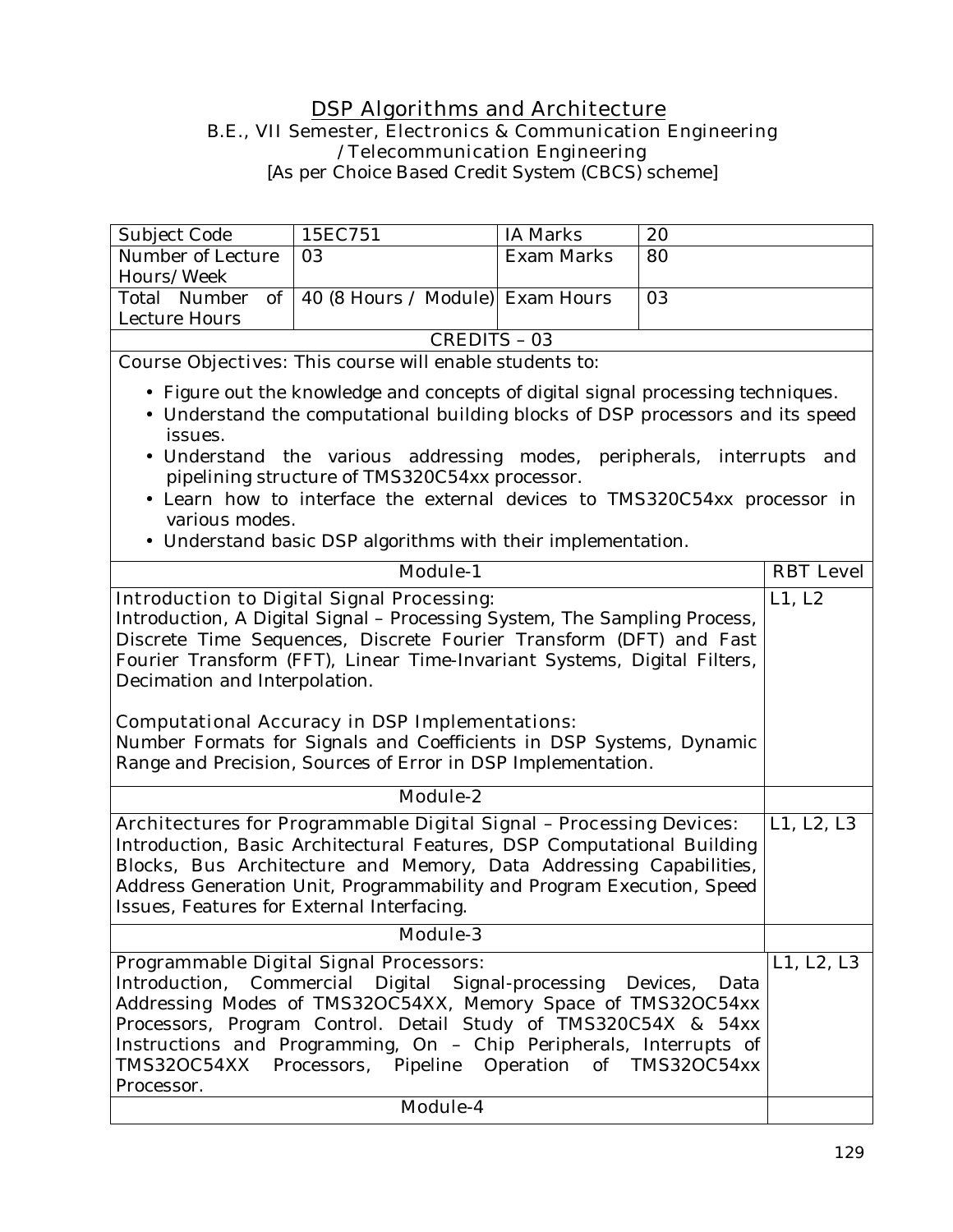| <b>Implementation of Basic DSP Algorithms:</b>                                       | L1, L2, L3 |
|--------------------------------------------------------------------------------------|------------|
|                                                                                      |            |
| Introduction, The Q - notation, FIR Filters, IIR Filters, Interpolation and          |            |
| Decimation Filters (one example in each case).                                       |            |
|                                                                                      |            |
| <b>Implementation of FFT Algorithms:</b>                                             |            |
| Introduction, An FFT Algorithm for DFT Computation, Overflow and                     |            |
| Scaling, Bit - Reversed Index. Generation & Implementation on the                    |            |
| TMS32OC54xx.                                                                         |            |
| <b>Module-5</b>                                                                      |            |
| Interfacing Memory and Parallel I/O Peripherals to Programmable  L1, L2, L3          |            |
| <b>DSP Devices:</b>                                                                  |            |
| Introduction, Memory Space Organization, External Bus Interfacing                    |            |
| Signals. Memory Interface, Parallel I/O Interface, Programmed I/O,                   |            |
| Interrupts and I/O Direct Memory Access (DMA).                                       |            |
|                                                                                      |            |
| <b>Interfacing and Applications of DSP Processors:</b>                               |            |
| Introduction, Synchronous Serial Interface, A CODEC Interface Circuit,               |            |
|                                                                                      |            |
| DSP Based Bio-telemetry Receiver, A Speech Processing System, An Image               |            |
| Processing System.                                                                   |            |
| <b>Course Outcomes:</b> At the end of this course, students would be able to         |            |
| • Comprehend the knowledge and concepts of digital signal processing                 |            |
| techniques.                                                                          |            |
| • Apply the knowledge of DSP computational building blocks to achieve                |            |
| speed in DSP architecture or processor.                                              |            |
| · Apply knowledge of various types of addressing modes, interrupts,                  |            |
| peripherals and pipelining structure of TMS320C54xx processor.                       |            |
|                                                                                      |            |
| • Develop basic DSP algorithms using DSP processors.                                 |            |
| · Discuss about synchronous serial interface and multichannel buffered               |            |
| serial port (McBSP) of DSP device.                                                   |            |
| • Demonstrate the programming of CODEC interfacing.                                  |            |
|                                                                                      |            |
| Question paper pattern:                                                              |            |
| The question paper will have 10 full questions carrying equal marks.                 |            |
| Each full question consists of 16 marks with a maximum of Three sub questions.       |            |
| There will be 2 full questions from each module covering all the topics of the<br>٠  |            |
| module                                                                               |            |
| The students will have to answer 5 full questions, selecting one full question from  |            |
| each module.                                                                         |            |
| <b>Text Book:</b>                                                                    |            |
| "Digital Signal Processing", Avatar Singh and S. Srinivasan, Thomson Learning, 2004. |            |
| <b>Reference Books:</b>                                                              |            |
| 1. "Digital Signal Processing: A practical approach", Ifeachor E. C., Jervis B. W    |            |
| Pearson-Education, PHI, 2002.                                                        |            |
| 2. "Digital Signal Processors", B Venkataramani and M Bhaskar, TMH, 2nd, 2010        |            |
| 3. "Architectures for Digital Signal Processing", Peter Pirsch John Weily, 2008      |            |
|                                                                                      |            |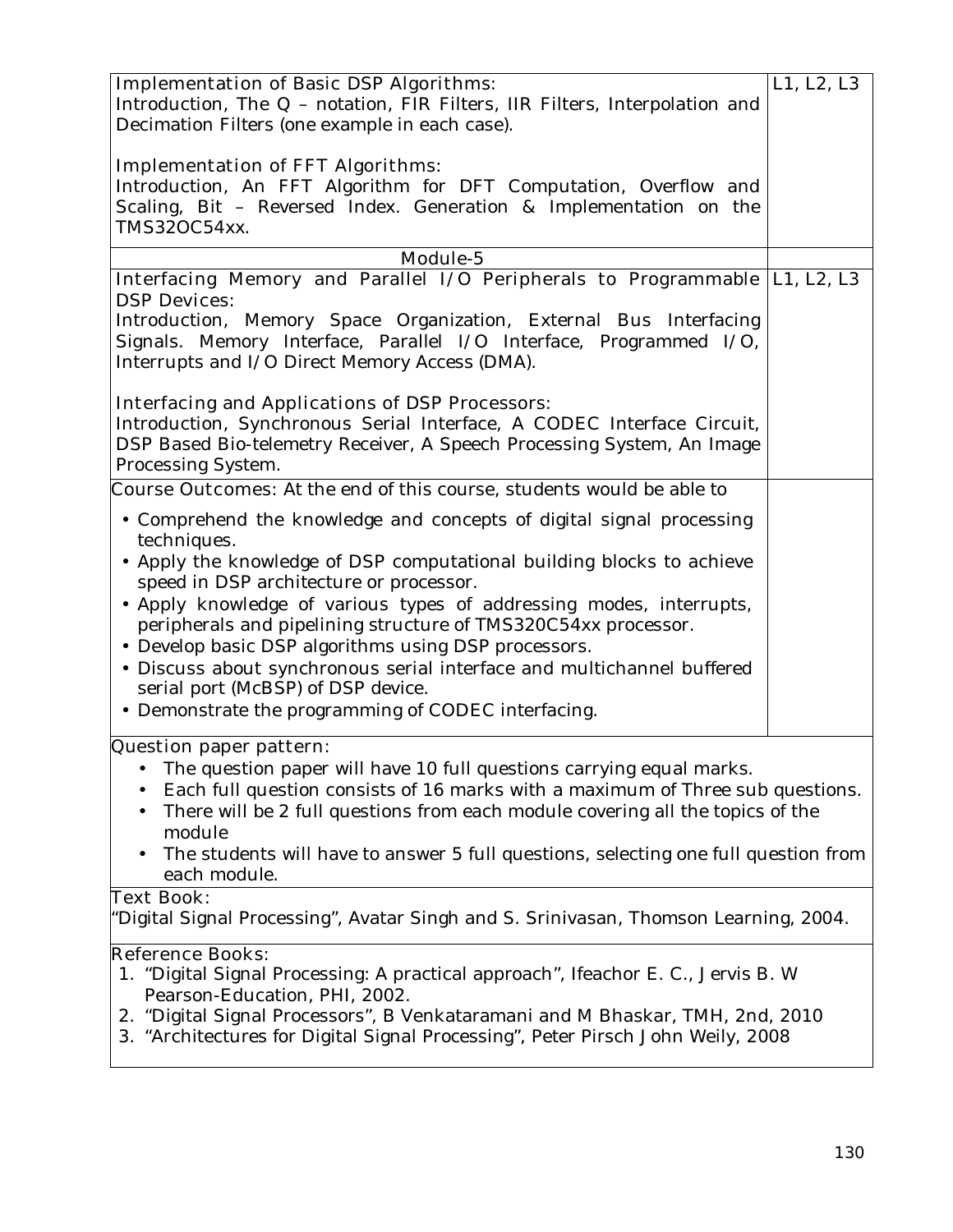#### **IoT & WIRELESS SENSOR NETWORKS B.E., VII Semester, Electronics & Communication Engineering /Telecommunication Engineering**

[As per Choice Based Credit System (CBCS) scheme]

| Subject Code      | 15EC752                                            | IA Marks   | 20 |
|-------------------|----------------------------------------------------|------------|----|
| Number of Lecture | -03                                                | Exam Marks | 80 |
| Hours/Week        |                                                    |            |    |
|                   | Total Number of   40 (8 Hours / Module) Exam Hours |            | 03 |
| Lecture Hours     |                                                    |            |    |
| CREDITS – 03      |                                                    |            |    |

**Course Objectives:** This course will enable students to:

- Understand various sources of IoT & M2M communication protocols.
- Describe Cloud computing and design principles of IoT.
- Become aware of MQTT clients, MQTT server and its programming.
- Understand the architecture and design principles of WSNs.
- Enrich the knowledge about MAC and routing protocols in WSNs.

| <b>Module-1</b>                                                                                                                                                                                                                                                                                                                                                                                                                                                                                        | <b>RBT</b> Level |
|--------------------------------------------------------------------------------------------------------------------------------------------------------------------------------------------------------------------------------------------------------------------------------------------------------------------------------------------------------------------------------------------------------------------------------------------------------------------------------------------------------|------------------|
| <b>Overview of Internet of Things:</b> IoT Conceptual Framework, IoT L1, L2<br>Architectural View, Technology Behind IoT, Sources of IoT, M2M<br>communication, Examples of IoT. Modified OSI Model for the IoT/M2M<br>Systems, data enrichment, data consolidation and device management at<br>IoT/M2M Gateway, web communication protocols used by connected<br>IoT/M2M devices, Message communication protocols (CoAP-SMS, CoAP-<br>MQ, MQTT, XMPP) for IoT/M2M devices.                            |                  |
| <b>Module-2</b>                                                                                                                                                                                                                                                                                                                                                                                                                                                                                        |                  |
| Architecture and Design Principles for IoT: Internet connectivity,<br>Internet-based communication, IPv4, IPv6, 6LoWPAN protocol, IP Addressing<br>in the IoT, Application layer protocols: HTTP, HTTPS, FTP, TELNET and<br>ports.<br>Data Collection, Storage and Computing using a Cloud Platform:<br>Introduction, Cloud computing paradigm for data collection, storage and<br>computing, Cloud service models, IoT Cloud- based data collection, storage<br>and computing services using Nimbits. |                  |
| <b>Module-3</b>                                                                                                                                                                                                                                                                                                                                                                                                                                                                                        |                  |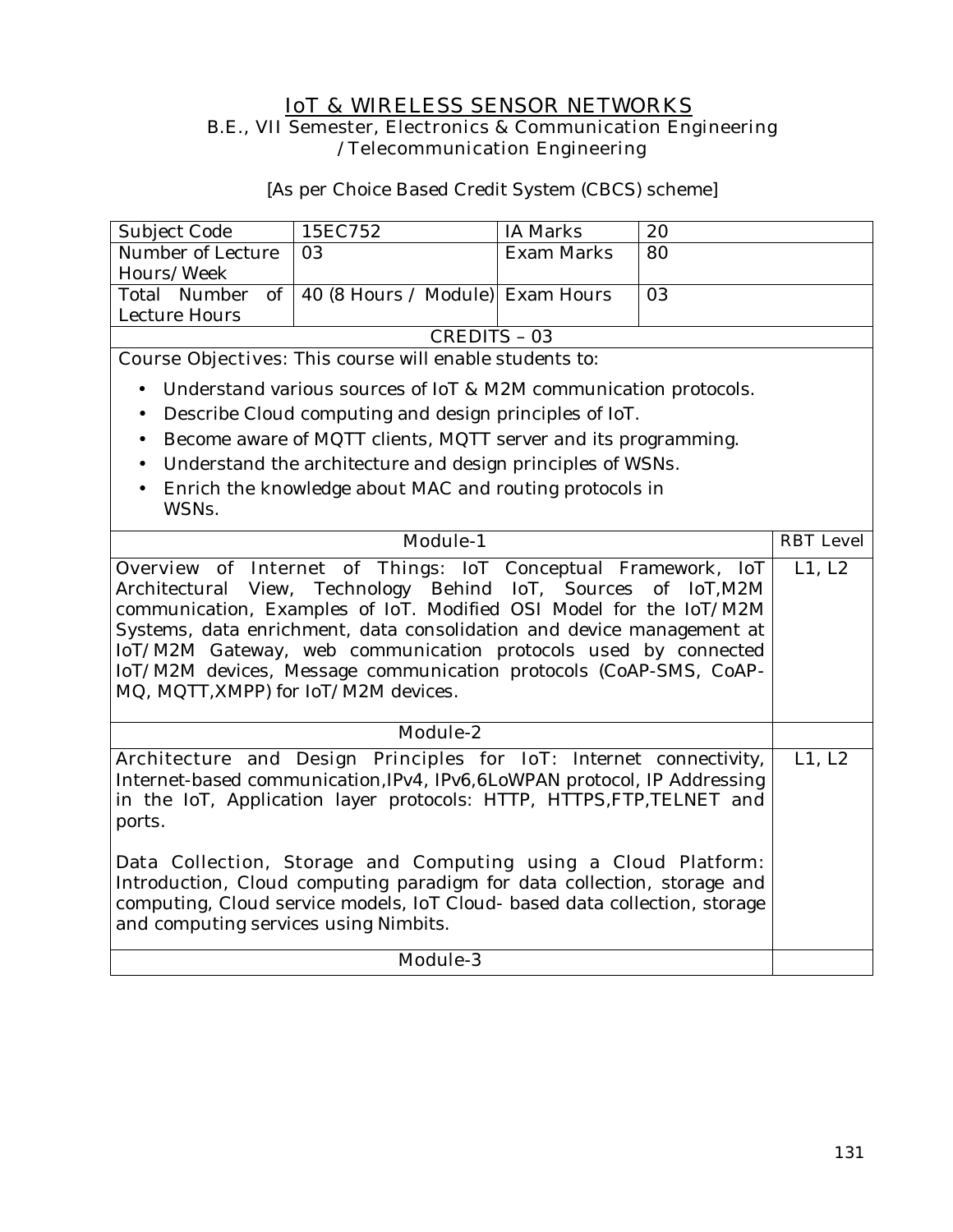| Prototyping and Designing Software for IoT Applications: Introduction,  L1, L2, L3<br>Prototyping Embedded device software, Programming Embedded Device<br>Arduino Platform using IDE, Reading data from sensors and devices,<br>Gateways, Internet and Web/Cloud<br>Devices,<br>services<br>software<br>development.<br>Programming MQTT clients and MQTT server. Introduction to IoT privacy<br>and security. Vulnerabilities, security requirements and threat analysis,                                                       |            |
|-----------------------------------------------------------------------------------------------------------------------------------------------------------------------------------------------------------------------------------------------------------------------------------------------------------------------------------------------------------------------------------------------------------------------------------------------------------------------------------------------------------------------------------|------------|
| IoT Security Tomography and layered attacker model.                                                                                                                                                                                                                                                                                                                                                                                                                                                                               |            |
| Module-4                                                                                                                                                                                                                                                                                                                                                                                                                                                                                                                          |            |
| <b>Overview of Wireless Sensor Networks:</b><br>Challenges for Wireless Sensor Networks, Enabling Technologies for<br>Wireless Sensor Networks.<br><b>Architectures</b> : Single-Node Architecture - Hardware Components, Energy                                                                                                                                                                                                                                                                                                  | L1, L2, L3 |
| Consumption of Sensor Nodes, Operating Systems and Execution<br>Network Architecture-Sensor Network<br>Environments,<br>Scenarios,<br>Optimization Goals and Figures of Merit, Design principles for WSNs,<br>Service interfaces of WSNs Gateway Concepts.                                                                                                                                                                                                                                                                        |            |
| Module-5                                                                                                                                                                                                                                                                                                                                                                                                                                                                                                                          |            |
| <b>Communication Protocols:</b><br>Physical Layer and Transceiver Design Considerations, MAC Protocols for<br>Wireless Sensor Networks, Low Duty Cycle Protocols And Wakeup<br>Concepts - S-MAC, The Mediation Device Protocol, Wakeup Radio<br>Concepts, Contention based protocols(CSMA,PAMAS), Schedule based<br>protocols (LEACH, SMACS, TRAMA) Address and Name Management in<br>WSNs, Assignment of MAC Addresses, Routing Protocols- Energy-Efficient<br>Routing, Geographic Routing, Hierarchical networks by clustering. | L1, L2, L3 |
| <b>Course Outcomes:</b> At the end of the course, students will be able to:<br>Describe the OSI Model for the IoT/M2M Systems.<br>• Understand the architecture and design principles for IoT.<br>• Learn the programming for IoT Applications.<br>• Identify the communication protocols which best suits the WSNs.                                                                                                                                                                                                              |            |
| <b>Question paper pattern:</b>                                                                                                                                                                                                                                                                                                                                                                                                                                                                                                    |            |
| The question paper will have ten questions.<br>Each full Question consisting of 16 marks.<br>There will be 2 full questions (with a maximum of Three sub questions) from each<br>٠<br>module.<br>Each full question will have sub questions covering all the topics under a module.<br>The students will have to answer 5 full questions, selecting one full question from<br>each module.                                                                                                                                        |            |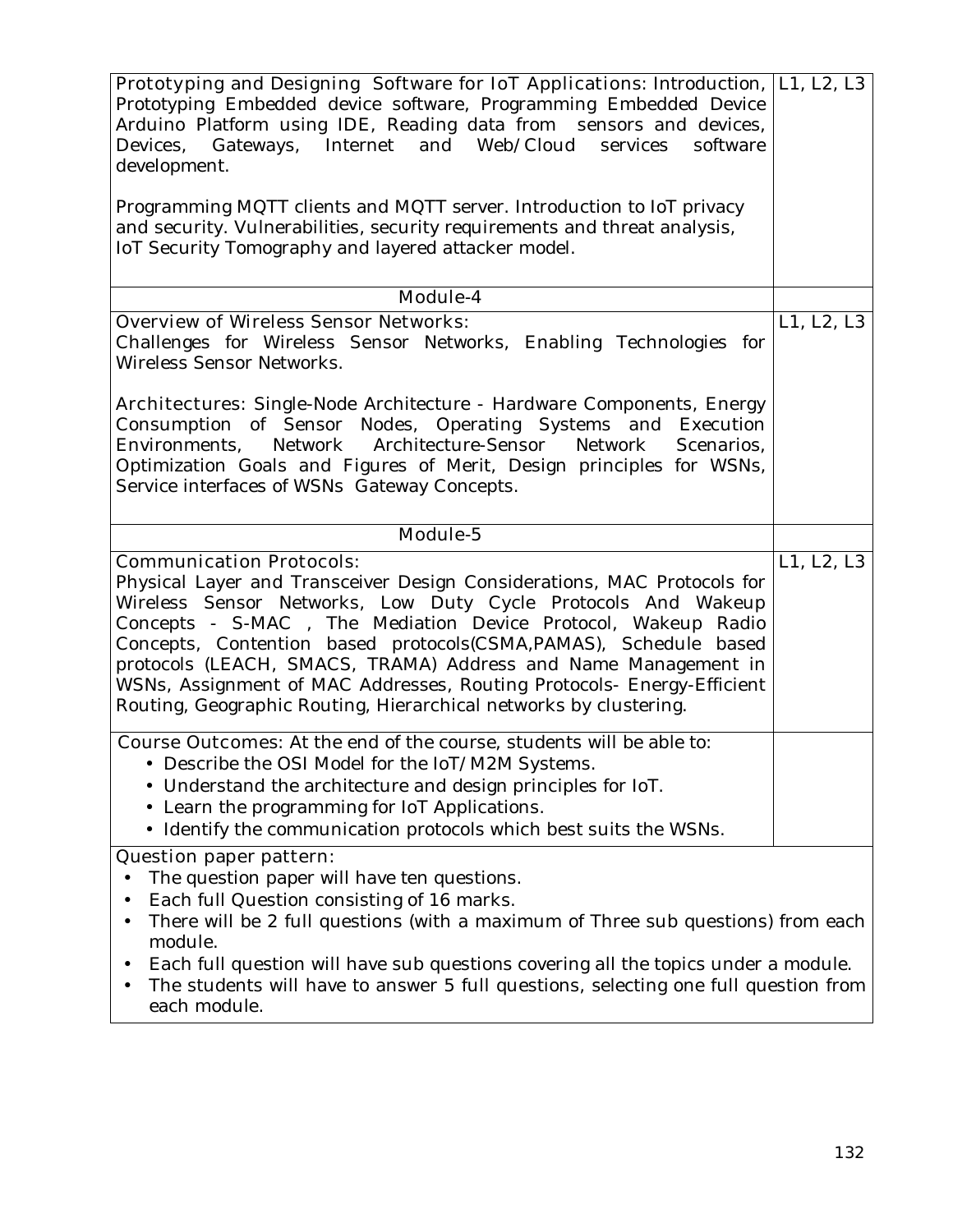#### **Text Books:**

- 1. Raj Kamal, "Internet of Things-Architecture and design principles", McGraw Hill Education.
- 2. Holger Karl & Andreas Willig, "Protocols And Architectures for Wireless Sensor Networks" , John Wiley, 2005.
- 3. Feng Zhao & Leonidas J. Guibas, "Wireless Sensor Networks- An Information Processing Approach", Elsevier, 2007.

#### **Reference Books:**

- 1. Kazem Sohraby, Daniel Minoli, & Taieb Znati, "Wireless Sensor Networks-Technology, Protocols, And Applications", John Wiley, 2007.
- 2. Anna Hac, "Wireless Sensor Network Designs", John Wiley, 2003.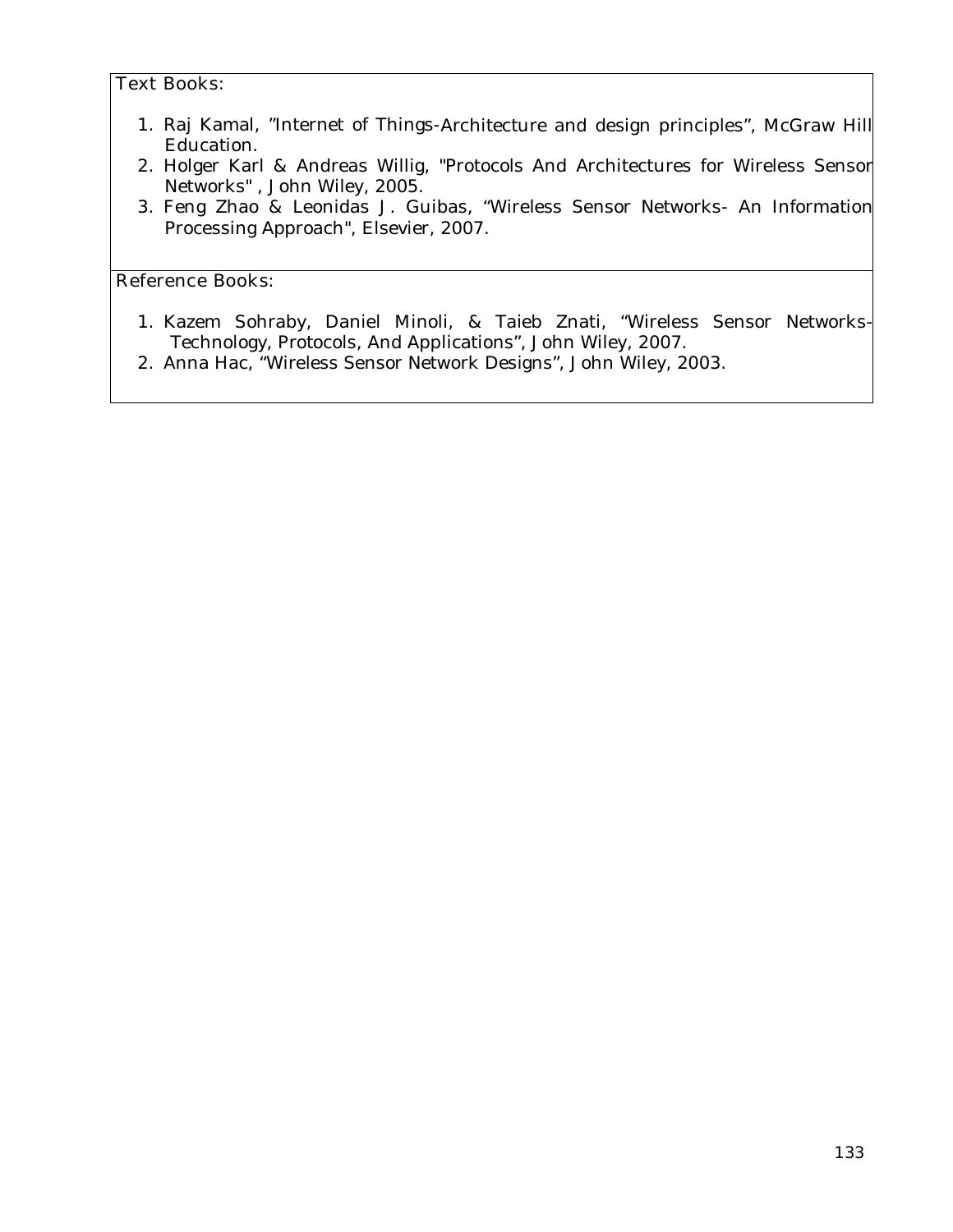## **PATTERN RECOGNITION**

#### **B.E., VII Semester, Electronics & Communication Engineering/ Telecommunication Engineering**

[As per Choice Based Credit System (CBCS) scheme]

| Subject Code        | 15EC753                                             | IA Marks   | 20 |
|---------------------|-----------------------------------------------------|------------|----|
| Number of Lecture   | 03                                                  | Exam Marks | 80 |
| Hours/Week          |                                                     |            |    |
|                     | Total Number of   40 (8 Hours / Module)  Exam Hours |            | 03 |
| Lecture Hours       |                                                     |            |    |
| <b>CREDITS - 03</b> |                                                     |            |    |

**Course Objectives:** The objectives of this course are to:

- Introduce mathematical tools needed for Pattern Recognition
- Impart knowledge about the fundamentals of Pattern Recognition.
- Provide knowledge of recognition, decision making and statistical learning problems
- Introduce parametric and non-parametric techniques, supervised learning and clustering concepts of pattern recognition

| <b>Modules</b>                                                               |                  |
|------------------------------------------------------------------------------|------------------|
| <b>Module-1</b>                                                              |                  |
|                                                                              | <b>Level</b>     |
| <b>Introduction:</b><br>Importance of pattern recognition, Features, Feature | L1, L2           |
| Vectors, and Classifiers, Supervised, Unsupervised, and Semi-supervised      |                  |
| learning, Introduction to Bayes Decision Theory, Discriminant Functions      |                  |
| and Decision Surfaces, Gaussian PDF and Bayesian Classification for          |                  |
| Normal Distributions.                                                        |                  |
| <b>Module-2</b>                                                              |                  |
| Data Transformation and Dimensionality Reduction: Introduction,              | L1, L2           |
| Basis Vectors, The Karhunen Loeve (KL) Transformation, Singular Value        |                  |
| Decomposition, Independent Component Analysis (Introduction only).           |                  |
| Nonlinear Dimensionality Reduction, Kernel PCA.                              |                  |
| <b>Module-3</b>                                                              |                  |
| Estimation of Unknown Probability Density Functions: Maximum                 | $L1$ ,<br>$L2$ , |
| Likelihood Parameter Estimation, Maximum a Posteriori Probability            | L <sub>3</sub>   |
| estimation, Bayesian Interference, Maximum Entropy Estimation, Mixture       |                  |
| Models, Naive-Bayes Classifier, The Nearest Neighbor Rule.                   |                  |
| Module-4                                                                     |                  |
| Linear Classifiers: Introduction, Linear Discriminant Functions and          | $L1$ ,<br>$L2$ , |
| Decision Hyperplanes, The Perceptron Algorithm, Mean Square Error            | L <sub>3</sub>   |
| Estimate, Stochastic Approximation of LMS Algorithm, Sum of Error            |                  |
| Estimate.                                                                    |                  |
| Module-5                                                                     |                  |
| Nonlinear Classifiers: The XOR Problem, The two Layer Perceptron, Three      | L1, L2,          |
| Layer Perceptron, Back propagation Algorithm, Basic Concepts of              | L <sub>3</sub>   |
| Clustering, Introduction to Clustering, Proximity Measures.                  |                  |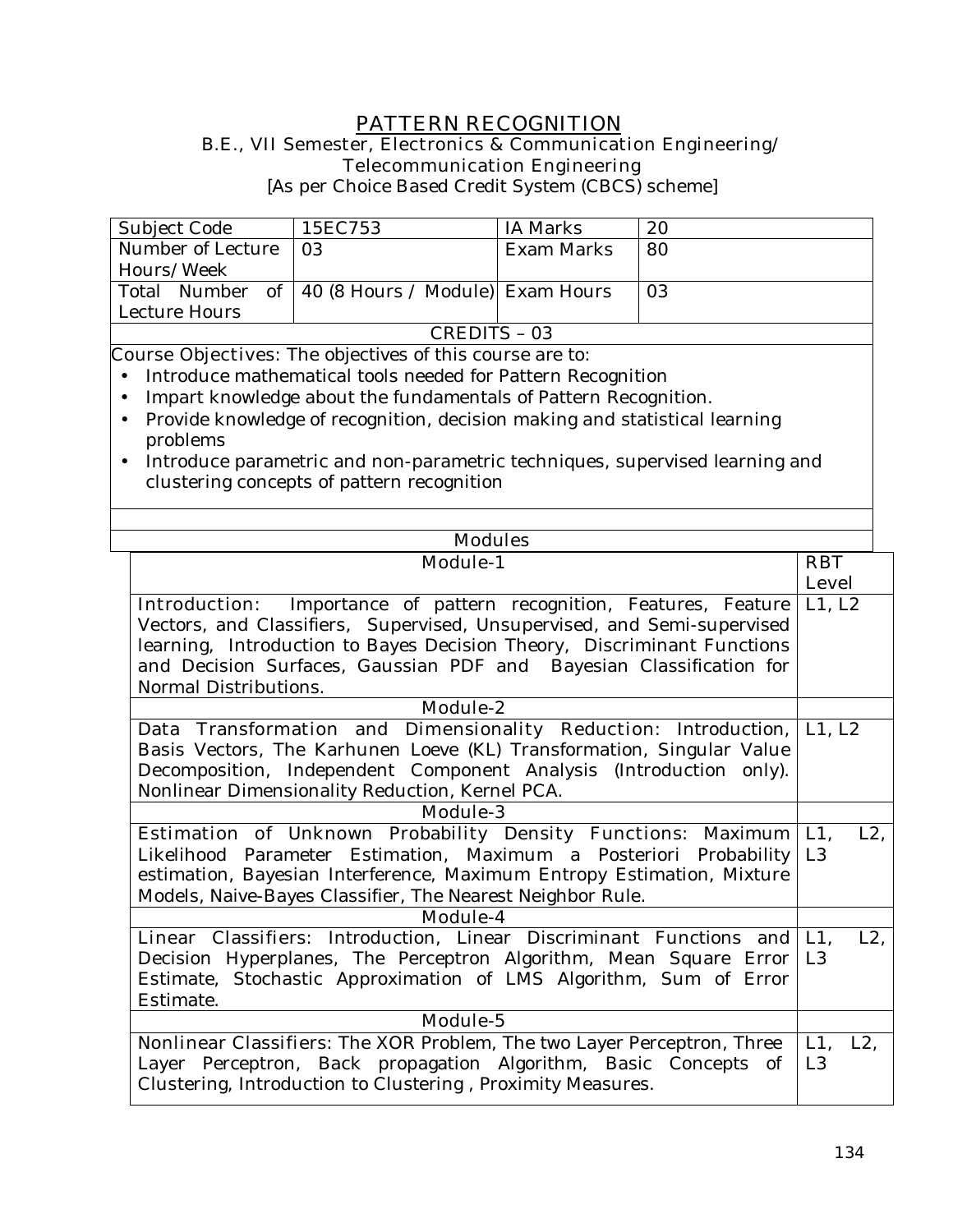**Course outcomes:** At the end of the course, students will be able to:

- Identify areas where Pattern Recognition and Machine Learning can offer a solution.
- Describe the strength and limitations of some techniques used in computational Machine Learning for classification, regression and density estimation problems
- Describe genetic algorithms, validation methods and sampling techniques
- Describe and model data to solve problems in regression and classification
- Implement learning algorithms for supervised tasks

#### **Question paper pattern:**

The question paper will have ten questions.

- Each full question consists of 16 marks.
- There will be 2 full questions (with a maximum of Three sub questions) from each module.
- Each full question will have sub questions covering all the topics under a module. The students will have to answer 5 full questions, selecting one full question from each module.

#### **Text Book:**

**Pattern Recognition**: Sergios Theodoridis, Konstantinos Koutroumbas, Elsevier India Pvt. Ltd (Paper Back), 4th edition.

#### **Reference Books:**

- **1. The Elements of Statistical Learning:** Trevor Hastie, Springer-Verlag New York, LLC (Paper Back), 2009.
- **2. Pattern Classification:** Richard O. Duda, Peter E. Hart, David G. Stork. John Wiley & Sons, 2012.
- **3. Pattern Recognition and Image Analysis Earl Gose:** Richard Johnsonbaugh, Steve Jost, ePub eBook.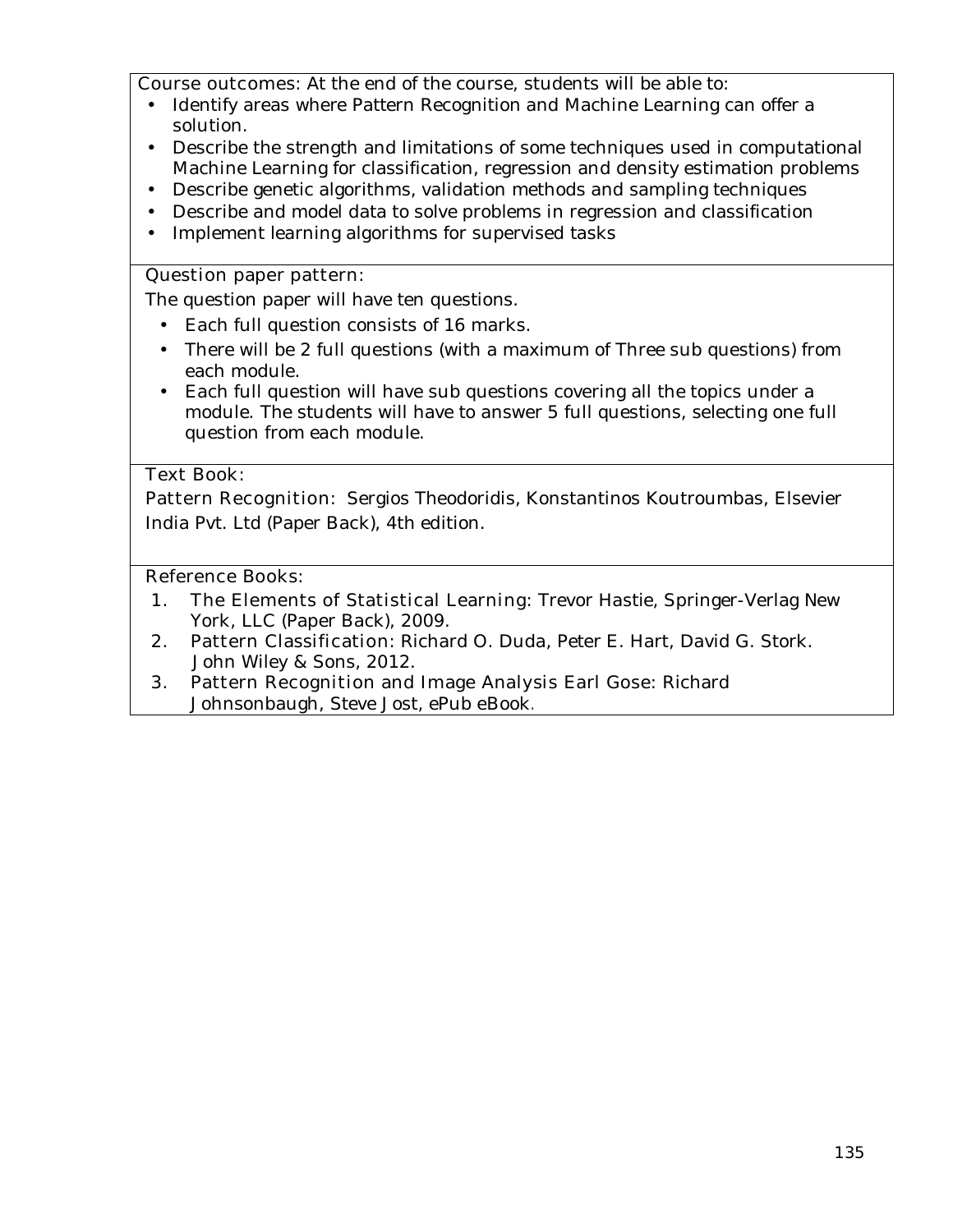#### **ADVANCED COMPUTER ARCHITECTURE B.E., VII Semester, Electronics & Communication Engineering /Telecommunication Engineering**

[As per Choice Based Credit System (CBCS) scheme]

|                                                                         | 15EC754                                                                       | <b>IA Marks</b>   | 20   |                  |
|-------------------------------------------------------------------------|-------------------------------------------------------------------------------|-------------------|------|------------------|
| Subject Code<br>Number of Lecture                                       | 03                                                                            | <b>Exam Marks</b> |      |                  |
| Hours/Week                                                              |                                                                               |                   | 80   |                  |
| of<br>Total Number                                                      | 40 (8 Hours / Module) Exam Hours                                              |                   | 03   |                  |
| Lecture Hours                                                           |                                                                               |                   |      |                  |
|                                                                         | <b>CREDITS - 03</b>                                                           |                   |      |                  |
|                                                                         | <b>Course Objectives:</b> This course will enable students to:                |                   |      |                  |
|                                                                         | Understand the various parallel computer models and conditions of parallelism |                   |      |                  |
| $\bullet$                                                               | Explain the control flow, dataflow and demand driven machines                 |                   |      |                  |
|                                                                         | Study CISC, RISC, superscalar, VLIW and multiprocessor architectures          |                   |      |                  |
| $\bullet$                                                               | Understand the concept of pipelining and memory hierarchy design              |                   |      |                  |
| $\bullet$                                                               | Explain cache coherence protocols.                                            |                   |      |                  |
|                                                                         | <b>Module-1</b>                                                               |                   |      | <b>RBT</b> Level |
|                                                                         |                                                                               |                   |      |                  |
|                                                                         | Parallel Computer Models: The state of computing, Classification of           |                   |      | L1, L2           |
|                                                                         | parallel computers, Multiprocessors and multicomputer, Multivectors and       |                   |      |                  |
| SIMD computers.                                                         |                                                                               |                   |      |                  |
|                                                                         | Program and Network Properties: Conditions of parallelism, Data and           |                   |      |                  |
|                                                                         | resource Dependences, Hardware and software parallelism, Program              |                   |      |                  |
|                                                                         | partitioning and scheduling, Grain Size and latency.                          |                   |      |                  |
| Module- $2$                                                             |                                                                               |                   |      |                  |
|                                                                         | Program flow mechanisms: Control flow versus data flow, Data flow L1, L2, L3  |                   |      |                  |
| Demand<br>Architecture,                                                 | driven mechanisms, Comparisons of                                             |                   | flow |                  |
| mechanisms.                                                             |                                                                               |                   |      |                  |
| Principles of Scalable Performance: Performance Metrics and Measures,   |                                                                               |                   |      |                  |
| Parallel Processing Applications, Speedup Performance Laws, Scalability |                                                                               |                   |      |                  |
| Analysis and Approaches.                                                |                                                                               |                   |      |                  |
|                                                                         | Module-3                                                                      |                   |      |                  |
|                                                                         | Speedup Performance Laws: Amdhal's law, Gustafson's law, Memory   L1, L2, L3  |                   |      |                  |
|                                                                         | bounded speed up model, Scalability Analysis and Approaches.                  |                   |      |                  |
|                                                                         | Advanced Processors: Advanced processor technology, Instruction-set           |                   |      |                  |
| Architectures,                                                          | CISC Scalar Processors, RISC Scalar Processors,                               |                   |      |                  |
|                                                                         | Superscalar Processors, VLIW Architectures.                                   |                   |      |                  |
|                                                                         | Module-4                                                                      |                   |      |                  |
|                                                                         | Pipelining: Linear pipeline processor, nonlinear pipeline processor,          |                   |      | L1, L2, L3       |
|                                                                         | Instruction pipeline Design, Mechanisms for instruction pipelining,           |                   |      |                  |
|                                                                         | Dynamic instruction scheduling, Branch Handling techniques, branch            |                   |      |                  |
| prediction, Arithmetic Pipeline Design.                                 |                                                                               |                   |      |                  |
|                                                                         | Memory Hierarchy Design: Cache basics & cache performance, reducing           |                   |      |                  |
|                                                                         | miss rate and miss penalty, multilevel cache hierarchies, main memory         |                   |      |                  |
|                                                                         | organizations, design of memory hierarchies.                                  |                   |      |                  |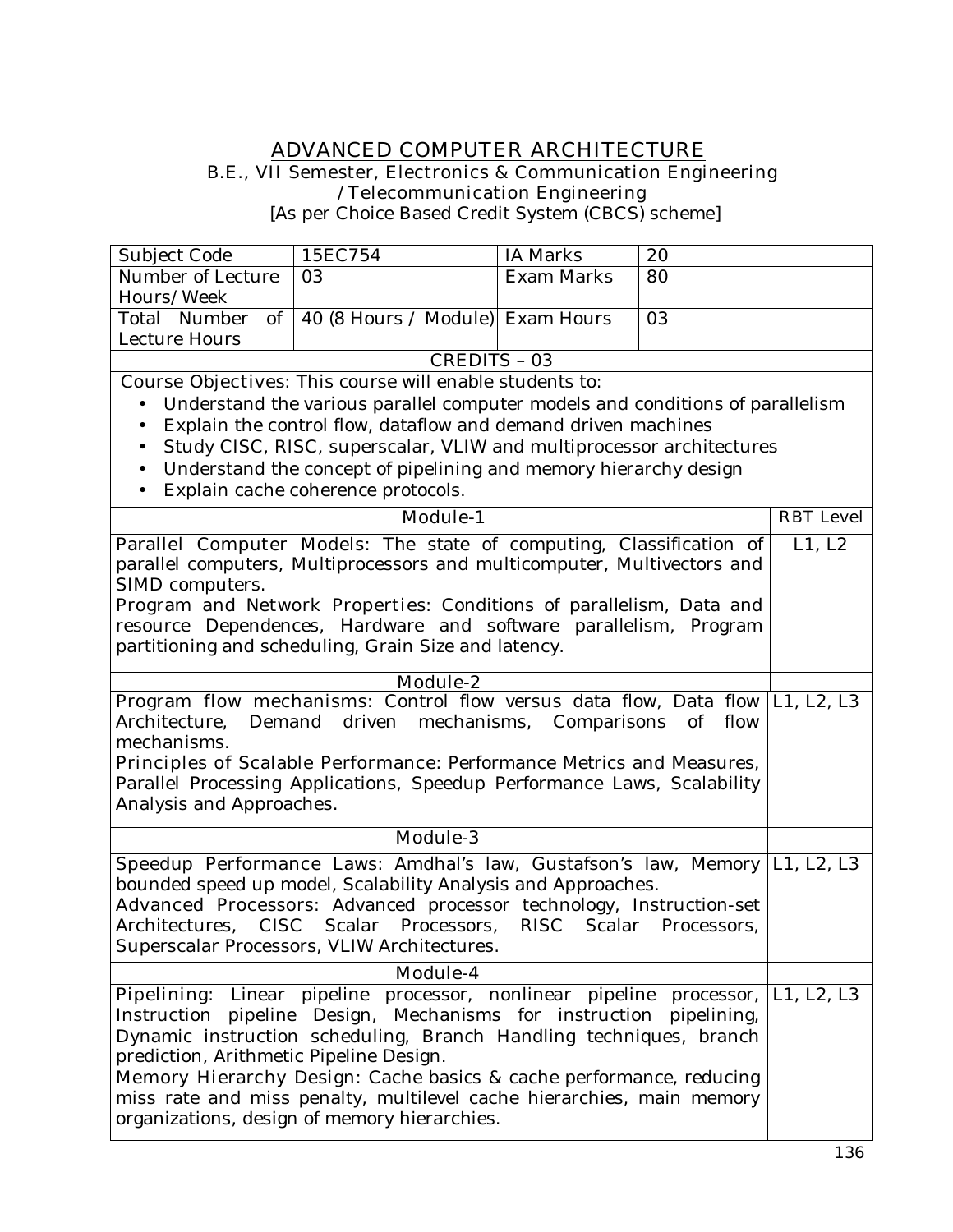| Module-5                                                                                                                                                                                                                                                                                                                                                                                                   |  |  |
|------------------------------------------------------------------------------------------------------------------------------------------------------------------------------------------------------------------------------------------------------------------------------------------------------------------------------------------------------------------------------------------------------------|--|--|
| <b>Multiprocessor Architectures:</b> Symmetric shared memory architectures, [L1, L2, L3<br>distributed shared memory architectures, models of memory consistency,<br>cache coherence protocols (MSI, MESI, MOESI), scalable cache coherence,<br>overview of directory based approaches, design challenges of directory<br>protocols, memory based directory protocols, cache based directory<br>protocols. |  |  |
| <b>Course Outcomes:</b> At the end of the course, the students will be able to:<br>Explain parallel computer models and conditions of parallelism                                                                                                                                                                                                                                                          |  |  |
| Differentiate control flow, dataflow, demand driven mechanisms<br>$\bullet$                                                                                                                                                                                                                                                                                                                                |  |  |
| Explain the principle of scalable performance<br>$\bullet$                                                                                                                                                                                                                                                                                                                                                 |  |  |
| Discuss advanced processors architectures like CISC, RISC, superscalar and<br><b>VLIW</b>                                                                                                                                                                                                                                                                                                                  |  |  |
| Understand the basics of instruction pipelining and memory technologies<br>$\bullet$                                                                                                                                                                                                                                                                                                                       |  |  |
| Explain the issues in multiprocessor architectures<br>$\bullet$                                                                                                                                                                                                                                                                                                                                            |  |  |
| <b>Question paper pattern:</b>                                                                                                                                                                                                                                                                                                                                                                             |  |  |
| The question paper will have ten questions.                                                                                                                                                                                                                                                                                                                                                                |  |  |
| Each full question consists of 16 marks.                                                                                                                                                                                                                                                                                                                                                                   |  |  |
| There will be 2 full questions (with a maximum of Three sub questions) from each<br>$\bullet$<br>module.                                                                                                                                                                                                                                                                                                   |  |  |
| Each full question will have sub questions covering all the topics under a module.<br>$\bullet$<br>The students will have to answer 5 full questions, selecting one full question from<br>each module.                                                                                                                                                                                                     |  |  |
| <b>Text Book:</b>                                                                                                                                                                                                                                                                                                                                                                                          |  |  |
| Kai Hwang, "Advanced computer architecture"; TMH.                                                                                                                                                                                                                                                                                                                                                          |  |  |
| <b>Reference Books:</b><br>1. Kai Hwang and Zu, "Scalable Parallel Computers Architecture"; MGH.<br>2. M.J Flynn, "Computer Architecture, Pipelined and Parallel Processor Design";<br>Narosa Publishing.<br>3. D.A.Patterson, J.L.Hennessy, "Computer Architecture :A quantitative approach";<br>Morgan Kauffmann Feb, 2002.                                                                              |  |  |
|                                                                                                                                                                                                                                                                                                                                                                                                            |  |  |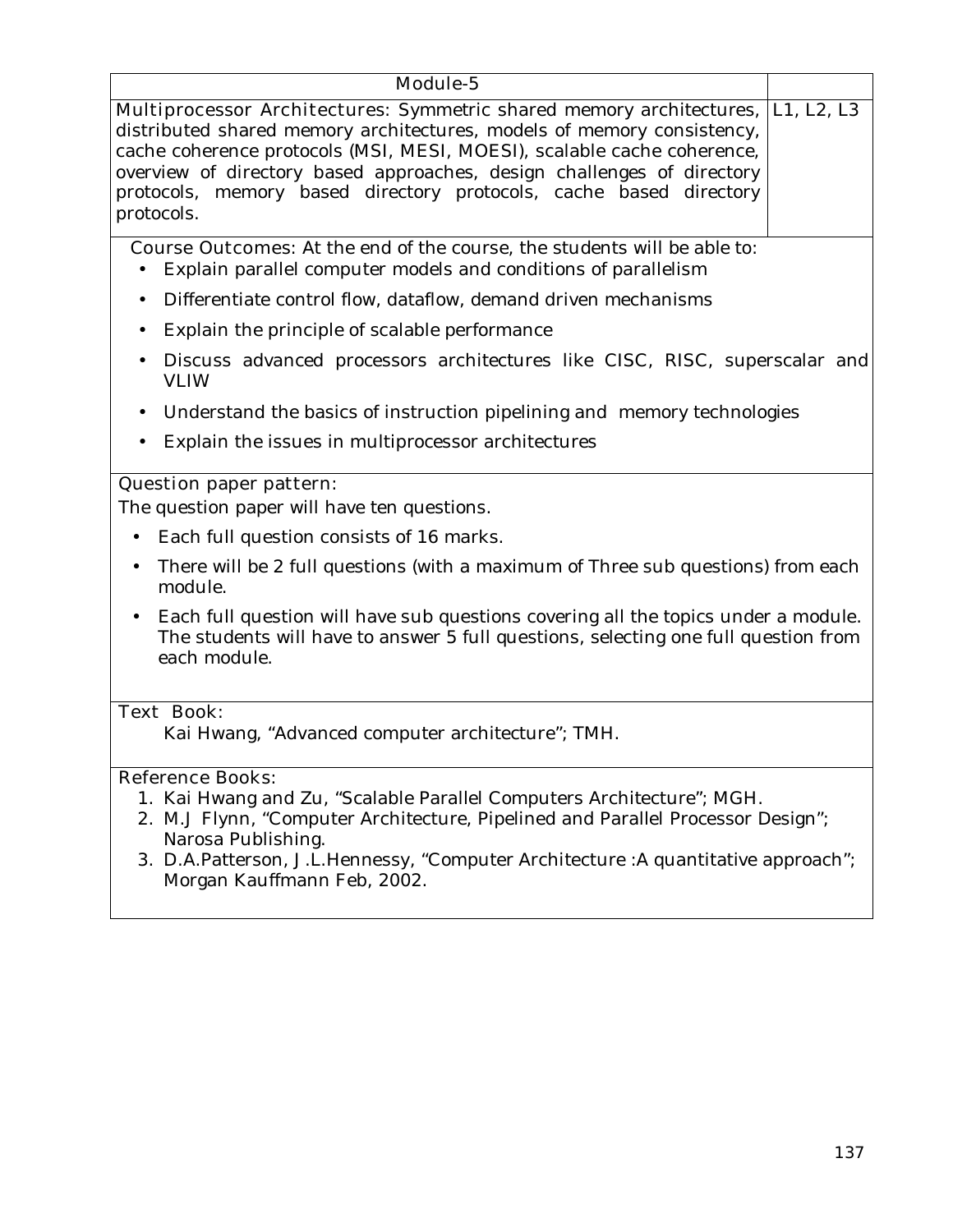# **SATELLITE COMMUNICATION**

**B.E., VII Semester, Electronics & Communication Engineering** 

[As per Choice Based Credit System (CBCS)]

| Subject Code      | 15EC755                                             | IA Marks   | 20 |
|-------------------|-----------------------------------------------------|------------|----|
| Number of Lecture | 03                                                  | Exam Marks | 80 |
| Hours/Week        |                                                     |            |    |
|                   | Total Number of   40 (8 Hours / Module)  Exam Hours |            | 03 |
| Lecture Hours     |                                                     |            |    |
| CREDITS - 03      |                                                     |            |    |

**Course Objectives:** This course will enable students to

- Understand the basic principle of satellite orbits and trajectories.
- Study of electronic systems associated with a satellite and the earth station.
- Understand the various technologies associated with the satellite communication.
- Focus on a communication satellite and the national satellite system.
- Study of satellite applications focusing various domains services such as remote sensing, weather forecasting and navigation.

| <b>Module-1</b>                                                                    | <b>RBT</b> Level |  |
|------------------------------------------------------------------------------------|------------------|--|
| Satellite Orbits and Trajectories: Definition, Basic Principles, Orbital           | L1, L2           |  |
| parameters, Injection velocity and satellite trajectory, Types of Satellite        |                  |  |
| orbits, Orbital perturbations, Satellite stabilization, Orbital effects on         |                  |  |
| satellite's performance, Eclipses, Look angles: Azimuth angle, Elevation           |                  |  |
| angle.                                                                             |                  |  |
| Module-2                                                                           |                  |  |
| Satellite subsystem: Power supply subsystem, Attitude and Orbit control,           | L1, L2           |  |
| Tracking, Telemetry and command subsystem, Payload.                                |                  |  |
|                                                                                    |                  |  |
| <b>Earth Station:</b> Types of earth station, Architecture, Design considerations, |                  |  |
| Testing, Earth station Hardware, Satellite tracking.                               |                  |  |
|                                                                                    |                  |  |
| <b>Module-3</b>                                                                    |                  |  |
| Multiple Access Techniques: Introduction, FDMA (No derivation), SCPC               | L1, L2,          |  |
| Systems, MCPC Systems, TDMA, CDMA, SDMA.                                           | L3               |  |
| Satellite Link Design Fundamentals: Transmission Equation, Satellite               |                  |  |
| Link Parameters, Propagation considerations.                                       |                  |  |
|                                                                                    |                  |  |
| Module-4                                                                           |                  |  |
| <b>Communication Satellites:</b> Introduction, Related Applications, Frequency     | L1, L2           |  |
| Bands, Payloads, Satellite Vs. Terrestrial Networks, Satellite Telephony,          |                  |  |
| Satellite Television, Satellite radio, Regional satellite Systems, National        |                  |  |
| Satellite Systems.                                                                 |                  |  |
|                                                                                    |                  |  |
| Module-5                                                                           |                  |  |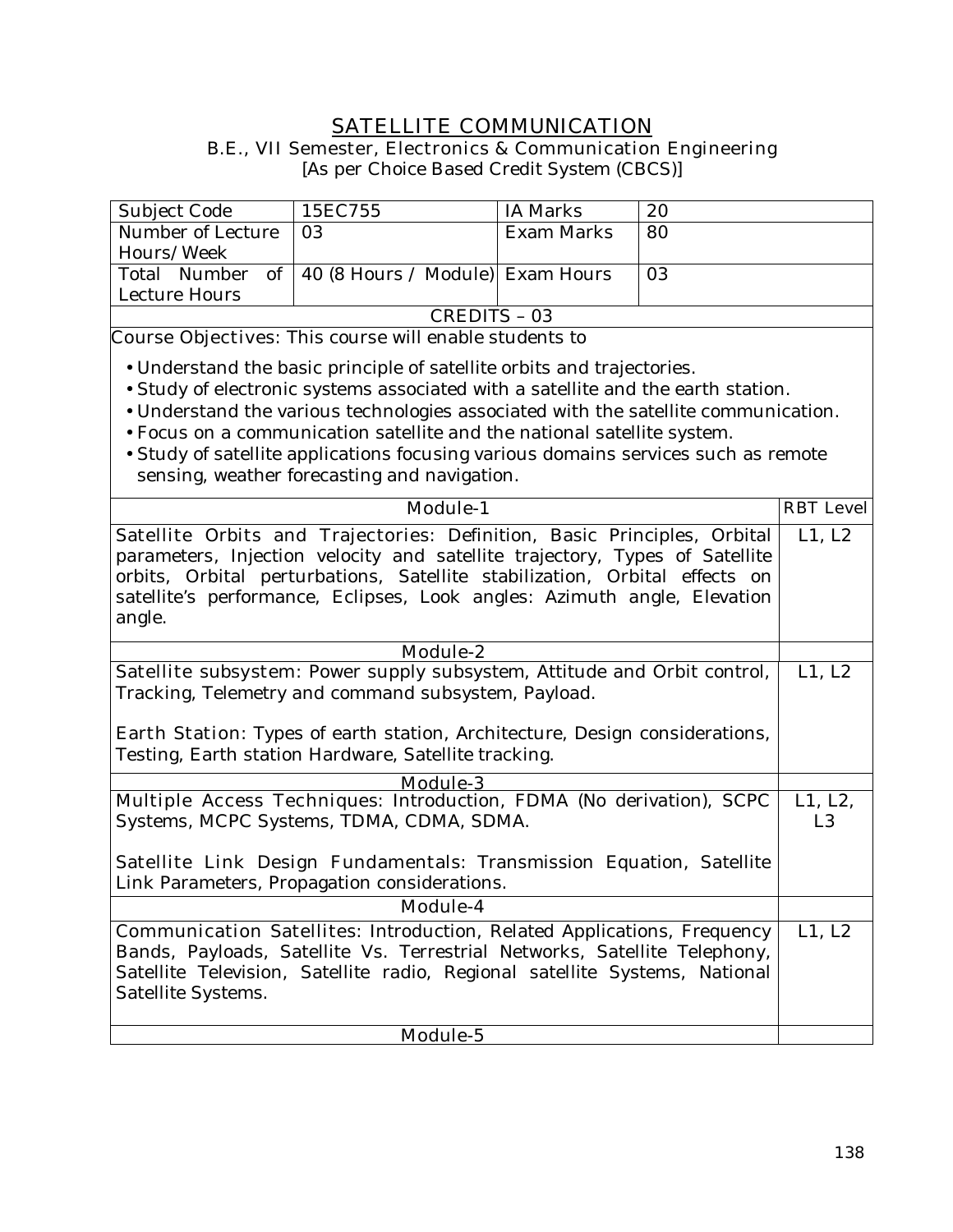| <b>Remote Sensing Satellites:</b> Classification of remote sensing systems,  <br>orbits, Payloads, Types of images: Image Classification, Interpretation, | L1, L2,<br>L <sub>3</sub> |
|-----------------------------------------------------------------------------------------------------------------------------------------------------------|---------------------------|
| Applications.<br>Weather Forecasting Satellites: Fundamentals, Images, Orbits, Payloads,                                                                  |                           |
| Applications.                                                                                                                                             |                           |
| <b>Navigation Satellites:</b> Development of Satellite Navigation Systems, GPS<br>system, Applications.                                                   |                           |

- **Course Outcomes:** At the end of the course, the students will be able to:
- Describe the satellite orbits and its trajectories with the definitions of parameters associated with it.
- Describe the electronic hardware systems associated with the satellite subsystem and earth station.
- Describe the various applications of satellite with the focus on national satellite system.
- Compute the satellite link parameters under various propagation conditions with the illustration of multiple access techniques.

#### **Question Paper pattern:**

- The Question paper will have ten questions.
- Each full Question consisting of 16 marks
- There will be 2 full Questions (with a maximum of Three sub questions) from each module.
- Each full question will have sub questions covering all the topics under a module.
- The Students will have to answer 5 full Questions, selecting one full Question from each module.

#### **Text Book:**

Anil K. Maini, Varsha Agrawal, Satellite Communications, Wiley India Pvt. Ltd., 2015, ISBN: 978-81-265-2071-8.

#### **Reference Books :**

- 1. Dennis Roddy, Satellite Communications, 4th Edition, McGraw- Hill International edition, 2006
- 2. Timothy Pratt, Charles Bostian, Jeremy Allnutt, Satellite Communications, 2nd Edition, Wiley India Pvt. Ltd , 2017, ISBN: 978-81-265-0833-4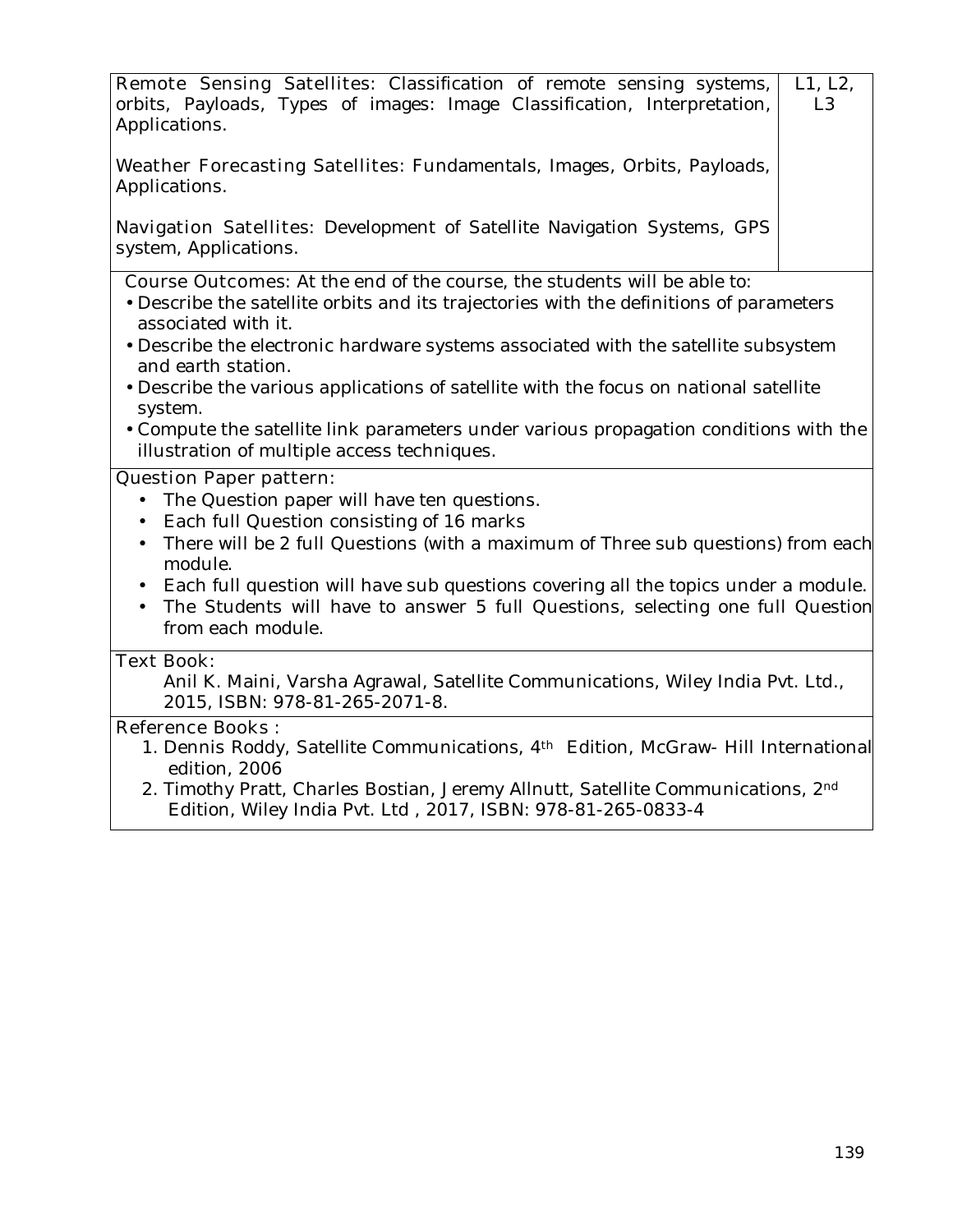#### **ADVANCED COMMUNICATION LAB B.E., VII Semester, Electronics & Communication Engineering**

[As per Choice Based Credit System (CBCS) scheme]

|                                                                             | $\mu$ to per encree based encant specific (ebecs) sensitive |                 |    |
|-----------------------------------------------------------------------------|-------------------------------------------------------------|-----------------|----|
| Subject Code                                                                | 15ECL76                                                     | <b>IA Marks</b> | 20 |
| Number of Lecture                                                           | 01Hr Tutorial (Instructions)                                | Exam Marks   80 |    |
| Hours/Week                                                                  | $+$ 02 Hours Laboratory = 03                                |                 |    |
|                                                                             |                                                             |                 |    |
|                                                                             |                                                             |                 |    |
|                                                                             |                                                             |                 |    |
| <b>RBT</b> Levels                                                           | L1, L2, L3                                                  | Exam Hours   03 |    |
|                                                                             |                                                             |                 |    |
| $\alpha$ $\beta$ $\beta$ $\gamma$ $\beta$ $\gamma$ $\beta$<br>$\sim$ $\sim$ |                                                             |                 |    |

#### CREDITS – 02

**Course objectives:** This course will enable students to:

- Design and demonstrate the digital modulation techniques
- Demonstrate and measure the wave propagation in microstrip antennas
- Characteristics of microstrip devices and measurement of its parameters.
- Model an optical communication system and study its characteristics.
- Simulate the digital communication concepts and compute and display various parameters along with plots/figures.

#### **Laboratory Experiments**

**PART-A: Following Experiments No. 1 to 4 has to be performed using discrete components.** 

- 1. Time Division Multiplexing and Demultiplexing of two bandlimited signals.
- 2. ASK generation and detection
- 3. FSK generation and detection
- 4. PSK generation and detection
- 5. Measurement of frequency, guide wavelength, power, VSWR and attenuation in microwave test bench.
- 6. Measurement of directivity and gain of microstrip dipole and Yagi antennas.
- 7. Determination of
	- a. Coupling and isolation characteristics of microstrip directional coupler.
	- b. Resonance characteristics of microstrip ring resonator and computation of dielectric constant of the substrate.
	- c. Power division and isolation of microstrip power divider.
- 8. Measurement of propagation loss, bending loss and numerical aperture of an optical fiber.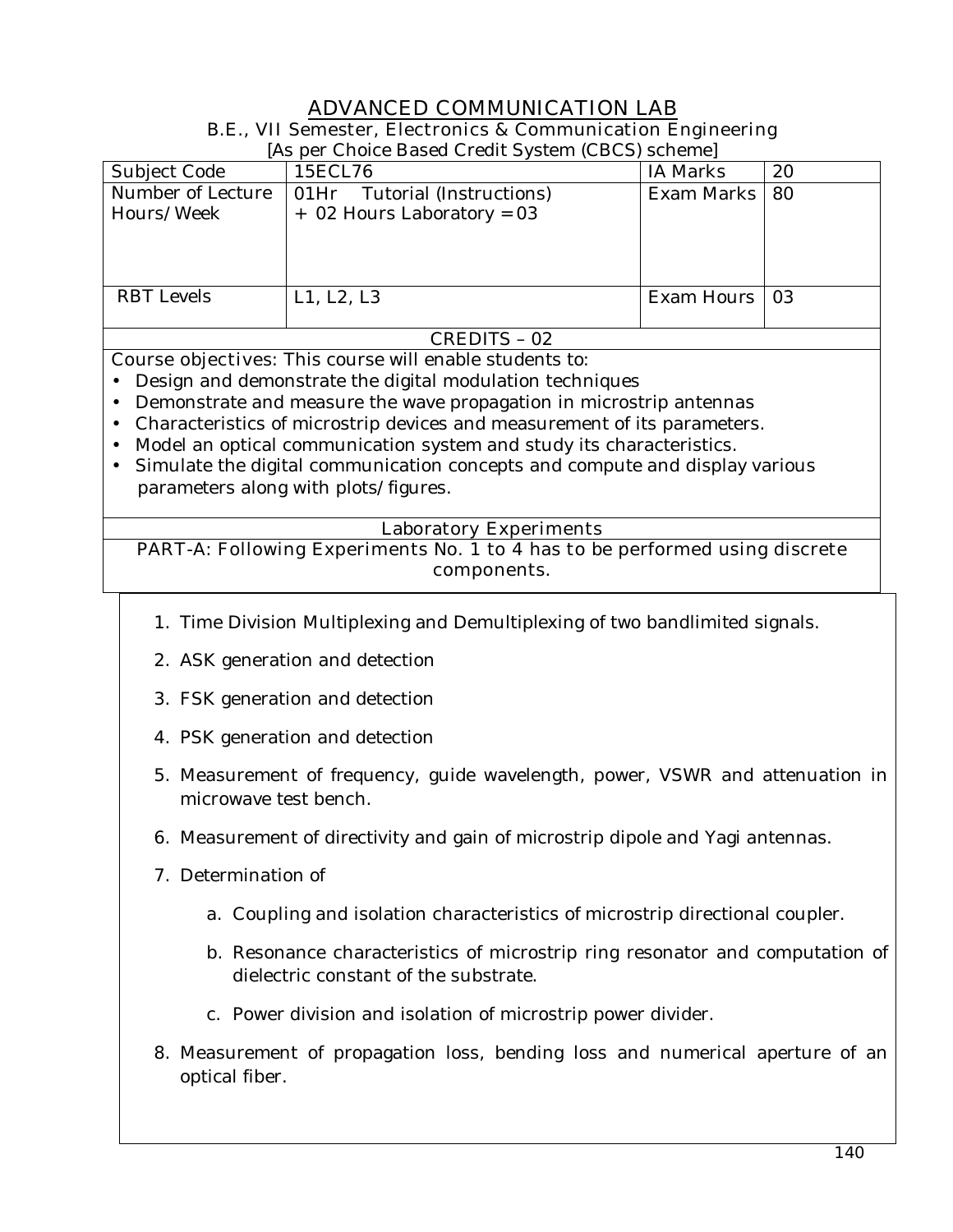#### **PART-B: Simulation Experiments using SCILAB/MATLAB/Simulink or LabView**

- 1. Simulate NRZ, RZ, half-sinusoid and raised cosine pulses and generate eye diagram for binary polar signaling.
- 2. Simulate the Pulse code modulation and demodulation system and display the waveforms.
- 3. Simulate the QPSK transmitter and receiver. Plot the signals and its constellation diagram.
- **4.** Test the performance of a binary differential phase shift keying system by simulating the non-coherent detection of binary DPSK.

**Course outcomes:** On the completion of this laboratory course, the students will be able to:

- Determine the characteristics and response of microwave devices and optical waveguide.
- Determine the characteristics of microstrip antennas and devices and compute the parameters associated with it.
- Simulate the digital modulation schemes with the display of waveforms and computation of performance parameters.
- Design and test the digital modulation circuits/systems and display the waveforms.

#### **Conduct of Practical Examination:**

- All laboratory experiments are to be considered for practical examination.
- For examination one question from **PART-A** and one question from **PART-B or** only one question from **PART-B** experiments based on the complexity, to be set.
- Students are allowed to pick one experiment from the lot.
- Strictly follow the instructions as printed on the cover page of answer script for breakup of marks.
- Change of experiment is allowed only once and Marks allotted to the procedure part to be made zero.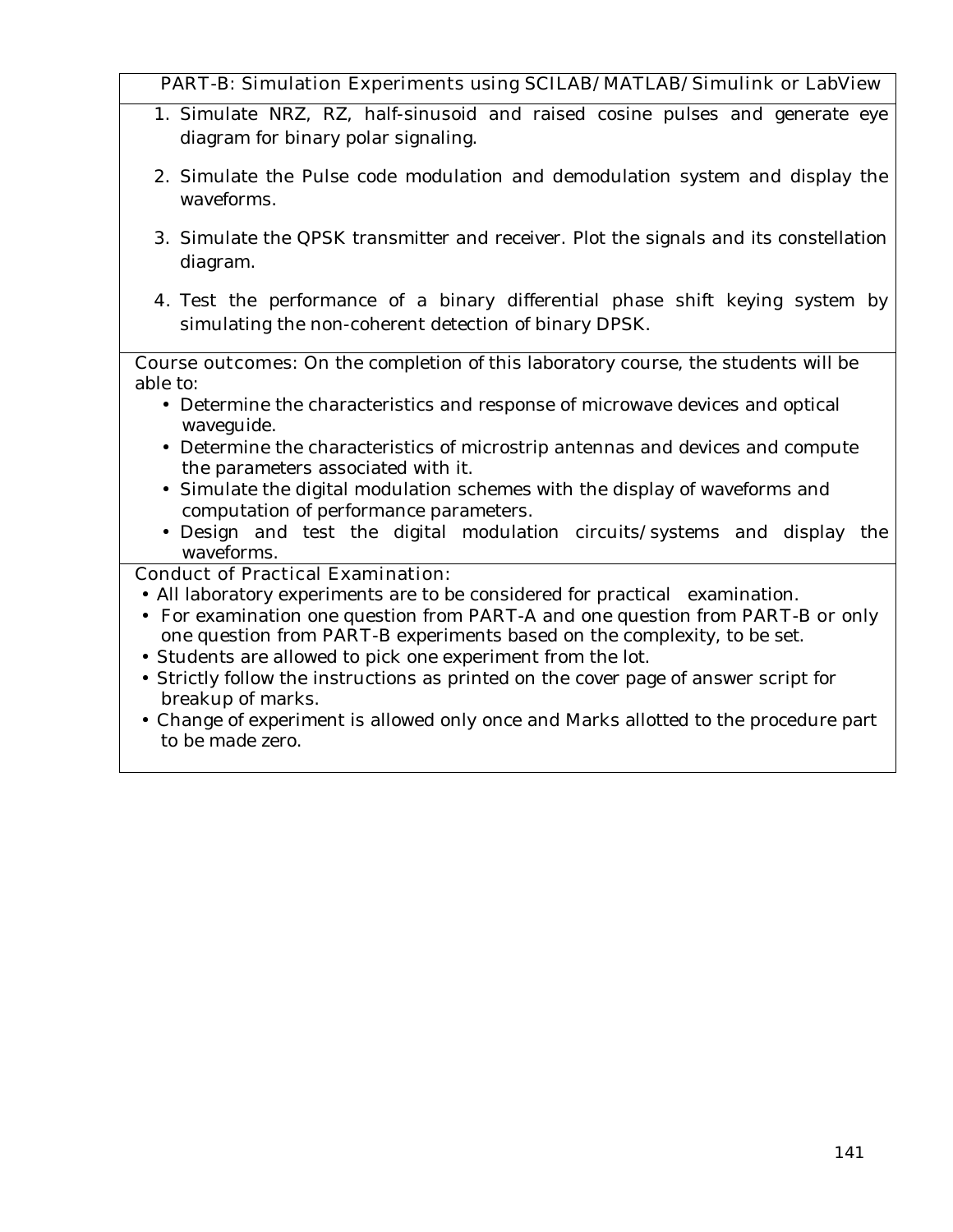#### **VLSI LAB B.E., VII Semester, Electronics & Communication Engineering**

[As per Choice Based Credit System (CBCS) scheme]

| Subject Code      | 15ECL77                                          | IA Marks        | 20 |
|-------------------|--------------------------------------------------|-----------------|----|
|                   | Number of Lecture   01Hr Tutorial (Instructions) | Exam Marks   80 |    |
| Hours/Week        | + 02 Hours Laboratory = 03                       |                 |    |
| <b>RBT</b> Levels | L1, L2, L3                                       | Exam Hours   03 |    |
|                   |                                                  |                 |    |
| CREDITS – 02      |                                                  |                 |    |

**Course objectives:** This course will enable students to:

- Explore the CAD tool and understand the flow of the Full Custom IC design cycle.
- Learn DRC, LVS and Parasitic Extraction of the various designs.
- Design and simulate the various basic CMOS analog circuits and use them in higher circuits like data converters using design abstraction concepts.
- Design and simulate the various basic CMOS digital circuits and use them in higher circuits like adders and shift registers using design abstraction concepts.

#### **Experiments can be conducted using any of the following or equivalent design tools: Cadence/Synopsis/Mentor Graphics/Microwind**

## **Laboratory Experiments**

#### **PART - A ASIC-DIGITAL DESIGN**

- 1. Write Verilog Code for the following circuits and their Test Bench for verification, observe the waveform and synthesize the code with technological library with given constraints\*. Do the initial timing verification with gate level simulation.
	- i. An inverter
	- ii. A Buffer
	- iii. Transmission Gate
	- iv. Basic/universal gates
	- v. Flip flop -RS, D, JK, MS, T
	- vi. Serial & Parallel adder
	- vii. 4-bit counter [Synchronous and Asynchronous counter]
	- viii. Successive approximation register [SAR]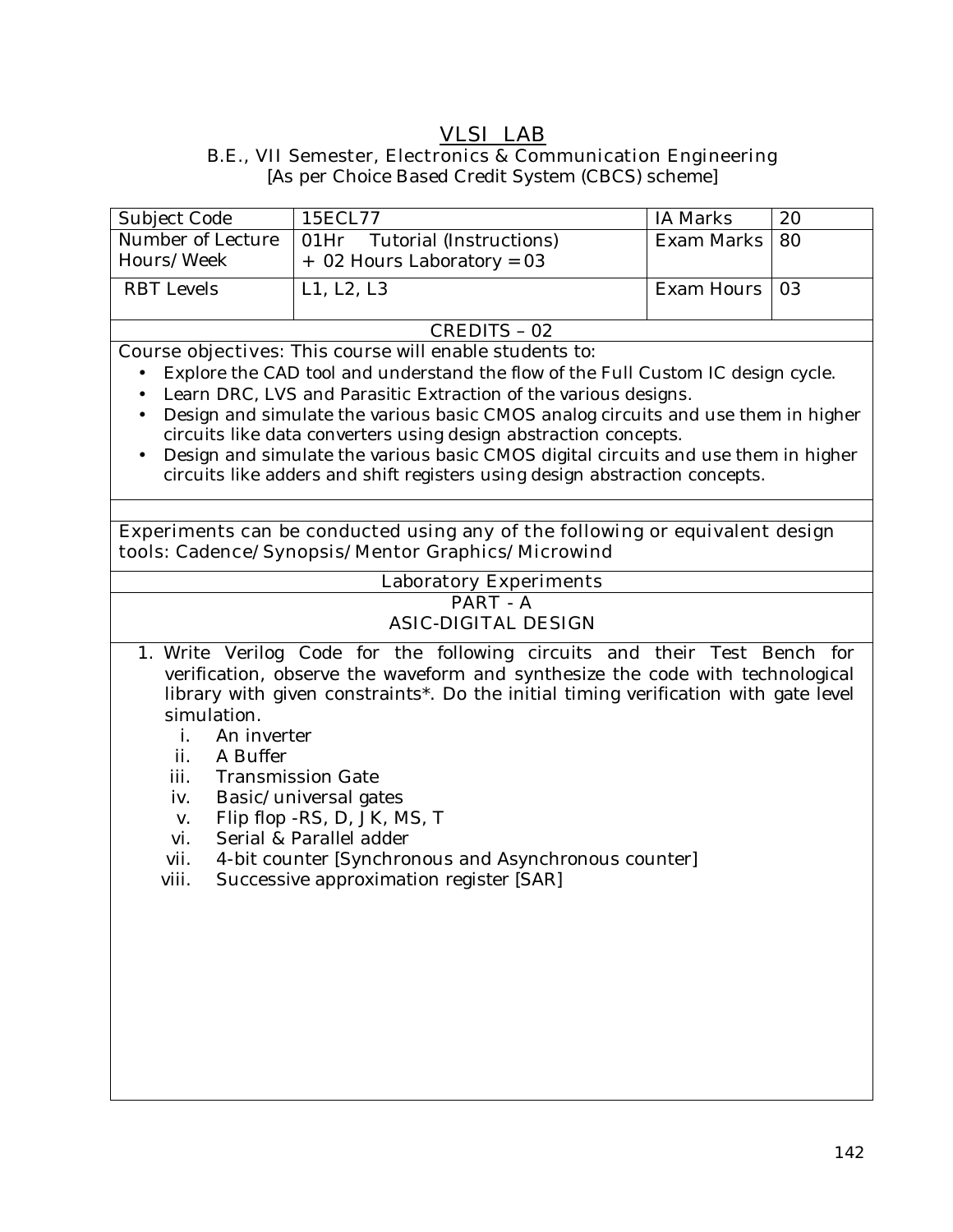| <b>PART - B</b><br><b>ANALOG DESIGN</b>                                                                                                                                                                                                                                                                                                                                                                                                                |
|--------------------------------------------------------------------------------------------------------------------------------------------------------------------------------------------------------------------------------------------------------------------------------------------------------------------------------------------------------------------------------------------------------------------------------------------------------|
|                                                                                                                                                                                                                                                                                                                                                                                                                                                        |
| 1. Design an Inverter with given specifications**, completing the design flow<br>mentioned below:<br>a. Draw the schematic and verify the following<br>i) DC Analysis<br>ii) Transient Analysis<br>b. Draw the Layout and verify the DRC, ERC<br>c. Check for LVS<br>d. Extract RC and back annotate the same and verify the Design<br>e. Verify & Optimize for Time, Power and Area to the given constraint*                                          |
| 2. Design the (i) Common source and Common Drain amplifier and (ii) A Single<br>Stage differential amplifier, with given specifications**, completing the<br>design flow mentioned below:<br>a. Draw the schematic and verify the following<br>i) DC Analysis<br>ii) AC Analysis<br>iii) Transient Analysis<br>b. Draw the Layout and verify the DRC, ERC<br>c. Check for LVS<br>d. Extract RC and back annotate the same and verify the Design.       |
| 3. Design an op-amp with given specification** using given differential amplifier<br>Common source and Common Drain amplifier in library*** and completing the<br>design flow mentioned below:<br>a. Draw the schematic and verify the following<br>i) DC Analysis<br>ii). AC Analysis<br>iii) Transient Analysis<br>b. Draw the Layout and verify the DRC, ERC<br>c. Check for LVS<br>d. Extract RC and back annotate the same and verify the Design. |
| 4. Design a 4 bit R-2R based DAC for the given specification and completing the<br>design flow mentioned using given op-amp in the library***.<br>a. Draw the schematic and verify the following<br>i) DC Analysis<br>ii) AC Analysis<br>iii) Transient Analysis<br>b. Draw the Layout and verify the DRC, ERC                                                                                                                                         |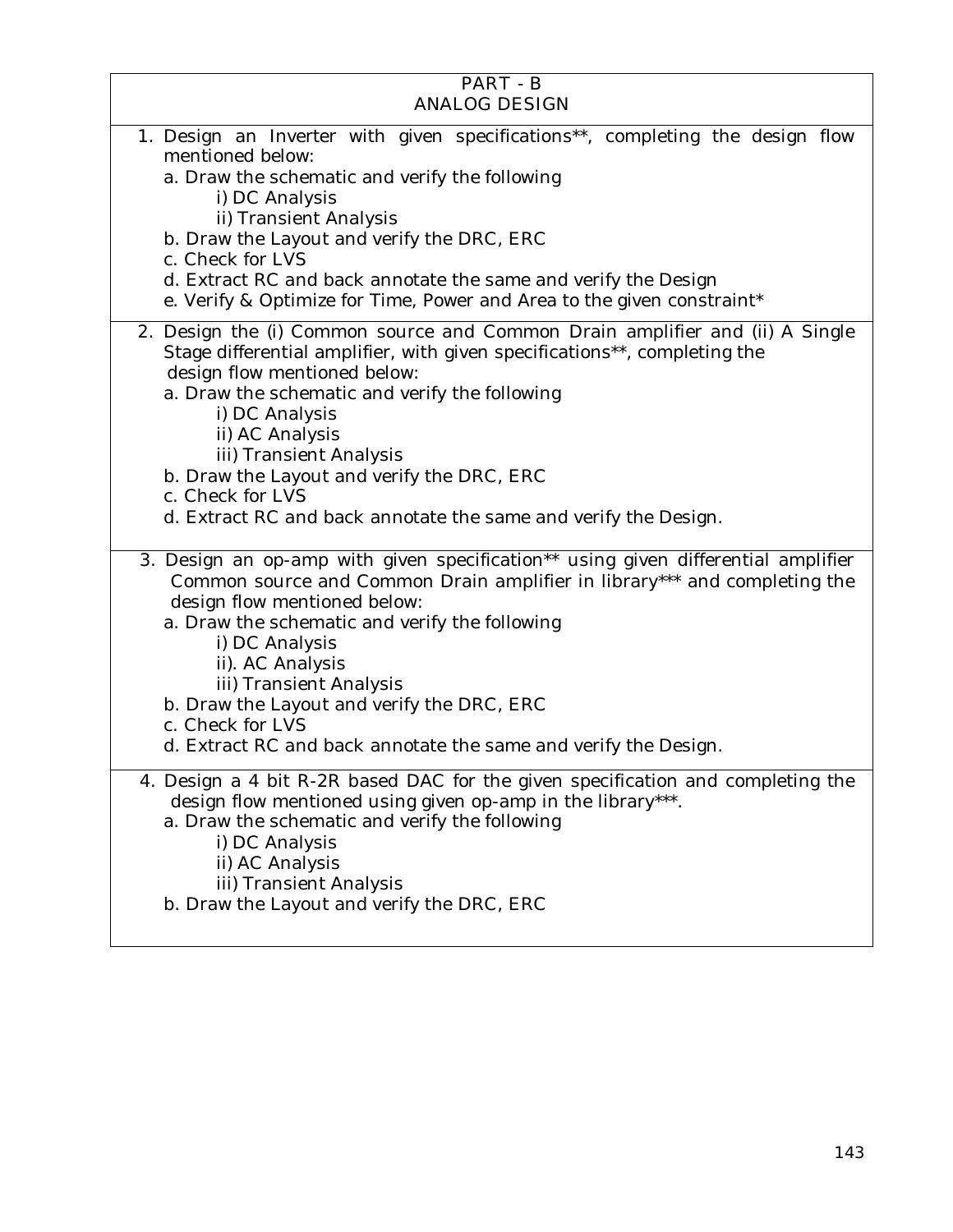5. For the SAR based ADC mentioned in the figure below draw the mixed signal schematic and verify the functionality by completing ASIC Design FLOW. [Specifications to GDS-II]



- \* An appropriate constraint should be given.
- \*\* Appropriate specification should be given.
- \*\*\* Applicable Library should be added & information should be given to the Designer.

#### **Course outcomes:** On the completion of this laboratory course, the students will be able to:

- Write test bench to simulate various digital circuits.
- Interpret concepts of DC Analysis, AC Analysis and Transient Analysis in analog circuits.
- Design and simulate basic CMOS circuits like inverter, common source amplifier and differential amplifiers.
- Use basic amplifiers and further design higher level circuits like operational amplifier and analog/digital converters to meet desired parameters.
- Use transistors to design gates and further using gates realize shift registers and adders to meet desired parameters.

#### **Conduct of Practical Examination:**

- All laboratory experiments are to be included for practical examination.
- For examination, one question from **PART-A** and one question from **PART-B** to be set.
- Students are allowed to pick one experiment from the lot.
- Change of experiment is allowed only once and Marks allotted to the procedure part to be made zero.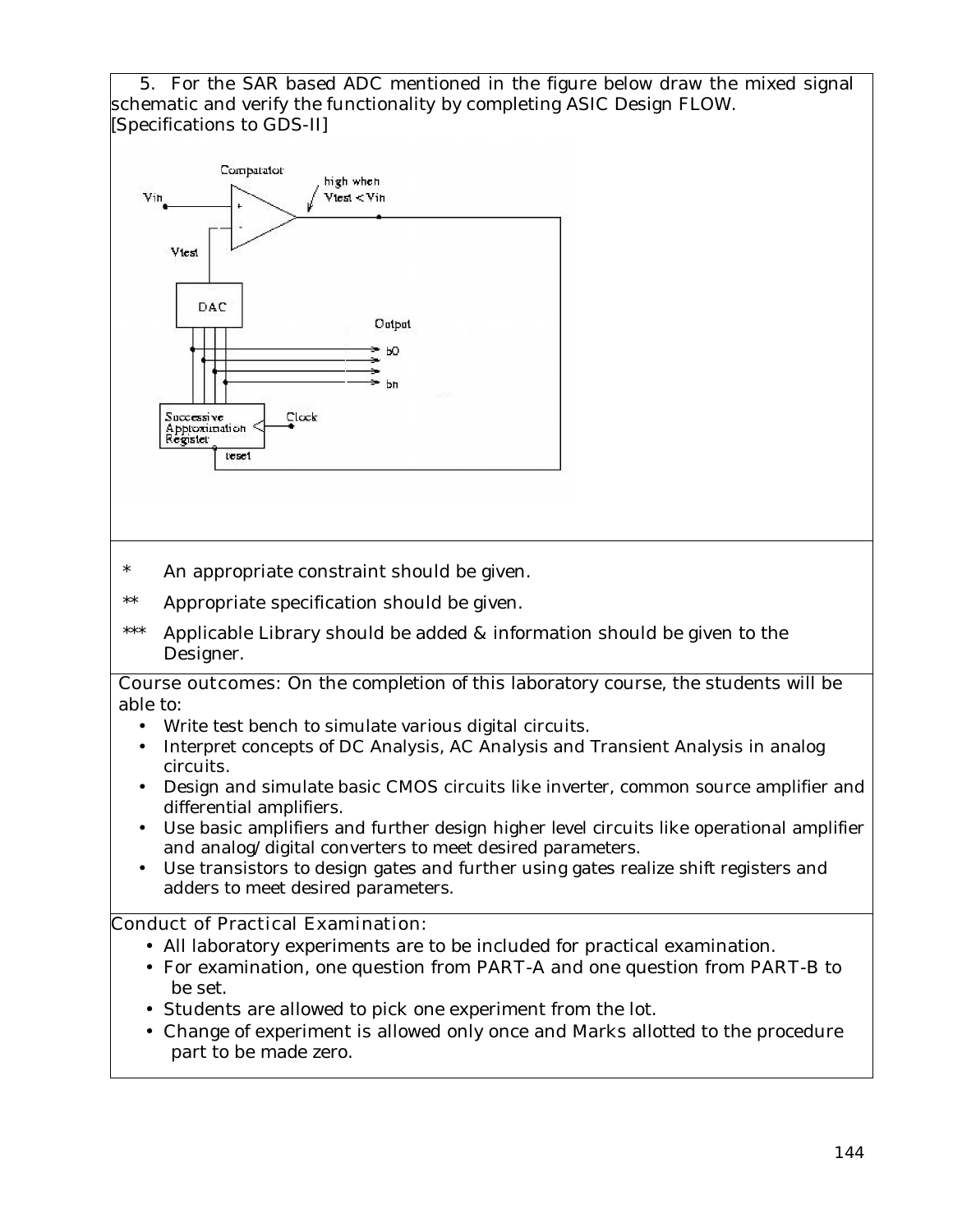# **B.E E&C EIGTH SEMESTER SYLLABUS**

#### **Wireless Cellular and LTE 4G Broadband B.E., VIII Semester, Electronics &Communication Engineering/ Telecommunication Engineering**

[As per Choice Based Credit System (CBCS) scheme]

| Subject Code | 15EC81                         | IA Marks   | 20 |
|--------------|--------------------------------|------------|----|
| Number of    | 04                             | Exam Marks | 80 |
| Lecture      |                                |            |    |
| Total Number | $\vert$ 50 (10 Hours / Module) | Exam Hours | 03 |
|              |                                |            |    |
| CREDITS - 04 |                                |            |    |

**Course Objectives:** This course will enable students to:

- Understand the basics of LTE standardization phases and specifications.
- Explain the system architecture of LTE and E-UTRAN, the layer of LTE, based on the use of OFDMA and SC-FDMA principles.
- Analyze the role of LTE radio interface protocols to set up, reconfigure and release the Radio Bearer, for transferring the EPS bearer.
- Analyze the main factors affecting LTE performance including mobile speed and transmission bandwidth.

| Module - 1                                                                                                                                                                                                                                                                                                                                                                                                                                                                                                                                                                           | <b>RBT</b>   |
|--------------------------------------------------------------------------------------------------------------------------------------------------------------------------------------------------------------------------------------------------------------------------------------------------------------------------------------------------------------------------------------------------------------------------------------------------------------------------------------------------------------------------------------------------------------------------------------|--------------|
|                                                                                                                                                                                                                                                                                                                                                                                                                                                                                                                                                                                      | <b>Level</b> |
| <b>Key Enablers for LTE features:</b> OFDM, Single carrier FDMA, Single<br>carrier FDE, Channel Dependent Multiuser Resource Scheduling, Multi<br>antenna Techniques, IP based Flat network Architecture, LTE Network<br>Architecture. (Sec 1.4-1.5 of Text).                                                                                                                                                                                                                                                                                                                        | L1, L2       |
| <b>Wireless Fundamentals:</b> Cellular concept, Broadband wireless<br>channel (BWC), Fading in BWC, Modeling BWC - Empirical and<br>Statistical models, Mitigation of Narrow band and Broadband Fading<br>(Sec $2.2 - 2.7$ of Text).                                                                                                                                                                                                                                                                                                                                                 |              |
| Module $-2$                                                                                                                                                                                                                                                                                                                                                                                                                                                                                                                                                                          |              |
| Multicarrier Modulation: OFDM basics, OFDM in LTE, Timing and<br>Frequency Synchronization, PAR, SC-FDE (Sec 3.2 - 3.6 of Text).<br><b>OFDMA and SC-FDMA:</b> OFDM with FDMA,TDMA,CDMA, OFDMA,<br>SC-FDMA, OFDMA and SC-FDMA in LTE (Sec 4.1 - 4.3, 4.5 of Text).<br><b>Multiple Antenna Transmission and Reception:</b> Spatial Diversity<br>overview, Receive Diversity, Transmit Diversity, Interference<br>cancellation and signal enhancement, Spatial Multiplexing, Choice<br>between Diversity, Interference suppression and Spatial Multiplexing<br>(Sec 5.1 - 5.6 of Text). | L1, L2       |
| Module - 3                                                                                                                                                                                                                                                                                                                                                                                                                                                                                                                                                                           |              |
| Overview and Channel Structure of LTE: Introduction to LTE,<br>Channel Structure of LTE, Downlink OFDMA Radio Resource, Uplink                                                                                                                                                                                                                                                                                                                                                                                                                                                       | L1, L2       |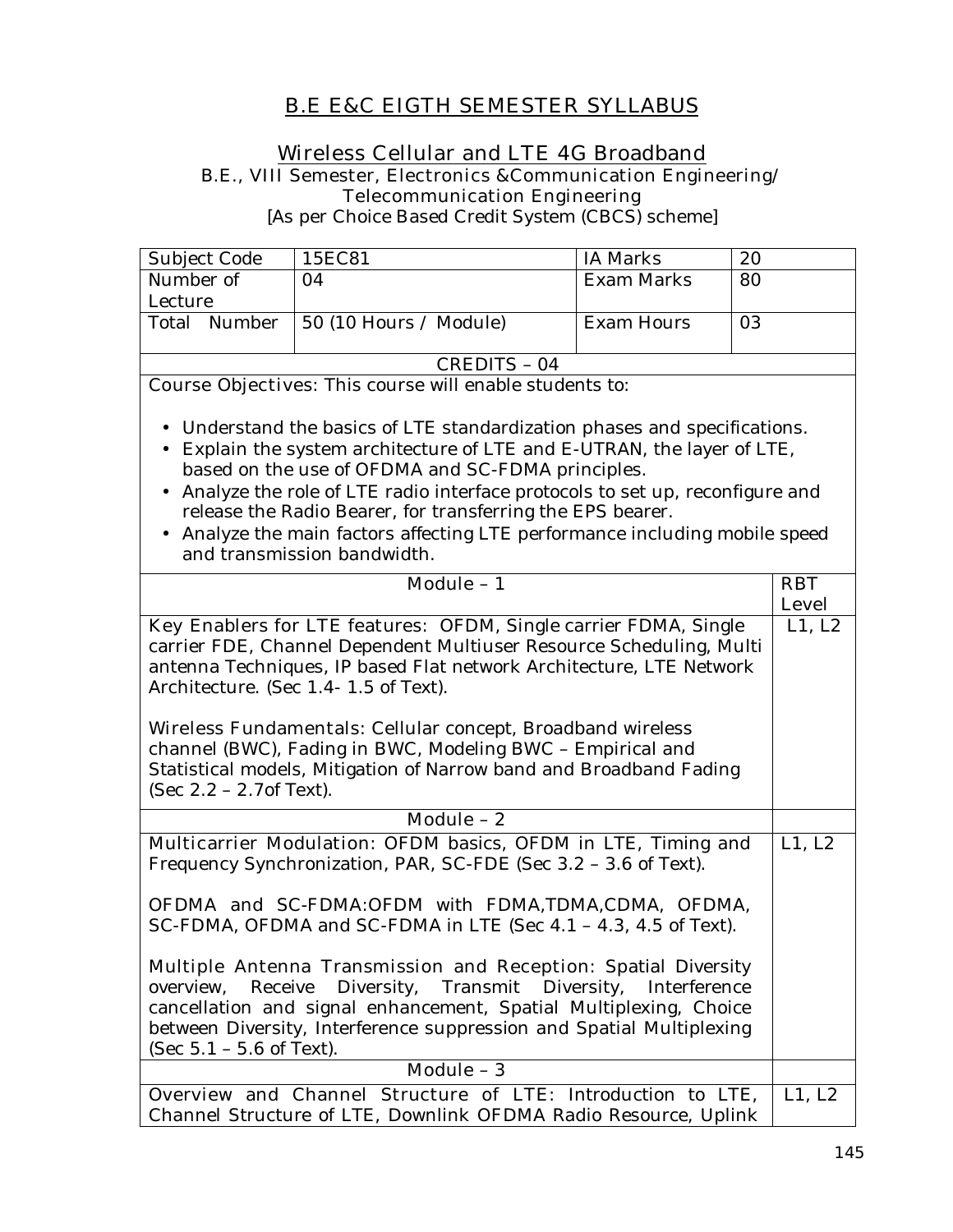| SC-FDMA Radio Resource(Sec 6.1 - 6.4 of Text).                                                                                                                                                                                                                                                                                                                                                                                                                                                                                                                            |        |  |
|---------------------------------------------------------------------------------------------------------------------------------------------------------------------------------------------------------------------------------------------------------------------------------------------------------------------------------------------------------------------------------------------------------------------------------------------------------------------------------------------------------------------------------------------------------------------------|--------|--|
| <b>Downlink Transport Channel Processing:</b> Overview, Downlink<br>shared channels, Downlink Control Channels, Broadcast channels,<br>Multicast channels, Downlink physical channels, H-ARQ<br>on<br>Downlink(Sec $7.1 - 7.7$ of Text).                                                                                                                                                                                                                                                                                                                                  |        |  |
| Module - 4                                                                                                                                                                                                                                                                                                                                                                                                                                                                                                                                                                |        |  |
| Uplink Channel Transport Processing: Overview, Uplink shared<br>channels, Uplink Control Information, Uplink Reference signals,<br>Random Access Channels, H-ARQ on uplink (Sec 8.1 - 8.6 of Text).                                                                                                                                                                                                                                                                                                                                                                       | L1, L2 |  |
| Physical Layer Procedures: Hybrid - ARQ procedures, Channel                                                                                                                                                                                                                                                                                                                                                                                                                                                                                                               |        |  |
| Quality Indicator CQI feedback, Precoder for closed loop MIMO                                                                                                                                                                                                                                                                                                                                                                                                                                                                                                             |        |  |
| Operations, Uplink channel sounding, Buffer status Reporting in                                                                                                                                                                                                                                                                                                                                                                                                                                                                                                           |        |  |
| uplink, Scheduling and Resource Allocation, Cell Search, Random                                                                                                                                                                                                                                                                                                                                                                                                                                                                                                           |        |  |
| Access Procedures, Power Control in uplink(Sec 9.1- 9.6, 9.8, 9.9, 9.10                                                                                                                                                                                                                                                                                                                                                                                                                                                                                                   |        |  |
| Text).                                                                                                                                                                                                                                                                                                                                                                                                                                                                                                                                                                    |        |  |
| $\overline{\text{Module}} - 5$                                                                                                                                                                                                                                                                                                                                                                                                                                                                                                                                            |        |  |
|                                                                                                                                                                                                                                                                                                                                                                                                                                                                                                                                                                           |        |  |
| <b>Radio Resource Management and Mobility Management:</b>                                                                                                                                                                                                                                                                                                                                                                                                                                                                                                                 | L1, L2 |  |
| MAC/RLC overview, RRC<br>overview,<br>PDCP<br>overview,<br>Mobility                                                                                                                                                                                                                                                                                                                                                                                                                                                                                                       |        |  |
| Management, Inter-cell Interference Coordination(Sec 10.1 - 10.5 of                                                                                                                                                                                                                                                                                                                                                                                                                                                                                                       |        |  |
| Text).                                                                                                                                                                                                                                                                                                                                                                                                                                                                                                                                                                    |        |  |
| Course Outcomes: At the end of the course, students will be able to:                                                                                                                                                                                                                                                                                                                                                                                                                                                                                                      |        |  |
| Understand the system architecture and the functional standard specified in<br>$\bullet$<br>LTE 4G.<br>Analyze the role of LTE radio interface protocols and EPS Data convergence<br>$\bullet$<br>protocols to set up, reconfigure and release data and voice from users.<br>Demonstrate the UTRAN and EPS handling processes from set up to release<br>$\bullet$<br>including mobility management for a variety of data call scenarios.<br>Test and Evaluate the Performance of resource management and packet data<br>$\bullet$<br>processing and transport algorithms. |        |  |
| <b>Question Paper pattern:</b>                                                                                                                                                                                                                                                                                                                                                                                                                                                                                                                                            |        |  |
| The Question paper will have ten questions.                                                                                                                                                                                                                                                                                                                                                                                                                                                                                                                               |        |  |
| Each full Question consisting of 16 marks                                                                                                                                                                                                                                                                                                                                                                                                                                                                                                                                 |        |  |
| There will be 2 full Questions (with a maximum of Three sub questions)                                                                                                                                                                                                                                                                                                                                                                                                                                                                                                    |        |  |
| from each module.                                                                                                                                                                                                                                                                                                                                                                                                                                                                                                                                                         |        |  |
| Each full question will have sub questions covering all the topics under a                                                                                                                                                                                                                                                                                                                                                                                                                                                                                                |        |  |
| module.                                                                                                                                                                                                                                                                                                                                                                                                                                                                                                                                                                   |        |  |
| The Students will have to answer 5 full Questions, selecting one full                                                                                                                                                                                                                                                                                                                                                                                                                                                                                                     |        |  |
| Question from each module.                                                                                                                                                                                                                                                                                                                                                                                                                                                                                                                                                |        |  |
| <b>Text Book:</b>                                                                                                                                                                                                                                                                                                                                                                                                                                                                                                                                                         |        |  |
| Arunabha Ghosh, Jan Zhang, Jefferey Andrews, Riaz Mohammed,                                                                                                                                                                                                                                                                                                                                                                                                                                                                                                               |        |  |
| 'Fundamentals of LTE', Prentice Hall, Communications Engg. and Emerging                                                                                                                                                                                                                                                                                                                                                                                                                                                                                                   |        |  |
| Technologies.                                                                                                                                                                                                                                                                                                                                                                                                                                                                                                                                                             |        |  |
|                                                                                                                                                                                                                                                                                                                                                                                                                                                                                                                                                                           |        |  |
|                                                                                                                                                                                                                                                                                                                                                                                                                                                                                                                                                                           |        |  |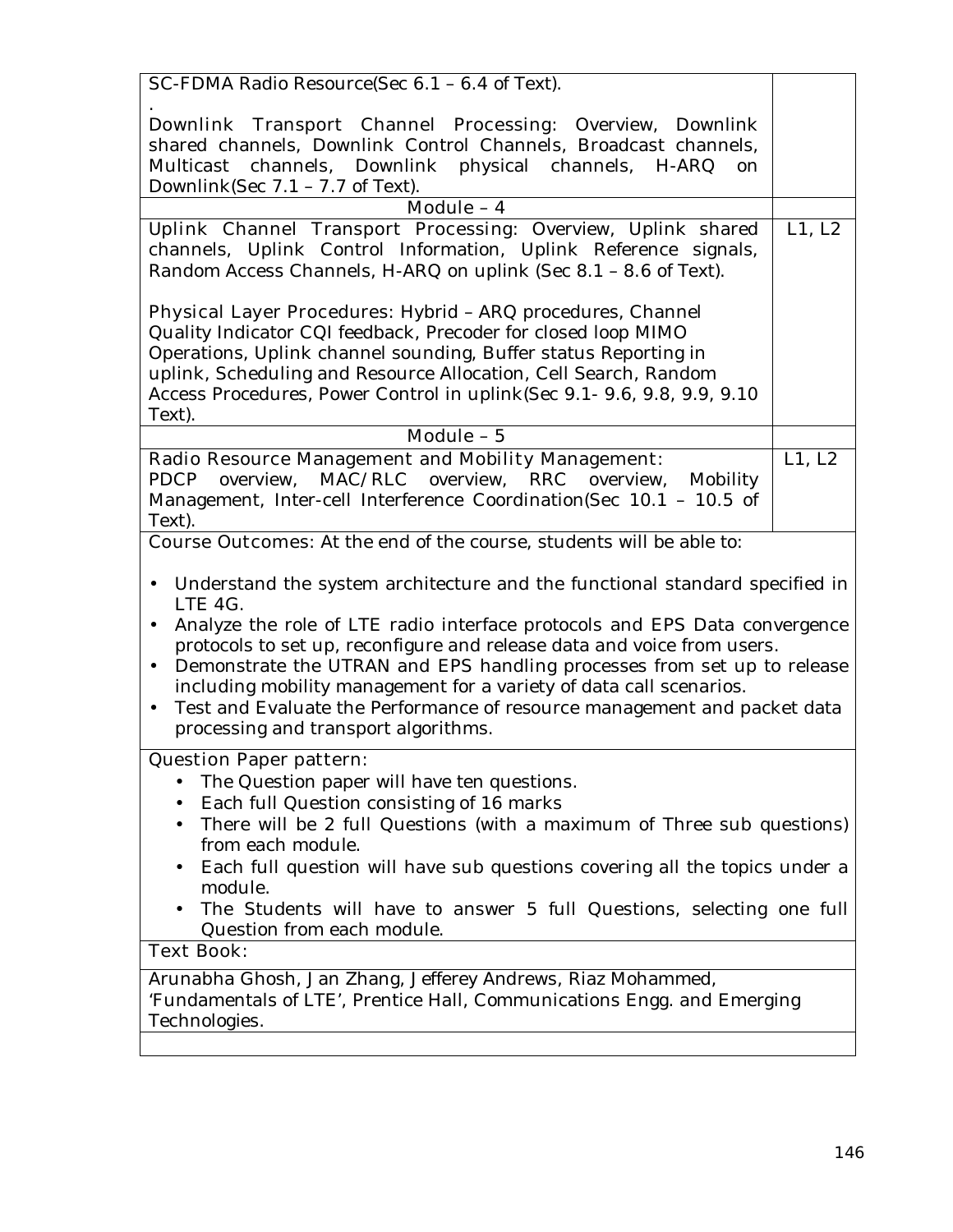#### **Reference Books:**

- **1.** LTE for UMTS Evolution to LTE-Advanced' Harri Holma and Antti Toskala, Second Edition - 2011, John Wiley & Sons, Ltd. Print ISBN: 9780470660003.
- **2.** 'EVOLVED PACKET SYSTEM (EPS) ; THE LTE AND SAE EVOLUTION OF 3G UMTS' by Pierre Lescuyer and Thierry Lucidarme, 2008, John Wiley & Sons, Ltd. Print ISBN:978-0-470-05976-0.
- 3. 'LTE The UMTS Long Term Evolution ; From Theory to Practice' by Stefania Sesia, Issam Toufik, and Matthew Baker, 2009 John Wiley & Sons Ltd, ISBN 978-0-470-69716-0.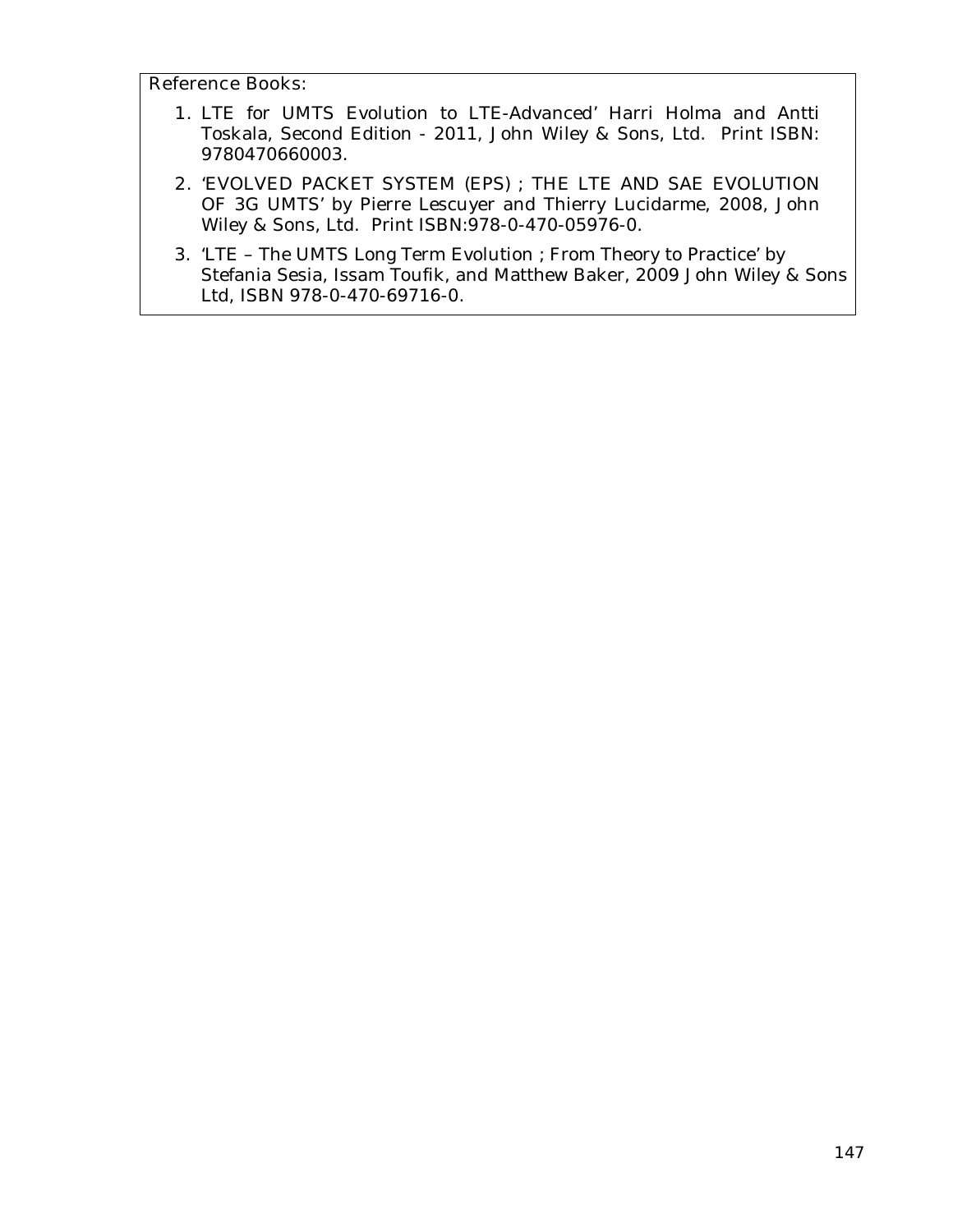# **FIBER OPTICS and NETWORKS**

**B.E., VIII Semester, Electronics &Communication Engineering** 

[As per Choice Based Credit System (CBCS)]

| Subject Code                                                               | 15EC82                                        | <b>IA</b> Marks                                                           | 20 |                  |
|----------------------------------------------------------------------------|-----------------------------------------------|---------------------------------------------------------------------------|----|------------------|
| Number of Lecture<br>Hours/Week                                            | $\overline{4}$                                | <b>Exam Marks</b>                                                         | 80 |                  |
| <b>Total Number of</b><br><b>Lecture Hours</b>                             | 50(10 Hours /<br>Module)                      | <b>Exam Hours</b>                                                         | 03 |                  |
|                                                                            |                                               | <b>CREDITS - 04</b>                                                       |    |                  |
| <b>Course Objectives:</b> This course will enable students to:             |                                               |                                                                           |    |                  |
|                                                                            |                                               | Learn the basic principle of optical fiber communication with different   |    |                  |
| modes of light propagation.                                                |                                               |                                                                           |    |                  |
| $\bullet$                                                                  |                                               | Understand the transmission characteristics and losses in optical fiber.  |    |                  |
| $\bullet$                                                                  |                                               | Study of optical components and its applications in optical communication |    |                  |
| networks.                                                                  |                                               |                                                                           |    |                  |
|                                                                            |                                               | Learn the network standards in optical fiber and understand the network   |    |                  |
|                                                                            | architectures along with its functionalities. |                                                                           |    |                  |
|                                                                            | <b>Module -1</b>                              |                                                                           |    | <b>RBT Level</b> |
|                                                                            |                                               | Optical fiber Communications: Historical development, The                 |    | L1, L2           |
|                                                                            |                                               | general system, Advantages of optical fiber communication,                |    |                  |
|                                                                            |                                               | Optical fiber waveguides: Ray theory transmission, Modes in               |    |                  |
|                                                                            |                                               | planar guide, Phase and group velocity, Cylindrical fiber: Modes,         |    |                  |
|                                                                            |                                               | Step index fibers, Graded index fibers, Single mode fibers,               |    |                  |
| Cutoff wavelength, Mode field diameter, effective refractive               |                                               |                                                                           |    |                  |
| index. Fiber Materials, Photonic crystal fibers. (Text 2)                  |                                               |                                                                           |    |                  |
|                                                                            | <b>Module -2</b>                              |                                                                           |    |                  |
|                                                                            |                                               | Transmission characteristics of optical fiber: Attenuation,               |    | L1, L2           |
|                                                                            |                                               | Material absorption losses, Linear scattering losses, Nonlinear           |    |                  |
|                                                                            |                                               | scattering losses, Fiber bend loss, Dispersion, Chromatic                 |    |                  |
|                                                                            |                                               | dispersion, Intermodal dispersion: Multimode step index fiber.            |    |                  |
|                                                                            |                                               | <b>Optical Fiber Connectors:</b> Fiber alignment and joint loss, Fiber    |    |                  |
| splices, Fiber connectors, Fiber couplers. (Text 2)                        |                                               |                                                                           |    |                  |
|                                                                            |                                               | <b>Module -3</b>                                                          |    |                  |
|                                                                            |                                               | Optical sources: Energy Bands, Direct and Indirect Bandgaps,              |    | L1, L2           |
|                                                                            |                                               | Light Emitting diodes: LED Structures, Light Source Materials,            |    |                  |
| Quantum Efficiency and LED Power, Modulation.<br>Laser                     |                                               |                                                                           |    |                  |
| Diodes: Modes and Threshold conditions, Rate equation,                     |                                               |                                                                           |    |                  |
| External Quantum Efficiency, Resonant frequencies, Laser                   |                                               |                                                                           |    |                  |
|                                                                            |                                               | Diode structures and Radiation Patterns: Single mode lasers.              |    |                  |
| <b>Photodetectors:</b>                                                     | Physical                                      | of                                                                        |    |                  |
| principles<br>Photodiodes,<br>Photodetector noise, Detector response time. |                                               |                                                                           |    |                  |
|                                                                            |                                               |                                                                           |    |                  |
|                                                                            |                                               | <b>Optical Receiver:</b> Optical Receiver Operation: Error sources,       |    |                  |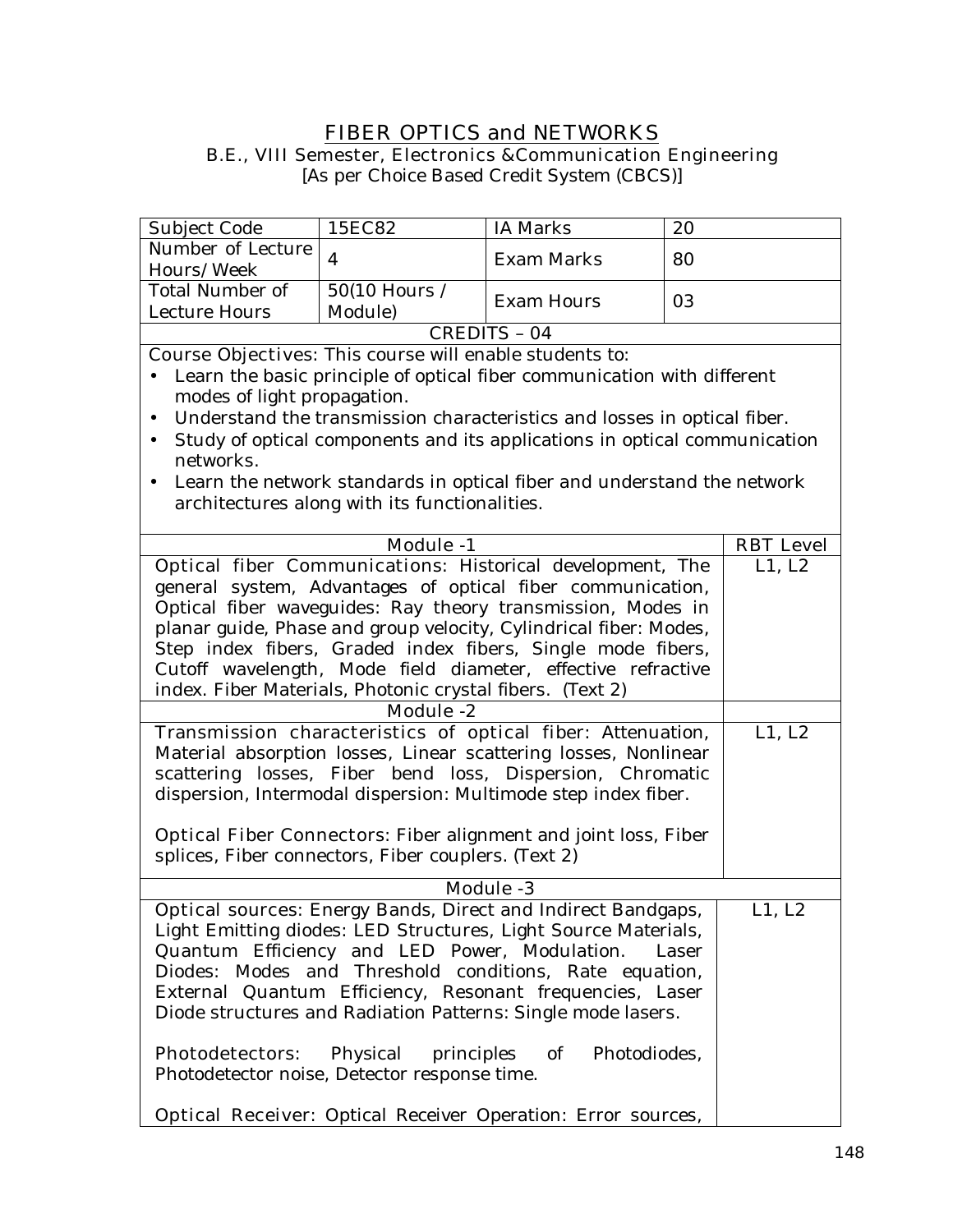| Front End Amplifiers, Receiver sensitivity, Quantum Limit.<br>(Text 1)                                                                                                                                                                                                                                                                                                                                                                                                                                                                                                                                                                                                                                                                                                                                      |        |
|-------------------------------------------------------------------------------------------------------------------------------------------------------------------------------------------------------------------------------------------------------------------------------------------------------------------------------------------------------------------------------------------------------------------------------------------------------------------------------------------------------------------------------------------------------------------------------------------------------------------------------------------------------------------------------------------------------------------------------------------------------------------------------------------------------------|--------|
|                                                                                                                                                                                                                                                                                                                                                                                                                                                                                                                                                                                                                                                                                                                                                                                                             |        |
| Module -4                                                                                                                                                                                                                                                                                                                                                                                                                                                                                                                                                                                                                                                                                                                                                                                                   |        |
| <b>WDM Concepts and Components: Overview of WDM:</b><br>Operational Principles of WDM, WDM standards, Mach-Zehnder<br>Interferometer Multiplexers, Isolators and Circulators, Fiber<br>grating filters, Dielectric Thin-Film Filters, Diffraction Gratings,<br>Active Optical Components, Tunable light sources,                                                                                                                                                                                                                                                                                                                                                                                                                                                                                            | L1, L2 |
| <b>Optical amplifiers:</b> Basic application and Types, Semiconductor<br>optical amplifiers, Erbium Doped Fiber Amplifiers, Raman<br>Amplifiers, Wideband Optical Amplifiers. (Text 1)<br><b>Module -5</b>                                                                                                                                                                                                                                                                                                                                                                                                                                                                                                                                                                                                  |        |
|                                                                                                                                                                                                                                                                                                                                                                                                                                                                                                                                                                                                                                                                                                                                                                                                             |        |
| <b>Optical Networks:</b> Optical network evolution and concepts:<br>Optical networking terminology, Optical network node and<br>switching elements, Wavelength division multiplexed networks,<br>Public telecommunication network overview. Optical network<br>transmission modes, layers and protocols: Synchronous<br>networks, Asynchronous transfer mode, OSI reference model,<br>Optical transport network, Internet protocol, Wavelength<br>routing networks: Routing and wavelength assignment, Optical<br>switching networks: Optical circuit switched networks, packet<br>switched networks, Multiprotocol Label Switching, Optical<br>burst switching networks, Optical network deployment: Long-<br>haul networks, Metropoliton area networks, Access networks,<br>Local area networks. (Text 2) | L1, L2 |
| <b>Course Outcomes:</b> At the end of the course, students will be able to:                                                                                                                                                                                                                                                                                                                                                                                                                                                                                                                                                                                                                                                                                                                                 |        |
| 1. Classification and working of optical fiber with different modes of signal<br>propagation.<br>2. Describe the transmission characteristics and losses in optical fiber<br>communication.<br>3. Describe the construction and working principle of optical connectors,<br>multiplexers and amplifiers.<br>4. Describe the constructional features and the characteristics of optical<br>sources and detectors.<br>5. Illustrate the networking aspects of optical fiber and describe various<br>standards associated with it.                                                                                                                                                                                                                                                                             |        |
| <b>Question Paper pattern:</b>                                                                                                                                                                                                                                                                                                                                                                                                                                                                                                                                                                                                                                                                                                                                                                              |        |
| The Question paper will have ten questions.<br>Each full Question consisting of 16 marks<br>There will be 2 full Questions (with a maximum of Three sub questions)<br>from each module.<br>Each full question will have sub questions covering all the topics under a<br>module.<br>The Students will have to answer 5 full Questions, selecting one full<br>Question from each module.<br><b>Text Books:</b>                                                                                                                                                                                                                                                                                                                                                                                               |        |
| 1. Gerd Keiser, Optical Fiber Communication, 5 <sup>th</sup> Edition, McGraw Hill                                                                                                                                                                                                                                                                                                                                                                                                                                                                                                                                                                                                                                                                                                                           |        |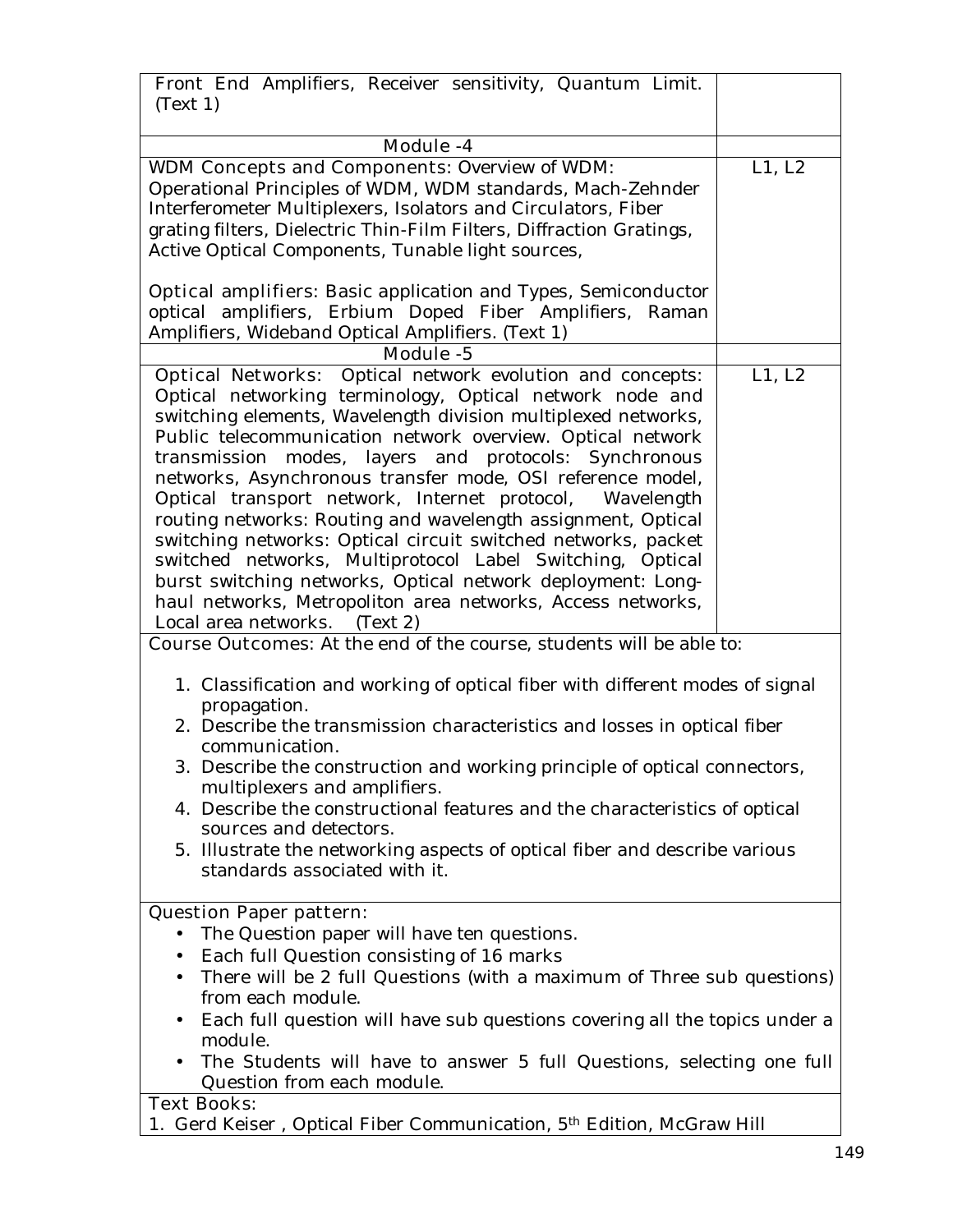Education(India) Private Limited, 2015. ISBN:1-25-900687-5.

2. John M Senior, Optical Fiber Communications, Principles and Practice, 3rd Edition, Pearson Education, 2010, ISBN:978-81-317-3266-3

# **Reference Book:**

Joseph C Palais, Fiber Optic Communication , Pearson Education, 2005, ISBN:0130085103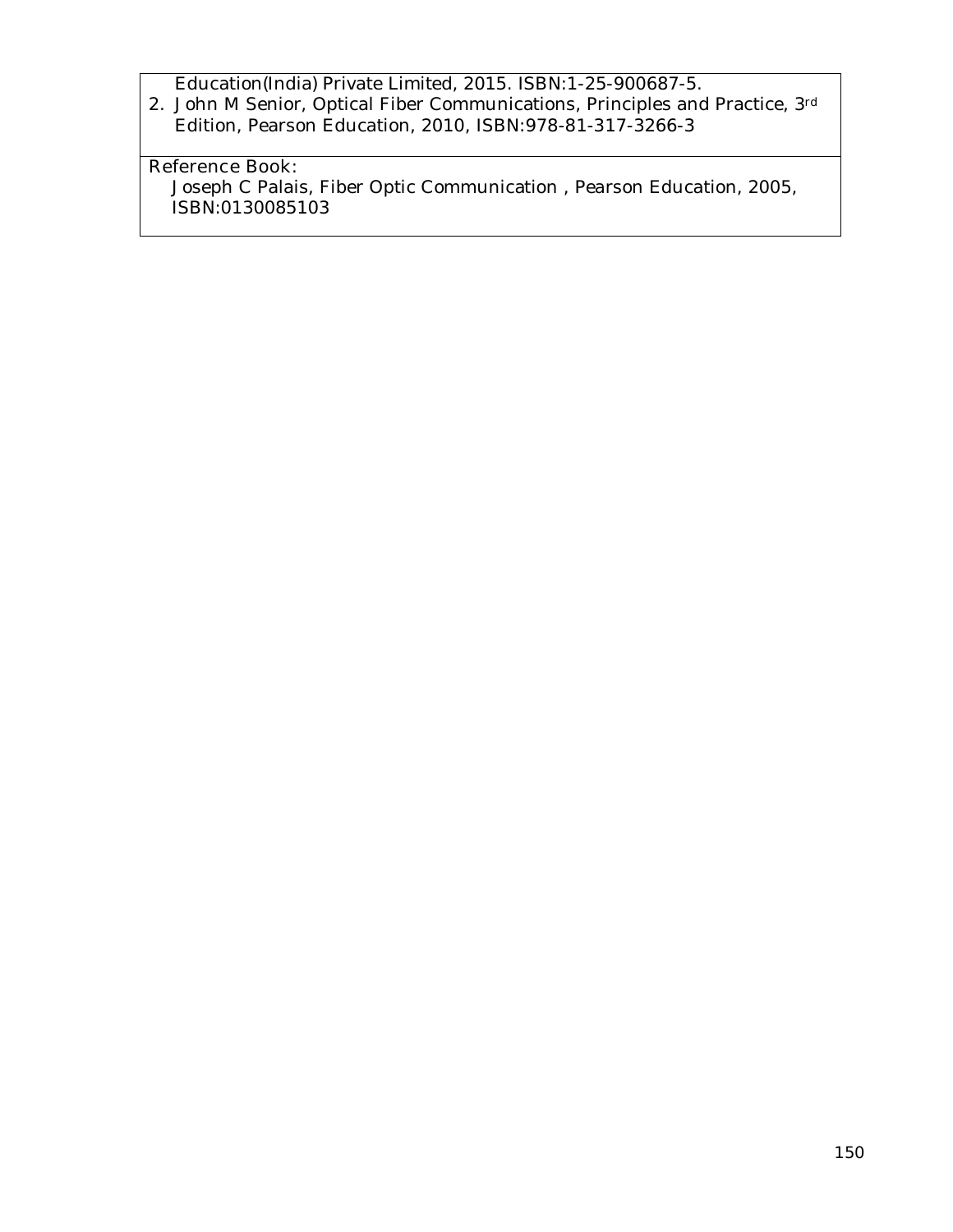## **Micro Electro Mechanical Systems B.E., VIII Semester, Electronics &Communication Engineering/ Telecommunication Engineering**

[As per Choice Based Credit System (CBCS) scheme]

| Subject Code                                                        | 15EC831                                                                   | <b>IA Marks</b> | 20              |            |
|---------------------------------------------------------------------|---------------------------------------------------------------------------|-----------------|-----------------|------------|
| Number of Lecture                                                   | 03                                                                        | Exam            | 80              |            |
| Hours/Week                                                          |                                                                           | marks           |                 |            |
| <b>Total Number of</b>                                              | 40                                                                        | Exam            | 03              |            |
| <b>Lecture Hours</b>                                                | (8 Hours per Module)                                                      | Hours           |                 |            |
|                                                                     | <b>CREDITS - 03</b>                                                       |                 |                 |            |
|                                                                     | <b>Course Objectives:</b> This course will enable students to:            |                 |                 |            |
|                                                                     | Understand overview of microsystems, their fabrication and                |                 |                 |            |
| application areas.                                                  |                                                                           |                 |                 |            |
| $\bullet$                                                           | Working principles of several MEMS devices.                               |                 |                 |            |
| $\bullet$                                                           | Develop mathematical and analytical models of MEMS devices.               |                 |                 |            |
| $\bullet$                                                           | Know methods to fabricate MEMS devices.                                   |                 |                 |            |
| $\bullet$                                                           | Various application areas where MEMS devices can be used.                 |                 |                 |            |
|                                                                     | <b>Module 1</b>                                                           |                 |                 | <b>RBT</b> |
|                                                                     |                                                                           | <b>Level</b>    |                 |            |
|                                                                     | Overview of MEMS and Microsystems: MEMS and Microsystem,                  |                 |                 | L1, L2     |
| Typical                                                             | MEMS and Microsystems Products,                                           | Evolution       | of              |            |
| Microsystems<br>Microfabrication,<br>and<br>Microelectronics,       |                                                                           |                 |                 |            |
|                                                                     | Multidisciplinary Nature of Microsystems, Miniaturization.                |                 |                 |            |
| Applications and Markets.                                           |                                                                           |                 |                 |            |
|                                                                     | <b>Module 2</b>                                                           |                 |                 |            |
| <b>Working Principles</b>                                           | of<br><b>Microsystems:</b>                                                |                 | Introduction,   | L1, L2     |
| Microsensors,                                                       | Microactuation,<br>MEMS                                                   | with            | Microactuators, |            |
| Microaccelerometers, Microfluidics.                                 |                                                                           |                 |                 |            |
|                                                                     |                                                                           |                 |                 |            |
| Engineering                                                         | for<br><b>Science</b><br><b>Microsystems</b>                              | Design          | and             |            |
|                                                                     | Fabrication: Introduction, Molecular Theory of Matter and Inter-          |                 |                 |            |
|                                                                     | molecular Forces, Plasma Physics, Electrochemistry.                       |                 |                 |            |
|                                                                     | <b>Module 3</b>                                                           |                 |                 |            |
|                                                                     | Engineering Mechanics for Microsystems Design: Introduction,   L1, L2, L3 |                 |                 |            |
| Thin<br>Bending<br>of<br>Plates, Mechanical<br>Vibration,<br>Static |                                                                           |                 |                 |            |
| Thermomechanics, Fracture Mechanics, Thin Film Mechanics,           |                                                                           |                 |                 |            |
| Overview on Finite Element Stress Analysis.                         |                                                                           |                 |                 |            |
|                                                                     |                                                                           |                 |                 |            |
|                                                                     | <b>Module 4</b>                                                           |                 |                 |            |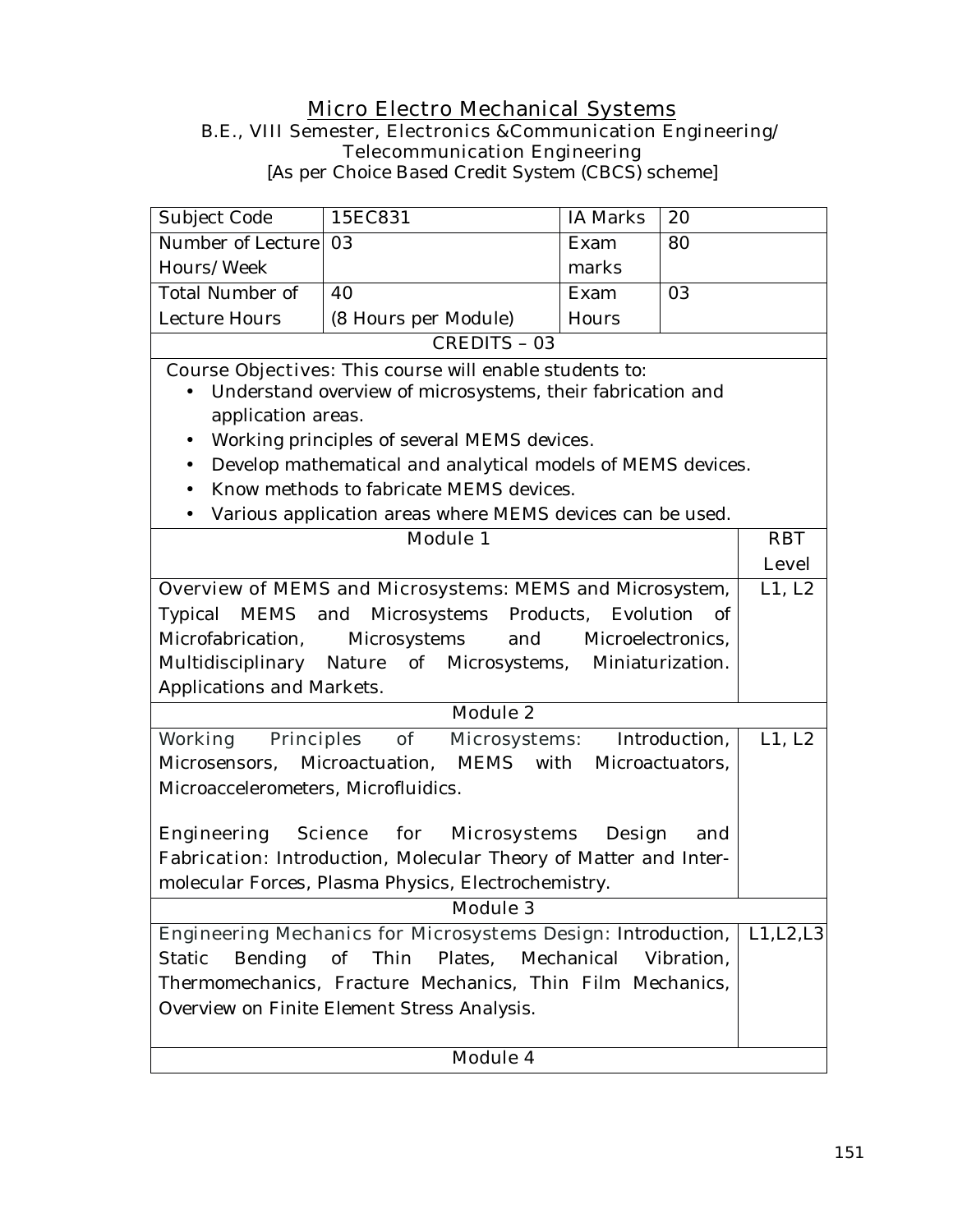| Scaling Laws in Miniaturization: Introduction, Scaling                                                           |      | L1, L2, L3<br>in |
|------------------------------------------------------------------------------------------------------------------|------|------------------|
| Scaling in Rigid-Body Dynamics, Scaling<br>Geometry,                                                             |      | in               |
| Electrostatic Forces, Scaling in Fluid Mechanics, Scaling in Heat                                                |      |                  |
| Transfer.                                                                                                        |      |                  |
| <b>Module 5</b>                                                                                                  |      |                  |
| Micromanufacturing: Introduction,<br>of<br><b>Overview</b>                                                       | Bulk | L1,L2            |
| Micromanufacturing, Surface Micromachining, The LIGA Process,                                                    |      |                  |
| Summary on Micromanufacturing.                                                                                   |      |                  |
| <b>Course Outcomes:</b> After studying this course, students will be able to:                                    |      |                  |
| Appreciate the technologies related to Micro Electro Mechanical Systems.<br>$\bullet$                            |      |                  |
| Understand design and fabrication processes involved with MEMS<br>$\bullet$                                      |      |                  |
| devices.                                                                                                         |      |                  |
| Analyse the MEMS devices and develop suitable mathematical models<br>$\bullet$                                   |      |                  |
| Know various application areas for MEMS device                                                                   |      |                  |
| <b>Question paper pattern:</b>                                                                                   |      |                  |
| The question paper will have 10 full questions carrying equal marks.<br>$\bullet$                                |      |                  |
|                                                                                                                  |      |                  |
| Each full question consists of 16 marks with a maximum of Three sub<br>$\bullet$<br>questions.                   |      |                  |
| There will be 2 full questions from each module covering all the topics<br>$\bullet$<br>of the module            |      |                  |
| The students will have to answer 5 full questions, selecting one full<br>$\bullet$<br>question from each module. |      |                  |
| <b>Text Book:</b>                                                                                                |      |                  |
| Tai-Ran Hsu, MEMS and Micro systems: Design, Manufacture and                                                     |      |                  |
| Nanoscale Engineering, 2 <sup>nd</sup> Ed, Wiley.                                                                |      |                  |
| <b>Reference Books:</b>                                                                                          |      |                  |
| 1. Hans H. Gatzen, Volker Saile, JurgLeuthold, Micro and Nano                                                    |      |                  |
| Fabrication: Tools and Processes, Springer, 2015.                                                                |      |                  |
| 2. Dilip Kumar Bhattacharya, Brajesh Kumar Kaushik,                                                              |      |                  |
| Microelectromechanical Systems (MEMS), Cenage Learning.                                                          |      |                  |
|                                                                                                                  |      |                  |
|                                                                                                                  |      |                  |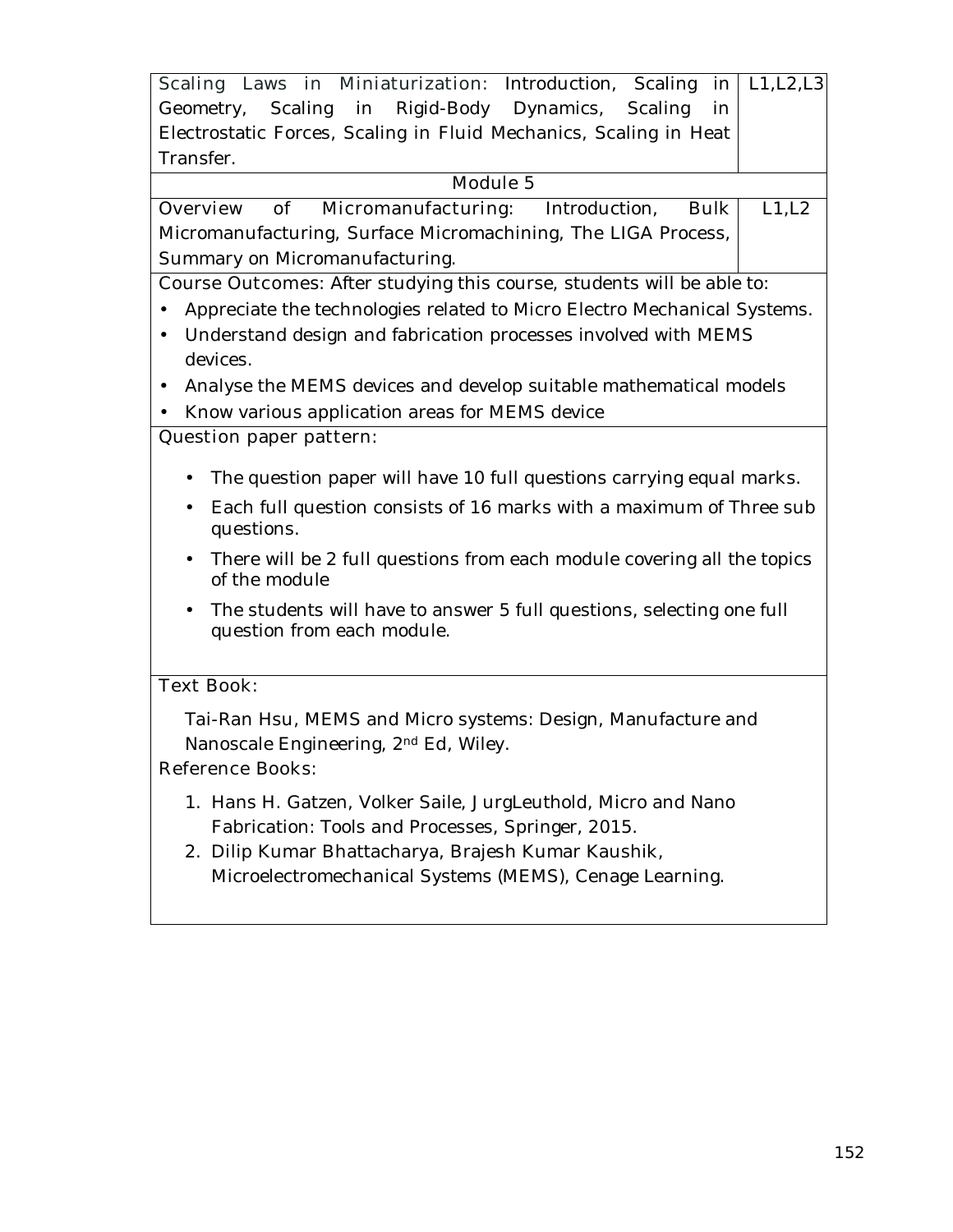# **SPEECH PROCESSING**

#### **B.E., VIII Semester, Electronics & Communication Engineering/ Telecommunication Engineering**

[As per Choice Based Credit System (CBCS) scheme]

| Subject Code                                                                                                                                  | 15EC832                                                                                                                                  | <b>IA Marks</b>          | 20      |                |
|-----------------------------------------------------------------------------------------------------------------------------------------------|------------------------------------------------------------------------------------------------------------------------------------------|--------------------------|---------|----------------|
| Number of Lecture                                                                                                                             | 03                                                                                                                                       | Exam Marks               | 80      |                |
| Hours/Week                                                                                                                                    |                                                                                                                                          |                          |         |                |
| Total Number of                                                                                                                               | 40 (8 Hours /                                                                                                                            | <b>Exam Hours</b>        | 03      |                |
| Lecture Hours                                                                                                                                 | Module)                                                                                                                                  |                          |         |                |
|                                                                                                                                               |                                                                                                                                          | <b>CREDITS - 03</b>      |         |                |
|                                                                                                                                               | <b>Course Objectives:</b> This course enables students to:                                                                               |                          |         |                |
| $\bullet$                                                                                                                                     | Introduce the models for speech production                                                                                               |                          |         |                |
| $\bullet$                                                                                                                                     | Develop time and frequency domain techniques for estimating speech parameters<br>Introduce a predictive technique for speech compression |                          |         |                |
| $\bullet$                                                                                                                                     | Provide fundamental knowledge required to understand and analyse speech                                                                  |                          |         |                |
|                                                                                                                                               | recognition, synthesis and speaker identification systems.                                                                               |                          |         |                |
|                                                                                                                                               |                                                                                                                                          |                          |         |                |
|                                                                                                                                               |                                                                                                                                          | <b>Modules</b>           |         |                |
|                                                                                                                                               | <b>Module-1</b>                                                                                                                          |                          |         | <b>RBT</b>     |
|                                                                                                                                               |                                                                                                                                          |                          |         | <b>Level</b>   |
| Fundamentals of Human Speech Production: The Process of Speech                                                                                | Production, Short-Time Fourier Representation of Speech, The Acoustic                                                                    |                          |         | L1, L2         |
|                                                                                                                                               | Theory of Speech Production, Lossless Tube Models of the Vocal Tract,                                                                    |                          |         |                |
| Digital Models for Sampled Speech Signals                                                                                                     |                                                                                                                                          |                          |         |                |
|                                                                                                                                               |                                                                                                                                          |                          |         |                |
| <b>Module-2</b>                                                                                                                               |                                                                                                                                          |                          |         |                |
| Time-Domain Methods for Speech Processing: Introduction to Short-                                                                             |                                                                                                                                          |                          |         | L1, L2         |
| Time Analysis of Speech, Short-Time Energy and Short-Time Magnitude,                                                                          |                                                                                                                                          |                          |         |                |
|                                                                                                                                               | Short-Time Zero-Crossing Rate, The Short-Time Autocorrelation Function,                                                                  |                          |         |                |
| The Modified Short-Time Autocorrelation Function, The Short-Time Average                                                                      |                                                                                                                                          |                          |         |                |
| Magnitude Difference Function.                                                                                                                |                                                                                                                                          |                          |         |                |
| <b>Module-3</b>                                                                                                                               |                                                                                                                                          |                          |         |                |
| Frequency Domain Representations: Discrete-Time Fourier Analysis,                                                                             |                                                                                                                                          |                          |         | L1, L2         |
| Fourier<br>Short-Time                                                                                                                         | Analysis,                                                                                                                                | Spectrographic Displays, | Overlap |                |
| Addition(OLA), Method of Synthesis, Filter Bank Summation(FBS) Method of<br>Synthesis, Time-Decimated Filter Banks, Two-Channel Filter Banks, |                                                                                                                                          |                          |         |                |
|                                                                                                                                               |                                                                                                                                          |                          |         |                |
| Implementation of the FBS Method Using the FFT, OLA Revisited<br>Modifications of the STFT.                                                   |                                                                                                                                          |                          |         |                |
|                                                                                                                                               |                                                                                                                                          |                          |         |                |
| Module-4                                                                                                                                      |                                                                                                                                          |                          |         |                |
| The Cepstrum and Homomorphic Speech Processing: Homomorphic                                                                                   |                                                                                                                                          |                          |         | L1, L2,        |
| Systems for Convolution, Homomorphic Analysis of the Speech Model,                                                                            |                                                                                                                                          |                          |         | L <sub>3</sub> |
|                                                                                                                                               | Computing the Short-Time Cepstrum and Complex Cepstrum of Speech,                                                                        |                          |         |                |
| Homomorphic Filtering of Natural Speech, Cepstrum Analysis of All-Pole                                                                        |                                                                                                                                          |                          |         |                |
| Models, Cepstrum Distance Measures.                                                                                                           |                                                                                                                                          |                          |         |                |
| Module-5                                                                                                                                      |                                                                                                                                          |                          |         |                |
| Linear Predictive Analysis of Speech Signals: Basic Principles of Linear                                                                      |                                                                                                                                          |                          | L1, L2, |                |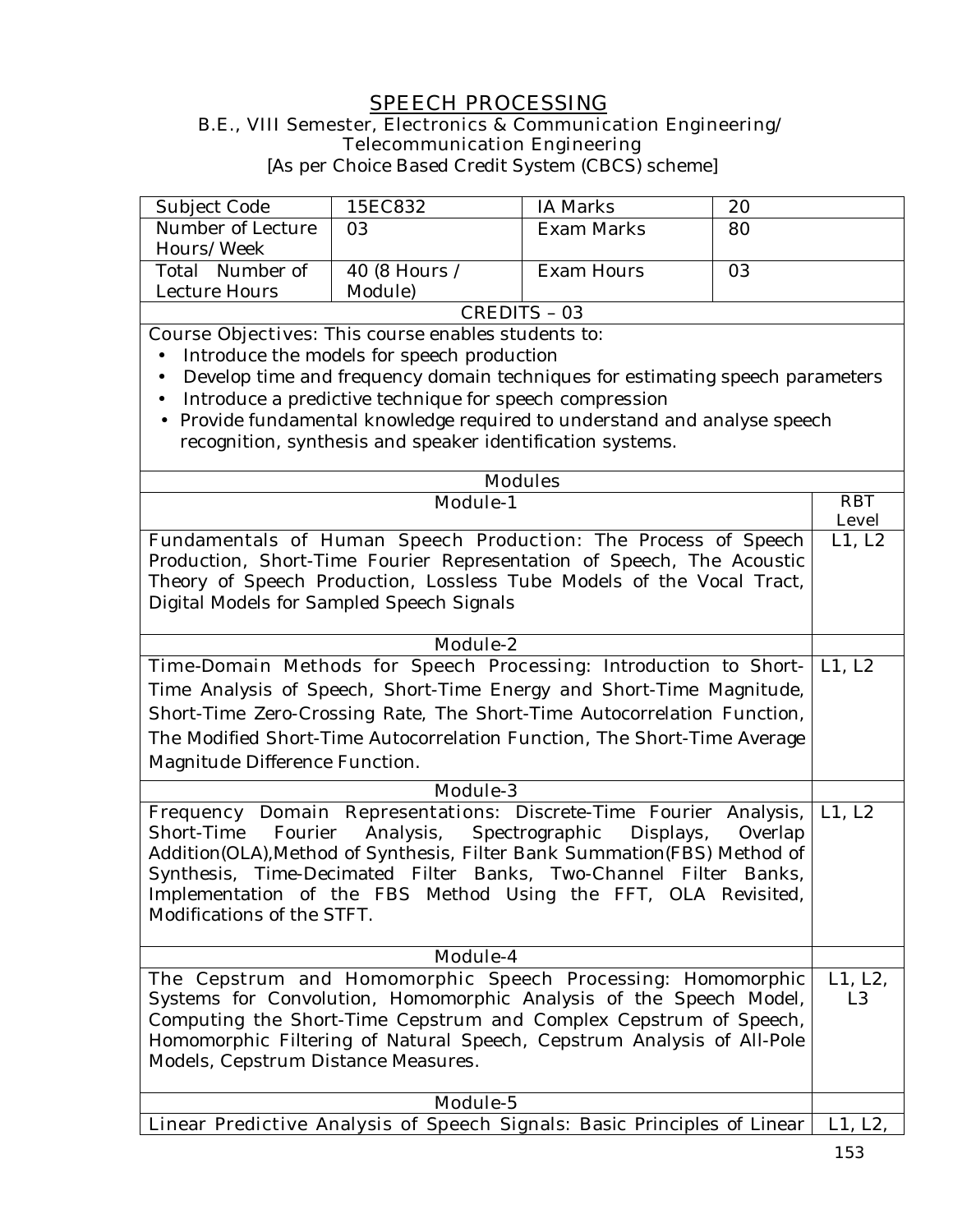| Predictive Analysis, Computation of the Gain for the Model, Frequency<br>Domain Interpretations of Linear Predictive Analysis, Solution of the LPC<br>Equations, The Prediction Error Signal, Some Properties of the LPC<br>Polynomial A(z), Relation of Linear Predictive Analysis to Lossless Tube<br>Models, Alternative Representations of the LP Parameters. | L3 |
|-------------------------------------------------------------------------------------------------------------------------------------------------------------------------------------------------------------------------------------------------------------------------------------------------------------------------------------------------------------------|----|
| <b>Course outcomes:</b> Upon completion of the course, students will be able to:<br>Model speech production system and describe the fundamentals of speech.                                                                                                                                                                                                       |    |
| Extract and compare different speech parameters.                                                                                                                                                                                                                                                                                                                  |    |
| Choose an appropriate speech model for a given application.<br>$\bullet$                                                                                                                                                                                                                                                                                          |    |
| Analyse speech recognition, synthesis and speaker identification systems<br>$\bullet$                                                                                                                                                                                                                                                                             |    |
| <b>Question paper pattern:</b>                                                                                                                                                                                                                                                                                                                                    |    |
| The question paper will have ten questions.                                                                                                                                                                                                                                                                                                                       |    |
| Each full question consists of 16 marks.<br>$\bullet$                                                                                                                                                                                                                                                                                                             |    |
| There will be 2 full questions (with a maximum of Three sub questions) from<br>each module.                                                                                                                                                                                                                                                                       |    |
| Each full question will have sub questions covering all the topics under a<br>module. The students will have to answer 5 full questions, selecting one full<br>question from each module.                                                                                                                                                                         |    |
| <b>Text Book:</b>                                                                                                                                                                                                                                                                                                                                                 |    |
| Theory and Applications of Digital Speech Processing-Rabiner and Schafer,<br>Pearson Education 2011                                                                                                                                                                                                                                                               |    |
| <b>Reference Books:</b>                                                                                                                                                                                                                                                                                                                                           |    |
| 3. Fundamentals of Speech Recognition-Lawrence Rabiner and Biing-Hwang<br>Juang, Pearson Education, 2003.                                                                                                                                                                                                                                                         |    |
| 4. Speech and Language Processing-An Introduction to Natural Language<br>Processing, Computational Linguistics, and Speech Recognition-Daniel<br>Jurafsky and James H Martin, Pearson Prentice Hall 2009.                                                                                                                                                         |    |
|                                                                                                                                                                                                                                                                                                                                                                   |    |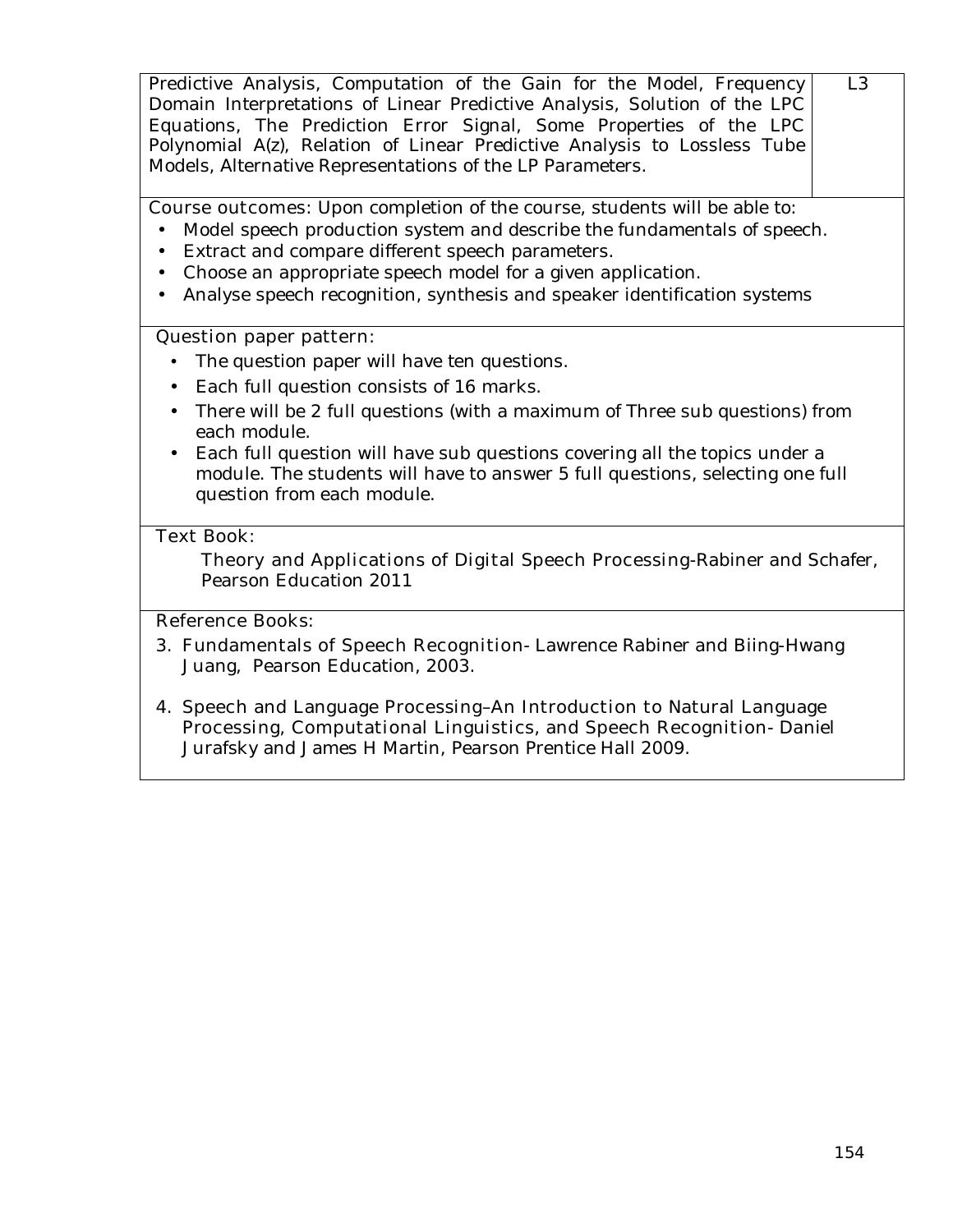|                                                                                                                                                           | <b>Radar Engineering</b><br>B.E., VIII Semester, Electronics & Communication Engineering/ |                   |                |
|-----------------------------------------------------------------------------------------------------------------------------------------------------------|-------------------------------------------------------------------------------------------|-------------------|----------------|
|                                                                                                                                                           | <b>Telecommunication Engineering</b>                                                      |                   |                |
|                                                                                                                                                           | [As per Choice Based Credit System (CBCS) scheme]                                         |                   |                |
| Subject Code                                                                                                                                              | 15EC833                                                                                   | <b>IA Marks</b>   | 20             |
| Number of Lecture                                                                                                                                         | 03                                                                                        | <b>Exam Marks</b> | 80             |
| Hours/Week                                                                                                                                                |                                                                                           |                   |                |
| Total Number of                                                                                                                                           | 40 (8 Hours / Module)                                                                     | <b>Exam Hours</b> | 03             |
| Lecture Hours                                                                                                                                             |                                                                                           |                   |                |
|                                                                                                                                                           | <b>CREDITS - 03</b>                                                                       |                   |                |
|                                                                                                                                                           | <b>Course objectives:</b> This course will enable students to:                            |                   |                |
|                                                                                                                                                           | Understand the Radar fundamentals and analyze the radar signals.                          |                   |                |
|                                                                                                                                                           | Understand various technologies involved in the design of radar transmitters and          |                   |                |
| receivers.                                                                                                                                                |                                                                                           |                   |                |
|                                                                                                                                                           | Learn various radars like MTI, Doppler and tracking radars and their comparison           |                   |                |
| <b>Modules</b>                                                                                                                                            |                                                                                           |                   | <b>RBT</b>     |
|                                                                                                                                                           |                                                                                           |                   | <b>Level</b>   |
| <b>Module-1</b>                                                                                                                                           |                                                                                           |                   |                |
|                                                                                                                                                           | Basics of Radar: Introduction, Maximum Unambiguous Range, Radar                           |                   | L1, L2,        |
|                                                                                                                                                           | Waveforms, Definitions with respect to pulse waveform - PRF, PRI, Duty Cycle,             |                   | L <sub>3</sub> |
|                                                                                                                                                           | Peak Transmitter Power, Average transmitter Power.                                        |                   |                |
|                                                                                                                                                           | <b>Simple form of the Radar Equation</b> , Radar Block Diagram and Operation,             |                   |                |
|                                                                                                                                                           | Radar Frequencies, Applications of Radar, The Origins of Radar, Illustrative              |                   |                |
| Problems. (Chapter 1 of Text)                                                                                                                             |                                                                                           |                   |                |
| <b>Module-2</b>                                                                                                                                           |                                                                                           |                   |                |
|                                                                                                                                                           | The Radar Equation: Prediction of Range Performance, Detection of signal in               |                   | L1, L2,        |
|                                                                                                                                                           | Noise, Minimum Detectable Signal, Receiver Noise, SNR, Modified Radar                     |                   | L <sub>3</sub> |
|                                                                                                                                                           | Range Equation, Envelope Detector - False Alarm Time and Probability,                     |                   |                |
| Probability of Detection,                                                                                                                                 |                                                                                           |                   |                |
|                                                                                                                                                           | Radar Cross Section of Targets: simple targets - sphere, cone-sphere,                     |                   |                |
| Transmitter Power, PRF and Range Ambiguities, System Losses (qualitative<br>treatment), Illustrative Problems. (Chapter 2 of Text, Except 2.4, 2.6, 2.8 & |                                                                                           |                   |                |
|                                                                                                                                                           |                                                                                           |                   |                |
| 2.11)<br>Module-3                                                                                                                                         |                                                                                           |                   |                |
|                                                                                                                                                           | MTI and Pulse Doppler Radar: Introduction, Principle, Doppler Frequency                   |                   | L1, L2,        |
|                                                                                                                                                           | Shift, Simple CW Radar, Sweep to Sweep subtraction and Delay Line                         |                   | L <sub>3</sub> |
|                                                                                                                                                           | Canceler, MTI Radar with - Power Amplifier Transmitter, Delay Line Cancelers              |                   |                |
|                                                                                                                                                           | - Frequency Response of Single Delay- Line Canceler, Blind Speeds, Clutter                |                   |                |
|                                                                                                                                                           | Attenuation, MTI Improvement Factor, N- Pulse Delay-Line Canceler,                        |                   |                |
|                                                                                                                                                           | Digital MTI Processing - Blind phases, I and Q Channels, Digital MTI                      |                   |                |
|                                                                                                                                                           | Doppler signal processor, Moving Target Detector- Original MTD. (Chapter 3:               |                   |                |
| 3.1, 3.2, 3.5, 3.6 of Text)                                                                                                                               |                                                                                           |                   |                |
| Module-4                                                                                                                                                  |                                                                                           |                   |                |
| <b>Tracking Radar:</b>                                                                                                                                    |                                                                                           |                   | L1, L2,        |
| Tracking with Radar- Types of Tracking Radar Systems, Monopulse Tracking-                                                                                 |                                                                                           |                   | L <sub>3</sub> |
| Amplitude<br>Comparison<br>Monopulse<br>(one-and two-coordinates),<br>Phase                                                                               |                                                                                           |                   |                |
| Comparison Monopulse.                                                                                                                                     |                                                                                           |                   |                |
|                                                                                                                                                           | Sequential Lobing, Conical Scan Tracking, Block Diagram of Conical Scan                   |                   |                |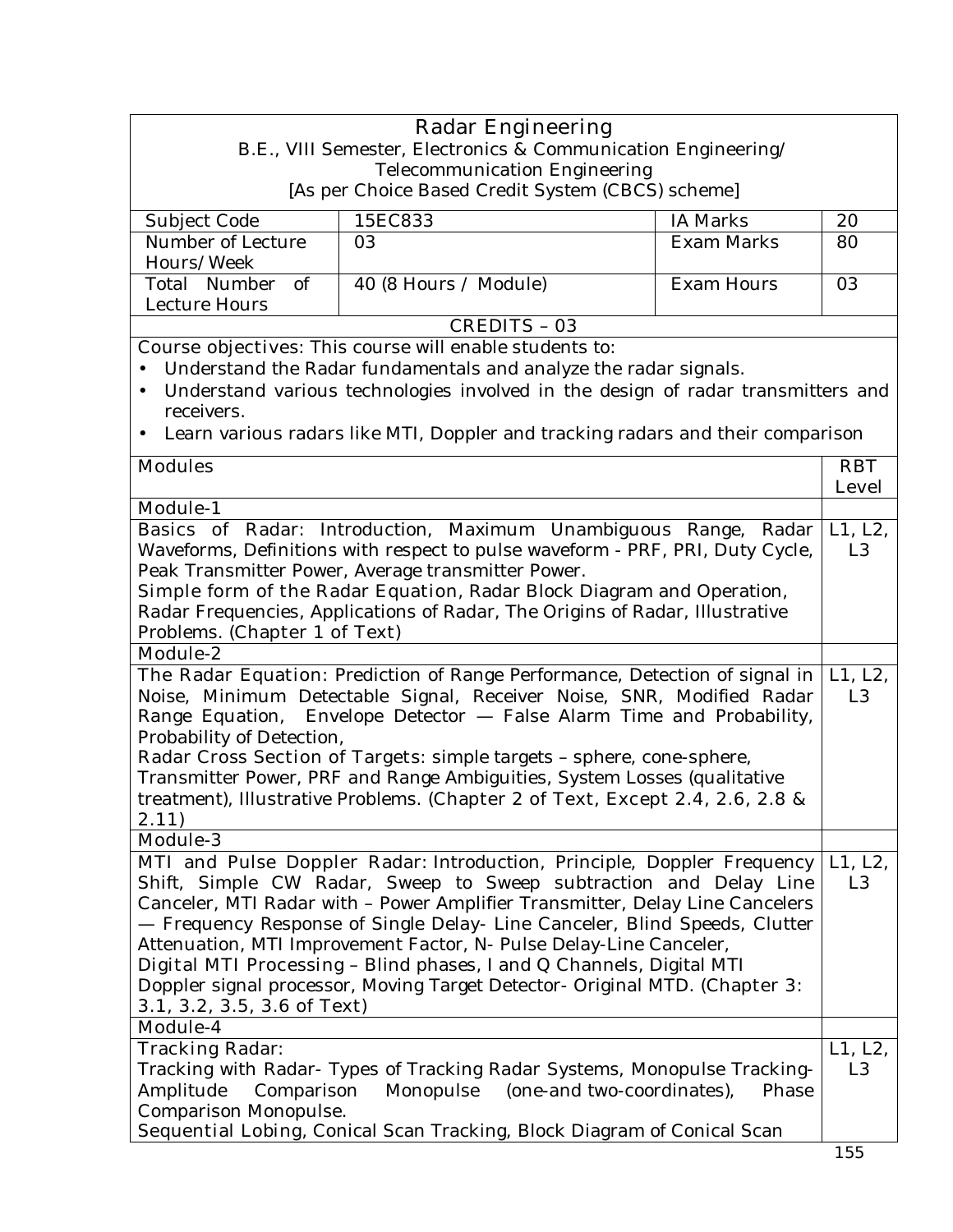| Tracking Radar, Tracking in Range, Comparison of Trackers. (Chapter 4: 4.1,                                      |                |
|------------------------------------------------------------------------------------------------------------------|----------------|
| 4.2, 4.3 of Text)                                                                                                |                |
| <b>Module-5</b>                                                                                                  |                |
| The Radar Antenna: Functions of The Radar Antenna, Antenna Parameters,                                           | L1, L2,        |
| Reflector Antennas and Electronically Steered Phased array Antennas.                                             | L <sub>3</sub> |
| (Chapter 9: 9.1, 9.2 9.4, 9.5 of Text)                                                                           |                |
| Radar Receiver: The Radar Receiver, Receiver Noise Figure, Super                                                 |                |
| Heterodyne Receiver, Duplexers and Receivers Protectors, Radar Displays.                                         |                |
| (Chapter 11 of Text)                                                                                             |                |
| <b>Course outcomes:</b> At the end of the course, students will be able to:                                      |                |
| Understand the radar fundamentals and radar signals.                                                             |                |
| Explain the working principle of pulse Doppler radars, their applications and<br>$\bullet$<br>limitations        |                |
| Describe the working of various radar transmitters and receivers.                                                |                |
| Analyze the range parameters of pulse radar system which affect the system                                       |                |
| performance                                                                                                      |                |
| <b>Question paper pattern:</b>                                                                                   |                |
| The question paper will have ten questions.<br>$\bullet$                                                         |                |
| Each full Question consisting of 16 marks<br>$\bullet$                                                           |                |
| There will be 2 full questions (with a maximum of Three sub questions) from<br>$\bullet$                         |                |
| each module.                                                                                                     |                |
| Each full question will have sub questions covering all the topics under a<br>$\bullet$<br>module.               |                |
| The students will have to answer 5 full questions, selecting one full question from<br>$\bullet$<br>each module. |                |
| <b>Text Book:</b>                                                                                                |                |
| Introduction to Radar Systems- Merrill I Skolink, 3e, TMH, 2001.                                                 |                |
| <b>Reference Books:</b>                                                                                          |                |
| 1. Radar Principles, Technology, Applications - Byron Edde, Pearson Education,                                   |                |
| 2004.                                                                                                            |                |
| 2. Radar Principles - Peebles. Jr, P.Z. Wiley. New York, 1998.                                                   |                |
| 3. Principles of Modem Radar: Basic Principles - Mark A. Rkhards, James A.                                       |                |
| Scheer, William A. HoIm. Yesdee, 2013                                                                            |                |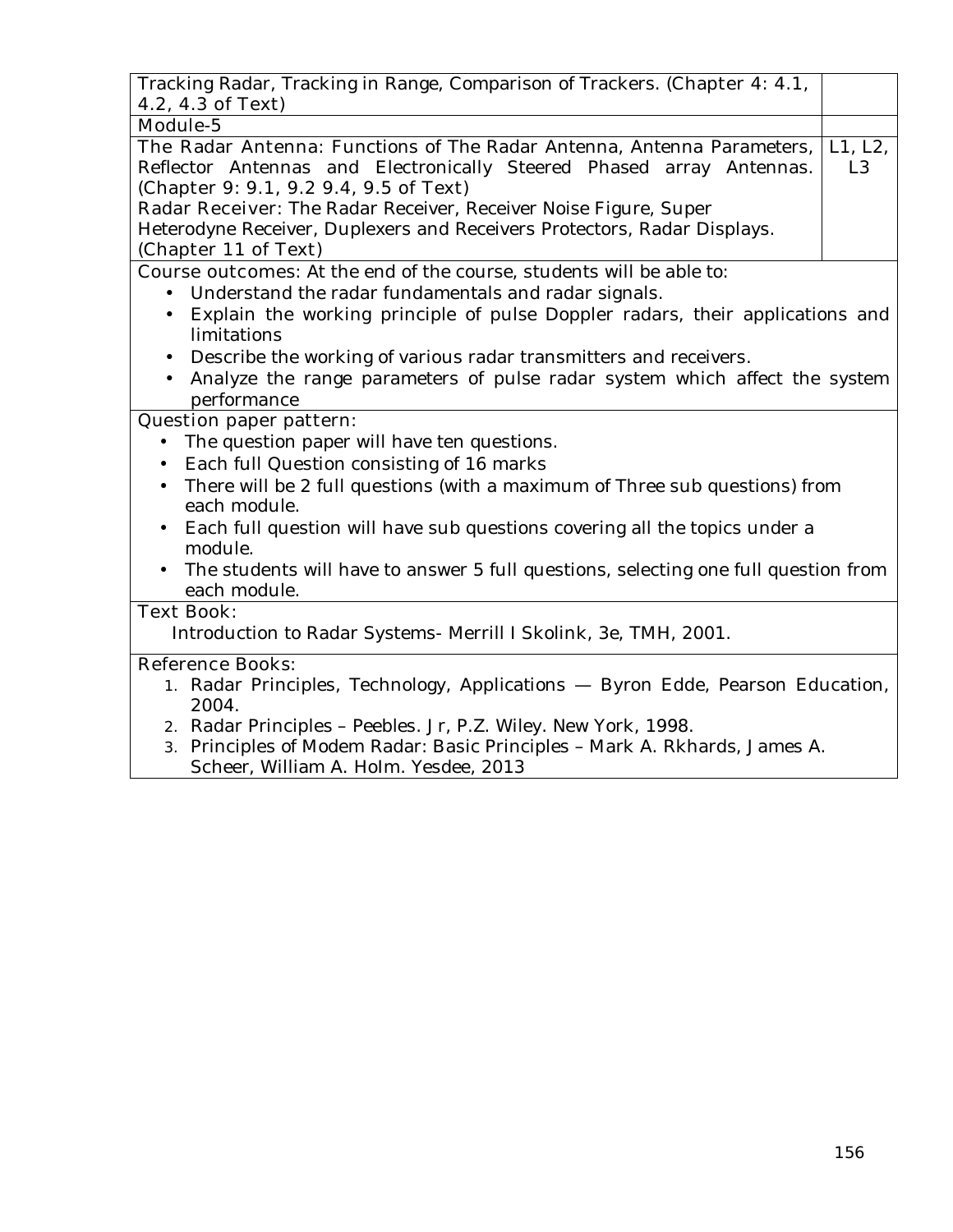# **MACHINE LEARNING**

#### **B.E., VIII Semester, Electronics & Communication Engineering/ Telecommunication Engineering**

[As per Choice Based Credit System (CBCS) scheme]

| Subject Code      | 15EC834       | <b>IA Marks</b> | 20 |
|-------------------|---------------|-----------------|----|
| Number of Lecture | 03            | Exam Marks      | 80 |
| Hours/Week        |               |                 |    |
| Number<br>Total   | 40 (8 Hours / | Exam Hours      | 03 |
| of Lecture        | Module)       |                 |    |
| <b>Hours</b>      |               |                 |    |
| CREDITS - 03      |               |                 |    |

**Course Objectives:** This course will enable students to:

- Introduce some concepts and techniques that are core to Machine Learning.
- Understand learning and decision trees.
- Acquire knowledge of neural networks, Bayesian techniques and instant based learning.
- Understand analytical learning and reinforced learning.

| <b>Modules</b>                                                                |                  |
|-------------------------------------------------------------------------------|------------------|
| <b>Module-1</b>                                                               | <b>RBT</b> Level |
| <b>Learning:</b> Designing Learning systems, Perspectives and Issues, Concept | L1, L2           |
| Learning, Version Spaces and Candidate Elimination<br>Algorithm,              |                  |
| Inductive bias.                                                               |                  |
| Module-2                                                                      |                  |
| <b>Decision Tree and ANN:</b> Decision Tree Representation, Hypothesis        | L1, L2           |
| Space Search, Inductive bias in decision tree, issues in Decision tree.       |                  |
| Neural Network Representation, Perceptrons, Multilayer Networks and           |                  |
| Back Propagation Algorithms.                                                  |                  |
| <b>Module-3</b>                                                               |                  |
| Bayesian and Computational Learning: Bayes Theorem,<br>Bayes                  | L1, L2           |
| Theorem Concept Learning, Maximum Likelihood, Minimum Description             |                  |
| Length Principle, Bayes Optimal Classifier, Gibbs Algorithm, Naïve Bayes      |                  |
| Classifier.                                                                   |                  |
| <b>Module-4</b>                                                               |                  |
| Instant Based Learning and Learning set of rules: K- Nearest                  | L1, L2           |
| Neighbour Learning, Locally Weighted Regression, Radial<br><b>Basis</b>       |                  |
| Functions, Case-Based Reasoning.                                              |                  |
| Sequential Covering Algorithms, Learning Rule Sets, Learning First Order      |                  |
| Rules, Learning Sets of First Order Rules.                                    |                  |
| Module-5                                                                      |                  |
| Analytical Learning and Reinforced Learning: Perfect Domain                   | L1, L2           |
| Theories, Explanation Based Learning, Inductive-Analytical Approaches,        |                  |
| FOCL Algorithm, Reinforcement Learning.                                       |                  |
|                                                                               |                  |
| <b>Course outcomes:</b> At the end of the course, students should be able to: |                  |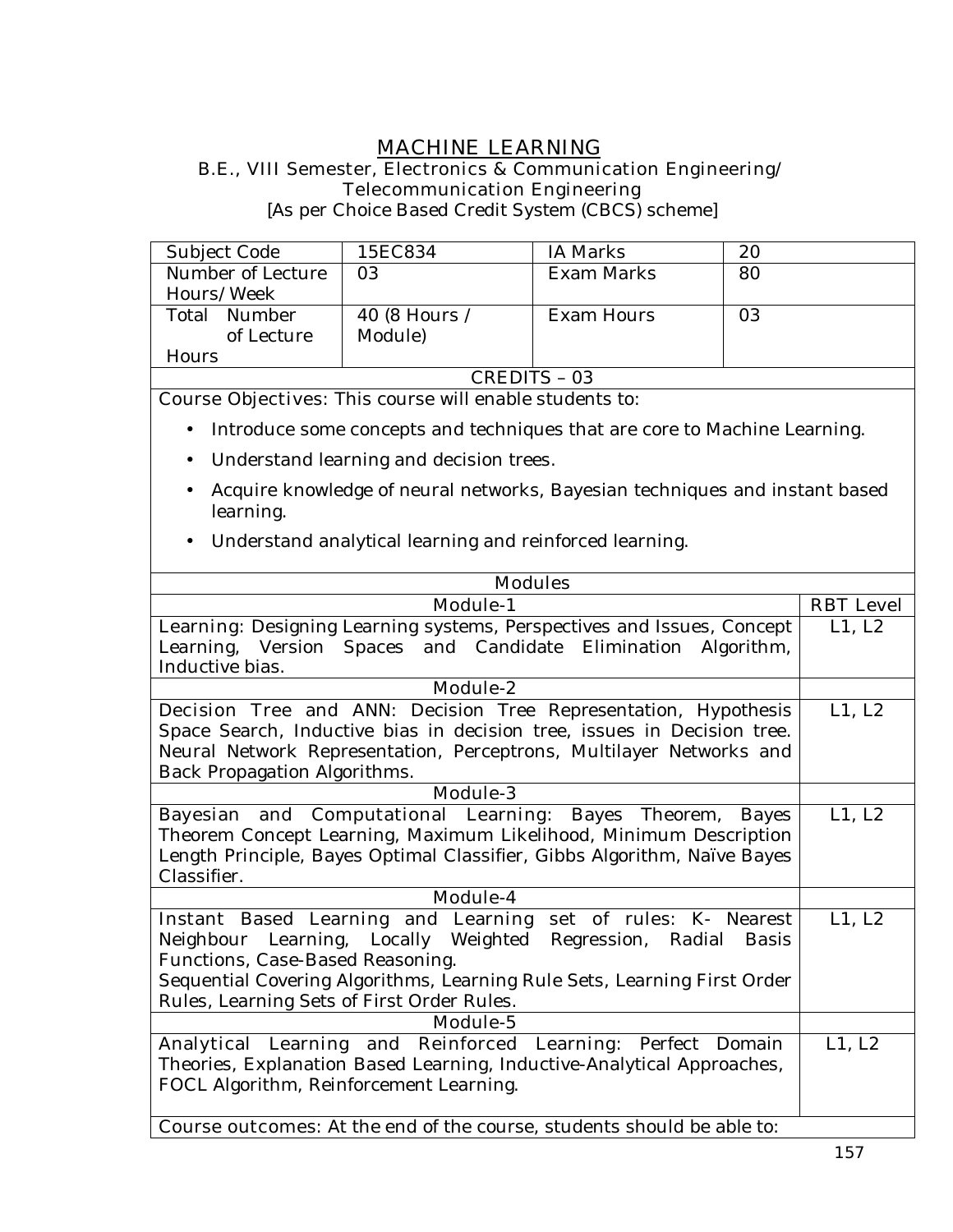- Understand the core concepts of Machine learning.
- Appreciate the underlying mathematical relationships within and across Machine Learning algorithms.
- Explain paradigms of supervised and un-supervised learning.
- Recognize a real world problem and apply the learned techniques of Machine Learning to solve the problem.

### **Question paper pattern:**

- The question paper will have ten questions.
- Each full question consists of 16 marks.
- There will be 2 full questions (with a maximum of Three sub questions) from each module.
- Each full question will have sub questions covering all the topics under a module. The students will have to answer 5 full questions, selecting one full question from each module.

## **Text Book:**

**Machine Learning-**Tom M. Mitchell, McGraw-Hill Education, (INDIAN EDITION), 2013.

### **Reference Books:**

- 1. **Introduction to Machine Learning-** Ethem Alpaydin, 2nd Ed., PHI Learning Pvt. Ltd., 2013.
- 2. **The Elements of Statistical Learning-**T. Hastie, R. Tibshirani, J. H. Friedman, Springer; 1st edition, 2001.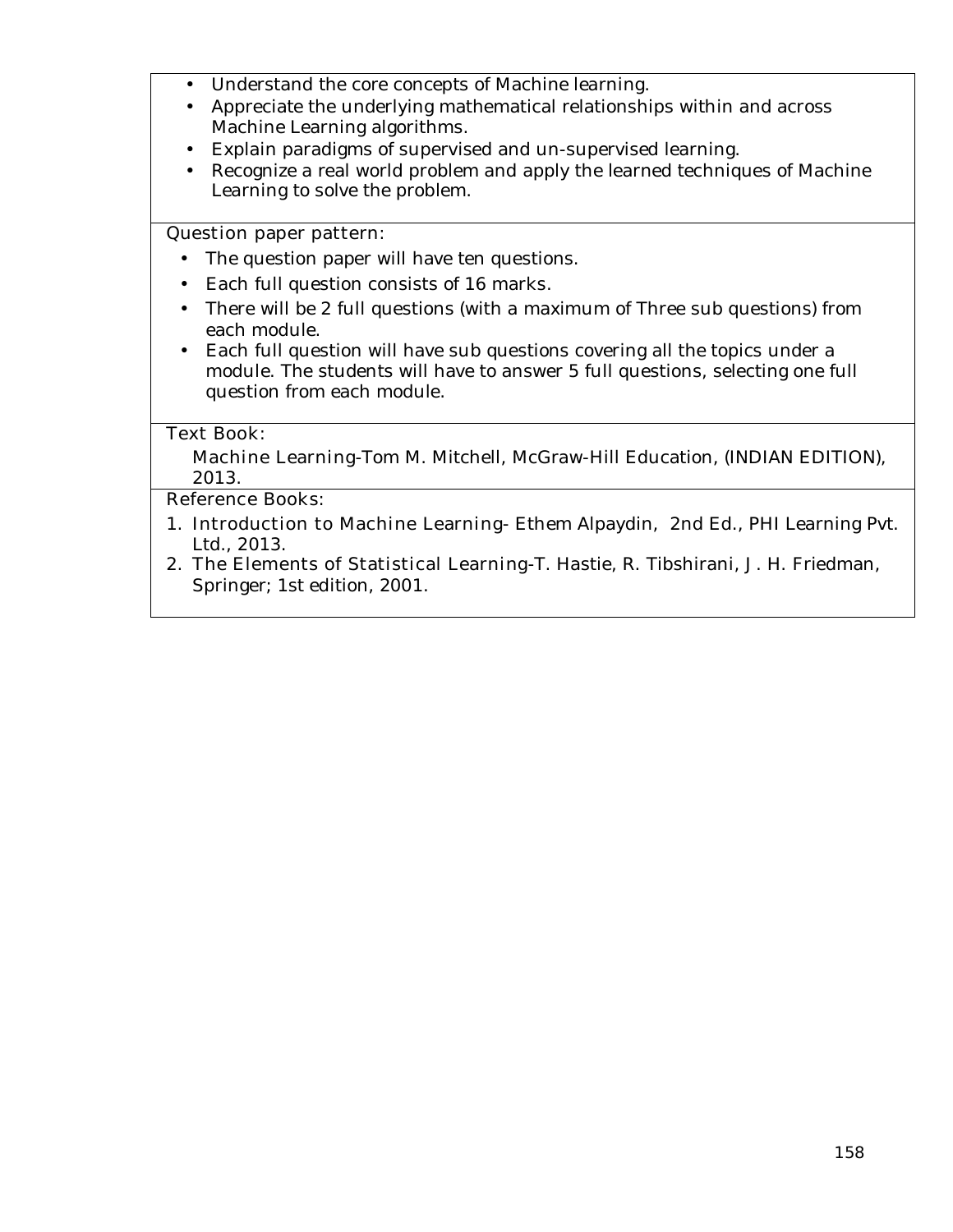### **NETWORK AND CYBER SECURITY B.E., VIII Semester, Electronics & Communication Engineering**

[As per Choice Based credit System (CBCS) Scheme

| Subject Code                                                                                                                                                                                                          | 15EC835                                                                                                                                                                                                                                                                                                      | <b>IA Marks</b> | 20            |                           |
|-----------------------------------------------------------------------------------------------------------------------------------------------------------------------------------------------------------------------|--------------------------------------------------------------------------------------------------------------------------------------------------------------------------------------------------------------------------------------------------------------------------------------------------------------|-----------------|---------------|---------------------------|
| Number of Lecture                                                                                                                                                                                                     | 03                                                                                                                                                                                                                                                                                                           | Exam            | 80            |                           |
| Hours/Week                                                                                                                                                                                                            |                                                                                                                                                                                                                                                                                                              | marks           |               |                           |
| <b>Total Number of</b>                                                                                                                                                                                                | 40                                                                                                                                                                                                                                                                                                           | Exam            | 03            |                           |
| Lecture Hours                                                                                                                                                                                                         | (8 Hours per Module)                                                                                                                                                                                                                                                                                         | Hours           |               |                           |
|                                                                                                                                                                                                                       | <b>CREDITS - 03</b>                                                                                                                                                                                                                                                                                          |                 |               |                           |
|                                                                                                                                                                                                                       | Course Objectives: This course will enable students to:                                                                                                                                                                                                                                                      |                 |               |                           |
| $\bullet$                                                                                                                                                                                                             | Know about security concerns in Email and Internet Protocol.                                                                                                                                                                                                                                                 |                 |               |                           |
| $\bullet$                                                                                                                                                                                                             | Understand cyber security concepts.                                                                                                                                                                                                                                                                          |                 |               |                           |
| $\bullet$                                                                                                                                                                                                             | List the problems that can arise in cyber security.                                                                                                                                                                                                                                                          |                 |               |                           |
| $\bullet$                                                                                                                                                                                                             | Discuss the various cyber security frame work.                                                                                                                                                                                                                                                               |                 |               |                           |
|                                                                                                                                                                                                                       |                                                                                                                                                                                                                                                                                                              |                 |               |                           |
|                                                                                                                                                                                                                       | <b>Module-1</b>                                                                                                                                                                                                                                                                                              |                 |               | <b>RBT</b> Level          |
|                                                                                                                                                                                                                       | Transport Level Security: Web Security Considerations, Secure                                                                                                                                                                                                                                                |                 |               | L1, L2                    |
|                                                                                                                                                                                                                       | Sockets Layer, Transport Layer Security, HTTPS, Secure Shell                                                                                                                                                                                                                                                 |                 |               |                           |
| (SSH) (Text 1: Chapter 15)                                                                                                                                                                                            |                                                                                                                                                                                                                                                                                                              |                 |               |                           |
|                                                                                                                                                                                                                       | <b>Module-2</b>                                                                                                                                                                                                                                                                                              |                 |               |                           |
|                                                                                                                                                                                                                       | E-mail Security: Pretty Good Privacy, S/MIME, Domain keys                                                                                                                                                                                                                                                    |                 |               | L1, L2                    |
| identified mail (Text 1: Chapter 17)                                                                                                                                                                                  |                                                                                                                                                                                                                                                                                                              |                 |               |                           |
|                                                                                                                                                                                                                       | <b>Module-3</b>                                                                                                                                                                                                                                                                                              |                 |               |                           |
| Security Overview, IP Security Policy,<br><b>Security:</b> IP<br>IP<br>Encapsulation Security Payload (ESP), Combining security<br>Associations Internet Key Exchange. Cryptographic Suites(Text<br>1: Chapter $18$ ) |                                                                                                                                                                                                                                                                                                              |                 |               | L1, L2                    |
|                                                                                                                                                                                                                       | Module-4                                                                                                                                                                                                                                                                                                     |                 |               |                           |
| antipattern:<br>detection.                                                                                                                                                                                            | Cyber network security concepts: Security Architecture,<br>based malware<br>signature<br>polymorphic threads, document driven certification<br>accreditation, policy driven security certifications. Refactored<br>solution: reputational, behavioural and entropy based malware                             | detection       | versus<br>and | L1, L2,<br>L <sub>3</sub> |
|                                                                                                                                                                                                                       | The problems: cyber antipatterns concept, forces in cyber<br>antipatterns, cyber anti pattern templates, cyber security<br>antipattern catalog (Text-2: Chapter1 & 2)                                                                                                                                        |                 |               |                           |
|                                                                                                                                                                                                                       | Module-5                                                                                                                                                                                                                                                                                                     |                 |               |                           |
|                                                                                                                                                                                                                       | <b>Cyber network security concepts contd.:</b><br><b>Enterprise security using Zachman framework</b><br>Zachman framework for enterprise architecture, primitive models<br>versus composite models, architectural problem solving patterns,<br>enterprise workshop, matrix mining, mini patterns for problem |                 |               | L1, L2,<br>L <sub>3</sub> |
| solving meetings.                                                                                                                                                                                                     | Case study: cyber security hands on - managing administrations                                                                                                                                                                                                                                               |                 |               |                           |